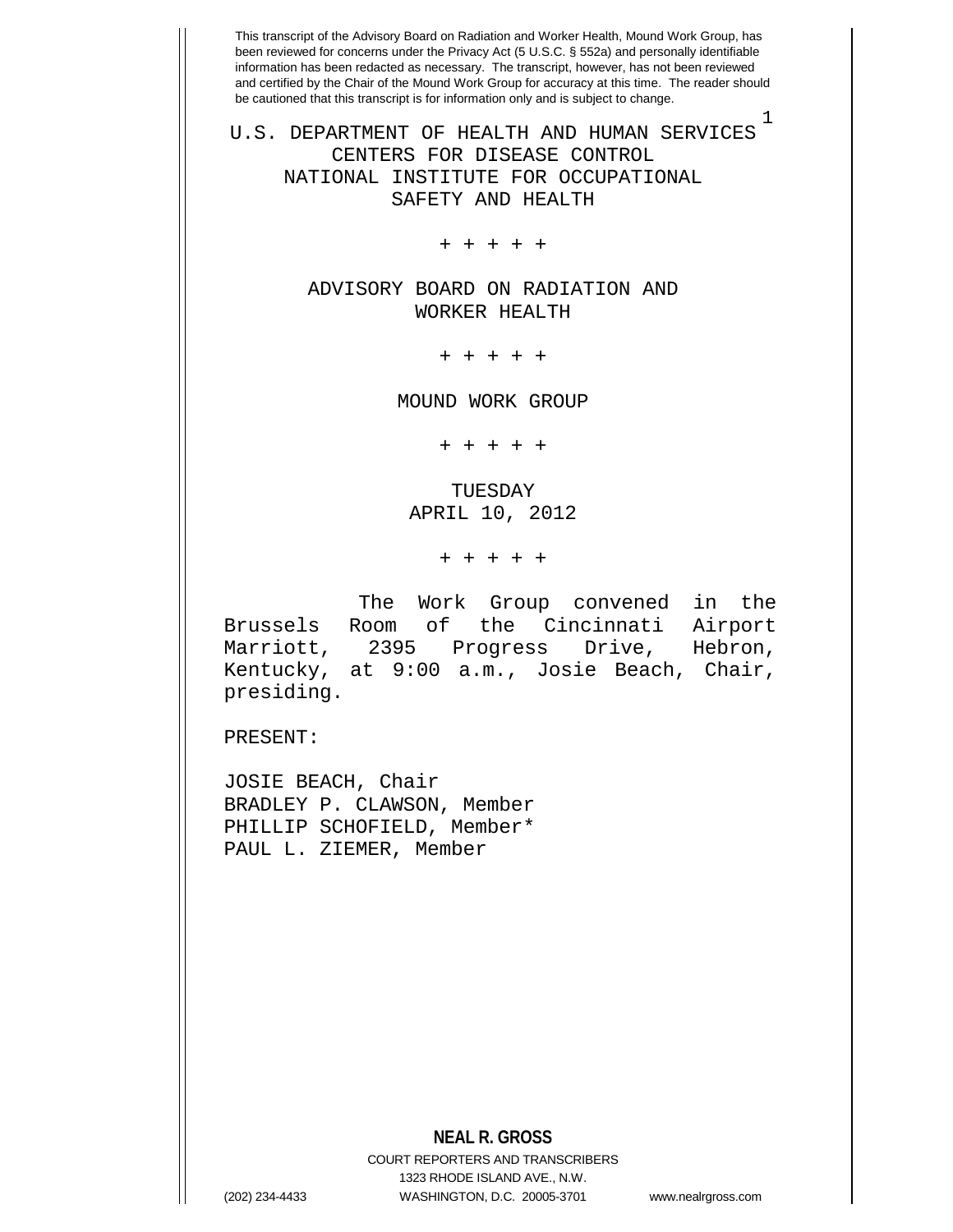ALSO PRESENT:

TERRIE BARRIE\*

ISAF AL-NABULSI, DOE\*

TED KATZ, Designated Federal Official

2

ROBERT BARTON, SC&A\* RON BUCHANAN, SC&A\* MEL CHEW, ORAU SAM CHU, ORAU JOE FITZGERALD, SC&A DEB JERISON\* KARIN JESSEN, ORAU JENNY LIN, HHS JOHN MAURO, SC&A\* ROBERT MORRIS, ORAU\* JIM NETON, DCAS JOE PROVECCHIO, SC&A\* JOHN STIVER, SC&A BRANT ULSH, DCAS

\*Participating via telephone

## **NEAL R. GROSS**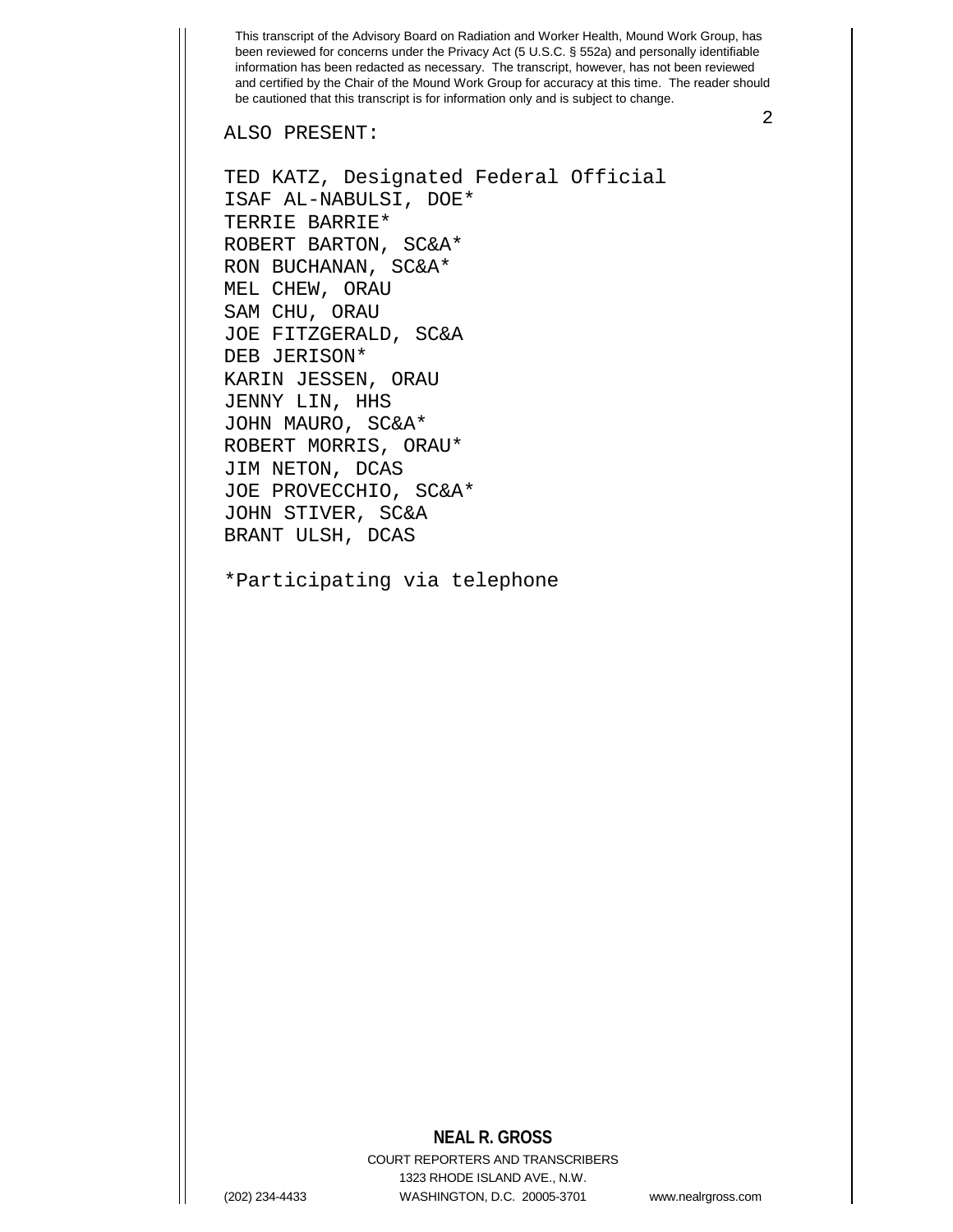$$
C-O-N-T-E-N-T-S
$$

| Welcome and Introductions                      |     |
|------------------------------------------------|-----|
| Work Group Discussion                          |     |
| Tritides                                       |     |
| Adequacy/Completeness of<br>Internal Dosimetry | 94  |
| Radon                                          | 196 |
| Action Items/Plans                             | 273 |

## **NEAL R. GROSS**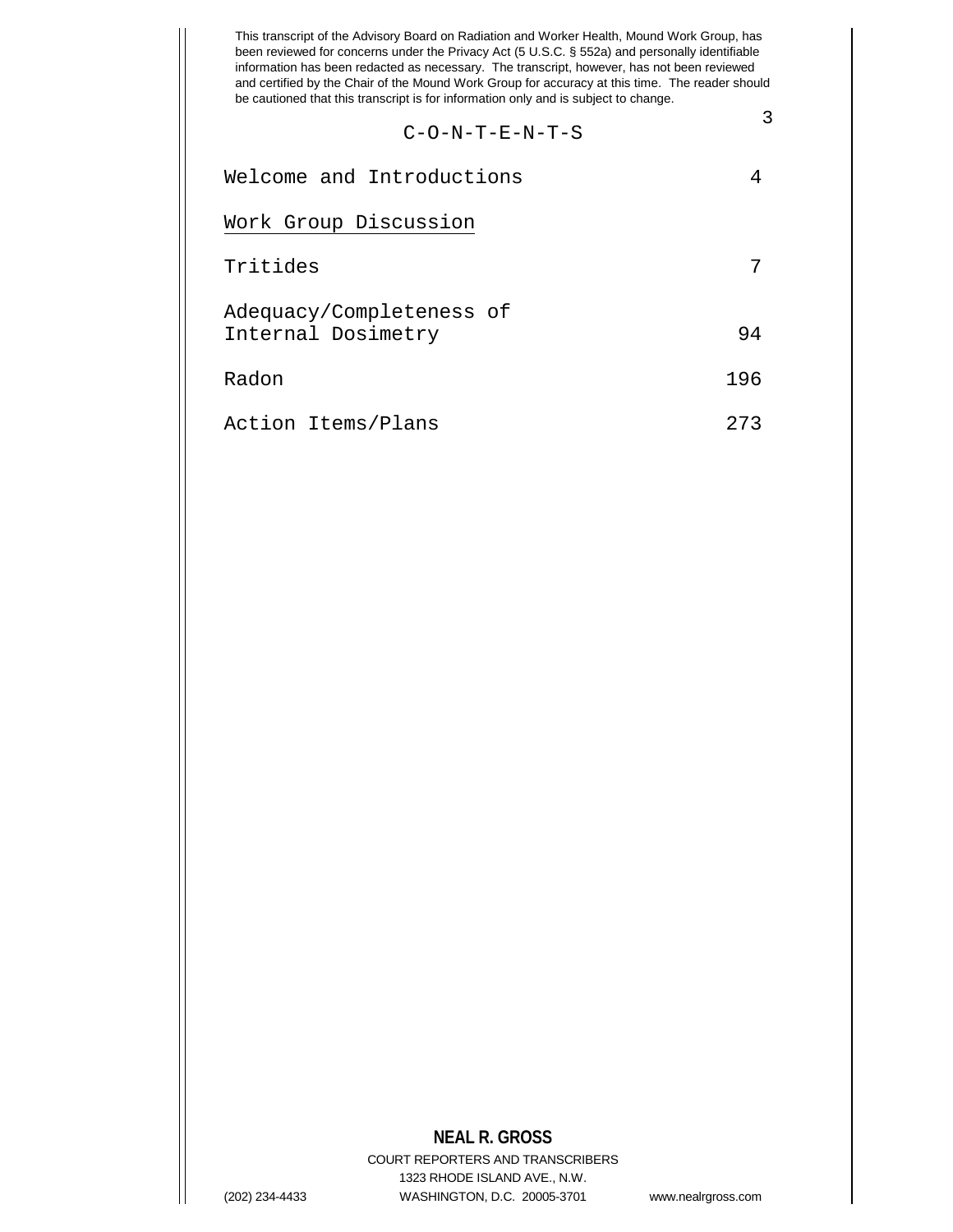4

**NEAL R. GROSS** COURT REPORTERS AND TRANSCRIBERS 1 P-R-O-C-E-E-D-I-N-G-S  $2 \parallel$  (9:01 a.m.) 3 MR. KATZ: Good morning everyone 4 || in the room and on the call. This is the 5 | Advisory Board on Radiation and Worker Health, 6 | Mound Workgroup. Let's get going with roll 7 call. And we're speaking about a site so 8 please speak to conflict of interest as well 9 when you register. 10 (Roll Call) 11 MR. KATZ: Very good, that runs 12 through out list. There's an agenda for the 13 meeting. For folks on the phone you can find 14 it on the NIOSH website under the Board 15 || section under meetings. And there are also 16 || some papers associated with this meeting. 17 Most of them should be posted and some are 18 probably in the process of being posted, but 19 they should be up there very shortly, if  $20$  | they're not already. 21 Josie, it's your meeting. 22 CHAIR BEACH: Okay, thanks, Ted.

1323 RHODE ISLAND AVE., N.W.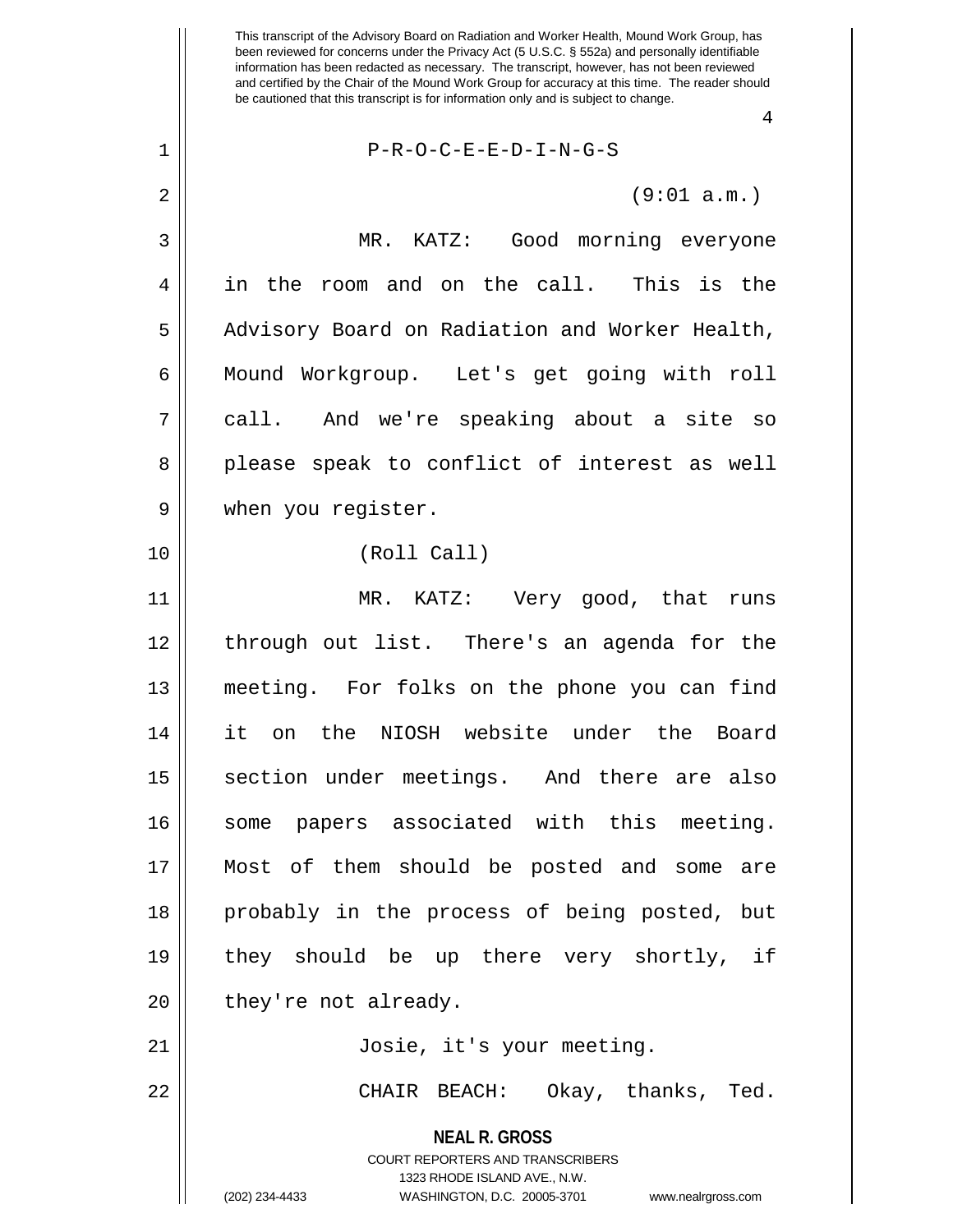5

1 Good morning, everybody. We do have an agenda 2 || posted, as Ted said. I'm going to just 3 | briefly go through it.

4 We're going to start with tritides 5 || this morning. Tritides, we're going to go  $6 \parallel$  ahead and have NIOSH present on them. I know  $7 \parallel$  SC&A had a paper ready, but the tritides 8 approach has changed considerably, so SC&A's 9 || paper, I'm sure they're going to redo that 10 paper.

11 || So we'll have NIOSH qo through, 12 explain this new approach so that we're all 13 understanding what's happening, Brant, on your 14 side. And then we can ask clarifying 15 questions. I think we are going to have to 16 come back on tritides on a later date but 17 we'll get as much information as we can today. 18 Then we're going to go into data 19 adequacy and completeness, the internal 20 issues, with radon following. I didn't put it 21 on the agenda, but I do want to give the

22 workers a chance to comment after radon,

**NEAL R. GROSS**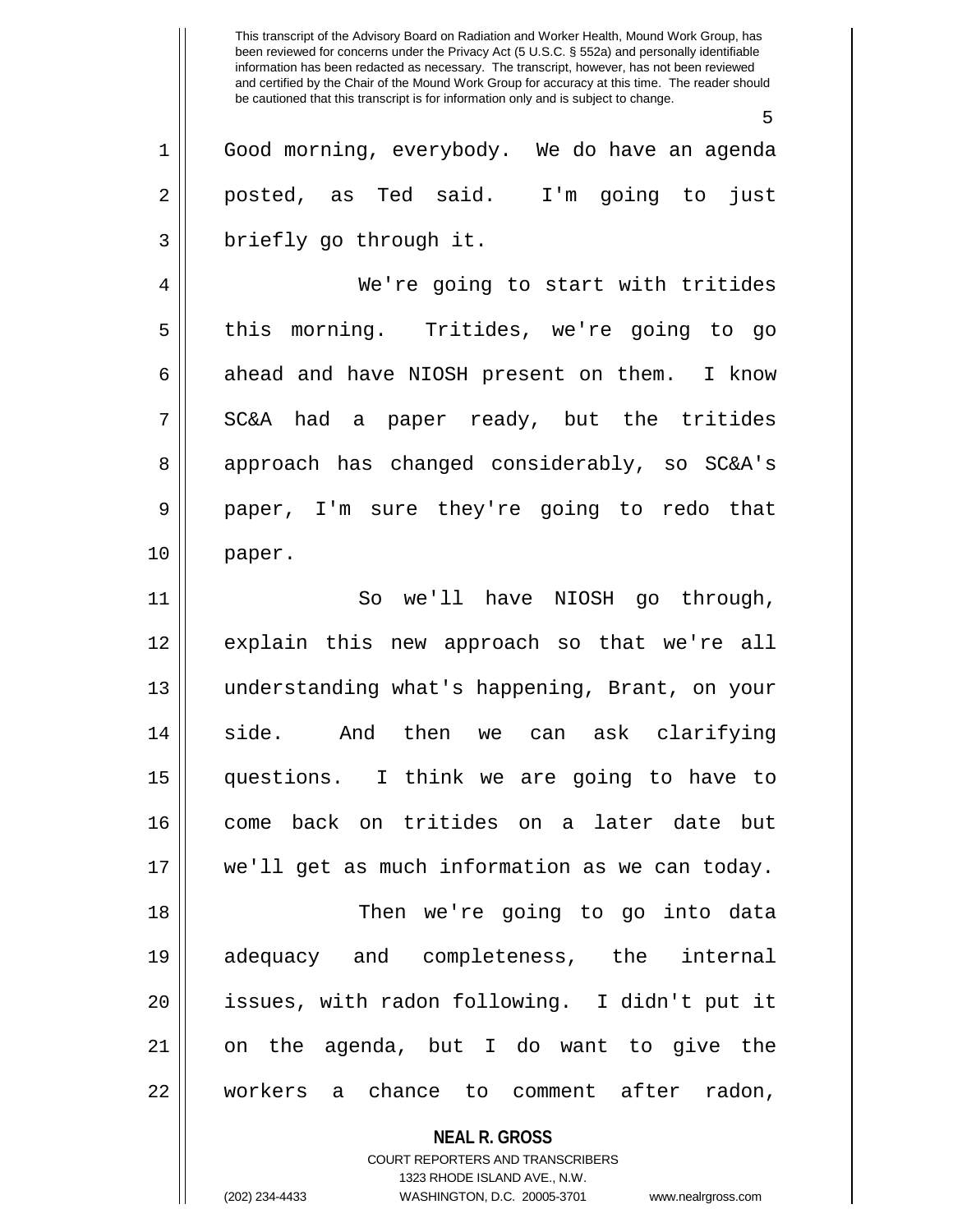6

1 || before we get into Work Group recommendations. 2 and then of course we'll schedule another 3 meeting, because I would like to tie this up 4 || before the June meeting if at all possible. 5 I'm going to go ahead and schedule 6 breaks at  $10:30$  and then lunch from  $12:30$  to  $7 || 1:30.$  We'll try to stick to that schedule as 8 close as possible so you can all kind of 9 || follow. 10 And then the last item will be 11 Action Plans, and of course that's where the 12 || schedule will come in. So if you think of 13 || that and towards the end of the day that we 14 can get scheduled before June it would be 15 helpful. 16 MR. KATZ: Let me just remind, 17 folks on the phone, I didn't say anything this 18 time but I should. We have a number of people 19 on the phone. Please mute your phones except 20 when you're addressing the group. If you 21 don't have a mute button then press \*6 to mute 22 || your phone and then you can press \*6 again to

> **NEAL R. GROSS** COURT REPORTERS AND TRANSCRIBERS 1323 RHODE ISLAND AVE., N.W.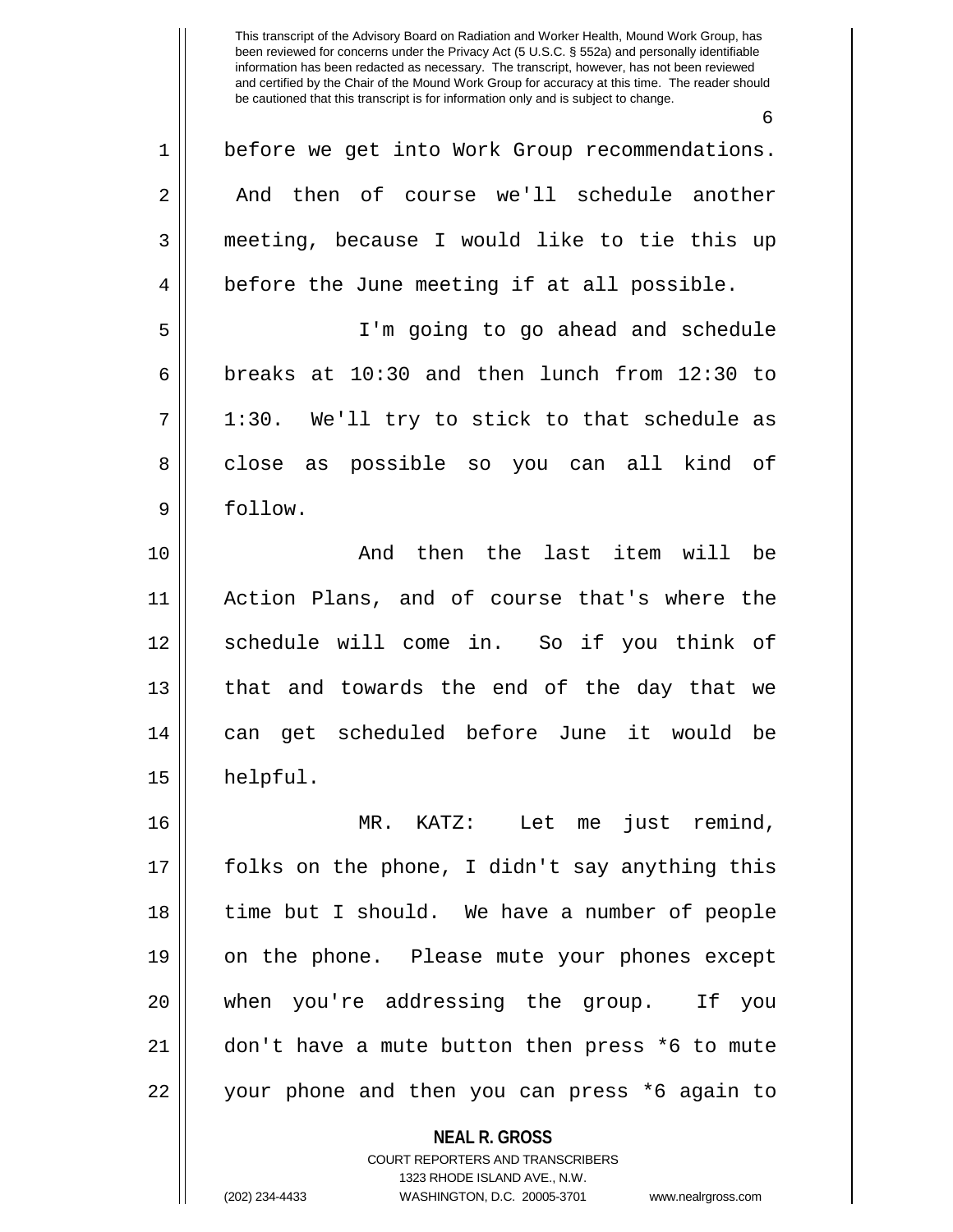|    | This transcript of the Advisory Board on Radiation and Worker Health, Mound Work Group, has<br>been reviewed for concerns under the Privacy Act (5 U.S.C. § 552a) and personally identifiable<br>information has been redacted as necessary. The transcript, however, has not been reviewed<br>and certified by the Chair of the Mound Work Group for accuracy at this time. The reader should<br>be cautioned that this transcript is for information only and is subject to change. |
|----|---------------------------------------------------------------------------------------------------------------------------------------------------------------------------------------------------------------------------------------------------------------------------------------------------------------------------------------------------------------------------------------------------------------------------------------------------------------------------------------|
|    | 7                                                                                                                                                                                                                                                                                                                                                                                                                                                                                     |
| 1  | take your phone off of mute. Thanks.                                                                                                                                                                                                                                                                                                                                                                                                                                                  |
| 2  | CHAIR BEACH: Okay. So, Brant if                                                                                                                                                                                                                                                                                                                                                                                                                                                       |
| 3  | you want to go ahead and start on the Tritides                                                                                                                                                                                                                                                                                                                                                                                                                                        |
| 4  | White Paper that came out recently.                                                                                                                                                                                                                                                                                                                                                                                                                                                   |
| 5  | DR. ULSH: All right.                                                                                                                                                                                                                                                                                                                                                                                                                                                                  |
| 6  | CHAIR<br>BEACH:<br>March<br>30th<br>$\top$                                                                                                                                                                                                                                                                                                                                                                                                                                            |
| 7  | believe.                                                                                                                                                                                                                                                                                                                                                                                                                                                                              |
| 8  | DR. ULSH: Sounds right. This is                                                                                                                                                                                                                                                                                                                                                                                                                                                       |
| 9  | long-running issue, like all of the<br>ones<br>a                                                                                                                                                                                                                                                                                                                                                                                                                                      |
| 10 | remain. We've been discussing it for<br>that                                                                                                                                                                                                                                                                                                                                                                                                                                          |
| 11 | months, if not years. The specific issue that                                                                                                                                                                                                                                                                                                                                                                                                                                         |
| 12 | is being discussed here is tritides, which is                                                                                                                                                                                                                                                                                                                                                                                                                                         |
| 13 | bit of an unusual form of tritium. We're<br>a                                                                                                                                                                                                                                                                                                                                                                                                                                         |
| 14 | most commonly familiar with tritium in the                                                                                                                                                                                                                                                                                                                                                                                                                                            |
| 15 | form of tritiated water, which is very mobile,                                                                                                                                                                                                                                                                                                                                                                                                                                        |
| 16 | goes anywhere in the body. Behaves just like                                                                                                                                                                                                                                                                                                                                                                                                                                          |
| 17 | water.                                                                                                                                                                                                                                                                                                                                                                                                                                                                                |
| 18 | Tritides are a bit different.                                                                                                                                                                                                                                                                                                                                                                                                                                                         |
| 19 | It's tritium bound to a metal molecule and to                                                                                                                                                                                                                                                                                                                                                                                                                                         |
| 20 | varying degrees it is less soluble than                                                                                                                                                                                                                                                                                                                                                                                                                                               |
| 21 | tritiated water. And it's also less mobile.                                                                                                                                                                                                                                                                                                                                                                                                                                           |
| 22 | And it comes in a particulate form rather than                                                                                                                                                                                                                                                                                                                                                                                                                                        |
|    | <b>NEAL R. GROSS</b><br>COURT REPORTERS AND TRANSCRIBERS<br>1323 RHODE ISLAND AVE., N.W.<br>(202) 234-4433<br>WASHINGTON, D.C. 20005-3701 www.nealrgross.com                                                                                                                                                                                                                                                                                                                          |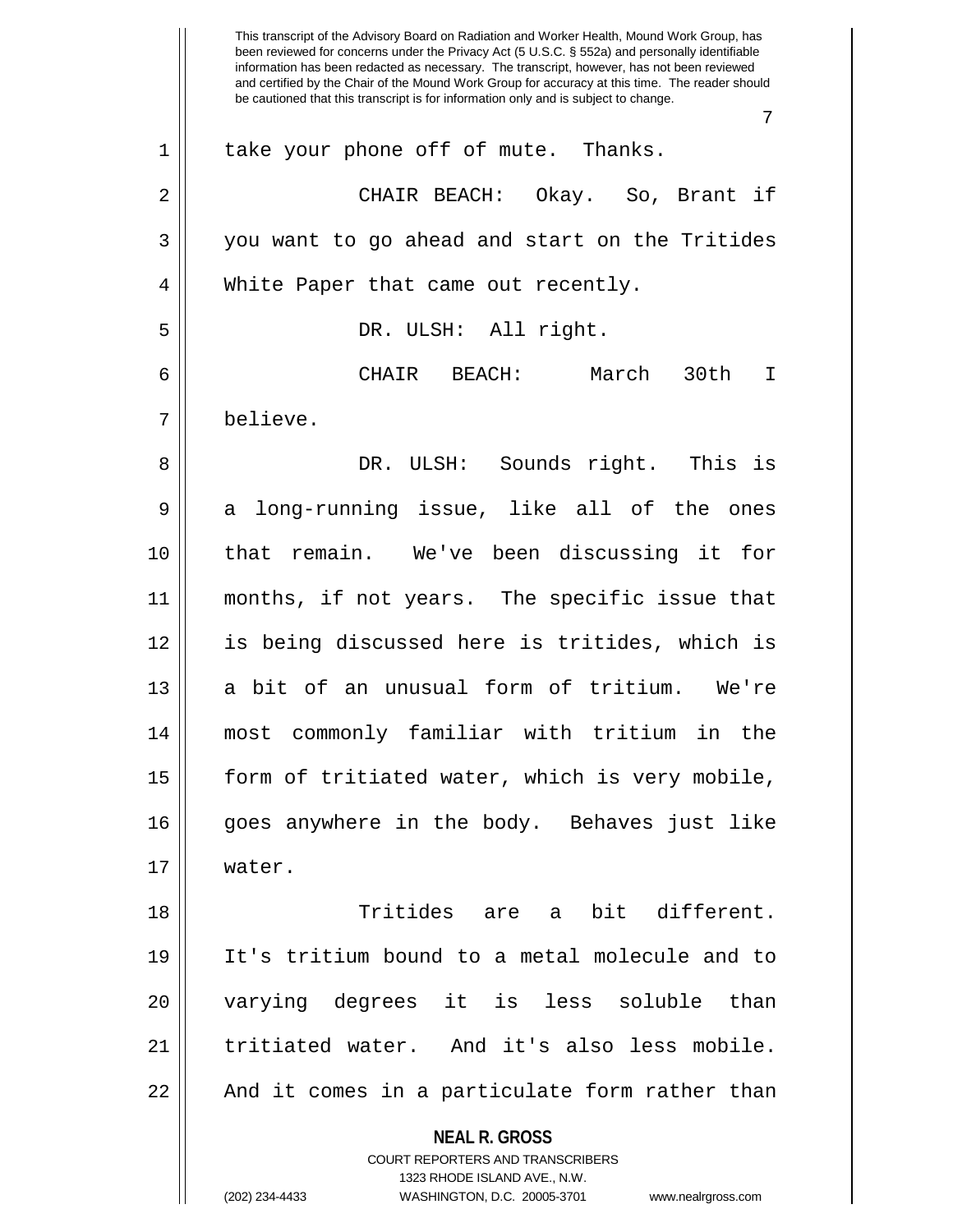1 || a water vapor form. And that implies that

8

**NEAL R. GROSS** COURT REPORTERS AND TRANSCRIBERS 1323 RHODE ISLAND AVE., N.W.  $2 \parallel$  there are some very significant differences 3 | between the two forms of tritium. 4 For one thing, we're kind of 5 concerned about the most limiting case, the  $6 \parallel$  worst case, which is the least soluble form of  $7 \parallel$  a tritide. So what happens there is if a 8 person were to inhale some of this it would 9 || stay pretty much in the lung. And the concern 10 has been can you detect it with a urinalysis 11 that you might use for a typical tritium 12 program. 13 || So that's the issue in a nutshell 14 that we've been discussing for quite some 15 time. NIOSH's initial position, and it's our 16 current position, is for this particular 17 tritide that we're concerned about the 18 insoluble tritium. We know, from interviews 19 with workers, we know who has been involved 20 with working with this compound. It was a 21 | very small program. 22 I've got my visual aid here on the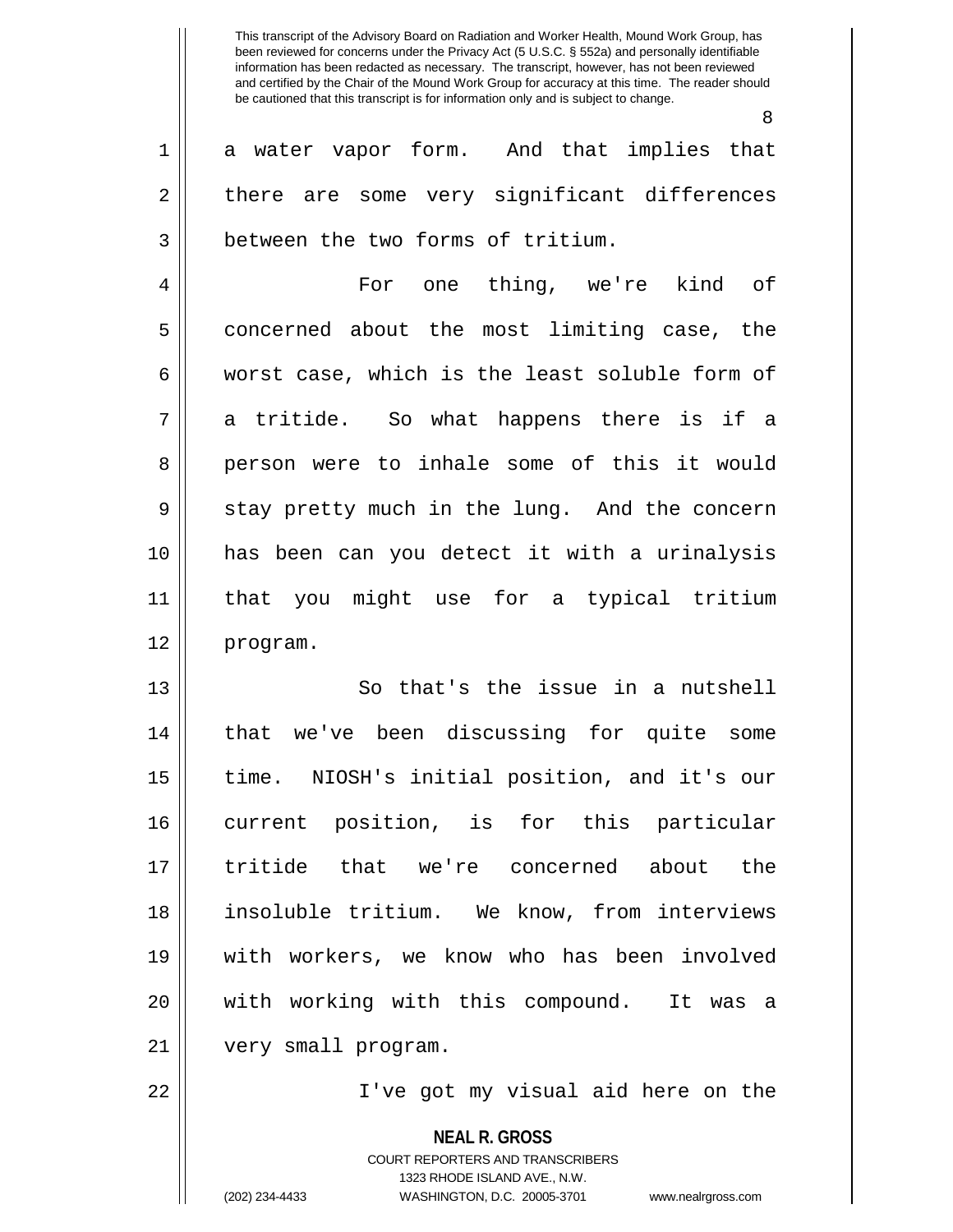9

 $1 \parallel$  table, but I'm not going to go into it in any 2 detail. Those who were present at the 3 meetings that we had in Germantown and in 4 Livermore know how to interpret that. And I'm  $5 \parallel$  not going to say anything more about it.

6 We have had discussions about the  $7 \parallel$  scale of this program, or the activities with 8 this compound at Mound. It was very, very 9 || small. It involved ten to 15 workers, we've 10 provided a list of the workers involved. Now, 11 that list of names was provided to us by the 12 workers who were directly involved in the 13 program.

14 However, the Working Group 15 || expressed some concern about people who were 16 not on the list. People who might have come 17 || in to change the trash, service the equipment, 18 do maintenance. Those kinds of activities.

19 || So in response to that, and in 20 || response to a specific request from the 21 Working Group, NIOSH examined swipe data. And  $22$  || the purpose of this analysis was to address

**NEAL R. GROSS**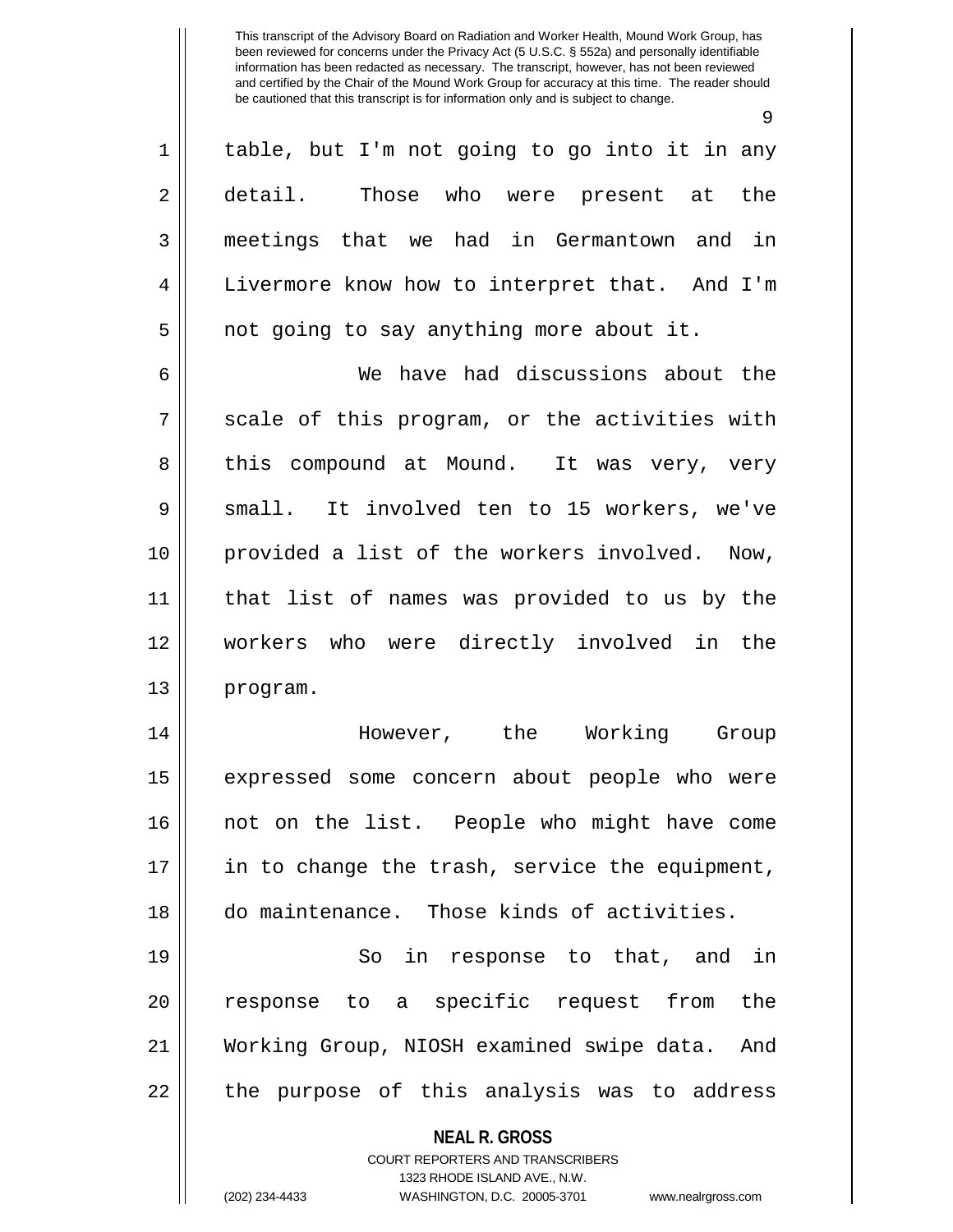10

1 || that concern about, well not necessarily for  $2 \parallel$  the people directly involved, the people that  $3 \parallel$  are in the list of ten or 15 workers, whatever 4 it is. But these other people, maintenance  $5 \parallel$  people, technicians, whatever, what is their  $6 \parallel$  exposure potential.

 $7 \parallel$  and that is what this swipe 8 analysis is meant to address. We presented an 9 initial version of this at the Germantown 10 meeting of this on January 6th. And in that 11 paper I think we didn't capture all of the 12 ll locations at Mound where work with tritides 13 was conducted. And I think we also did not 14 | capture the D&D years.

15 || So the Working Group requested 16 || that we expand that paper and make those two 17 || changes. We've done that. We've delivered it 18 to SC&A and the Working Group, I think March 19 || 30th was the date that you said there.

20 || The conclusion is that the doses 21 are, they're trivial. They're in fact 22 || fraction of a millirem range, which is

> **NEAL R. GROSS** COURT REPORTERS AND TRANSCRIBERS

> > 1323 RHODE ISLAND AVE., N.W.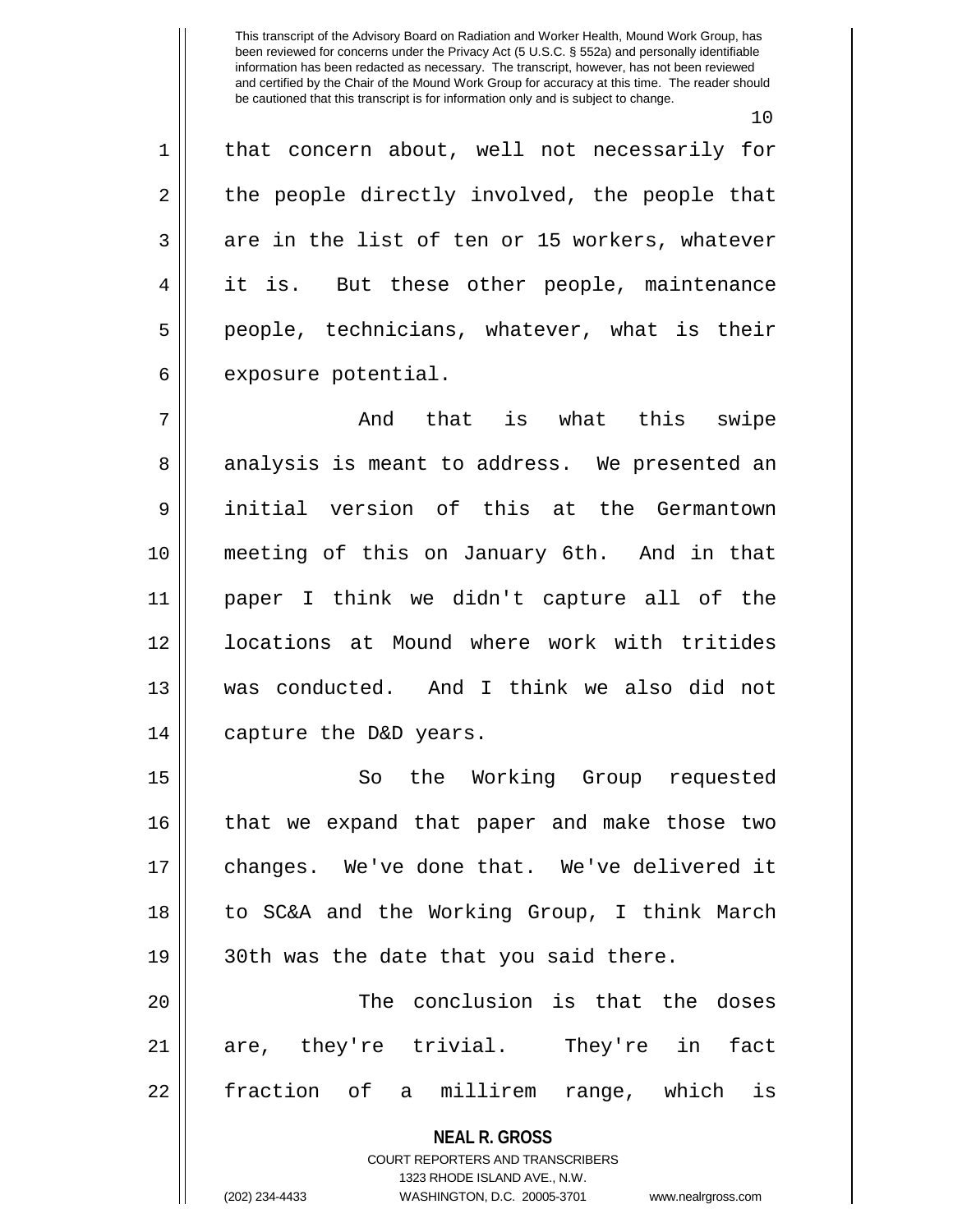**NEAL R. GROSS** COURT REPORTERS AND TRANSCRIBERS 11 1 || basically what we heard in the interviews that 2 we conducted with the workers. And by we I 3 mean the Working Group and SC&A and us jointly 4 || interviewed the workers that were involved in  $5 \parallel$  this program. 6 And our analysis backs that up. 7 || This is a program where people were working 8 We with tritium, they were monitored for tritium. 9 There are some challenges interpreting 10 || bioassay when this compound is possible. 11 || But we've been told over and over 12 and over again that this compound was never 13 deliberately handled in the open environment. 14 It was always handled inside double 15 containment. 16 || And it's a particulate tritium, it 17 doesn't go everywhere like you might be 18 thinking if you're thinking of a typical 19 tritium gas or tritiated water compound. One 20 || of the workers involved was kind of 21 incredulous when we asked this. And said 22 || you're asking me how much, basically how much

1323 RHODE ISLAND AVE., N.W.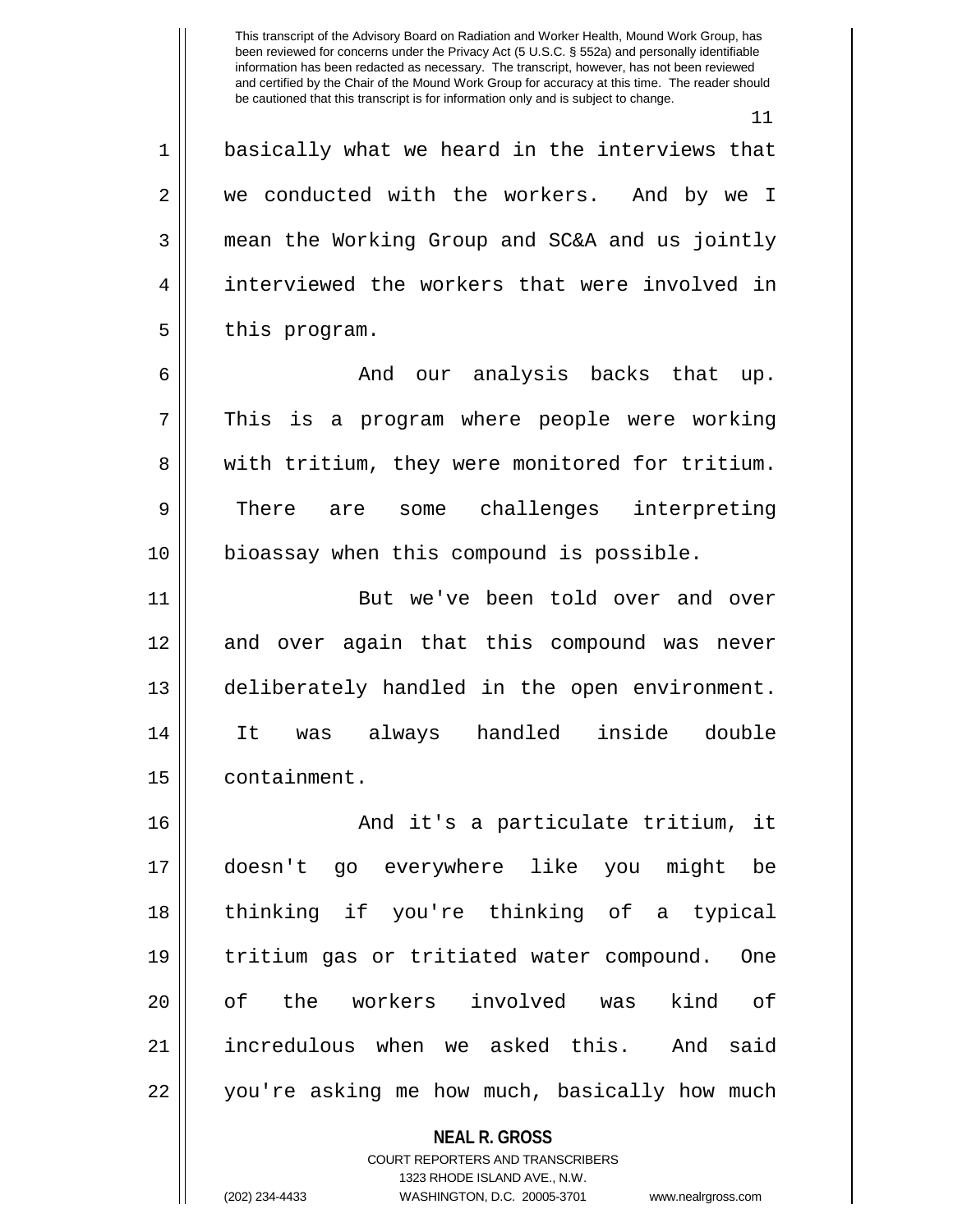12

| $\mathbf 1$ | dust can get out of a tritium-tight glove box.                                                                                                                         |
|-------------|------------------------------------------------------------------------------------------------------------------------------------------------------------------------|
| 2           | And it just doesn't make sense,                                                                                                                                        |
| 3           | because these particles are bigger and less                                                                                                                            |
| 4           | mobile than tritium gas. So if you're working                                                                                                                          |
| 5           | in a facility to try to prevent tritium gas                                                                                                                            |
| 6           | from spreading all around it's really overkill                                                                                                                         |
| 7           | for this kind of a compound.                                                                                                                                           |
| 8           | So we've presented our analysis.                                                                                                                                       |
| 9           | Just a few minutes ago Joe sent out a piece                                                                                                                            |
| 10          | from Bob Barton at SC&A raising some concerns                                                                                                                          |
| 11          | about our paper. There might be a couple of                                                                                                                            |
| 12          | mistakes, I don't know, I haven't had time to                                                                                                                          |
| 13          | investigate that.                                                                                                                                                      |
| 14          | But that's where we are, NIOSH and                                                                                                                                     |
| 15          | ORAU, with the tritide issue.                                                                                                                                          |
| 16          | CHAIR BEACH: I have a couple of                                                                                                                                        |
| 17          | questions. Just on this new paper I noticed                                                                                                                            |
| 18          | that you did three interviews with health                                                                                                                              |
| 19          | physics professionals?                                                                                                                                                 |
| 20          | DR. ULSH: Yes.                                                                                                                                                         |
| 21          | Are those<br>CHAIR BEACH:<br>new                                                                                                                                       |
| 22          | interviews for this particular paper?                                                                                                                                  |
|             | <b>NEAL R. GROSS</b><br><b>COURT REPORTERS AND TRANSCRIBERS</b><br>1323 RHODE ISLAND AVE., N.W.<br>(202) 234-4433<br>WASHINGTON, D.C. 20005-3701<br>www.nealrgross.com |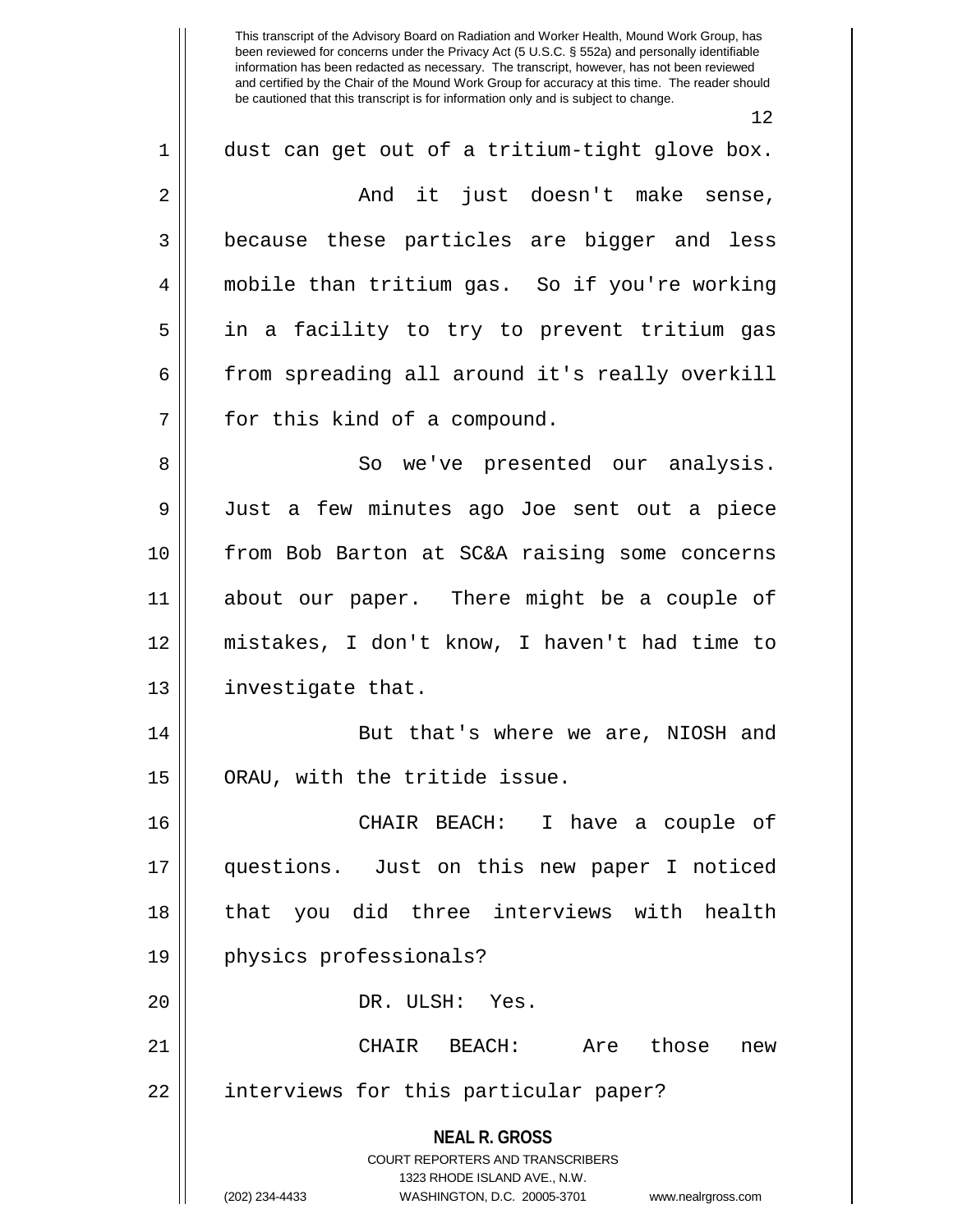**NEAL R. GROSS** COURT REPORTERS AND TRANSCRIBERS 1323 RHODE ISLAND AVE., N.W. (202) 234-4433 WASHINGTON, D.C. 20005-3701 www.nealrgross.com This transcript of the Advisory Board on Radiation and Worker Health, Mound Work Group, has been reviewed for concerns under the Privacy Act (5 U.S.C. § 552a) and personally identifiable information has been redacted as necessary. The transcript, however, has not been reviewed and certified by the Chair of the Mound Work Group for accuracy at this time. The reader should be cautioned that this transcript is for information only and is subject to change. 13 1 DR. ULSH: Yes, the discussions 2 || themselves are new, but they're people that 3 we've talked to in the past. And the notes 4 || from these interviews are in the SRDB, right, 5 Mel? 6 DR. CHEW: Yes, they are. 7 CHAIR BEACH: Is there a number 8 || for this? Normally you list it in your paper. 9 DR. ULSH: Okay so what you're 10 saying is that the SRDB number for the 11 interview notes is not in the paper? 12 CHAIR BEACH: Well I was just 13 || curious if you had the SRBD number so we could 14 || go look at those. 15 DR. ULSH: If I don't I'll get it 16 for you. 17 || CHAIR BEACH: Okay. 18 DR. ULSH: But they are people, I 19 mean obviously we can't talk about names here 20 | for Privacy Act reasons. 21 CHAIR BEACH: Oh, I know that. 22 DR. ULSH: But they are people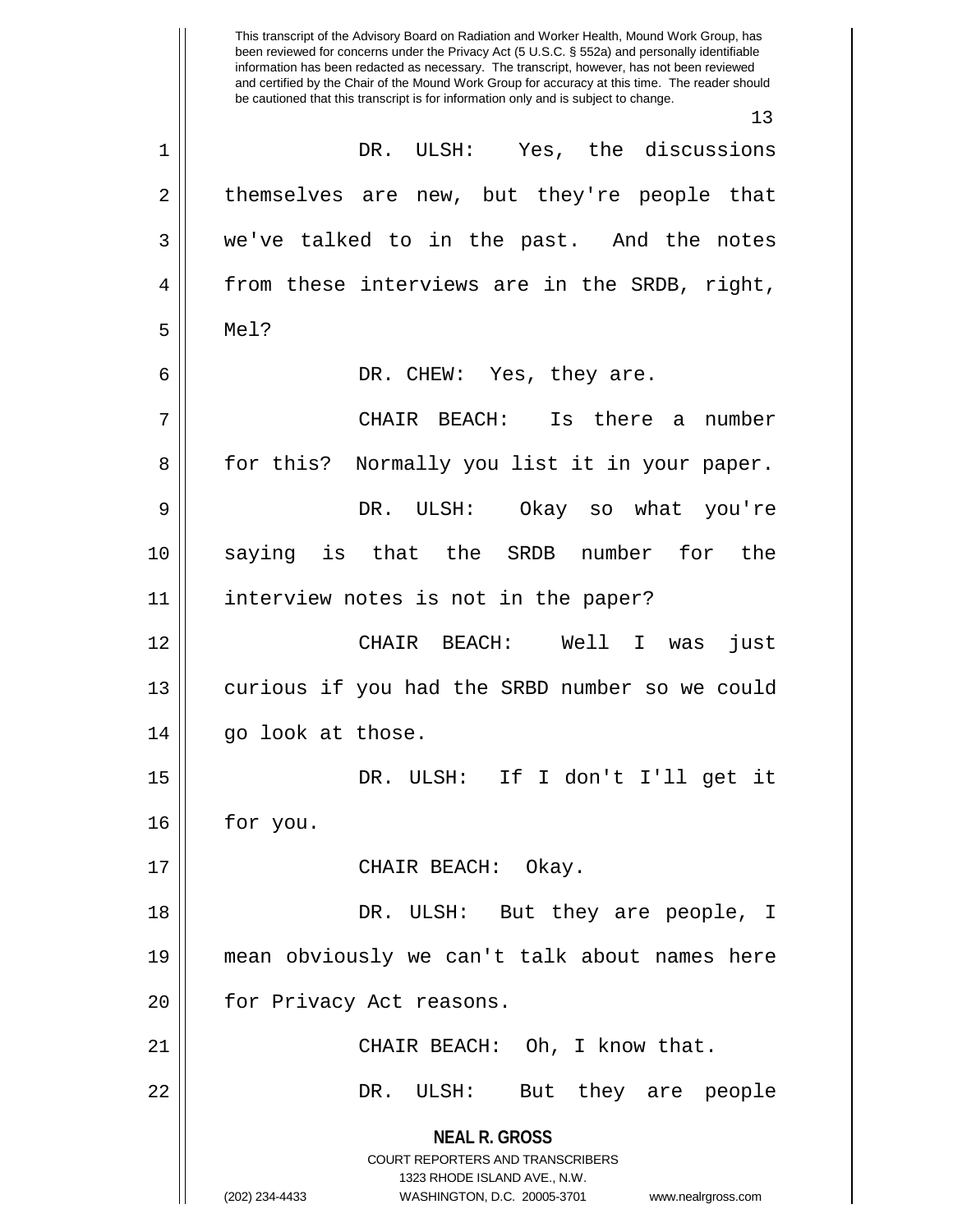**NEAL R. GROSS** COURT REPORTERS AND TRANSCRIBERS 1323 RHODE ISLAND AVE., N.W. (202) 234-4433 WASHINGTON, D.C. 20005-3701 www.nealrgross.com This transcript of the Advisory Board on Radiation and Worker Health, Mound Work Group, has been reviewed for concerns under the Privacy Act (5 U.S.C. § 552a) and personally identifiable information has been redacted as necessary. The transcript, however, has not been reviewed and certified by the Chair of the Mound Work Group for accuracy at this time. The reader should be cautioned that this transcript is for information only and is subject to change. 14 1 || that, they're certainly people that we've  $2 \parallel$  talked to before. I think they're people  $3 \parallel$  you've talked to before as well. 4 MR. FITZGERALD: I suspect there's  $5 \parallel$  an overlap. 6 DR. ULSH: Yes. 7 CHAIR BEACH: It just wasn't clear 8 from your paper if these were new or existing, 9 || that's why I was questioning. 10 DR. ULSH: Yes, the discussions 11 themselves are new. As we went through this 12 paper we had some questions, so we went to  $13$  | talk to those people again. 14 CHAIR BEACH: Okay. Work Group 15 Members, any other questions for Brant at this  $16 \parallel$  time? 17 MEMBER CLAWSON: Yes, when you did 18 || these interviews did you ever think to call us 19 in there? That we'd like to be a part of 20 || these, because we have tried over the years to 21 be able to, so that we're not pounding on 22 || these people, everybody doing different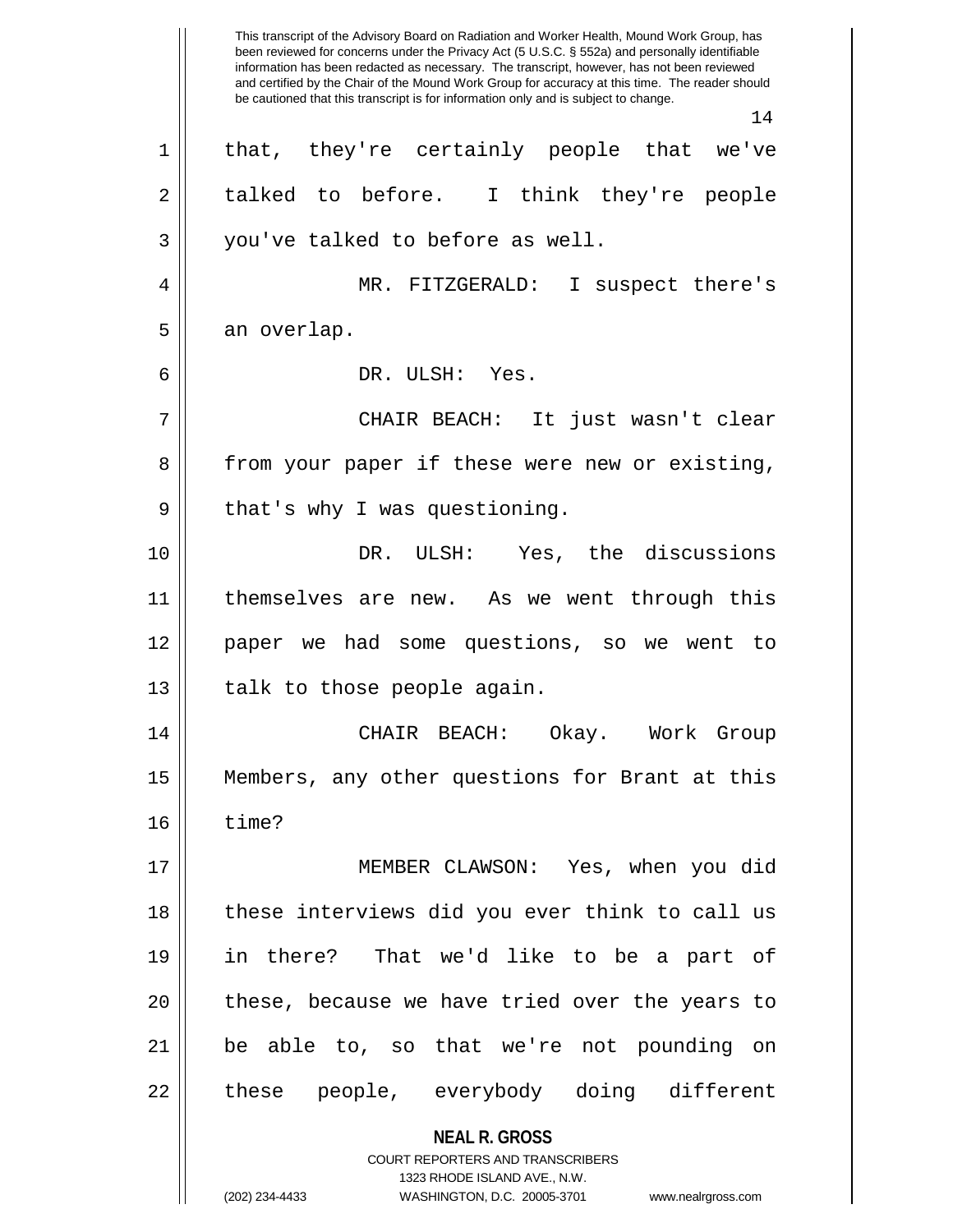15  $1 \parallel$  things. And so that all of us are hearing the 2 same thing. I was kind of taken back and 3 surprised because I hadn't heard anything 4 | about this. 5 DR. ULSH: Well they weren't 6 |  $\circ$  official interviews. They were basically,  $7 \parallel$  since we've talked to them so often, we have 8 working relations that we just picked up the 9 || phone and called them and asked them. I think 10 you guys have talked to them in a similar 11 | capacity, maybe not. 12 So no, I mean we didn't. These 13 || people are known to you. If you want to check 14 || after you look at the interview notes, if you 15 want to check with them feel free. Call them. 16 MEMBER CLAWSON: No it's. I'm not 17 going to ask them a total different thing, 18 Brant, I'm looking at so many times people 19 just ask if we could all come in at the same  $20$  || time so they're not having to go through  $-$ 21 || Because I didn't know who, I've got a good 22 || idea who they were with. It's just this is

> COURT REPORTERS AND TRANSCRIBERS 1323 RHODE ISLAND AVE., N.W. (202) 234-4433 WASHINGTON, D.C. 20005-3701 www.nealrgross.com

**NEAL R. GROSS**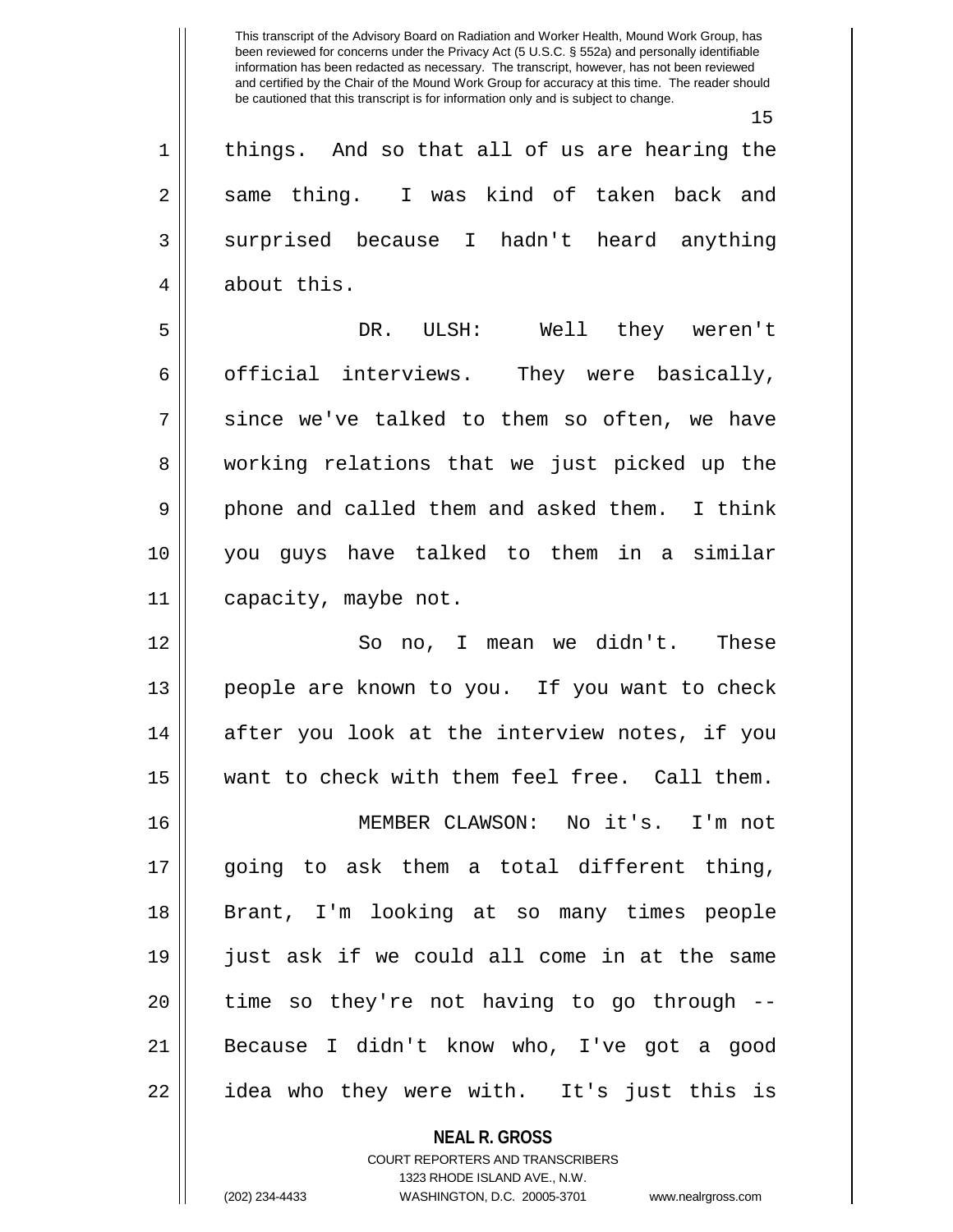**NEAL R. GROSS** COURT REPORTERS AND TRANSCRIBERS This transcript of the Advisory Board on Radiation and Worker Health, Mound Work Group, has been reviewed for concerns under the Privacy Act (5 U.S.C. § 552a) and personally identifiable information has been redacted as necessary. The transcript, however, has not been reviewed and certified by the Chair of the Mound Work Group for accuracy at this time. The reader should be cautioned that this transcript is for information only and is subject to change. 16 1 || several different sites this has happened for  $2 \parallel$  and I was just wondering. 3 MR. STIVER: Brant, I have a 4 question for you. I noticed the first 5 analysis you guys did seems to be more of a 6 bounding demonstration. It was not really 7 | intended to be coworker model. 8 But just given the assuming 100 9 percent tritides in the swipes the highest 10 possible factors contributing to dose in the 11 model you were able to demonstrate in your 12 paper, your claim was that these doses are 13 || less than a couple hundred millirem. 14 And the new model seems to be a 15 more of a best estimate type approach. And I 16 was wondering are you planning to use this as 17 a coworker model now as opposed to a 18 demonstration? Or is that still the intent? 19 || DR. ULSH: The reason it changed 20 || approach, and you're right it did change, is 21 because I explicitly asked the ORAU Team to do  $22 \parallel$  a best estimate rather than a huge bounding

1323 RHODE ISLAND AVE., N.W.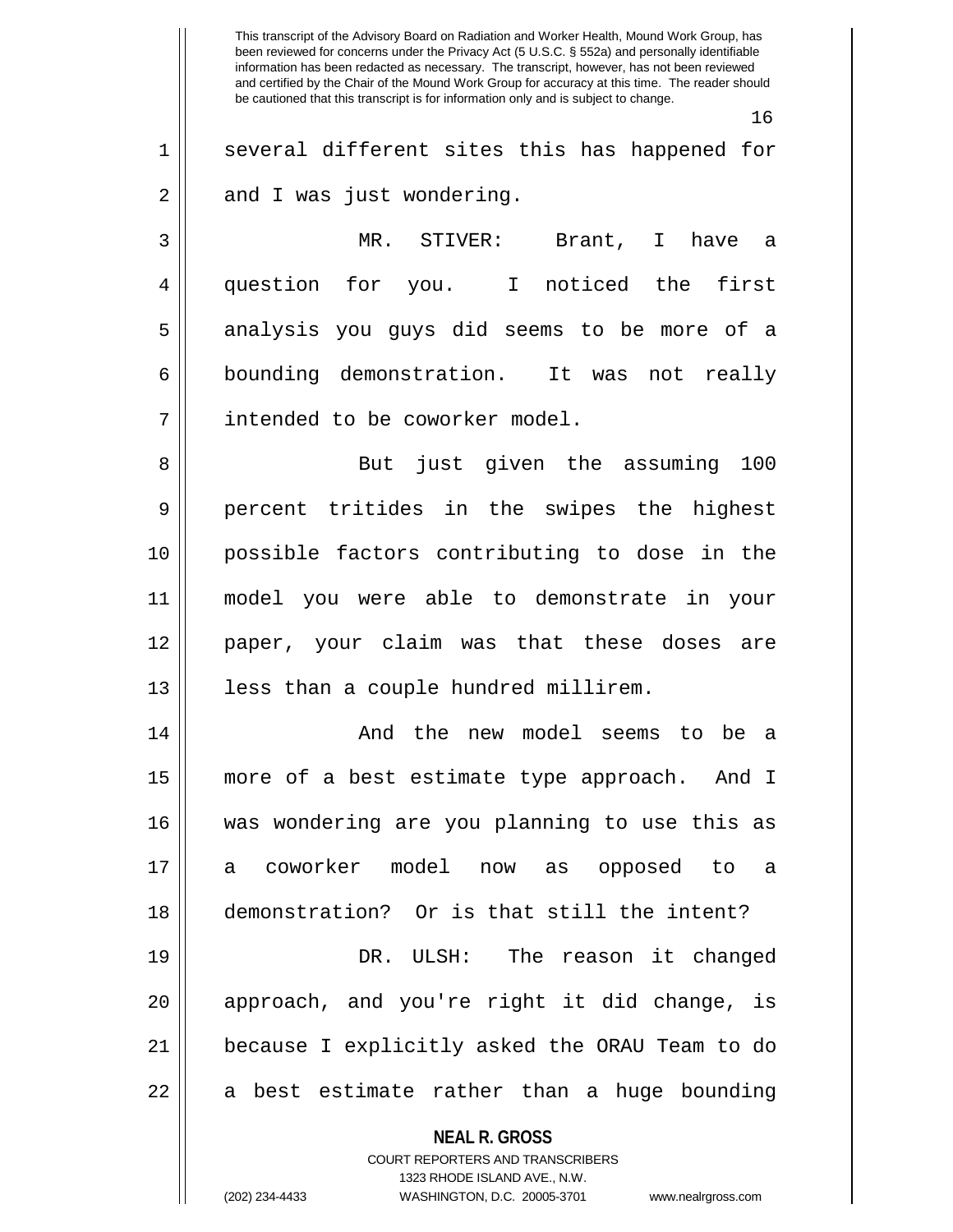17

1 | over estimate.

| you know, it's kind of<br>As                   |
|------------------------------------------------|
| analogous to be over estimating strategy that  |
| follow with the dose reconstructions.<br>we    |
| We'll start out, we'll overestimate it, we'll  |
| throw the kitchen sink at it. But that gives   |
| you a PoC greater than 50. Well you need to    |
| do a more precise and more best estimate.      |
| And that was the situation here.               |
| I didn't want to get into a situation where we |
| were using unrealistically high overestimates  |
| and then walk in with a dose of a few rem      |
| because that doesn't tell us anything.         |
| So I instructed specifically, the              |
| ORAU Team to back off on some of these wild    |
| overestimates and make them<br>best<br>more    |
| estimates.                                     |
| Now in terms of your question,                 |
| will we use this for a coworker model. I       |
| don't know. That's more of a TBD issue that    |
| we'll have to talk about. My initial reaction  |
| is this was meant as a demonstration project   |
| <b>NEAL R. GROSS</b>                           |
| <b>COURT REPORTERS AND TRANSCRIBERS</b>        |
|                                                |

 $\mathbf{\mathcal{H}}$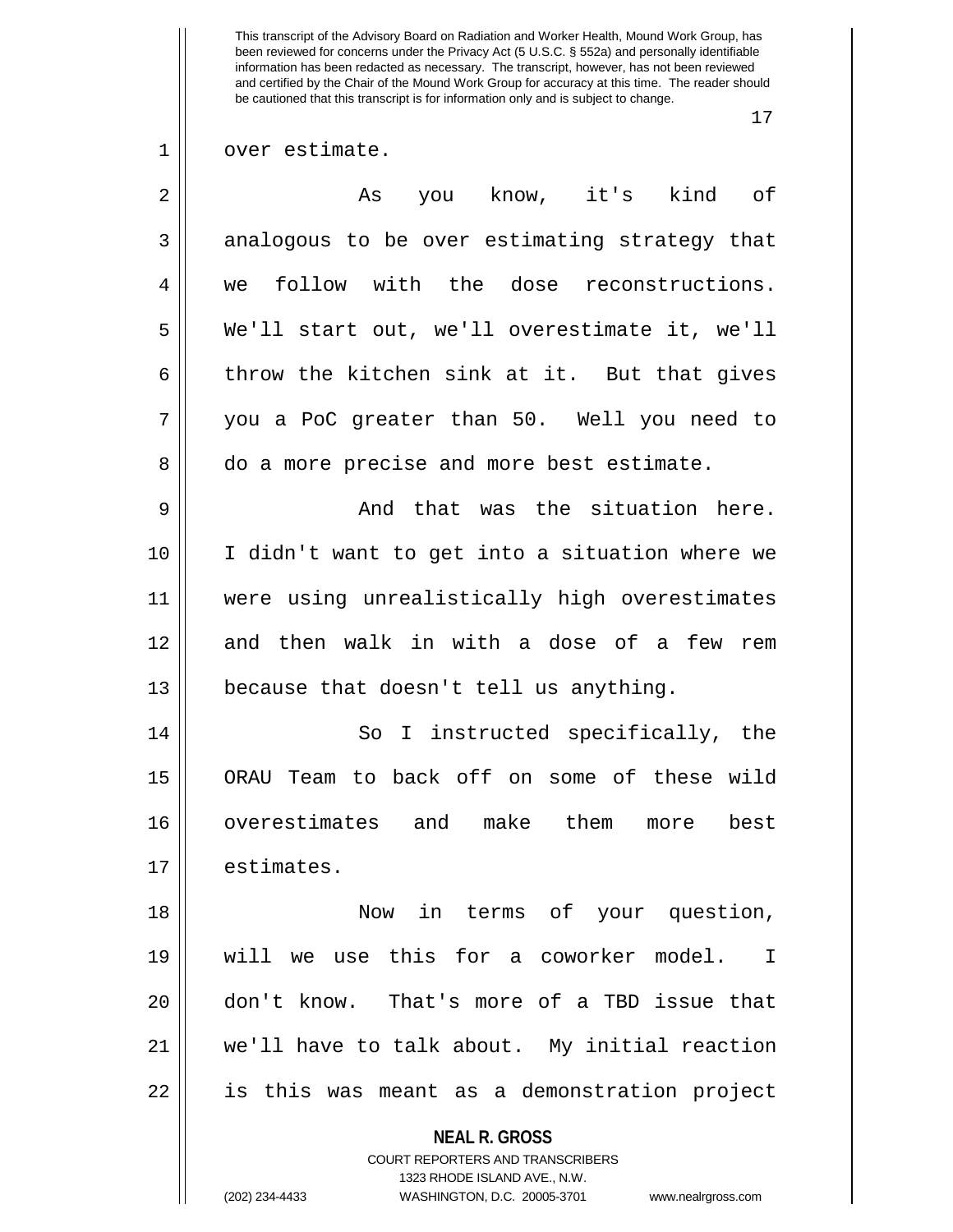18

**NEAL R. GROSS** COURT REPORTERS AND TRANSCRIBERS 1323 RHODE ISLAND AVE., N.W. (202) 234-4433 WASHINGTON, D.C. 20005-3701 www.nealrgross.com  $1 \parallel$  to give a best estimate of what the exposure 2 | potential to these tertiary people would be. 3 If we came out with a very 4 || significant dose estimate we would have a 5 || problem. That's not what we're seeing here. 6 We're seeing fractions of a millirem. Or if 7 Bob Barton is correct and we've made a couple 8 | of mistakes we're talking a few millirem. 9 MR. STIVER: Okay. You know, 10 obviously we're just beginning to review this. 11 So just the types of questions you'll 12 probably hear from us today are more regarding 13 clarification. 14 And one that seemed to really be a 15 driver was a reduction and resuspension 16 factor. The previous was three to the minus 17 three per meter. And you went down to five 18 || times ten to the minus fifth. 19 DR. ULSH: Yes in the first 20 || revision we used three to the minus three, 21 because we wanted to use the absolute highest 22 | resuspension factor, because we didn't want to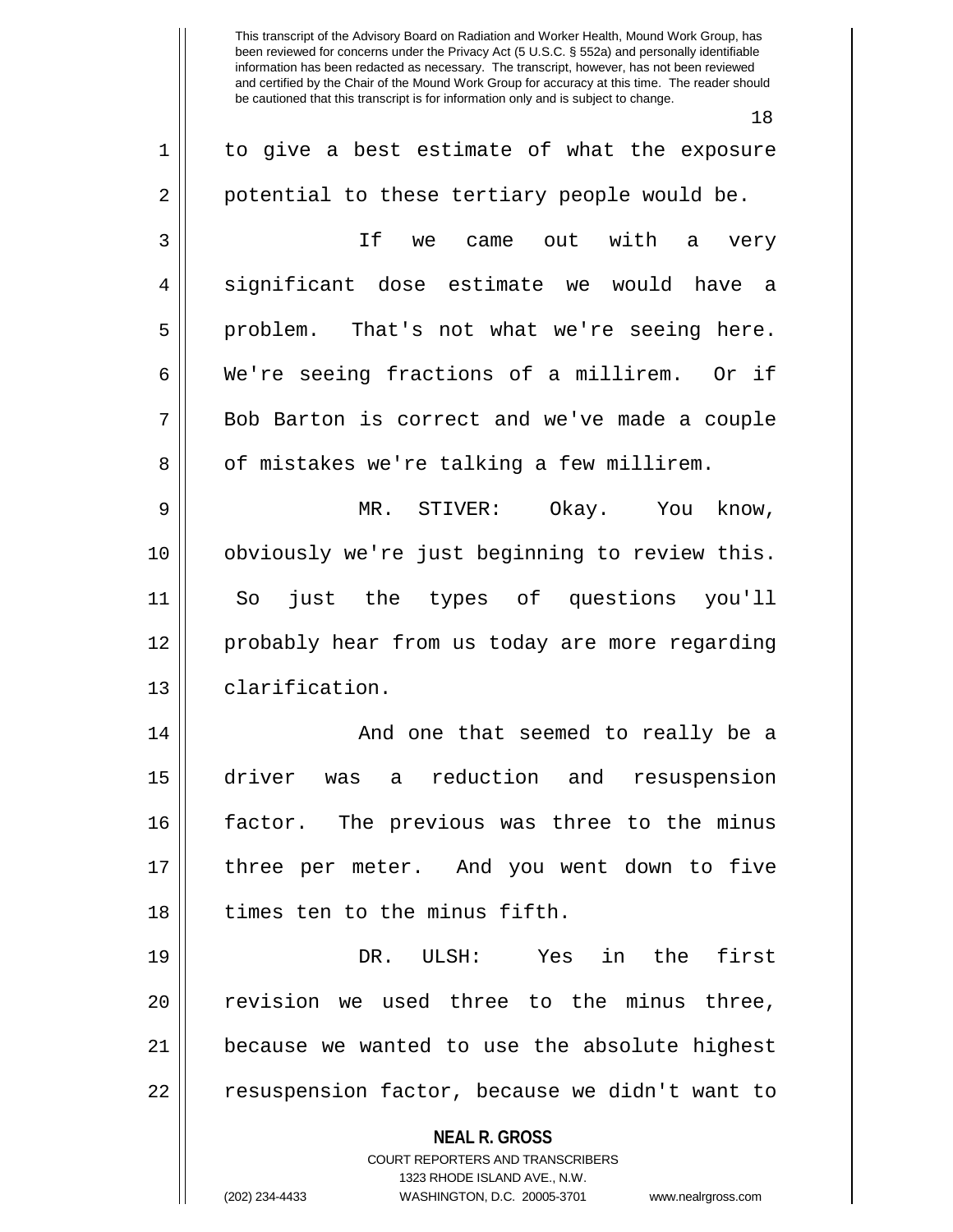**NEAL R. GROSS** COURT REPORTERS AND TRANSCRIBERS 1323 RHODE ISLAND AVE., N.W. This transcript of the Advisory Board on Radiation and Worker Health, Mound Work Group, has been reviewed for concerns under the Privacy Act (5 U.S.C. § 552a) and personally identifiable information has been redacted as necessary. The transcript, however, has not been reviewed and certified by the Chair of the Mound Work Group for accuracy at this time. The reader should be cautioned that this transcript is for information only and is subject to change. 19  $1 \parallel$  sit here and argue about what the resuspension 2 | factor should be. It's directly proportional,  $3 \parallel$  the doses that we estimate are directly 4 || proportional. 5 If you don't like the negative 6 five number that we've used in the current 7 White Paper, which we've provided the 8 || reference for. It's out of OTIB-70 I believe. 9 MR. STIVER: Yes, it was out of 10 TIB-70. 11 DR. ULSH: TIB-70, yes. If you 12 like a negative four number, multiply by ten. 13 You're still talking a few tens of millirem. 14 DR. MAURO: Brant, this is John 15 Mauro. I see you're using five minus five, 16 || regarding the resuspension factor, and I was 17 || originally the reviewer of the RF portion. 18 || So, I mean, I'm just looking at it purely as a 19 resuspension factor. The only observation, I 20 || quess I have two observations and they're 21 | fairly simple. 22 You may want to consider that the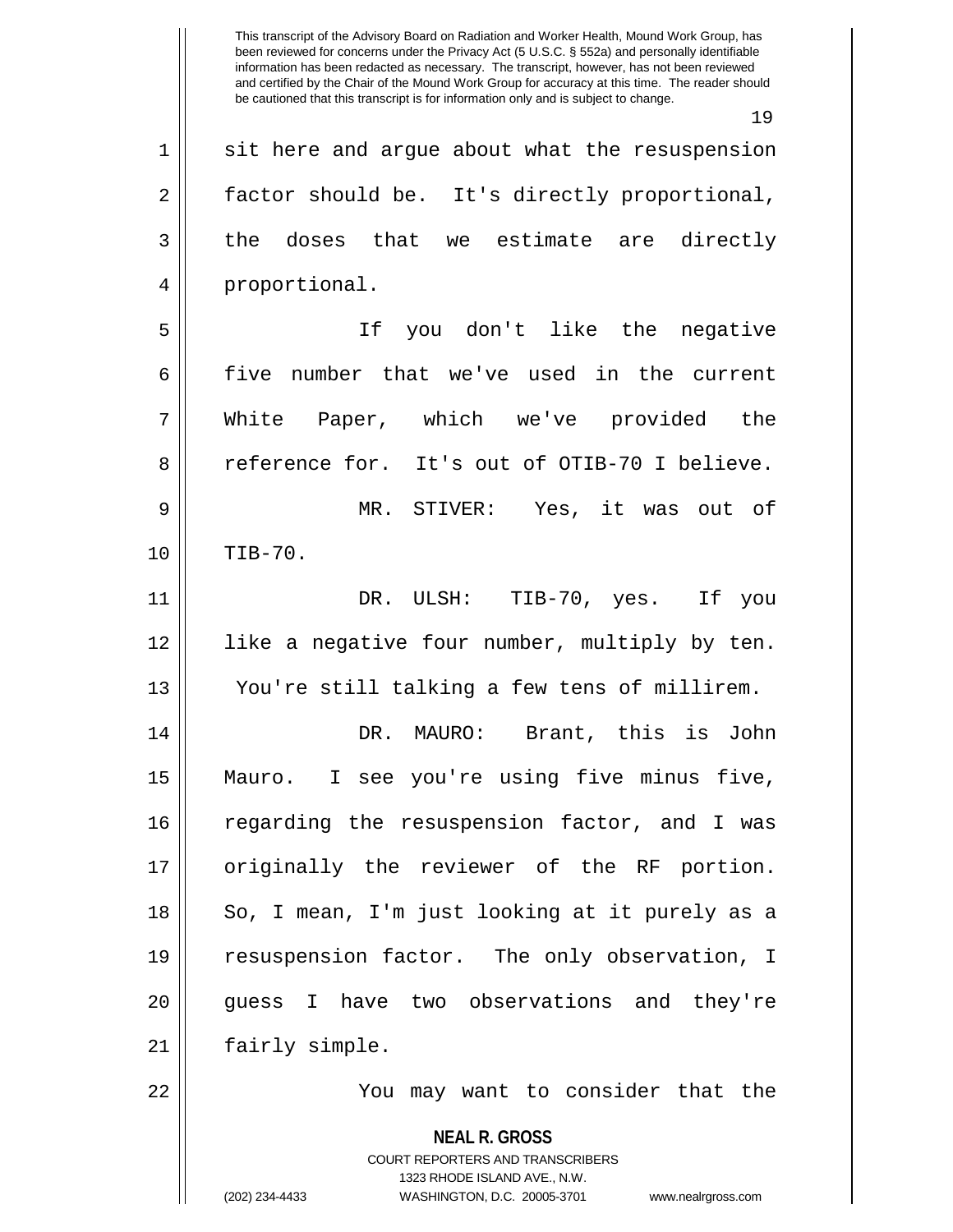20

1 || resuspension factor literature, that is the 2 || underpinning of your five times ten to the 3 minus five, and I like the five times ten to 4 the minus five number, when you're using it  $5 ||$  for total activity on the surface.

6 In this case, and this is just a 7 || thought to consider, what you're really 8 working with is not the total activity on the 9 Surface but what you have to observe, as a 10 | swipe.

11 || So you're really only looking at 12 the removable portion of the activity on the 13 || surface. And, as a rule of thumb, as you 14 probably know from Reg Guide 1.86, they make a 15 distinction about a factor of five between 16 || when you're dealing total activity versus the 17 | removable material.

18 Just a thought, you may want to 19 increase that five minus five per meter by a 20 factor of five. And that would be compatible 21 with the difference between total deposited 22 || activity and removable. One quick

> **NEAL R. GROSS** COURT REPORTERS AND TRANSCRIBERS

> > 1323 RHODE ISLAND AVE., N.W.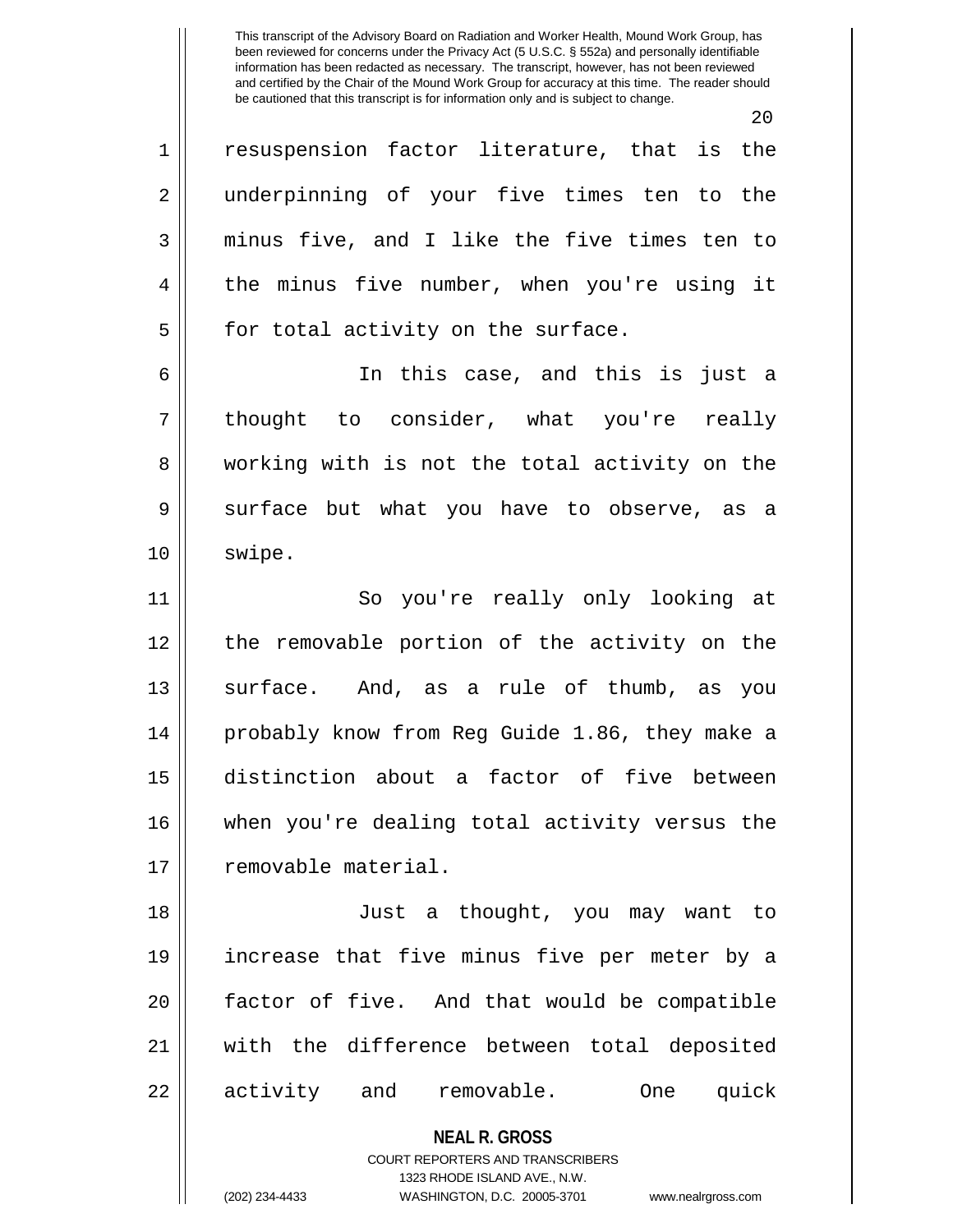21

1 || observation.

| $\overline{2}$ | The other one<br>is<br>little<br>a            |
|----------------|-----------------------------------------------|
| 3              | discussion, here's where I'm a bit at a loss  |
| 4              | is all the literature on resuspension factors |
| 5              | goes toward, I actually made a list of them,  |
| 6              | it must have been about 20 papers, going to   |
| 7              | the source documents in our White Paper.      |
| 8              | And there is that enormous range              |
| 9              | that you correctly point out. And your three  |
| 10             | minus three was certainly at the upper end of |
| 11             | that range. Well when you look at the data    |
| 12             | it's largely either plutonium, maybe uranium. |
| 13             | There are some experimental work where they   |
| 14             | actually use some type of dust, where they    |
| 15             | were working with milligrams per square meter |
| 16             | and per cubic meter.                          |
| 17             | Any thought to whether there's                |
| 1 O            | $\alpha$                                      |

18 anything about a tritide, like a hafnium 19 tritide, that is chemically unusual, I have no 20 || reason to believe it is or is not, where, for 21 || some reason, the literature that does not, of 22 || course, include tritides on resuspension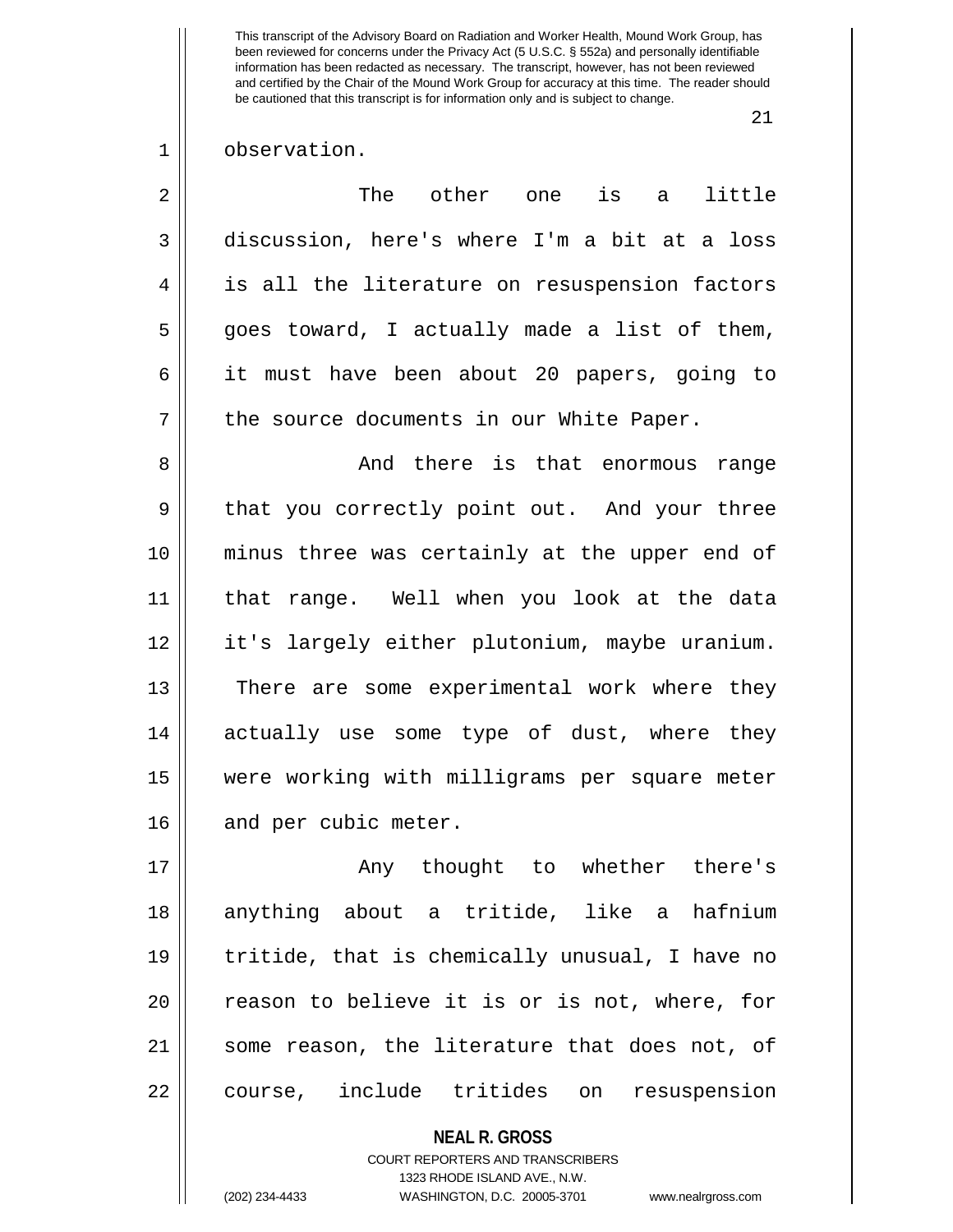|    | 22                                             |
|----|------------------------------------------------|
| 1  | factor or anything about the chemistry and the |
| 2  | particle size distributions, all of which I    |
| 3  | understand are areas that we can't go into.    |
| 4  | But that's another thought that                |
| 5  | came to mind when I was thinking about your    |
| 6  | resuspension factor and the degree to which    |
| 7  | the literature itself, upon which your five    |
| 8  | minus five is based, is reasonably applicable  |
| 9  | to this particular chemical form of tritium, a |
| 10 | hafnium tritide.                               |
| 11 | Those are my real, quite frankly,              |
| 12 | you know I read through your material and      |
| 13 | those are the two things that hit me right     |
| 14 | away. And you may want to give some thought    |
| 15 | to that.                                       |
| 16 | DR. ULSH: Okay. Thank you, John.               |
| 17 | I appreciate your comments. With regard to     |
| 18 | the factor of five, you know, we could         |
| 19 | entertain, I'm not committing that we would    |
| 20 | increase it by a factor of five. But I assume  |
| 21 | that SC&A will be making comments. And we'll   |
| 22 | certainly give that due consideration.         |
|    | <b>NEAL R. GROSS</b>                           |
|    | COURT REPORTERS AND TRANSCRIBERS               |
|    | 1323 RHODE ISLAND AVE., N.W.                   |

 $\mathbf{\mathcal{H}}$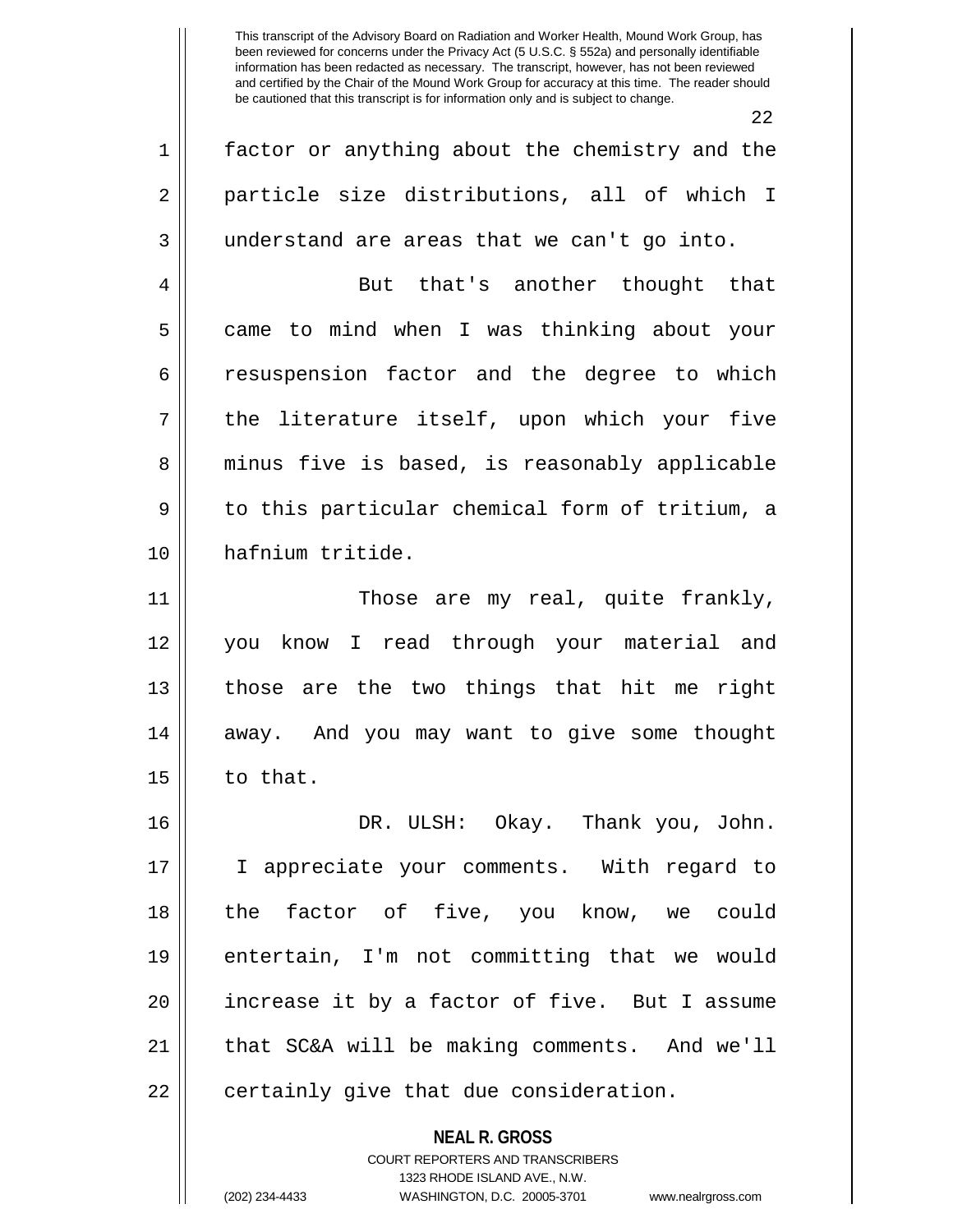**NEAL R. GROSS** COURT REPORTERS AND TRANSCRIBERS 1323 RHODE ISLAND AVE., N.W. This transcript of the Advisory Board on Radiation and Worker Health, Mound Work Group, has been reviewed for concerns under the Privacy Act (5 U.S.C. § 552a) and personally identifiable information has been redacted as necessary. The transcript, however, has not been reviewed and certified by the Chair of the Mound Work Group for accuracy at this time. The reader should be cautioned that this transcript is for information only and is subject to change. 23 1 || I would point out though that even  $2 \parallel$  a factor of five doesn't increase the doses  $3 \parallel$  that we estimate to a level that I think would 4 be of concern. And I guess it kind of depends  $5 \parallel$  on where we go from here.  $6 \parallel$  at the end of the day, when the 7 Working Group makes its recommendations, I 8 don't know if you're going to ask for more 9 work from us on this or if you're going to 10 make a decision to move forward. 11 Well, certainly, if it's the 12 Working Group's desire I guess we would look 13 || at whatever response SC&A wants to provide. 14 Now in terms of the second 15 question, do tritides behave like whatever 16 materials were used to generate the literature 17 value of the resuspension factors? It's not 18 || an issue that we explicitly considered. It's 19 not an issue that we explicitly consider in  $20$  || any other situation either. I don't know. 21 DR. MAURO: Yes, Brant, the only  $22 \parallel$  reason I bring it up is I think in every other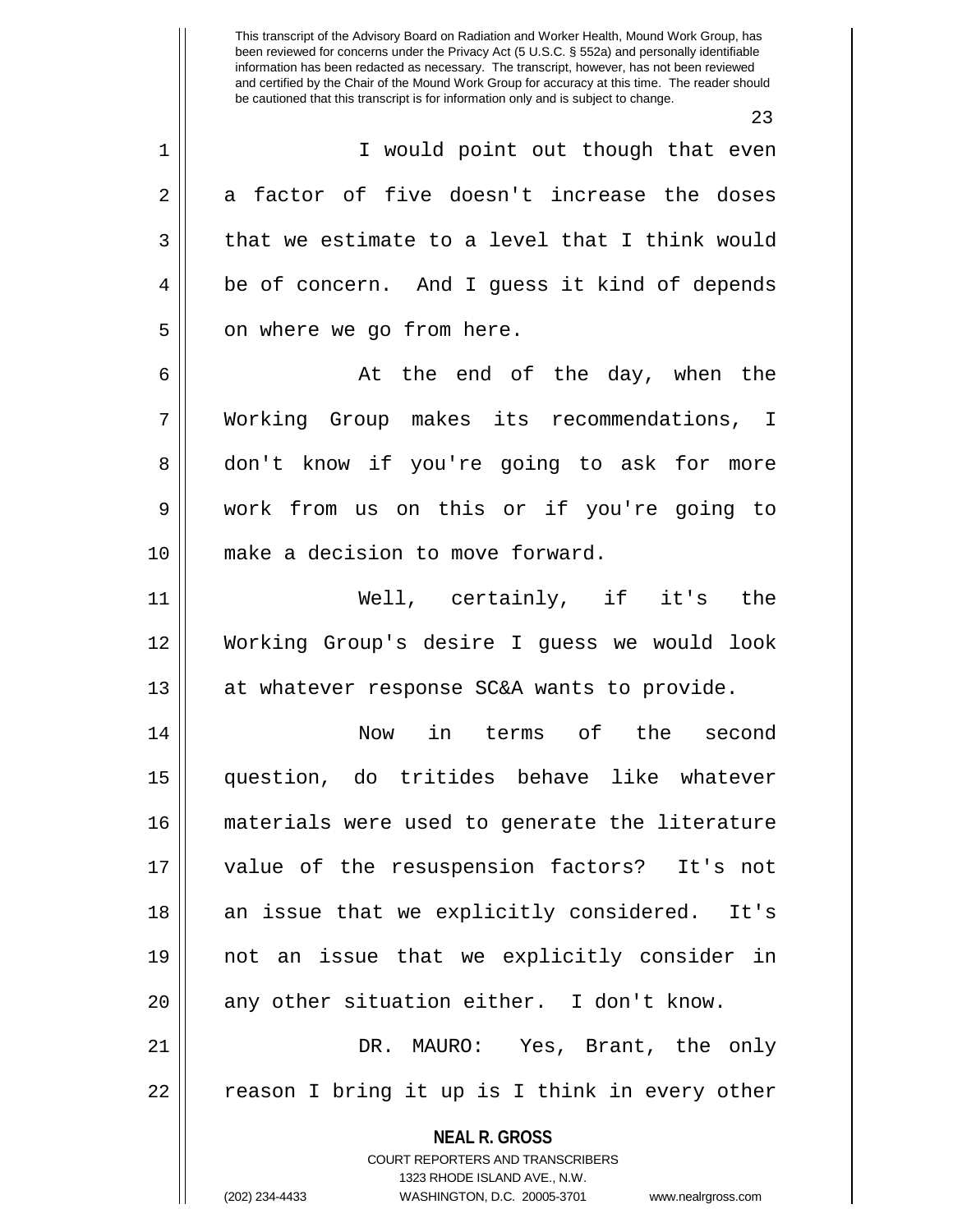|    | 24                                                              |
|----|-----------------------------------------------------------------|
| 1  | situation where we were using resuspension                      |
| 2  | factors, I think it was plutonium, thorium and                  |
| 3  | perhaps uranium oxides, and a lot of the                        |
| 4  | literature itself is based on that.                             |
| 5  | So the source documents that are                                |
| 6  | the basis for, for example, OTIB-70 numbers,                    |
| 7  | where they're largely used at AWE facilities.                   |
| 8  | You know we see that all the time so we know                    |
| 9  | that the literature is in fact directly                         |
| 10 | applicable to the circumstances we're dealing                   |
| 11 | with.                                                           |
| 12 | Here we have a circumstance that                                |
| 13 | is, as you pointed out correctly, is a little                   |
| 14 | unusual. And quite frankly I'm thinking just                    |
| 15 | about a metal tritide.                                          |
| 16 | And for all intents and purposes,                               |
| 17 | you know, if you're talking about halfnium or                   |
| 18 | some of the other metals, if you just think                     |
| 19 | about it as a metal, as a finely separated                      |
| 20 | metal at a very small particle size, you know,                  |
| 21 | five micron distribution or whatever, you                       |
| 22 | know, intuitively one would say well why would                  |
|    |                                                                 |
|    | <b>NEAL R. GROSS</b><br><b>COURT REPORTERS AND TRANSCRIBERS</b> |
|    | 1323 RHODE ISLAND AVE., N.W.                                    |

 $\mathbb{I}$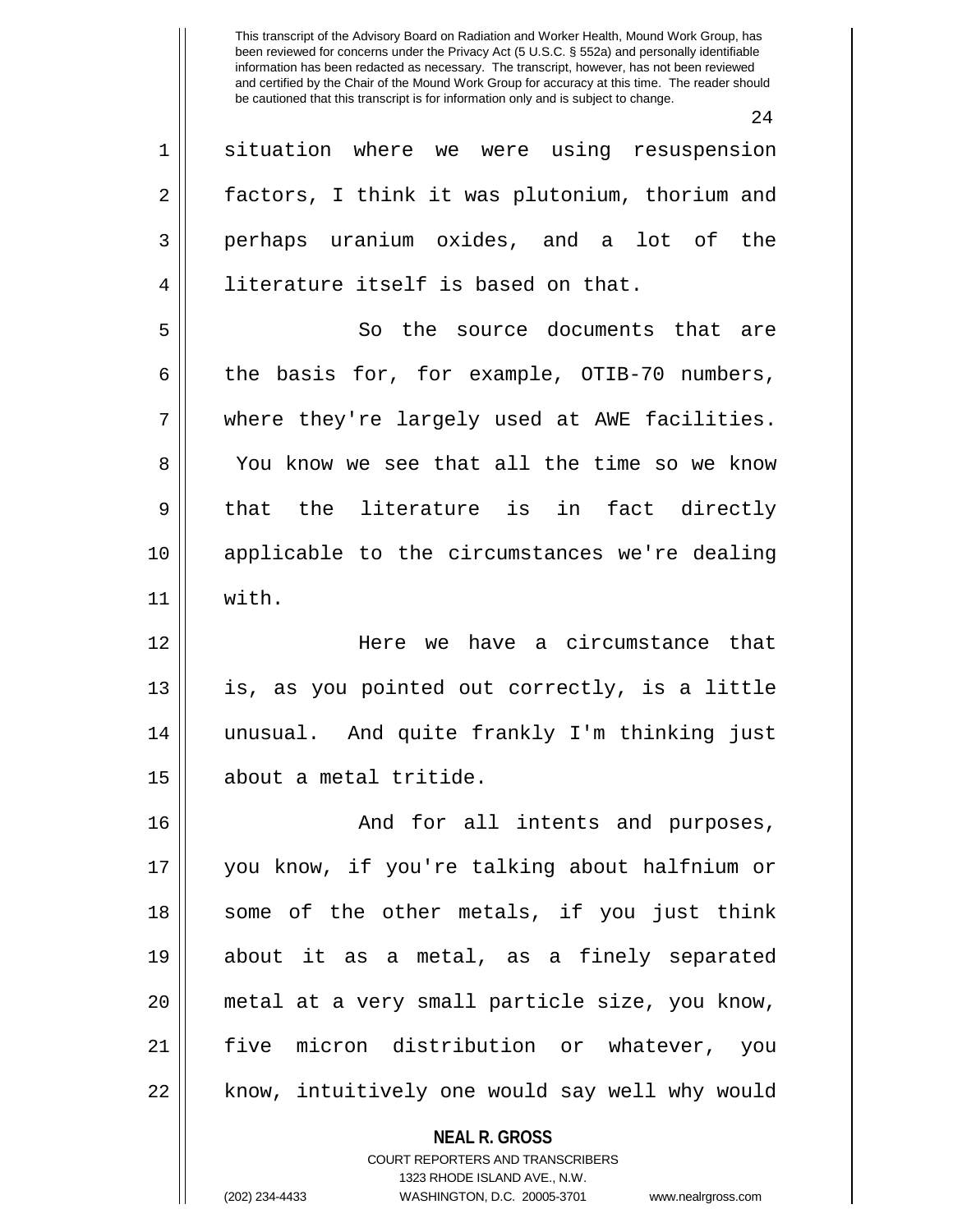**NEAL R. GROSS** COURT REPORTERS AND TRANSCRIBERS 1323 RHODE ISLAND AVE., N.W. (202) 234-4433 WASHINGTON, D.C. 20005-3701 www.nealrgross.com This transcript of the Advisory Board on Radiation and Worker Health, Mound Work Group, has been reviewed for concerns under the Privacy Act (5 U.S.C. § 552a) and personally identifiable information has been redacted as necessary. The transcript, however, has not been reviewed and certified by the Chair of the Mound Work Group for accuracy at this time. The reader should be cautioned that this transcript is for information only and is subject to change. 25 1 || it behave any differently. 2 But I have to say I just don't 3 || know. And the degree to which we could be at  $4 \parallel$  least thinking about that might be helpful. 5 DR. ULSH: I'm with you, John. I 6 just don't know if these compounds, these  $7 \parallel$  tritides are salt. That's what they are, 8|| they're salts. A metal combined with 9 hydrogen. So I don't know if that means 10 anything. 11 DR. MAURO: Exactly. And I 12 understand what you're saying. So one could 13 || say, well it's just like any other metal. 14 Yes. I'm not sure. I just don't know. Well 15 the tritide is not, I'm maybe asking a 16 question I shouldn't ask, it's not a hydrated 17 thing like a hydrate. It's a hydrogen on the 18 metal. 19 In other words the tritium itself  $20$  || is not HTO. It's T that's tied to the metal? 21 || Or you cannot answer that question. 22 MEMBER ZIEMER: It's not HTO.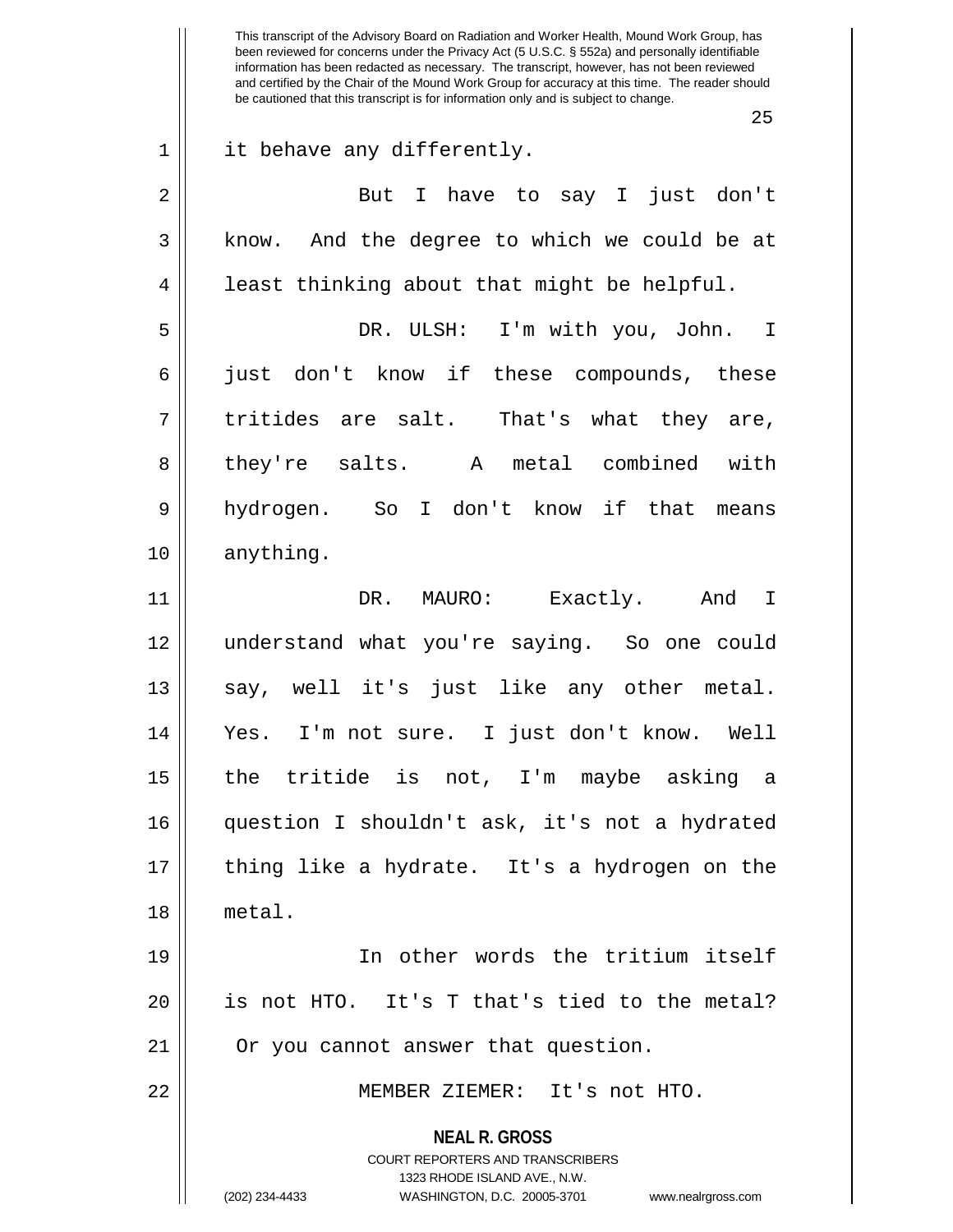**NEAL R. GROSS** This transcript of the Advisory Board on Radiation and Worker Health, Mound Work Group, has been reviewed for concerns under the Privacy Act (5 U.S.C. § 552a) and personally identifiable information has been redacted as necessary. The transcript, however, has not been reviewed and certified by the Chair of the Mound Work Group for accuracy at this time. The reader should be cautioned that this transcript is for information only and is subject to change. 26 1 CHAIR BEACH: I think Paul had a 2 | comment, John. 3 MEMBER ZIEMER: Well the tritium 4 in a sense, in this case, for particle size 5 considerations is trivial. So if you're 6 talking about let's say iron oxide particles  $7 \parallel$  or halfnium, or any other metal, it seems to 8 me it's the metal, it's going to behave like 9 whatever that metal is. The presence of the 10 tritium I can't see that that would change how 11 the particles would behave in terms of 12 | resuspension. 13 DR. MAURO: Yes, Paul, my 14 intuition goes in the same direction as yours 15 on that. But I hate to just jump to that 16 conclusion. 17 MEMBER ZIEMER: But I do have a 18 || separate question if I might raise it. My 19 understanding is that the swipe samples, at  $20$  || the time that they are taken and even now, 21 were understood to be just tritium wipes, not  $22$  || tritides, is that correct?

> COURT REPORTERS AND TRANSCRIBERS 1323 RHODE ISLAND AVE., N.W.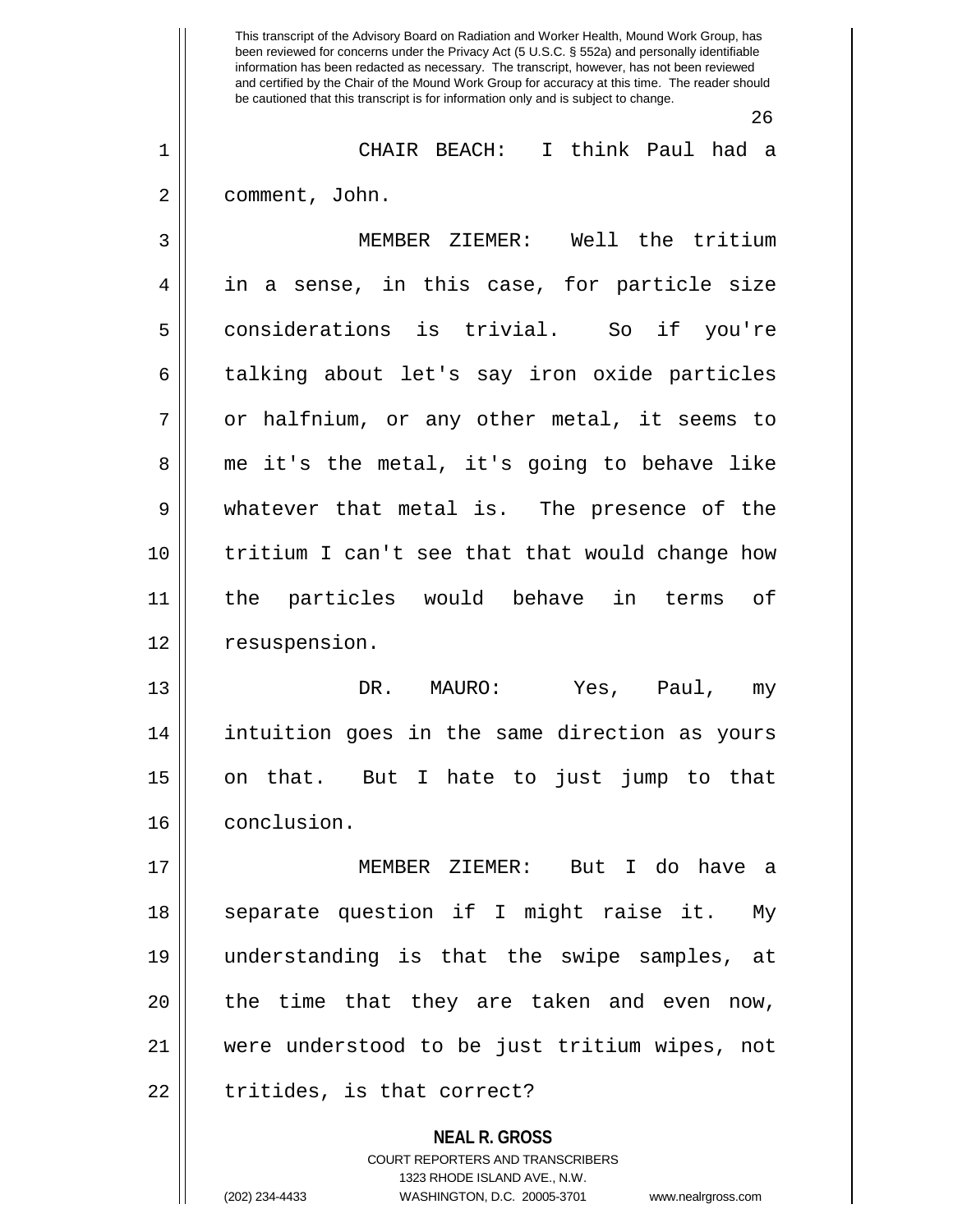**NEAL R. GROSS** COURT REPORTERS AND TRANSCRIBERS 1323 RHODE ISLAND AVE., N.W. This transcript of the Advisory Board on Radiation and Worker Health, Mound Work Group, has been reviewed for concerns under the Privacy Act (5 U.S.C. § 552a) and personally identifiable information has been redacted as necessary. The transcript, however, has not been reviewed and certified by the Chair of the Mound Work Group for accuracy at this time. The reader should be cautioned that this transcript is for information only and is subject to change. 27 1 DR. ULSH: Yes, and that's really, 2 | it's an accurate assumption. And that was one  $3 \parallel$  thing that I was going to point out here. 4 MEMBER ZIEMER: That you're 5 || assuming, in your model, as kind of a worst  $6 \parallel$  case, that the swipes are actually tritides, 7 || is that correct? 8 DR. ULSH: We're assuming that all  $9 \parallel$  of the activity detected from the swipes are 10 100 percent insoluble tritides. And that is a  $11$  huge  $-$ 12 MEMBER ZIEMER: Right. In reality 13 || it's almost the other end of the spectrum. 14 || DR. ULSH: Yes. 15 MEMBER ZIEMER: It's probably all,  $16$  | or close to all --17 || DR. ULSH: Darn close to it. 18 MEMBER ZIEMER: But that raises 19 || the other question. Do you have some level of 20 || confidence that a swipe made of tritide versus 21 || that of normal formed tritium, which is just 22 || contaminated surface, would they look

<sup>(202) 234-4433</sup> WASHINGTON, D.C. 20005-3701 www.nealrgross.com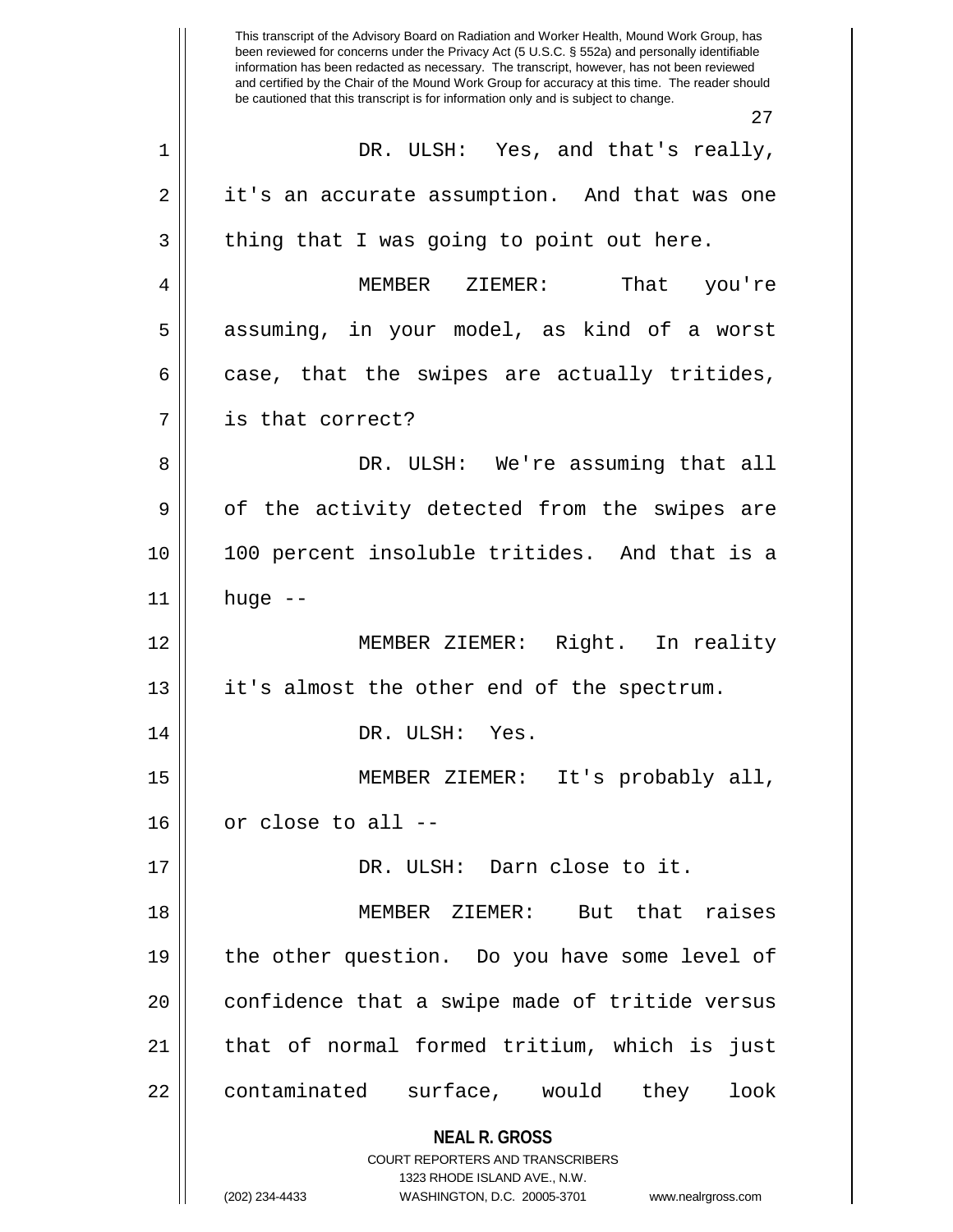**NEAL R. GROSS** COURT REPORTERS AND TRANSCRIBERS 1323 RHODE ISLAND AVE., N.W. (202) 234-4433 WASHINGTON, D.C. 20005-3701 www.nealrgross.com This transcript of the Advisory Board on Radiation and Worker Health, Mound Work Group, has been reviewed for concerns under the Privacy Act (5 U.S.C. § 552a) and personally identifiable information has been redacted as necessary. The transcript, however, has not been reviewed and certified by the Chair of the Mound Work Group for accuracy at this time. The reader should be cautioned that this transcript is for information only and is subject to change. 28  $1 \parallel$  different to a PC-3, or I quess it was a PC-5,  $2 \parallel$  or a scintillation counter. 3 I know that in the scintillation 4 || counter, and probably in the PC-3, you're  $5 \parallel$  still looking at, for the tritide, just the  $6 \parallel$  surface. And you had some discussion, which I 7 didn't fully follow on how the counts 8 || represent the true activity. 9 DR. ULSH: Yes, exactly. You're 10 || talking about self-absorption really. 11 || **MEMBER ZIEMER:** Right. 12 DR. ULSH: That is a topic that we 13 were specifically asked to address at the 14 Germantown meeting. So you did have a 15 discussion of that in the paper here. 16 || Basically what happens is with tritiated water 17 || self absorption is simply not an issue. What 18 you see is what you get. 19 With tritides, if the particles 20 || are big enough, there's a potential for some 21 of the beta activity from the tritium, from  $22$  || the interior of the particle, to never make it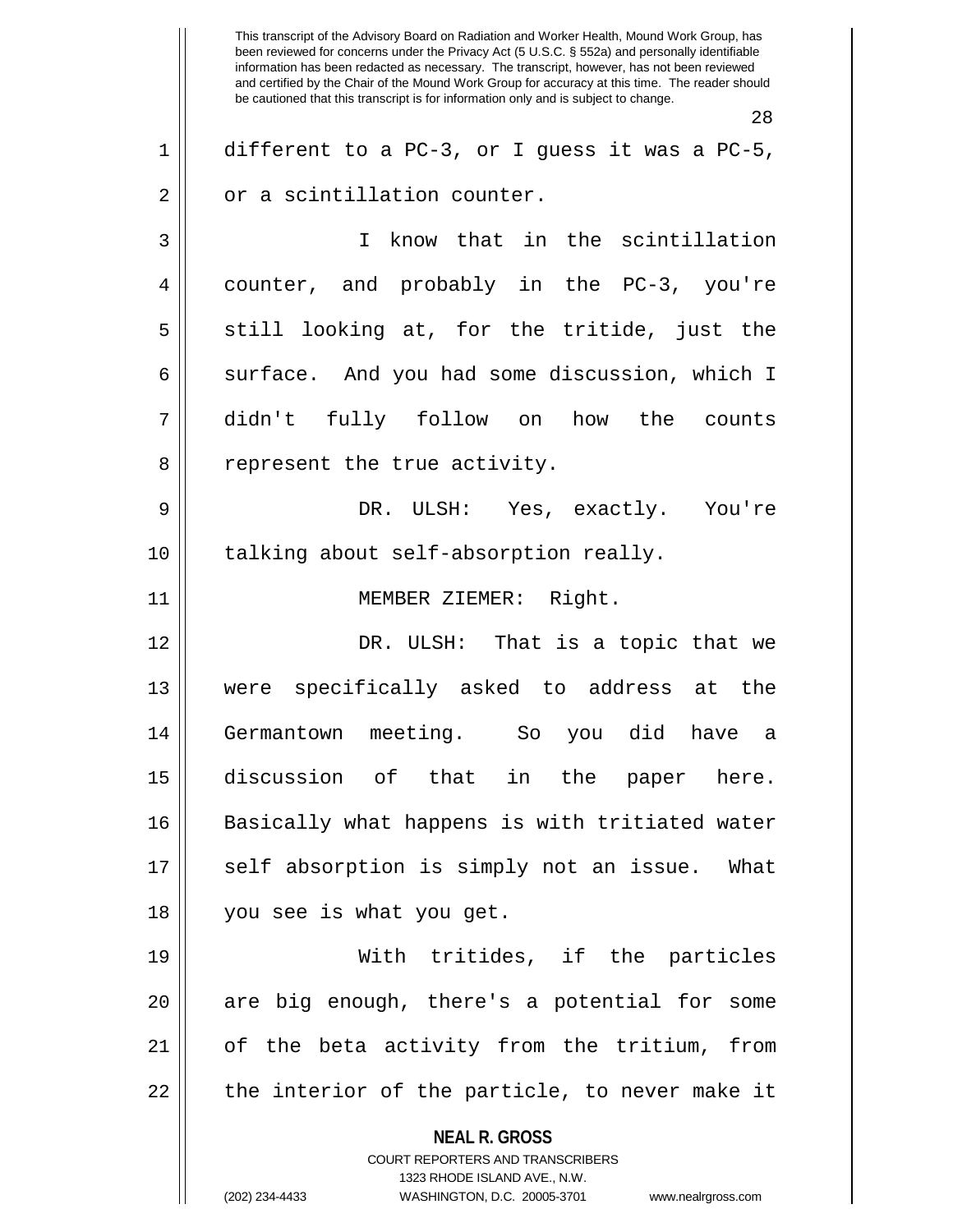29

 $1 \parallel$  out of the particle and not be detected in a 2 | | | liquid scintillation cocktail.

 $3 \parallel$  So the question would be then, 4 || well how much of the activity are you missing? 5 Turns out it doesn't matter. It simply  $6 \parallel$  doesn't matter. What is important is in the 7 liquid scintillation cocktail, if you want to 8 call it the apparent activity instead of the  $9 \parallel$  true activity, the apparent activity is what 10 is important from a dosimetric standpoint, 11 because if the tritium decay is at the 12 interior of a particle and no radiation, no 13 || energy ever makes it out of the particle, well 14 it's true it won't be counted in the liquid 15 | scintillation cocktail.

16 But it also won't escape to 17 irradiate the lung. So it's not 18 dosimetrically important. What we need to 19 focus on is the apparent activity. And that 20 is stated explicitly in the Mound Technical 21 || Basis Document. Not the one that NIOSH wrote,  $22$   $\parallel$  the one that Mound wrote, for stable tritiated

**NEAL R. GROSS**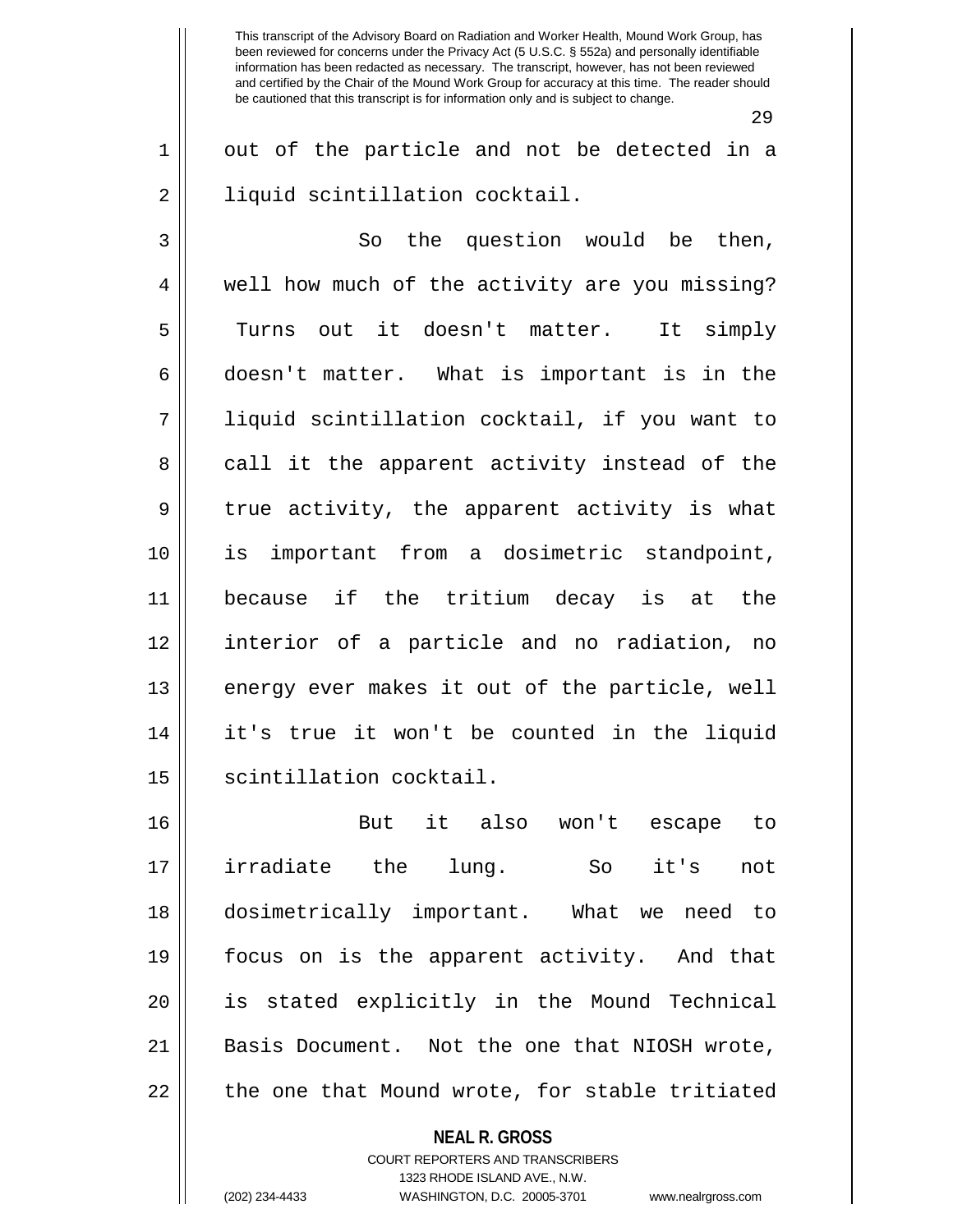30

1 || particulates. It's the apparent activity that 2 || is dosimetrically important. Did I answer 3 your question?

4 MEMBER ZIEMER: Yes. That's what 5 I thought you did. But I just wanted to make  $6 \parallel$  sure that we understood why that was done that 7 way. And that the actual swipes were probably 8 not tritides or if there were tritides it 9 would be very small. I mean these things were 10 || opened inside the glove boxes, right?

11 DR. ULSH: Absolutely. Now it 12 || could have been a tritide, it could have been 13 iron. It could have been rust. I mean 14 there's a lot of metal equipment. But we're 15 not terribly concerned about the rust, it's 16 || not one of the highly insoluble tritides. The 17 highly insoluble tritides were handled inside 18 double containment, inside glove boxes.

19 MR. FITZGERALD: Yes, I guess a 20 | couple of comments since there's a lull here.

21 || (Laughter.)

22 MR. FITZGERALD: Just to expand a

**NEAL R. GROSS** COURT REPORTERS AND TRANSCRIBERS

1323 RHODE ISLAND AVE., N.W.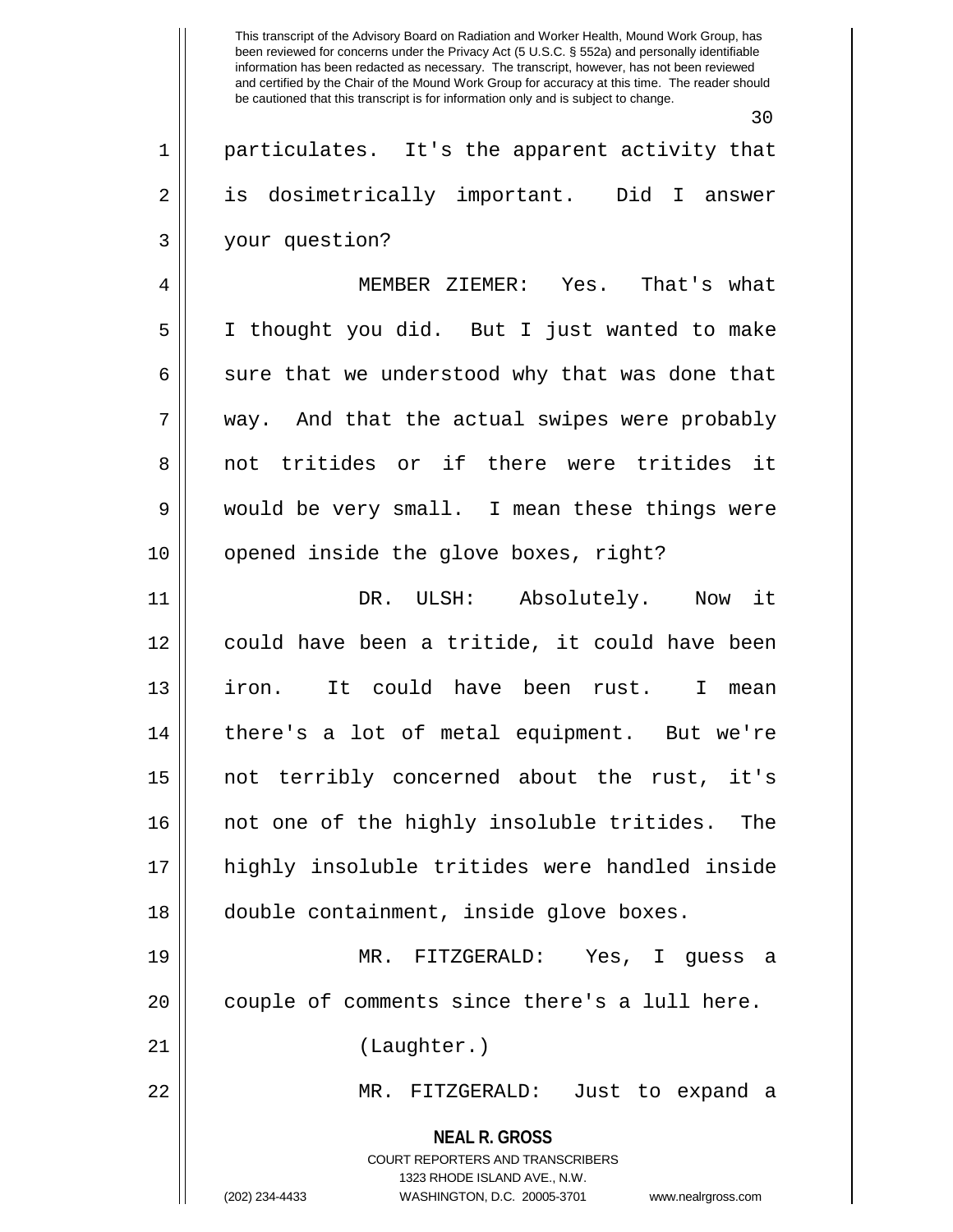31

1 little bit. The reason we're still talking  $2 \parallel$  about this, just going off your comment, Paul, 3 || is that in the interviews it became apparent 4 there were, you know, as there are with 5 handling tritium in glove boxes, there was a 6 | history of releases and that was acknowledged  $7$  || and not surprising either.

8 And that was where the concern 9 || over perhaps tritides being released with the 10 tritium in this leakage and whether that would 11 have been an exposure source. Not so much for 12 the operator, since they of course were on 13 bioassay, but for the support workers who many 14 have been in the labs. That's where, sort of  $15$  | this has gone.

16 I guess my other clarifying 17 question. We looked at sort of the previous 18 version of the assessment and this latest 19 version. I think you've clarified a little  $20$  || bit but I just want to make sure I understand. 21 The last version was a maximizing 22 | dose estimate. And, well, all the assumptions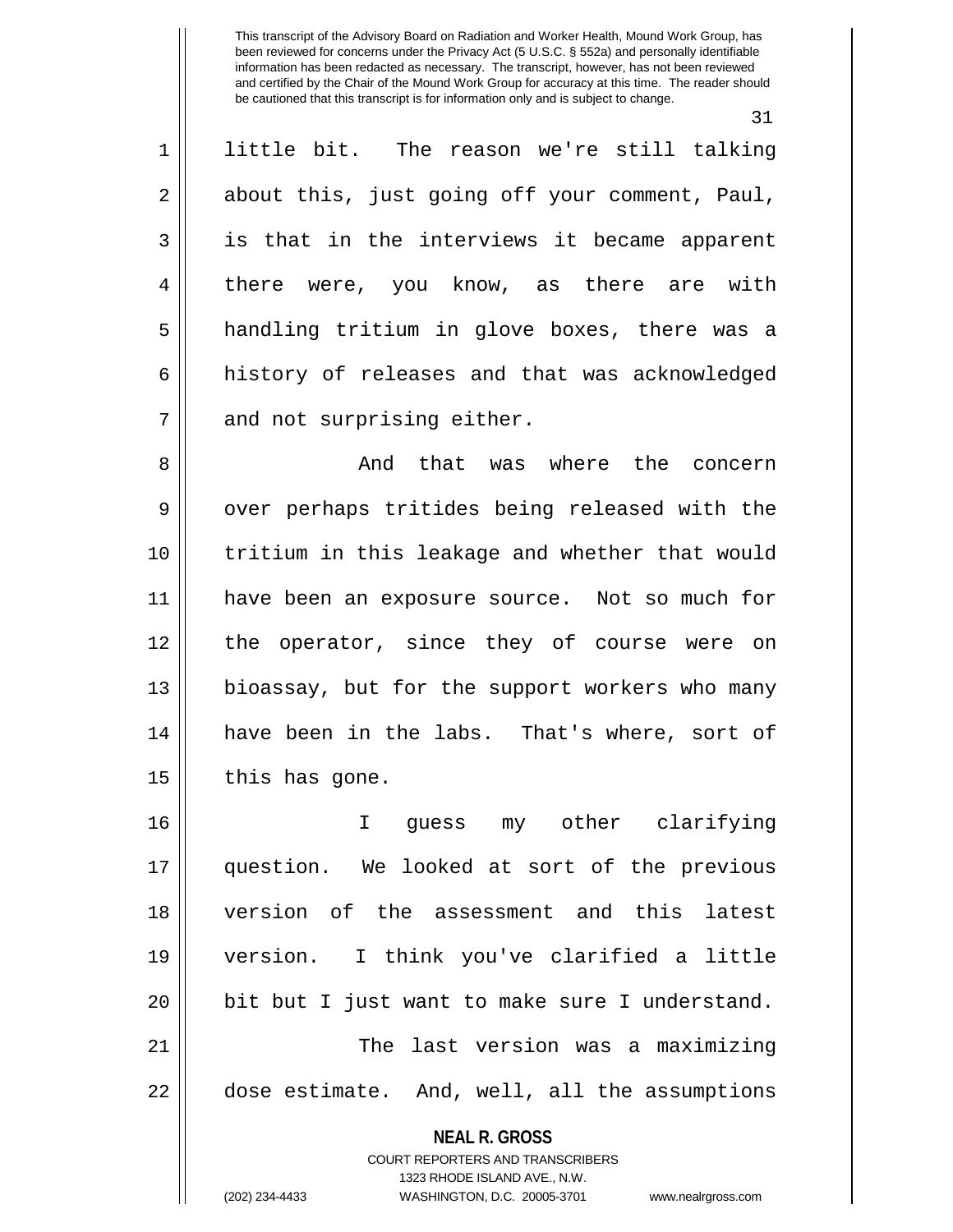32

1 were maximizing in terms of coming up with the 2 || significance, demonstrating the significance 3 || of the exposure source. This is also 4 demonstrating significance of the exposure  $5$  | source. This is a best estimate.

6 || So really it's the context of the 7 | review. I mean what in fact, what assumptions 8 are selected and how one goes about that. But 9 I mean the purpose is still the same. You're 10 trying to demonstrate the dose significance, 11 potential dose significance or exposure 12 significance of the insoluble tritides, with 13 | these assumptions.

14 And I think you pointed out, and 15 || this is where I was trying to follow from 16 before, that the resulting level would, at 17 best, be millirem. And now you're saying 18 actually with the best estimate it would be 19 fraction of millirem. And it would have to be 20 a higher level to be of consequence or 21 | significance.

22 I guess my question is what level

**NEAL R. GROSS**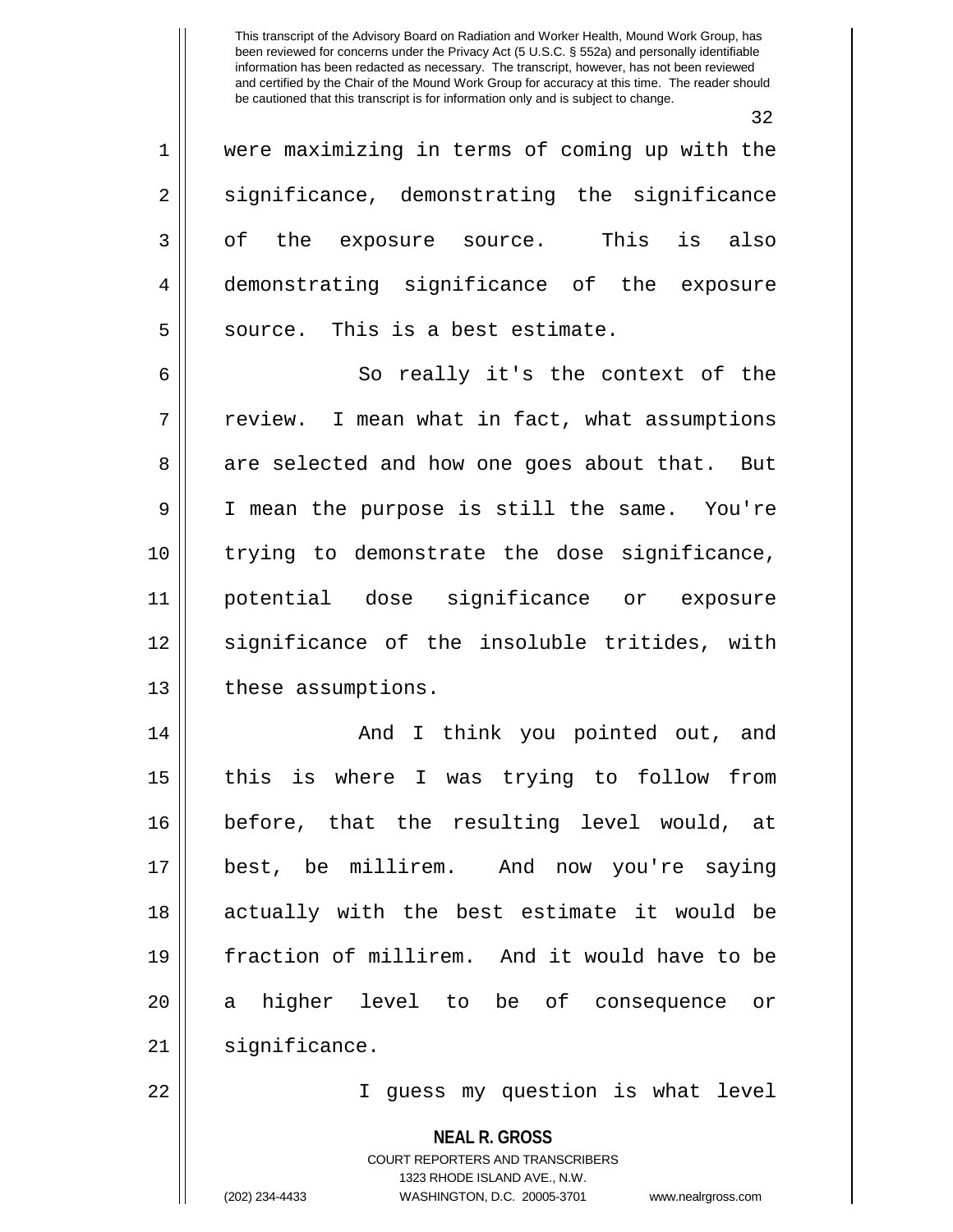33

1 || would it have to be if it were to be something  $2 \parallel$  that would be of consequence in this program. 3 I'm just trying to figure out if it's not a 4 Few millirem or a fraction of millirem at what  $5 \parallel$  point, I mean, I think at the last meeting 6  $\parallel$  maybe Jim said this, if it were tens of rem, 7 hundreds of rem, then we would have to address 8 l it. I remember that comment. 9 But now we're sort of in the 10 minuscule range, but I'm just trying to figure 11 out where would that have to be to be of 12 | exposure significance? 13 DR. ULSH: Yes, it's a tough  $14$  || question and I --15 DR. NETON: Well I guess I might 16 be able to kind of answer it. I think when I 17 || referring to this tens of rem or hundreds of 18 || rem issue had more to do with the significance 19 of the overestimate. If you do an 20 || overestimate you get into the tens or hundreds 21 of rems and you kind of have to like sharpen 22 your pencil, so to speak, because you just

> **NEAL R. GROSS** COURT REPORTERS AND TRANSCRIBERS 1323 RHODE ISLAND AVE., N.W.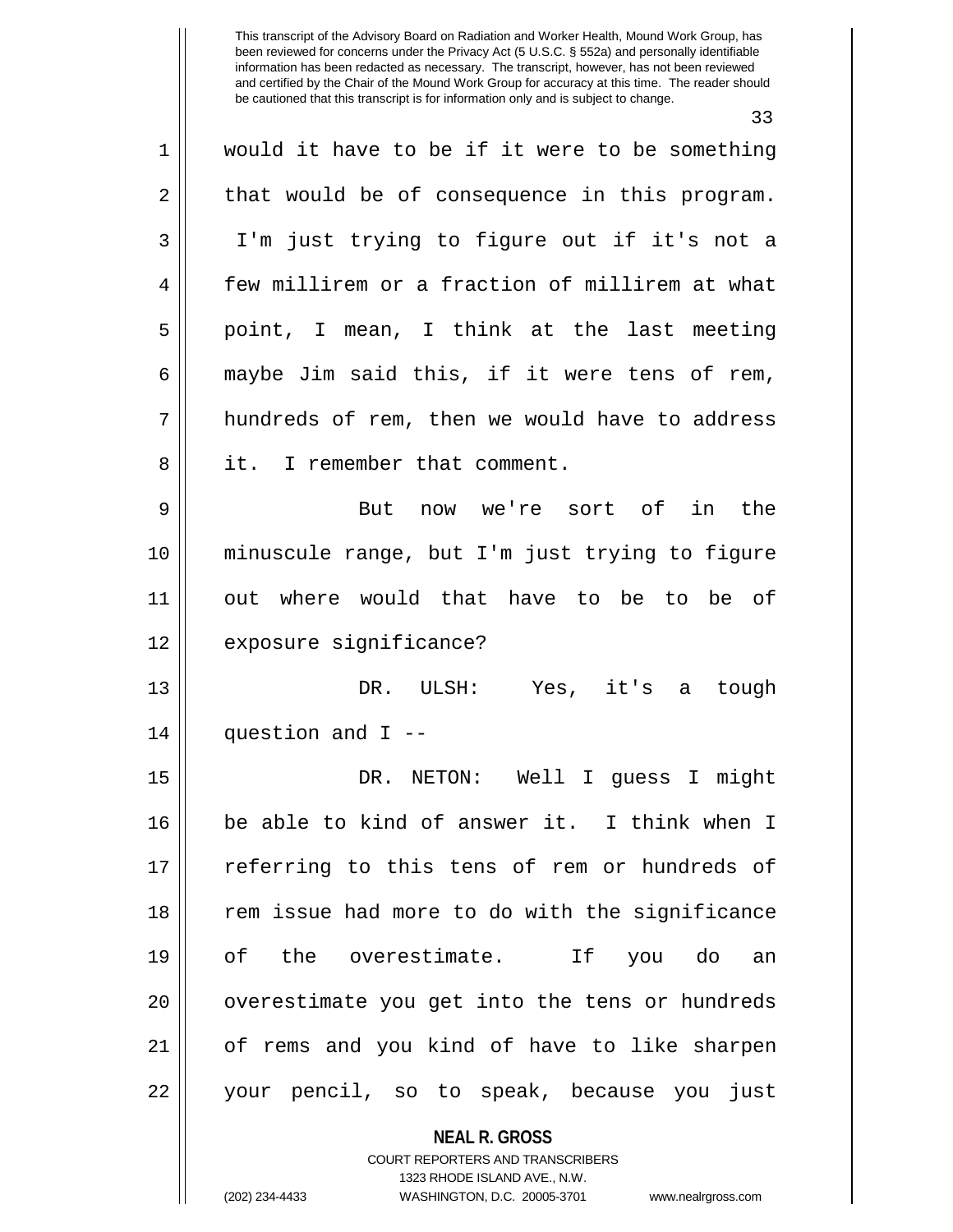**NEAL R. GROSS** COURT REPORTERS AND TRANSCRIBERS 1323 RHODE ISLAND AVE., N.W. (202) 234-4433 WASHINGTON, D.C. 20005-3701 www.nealrgross.com This transcript of the Advisory Board on Radiation and Worker Health, Mound Work Group, has been reviewed for concerns under the Privacy Act (5 U.S.C. § 552a) and personally identifiable information has been redacted as necessary. The transcript, however, has not been reviewed and certified by the Chair of the Mound Work Group for accuracy at this time. The reader should be cautioned that this transcript is for information only and is subject to change. 34 1 can't get away and say okay we can bound it  $2 \parallel$  and it's really high. 3 || The extreme bounding estimate came 4 || out I think it was like 100 millirem or 200  $5 \parallel$  millirem and so that didn't rise, at least in  $6 \parallel$  my mind, to a level of concern that we have a 7 || huge issue here. 8 As far as levels significant to 9 where we'd include things in dose 10 reconstructions I think we've drawn the line 11 at a millirem. I mean anything a millirem or 12 higher is going to go into a dose 13 | reconstruction. 14 So clearly if they get into the 15 millirem ranges we would be including the 16 potential exposure in a dose reconstruction. 17 MR. FITZGERALD: Now we're talking 18 || about the two analyses, one was a maximizing, 19 maybe a bounding approach. And this is a best 20 | estimate approach. 21 DR. ULSH: Let me clarify that, 22 || because I know you're going off what I said so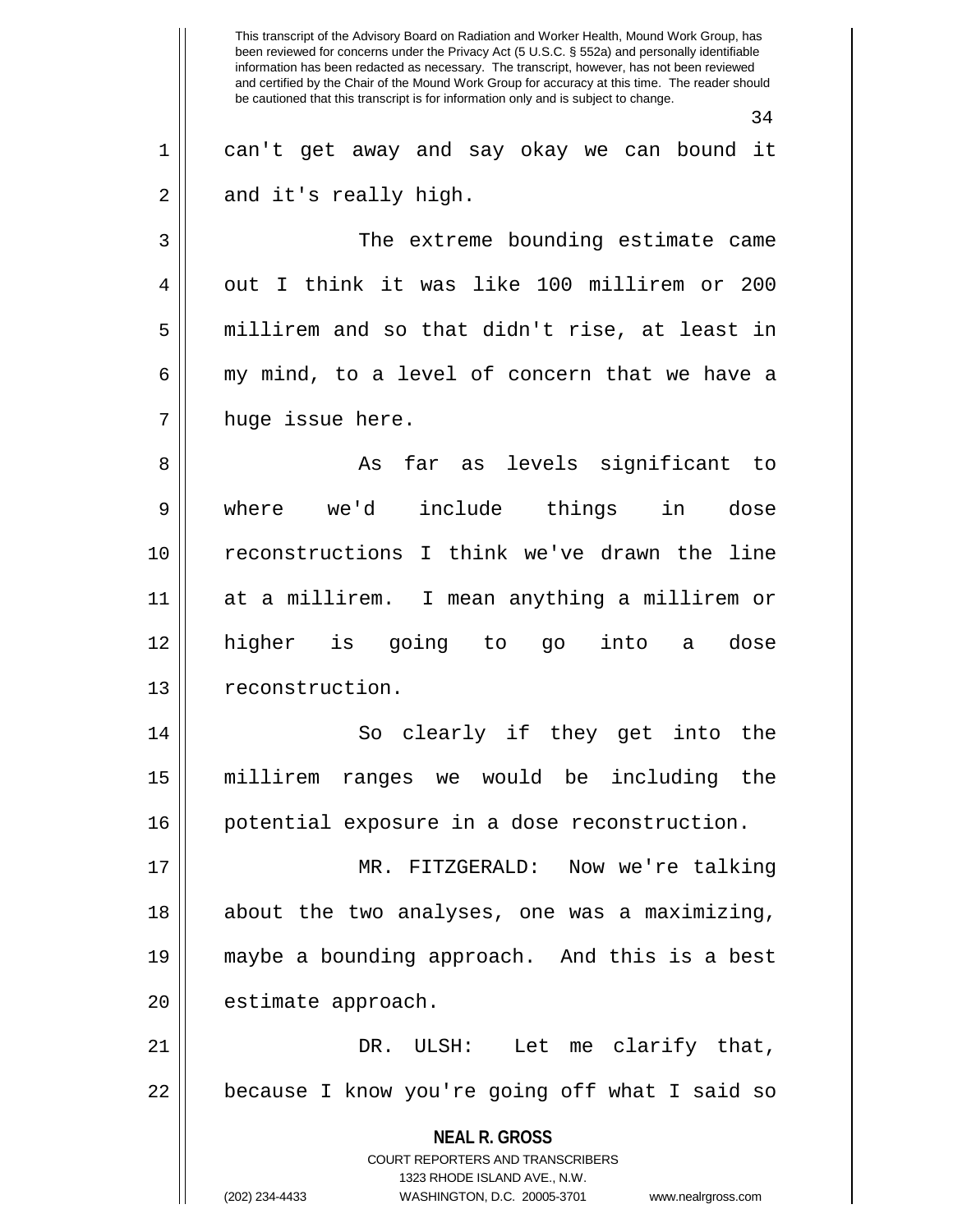|    | This transcript of the Advisory Board on Radiation and Worker Health, Mound Work Group, has<br>been reviewed for concerns under the Privacy Act (5 U.S.C. § 552a) and personally identifiable<br>information has been redacted as necessary. The transcript, however, has not been reviewed<br>and certified by the Chair of the Mound Work Group for accuracy at this time. The reader should<br>be cautioned that this transcript is for information only and is subject to change. |
|----|---------------------------------------------------------------------------------------------------------------------------------------------------------------------------------------------------------------------------------------------------------------------------------------------------------------------------------------------------------------------------------------------------------------------------------------------------------------------------------------|
|    | 35                                                                                                                                                                                                                                                                                                                                                                                                                                                                                    |
| 1  | it's really kind of my --                                                                                                                                                                                                                                                                                                                                                                                                                                                             |
| 2  | Well<br>FITZGERALD:<br>I'm<br>$MR$ .<br>just                                                                                                                                                                                                                                                                                                                                                                                                                                          |
| 3  | saying the two papers have struck me, that was                                                                                                                                                                                                                                                                                                                                                                                                                                        |
| 4  | the context.                                                                                                                                                                                                                                                                                                                                                                                                                                                                          |
| 5  | DR.<br>ULSH: Perhaps I misspoke<br>- a                                                                                                                                                                                                                                                                                                                                                                                                                                                |
| 6  | little bit earlier.<br>This<br>is<br>still<br>an                                                                                                                                                                                                                                                                                                                                                                                                                                      |
| 7  | overestimate. It's just not as overestimating                                                                                                                                                                                                                                                                                                                                                                                                                                         |
| 8  | the first one that we did. We backed off<br>as                                                                                                                                                                                                                                                                                                                                                                                                                                        |
| 9  | the resuspension factor,<br>has<br>been<br>on<br>as                                                                                                                                                                                                                                                                                                                                                                                                                                   |
| 10 | pointed out.                                                                                                                                                                                                                                                                                                                                                                                                                                                                          |
| 11 | Paul pointed out<br>But<br>we've<br>as                                                                                                                                                                                                                                                                                                                                                                                                                                                |
| 12 | still included some overestimating assumptions                                                                                                                                                                                                                                                                                                                                                                                                                                        |
| 13 | here. First and foremost, all the activity on                                                                                                                                                                                                                                                                                                                                                                                                                                         |
| 14 | the swipe is insoluble tritide. That's a huge                                                                                                                                                                                                                                                                                                                                                                                                                                         |
| 15 | overestimate. Especially when we know the                                                                                                                                                                                                                                                                                                                                                                                                                                             |
| 16 | operating history where this material<br>was                                                                                                                                                                                                                                                                                                                                                                                                                                          |
| 17 | contained.                                                                                                                                                                                                                                                                                                                                                                                                                                                                            |
| 18 | There<br>other<br>are<br>some                                                                                                                                                                                                                                                                                                                                                                                                                                                         |
| 19 | overestimating assumptions that are in here in                                                                                                                                                                                                                                                                                                                                                                                                                                        |
| 20 | terms of what percentile was picked.<br>It's                                                                                                                                                                                                                                                                                                                                                                                                                                          |
| 21 | just that this is not quite as enormous an                                                                                                                                                                                                                                                                                                                                                                                                                                            |
| 22 | overestimate as the first one.                                                                                                                                                                                                                                                                                                                                                                                                                                                        |
|    | <b>NEAL R. GROSS</b><br>COURT REPORTERS AND TRANSCRIBERS<br>1323 RHODE ISLAND AVE., N.W.                                                                                                                                                                                                                                                                                                                                                                                              |
|    | (202) 234-4433<br>WASHINGTON, D.C. 20005-3701<br>www.nealrgross.com                                                                                                                                                                                                                                                                                                                                                                                                                   |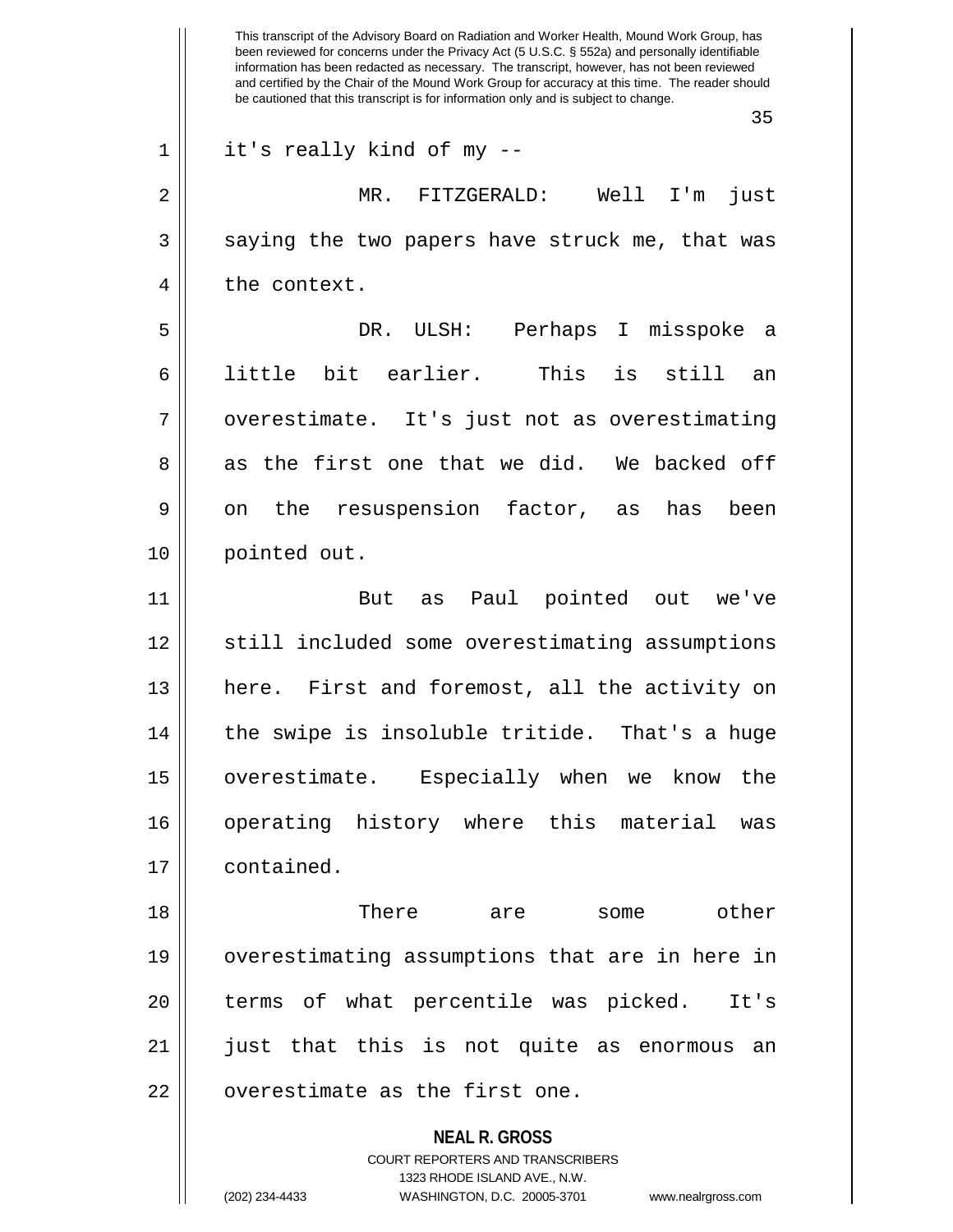36

| $\mathbf 1$  | MR. FITZGERALD: I guess that's my                                                                   |
|--------------|-----------------------------------------------------------------------------------------------------|
| $\sqrt{2}$   | point. Are we sort of in this scaling process                                                       |
| $\mathbf{3}$ | where I could put a different group of HPs in                                                       |
| 4            | the room and say I want a conservative                                                              |
| 5            | construct on this, and by virtue of picking                                                         |
| 6            | certain assumptions, because you really don't                                                       |
| 7            | have any real data, so what you're doing is                                                         |
| 8            | you're using these very conservative                                                                |
| 9            | assumptions to try this.                                                                            |
| 10           | So you're selecting these, whether                                                                  |
| 11           | it's ten to the minus fifth or fourth, you                                                          |
| 12           | know, you're picking a number. And these                                                            |
| 13           | numbers are cumulative, you know, when you add                                                      |
| 14           | these assumptions together they'll give you a                                                       |
| 15           | result.                                                                                             |
| 16           | what, I guess just off the<br>And                                                                   |
| 17           | top, concerns me and this goes back to your                                                         |
| 18           | answer, is that there's in a sense there's                                                          |
| 19           | almost a target level of what would be                                                              |
| 20           | considered de minimis in this program. And I                                                        |
| 21           | think you're saying it's about a millirem.                                                          |
| 22           | And if we are simply playing a                                                                      |
|              | <b>NEAL R. GROSS</b>                                                                                |
|              | COURT REPORTERS AND TRANSCRIBERS                                                                    |
|              | 1323 RHODE ISLAND AVE., N.W.<br>(202) 234-4433<br>WASHINGTON, D.C. 20005-3701<br>www.nealrgross.com |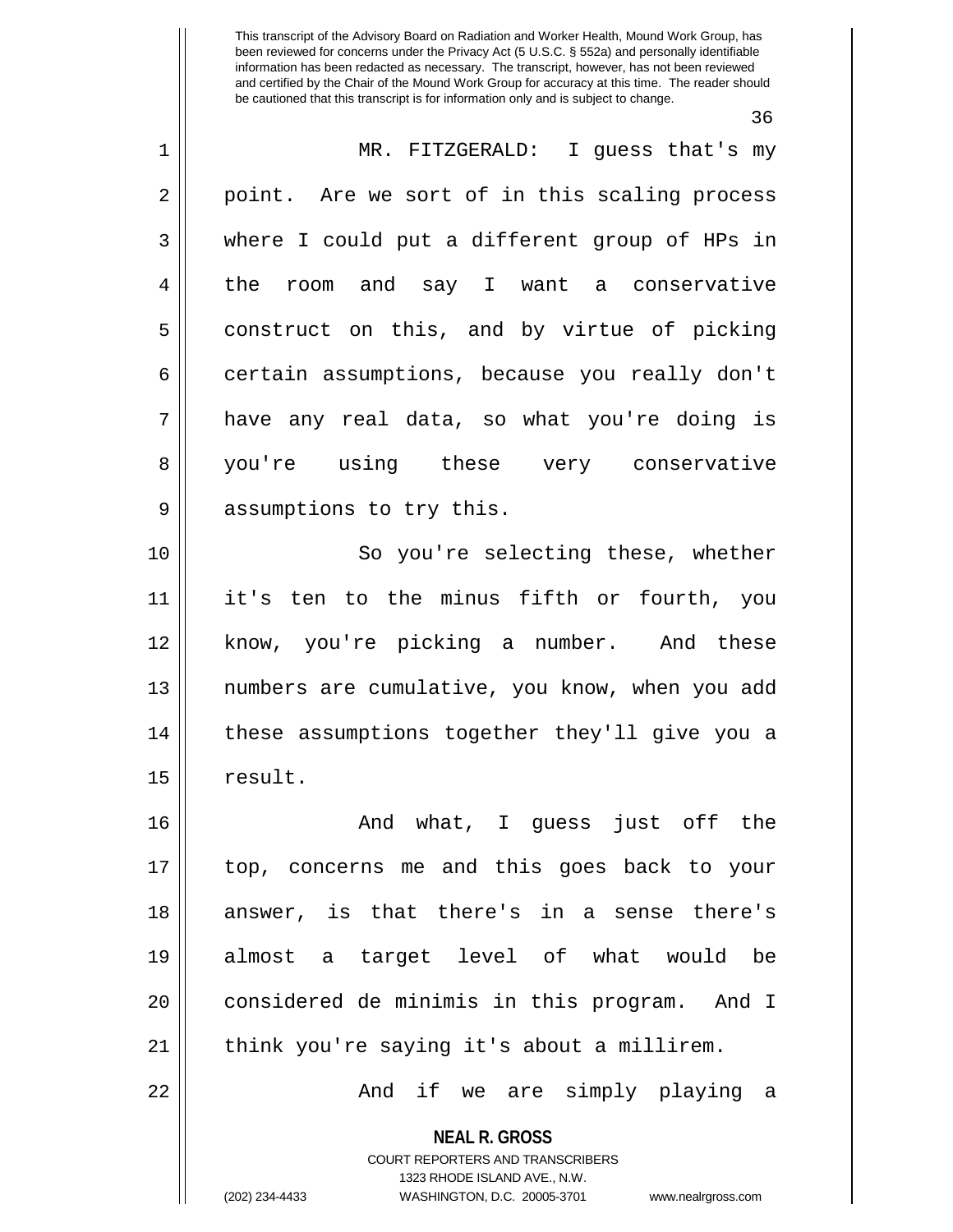37

| $\mathbf 1$    | numbers game where it depends on what                               |
|----------------|---------------------------------------------------------------------|
| 2              | assumptions you pick, and if you change those                       |
| 3              | assumptions, and I think we had a, I don't                          |
| $\overline{4}$ | know, couple hundred millirems CEDE to lung                         |
| 5              | that probably equated to several millirem                           |
| 6              | whole body, that would probably, that might                         |
| 7              | actually fall in on what would be considered                        |
| 8              | not a negligible exposure in EEOICPA. Here                          |
| 9              | we've rejiggered the numbers and now it comes                       |
| 10             | in slightly below a millirem, perhaps.                              |
| 11             | But do you see what I'm getting                                     |
| 12             | It sort of becomes this calculational<br>at?                        |
| 13             | effort. And the issue becomes one of whether                        |
| 14             | one falls below or above a millirem as far as                       |
| 15             | whether it's a dose reconstructable exposure.                       |
| 16             | I think that's not a good place for the                             |
| 17             | program to be when you're talking about                             |
| 18             | something as significant<br>as<br>an exposure                       |
| 19             | cohort.                                                             |
| 20             | that's where I'm a<br>little<br>So                                  |
| 21             | concerned about we're operating in an arena,                        |
| 22             | we've had many discussions about this, where                        |
|                |                                                                     |
|                | <b>NEAL R. GROSS</b><br><b>COURT REPORTERS AND TRANSCRIBERS</b>     |
|                | 1323 RHODE ISLAND AVE., N.W.                                        |
|                | (202) 234-4433<br>WASHINGTON, D.C. 20005-3701<br>www.nealrgross.com |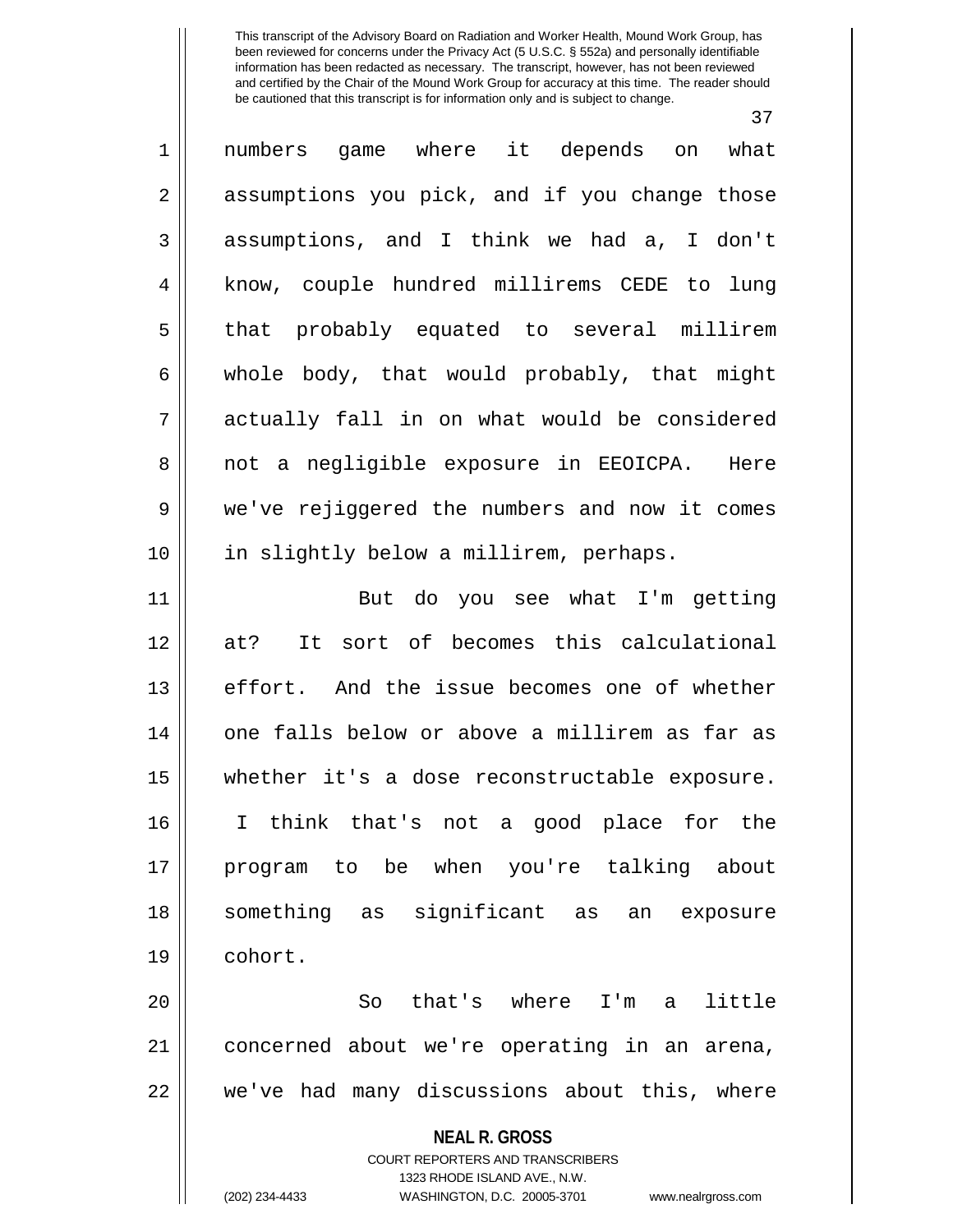|    | 38                                                       |
|----|----------------------------------------------------------|
| 1  | lack quantifiable data and<br>site<br>we                 |
| 2  | characterization data. So we're employing                |
| 3  | assumptions. And in this case trying to                  |
| 4  | demonstrate the significance of an exposure              |
| 5  | potential.                                               |
| 6  | But the implication of doing so is                       |
| 7  | that we're trying to make a judgement as to              |
| 8  | whether that exposure potential is something             |
| 9  | that should be dose reconstructable under the            |
| 10 | program.                                                 |
| 11 | And my concern is that seeing the                        |
| 12 | two, and these are two worthwhile efforts and            |
| 13 | actually I think I even told Brant I thought             |
| 14 | this latest analysis was a stronger analysis.            |
| 15 | But nonetheless, it sort of brings                       |
| 16 | me back to we could have a number of analyses            |
| 17 | that would give you a spectrum of assumptions            |
| 18 | that would be as bounding, I shouldn't use               |
| 19 | that word, as maximizing as the first one we             |
| 20 | looked at a month or two ago.                            |
| 21 | And perhaps with this one as the                         |
| 22 | other bookend, and maybe with others<br>in               |
|    | <b>NEAL R. GROSS</b><br>COURT REPORTERS AND TRANSCRIBERS |

1323 RHODE ISLAND AVE., N.W.

 $\mathsf{I}$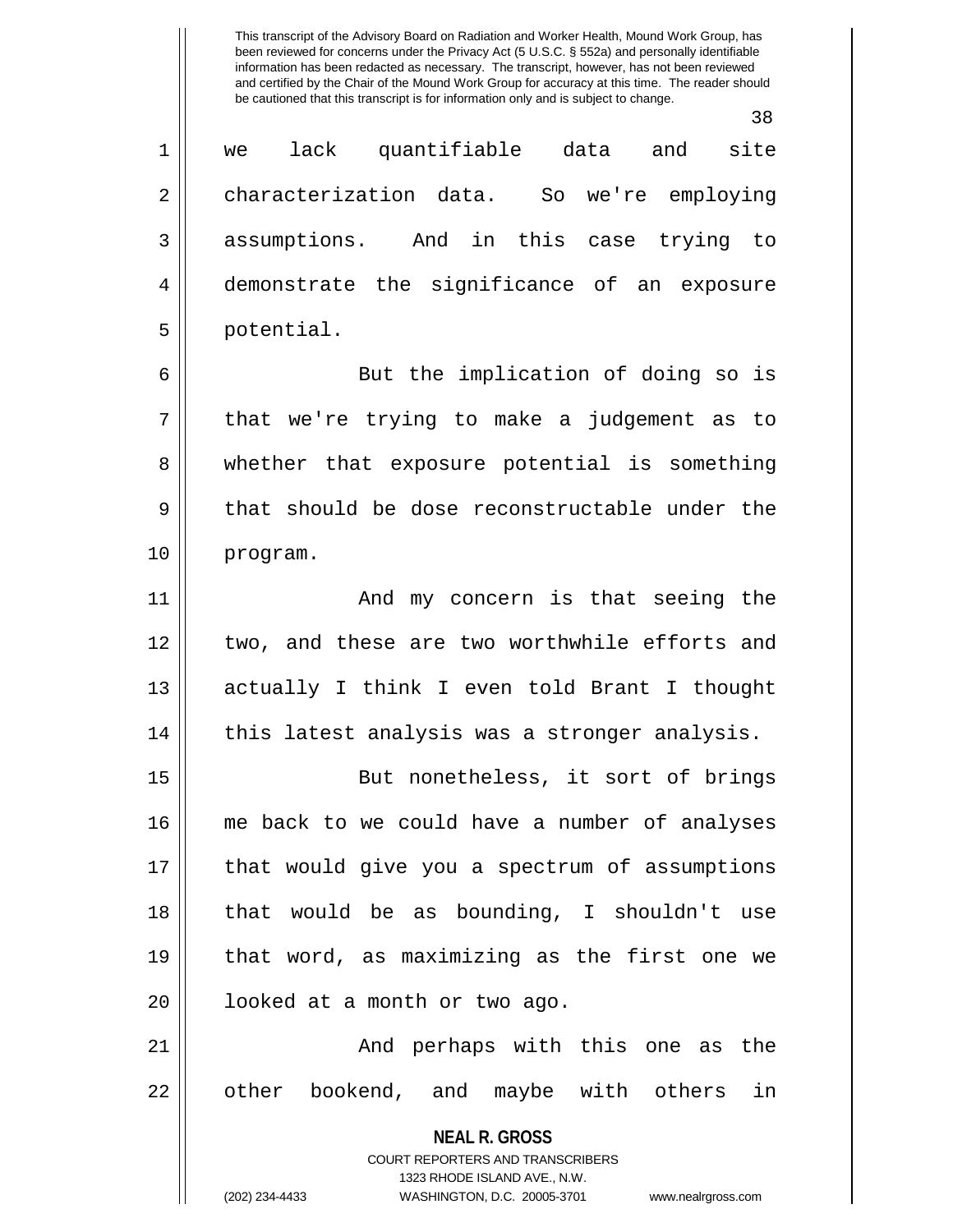**NEAL R. GROSS** COURT REPORTERS AND TRANSCRIBERS 1323 RHODE ISLAND AVE., N.W. 39 1 between, but the implication is that perhaps 2 || some of them would make this dose 3 | reconstructable under EEOICPA, some would not. 4 || And I guess my question for the Work Group is 5 | it's sort of a policy question almost. 6 I know the one millirem has been 7 used as a benchmark. But when it gets into a 8 province where you lack real site data and 9 you're employing assumptions, then my concern 10 is whether those assumptions end up driving 11 the consideration rather than the site-12 || specific data which I think is the essence of  $13$  || the Act, that the site-specific data should be 14 employed. 15 DR. NETON: Well where you're 16 going though, Joe, is really how are we going 17 to do a dose reconstruction, is what you're 18 | going to say. 19 || MR. FITZGERALD: No, no. Not even  $20$  || that far. I'm before that. I'm just saying 21 where do you have an exposure potential for 22 Which a dose reconstruction would be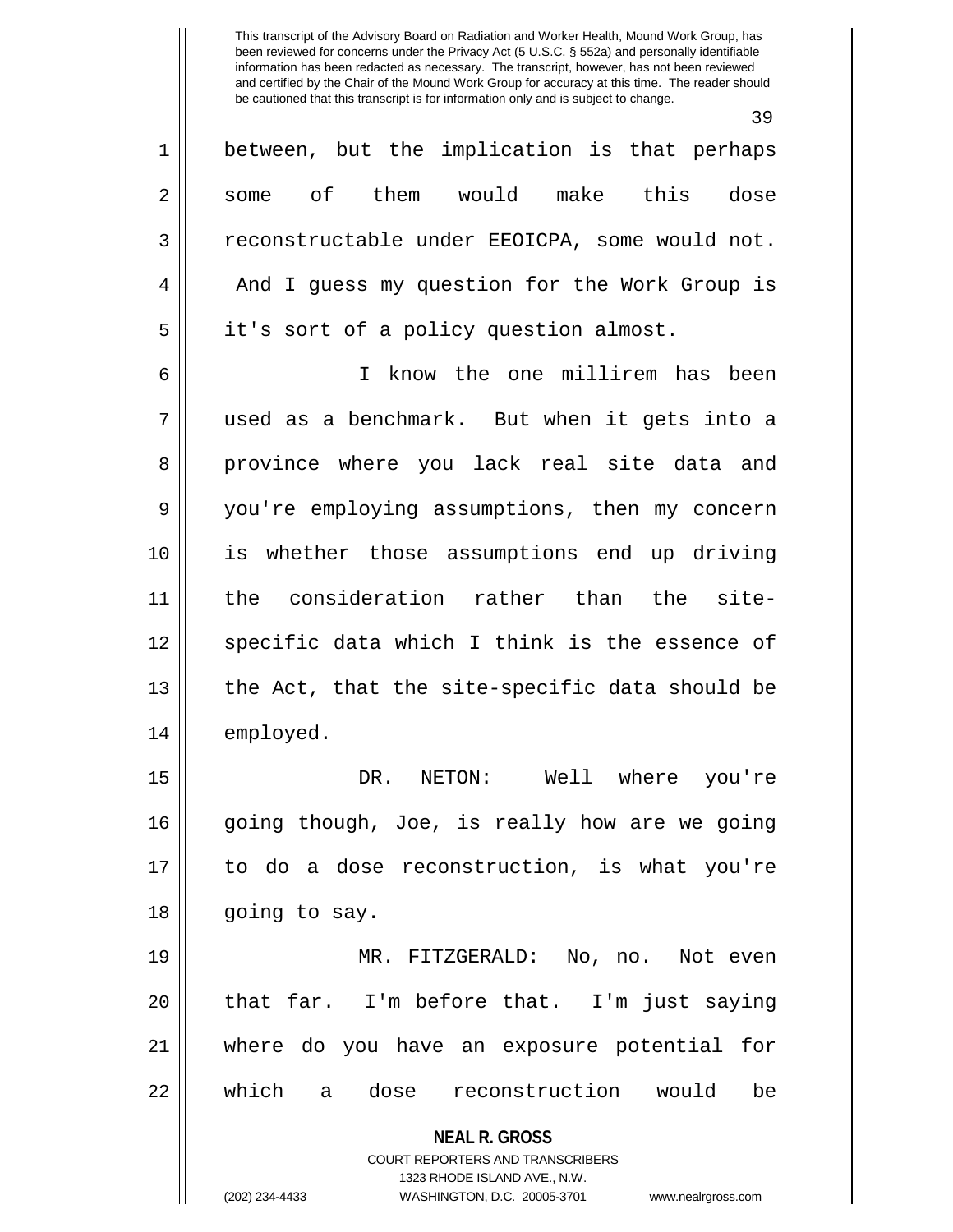## 40

## 1 || warranted?

| $\overline{2}$ | DR. ULSH: Okay. Let me clarify a                                                                                                                                       |
|----------------|------------------------------------------------------------------------------------------------------------------------------------------------------------------------|
| 3              | few things. First of all I can't answer the                                                                                                                            |
| $\overline{4}$ | how significant is significant. It's kind of                                                                                                                           |
| 5              | like defining pornography. I know it when I                                                                                                                            |
| 6              | see it. And I'm going to leave that question                                                                                                                           |
| 7              | to the policy makers and the Advisory Board to                                                                                                                         |
| 8              | deal with.                                                                                                                                                             |
| 9              | I don't consider fractions of a                                                                                                                                        |
| 10             | millirem significant. If you do, do something                                                                                                                          |
| 11             | different than I would do. And it's not                                                                                                                                |
| 12             | accurate to say we don't have site-specific                                                                                                                            |
| 13             | data.                                                                                                                                                                  |
| 14             | This analysis is based on swipe                                                                                                                                        |
| 15             | from the site. It is<br>data<br>based<br>on                                                                                                                            |
| 16             | resuspension factors from the literature. We                                                                                                                           |
| 17             | know what material was there. There was a                                                                                                                              |
| 18             | number of site-specific parameters that we                                                                                                                             |
| 19             | have used here.                                                                                                                                                        |
| 20             | So we can talk about generalities                                                                                                                                      |
| 21             | all we want, but this is a specific situation                                                                                                                          |
| 22             | at Mound and what we've shown you is that even                                                                                                                         |
|                | <b>NEAL R. GROSS</b><br><b>COURT REPORTERS AND TRANSCRIBERS</b><br>1323 RHODE ISLAND AVE., N.W.<br>(202) 234-4433<br>WASHINGTON, D.C. 20005-3701<br>www.nealrgross.com |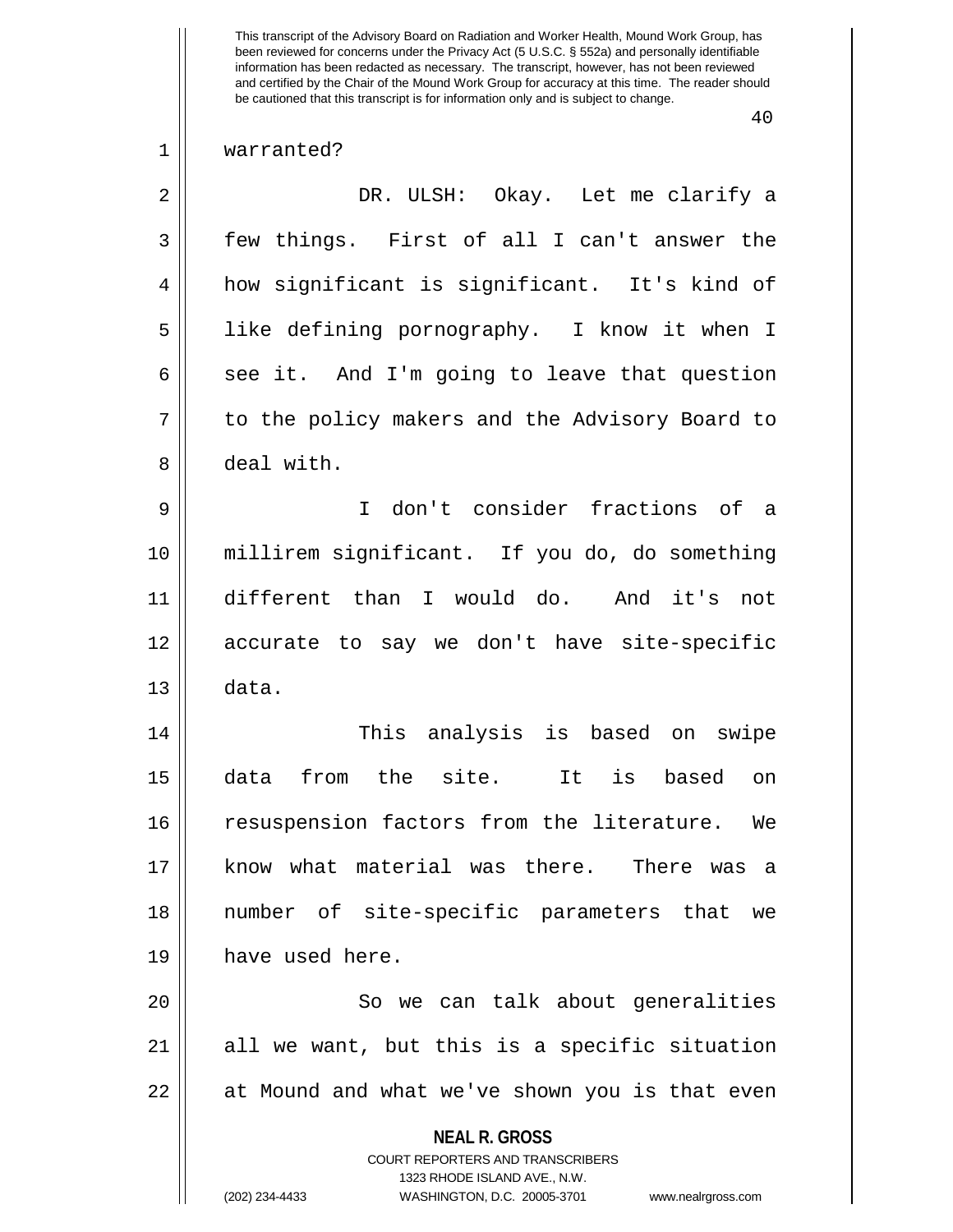41

| $\mathbf 1$    | under the conservative assumptions that we've  |
|----------------|------------------------------------------------|
| $\overline{2}$ | used here you're still talking fractions of a  |
| 3              | millirem. If you think that's significant and  |
| 4              | that's the basis for an SEC then you know what |
| 5              | you need to do. I say it's not.                |
| 6              | MR. FITZGERALD: I would tell the               |
| 7              | Work Group that that's not the issue. It's     |
| 8              | not the result that I'm dwelling on, because   |
| $\mathsf 9$    | like I said I can get a number of HPs in a     |
| 10             | room, give them the task and we could come up  |
| 11             | with a number of results, which I think any    |
| 12             | one of which, including your own, you could    |
| 13             | substantiate. You could justify. You could     |
| 14             | argue that these were subjective but well      |
| 15             | thought out assumptions.                       |
| 16             | But what I'm saying is when you                |
| 17             | get into an arena where you're taking those    |
| 18             | assumptions to come up with a level of         |
| 19             | significance, as far as what is going to be    |
| 20             | considered in or out, because that's           |
| 21             | essentially what you're talking about. Is it   |
| 22             | a exposure that's going to be addressed or not |

**NEAL R. GROSS**

COURT REPORTERS AND TRANSCRIBERS 1323 RHODE ISLAND AVE., N.W. (202) 234-4433 WASHINGTON, D.C. 20005-3701 www.nealrgross.com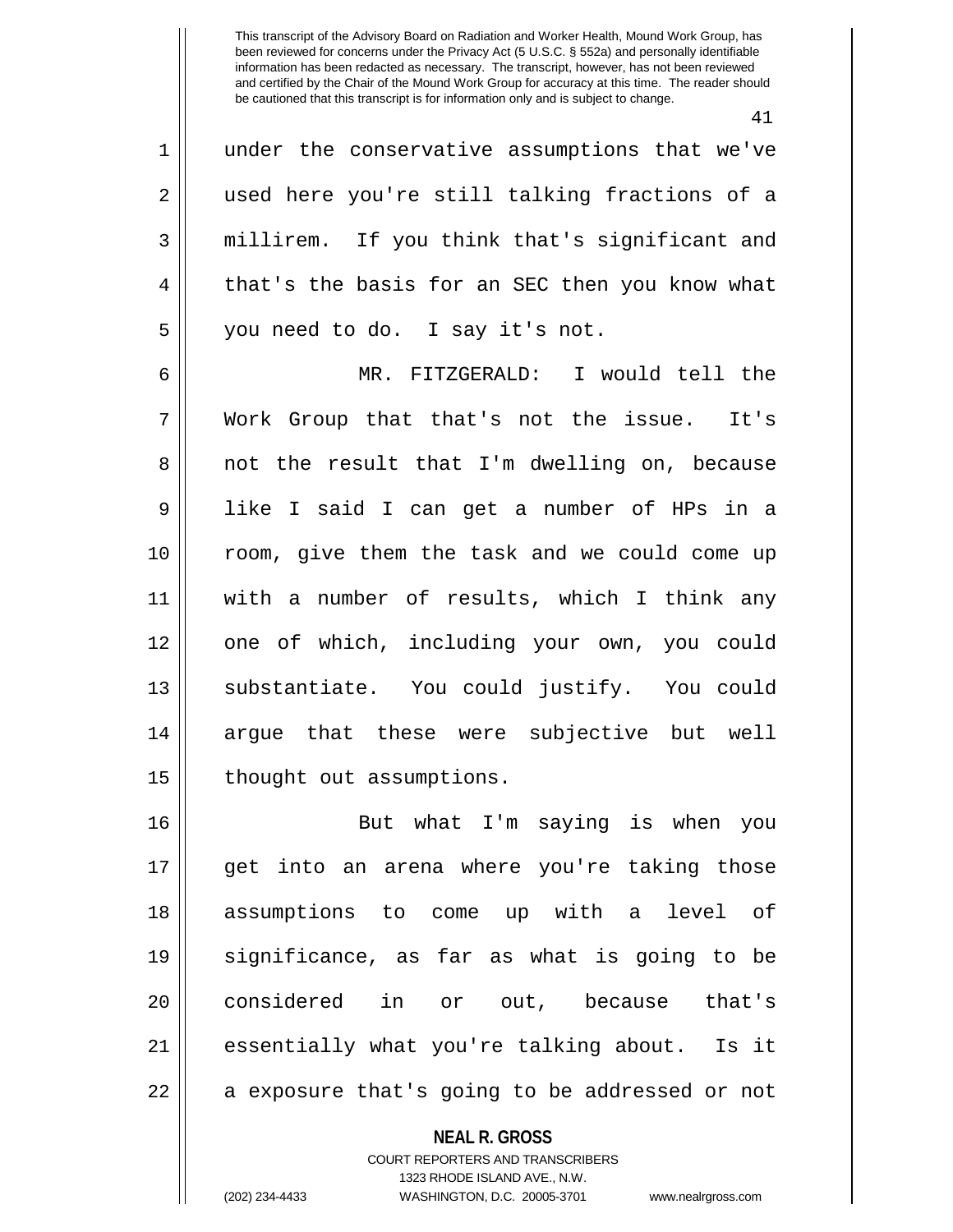42

1 under the program?

2 Then I'm a little more nervous  $3 \parallel$  that the Act was written to deal with 4 | circumstances where, you know, your records 5 || aren't available. Your monitoring information 6 is lacking. And even your surrogate 7 | information is lacking.

8 And I understand what you're 9 Saying, I don't want to bring the Work Group 10 || back through two years worth of debate on what 11 || site-specific information is.

12 || But in this particular case we 13 don't have the monitoring information. We 14 happen to have tritium information but we 15 don't have the ratios and what have you.

16 DR. ULSH: We do have monitoring 17 information. We've got tritium bioassay and  $18$  | we've got  $-$ 

19 MR. FITZGERALD: Let me finish, 20 Brant. So really what I'm saying is if you 21 had a result that gave you your several 22 | millirem, as the first assessment from January

**NEAL R. GROSS**

COURT REPORTERS AND TRANSCRIBERS 1323 RHODE ISLAND AVE., N.W. (202) 234-4433 WASHINGTON, D.C. 20005-3701 www.nealrgross.com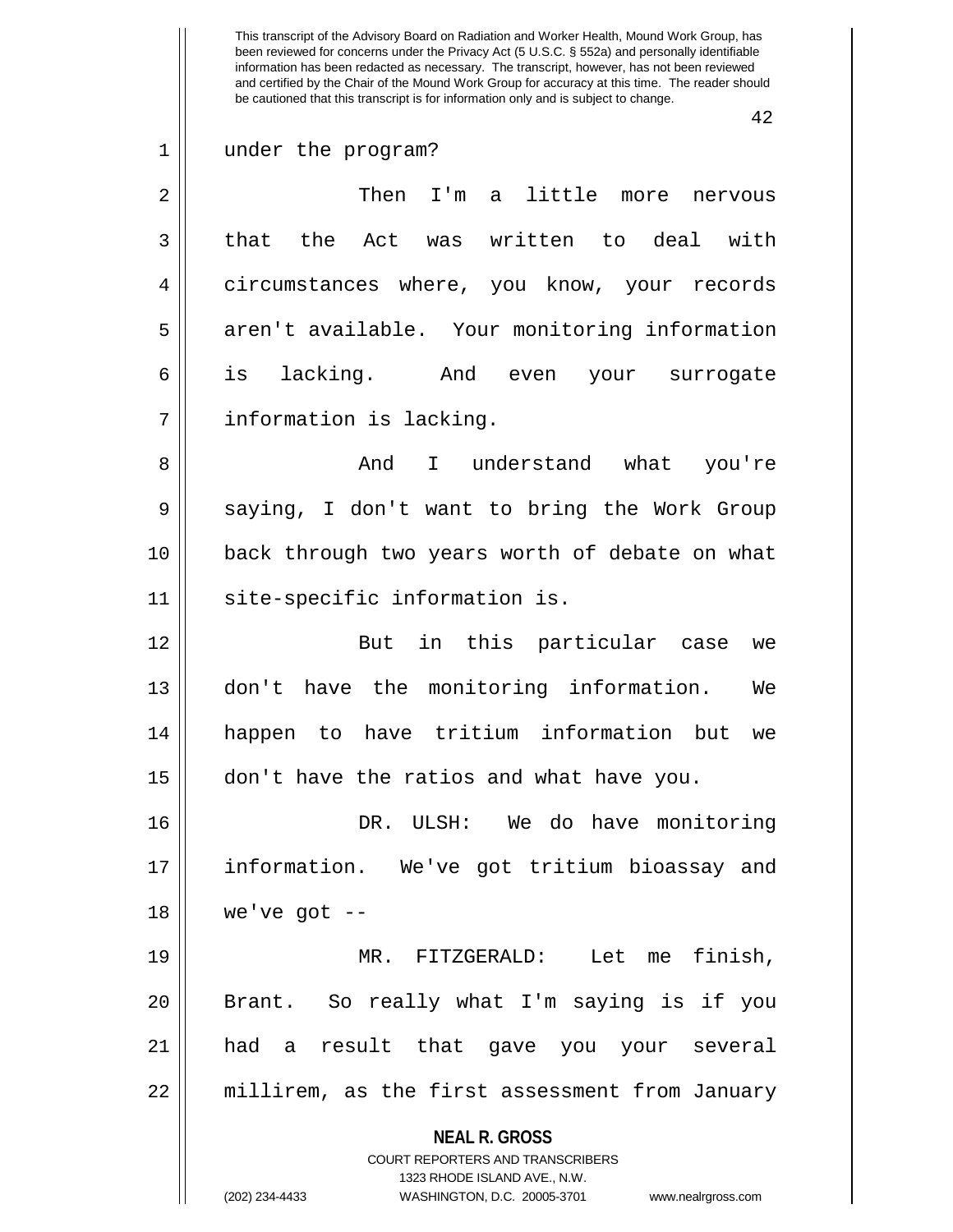**NEAL R. GROSS** COURT REPORTERS AND TRANSCRIBERS 1323 RHODE ISLAND AVE., N.W. This transcript of the Advisory Board on Radiation and Worker Health, Mound Work Group, has been reviewed for concerns under the Privacy Act (5 U.S.C. § 552a) and personally identifiable information has been redacted as necessary. The transcript, however, has not been reviewed and certified by the Chair of the Mound Work Group for accuracy at this time. The reader should be cautioned that this transcript is for information only and is subject to change. 43 1 did, where would that leave you? And that's 2 | what I'm concerned about. 3 If you had two assessments, one a 4 || little more maximizing than the other, just be 5 perhaps more best estimate, and you had a 6 a range of values in between, where does it 7 leave you in terms of making that decision on 8 what to accept and what is the de minimis 9 level? Is it in fact one millirem, de facto 10 || one millirem? 11 If it is then I think I would 12 defer to the Board to say, okay, we have 13 different ways to apply your assumptions and I 14 || think the calculational methods that Brant has 15 laid out are fairly solid. But if we use 16 different assumptions I think SC&A will 17 provide analysis on those assumptions and the 18 numbers changed, are we talking about that 19 clean a threshold. 20 Is there that much confidence in 21 || these assumptions that you would deny or 22 || accept based on the difference between a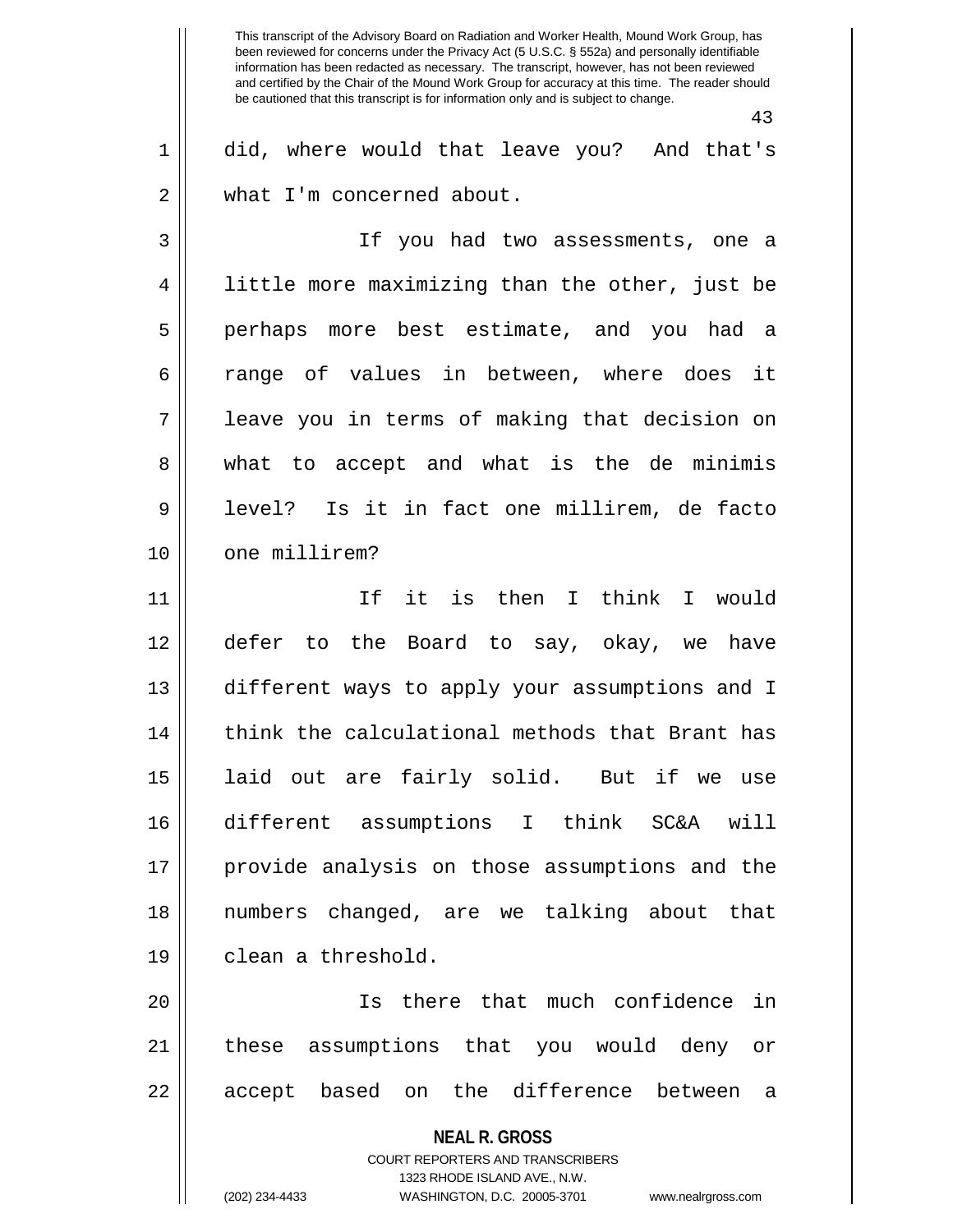44

| $\mathbf 1$    | millirem or three millirem or five millirem?                                                        |
|----------------|-----------------------------------------------------------------------------------------------------|
| $\overline{2}$ | DR. NETON: That's yet to be seen                                                                    |
| $\mathfrak{Z}$ | based on SC&A's analysis. I mean we're happy                                                        |
| $\overline{4}$ | to look at the analysis you guys come up with                                                       |
| 5              | and if it shows that there's a plausible upper                                                      |
| $\epsilon$     | bound of ten millirem, or whatever it comes                                                         |
| 7              | out to be, we're happy to deal with that.                                                           |
| 8              | And I would suggest at that point                                                                   |
| 9              | the discussion points to the fact that it may                                                       |
| 10             | be that high, we would include it in dose                                                           |
| 11             | reconstruction.                                                                                     |
| 12             | MR. FITZGERALD: Well now<br>it's                                                                    |
| 13             | ten. See I --                                                                                       |
| 14             | DR. NETON: I'm not saying it's                                                                      |
| 15             | I'm saying whatever you say.<br>ten.                                                                |
| 16             | MR. FITZGERALD:<br>I know but one                                                                   |
| 17             | $millirem -$                                                                                        |
| 18             | DR. NETON: One millirem will be                                                                     |
| 19             | included in a dose reconstruction, I can                                                            |
| 20             | guarantee that. Anything over one millirem.                                                         |
| 21             | MR. FITZGERALD: One millirem?                                                                       |
| 22             | DR. NETON: Yes, sir.                                                                                |
|                | <b>NEAL R. GROSS</b>                                                                                |
|                | <b>COURT REPORTERS AND TRANSCRIBERS</b>                                                             |
|                | 1323 RHODE ISLAND AVE., N.W.<br>(202) 234-4433<br>WASHINGTON, D.C. 20005-3701<br>www.nealrgross.com |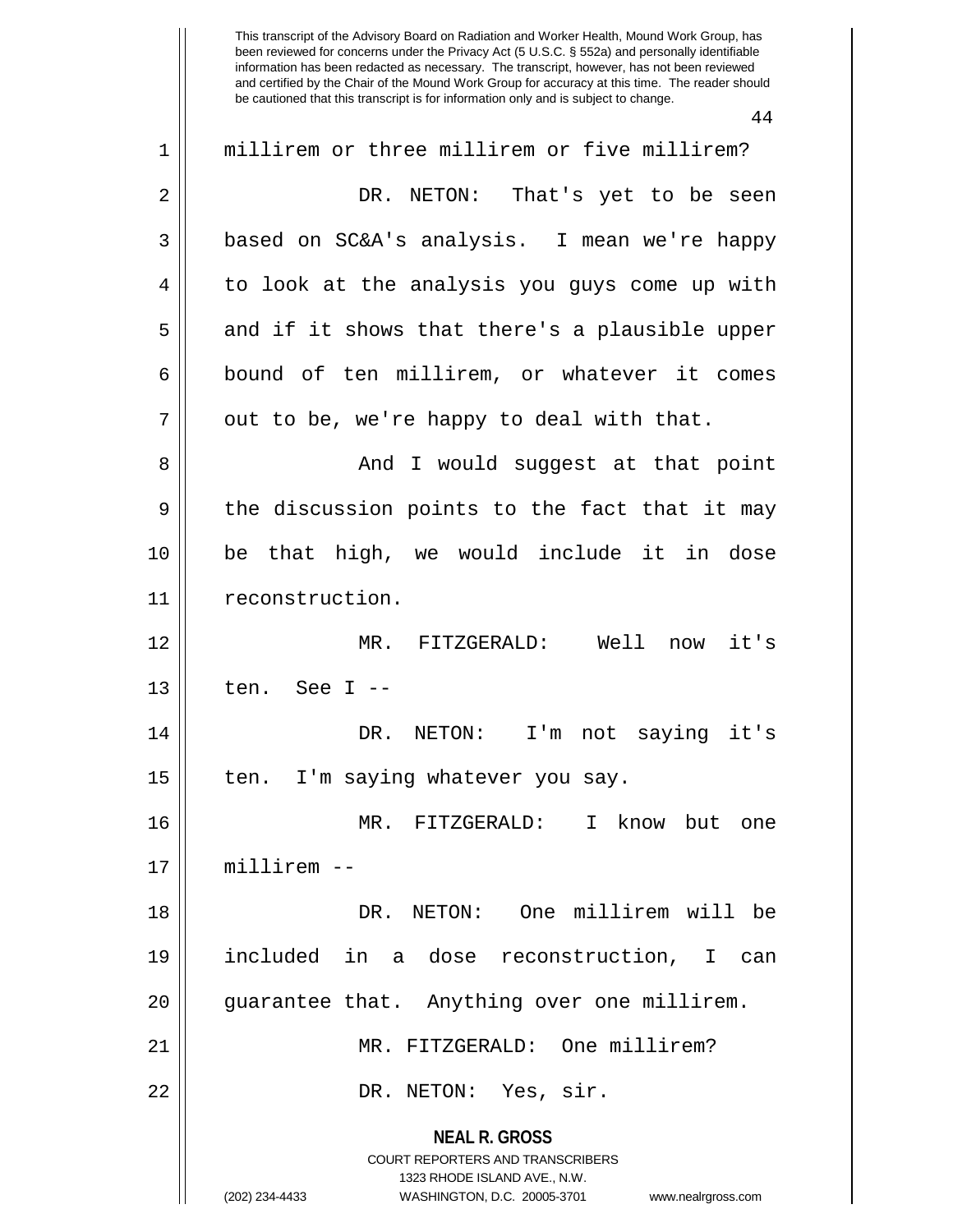45

| $\mathbf 1$ | This is John.<br>DR. MAURO:<br>I'd                                                       |
|-------------|------------------------------------------------------------------------------------------|
| 2           | like to jump in a little bit here. As I                                                  |
| 3           | understand it the one millirem is a number                                               |
| 4           | that has come up simply because as a practical                                           |
| 5           | matter when you run your calculations and                                                |
| 6           | you're doing your dose reconstruction, per                                               |
| 7           | given year, and you find a dose of that                                                  |
| 8           | particular internal or external exposure is                                              |
| 9           | less than one when I look at input it rounds                                             |
| 10          | off to zero.                                                                             |
| 11          | So it's not that everyone agrees                                                         |
| 12          | one is the right threshold of<br>that<br>no                                              |
| 13          | significance, it just turns out to be from a                                             |
| 14          | practical manner that's what happens.                                                    |
| 15          | And when I do my reviews of a case                                                       |
| 16          | I will do the calculations and I'll see your                                             |
| 17          | zeros, a whole string of zeros. I'll check a                                             |
| 18          | number and say do I come in under one millirem                                           |
| 19          | and if I do I say okay, I agree.                                                         |
| 20          | I think that the more important                                                          |
| 21          | question is, what I see here, is you have come                                           |
| 22          | up with a method to place a plausible upper                                              |
|             | <b>NEAL R. GROSS</b><br>COURT REPORTERS AND TRANSCRIBERS<br>1323 RHODE ISLAND AVE., N.W. |

 $\parallel$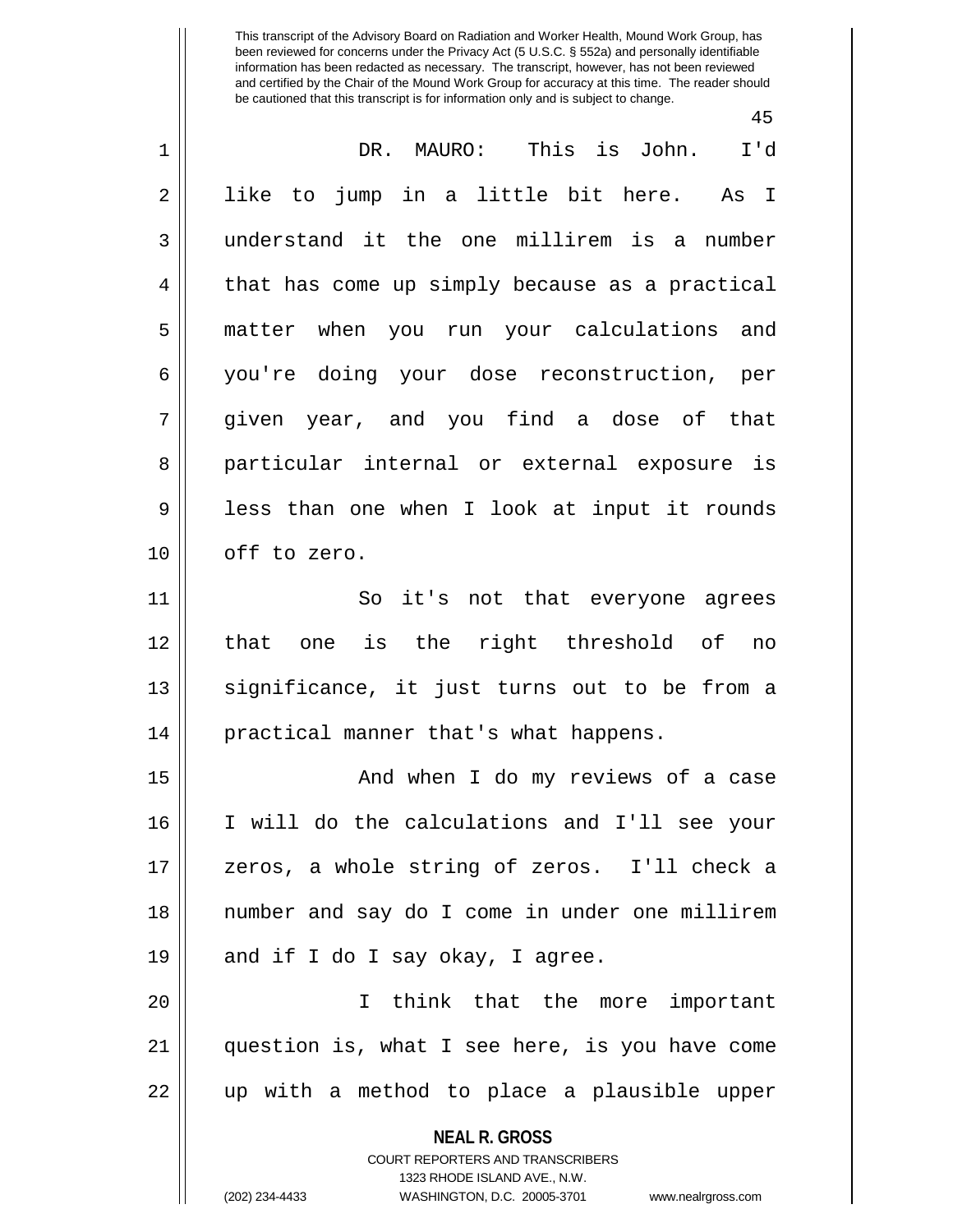46

1 bound on the exposures to people from  $2 \parallel$  tritides. And if I was reviewing a case right  $3 \parallel$  now, with this methodology, what I would look 4 || at is two very important issues.

5 One is, I probably would not use 6 your resuspension factor. I'd probably  $7 \parallel$  increase it by a factor of five and see what 8 happens. And then I would make sure that 9 whatever swipe data you have, that you're 10 using, applied to the particular, had 11 sufficient data that you could say I could, 12 for the scenario, what kind of work the worker 13 might have been doing over the course of a 14 | given year.

15 || The Rand if there's sufficient swipe 16 data there and that it covers just about the 17 full range of things that worker might have 18 been involved in.

19 And in my mind, if you have that 20 || swipe data and it covered the range and 21 perhaps you picked the upper 93rd percentile 22 || of that data, and that data did include all

> **NEAL R. GROSS** COURT REPORTERS AND TRANSCRIBERS 1323 RHODE ISLAND AVE., N.W. (202) 234-4433 WASHINGTON, D.C. 20005-3701 www.nealrgross.com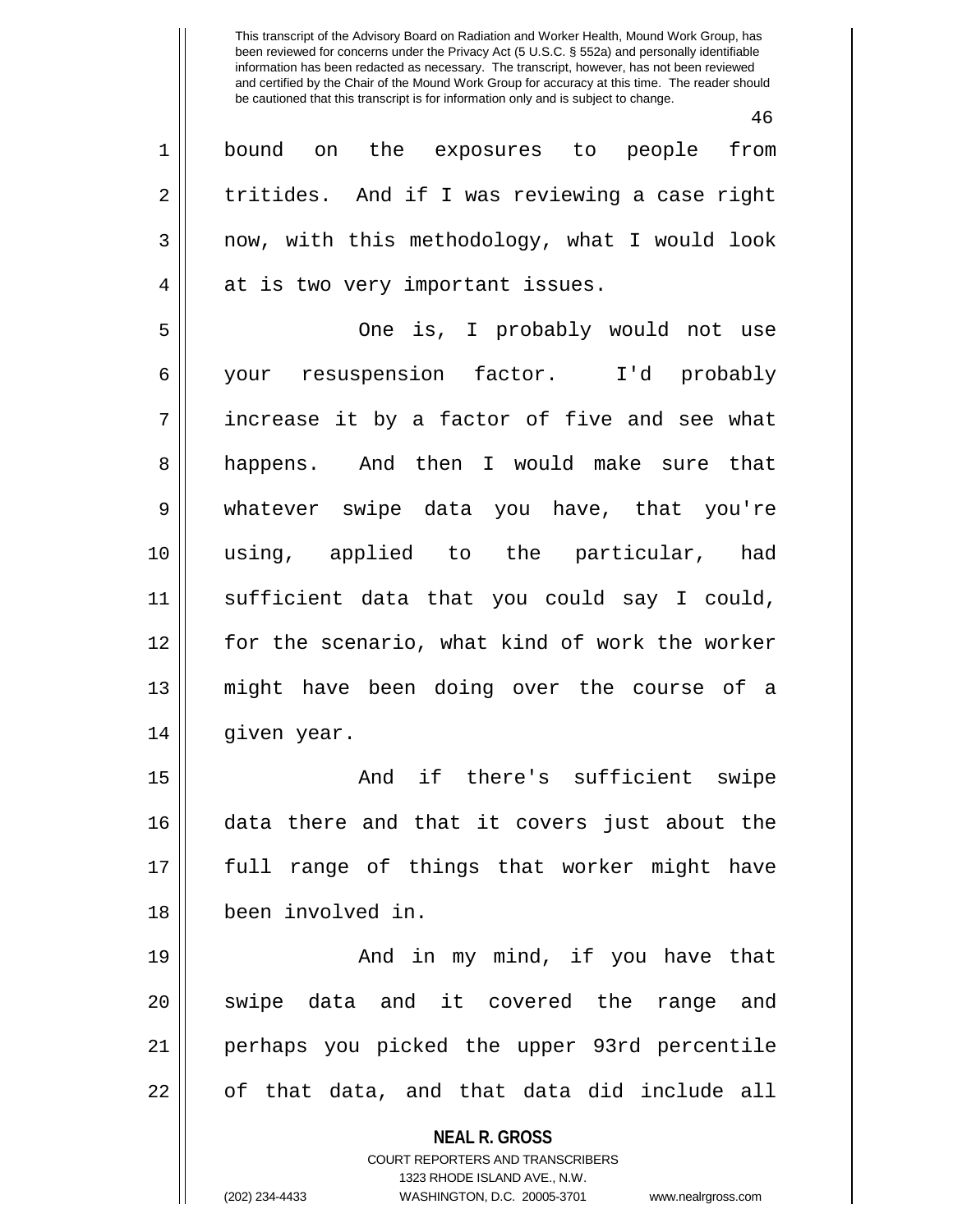47 1 the activities that he might have been 2 || involved in, and you use this what I would  $3 \parallel$  call a little bit more elevated resuspension 4 | factor, I would probably walk away saying this 5 is -- and wherever the number came in, I would  $6 \parallel$  argue, this is just me speaking now, yes  $7 \parallel$  that's probably a reasonable upper bound. 8 Especially given the point that 9 || Paul just made that in reality the swipe data 10 is probably not all tritides. It's probably, 11 maybe dominated by tritium itself, tritiated 12 || water, we don't know. 13 But even if it were all halfium 14 tritide I have to say, as a reviewer, of a 15 dose reconstruction I would be less concerned 16 if you came in less than one. I would say is 17 this a plausible scenario and did you place a 18 || reasonable upper bound on the guy's dose given 19 his work involvement. 20 And these are the two places I 21 would look. One, the resuspension factor. 22 || And two, do you have adequate swipe data to

> **NEAL R. GROSS** COURT REPORTERS AND TRANSCRIBERS

> > 1323 RHODE ISLAND AVE., N.W.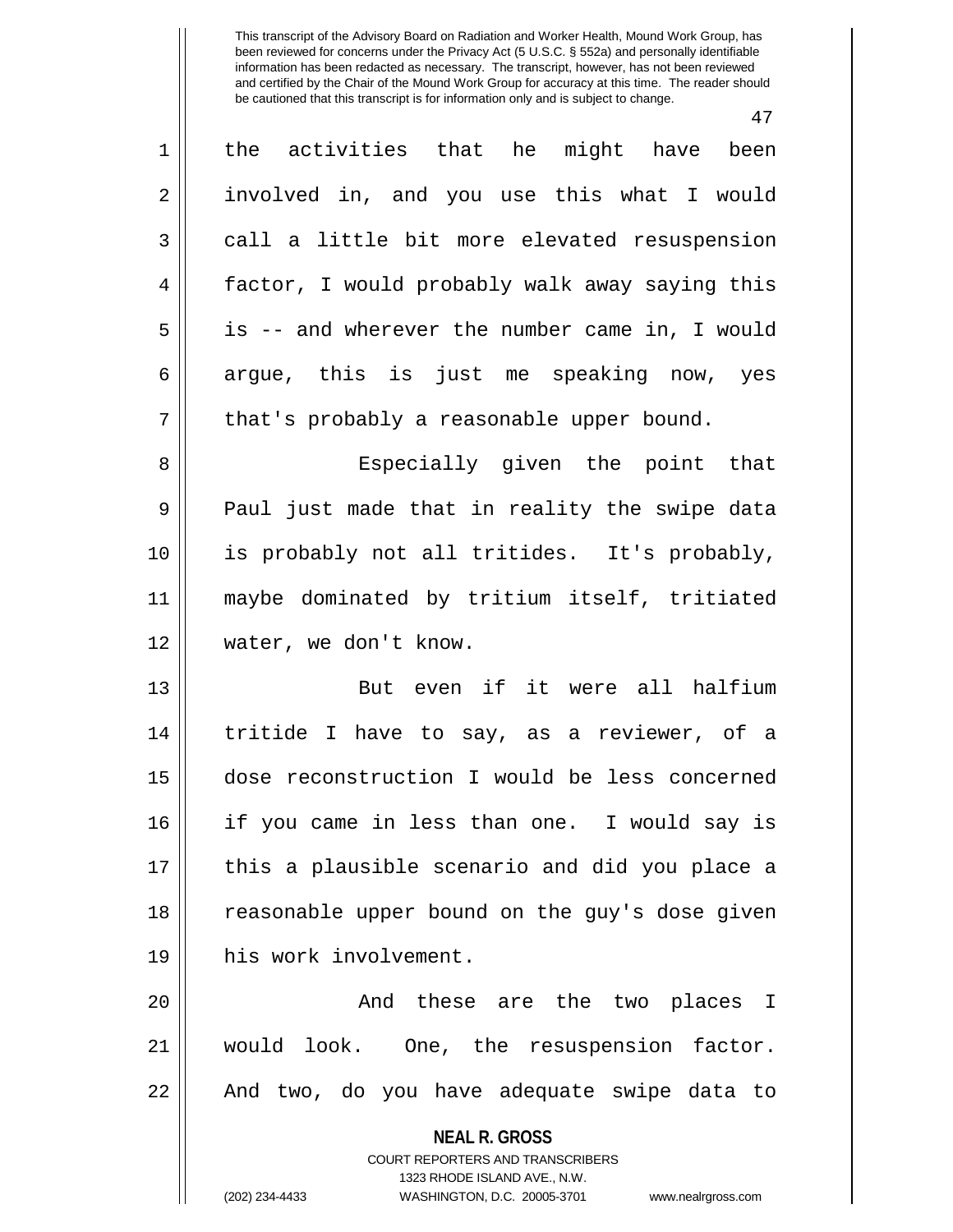This transcript of the Advisory Board on Radiation and Worker Health, Mound Work Group, has been reviewed for concerns under the Privacy Act (5 U.S.C. § 552a) and personally identifiable information has been redacted as necessary. The transcript, however, has not been reviewed and certified by the Chair of the Mound Work Group for accuracy at this time. The reader should be cautioned that this transcript is for information only and is subject to change. 48 1 capture the full range of activities he might 2 have been involved in? 3 MR. FITZGERALD: And, John, I 4 would also add that some sense of the 5 uncertainty, because if you're really trying, 6 you know, there's been some terms here. 7 Maximizing, best estimate and now we're using 8 || upper bound. 9 || But since upper bound's the normal 10 parlance, certainly the upper bound would need 11 to consider the ranges and the uncertainties 12 involved so that they could be accommodated in  $13$  || the upper bound. That's something that  $-$ 14 DR. NETON: Well that's one thing 15 || I was going to mention. Is we've been talking 16 || about bounding analyses here but honestly many 17 || times in dose reconstructions we will put a 18 distribution in there for the dose. It will 19 be the best estimate with some uncertain 20 distribution about it. I mean that's often 21 || the technique that's used for internal dose in 22 || particular. But we haven't gotten that far

> **NEAL R. GROSS** COURT REPORTERS AND TRANSCRIBERS 1323 RHODE ISLAND AVE., N.W.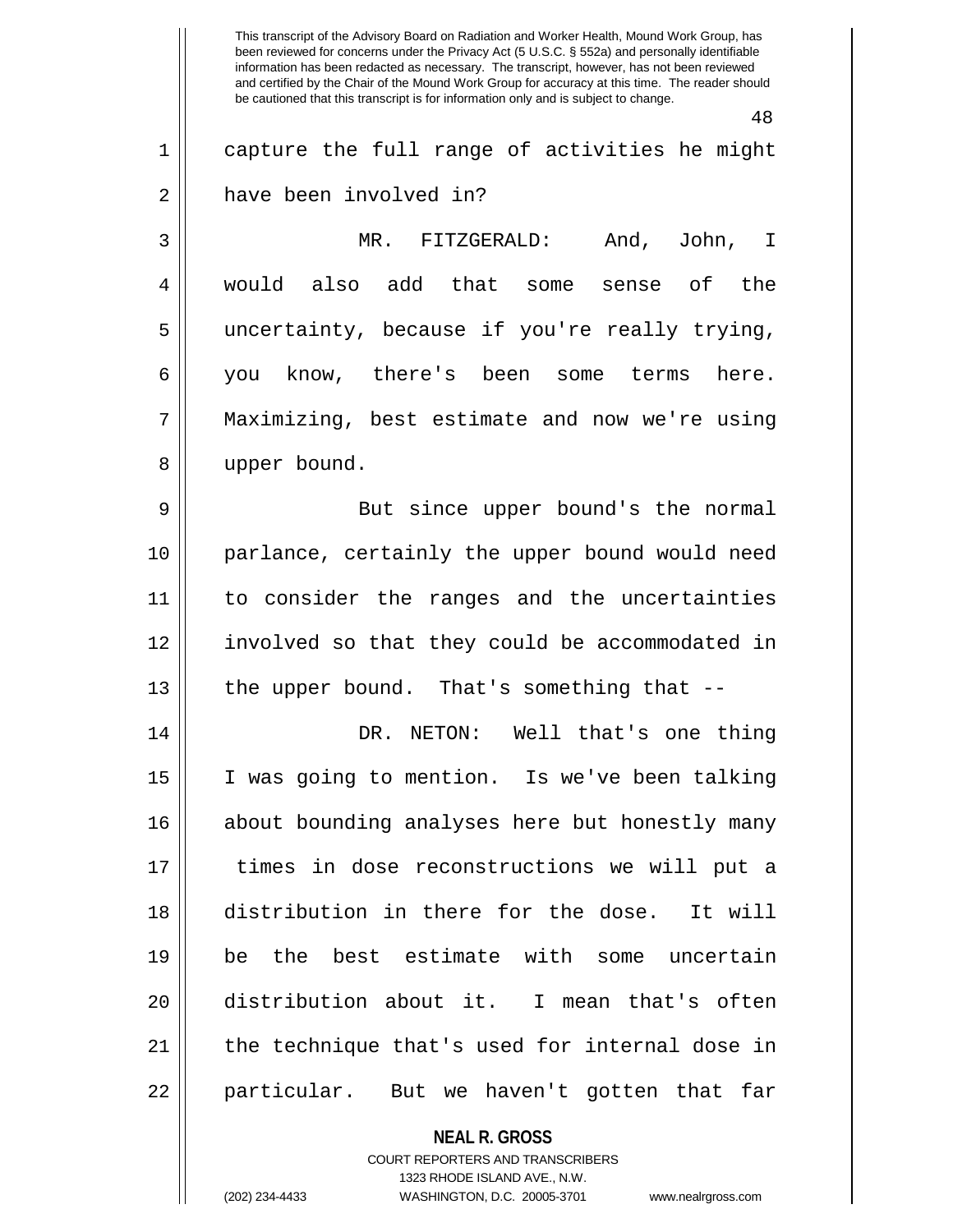$3$  | threshold question, really.

4 DR. ULSH: And I think it's worth 5 || pointing out here the context of what we're 6 talking about. First of all everyone that 7 we're talking about, all work with tritides 8 was done in tritium areas at Mound. So any 9 worker who would have been in these areas was 10 already on tritium bioassay.

11 And you can argue about the 12 interpretation of that, but we used 69,000 13 || swipe data, these are site-specific from 14 Mound. We're using tritium urinalysis data 15 || from Mound. We're here using site-specific 16 data. Now the situation that we're talking 17 about here is we already have an SEC for 18 || anyone who had any tritium urinalysis data up 19 || through 1980.

20 That covers the bulk of the time 21 period that we're talking about. It doesn't  $22 \parallel$  cover D&D, but it covers certainly the time

> **NEAL R. GROSS** COURT REPORTERS AND TRANSCRIBERS 1323 RHODE ISLAND AVE., N.W. (202) 234-4433 WASHINGTON, D.C. 20005-3701 www.nealrgross.com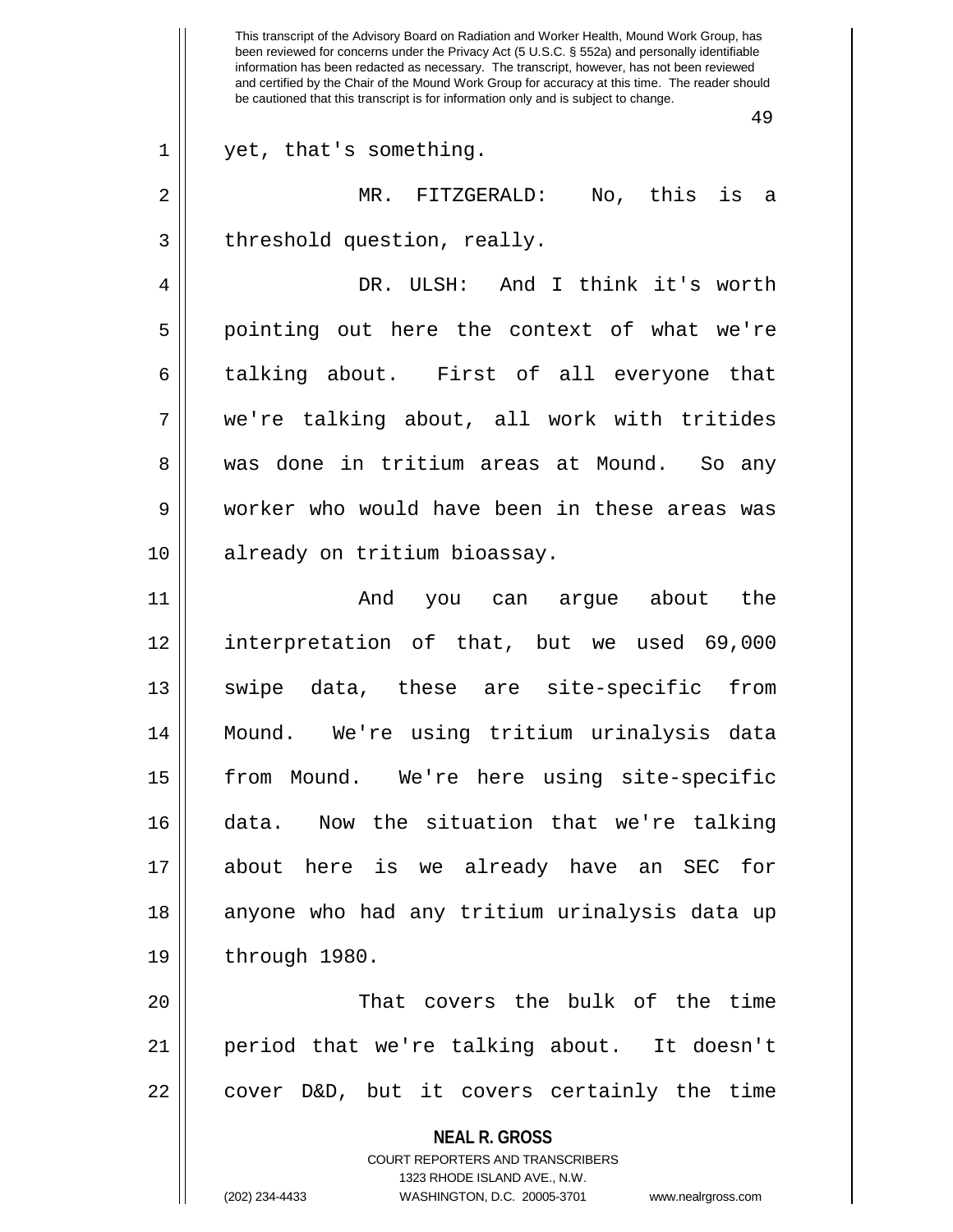50

**NEAL R. GROSS** COURT REPORTERS AND TRANSCRIBERS 1323 RHODE ISLAND AVE., N.W. 1 || period when active work was being done with 2 || insoluble tritide at Mound. So what you're  $3 \parallel$  talking about here, I mean if you decide that 4 || this is insufficiently accurate or for 5 whatever unacceptable, what you're talking 6 about is talking tritide doses away from 7 || people for which they would already be covered 8 || under an SEC. 9 CHAIR BEACH: That doesn't relieve  $10$  || us of the responsibility of  $-$ -11 DR. ULSH: No it doesn't, but -- 12 CHAIR BEACH: -- sorting this out. 13 DR. ULSH: I think it certainly 14 comes into play here because this is an SEC 15 question. And what I'm saying is the SEC 16 question for this particular group of people 17 has already been answered. I say let us 18 || calculate the tritide doses for people who are 19 not going to qualify for whatever SEC you 20 designate. 21 MEMBER ZIEMER: You have another  $22 \parallel$  lull, Joe, if you want it.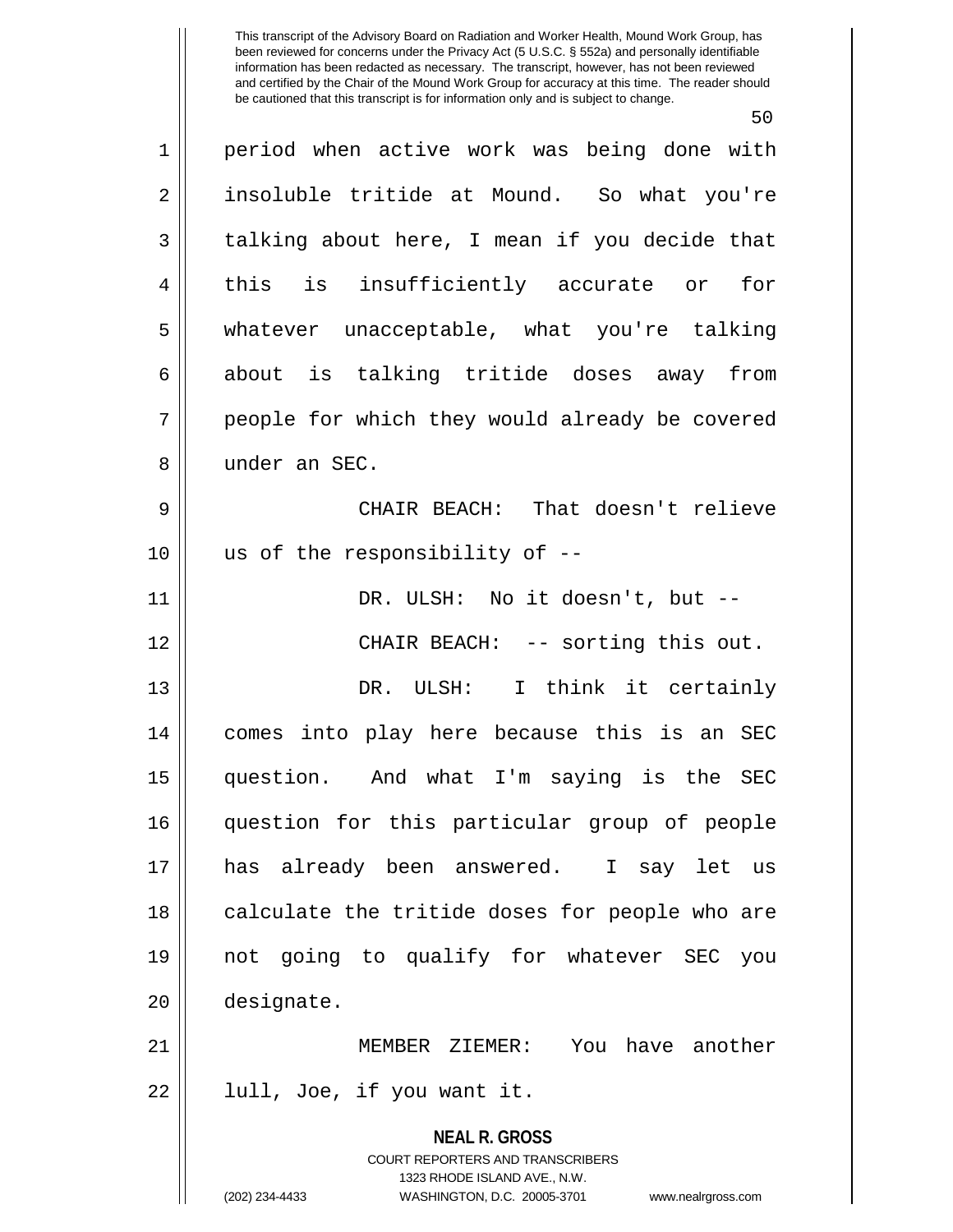**NEAL R. GROSS** COURT REPORTERS AND TRANSCRIBERS 1323 RHODE ISLAND AVE., N.W. (202) 234-4433 WASHINGTON, D.C. 20005-3701 www.nealrgross.com This transcript of the Advisory Board on Radiation and Worker Health, Mound Work Group, has been reviewed for concerns under the Privacy Act (5 U.S.C. § 552a) and personally identifiable information has been redacted as necessary. The transcript, however, has not been reviewed and certified by the Chair of the Mound Work Group for accuracy at this time. The reader should be cautioned that this transcript is for information only and is subject to change. 51 1 (Laughter.) 2 MR. FITZGERALD: You want me to 3 || fill this one too? 4 MEMBER ZIEMER: We're pondering. 5 MR. FITZGERALD: No, I think again 6 I don't dispute what Jim said. There's 7 different flexibilities reported in the dose 8 || reconstruction process. But this is an 9 interesting issue in the sense that what's 10 being postulated is a threshold for even 11 considering something for dose reconstruction. 12 I mean it's almost not a dose 13 reconstructability issue in a normal SEC 14 sense. 15 It's sort of saying is this a 16 || exposure that rises to a level of significance 17 such that we would even deal with dose 18 || reconstructability and the question of who to 19 || assign the dose to. 20 And right now, you know, I spent 21 || some time with the previous White Paper, I 22 might add it actually came out about Thursday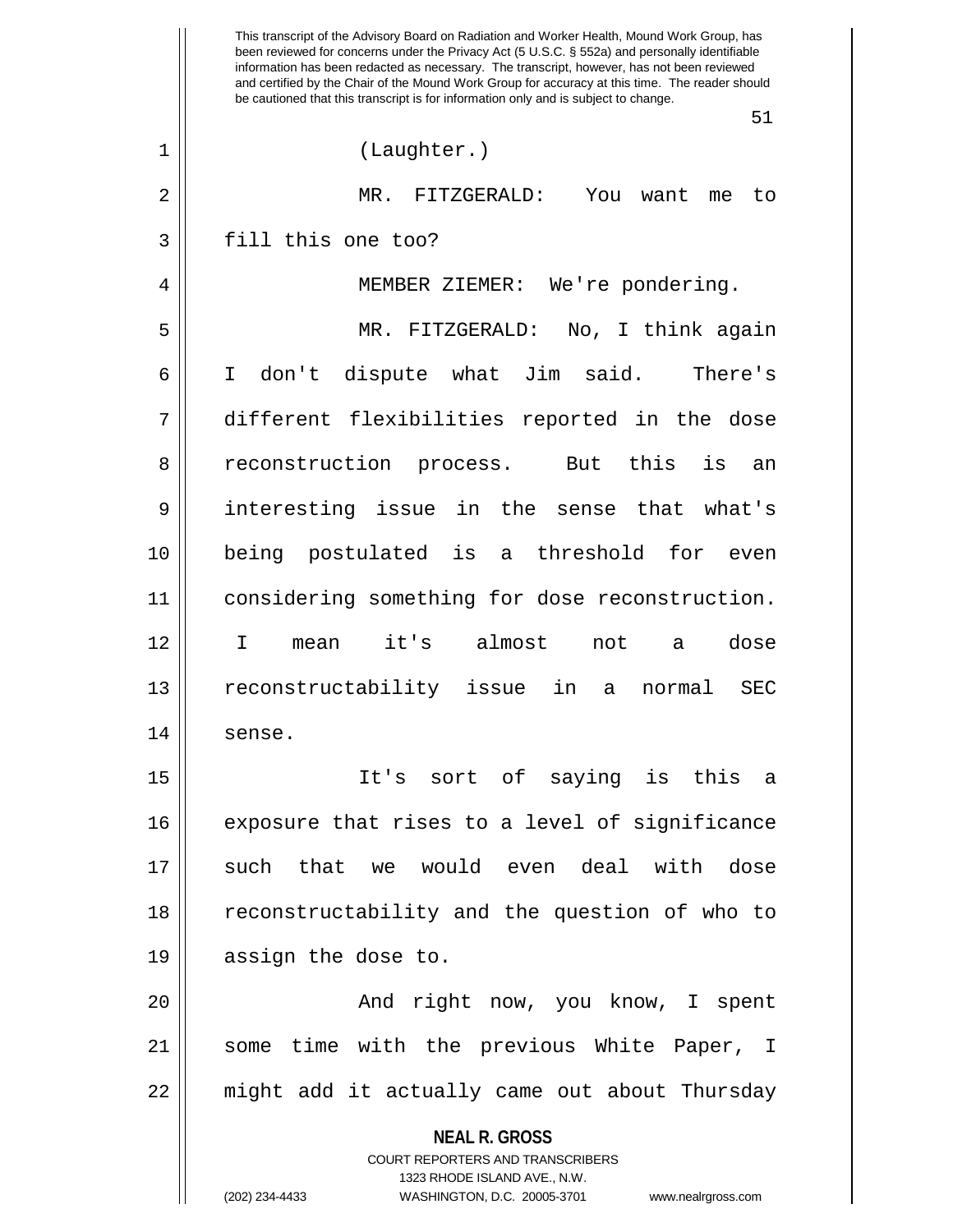52

|                | ے ت                                                                                      |
|----------------|------------------------------------------------------------------------------------------|
| $\mathbf 1$    | last week. And it was sort of like, oh, okay I                                           |
| $\overline{2}$ | guess we're going to have to rewrite that.                                               |
| 3              | But nonetheless having looked at                                                         |
| 4              | it I think this is a stronger assessment. But                                            |
| 5              | nonetheless that issue remains that whereas                                              |
| 6              | that first White Paper one would have come up                                            |
| 7              | with, I guess, several millirem whole body or                                            |
| 8              | pick a number whatever it is. This one                                                   |
| $\mathsf 9$    | happens to have a more conservative                                                      |
| 10             | assumption. It comes in fractions of                                                     |
| 11             | millirem.                                                                                |
| 12             | And that sort of got me thinking.                                                        |
| 13             | So well, it's all in the calculations and                                                |
| 14             | what assumptions you employ, what                                                        |
| 15             | uncertainties you include. And you can come                                              |
| 16             | up with almost any value depending on what                                               |
| 17             | kind of assumptions you take. And the                                                    |
| 18             | question is which one is bounding.                                                       |
| 19             | Well I think that's a real good                                                          |
| 20             | question for the Work Group because I think                                              |
| 21             | that would be kind of where we would have to                                             |
| 22             | from in our analysis to say, okay,<br>come                                               |
|                | <b>NEAL R. GROSS</b><br>COURT REPORTERS AND TRANSCRIBERS<br>1323 RHODE ISLAND AVE., N.W. |

 $\parallel$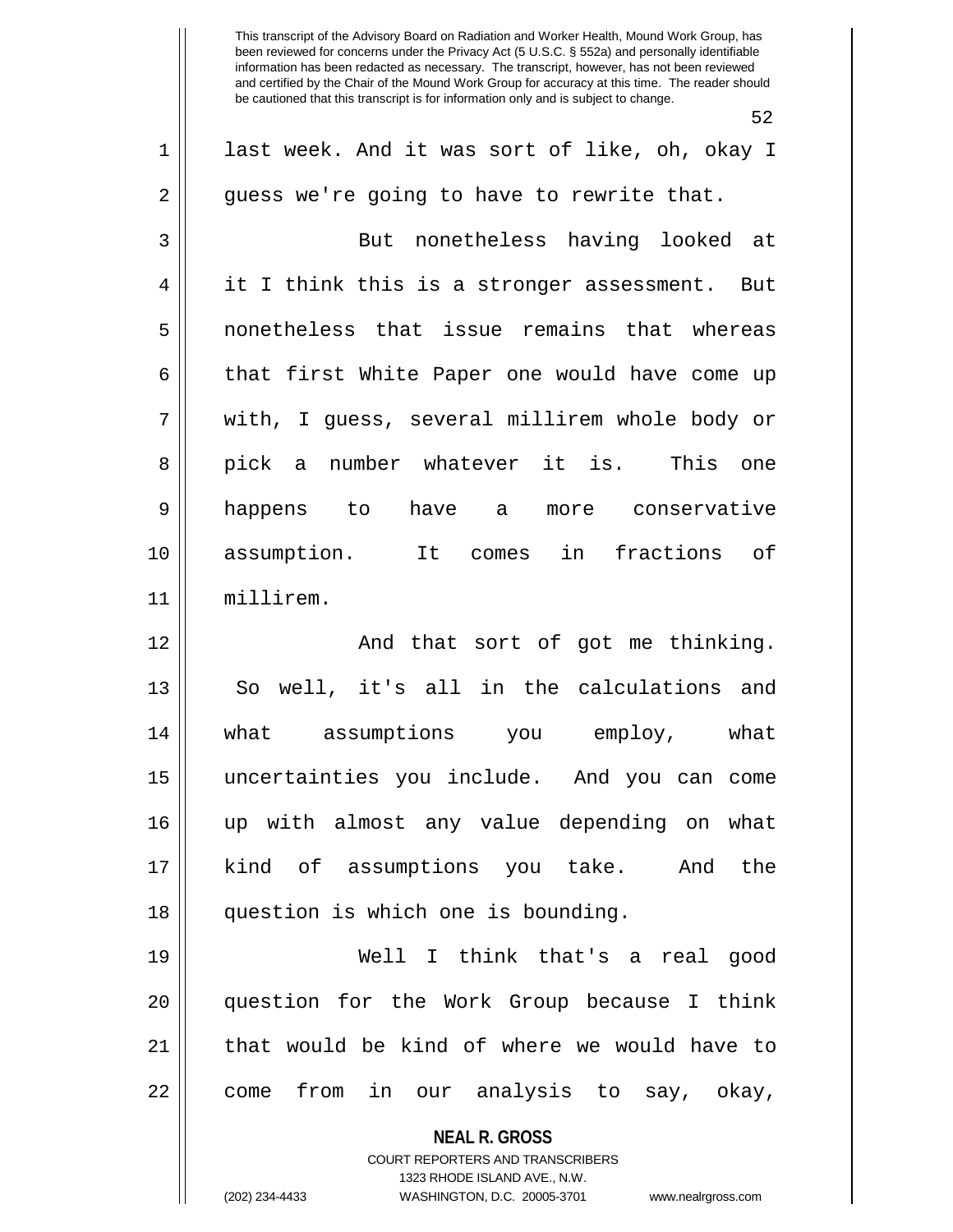53

| $\mathbf 1$    | stepping back from all of this in the end it's |
|----------------|------------------------------------------------|
| $\overline{2}$ | sort of, you know, we're doing a               |
| 3              | demonstration. We're not doing a dose          |
| 4              | reconstruction but a demonstration of what     |
| 5              | would be the bounding assessment.              |
| 6              | Not necessarily maximize, but                  |
| 7              | something that would reflect the uncertainties |
| 8              | involved. And is that somehow going to fall    |
| $\mathsf 9$    | above one millirem. I mean I think we haven't  |
| 10             | really broached this question of de minimis    |
| 11             | before. But I think this is where this comes   |
| 12             | from.                                          |
| 13             | So from our standpoint that's kind             |
| 14             | of where we would go back and take a look at   |
| 15             | the numbers. And I sent you that response      |
| 16             | from Bob Barton just because that's sort of a  |
| 17             | late breaking, real-time reaction. But we're   |
| 18             | looking at some of these assumptions from the  |
| 19             | standpoint of the basis for the assumptions,   |
| 20             | the numbers. And we're trying to understand    |
| 21             | them better.                                   |
| 22             | And we'll look at maybe what the               |

**NEAL R. GROSS** COURT REPORTERS AND TRANSCRIBERS

1323 RHODE ISLAND AVE., N.W.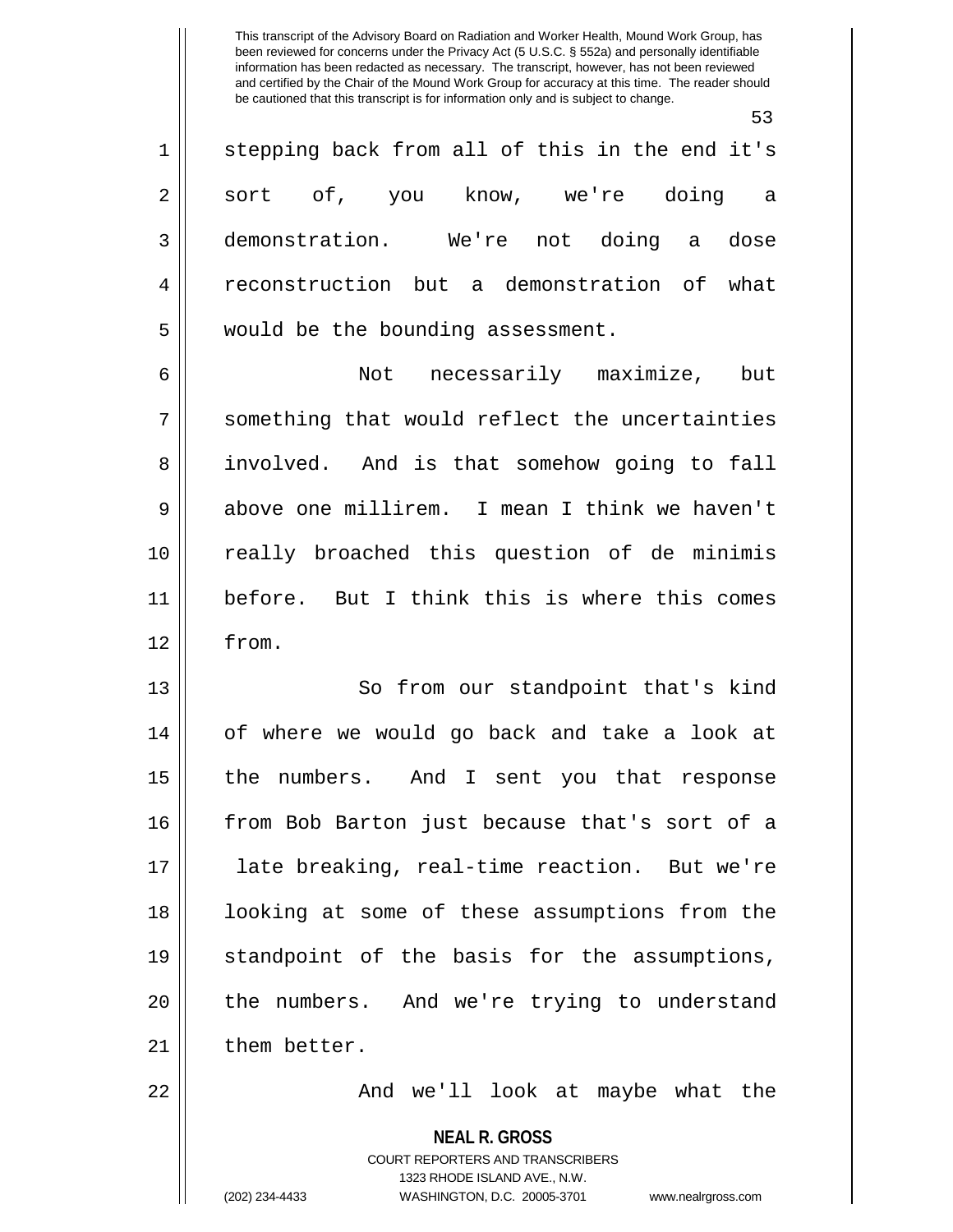54

1 uncertainties that would be inherent in each  $2 \parallel$  one. But you know I think what we would come 3 back with is some kind of validation as to 4 whether or not in our view a bounding 5 assessment of that results in a number 6 fractions of millirem or something above a 7 millirem.

8 || But it still makes me a little 9 nervous that really we're kind of playing in 10 that field. That really we're not to a dose 11 reconstructibility test, we're still looking 12 at whether something is going to be in the 13 game or not as far as exposure. So that's 14 pretty much all we can go back an look at it.

15 MEMBER ZIEMER: That's more of a 16 generic question than it is a decided, it's a 17 policy question in part. And it, in a sense, 18 is one you theoretically could face at any 19 site where you have assumptions on what to 20 include or what's trivial. I mean we have it 21 at some other sites.

22 || Some things that you say, you

**NEAL R. GROSS**

COURT REPORTERS AND TRANSCRIBERS 1323 RHODE ISLAND AVE., N.W. (202) 234-4433 WASHINGTON, D.C. 20005-3701 www.nealrgross.com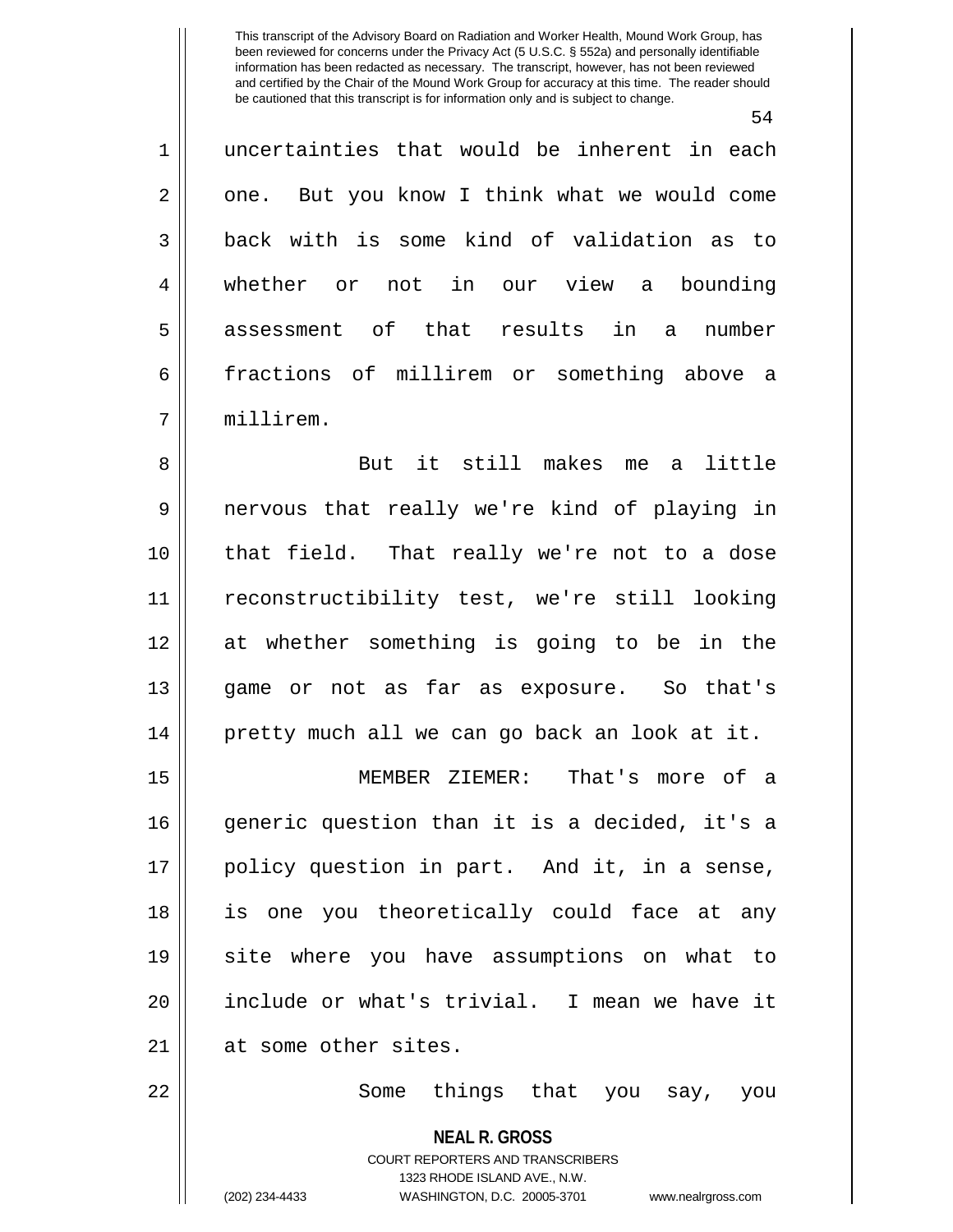|             | 55                                             |
|-------------|------------------------------------------------|
| 1           | know, the incremental addition of that to this |
| 2           | total is so minuscule that it's not worth our  |
| 3           | time in doing it. And I don't know if it's     |
| 4           | always a millirem.                             |
| 5           | But you could in most cases you                |
| 6           | could take a millirem and put it in the IREP   |
| 7           | model, a year in time, and see what it does to |
| 8           | the PoC if it effects it in the third or       |
| $\mathsf 9$ | fourth decimal place, which I still object to  |
| 10          | even showing in some cases, you know they      |
| 11          | should round it off at least to whole numbers  |
| 12          | and maybe even fives. But that's --            |
| 13          | MR. KATZ: I think the principle                |
| 14          | that the Board's been operating on and the     |
| 15          | program has been operating on since the        |
| 16          | beginning has been that if you're in a         |
| 17          | minuscule, I won't say what that range is, but |
| 18          | a minuscule dosage range that it still would   |
| 19          | be accommodated by the conservatisms, because  |
| 20          | you're not ignoring any dose, even if you're   |
| 21          | not explicitly, you don't have a model or you  |
| 22          | don't have representation for that particular  |
|             |                                                |

COURT REPORTERS AND TRANSCRIBERS 1323 RHODE ISLAND AVE., N.W. (202) 234-4433 WASHINGTON, D.C. 20005-3701 www.nealrgross.com

**NEAL R. GROSS**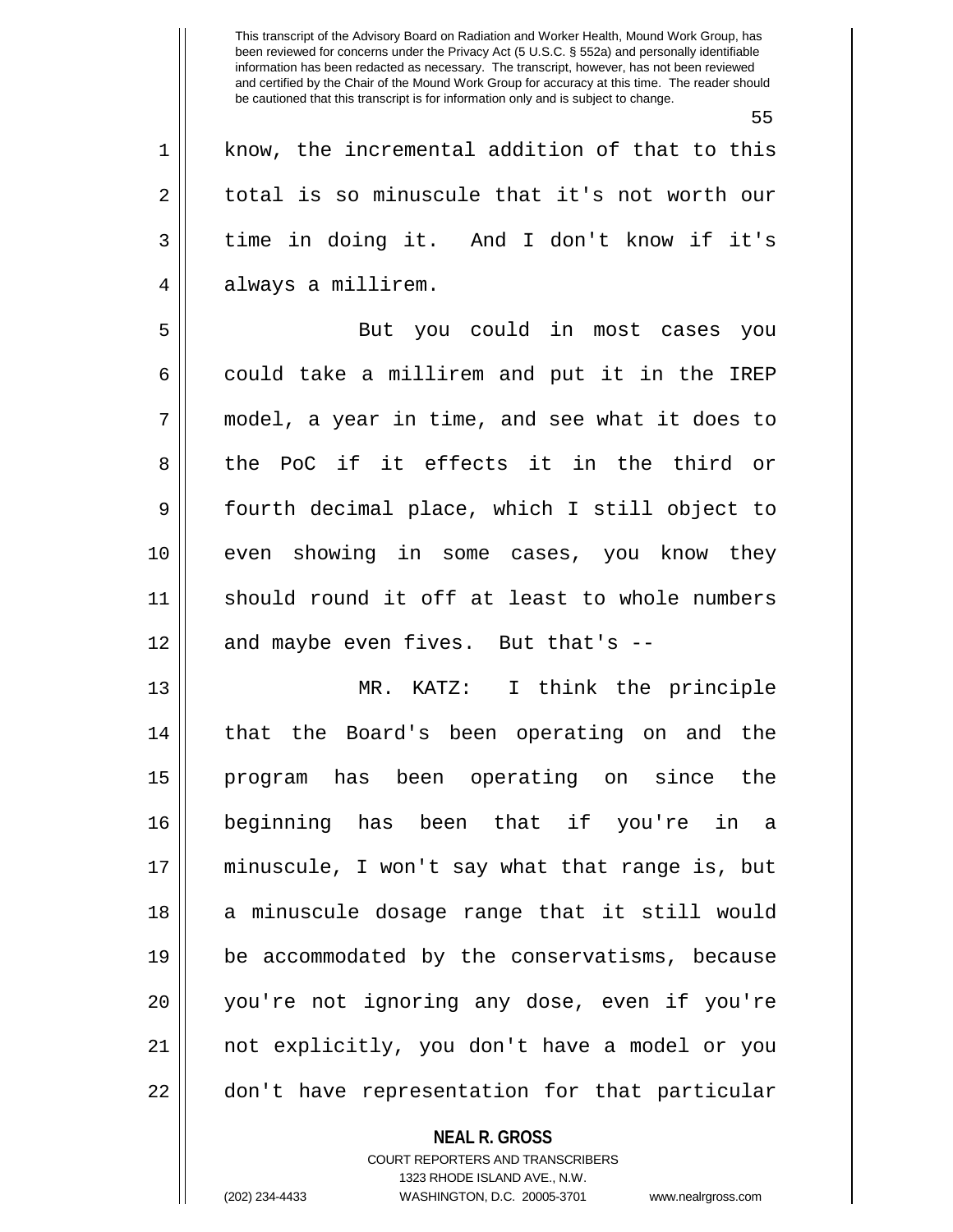56

 $1 \parallel$  dose.

| $\overline{2}$ | But if you're talking about one                                                          |
|----------------|------------------------------------------------------------------------------------------|
| 3              | millirem for something that you didn't                                                   |
| $\overline{4}$ | actually calculate and you've already more                                               |
| 5              | than covered that by your dose estimate                                                  |
| 6              | process in general then you're not spending                                              |
| 7              | the time taking it up. I think the program's                                             |
| 8              | done that in dose reconstructions.                                                       |
| $\mathsf 9$    | DR. NETON: Yes I was going to say                                                        |
| 10             | it's very common in the residual contamination                                           |
| 11             | group.                                                                                   |
| 12             | DR. MAURO: Yes, and Ted, this is                                                         |
| 13             | John. What you explain is exactly what I'd                                               |
| 14             | run into where NIOSH in a dose reconstruction                                            |
| 15             | would say that we've checked these numbers,                                              |
| 16             | they're coming out less than one millirem and                                            |
| 17             | that's the end of the story.                                                             |
| 18             | I've seen places where they've                                                           |
| 19             | actually run the numbers, came in at less and                                            |
| 20             | put zeros in, the IREP input and the                                                     |
| 21             | attachment Appendix A. But I've also seen                                                |
| 22             | circumstances, which I've found favorable,                                               |
|                | <b>NEAL R. GROSS</b><br>COURT REPORTERS AND TRANSCRIBERS<br>1323 RHODE ISLAND AVE., N.W. |

 $\frac{1}{2}$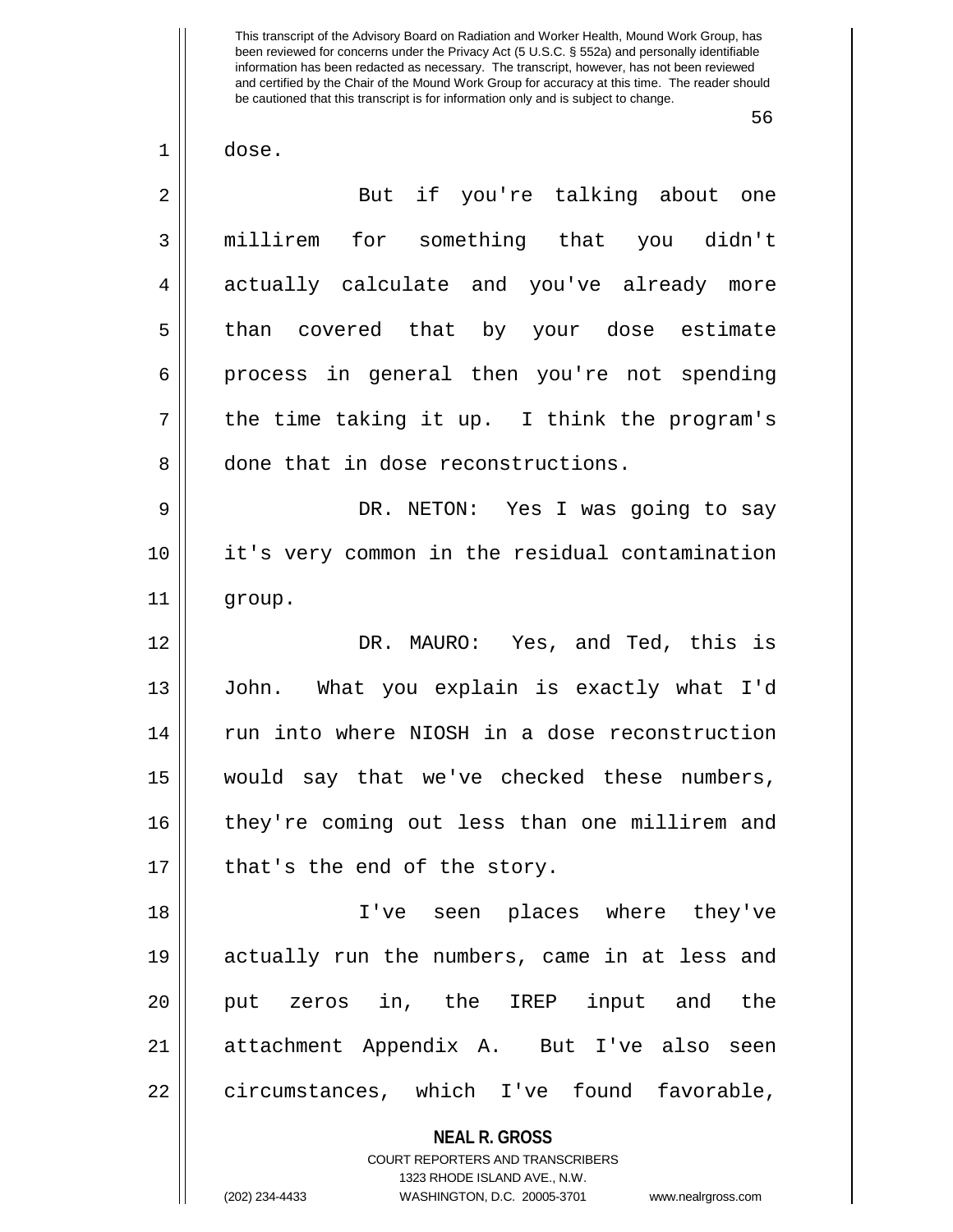**NEAL R. GROSS** COURT REPORTERS AND TRANSCRIBERS 1323 RHODE ISLAND AVE., N.W. (202) 234-4433 WASHINGTON, D.C. 20005-3701 www.nealrgross.com This transcript of the Advisory Board on Radiation and Worker Health, Mound Work Group, has been reviewed for concerns under the Privacy Act (5 U.S.C. § 552a) and personally identifiable information has been redacted as necessary. The transcript, however, has not been reviewed and certified by the Chair of the Mound Work Group for accuracy at this time. The reader should be cautioned that this transcript is for information only and is subject to change. 57 1 where they say we did the calculations, we 2 came in at less than one and we were ignoring  $3 \parallel$  it. I've seen both. 4 And I would check both and in each  $5 \parallel$  case I'd left that as not a binding, in other 6 words yes, I agree and the fact that you did  $7 \parallel$  not explicitly address it and put zeros in, 8 the IREP input, I did not have a finding on 9 || that. I just simply concurred, yes that the 10 number was less than zero. 11 And I seen circumstances where 12 they've came in at 1.5 millirem or three or 13 four. Checked the numbers and they're in 14 there. And they're in the run. So what I 15 || think we have here is we're talking about a 16 coworker model right now and whether or not we  $17$  | think one can be constructed. 18 (Simultaneous speaking.) 19 MEMBER ZIEMER: You're only using  $20$   $\parallel$  this  $-$ 21 MR. FITZGERALD: It's a 22 demonstration.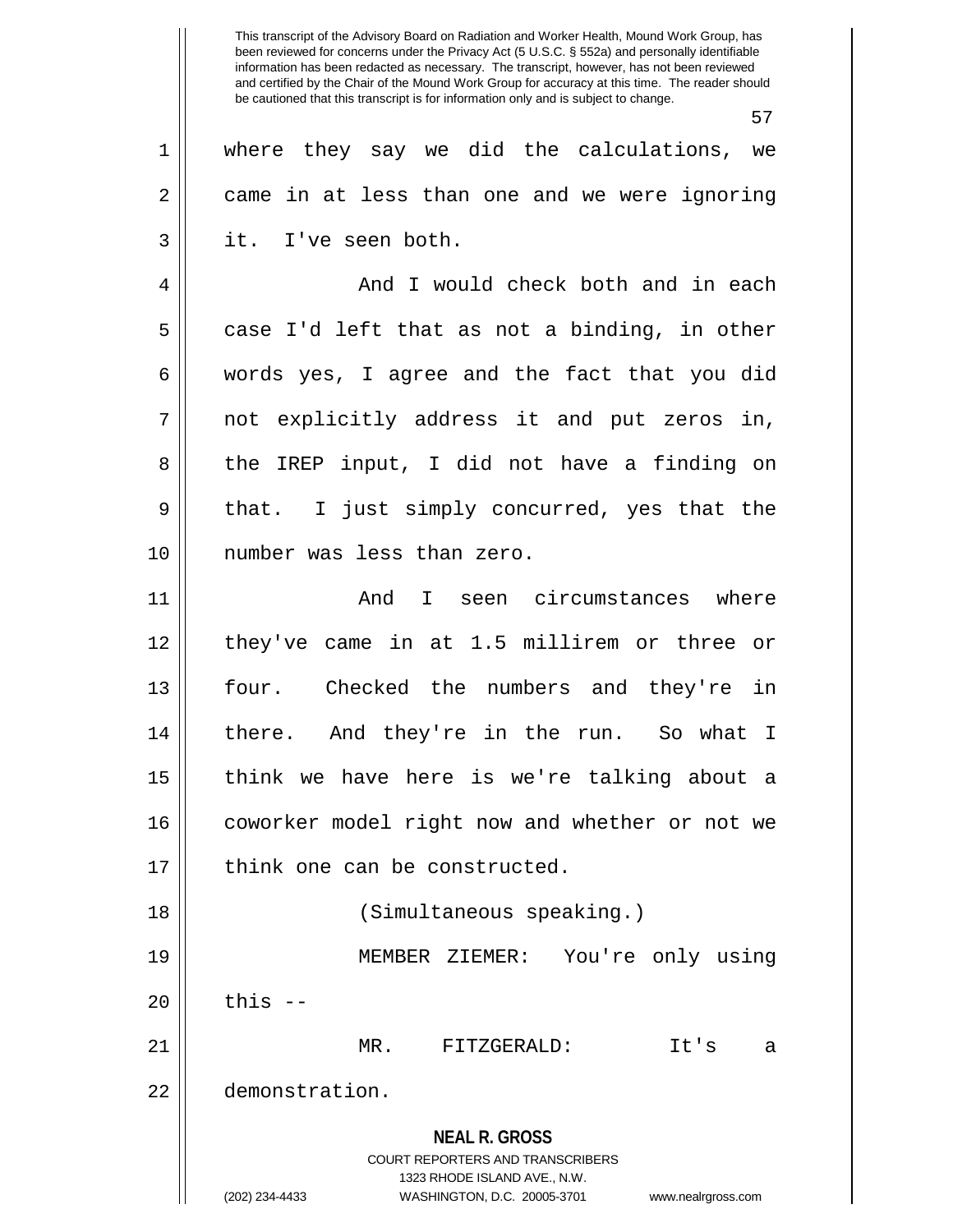**NEAL R. GROSS** This transcript of the Advisory Board on Radiation and Worker Health, Mound Work Group, has been reviewed for concerns under the Privacy Act (5 U.S.C. § 552a) and personally identifiable information has been redacted as necessary. The transcript, however, has not been reviewed and certified by the Chair of the Mound Work Group for accuracy at this time. The reader should be cautioned that this transcript is for information only and is subject to change. 58 1 MR. STIVER: Yes, we talked about  $2 \parallel$  that earlier. 3 DR. MAURO: Oh, okay. Well I may 4 || be jumping the gun. But I'm trying to see 5 | that we have a coworker model that in my sense 6 I feel comfortable with. If that's not the 7 conversation we're having then I may be off 8 l base here. 9 MR. FITZGERALD: No. I think you 10 do, I think Paul might have touched on it. I 11 think it's a policy issue as well as a 12 technical issue. I mean, again, we can spend 13 || some time looking at the assumptions but I 14 || think there may be some policy implications. 15 || The Sole of the other and working at some of the other 16 sites the issue does come up. And I think 17 different tests have been used to determine 18 whether or not the exposure is significant or 19 not, I guess is the best way to put it. And 20 || that consistency of a policy application is 21 something I guess it's the Board's province. 22 || And we won't go there obviously but we'll go

> COURT REPORTERS AND TRANSCRIBERS 1323 RHODE ISLAND AVE., N.W.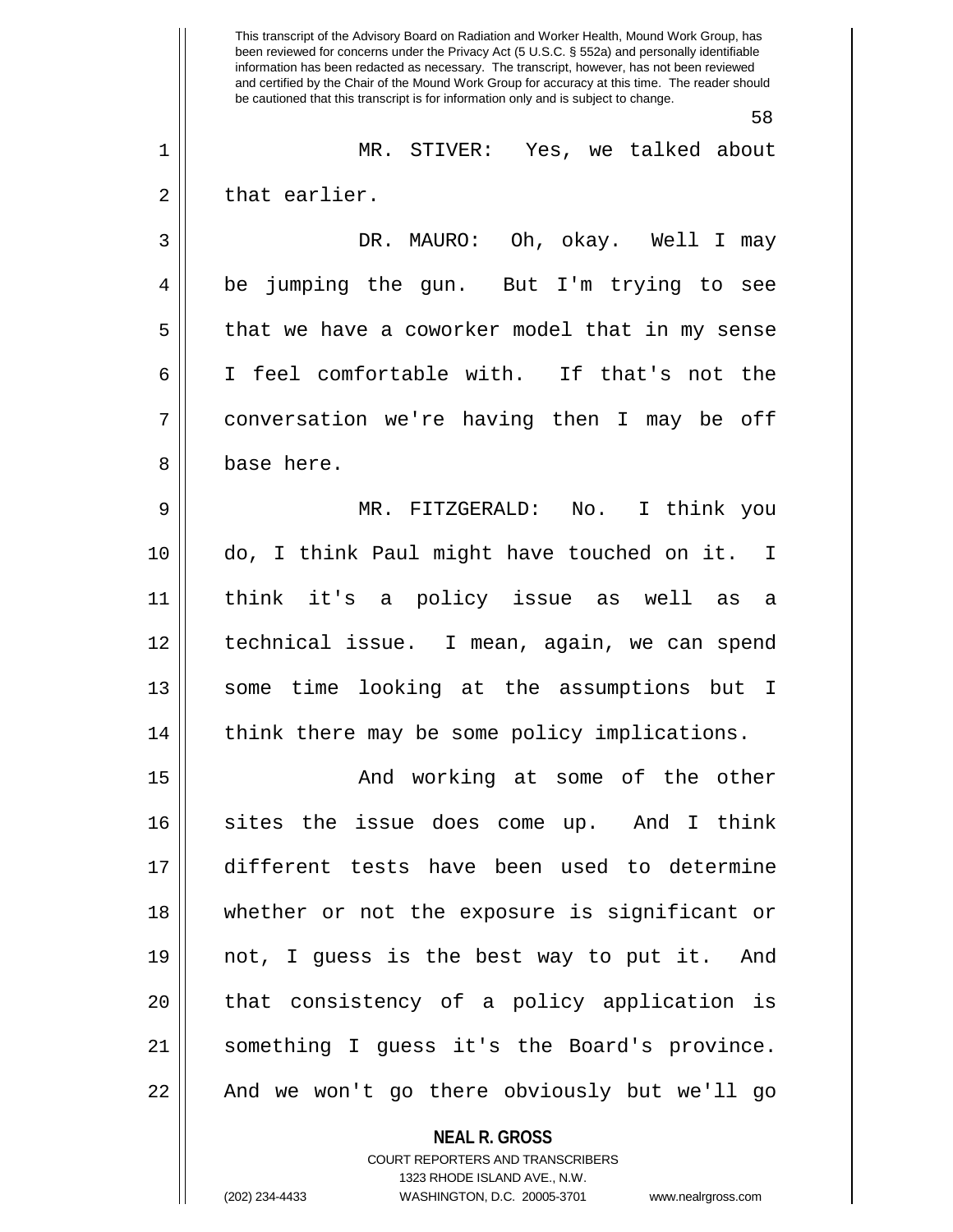**NEAL R. GROSS** This transcript of the Advisory Board on Radiation and Worker Health, Mound Work Group, has been reviewed for concerns under the Privacy Act (5 U.S.C. § 552a) and personally identifiable information has been redacted as necessary. The transcript, however, has not been reviewed and certified by the Chair of the Mound Work Group for accuracy at this time. The reader should be cautioned that this transcript is for information only and is subject to change. 59 1 and look at the technical assumptions and come 2 | back with our best take on that. 3 || But I still think there's another 4 question and that's something the Board will 5 have to deal with. 6 CHAIR BEACH: Well, Ted, I'm going  $7 \parallel$  to direct this to you. Joe brings up a good 8 || point on a policy issue where it's not just 9 || this Work Group, there are other Work Groups 10 dealing with this exact thing. Is this 11 something that we would transfer maybe to SEC 12 Work Group to look at as a policy question or 13 || just take it out to the full Board to discuss 14 during a meeting? 15 MR. KATZ: Well and I'm not sure 16 whether it's so much an SEC issue as a dose 17 || reconstruction issue, in which case it might 18 || go to the Procedures Subcommittee, because if 19 you are at this range you're not really having 20 || a debate about whether you're sufficiently 21 accurate if you're capping it within, you 22 || know, whether it's one millirem or a fraction

> COURT REPORTERS AND TRANSCRIBERS 1323 RHODE ISLAND AVE., N.W.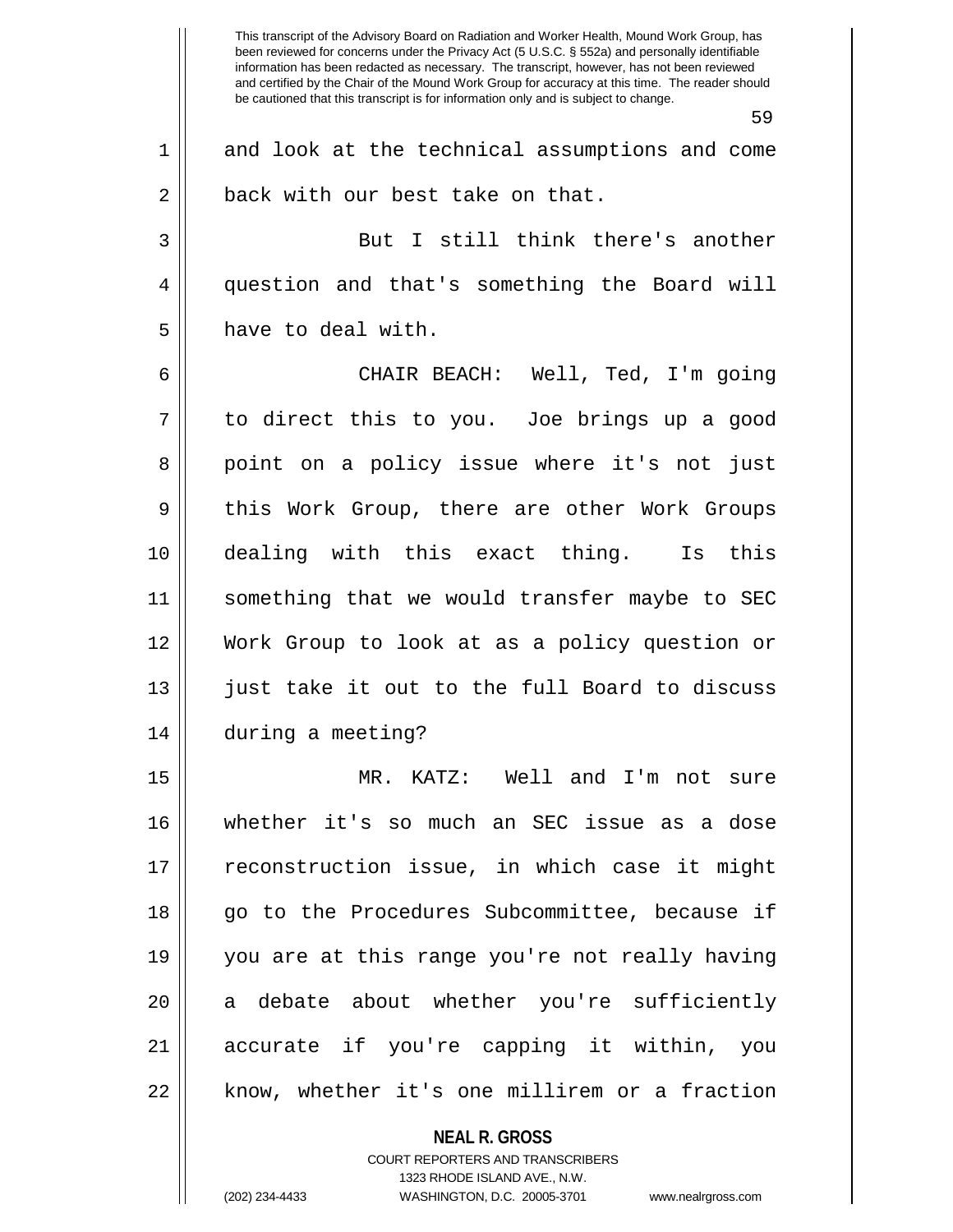60

| $\mathbf 1$    | of a millirem, you're not going to make a                       |
|----------------|-----------------------------------------------------------------|
| $\sqrt{2}$     | claim that this is not insufficiently accurate                  |
| $\mathfrak{Z}$ | at that point, which is the SEC issue then.                     |
| 4              | I mean you're more, it's an issue                               |
| 5              | of how are you handling it in the dose                          |
| 6              | reconstruction. Like I said, I mean, I                          |
| 7              | thought the way it was it was just basically                    |
| 8              | these minor doses are assumed to be more than                   |
| 9              | handled by other conservatisms. But anyway                      |
| 10             | that's a policy issue and so the Procedure                      |
| 11             | Subcommittee is one place to take it up.                        |
| 12             | MR. FITZGERALD: If I can expand                                 |
| 13             | on that though. I think the threshold value                     |
| 14             | is one issue. But the other issue is the                        |
| 15             | level of uncertainty involved in getting                        |
| 16             | there. Because if you had a lot of                              |
| 17             | quantitative data, and you are on solid                         |
| 18             | quantitative ground, and you got to one                         |
| 19             | millirem that would be one thing.                               |
| 20             | But if you are bereft of typical                                |
| 21             | monitoring data or site characterization data                   |
| 22             | that you would want to use, you would have to                   |
|                | <b>NEAL R. GROSS</b><br><b>COURT REPORTERS AND TRANSCRIBERS</b> |

1323 RHODE ISLAND AVE., N.W.

 $\mathsf{II}$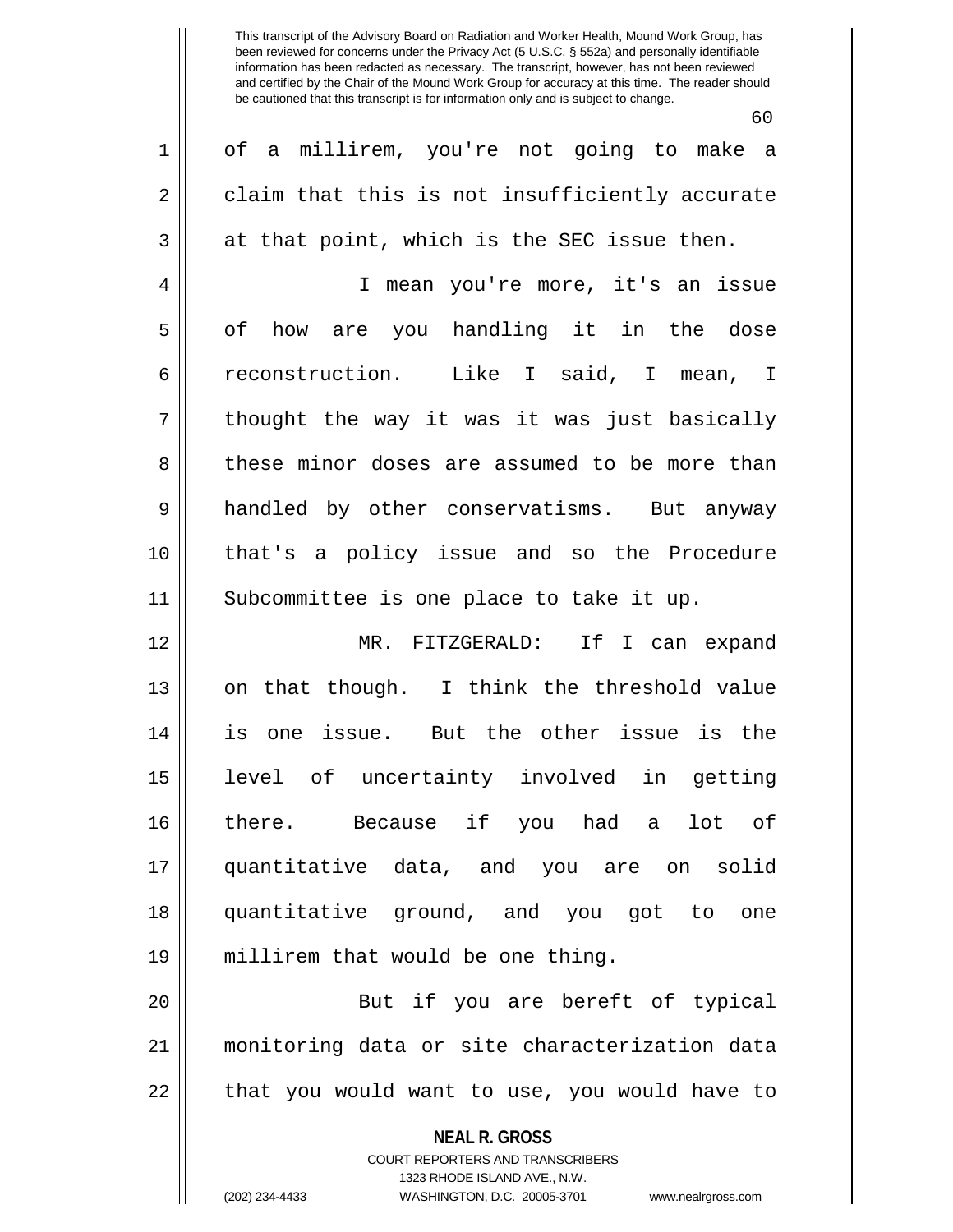61

| $\mathbf 1$    | use simplifying assumptions and whatever.                                                        |
|----------------|--------------------------------------------------------------------------------------------------|
| $\overline{2}$ | That's a different issue, because the                                                            |
| $\mathfrak{Z}$ | uncertainty range would make the one millirem                                                    |
| $\overline{4}$ | less certain. And if that were the decision                                                      |
| 5              | point one could argue that it may not be                                                         |
| 6              | something you could hang your hat on as well.                                                    |
| 7              | So there's a<br>judgement call I                                                                 |
| 8              | think that comes into play. It's not just                                                        |
| 9              | looking at the one millirem procedurally but                                                     |
| 10             | looking at what's the basis for deriving a                                                       |
| 11             | value that would be compared to that one                                                         |
| 12             | millirem.                                                                                        |
| 13             | And that's where I'm having some                                                                 |
| 14             | concern here, because I think in<br>this                                                         |
| 15             | particular case we really do lack a lot of the                                                   |
| 16             | hard data. And I understand what Brant's                                                         |
| 17             | saying, but I think this, in a relative way,                                                     |
| 18             | we have less hard data on the tritides than we                                                   |
| 19             | normally would some other source terms.                                                          |
| 20             | MR. KATZ: All I was saying is                                                                    |
| 21             | that if the uncertainty range though is a                                                        |
| 22             | range that's from fractions of a millirem to a                                                   |
|                | <b>NEAL R. GROSS</b>                                                                             |
|                | <b>COURT REPORTERS AND TRANSCRIBERS</b>                                                          |
|                | 1323 RHODE ISLAND AVE., N.W.<br>(202) 234-4433<br>WASHINGTON, D.C. 20005-3701 www.nealrgross.com |
|                |                                                                                                  |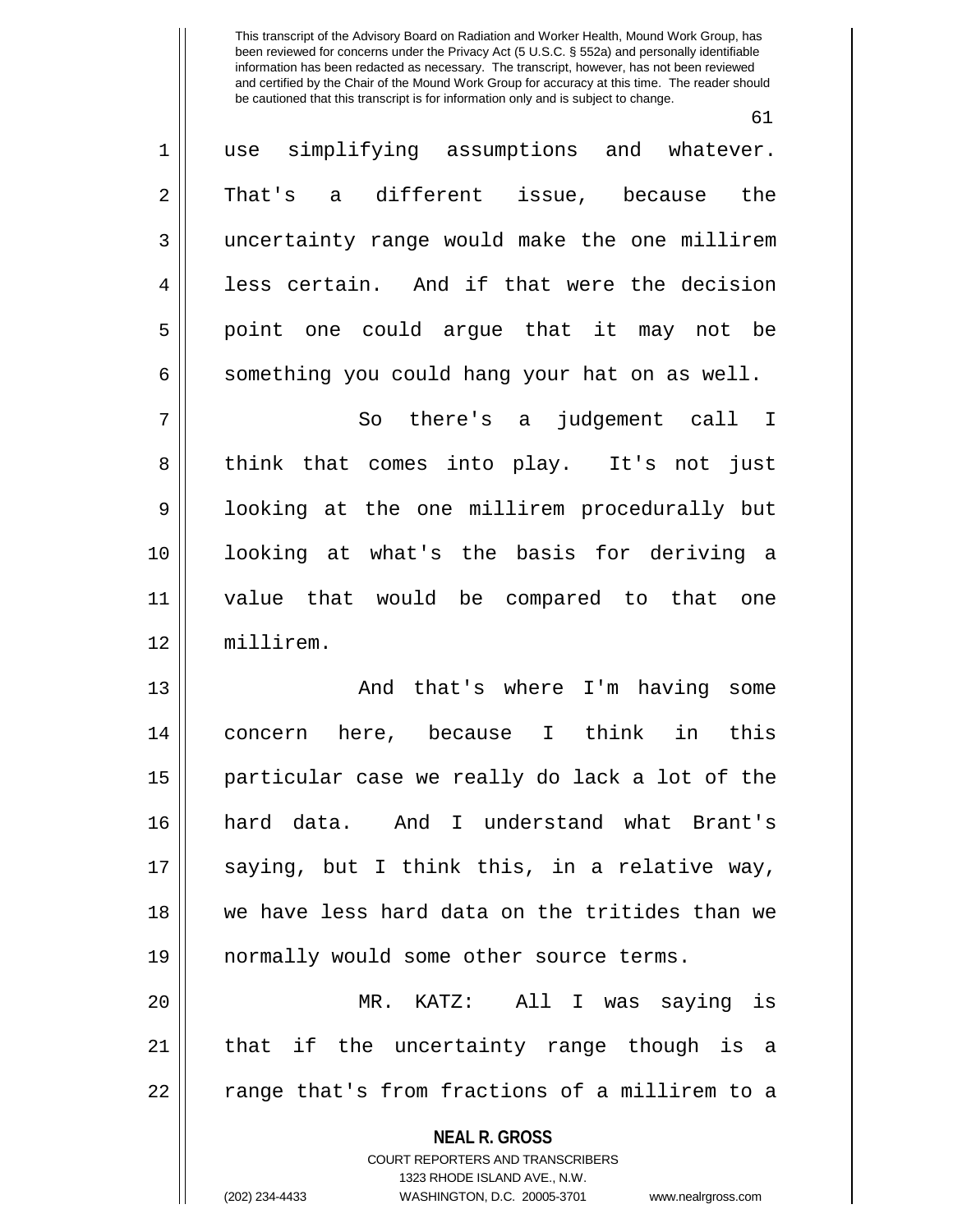62

1 couple millirem, that's a different 2 || circumstance than if the uncertainty range is 3 fractions of a millirem up to tens of rem, 4 || then you're in this wild world of what's  $5$  || sufficiently accurate.

6 MR. FITZGERALD: That would be 7 useful for the Board to discuss, because I 8 || think it is going to be a common issue, or has 9 || been a common issue. You know, looking at Los 10 Alamos with mixed activation products, I mean 11 we're talking about short lived, you know, 12 you'd probably be fairly small for a lot of 13 || workers and that was a SEC, or still is an SEC 14 discussion.

15 || The Contract And what level of significance 16 would you even consider MAT's to be something 17 you'd want to dose reconstruct? Well, you 18 know, so we're going to hit that in a lot of 19 places.

20 MR. KATZ: So in another way it's 21 || sort of rubber hits the road, which relates to 22 what I was just saying about where the range

> **NEAL R. GROSS** COURT REPORTERS AND TRANSCRIBERS 1323 RHODE ISLAND AVE., N.W. (202) 234-4433 WASHINGTON, D.C. 20005-3701 www.nealrgross.com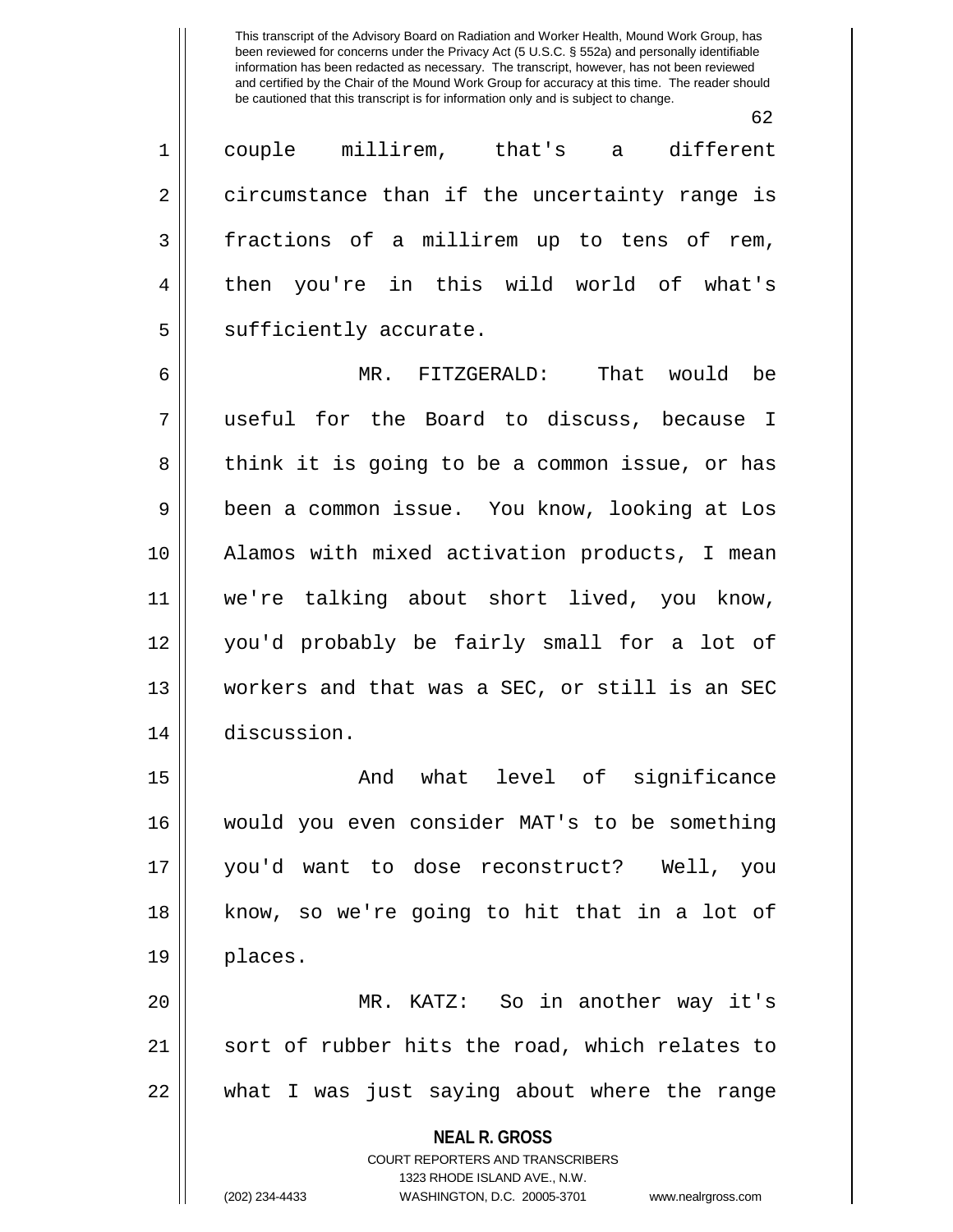**NEAL R. GROSS** COURT REPORTERS AND TRANSCRIBERS 1323 RHODE ISLAND AVE., N.W. (202) 234-4433 WASHINGTON, D.C. 20005-3701 www.nealrgross.com This transcript of the Advisory Board on Radiation and Worker Health, Mound Work Group, has been reviewed for concerns under the Privacy Act (5 U.S.C. § 552a) and personally identifiable information has been redacted as necessary. The transcript, however, has not been reviewed and certified by the Chair of the Mound Work Group for accuracy at this time. The reader should be cautioned that this transcript is for information only and is subject to change. 63 1 is is health endangerment. If you're beyond 2 certainty range keeps you within in the 3 || millirem and below you can't make the case for 4 | health endangerment, which is an element of  $5 \parallel$  the SEC. 6 MR. FITZGERALD: Well that's a new 7 l element. 8 MR. KATZ: No it's an original. 9 MR. FITZGERALD: A new 10 implication. I'm just saying that I 11 understood the one millirem to be more of a 12 structural issue as far as what IREP can 13 process it's not a health effects based. I 14 mean if it was health effects it would be way 15 || up the scale from one millirem. 16 DR. NETON: It's not health 17 || effects. It's practical. 18 MR. KATZ: Right, I'm not 19 questioning that. 20 DR. MAURO: This is John. This 21 || endangerment question has sort of been 22 || plaguing us for a very long time and I know it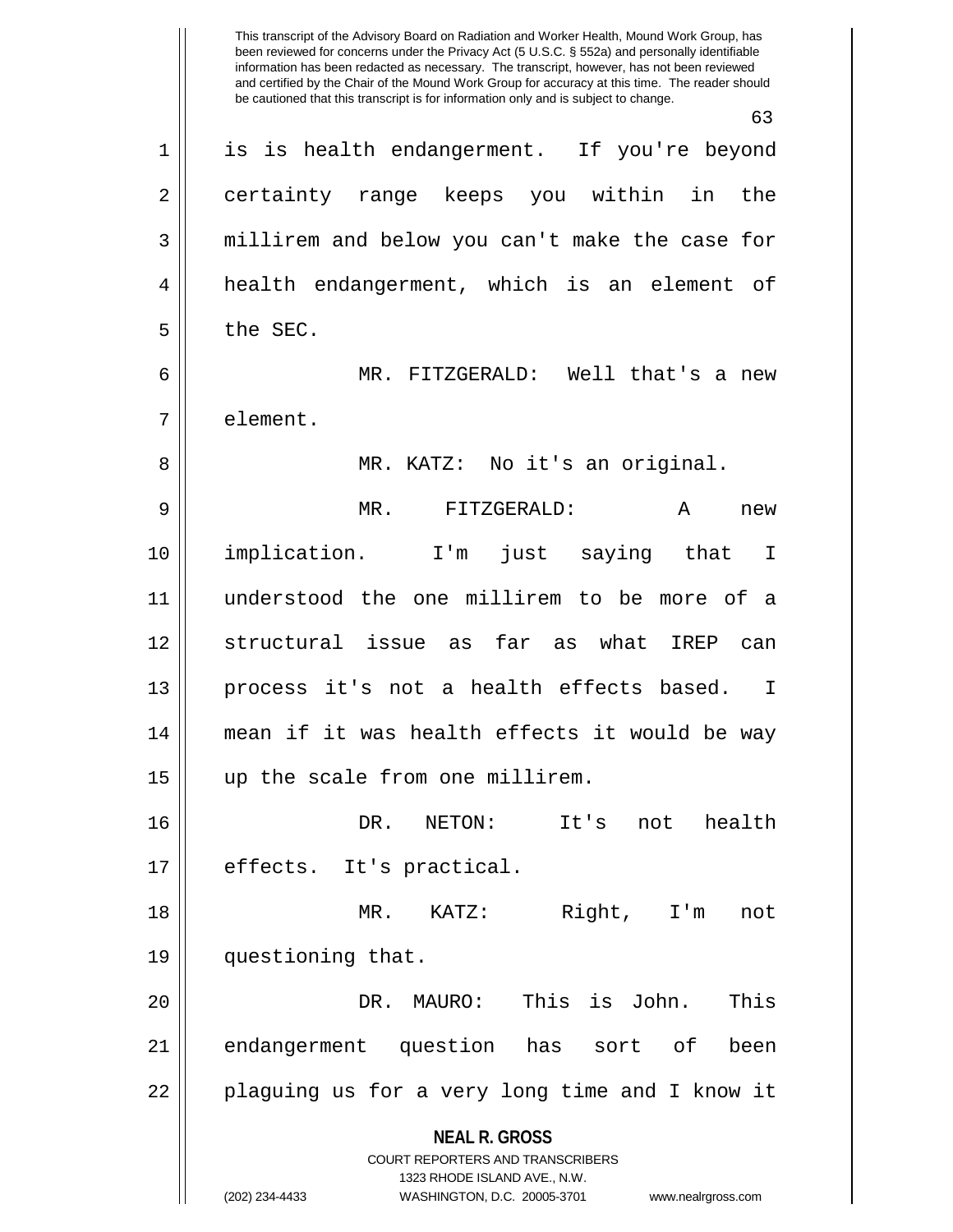$64$ 

|             | υ±                                                                                                  |
|-------------|-----------------------------------------------------------------------------------------------------|
| $\mathbf 1$ | is something that we really can't go to. I                                                          |
| $\mathbf 2$ | don't think we can resolve that. Quite                                                              |
| 3           | frankly we've seen it too many times.                                                               |
| 4           | And I think in this case, you                                                                       |
| 5           | know, if that's where this is headed I don't                                                        |
| 6           | think we're going to get to the end. In my                                                          |
| 7           | opinion once you engage that question, we'd                                                         |
| 8           | love to be able to engage that question to ask                                                      |
| 9           | the second part. But you know we can't go,                                                          |
| 10          | it's just not going to happen.                                                                      |
| 11          | At the one millirem it just turns                                                                   |
| 12          | out to be, like you said, Joe, a mechanistic                                                        |
| 13          | issue. The mechanics. And no one is troubled                                                        |
| 14          | by that, the one millirem cutoff on IMBA. So                                                        |
| 15          | really what I'm hearing is listen we don't                                                          |
| 16          | know how much tritides are out there.<br>We                                                         |
| 17          | could make all of these assumptions without                                                         |
| 18          | any real measurements whatsoever, of tritide                                                        |
| 19          | levels anywhere.                                                                                    |
| 20          | And what's been done is almost                                                                      |
| 21          | like a think piece, what NIOSH did. It is a                                                         |
| 22          | think piece here, let's just walk through this                                                      |
|             | <b>NEAL R. GROSS</b>                                                                                |
|             | <b>COURT REPORTERS AND TRANSCRIBERS</b>                                                             |
|             | 1323 RHODE ISLAND AVE., N.W.<br>(202) 234-4433<br>WASHINGTON, D.C. 20005-3701<br>www.nealrgross.com |
|             |                                                                                                     |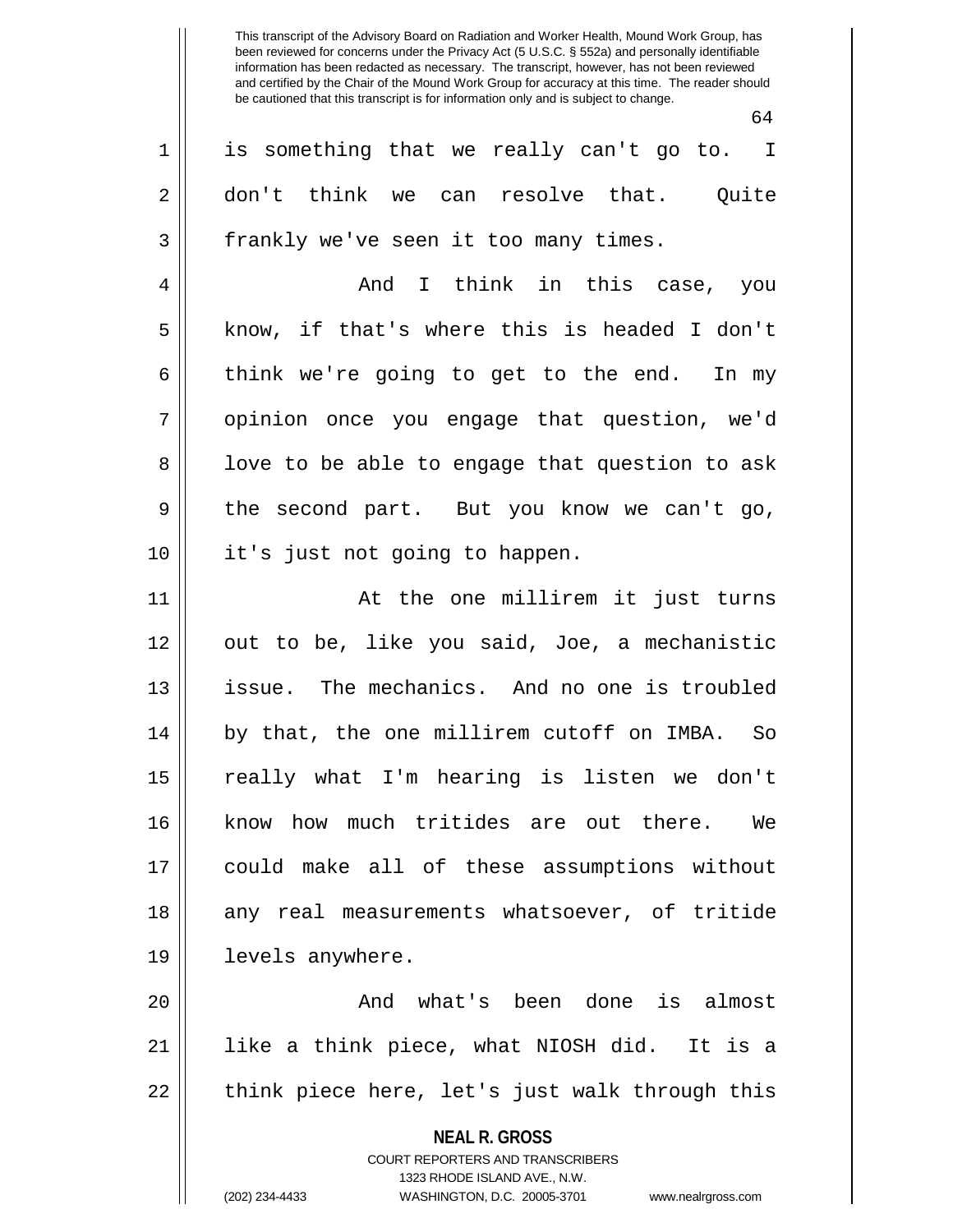65

**NEAL R. GROSS** COURT REPORTERS AND TRANSCRIBERS 1323 RHODE ISLAND AVE., N.W. 1 and make this assumption, this assumption, 2 assuming we've got thousands and thousands of  $3 \parallel$  swipe data under every possible circumstance,  $4 \parallel$  take the upper 95th percentile of that data. 5 And let's say if everyone agrees, 6 yes, listen at 95 percentile there's no 7 circumstances you could envision where anyone 8 could have ever possibly been exposed at the 9 || 95th percentile all year long. You know, DPM 10 || per centimeter squared. 11 And then on top of that use an 12 average annual resuspension factor that 13 || everyone agrees certainly on the upper end, 14 what we have is conceptually. Conceptually 15 approach that one side of the house could 16 argue, well listen that's a health physicist 17 || thing. I have no problem with that. 18 On the other side of the house is 19 hold the presses. You have no data. You 20 || know, we don't have one measurement of one 21 || tritide anywhere that we could even talk 22 || about. And that becomes the policy issue in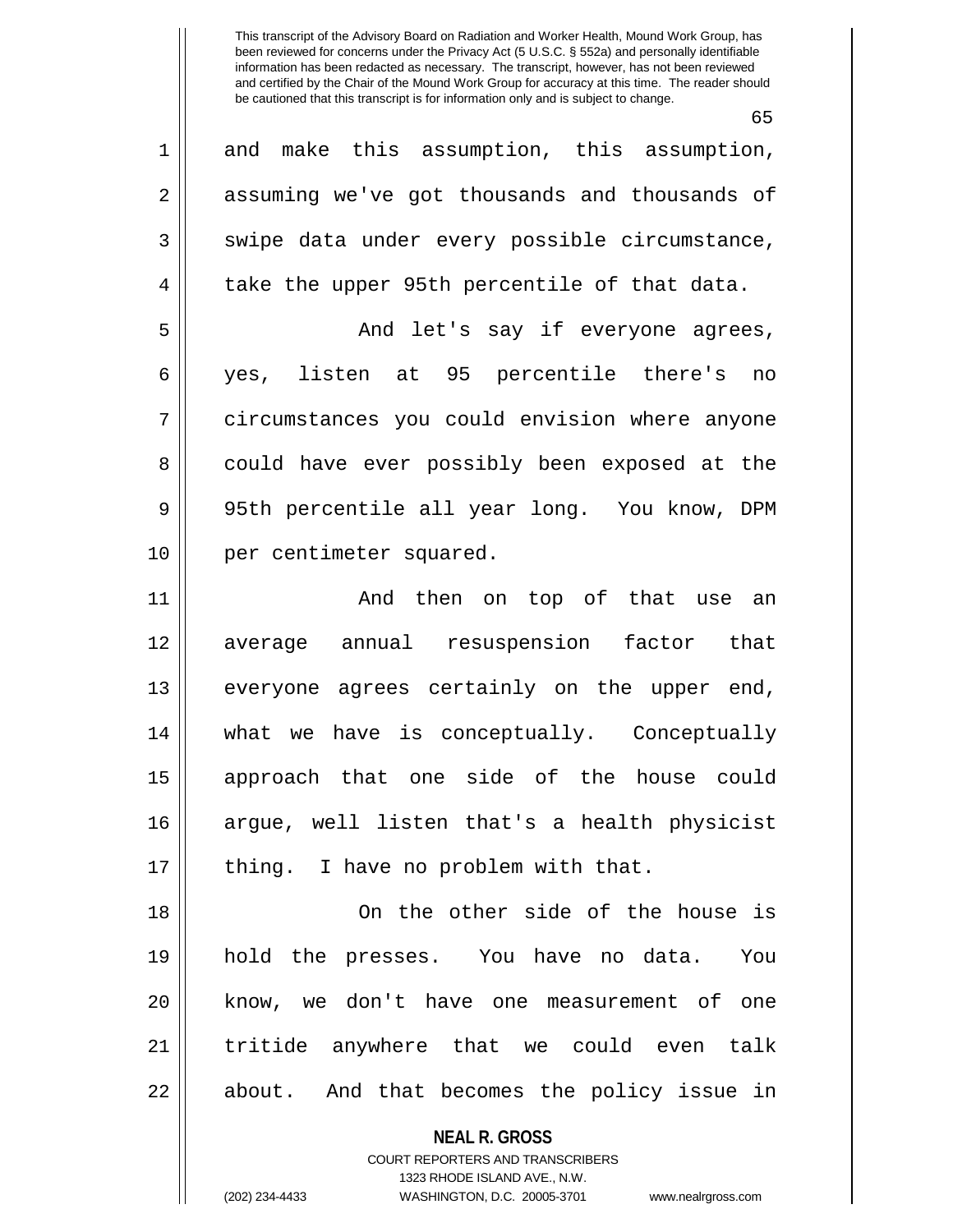**NEAL R. GROSS** COURT REPORTERS AND TRANSCRIBERS 1323 RHODE ISLAND AVE., N.W. (202) 234-4433 WASHINGTON, D.C. 20005-3701 www.nealrgross.com This transcript of the Advisory Board on Radiation and Worker Health, Mound Work Group, has been reviewed for concerns under the Privacy Act (5 U.S.C. § 552a) and personally identifiable information has been redacted as necessary. The transcript, however, has not been reviewed and certified by the Chair of the Mound Work Group for accuracy at this time. The reader should be cautioned that this transcript is for information only and is subject to change. 66 1 || my mind. And there's a dilemma. 2 As a health physicist the logic  $3 \parallel$  sequence that you folks have gone through, 4 || Brant, I have to say I like. You know, with  $5 \parallel$  the caveats that I brought up earlier. 6 || But the policy issue that you're 7 doing all this without any measurements 8 anywhere of any tritides, I can understand 9 that also being what do you do about that 10 within the context of this statute that we're 11 working? 12 MEMBER ZIEMER: Well, John, I  $13$  || think you have to say if there were tritides 14 || in the workplace then the swipes capture them. 15 You can't say there's no tritide. We don't 16 know that it's -- I mean they're assuming it 17 all is, but if there's some there then it's 18 ll there. 19 DR. MAURO: Oh yes, I believe 20 || there is some there. But none were measured. 21 || I mean that's why I'm saying this is really 22 | not a scientific question.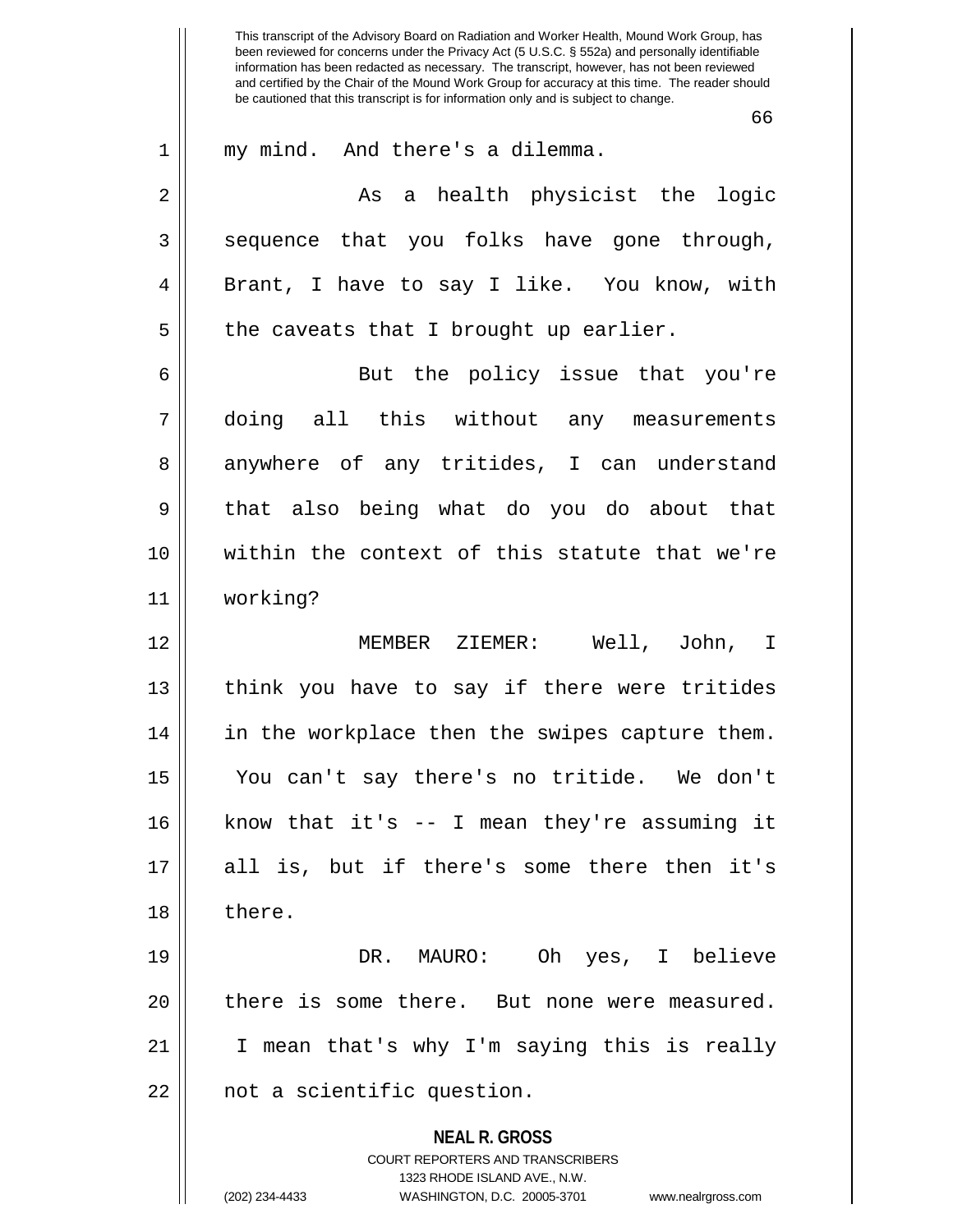**NEAL R. GROSS** COURT REPORTERS AND TRANSCRIBERS 1323 RHODE ISLAND AVE., N.W. (202) 234-4433 WASHINGTON, D.C. 20005-3701 www.nealrgross.com This transcript of the Advisory Board on Radiation and Worker Health, Mound Work Group, has been reviewed for concerns under the Privacy Act (5 U.S.C. § 552a) and personally identifiable information has been redacted as necessary. The transcript, however, has not been reviewed and certified by the Chair of the Mound Work Group for accuracy at this time. The reader should be cautioned that this transcript is for information only and is subject to change. 67 1 MEMBER ZIEMER: They all were 2 | measured. 3 DR. MAURO: This is a question, 4 you know, we have no data on what the levels 5 || were anywhere. Of tritides. 6 MR. STIVER: Yes, John, the  $7 \parallel$  problem is that there were tritides there it's 8 || just the uncertainty can range anywhere from 9 || zero to 100 percent. 10 DR. MAURO: Okay, that's the same  $11$  | thing as saying we have no data. 12 DR. NETON: I don't know why this  $13$  || is any different than the Class WYS --14 MEMBER ZIEMER: I assume it's all  $15$  the same. 16 DR. NETON: No we always pick the 17 most insoluble material to maximize the dose. 18 || And we've been doing this consistently for 19 ten years. So it's an insoluble form of 20 tritium it's sort of like it's an X, you know. 21 || DR. MAURO: Okay. 22 MR. FITZGERALD: Well I guess we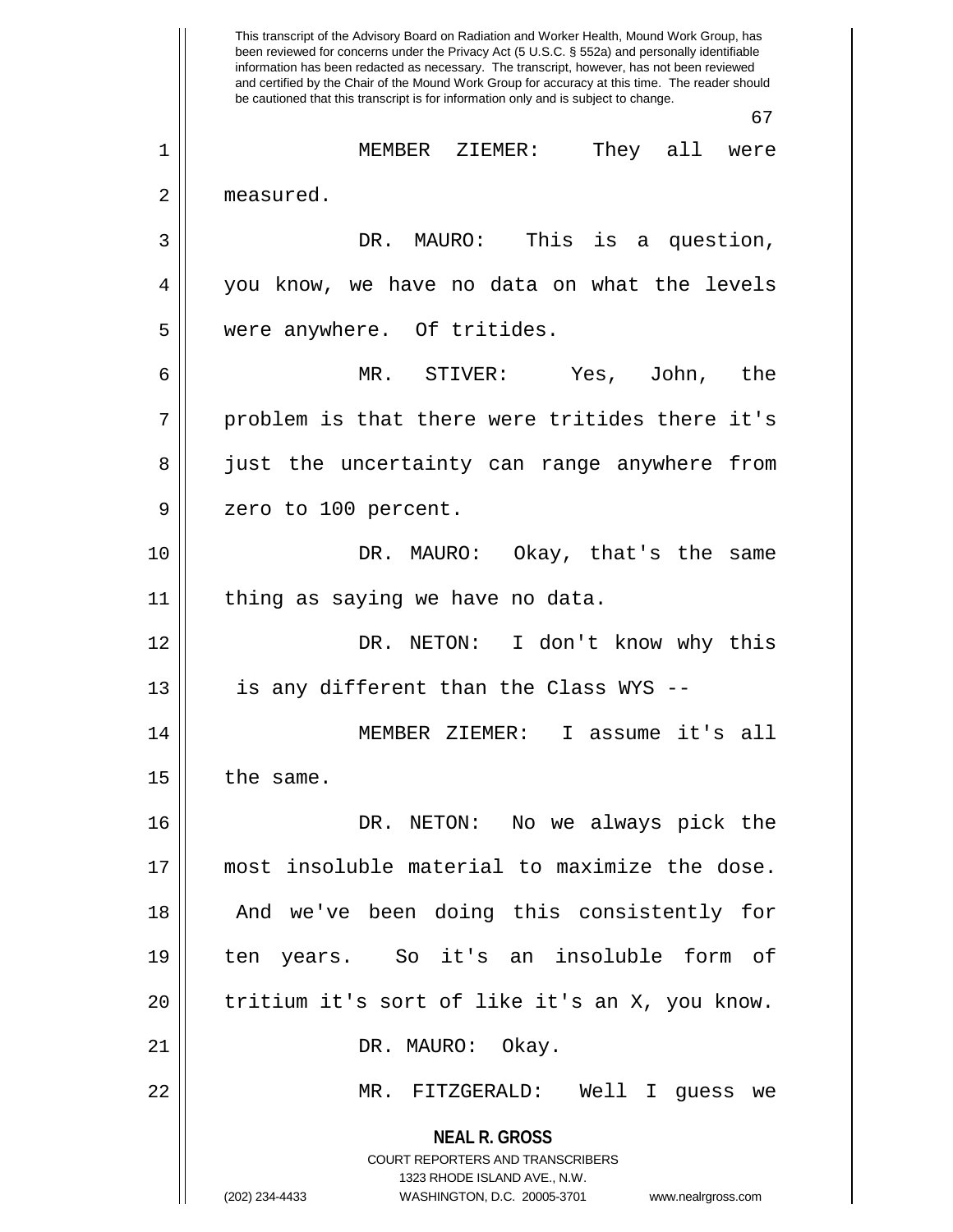**NEAL R. GROSS** COURT REPORTERS AND TRANSCRIBERS 1323 RHODE ISLAND AVE., N.W. (202) 234-4433 WASHINGTON, D.C. 20005-3701 www.nealrgross.com This transcript of the Advisory Board on Radiation and Worker Health, Mound Work Group, has been reviewed for concerns under the Privacy Act (5 U.S.C. § 552a) and personally identifiable information has been redacted as necessary. The transcript, however, has not been reviewed and certified by the Chair of the Mound Work Group for accuracy at this time. The reader should be cautioned that this transcript is for information only and is subject to change. 68 1 could pontificate as well. 2 | (Laughter.) 3 CHAIR BEACH: So I want to ask 4 || Brant, would it be helpful for Bob Barton to 5 go over his paper that he sent out this 6 || morning just for clarification? 7 || DR. ULSH: It might. 8 MR. FITZGERALD: It's not even a 9 paper, apologies to Bob, I'm sure he didn't 10 realize I was going to do that. I think it 11 would just be helpful if we were to talk about 12 it, that Brant had it in front of him. I sent 13 || it out this morning. 14 DR. ULSH: We can at least get a 15 | head start on it, responding to it. 16 MR. STIVER: Yes, Bob got the 17 || spreadsheets Friday and he's had a couple days 18 to look at it. 19 MR. FITZGERALD: We're talking  $20$  || real time. I sent it to Brant, I got it this 21 morning. 22 DR. NETON: I don't think the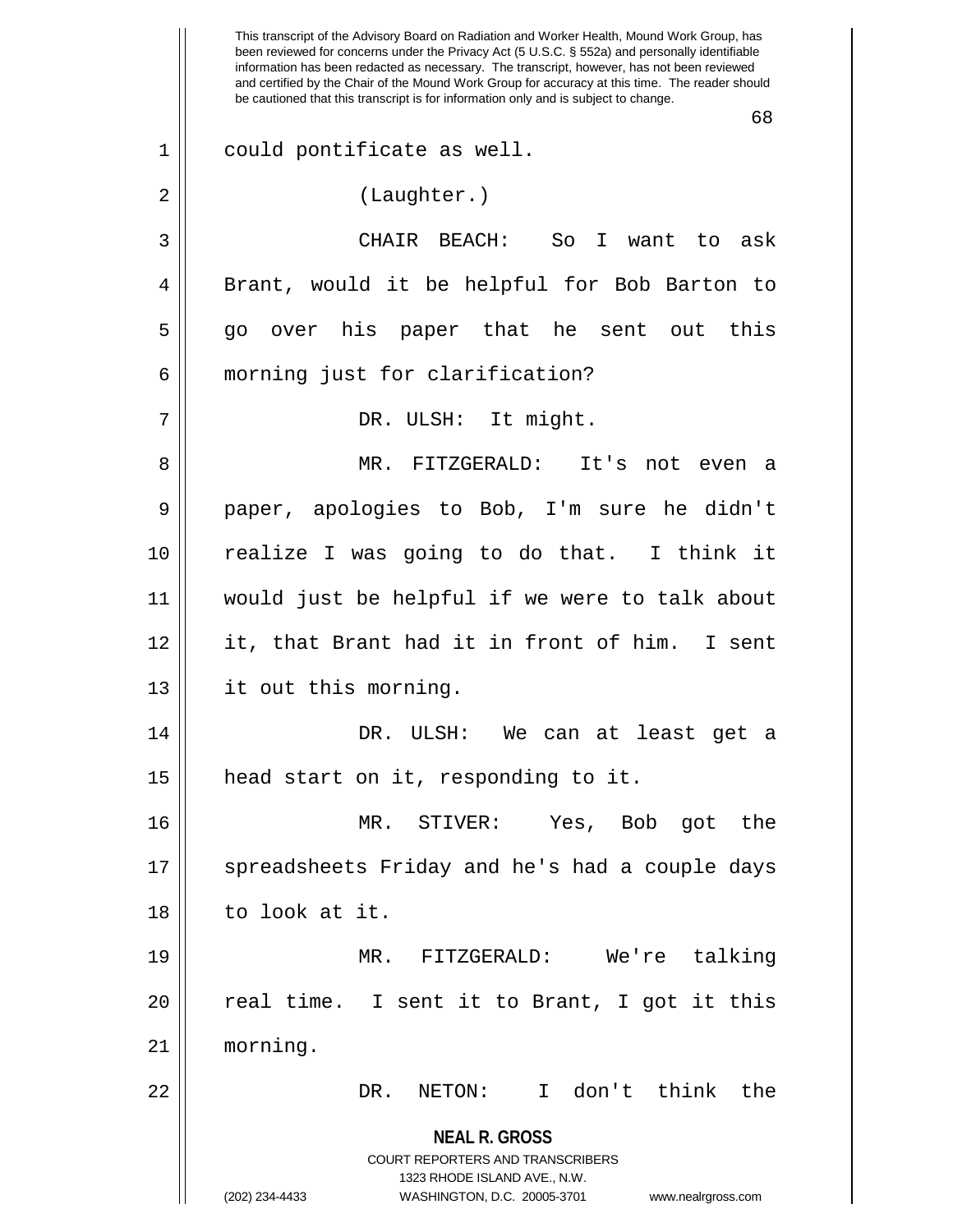**NEAL R. GROSS** COURT REPORTERS AND TRANSCRIBERS 1323 RHODE ISLAND AVE., N.W. (202) 234-4433 WASHINGTON, D.C. 20005-3701 www.nealrgross.com This transcript of the Advisory Board on Radiation and Worker Health, Mound Work Group, has been reviewed for concerns under the Privacy Act (5 U.S.C. § 552a) and personally identifiable information has been redacted as necessary. The transcript, however, has not been reviewed and certified by the Chair of the Mound Work Group for accuracy at this time. The reader should be cautioned that this transcript is for information only and is subject to change. 69  $1 \parallel$  Board --2 DR. ULSH: No, Josie sent it 3 directly to me. 4 CHAIR BEACH: I have a copy of it. 5 MR. FITZGERALD: I sent a brand  $6 \parallel$  new copy to Josie, but literally I got it this  $7$  | morning about 8:30. So this is  $-$ 8 MR. STIVER: Yes it basically 9 || looks how the swipe data were used to 10 || calculate the annual doses. In some instances 11 || there was only about 167 hours worth of swipe 12 data, basically one month, which was used for 13 || the entire year. So it's a matter of whether 14 || the doses really represent an entire year of 15 | exposure. 16 And, Bob, why don't you go ahead 17 and take over here and just kind of give 18 || everybody and overview of what we've found so  $19 \parallel$  far. 20 MR. BARTON: Sure, thanks, John. 21 As you just said, the issue that we found is 22 in some instances the annual doses were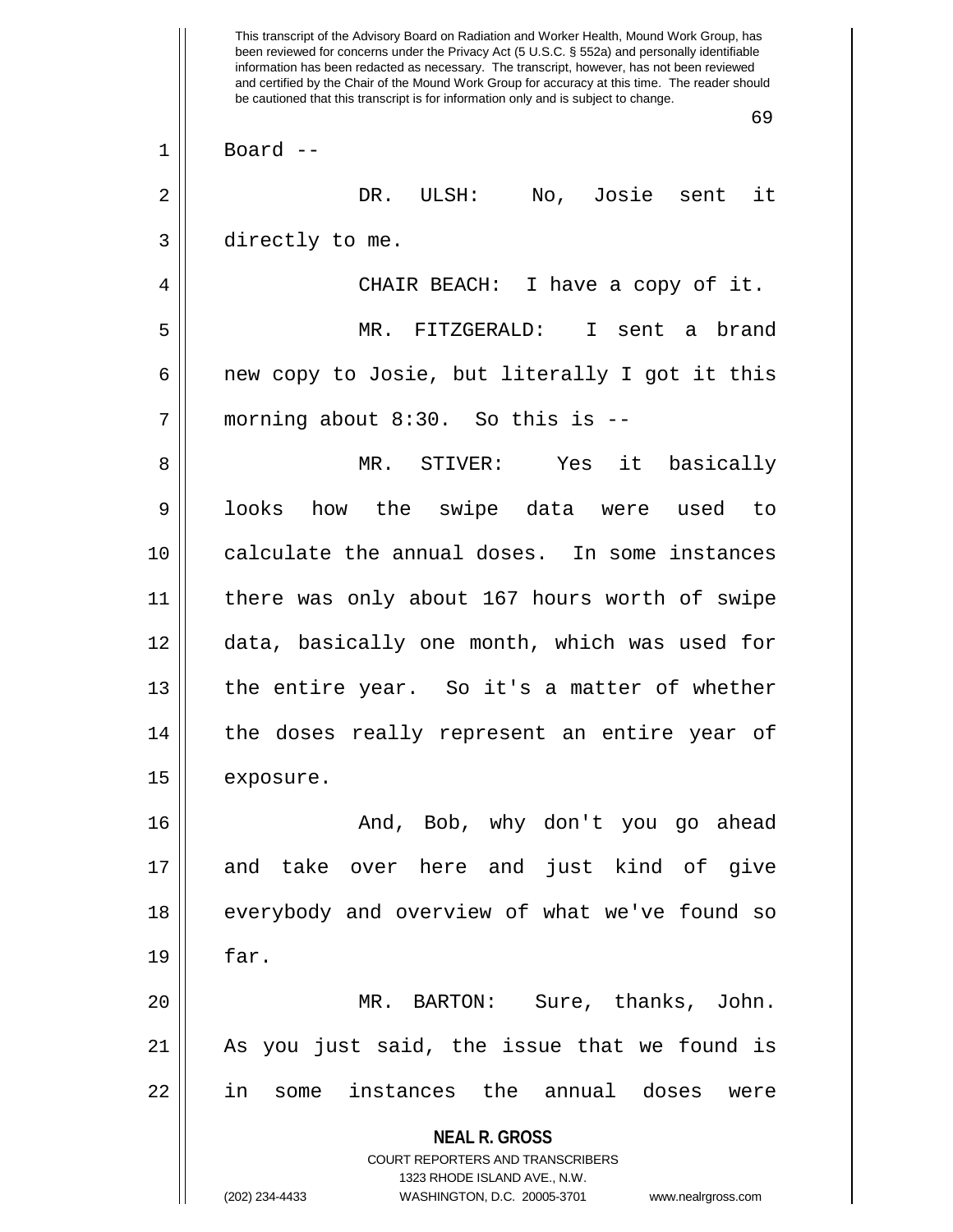70

1 calculated based on less than a full year of 2 exposure time. And just to kind of explain 3 what I mean.

4 The original approach taken was to 5 || kind of separate these swipe samples into 6 || months so that you could take each individual  $7 \parallel$  month, put it to a distribution, calculate the 8 || mean and the 95th percentile and from that you 9 || could apply a breathing rate and an exposure 10 time and you essentially get a total intake 11 | for that month.

12 And then you sum each intake for 13 || each individual month and you get an annual 14 dose based on 12 months of intake. The 15 problem came when you didn't have data for 16 each month. For instance in a lot of cases 17 they would combine three or four months just 18 to be able to get enough data to fit the 19 distributions of that.

20 The problem is they would combine 21 || three or four months, come up with an air  $22 \parallel$  concentration, apply a breathing rate. But

> **NEAL R. GROSS** COURT REPORTERS AND TRANSCRIBERS 1323 RHODE ISLAND AVE., N.W. (202) 234-4433 WASHINGTON, D.C. 20005-3701 www.nealrgross.com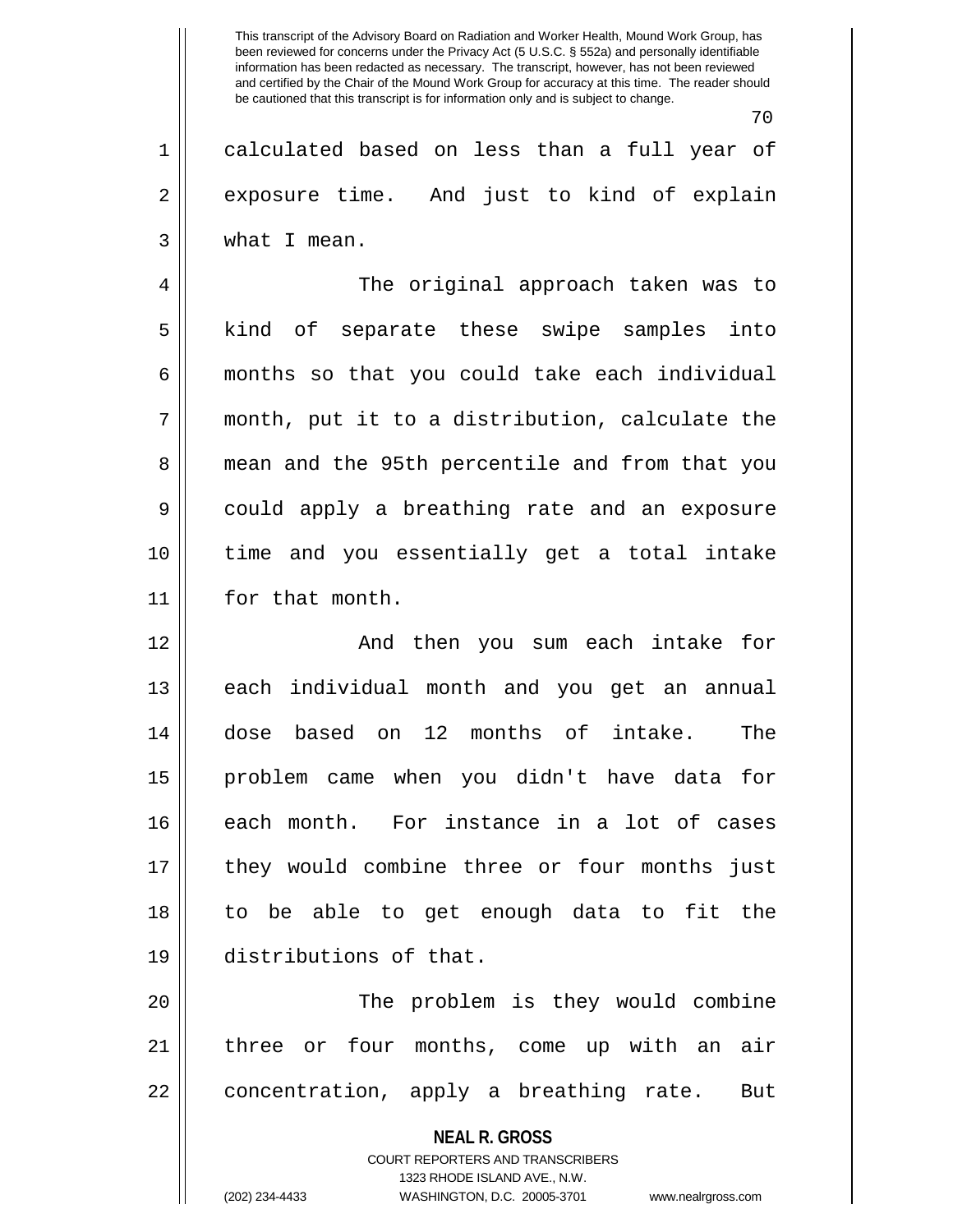|             | 71                                                       |
|-------------|----------------------------------------------------------|
| $\mathbf 1$ | then apply only a month's worth of exposure              |
| 2           | duration. So a lot of times you would have,              |
| 3           | for a given year, maybe they would break it up           |
| 4           | into, well let's say quarters.                           |
| 5           | So every three months we're going                        |
| 6           | to combine all the data, come up with an air             |
| 7           | concentration and then calculate an intake               |
| 8           | based on that. Unfortunately with the way the            |
| 9           | spreadsheet was set up it didn't take into               |
| 10          | account that now you have three months worth             |
| 11          | of data instead of one month.                            |
| 12          | Now this becomes especially                              |
| 13          | problematic if you only calculate, you know,             |
| 14          | the 95th air concentration for an entire                 |
| 15          | year's worth of data. Then essentially you're            |
| 16          | only applying an exposure times one month to             |
| 17          | the entire year.                                         |
| 18          | And this was actually the case for                       |
| 19          | the two most recently added rooms. There were            |
| 20          | two originally and two more were added in the            |
| 21          | most recent report. And the data that was                |
| 22          | found there again in a similar distribution              |
|             | <b>NEAL R. GROSS</b><br>COURT REPORTERS AND TRANSCRIBERS |

1323 RHODE ISLAND AVE., N.W.

 $\mathsf{I}$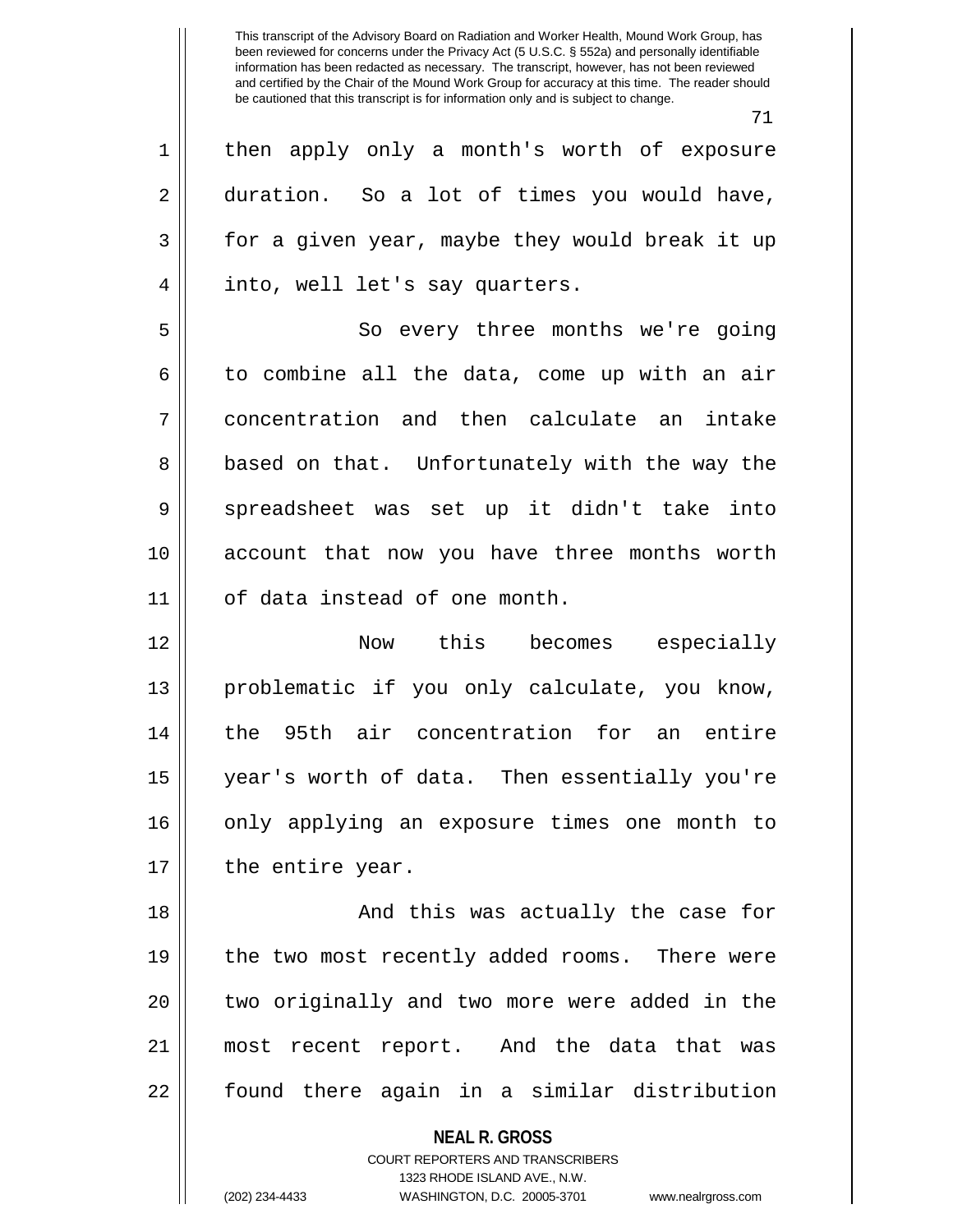72

1 and the 95th percentile air concentration was 2 calculated but were only applying 167 hours of 3 | exposure potential.

4 And basically what that does is if 5 you were to scale it to a full year of 6 exposure you're multiplying those derived 7 doses by essentially 12, because you're  $8 \parallel$  extrapolating that one intake to a full year.

9 So essentially what we did was we 10 took a look at NIOSH's most recent report and 11 what they do is they set up sort of a case 12 study in which they have a worker who's 13 exposed two years. They assume the 14 concentration they're exposed to are the two 15 highest years that they have data for. And 16 then they assume ten years after that two year 17 exposure let's see what the doses are at that 18 point.

19 And that's where sort of a 20 fraction of a millirem came out of. So what 21 we did is we went and we used the exact same 22 methods. The same resuspension factor that

**NEAL R. GROSS**

COURT REPORTERS AND TRANSCRIBERS 1323 RHODE ISLAND AVE., N.W. (202) 234-4433 WASHINGTON, D.C. 20005-3701 www.nealrgross.com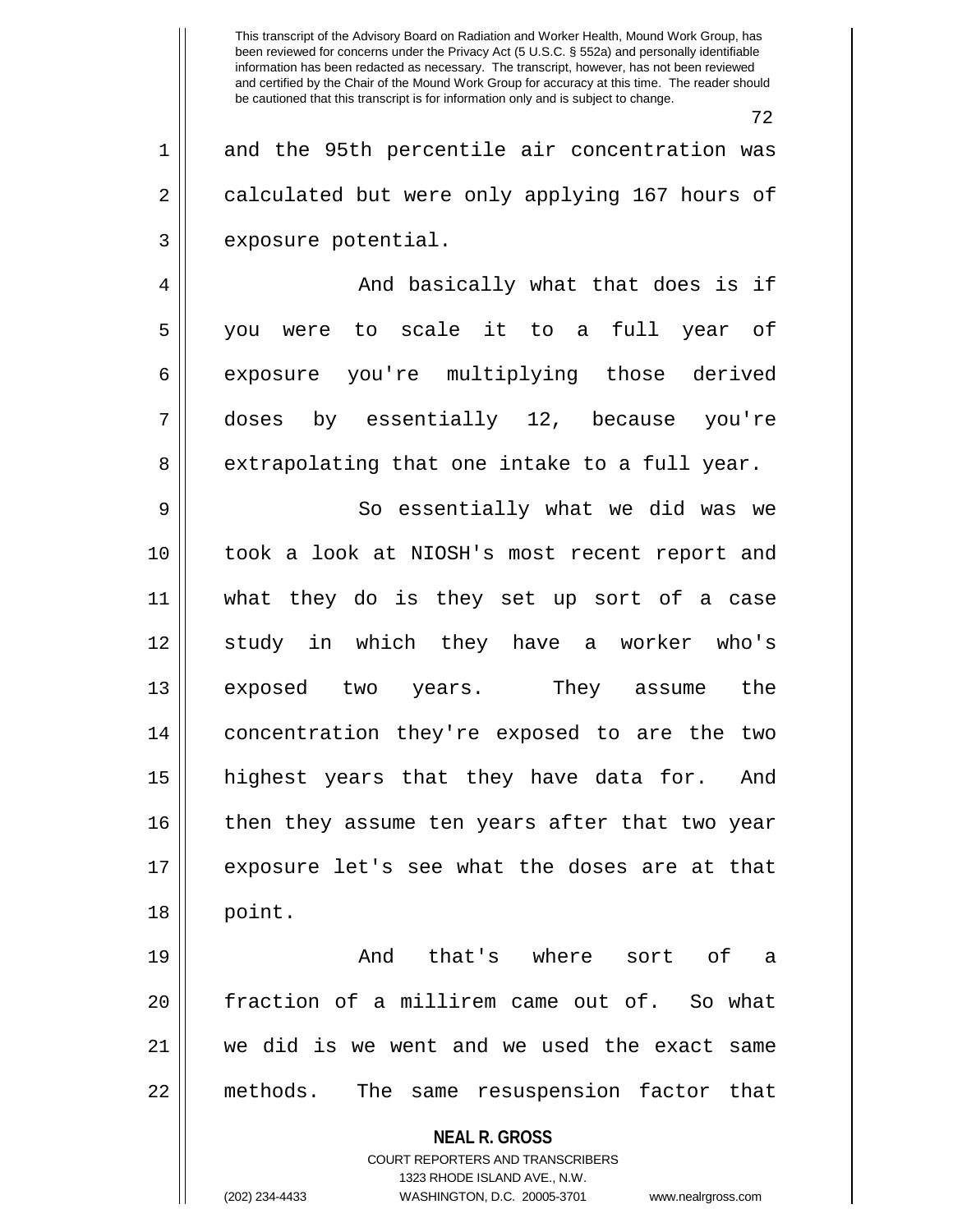73 1 NIOSH used and we came up, and again, the 2 dosage for, especially, the two new rooms 3 | increased by a factor of 12. 4 || So essentially what the effect is 5 is your bounding dose in this case study 6 increases to about 3.7 millirem for one of the 7 rooms. And I believe it was like 0.95 8 || millirem when you consider the best estimate 9 case. So that's really, and in this sort of 10 systemic error in the spreadsheet calc it 11 applies to both the most recent analysis and 12 || the one before that. 13 It's just a question of it was 14 never taken into account if you're going to 15 combine data for multiple months or say you 16 || only have data for one month, extrapolating 17 || that to what a full year of exposure would 18 have been. 19 || And also there's a second page to 20 what was sent out. And that simply is in

21 || NIOSH's proposed case study, like I said they 22 would use the air concentration for the two

> **NEAL R. GROSS** COURT REPORTERS AND TRANSCRIBERS 1323 RHODE ISLAND AVE., N.W.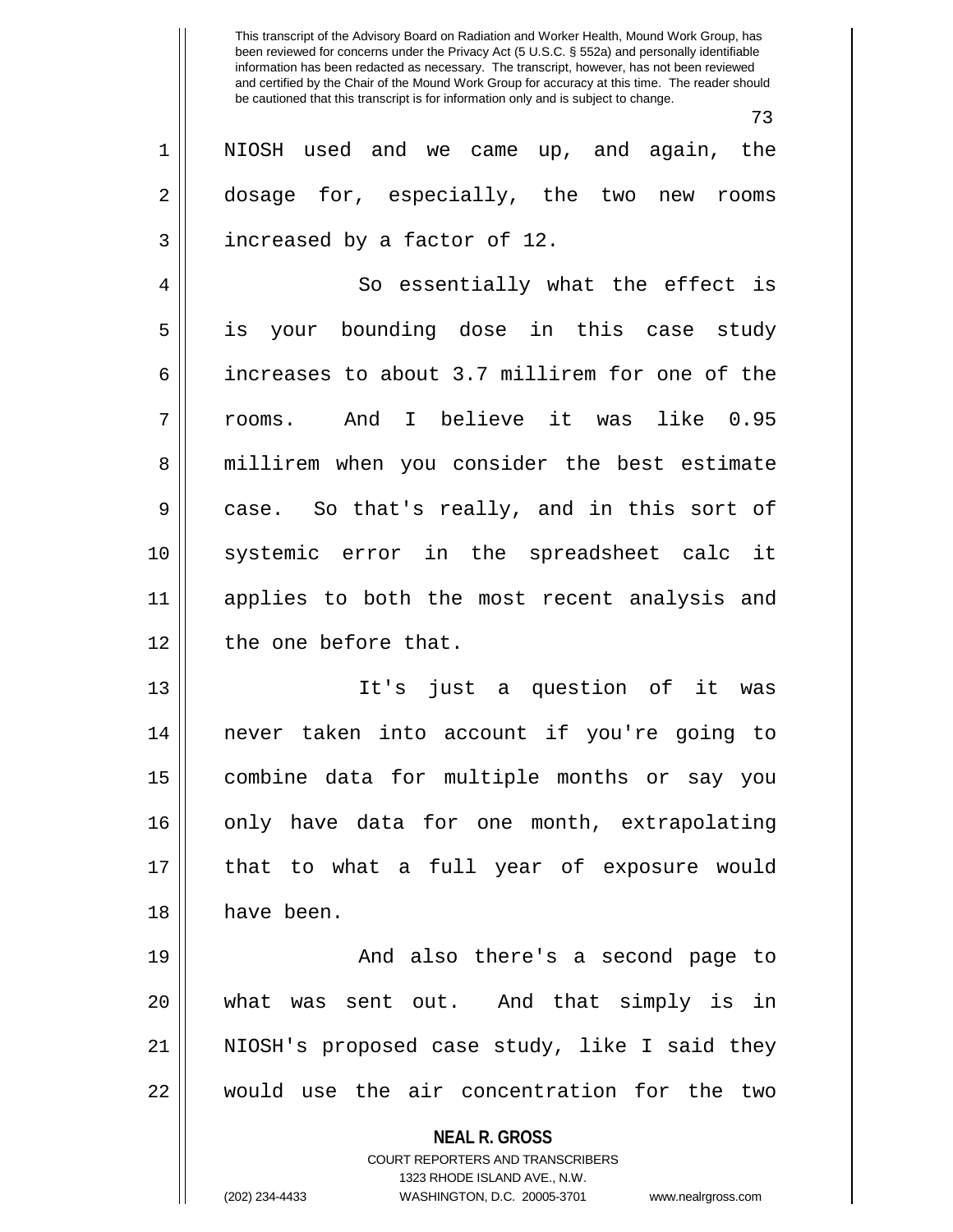74

**NEAL R. GROSS** COURT REPORTERS AND TRANSCRIBERS 1323 RHODE ISLAND AVE., N.W. 1 highest years, when we went and looked at the 2 spreadsheet we found that for a couple of 3 rooms the highest years didn't seem to be 4 | correct. 5 So again, we mimicked what NIOSH  $6 \parallel$  proposed as their case study. Pulled out the 7 data for the year that we found had the 8 highest air concentrations, derived air 9 concentrations that is, because this is based 10 | on swipe data. 11 || And another factor to that was for 12 || a couple of the rooms the doses increased on 13 them. But really the bounding scenario did 14 || not change. 15 || So that's essentially what we 16 found. Again, kind of a first crack at all of  $17$  || this. But that effect in the bounding cases 18 || that were identified you're essentially going 19 to go by a factor of 12 if you extend it to a  $20$  || full year. 21 MR. STIVER: Okay. Thanks a lot,  $22 \parallel$  Bob.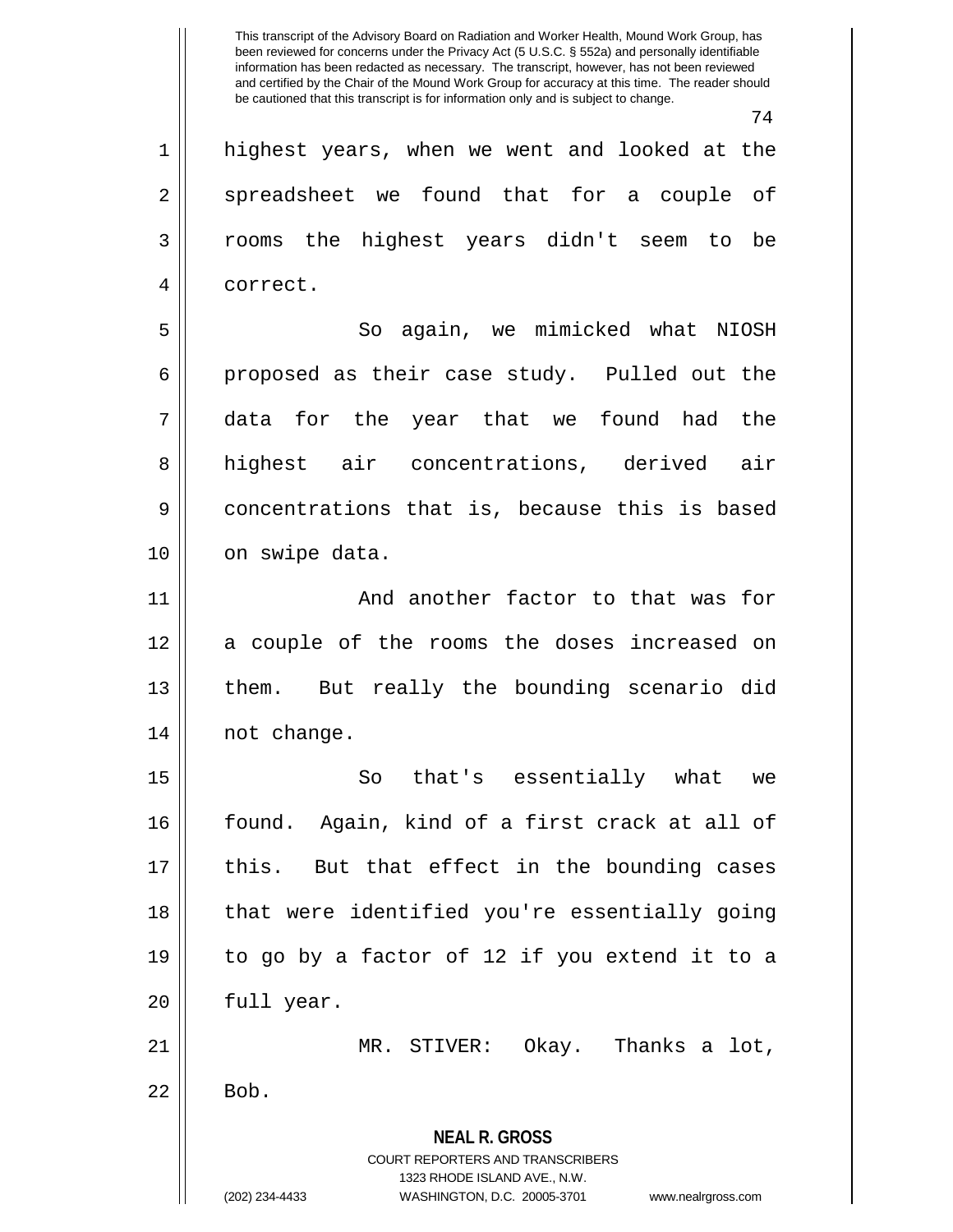75

| $\mathbf 1$ | Yes. Obviously we<br>DR. ULSH:                                                                                                                                         |
|-------------|------------------------------------------------------------------------------------------------------------------------------------------------------------------------|
| 2           | can't respond to this right now, but thank you                                                                                                                         |
| 3           | for the heads up and we'll take a look. If we                                                                                                                          |
| 4           | have questions I think the spreadsheets that                                                                                                                           |
| 5           | you're talking about I think Sam is the one                                                                                                                            |
| 6           | who constructed those. So if it's agreeable                                                                                                                            |
| 7           | to you if Sam has questions figuring out what                                                                                                                          |
| 8           | Bob did we'll just communicate with Bob --                                                                                                                             |
| 9           | (Simultaneous speaking.)                                                                                                                                               |
| 10          | MR. STIVER: If the Board's okay                                                                                                                                        |
| 11          | with that then you and Bob can work this out.                                                                                                                          |
| 12          | DR. ULSH: Sure, we'll copy both                                                                                                                                        |
| 13          | of us and Joe so that everyone's in the loop.                                                                                                                          |
| 14          | Josie, if you want to be involved we'll copy                                                                                                                           |
| 15          | you too.                                                                                                                                                               |
| 16          | CHAIR BEACH: Sure. All right,                                                                                                                                          |
| 17          | any other clarifying questions or anything                                                                                                                             |
| 18          | else?                                                                                                                                                                  |
| 19          | MEMBER CLAWSON: I've just got                                                                                                                                          |
| 20          | one, because Brant made a comment earlier                                                                                                                              |
| 21          | about that everybody was monitored on this.                                                                                                                            |
| 22          | How many different people were on the tritium                                                                                                                          |
|             | <b>NEAL R. GROSS</b><br><b>COURT REPORTERS AND TRANSCRIBERS</b><br>1323 RHODE ISLAND AVE., N.W.<br>(202) 234-4433<br>WASHINGTON, D.C. 20005-3701<br>www.nealrgross.com |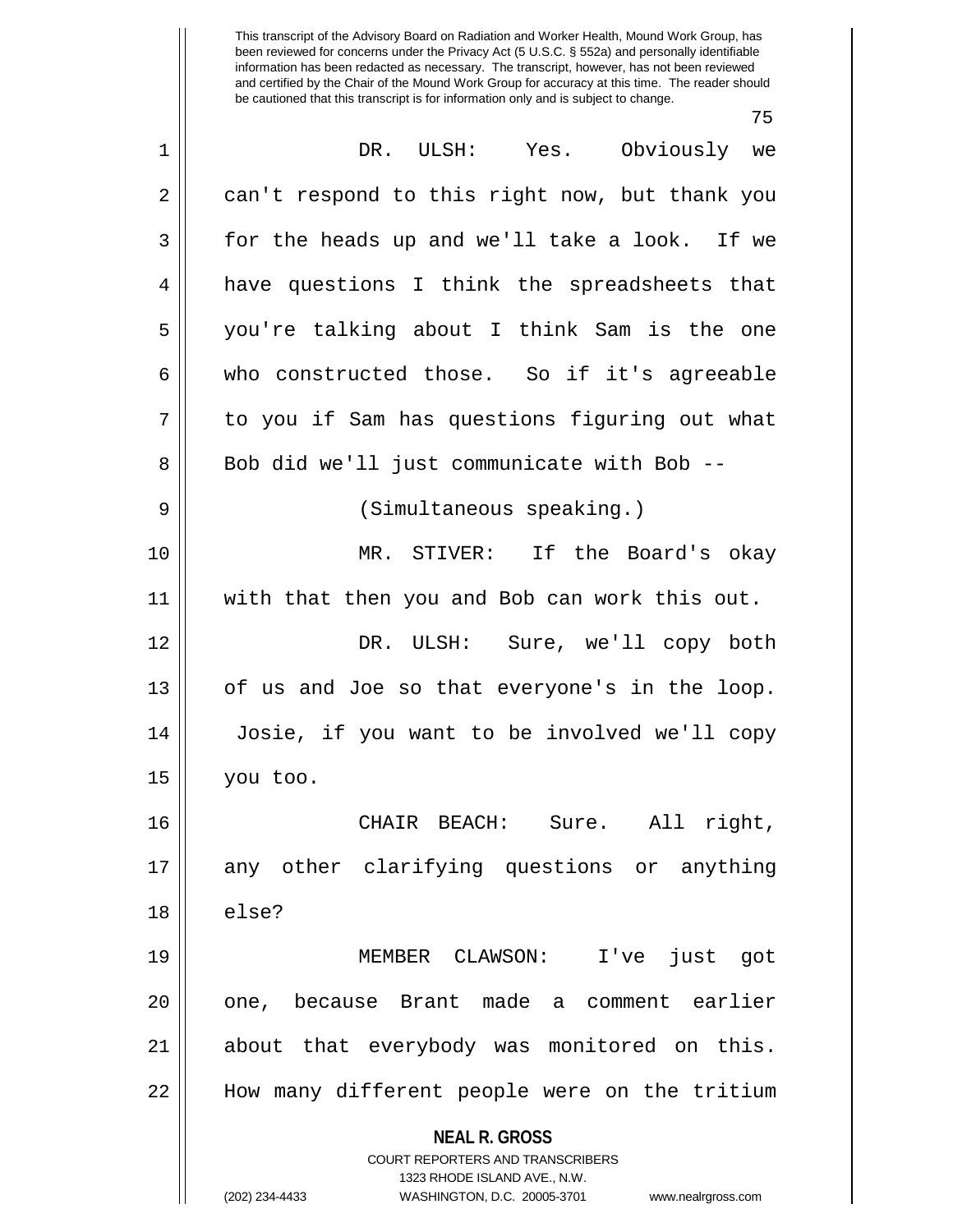**NEAL R. GROSS** COURT REPORTERS AND TRANSCRIBERS 1323 RHODE ISLAND AVE., N.W. (202) 234-4433 WASHINGTON, D.C. 20005-3701 www.nealrgross.com This transcript of the Advisory Board on Radiation and Worker Health, Mound Work Group, has been reviewed for concerns under the Privacy Act (5 U.S.C. § 552a) and personally identifiable information has been redacted as necessary. The transcript, however, has not been reviewed and certified by the Chair of the Mound Work Group for accuracy at this time. The reader should be cautioned that this transcript is for information only and is subject to change. 76 1 bioassay? 2 DR. ULSH: Thousands. I don't  $3$  know. 4 MEMBER CLAWSON: Thousands of 5 people were on, thousands of different people 6 | were on the tritium bioassay? 7 DR. ULSH: Yes, because we went 8 || through the tritium urinalysis logbooks and 9 counted, well we tabulated every name of any 10 person who had left a urinalysis result. We 11 did that in support of the radon class. It's 12 || thousands, tens of, well let's just stick with 13 thousands. I can't say more specifically than  $14 \parallel$  that. 15 || MEMBER CLAWSON: Well, you know, 16 || each one of us draw from our own specialities 17 and stuff like that. And one of the things 18 || that struck me kind of interesting about the 19 people that you interviewed here is that they 20 || are all health physicists. 21 You realize that going to people  $22$  || like that and asking them a question, they're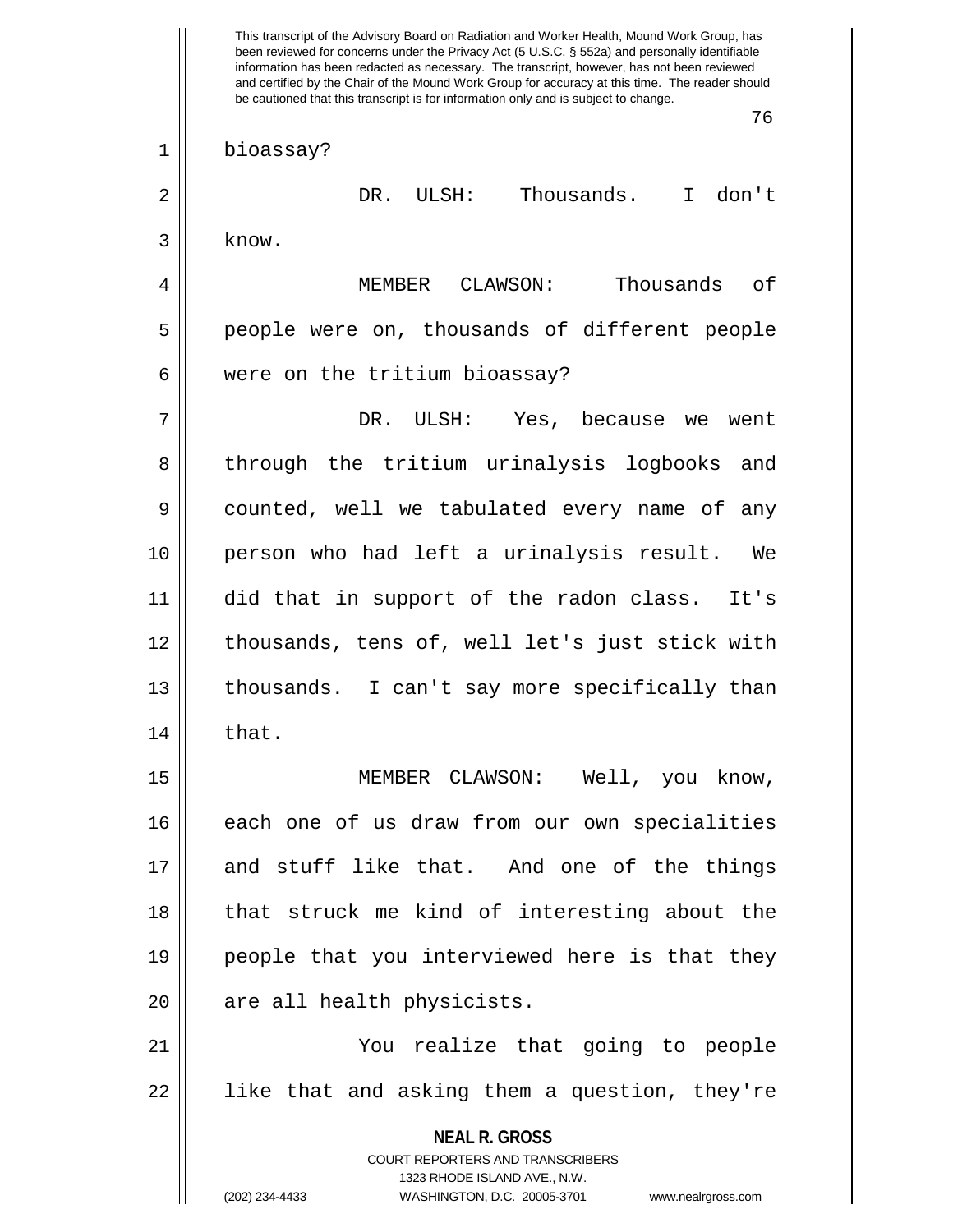**NEAL R. GROSS** COURT REPORTERS AND TRANSCRIBERS 1323 RHODE ISLAND AVE., N.W. (202) 234-4433 WASHINGTON, D.C. 20005-3701 www.nealrgross.com This transcript of the Advisory Board on Radiation and Worker Health, Mound Work Group, has been reviewed for concerns under the Privacy Act (5 U.S.C. § 552a) and personally identifiable information has been redacted as necessary. The transcript, however, has not been reviewed and certified by the Chair of the Mound Work Group for accuracy at this time. The reader should be cautioned that this transcript is for information only and is subject to change. 77 1 not going to say, gee, yes I really screwed  $2 \parallel$  up. We've found this is really a bad problem  $3 \parallel$  and go from there. 4 || But the point I'm trying to get to 5 is this. Earlier on you said that there was  $6 \parallel$  ten people that were involved. 7 CHAIR BEACH: Fifteen. 8 MEMBER CLAWSON: Fifteen people 9 || that were involved and they were monitored. I 10 || can tell you from my experiences that that 11 usually is not all the people that had access 12 into there. 13 DR. ULSH: And I'm not saying that 14 it is, Brad. The ten to 15 people, well as 15 you recall because I think you were in the 16 interview. 17 MEMBER CLAWSON: We were involved 18 in the interviews. 19 DR. ULSH: Yes. So that's the 20 list of names that were given to us by the 21 workers. And they were not all health 22 || physicists, one was. But we had production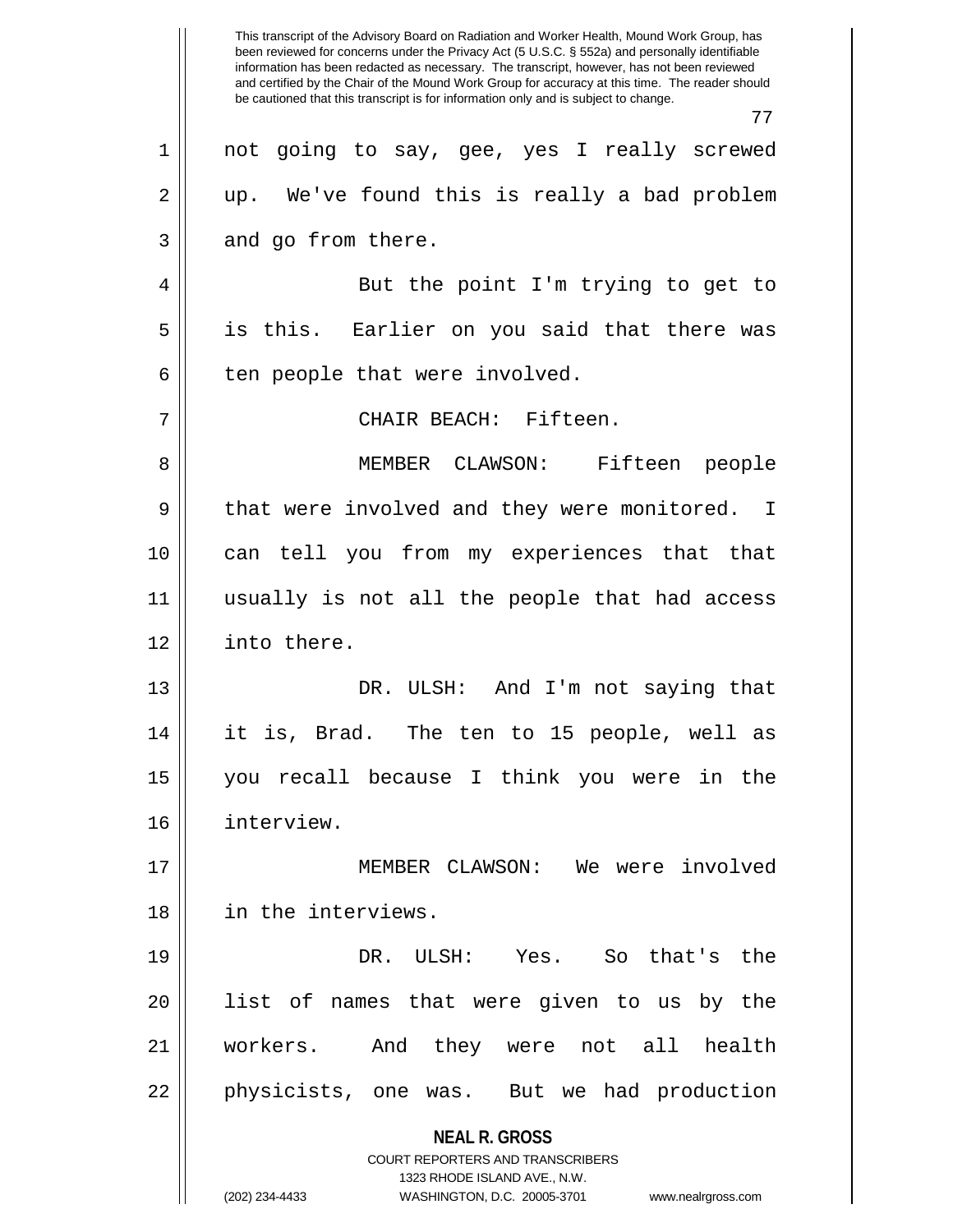78

1 || chemists. I think, I want to say I think one 2 | of them was a rad tech but I can't say that 3 || for sure. But they were not all health 4 || physicists, they were production people. 5 MEMBER CLAWSON: Well I was just  $6 \parallel$  trying to say there's a lot more personnel  $7 ||$  that come into this picture, but they're not 8 || looked at the big picture. And to paint this 9 picture that Mound was this robust and 10 wonderful health physics program would be 11 totally different than any other site that 12 we've dealt with. 13 We were learning in this process. 14 We were learning different things as we were 15 | coming into it. And I think there's probably 16 a lot more involvement into it than what we 17 figure. 18 || But I've just watched some of the 19 interviews that they're talking about in here. 20 || And in your conclusion of work practices,

21 procedures and health physics program used at 22 Mound protected against insoluble tritides and

> **NEAL R. GROSS** COURT REPORTERS AND TRANSCRIBERS 1323 RHODE ISLAND AVE., N.W. (202) 234-4433 WASHINGTON, D.C. 20005-3701 www.nealrgross.com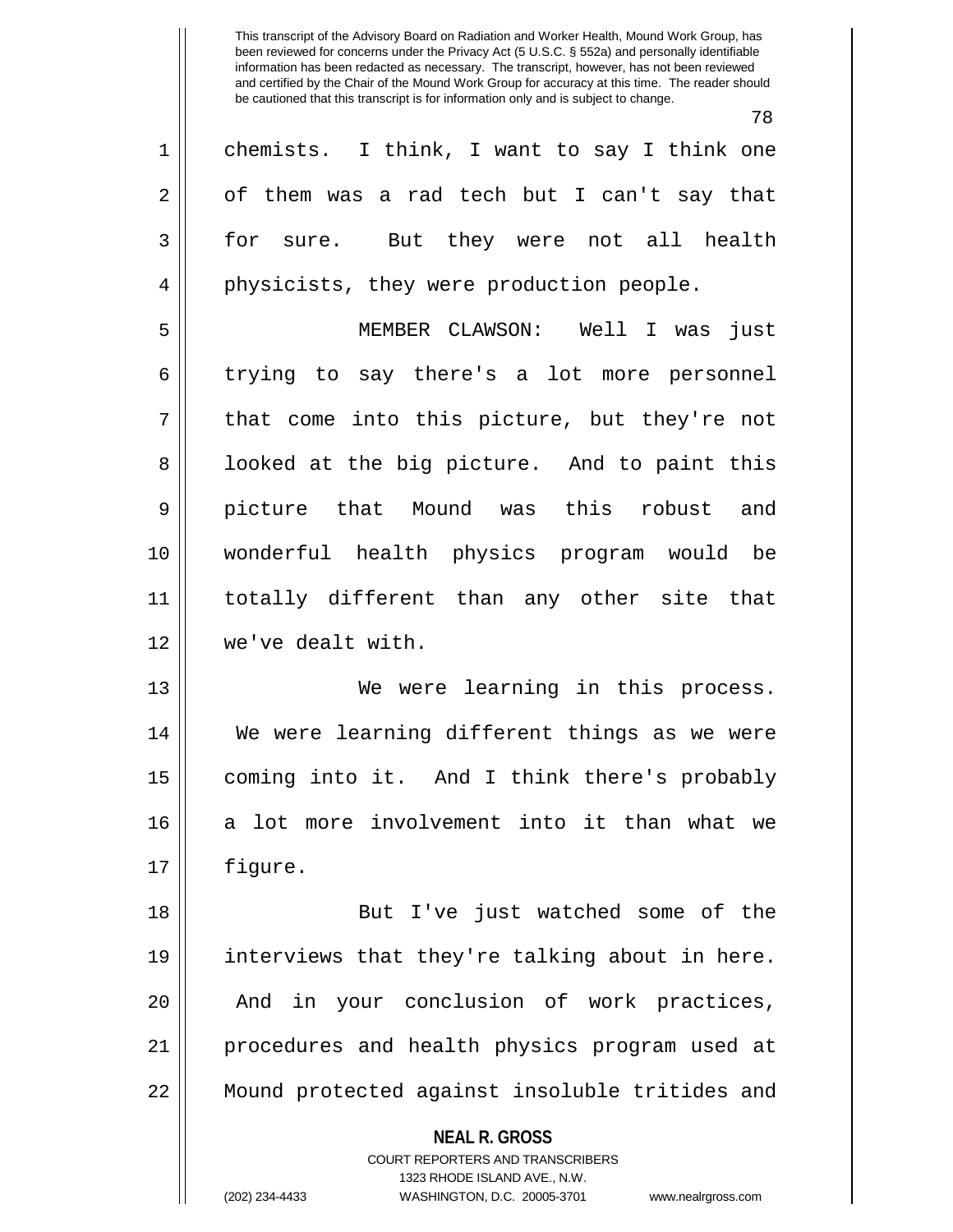79

| $\mathbf 1$    | the process in which it was encountered.                                                            |
|----------------|-----------------------------------------------------------------------------------------------------|
| $\overline{2}$ | I can tell you today, even in                                                                       |
| 3              | today's we're still finding stuff that we                                                           |
| 4              | never even figured. And what worries me                                                             |
| 5              | partially in the D&D era is we've heard from                                                        |
| 6              | numerous workers that it was just spot-checked                                                      |
| 7              | people. Certain people had dosimetry, certain                                                       |
| 8              | other ones didn't. Others were on<br>the                                                            |
| 9              | bioassay program. And they all weren't.                                                             |
| 10             | I just question how really covered                                                                  |
| 11             | they were, especially in the D&D era, and in                                                        |
| 12             | the earlier years. It's just --                                                                     |
| 13             | DR. MAURO: This is John. Brad's                                                                     |
| 14             | question, it brought to mind another issue                                                          |
| 15             | that I just remembered that goes along with                                                         |
| 16             | what Brad just brought up. When you use the                                                         |
| 17             | resuspension factor approach it's always been                                                       |
| 18             | my experience that what we're really with are,                                                      |
| 19             | okay, these are the exposures from the stuff                                                        |
| 20             | that's been deposited.                                                                              |
| 21             | It's not apparent, from what I can                                                                  |
| 22             | tell, what do you do for people who were                                                            |
|                | <b>NEAL R. GROSS</b>                                                                                |
|                | <b>COURT REPORTERS AND TRANSCRIBERS</b>                                                             |
|                | 1323 RHODE ISLAND AVE., N.W.<br>(202) 234-4433<br>WASHINGTON, D.C. 20005-3701<br>www.nealrgross.com |
|                |                                                                                                     |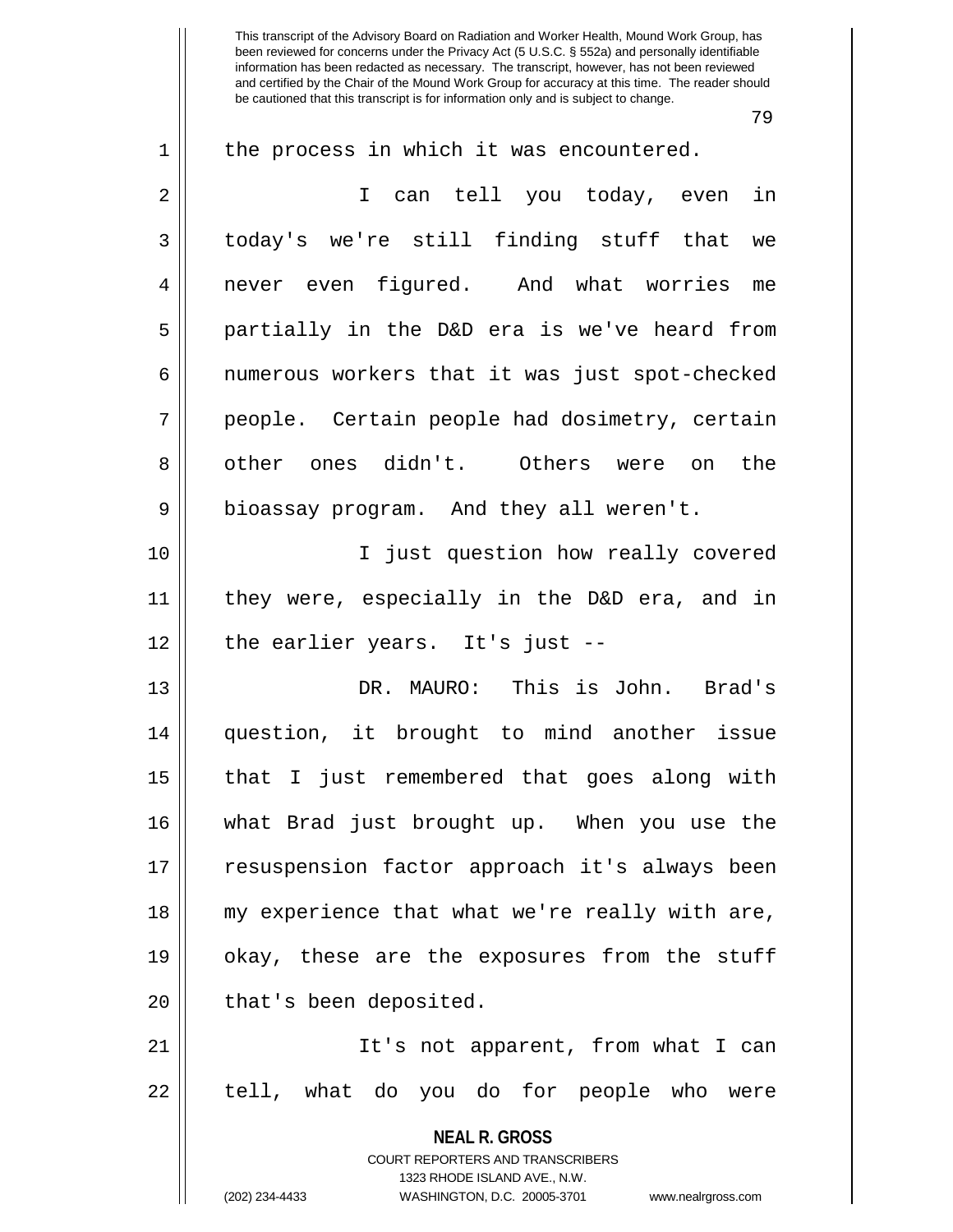$90$ 

|             | 8 U                                                      |
|-------------|----------------------------------------------------------|
| $\mathbf 1$ | involved on the operations period, where the             |
| 2           | exposure is a combination of material that               |
| 3           | might have become airborne due to direct                 |
| 4           | leakage from whatever, a glove box or however            |
| 5           | it might get out, and in addition to what may            |
| 6           | have accumulated on surfaces.                            |
| 7           | It seems that the intent of a                            |
| 8           | resuspension factor has always been mainly               |
| 9           | from the stuff that's resuspended and not as a           |
| 10          | way to come to grips to what exposures might             |
| 11          | be from this material that's directly injected           |
| 12          | into the air from a leaking source.                      |
| 13          | Is it your contention that somehow                       |
| 14          | the approach that you've laid out captures               |
| 15          | both exposure scenarios?                                 |
| 16          | DR. ULSH: I don't know. I'm                              |
| 17          | thinking on the fly here, John, in response to           |
| 18          | your question. I can tell you that we know of            |
| 19          | a couple of specific incidents where                     |
| 20          | particular individuals were exposed. And                 |
| 21          | those were identified by Mound dosimetry                 |
| 22          | personnel going back to look over the                    |
|             | <b>NEAL R. GROSS</b><br>COURT REPORTERS AND TRANSCRIBERS |

1323 RHODE ISLAND AVE., N.W.

 $\mathsf{I}$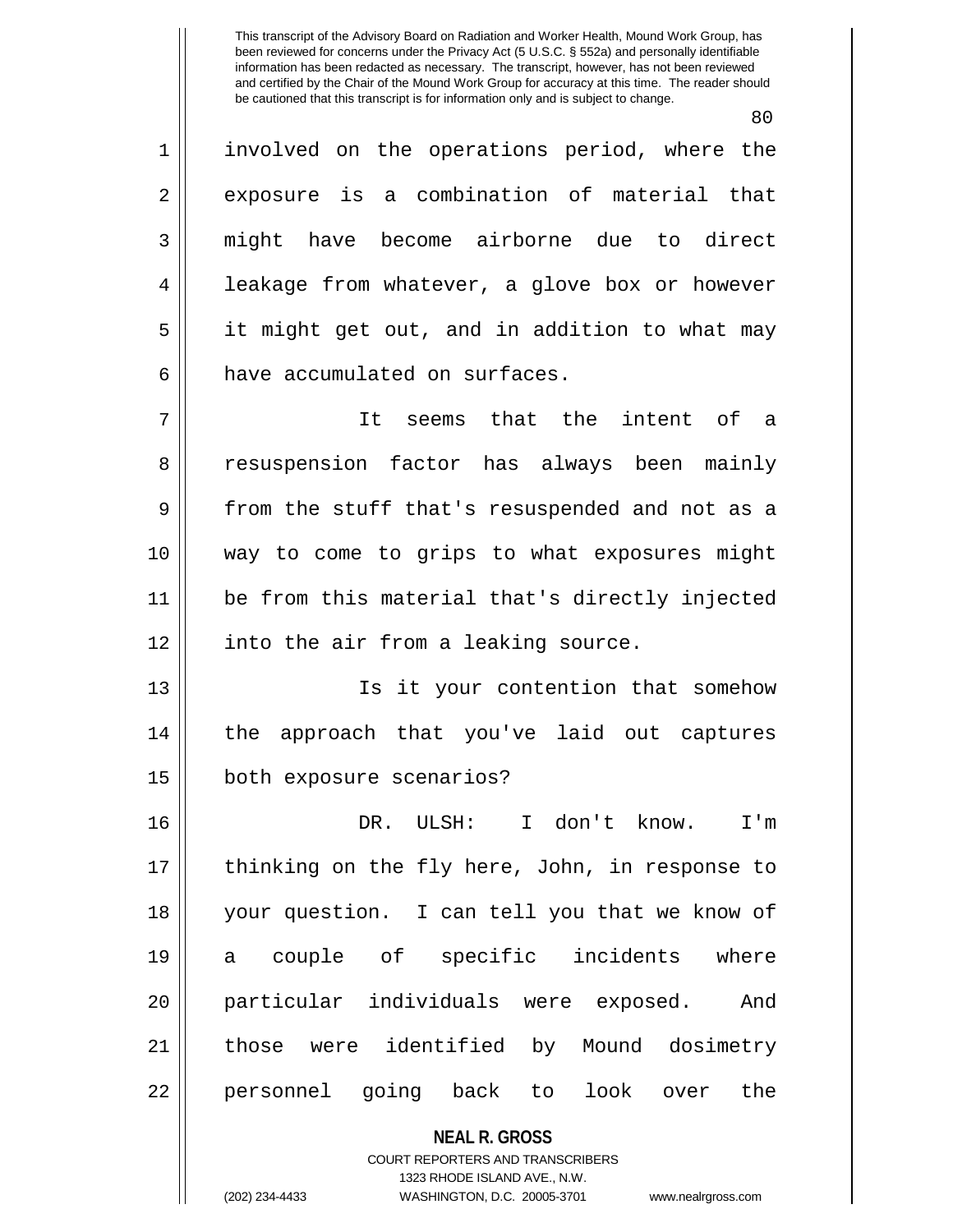**NEAL R. GROSS** COURT REPORTERS AND TRANSCRIBERS 1323 RHODE ISLAND AVE., N.W. 81 1 || urinalysis results for specific patterns that 2 | indicate exposure to insoluble tritides. 3 That's described in the McConville 4 and Woods Fusion Technology paper and the 5 doses are reconstructed for those accident  $6 \parallel$  type scenarios. All of the people that are on  $7 \parallel$  the list of ten to 15, were on tritium 8 || urinalysis. 9 I guess if one of those people 10 were to become a claimant and file a claim we 11 would interpret their tritium urinalysis data 12 just like we do in any other situation, in the 13 || way that's the most claimant favorable. 14 || So if they come in with a lung 15 cancer we would calculate their lung dose 16 based on their tritium urinalysis data as if 17 it were insoluble tritides. If they come in 18 with a prostate cancer we'll assume it's 19 tritiated water, because that's what gives you 20 || the highest organ dose. 21 || The terms of the support people 22 || that Brad mentioned and people that were,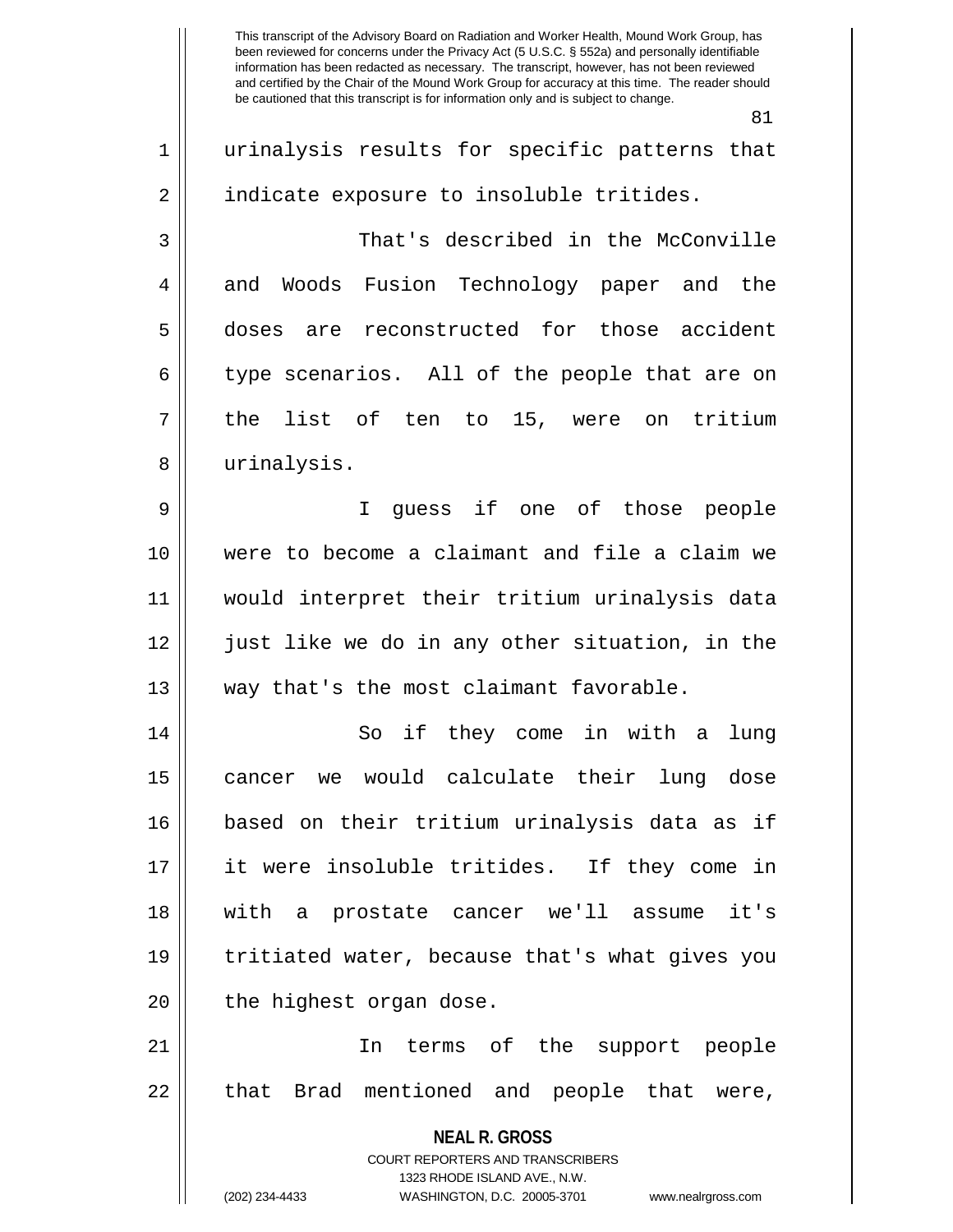$\sim$ 

|             | 82                                                                  |
|-------------|---------------------------------------------------------------------|
| $\mathbf 1$ | perhaps, had access to these areas during the                       |
| 2           | operational period, they would also be on                           |
| 3           | tritium urinalysis. So I don't know.                                |
| 4           | DR. MAURO: I think you bring up                                     |
| 5           | an important dimension to the way you're                            |
| 6           | looking at the problem. And that is you feel                        |
| 7           | that you can parse people now. That where in                        |
| 8           | some cases you are actually going to use the                        |
| 9           | bioassay results for certain people where you                       |
| 10          | believe that they might have been exposed to                        |
| 11          | direct airborne activity that may have leaked                       |
| 12          | out, and separate them from the people that                         |
| 13          | you feel confident, no they only way they                           |
| 14          | could have been exposed is from resuspension                        |
| 15          | of deposited activity.                                              |
| 16          | And that's a dimension of analysis                                  |
| 17          | that wasn't apparent from looking at your                           |
| 18          | White Paper, if that's the strategy you're                          |
| 19          | envisioning.                                                        |
| 20          | DR. ULSH: I think so. The White                                     |
| 21          | Paper was a specific response to a specific                         |
| 22          | question. And that is, for those people not                         |
|             | <b>NEAL R. GROSS</b>                                                |
|             | <b>COURT REPORTERS AND TRANSCRIBERS</b>                             |
|             | 1323 RHODE ISLAND AVE., N.W.                                        |
|             | (202) 234-4433<br>WASHINGTON, D.C. 20005-3701<br>www.nealrgross.com |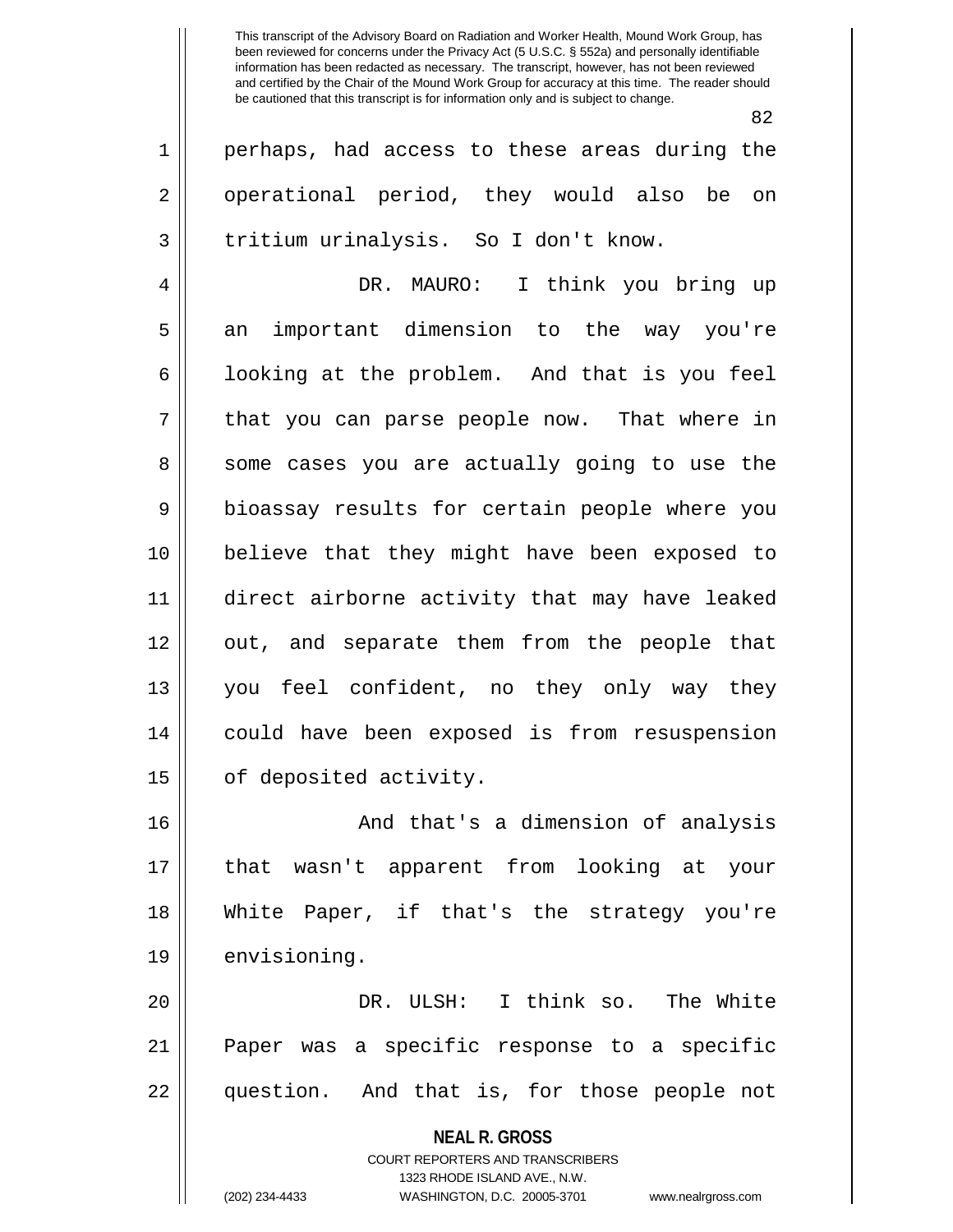83 1 || known to be directly involved in working with  $2 \parallel$  this program, because remember even in terms 3 | of tritides the insoluble tritides at Mound 4 || that we're talking about, the one in 5 particular, makes up a very tiny fraction of 6 the total tritides that were handled at Mound. 7 And the tritides themselves make 8 up a small fraction of the total tritium 9 || inventory at Mound. 10 DR. MAURO: Right. Oh no, I fully 11 understand that. But what the interesting 12 dilemma is, would that sub-population of 13 people that you say okay, this group we're 14 going to use the bioassay data. We know 15 what's going to happen there, even if you 16 assume the MDL. 17 Let's say here's a group of 18 people. We have lots of great bioassay urine 19 sample data on them, we're going to assume 20 || they were exposed to halfnium tritides and 21 we're going to use one half the MDL for

22 || tritium and urine and you're going to come up

**NEAL R. GROSS**

COURT REPORTERS AND TRANSCRIBERS 1323 RHODE ISLAND AVE., N.W. (202) 234-4433 WASHINGTON, D.C. 20005-3701 www.nealrgross.com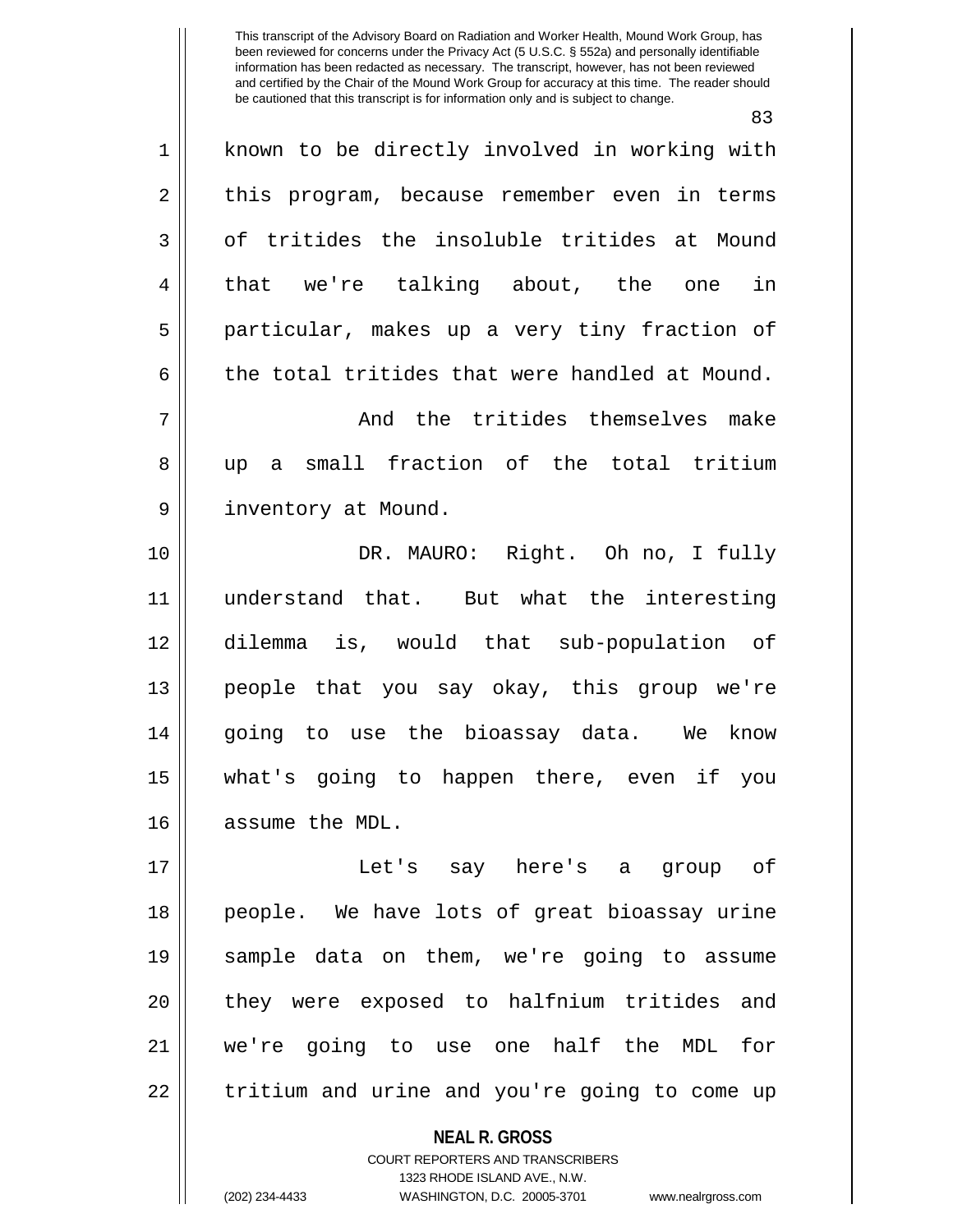|                | 84                                                                                                                                                                     |
|----------------|------------------------------------------------------------------------------------------------------------------------------------------------------------------------|
| $\mathbf 1$    | with this big whopping dose for the                                                                                                                                    |
| 2              | respiratory tract, we all know that.                                                                                                                                   |
| 3              | And on the other hand those                                                                                                                                            |
| $\overline{4}$ | workers that were not involved in that but are                                                                                                                         |
| 5              | going to be assumed to only have been exposed                                                                                                                          |
| 6              | to the resuspended material, we know that                                                                                                                              |
| 7              | they're going to come in really low. Perhaps                                                                                                                           |
| 8              | below one millirem a year, depending on                                                                                                                                |
| 9              | whatever.                                                                                                                                                              |
| 10             | But if that's the conceptual model                                                                                                                                     |
| 11             | of how you attack this problem I think it's                                                                                                                            |
| 12             | important that we all understand it, if that                                                                                                                           |
| 13             | is your strategy.                                                                                                                                                      |
| 14             | DR. ULSH: You put me on the spot                                                                                                                                       |
| 15             | and I'm going to roll the dice. I'm going to                                                                                                                           |
| 16             | say that's it.                                                                                                                                                         |
| 17             | (Laughter.)                                                                                                                                                            |
| 18             | DR. ULSH: I reserve the right to                                                                                                                                       |
| 19             | change my opinion if I get caught in a bind.                                                                                                                           |
| 20             | MR. STIVER: And John Stiver.<br>$\mathbb{I}$                                                                                                                           |
| 21             | might come to Brant's rescue here. I don't                                                                                                                             |
| 22             | typically do this. But at our last meeting                                                                                                                             |
|                | <b>NEAL R. GROSS</b><br><b>COURT REPORTERS AND TRANSCRIBERS</b><br>1323 RHODE ISLAND AVE., N.W.<br>(202) 234-4433<br>WASHINGTON, D.C. 20005-3701<br>www.nealrgross.com |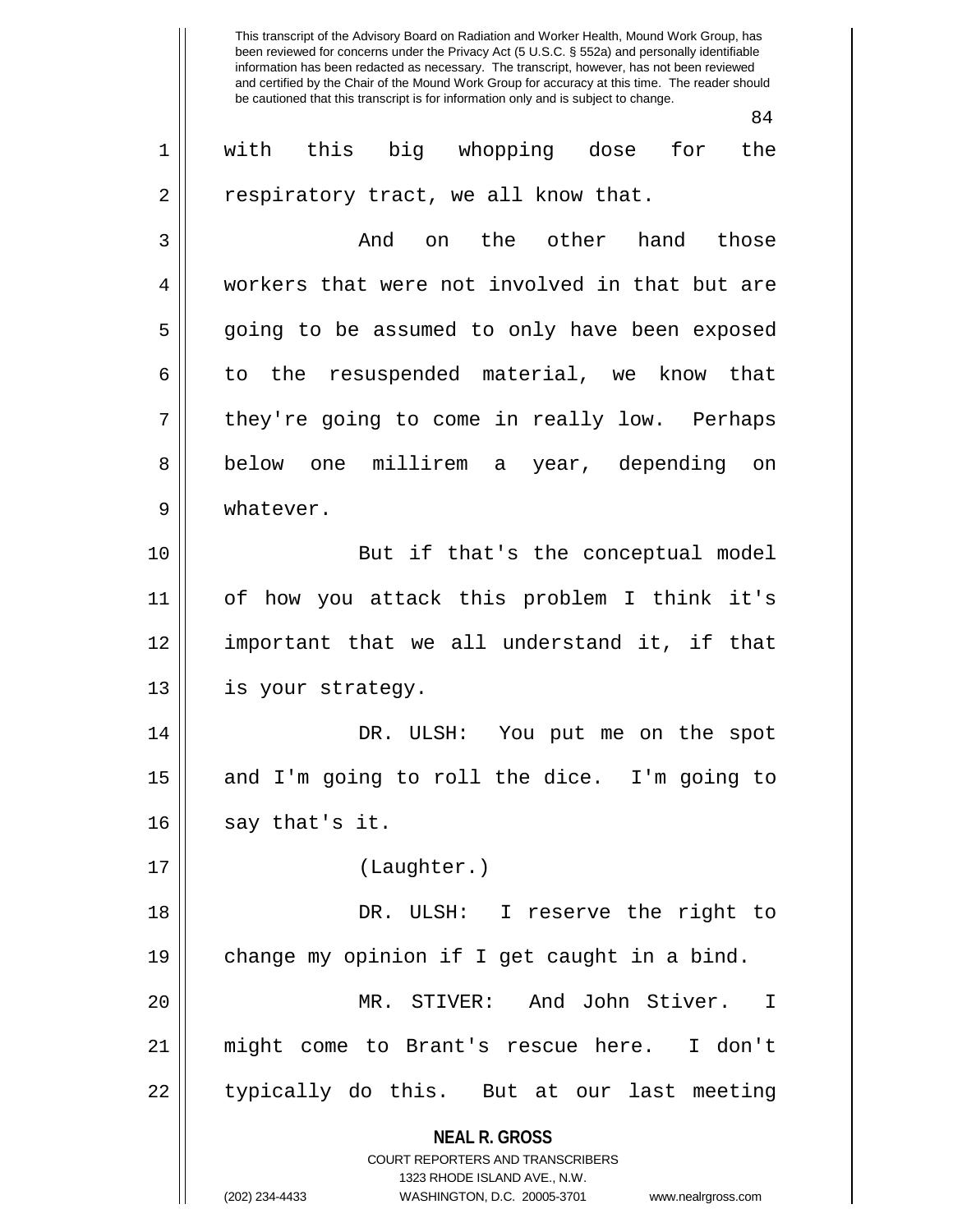85

1 || there was a long discussion about this very 2 || issue. And the point being is that you 3 certainly wouldn't use the bioassay data to 4 model a stable tritides exposure, just for the 5 | reasons you've cited.

6 And that was part of the reason, 7 at least my interpretation, as to why you 8 chose a high resuspension factor on that first 9 model was to potentially cover these 10 situations during a period of time when there 11 were direct injections or even fugitive 12 injections that would not have been detected 13 necessarily, as opposed to accident scenarios.

14 And I guess that was one of the 15 questions I had about the new resuspension 16 || factor whether that really could be considered 17 || to be bounding for all, not just resuspension, 18 but also potential maybe missed direct 19 injection and what the basis for that might  $20$   $\parallel$  be.

21 Again, it'll be something that 22 || comes out in our analysis in the paper. But

> **NEAL R. GROSS** COURT REPORTERS AND TRANSCRIBERS 1323 RHODE ISLAND AVE., N.W. (202) 234-4433 WASHINGTON, D.C. 20005-3701 www.nealrgross.com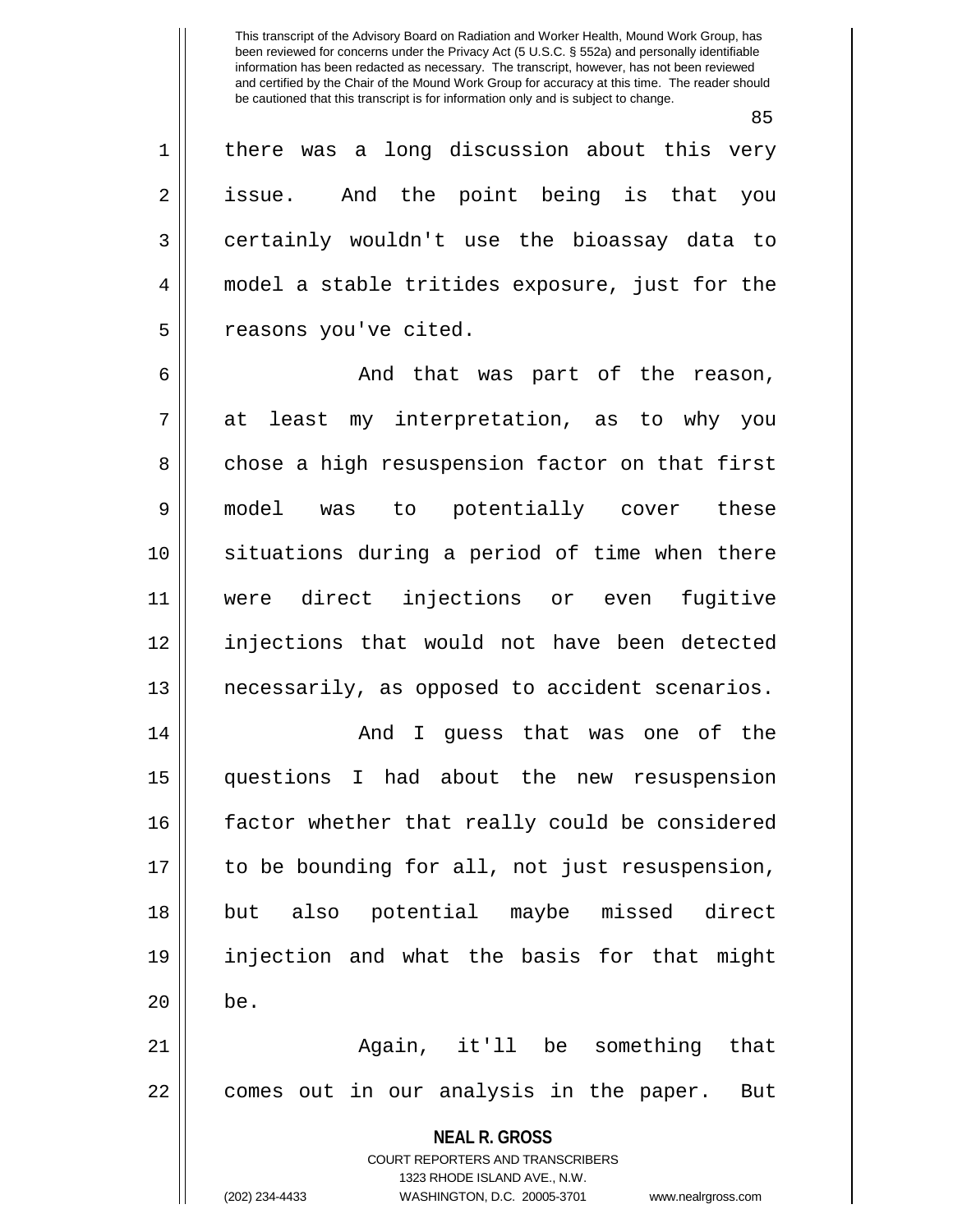**NEAL R. GROSS** This transcript of the Advisory Board on Radiation and Worker Health, Mound Work Group, has been reviewed for concerns under the Privacy Act (5 U.S.C. § 552a) and personally identifiable information has been redacted as necessary. The transcript, however, has not been reviewed and certified by the Chair of the Mound Work Group for accuracy at this time. The reader should be cautioned that this transcript is for information only and is subject to change. 86 1 || it's something that kind of concerned me. 2 DR. ULSH: Yes, I think we 3 Specified in our latest White Paper what the 4 || basis for the resuspension factor is. Pulled 5 || out of OTIB-70 and I think you can look in  $6 \parallel$  OTIB-70 and see what situation that particular 7 || value applied to. 8 MR. STIVER: It's incorporated by 9 || reference in those? 10 DR. ULSH: Yes, yes. But if it's 11 not clear let us know. 12 MR. STIVER: Okay. It'll be 13 something, if it becomes an issue we'll bring  $14$  || it up. 15 MR. FITZGERALD: I guess I have 16 just one comment. One thing I had a little 17 trouble with in the paper, and maybe Mel or 18 Karin can jump in on this. I have to confess 19 the Department's treatment of tritides was 20 just as I was leaving. I don't recall really 21 dealing with that issue. I should have been 22 || dealing with it but I didn't deal with it.

> COURT REPORTERS AND TRANSCRIBERS 1323 RHODE ISLAND AVE., N.W.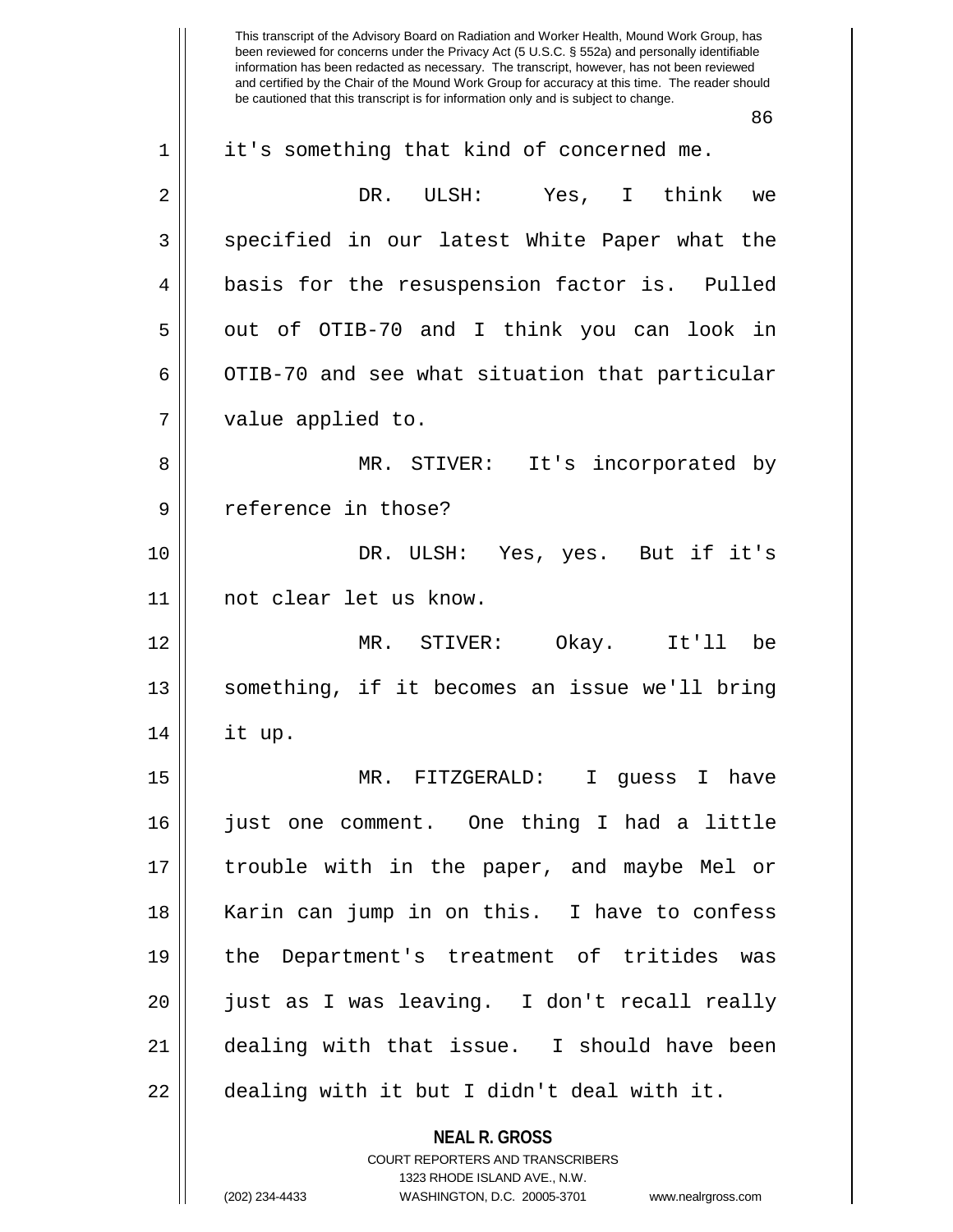87

| $\mathbf 1$    | And it just strikes me, when I                                          |
|----------------|-------------------------------------------------------------------------|
| $\overline{2}$ | read the paper where it's talking, I think                              |
| 3              | Brad mentioned this, about the very good                                |
| 4              | practices that were being applied. And I kept                           |
| 5              | looking at the dates and, you know, the dates                           |
| 6              | and relevance pre-dated, correct me if I'm                              |
| 7              | wrong on this, predated the Mound TBD on                                |
| 8              | tritides. You know, tritide management I                                |
| 9              | think, which was in the 90s I believe. Mid-                             |
| 10             | 90s.                                                                    |
| 11             | And certainly predated the                                              |
| 12             | Department's which was 2003 I think. So it                              |
| 13             | was a late breaking recognition. And actually                           |
| 14             | the Defense Board was mostly responsible for                            |
| 15             | the Department coming up with its TBD in 2003                           |
| 16             | because they came up with a recommendation                              |
| 17             | that this was a big issue.                                              |
| 18             | And I don't have an answer today                                        |
| 19             | but I think I almost have to run this down.                             |
| 20             | If, under this particular scenario, which is a                          |
| 21             | when<br>scenario<br>pretty extreme<br>you're                            |
| 22             | considering all the contamination to<br>be                              |
|                | <b>NEAL R. GROSS</b>                                                    |
|                | <b>COURT REPORTERS AND TRANSCRIBERS</b><br>1323 RHODE ISLAND AVE., N.W. |
|                | (202) 234-4433<br>WASHINGTON, D.C. 20005-3701<br>www.nealrgross.com     |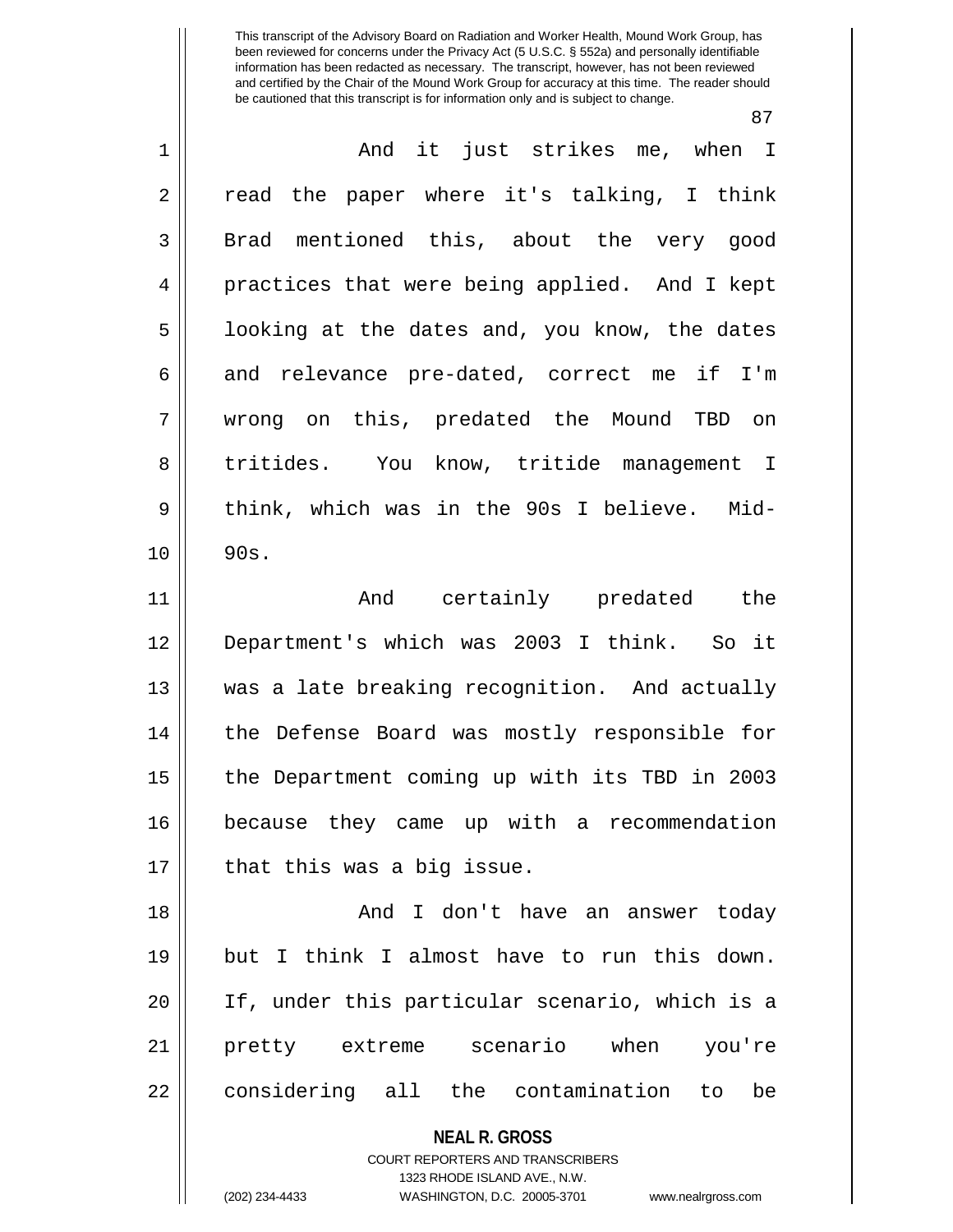88

| $\mathbf 1$    | tritide on a swipe. And you're talking         |
|----------------|------------------------------------------------|
| $\sqrt{2}$     | fractions of millirem it almost begs the       |
| 3              | question so what was the big deal if in fact   |
| $\overline{4}$ | the site, the Department and the Defense Board |
| 5              | all three felt this was such a compelling      |
| 6              | in terms of monitoring and dose<br>issue       |
| 7              | implications.                                  |
| 8              | So help me out on this. When you               |
| $\mathsf 9$    | make the statement that Mound had it together  |
| 10             | in terms of its health physics management,     |
| 11             | this particular issue in the '80s, I just have |
| 12             | trouble with that just because it looked like  |
| 13             | the recognition and the actual procedural      |
| 14             | response and everything else, the health       |
| 15             | physics response was in the mid-'90s and       |
| 16             | beyond.                                        |
| 17             | And there was seemingly a sense of             |
| 18             | this was a big deal. And this conclusion not   |
| 19             | only wasn't it a big deal, it's hardly even    |
| 20             | worth dose reconstructing and also Mound had   |
| 21             | it all together ten years before everybody     |
| 22             | else, including itself, since it didn't issue  |
|                | <b>NEAL R. GROSS</b>                           |

COURT REPORTERS AND TRANSCRIBERS 1323 RHODE ISLAND AVE., N.W.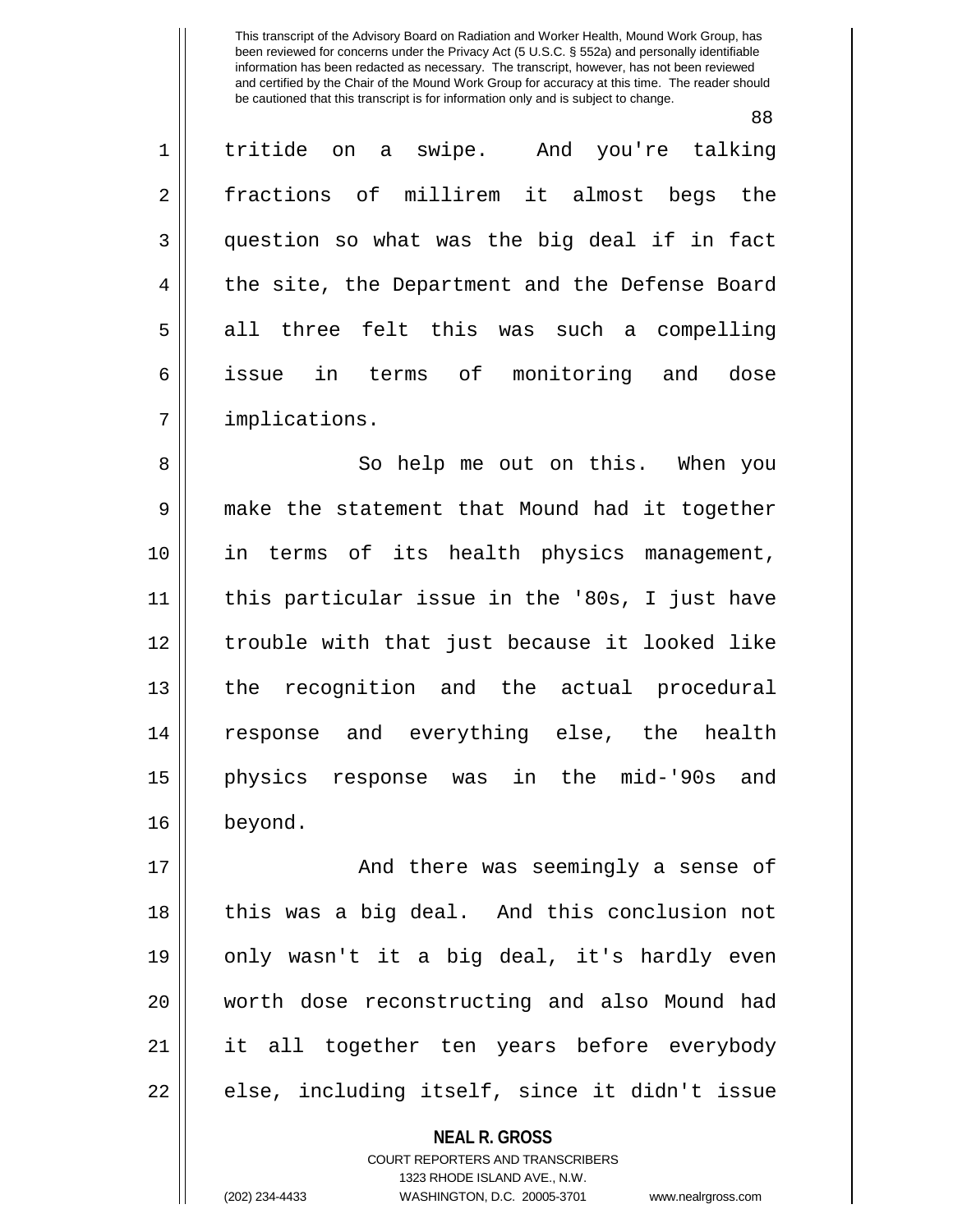**NEAL R. GROSS** COURT REPORTERS AND TRANSCRIBERS 1323 RHODE ISLAND AVE., N.W. (202) 234-4433 WASHINGTON, D.C. 20005-3701 www.nealrgross.com This transcript of the Advisory Board on Radiation and Worker Health, Mound Work Group, has been reviewed for concerns under the Privacy Act (5 U.S.C. § 552a) and personally identifiable information has been redacted as necessary. The transcript, however, has not been reviewed and certified by the Chair of the Mound Work Group for accuracy at this time. The reader should be cautioned that this transcript is for information only and is subject to change. 89 1 its own TBD until the mid-'90s. 2 So I'm just looking at this 3 timeframe and trying to figure out these 4 || statements and how they jive with that 5 || history, operational history. 6 DR. ULSH: I can jump in a little 7 bit and then let Mel and Karin correct 8 whatever I say that's wrong. The actual date 9 || of the Mound Technical Basis Document for 10 Stable Tritiated Particulates was January 11 || 24th, 2000. And I think that formed the basis 12 for the later Department-wide, like 2003 or 13 || something like that? 14 DR. CHEW: Yes, 2003, 2004, 15 | somewhere in there. 16 DR. ULSH: Okay. My understanding 17 is that the genesis of this when people 18 || started talking about these tritide issues was 19 the 100 millirem per year monitoring 20 | requirement. 21 People realized that with these 22 || highly insoluble tritides if we based it on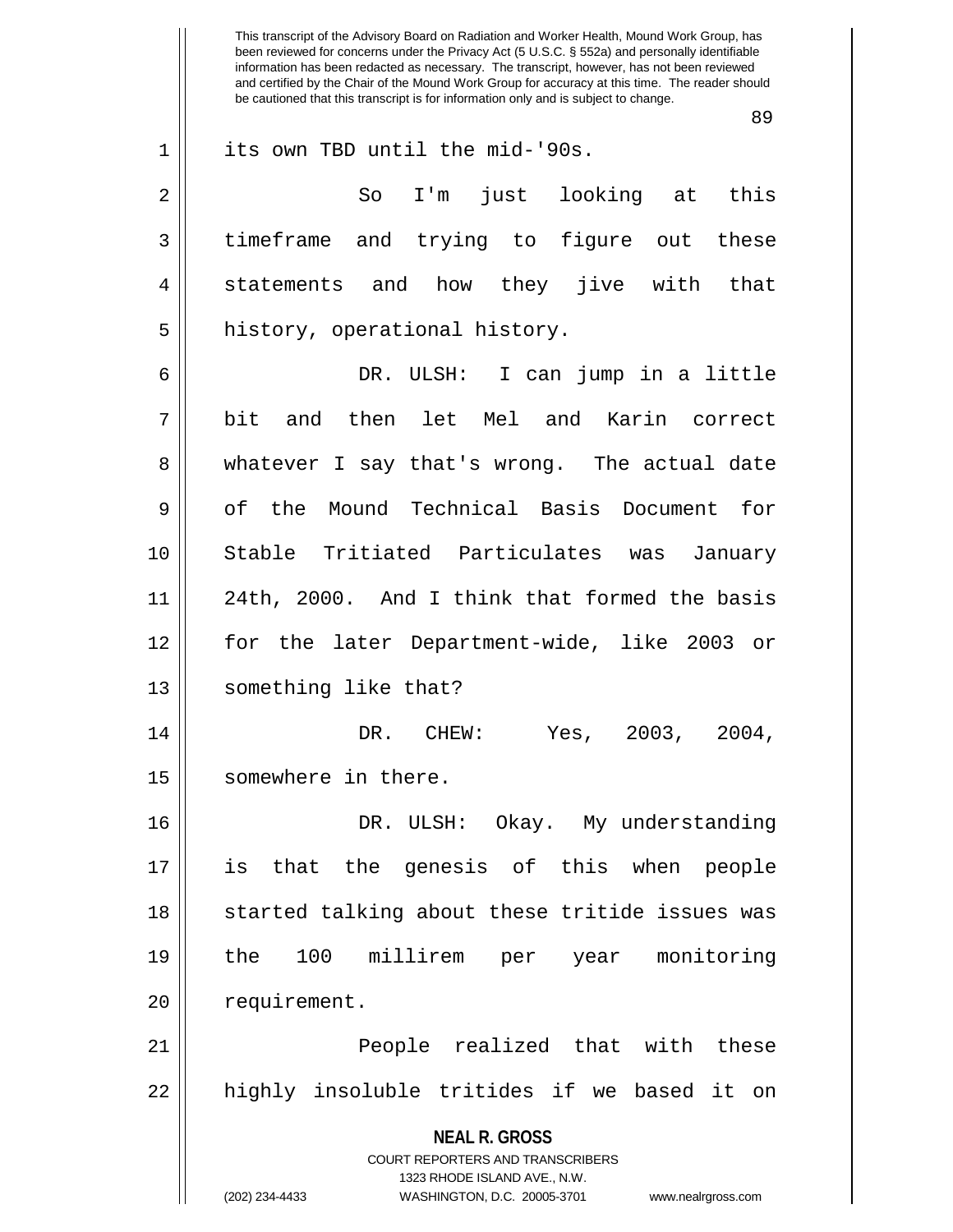**NEAL R. GROSS** COURT REPORTERS AND TRANSCRIBERS 1323 RHODE ISLAND AVE., N.W. (202) 234-4433 WASHINGTON, D.C. 20005-3701 www.nealrgross.com been reviewed for concerns under the Privacy Act (5 U.S.C. § 552a) and personally identifiable information has been redacted as necessary. The transcript, however, has not been reviewed and certified by the Chair of the Mound Work Group for accuracy at this time. The reader should be cautioned that this transcript is for information only and is subject to change. 90 1 | tritium analysis we're not going to be able to 2 || detect 100 millirem per year tritium dose. 3 That's highly unusual. I think that's the 4 understanding that came in and resulted that 5 | regulatory requirement. 6 MR. FITZGERALD: 835. 7 DR. ULSH: Yes. Does that sound 8 || right? 9 DR. CHEW: Yes. 10 DR. ULSH: Therefore they started 11 talking about estimating the doses or bounding 12 the doses, I don't know if they used that 13 || term. But using not necessarily the tritium 14 urinalysis data but on top of that we're going 15 to do the lapel air sampling and we're going  $16$  || to do the swipe sampling because that give you 17 the lower missed dose, for lack of a better 18 term. 19 MR. FITZGERALD: So in a sense 20 || that statement that's in the White Paper is 21 somewhat qualified for that recognition that 22 more stringent controls were applied, if for

This transcript of the Advisory Board on Radiation and Worker Health, Mound Work Group, has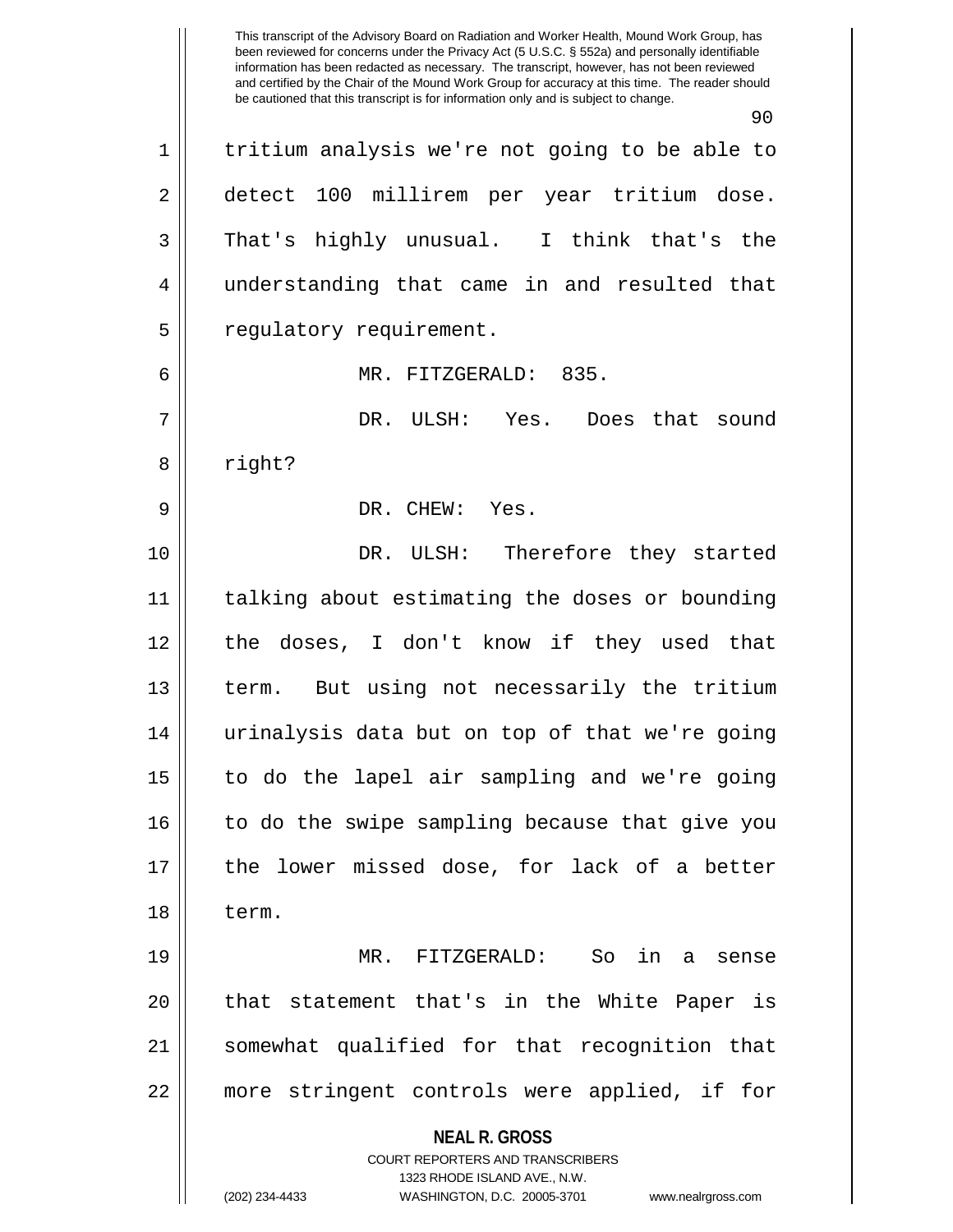91

1 no other reason than to get below 100 2 millirem.

3 But I just have maybe some 4 difficulty understanding the claim about the 5 practice back when it was actually happening 6 versus when all of these steps were being 7 taken to make it more stringent. And I agree 8 l that was a main driver.

9 So yes they did have practices 10 || that controlled, they knew tritides were 11 there. But the degree to which they 12 controlled them perhaps wasn't nearly as much  $13$  as they did ten, 15 years later when it became 14 an issue of, administratively, they had to be  $15$  | able to measure more precisely.

16 And that's where the breathing 17 zone samples, lapel samplers, I mean all of 18 that came into being too. I'm just trying to 19 understand that, rationalize it.

20 DR. CHEW: Joe, I want to answer, 21 || just to know your timeframe here. The program 22 || had a lot to do with this particular issue

> **NEAL R. GROSS** COURT REPORTERS AND TRANSCRIBERS 1323 RHODE ISLAND AVE., N.W. (202) 234-4433 WASHINGTON, D.C. 20005-3701 www.nealrgross.com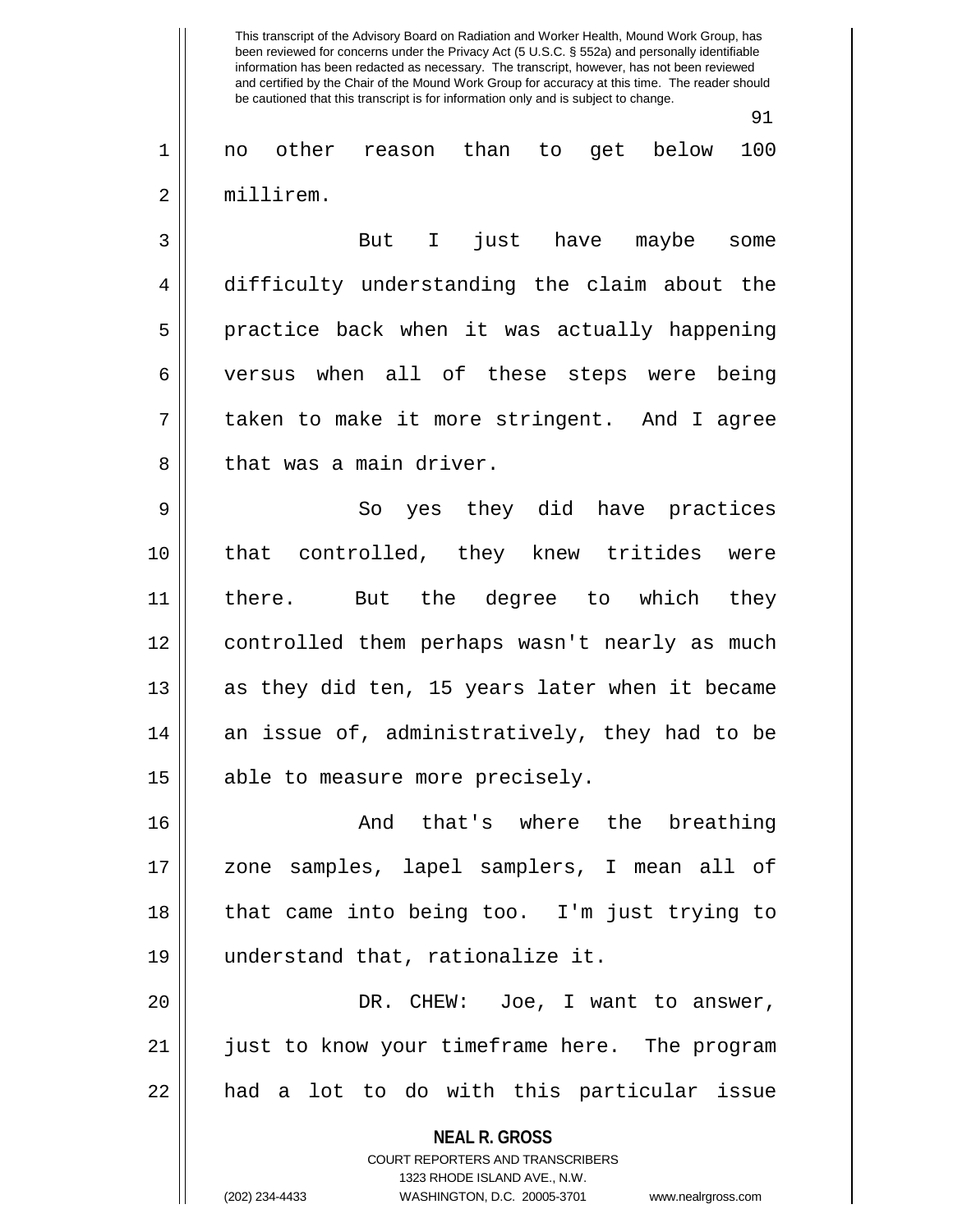$Q<sub>2</sub>$ 

| $\mathbf 1$ | too. I think without getting into the details                   |
|-------------|-----------------------------------------------------------------|
| 2           | the purpose of this particular tritide being                    |
| 3           | formulated, compounded, it was important to                     |
| 4           | follow-on programs into the system.                             |
| 5           | And we see that now at other                                    |
| 6           | places like Savannah River, Los Alamos. And                     |
| 7           | at times early on, to go back, a little                         |
| 8           | history, the only really metal tritide issue                    |
| $\mathsf 9$ | was with accelerator targets.                                   |
| 10          | in<br>know what those<br>And we                                 |
| 11          | particular were. But this particular program,                   |
| 12          | as everybody knows in interviews that you were                  |
| 13          | also involved in, was very specialized and was                  |
| 14          | for a specific need for part of the program                     |
| 15          | itself.                                                         |
| 16          | And so when that introduction came                              |
| 17          | into the program and the laboratories                           |
| 18          | themselves realized that they're going to be                    |
| 19          | using this at a greater extent then that's why                  |
| 20          | they're much more conscientious of the issue                    |
| 21          | here. And that's what the Defense Board                         |
| 22          | wanted to do. And I think you knew that.                        |
|             | <b>NEAL R. GROSS</b><br><b>COURT REPORTERS AND TRANSCRIBERS</b> |

1323 RHODE ISLAND AVE., N.W. (202) 234-4433 WASHINGTON, D.C. 20005-3701 www.nealrgross.com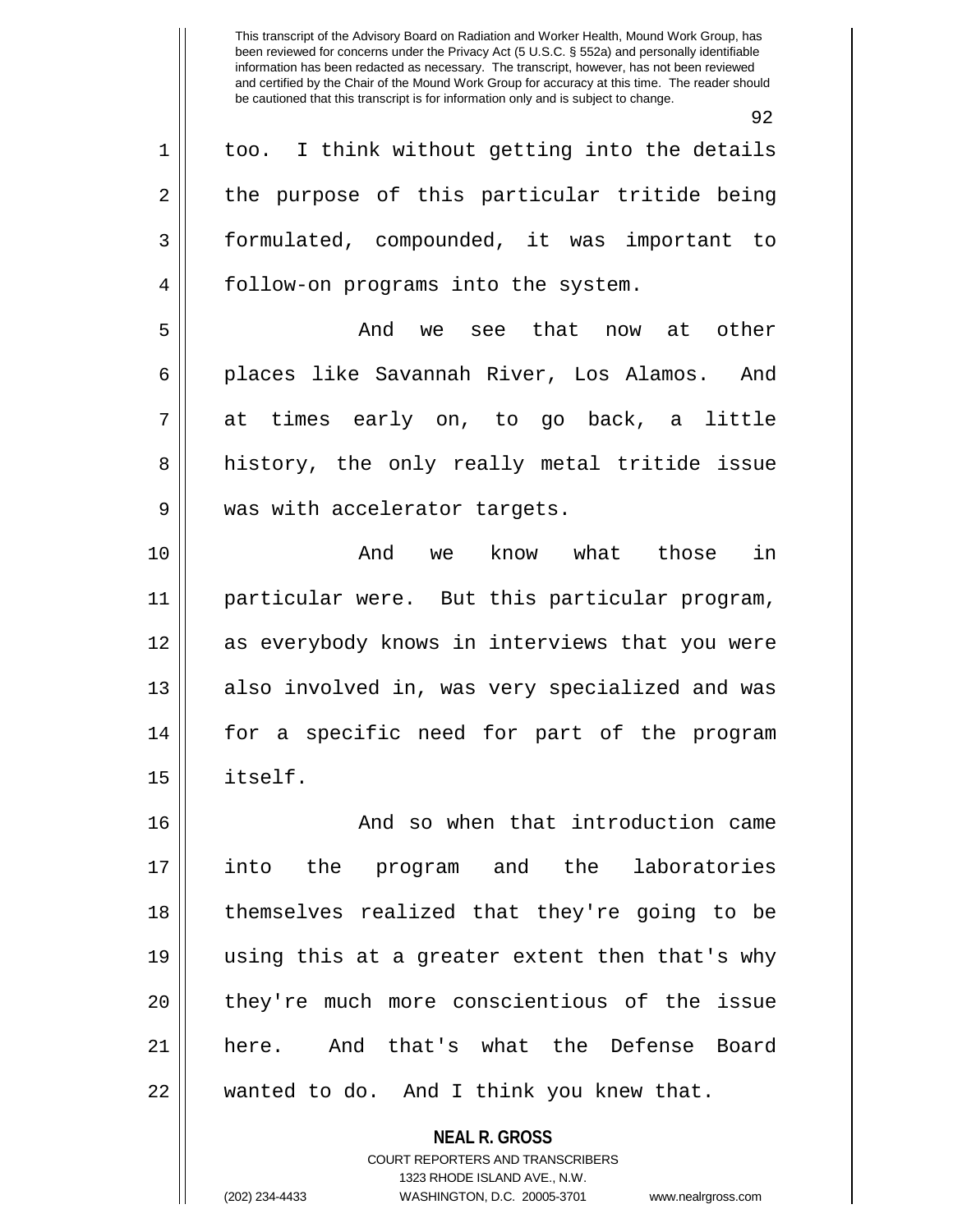| . .<br>×<br>I<br>I<br>۰,<br>۰.<br>., |  |
|--------------------------------------|--|
|--------------------------------------|--|

| $\mathbf 1$ | MR. FITZGERALD: Yes I do.<br>And I             |
|-------------|------------------------------------------------|
| 2           | still think there's a timeframe issue that     |
| 3           | we'll treat gingerly, but nonetheless probably |
| 4           | treat to some extent in our analysis, because  |
| 5           | we have addressed it way back when but then we |
| 6           | sort of went of into more esoteric things like |
| 7           | dose calculations and haven't really gone back |
| 8           | to the operational perspective. But at any     |
| 9           | rate I just get your reaction to that.         |
| 10          | CHAIR BEACH: It's important to do              |
| 11          | So what I have for action items is<br>that.    |
| 12          | NIOSH is going to provide the interview notes  |
| 13          | or the SRDB number. Of course Brant's not in   |
| 14          | here, but I'm sure Mel will help him out       |
| 15          | there.                                         |
| 16          | And SC&A to review the White Paper             |
| 17          | and provide a report to the Work Group. And I  |
| 18          | think it's important for the Work Group        |
| 19          | members too to think about that policy         |
| 20          | question and if we want to go forward or make  |
| 21          | that part of our discussion when we report to  |
| 22          | the Board. So, something to ponder.            |
|             | <b>NEAL R. GROSS</b>                           |

COURT REPORTERS AND TRANSCRIBERS 1323 RHODE ISLAND AVE., N.W.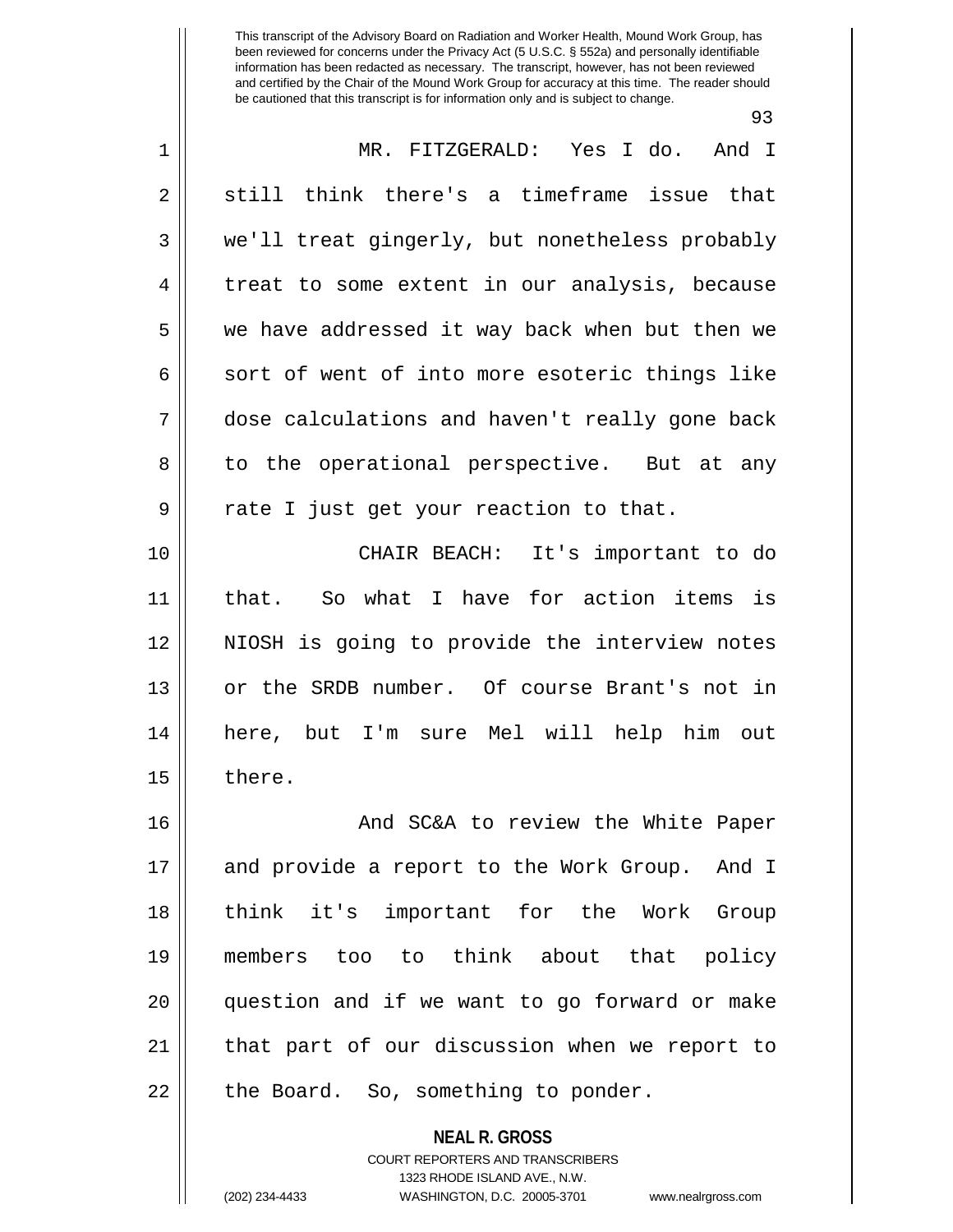**NEAL R. GROSS** COURT REPORTERS AND TRANSCRIBERS 1323 RHODE ISLAND AVE., N.W. (202) 234-4433 WASHINGTON, D.C. 20005-3701 www.nealrgross.com This transcript of the Advisory Board on Radiation and Worker Health, Mound Work Group, has been reviewed for concerns under the Privacy Act (5 U.S.C. § 552a) and personally identifiable information has been redacted as necessary. The transcript, however, has not been reviewed and certified by the Chair of the Mound Work Group for accuracy at this time. The reader should be cautioned that this transcript is for information only and is subject to change. 94 1 So let's go ahead and take our 2 || break now, between this and data adequacy.  $3 \parallel$  Take 15 minutes, Ted? Quarter to 11:00, that 4 work for everybody? 5 MR. KATZ: Okay, so I'm just  $6$  || putting the phone on mute. 7 (Whereupon, the above-entitled 8 matter went off the record at 10:26 a.m. and  $9 \parallel$  resumed at  $10:42$  a.m.) 10 MR. KATZ: Okay. We're back. 11 Mound Work Group. 12 CHAIR BEACH: Okay, so we're going 13 || to go ahead and get into the internal issues, 14 adequacy and completeness. It's kind of a 15 | three part discussion. 16 We're going to start with the 17 thorium White Paper that NIOSH recently sent 18 || out. And then we'll move into an SC&A memo. 19 And that'll tie up some of the 20 || loose ends with action items that we discussed 21 || at our last meeting in November of last year. 22 || So we can kind of come to some closure on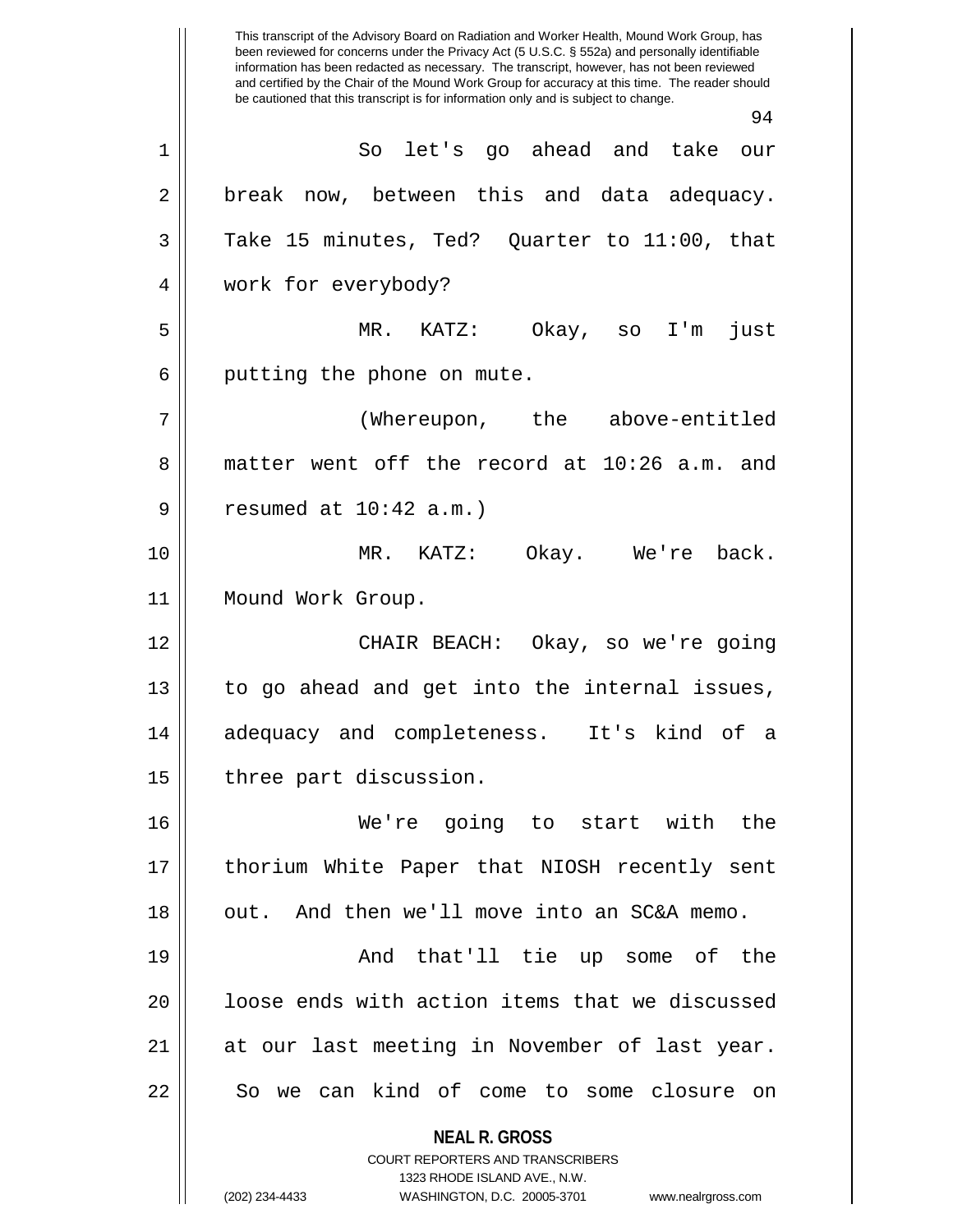|    | 95                                                                                                                                                                     |
|----|------------------------------------------------------------------------------------------------------------------------------------------------------------------------|
| 1  | internal issues and the path forward.                                                                                                                                  |
| 2  | So I guess, Brant, we'll let you                                                                                                                                       |
| 3  | take it away with the thorium paper.                                                                                                                                   |
| 4  | DR. ULSH: All right. The last                                                                                                                                          |
| 5  | time NIOSH weighed in on data adequacy issues,                                                                                                                         |
| 6  | we had been discussing a number of them over                                                                                                                           |
| 7  | the years, I think it was in August of last                                                                                                                            |
| 8  | year when we issued our report, and that                                                                                                                               |
| 9  | report went through SC&A's report on the same                                                                                                                          |
| 10 | topic, point by point, and responded to it.                                                                                                                            |
| 11 | The one exception was several                                                                                                                                          |
| 12 | comments related to thorium-232. And for                                                                                                                               |
| 13 | those, we reserved opinion on that. We said,                                                                                                                           |
| 14 | you know, we're working on a comprehensive                                                                                                                             |
| 15 | position and we'll address it in a subsequent                                                                                                                          |
| 16 | document.                                                                                                                                                              |
| 17 | So the document that I sent out,                                                                                                                                       |
| 18 | retrospective dose reconstruction<br>for                                                                                                                               |
| 19 | thorium-232 activities at Mound Lab is meant                                                                                                                           |
| 20 | to address those thorium comments where we had                                                                                                                         |
| 21 | reserved opinion.                                                                                                                                                      |
| 22 | To try to make this a short story,                                                                                                                                     |
|    | <b>NEAL R. GROSS</b><br><b>COURT REPORTERS AND TRANSCRIBERS</b><br>1323 RHODE ISLAND AVE., N.W.<br>(202) 234-4433<br>WASHINGTON, D.C. 20005-3701<br>www.nealrgross.com |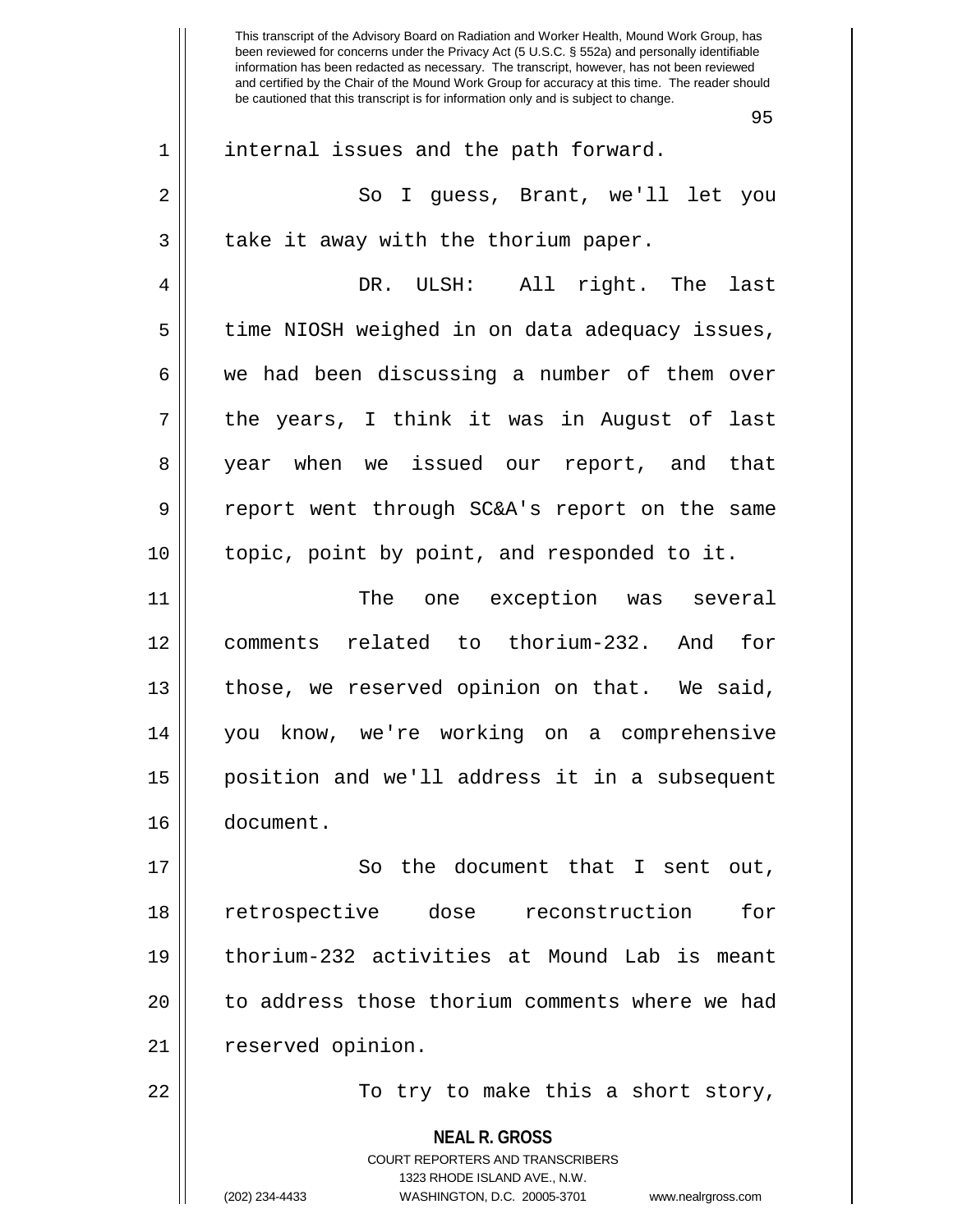**NEAL R. GROSS** COURT REPORTERS AND TRANSCRIBERS 1323 RHODE ISLAND AVE., N.W. (202) 234-4433 WASHINGTON, D.C. 20005-3701 www.nealrgross.com This transcript of the Advisory Board on Radiation and Worker Health, Mound Work Group, has been reviewed for concerns under the Privacy Act (5 U.S.C. § 552a) and personally identifiable information has been redacted as necessary. The transcript, however, has not been reviewed and certified by the Chair of the Mound Work Group for accuracy at this time. The reader should be cautioned that this transcript is for information only and is subject to change. 96 1 I started with MJW's pre-1989 Dose 2 | Reconstruction Report. 3 And they, in the appendix of that 4 || report, identified by name workers who had 5 been monitored for various radionuclides 6 including polonium-210, plutonium-238,  $7 \parallel$  tritium, actinium-227, and also thorium-232. 8 || So I went through their report and 9 made a list of all of them that had been 10 exposed to thorium or had been monitored for 11 thorium-232 and then I bounced that list 12 against NOCTS to see if any of those people 13 were claimants, because if they were, then I 14 || had their dosimetry results. 15 And I found 20 people, 20 16 claimants who had been monitored to 17 thorium-232. I then asked ORAU to conduct 18 partial internal dose reconstructions for 19 thorium based on monitoring results that were 20 || in their dosimetry file. 21 || So what this paper that I've just 22 || sent to you describes is the dose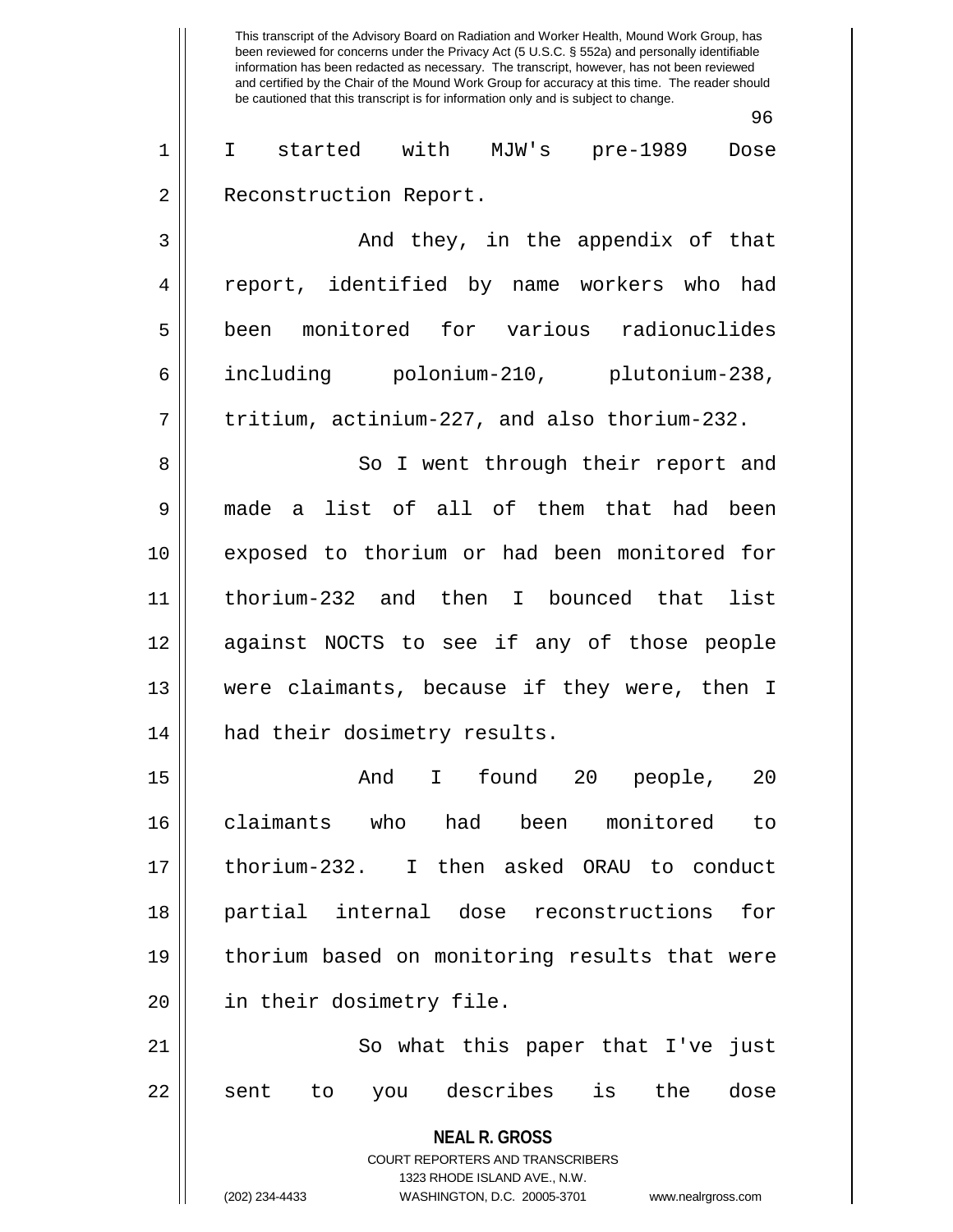This transcript of the Advisory Board on Radiation and Worker Health, Mound Work Group, has been reviewed for concerns under the Privacy Act (5 U.S.C. § 552a) and personally identifiable information has been redacted as necessary. The transcript, however, has not been reviewed and certified by the Chair of the Mound Work Group for accuracy at this time. The reader should be cautioned that this transcript is for information only and is subject to change. 97 1 || reconstructions for those 20 people, 2 | basically, as a demonstration methodology, 3 || using the techniques that we used. 4 || So I wanted to focus on the real  $5 \parallel$  situation, not abstract generalities that make 6 implausible assumptions piled upon implausible 7 assumptions. 8 || I wanted to say: this is how we do 9 it, and what are the results? Just to give 10 you some background, Mound, in 1954, in 11 || December, received trainloads of monazite sand 12 extracts. 13 This was in support of the 14 upcoming breeder reactor program where they

16 | qenerate uranium-233.

17 || So Mound was slated to operate a 18 thorium-232 refinery. They were going to go 19 through and pull out the thorium-232 from 20 | these monazite extracts.

15 were going to irradiate thorium-232 and

21 Well, Mound received, like I said,  $22 \parallel$  trainloads of this stuff in 55 gallon drums.

> **NEAL R. GROSS** COURT REPORTERS AND TRANSCRIBERS 1323 RHODE ISLAND AVE., N.W. (202) 234-4433 WASHINGTON, D.C. 20005-3701 www.nealrgross.com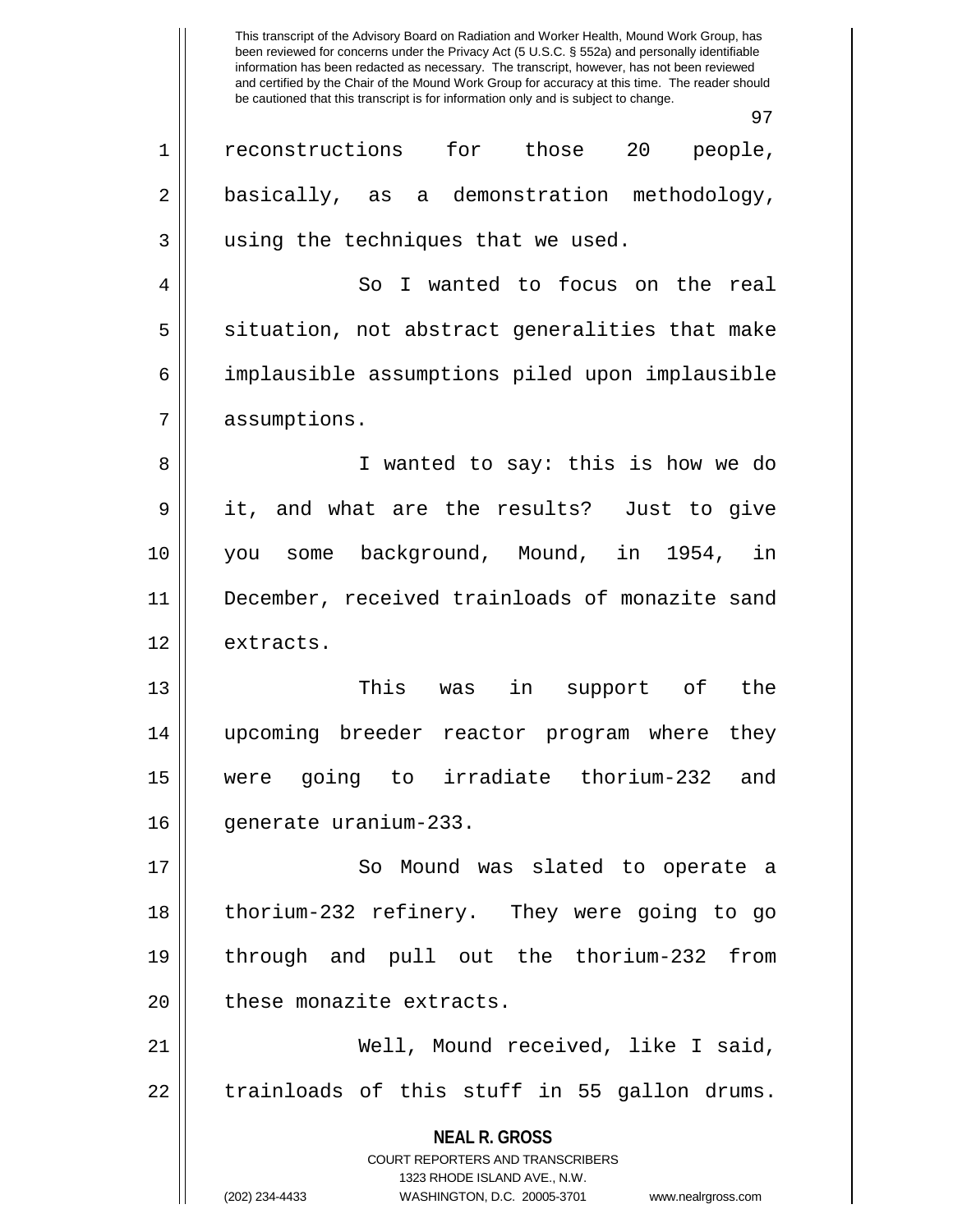2 || '55, the thorium refinery project was 3 | cancelled.

4 So Mound is left sitting with 5 these thousands of thorium drums, well 6 monazite sand drums. And unfortunately, some  $7 \parallel$  of the extracts were caustic and corrosive. 8 So they ate through the drums and the material 9 had to be redrummed several times between '55  $10$  | and the mid '60s, I think 1965ish.

11 || At that time, they got tired of 12 doing that. So they built Building 21, and 13 || that's the name of the building. The name of 14 it, Building 21, and in actuality, it's an 15 underground storage silo.

16 The roof is basically at ground 17 level. It's in a remote part of the Mound 18 || site in the back hill.

19 And they got tired of redrumming  $20$  || this material, so they dumped it into Building 21 || 21 where it sat until 1974 when they sold the 22 || material to General Atomics. General Atomics

**NEAL R. GROSS**

COURT REPORTERS AND TRANSCRIBERS 1323 RHODE ISLAND AVE., N.W. (202) 234-4433 WASHINGTON, D.C. 20005-3701 www.nealrgross.com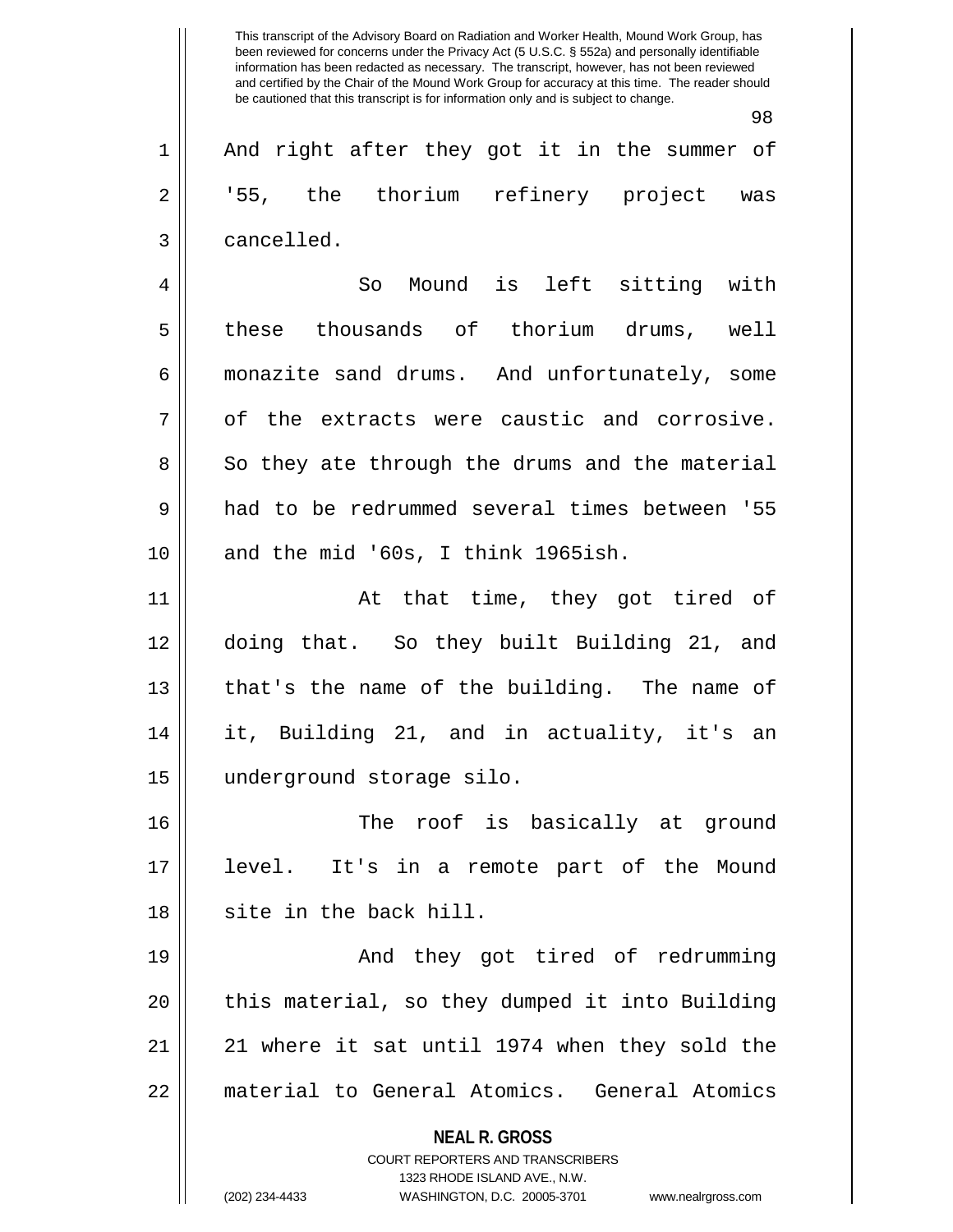99

1 came to the site, packaged it up and took it  $2 \parallel$  away.

3 || So in a nutshell, that's the 4 | thorium activities at Mound. Mound never 5 || operated the refinery, they never did any  $6 \parallel$  significant work with the thorium other than  $7$  | redrumming the extracts.

8 So if you look at the thorium 9 urinalysis results, in the past, we've had a 10 bad opinion of thorium urinalysis, I guess. 11 || But when I looked at it, I saw about 350 or so 12 urinalysis results for thorium, one third of 13 which were positive.

14 Now, the reason that's significant 15 is because of the knock on thorium urinalysis 16 has been that it's so insensitive that you can 17 get a really high missed dose. In other 18 words, you could get a negative result and 19 || still have a significant intake.

20 || So the fact that you have one 21 || third of these samples that are positive, I  $22$  || think, speaks to this argument about it being

> **NEAL R. GROSS** COURT REPORTERS AND TRANSCRIBERS

> > 1323 RHODE ISLAND AVE., N.W.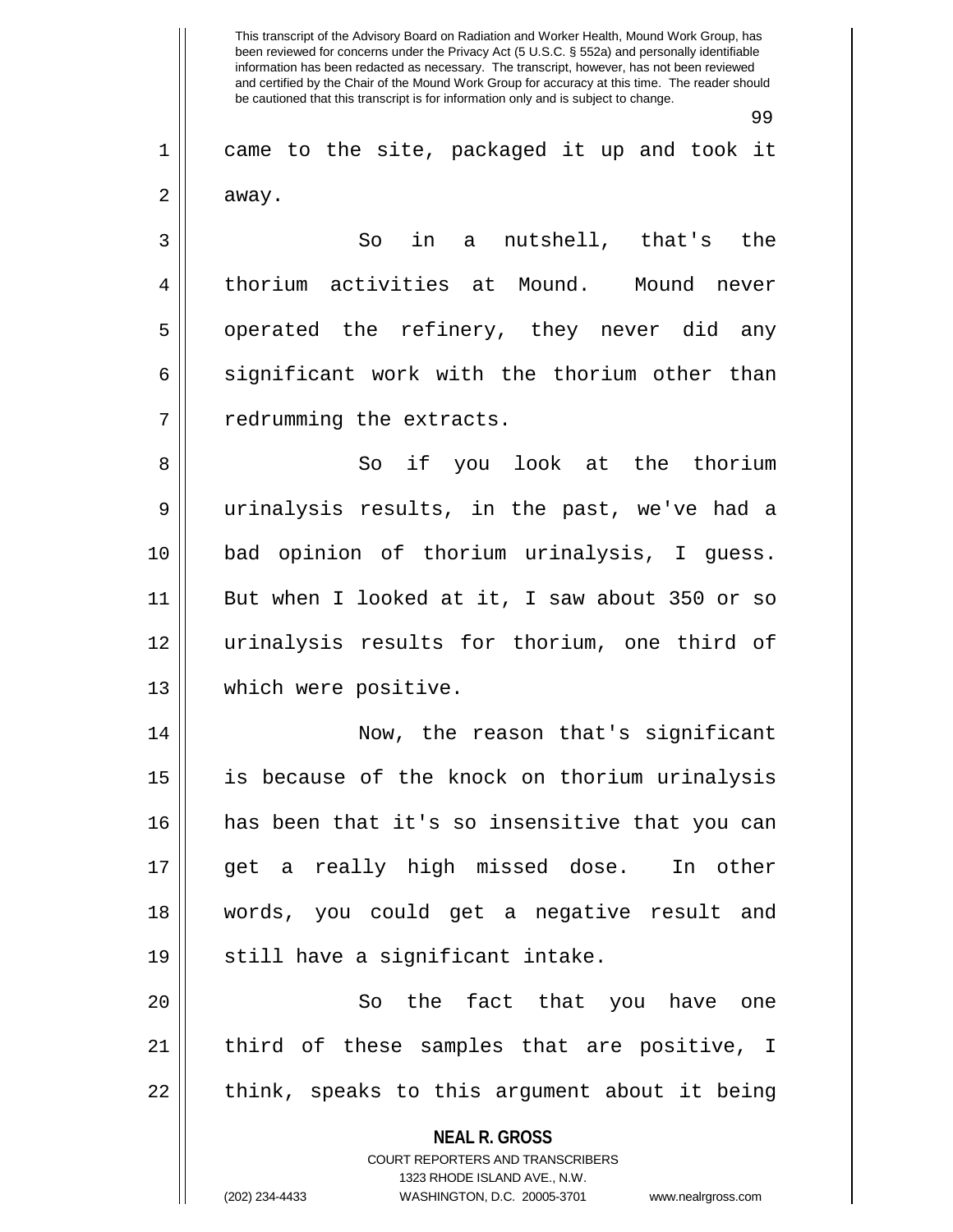**NEAL R. GROSS** COURT REPORTERS AND TRANSCRIBERS 1323 RHODE ISLAND AVE., N.W. This transcript of the Advisory Board on Radiation and Worker Health, Mound Work Group, has been reviewed for concerns under the Privacy Act (5 U.S.C. § 552a) and personally identifiable information has been redacted as necessary. The transcript, however, has not been reviewed and certified by the Chair of the Mound Work Group for accuracy at this time. The reader should be cautioned that this transcript is for information only and is subject to change. 100 1 || implausibly high. If they're positive, they  $2 \parallel$  are what they are. They're not implausible. 3 It's hard to say that the missed 4 doses are implausibly high when a third of  $5 \parallel$  them are positive. 6 || So we reconstructed the doses for 7 || thorium for these 20 people. We compared it 8 to what's more widely recognized as more 9 Significant radionuclides, polonium-210 and 10 plutonium-238. 11 We also looked at different 12 organs. We looked at lung, bone, and then a 13 non-systemic organ. I used prostate just to 14 || represent that. 15 And what we found was that the 16 thorium doses that we calculated were of a 17 similar magnitude to the doses that we 18 calculated for polonium-210 and for 19 plutonium-238. 20 || The Rand for those, no one's talking 21 about those being implausibly high. So the  $22 \parallel$  goal of this was to compare it to these other

<sup>(202) 234-4433</sup> WASHINGTON, D.C. 20005-3701 www.nealrgross.com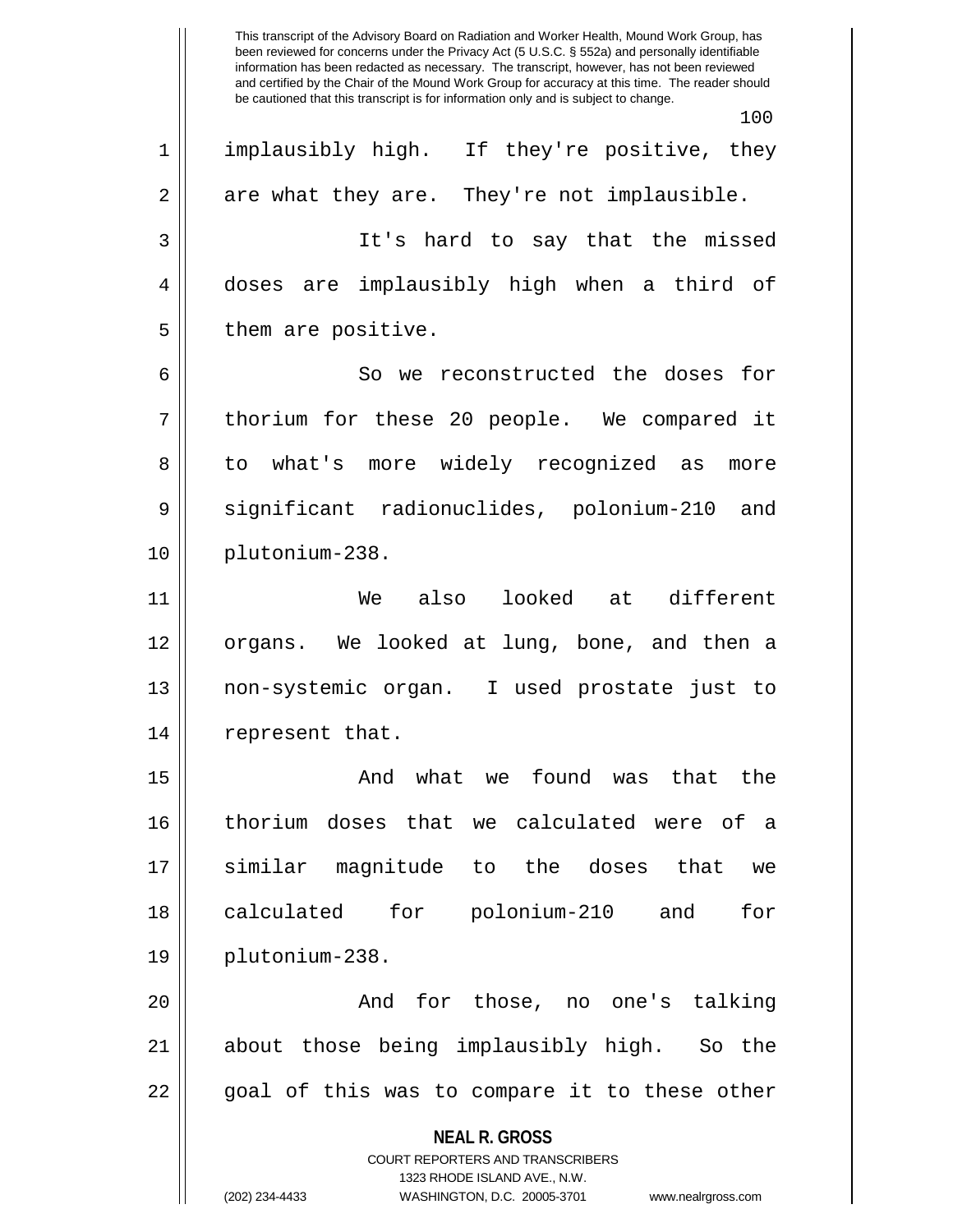101 1 two radionuclides and see, you know, if  $2 \parallel$  thorium's 100 times higher than these, then  $3 \parallel$  this is a problem. 4 So don't ask me exactly what the 5 number is because I don't know. But the fact  $6 \parallel$  that they're of similar magnitude and we seem 7 to have opined that plutonium-238 and 8 || polonium-210 are not implausibly high, I would 9 make the argument that neither is thorium-232. 10 They're not trivial. We do have 11 to include them in dose reconstruction. They 12 | are significant. 13 || But I think the point of this 14 White Paper is that these doses are not 15 implausibly high, and it's not a valid basis 16 for an SEC because of that. So that's the 17 || thorium White Paper. 18 MR. FITZGERALD: Yes, of course 19 we've had it for about a week. And Ron 20 Buchanan's on the phone. I had Ron take a  $21 \parallel$  look at  $-$  is that on? 22 MR. KATZ: Yes, it's on.

> **NEAL R. GROSS** COURT REPORTERS AND TRANSCRIBERS 1323 RHODE ISLAND AVE., N.W. (202) 234-4433 WASHINGTON, D.C. 20005-3701 www.nealrgross.com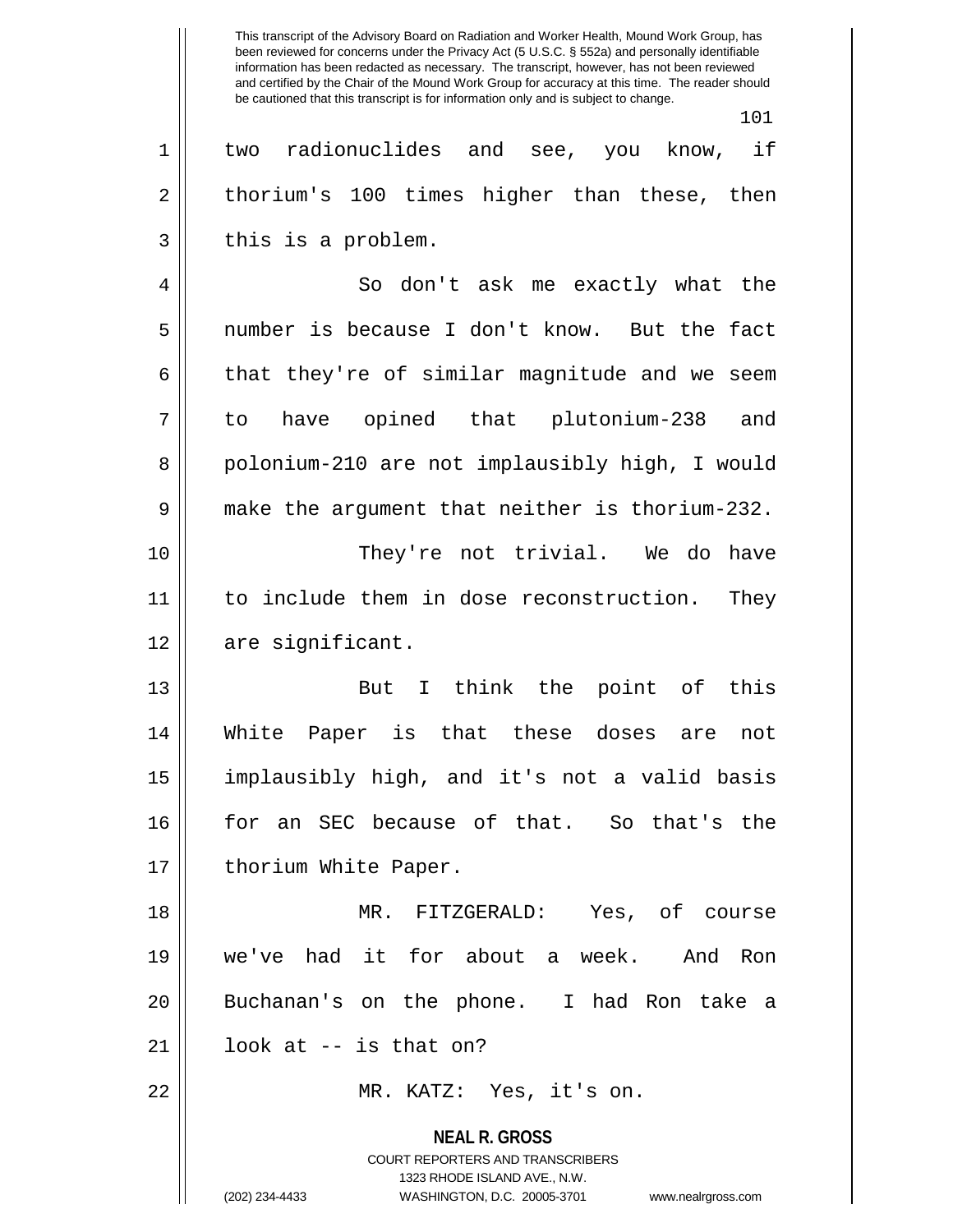**NEAL R. GROSS** COURT REPORTERS AND TRANSCRIBERS 1323 RHODE ISLAND AVE., N.W. (202) 234-4433 WASHINGTON, D.C. 20005-3701 www.nealrgross.com This transcript of the Advisory Board on Radiation and Worker Health, Mound Work Group, has been reviewed for concerns under the Privacy Act (5 U.S.C. § 552a) and personally identifiable information has been redacted as necessary. The transcript, however, has not been reviewed and certified by the Chair of the Mound Work Group for accuracy at this time. The reader should be cautioned that this transcript is for information only and is subject to change. 102 1 MR. FITZGERALD: Okay. I had Ron  $2 \parallel$  certainly scan it and see if  $-$ -3 MR. KATZ: Oh, whoa. Who was 4 || that? It was muted. 5 DR. ULSH: Don't make me repeat all  $6 \parallel$  that. 7 MR. KATZ: Holy mackerel. 8 MEMBER ZIEMER: He's probably read  $9 \parallel$  it. 10 CHAIR BEACH: Yes, but we have 11 Phil on the line that didn't hear any of that. 12 MR. FITZGERALD: Phil? 13 MEMBER SCHOFIELD: It came back on 14 | just now. 15 MR. KATZ: Phil, how long were you 16 muted for? 17 MEMBER SCHOFIELD: Oh, about five 18 minutes. 19 MR. KATZ: That's about how long 20 || Brant was talking. 21 CHAIR BEACH: All right, Brant. 22 || Let's see if you can do it again.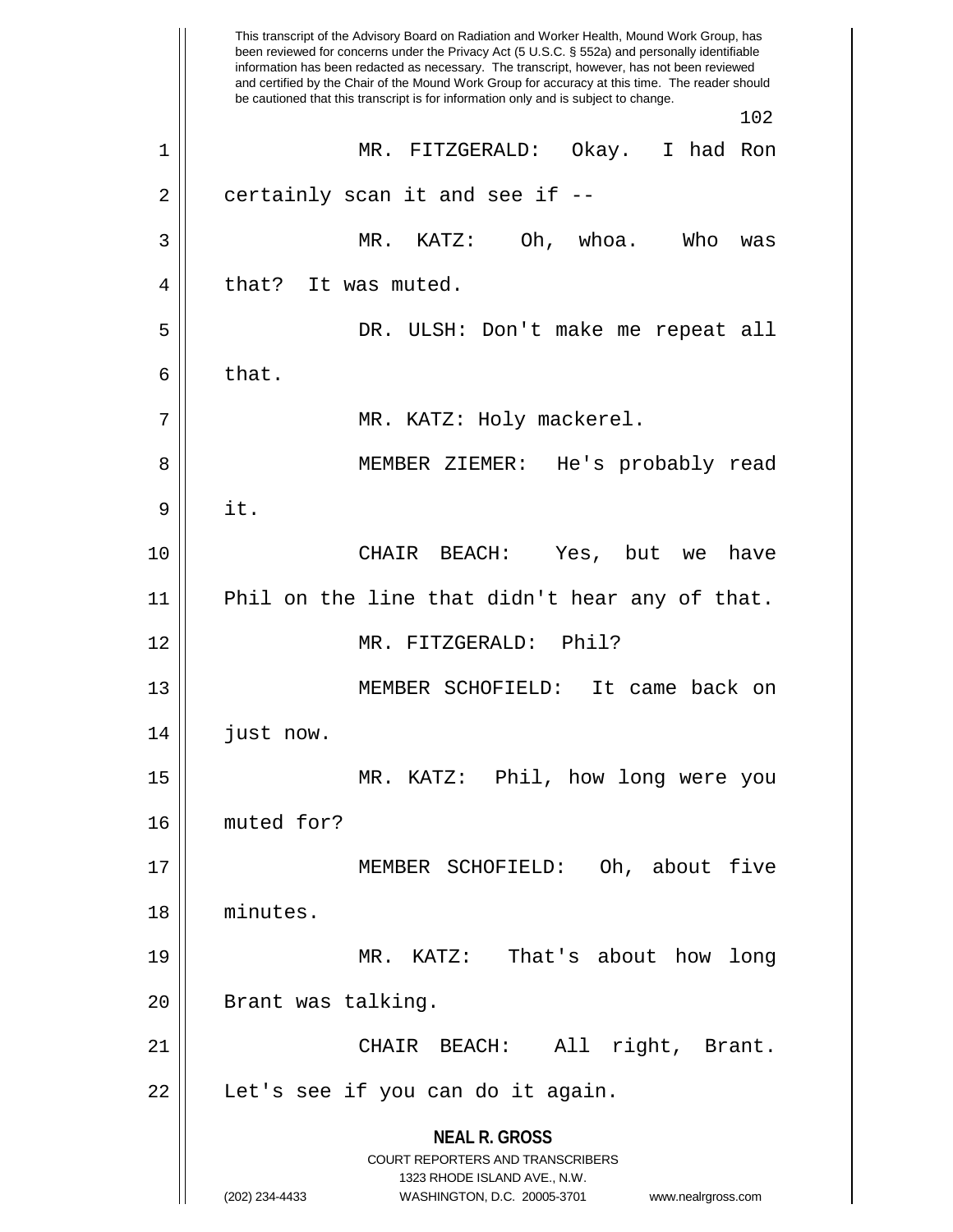**NEAL R. GROSS** COURT REPORTERS AND TRANSCRIBERS 1323 RHODE ISLAND AVE., N.W. (202) 234-4433 WASHINGTON, D.C. 20005-3701 www.nealrgross.com been reviewed for concerns under the Privacy Act (5 U.S.C. § 552a) and personally identifiable information has been redacted as necessary. The transcript, however, has not been reviewed and certified by the Chair of the Mound Work Group for accuracy at this time. The reader should be cautioned that this transcript is for information only and is subject to change. 103 1 || MR. KATZ: Brant, take two. 2 DR. ULSH: Well, let me see if I  $3 \parallel$  can make the short story even shorter. Phil, 4 we're talking about the thorium White Paper 5 || that I sent out, week, week and a half ago, 6 whatever. 7 This White Paper was meant to 8 address the remaining issues that we didn't 9 || address in our previous internal data adequacy 10 | response. 11 We had kind of left thorium 12 hanging out there. So the purpose of this 13 paper that I just sent out was to take a look 14 at the workers, the claimants from Mound who 15 were monitored for thorium-232, actually do 16 internal dose reconstructions for them. 17 Compare the doses to polonium-210 and 18 plutonium-238. 19 || The long and short of it is what 20 we found is the thorium doses are of a similar 21 magnitude to those other two. So the point of  $22$  || our paper is that these thorium doses are

This transcript of the Advisory Board on Radiation and Worker Health, Mound Work Group, has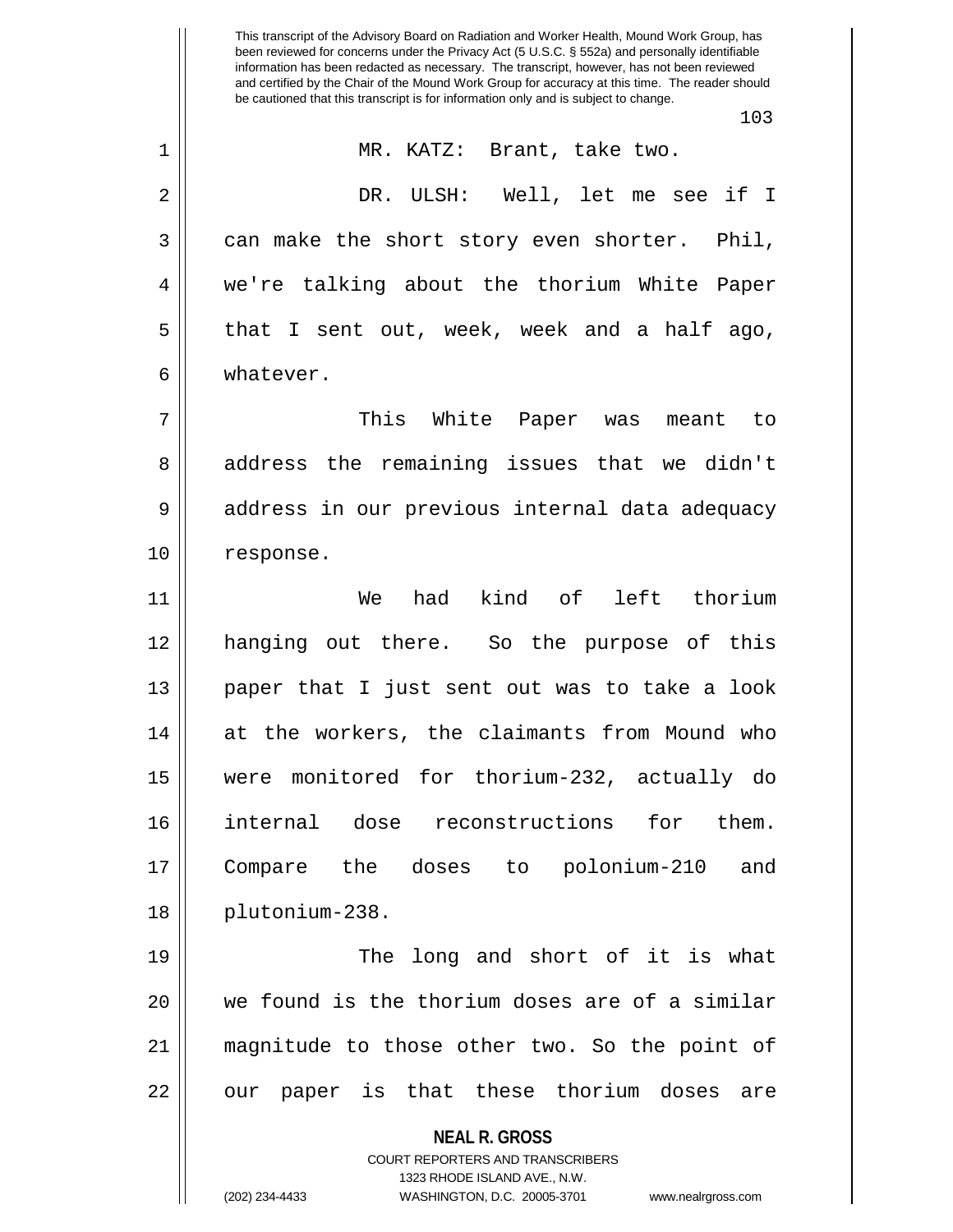This transcript of the Advisory Board on Radiation and Worker Health, Mound Work Group, has been reviewed for concerns under the Privacy Act (5 U.S.C. § 552a) and personally identifiable information has been redacted as necessary. The transcript, however, has not been reviewed and certified by the Chair of the Mound Work Group for accuracy at this time. The reader should be cautioned that this transcript is for information only and is subject to change. 104 1 significant. They have to be included in dose 2 | reconstruction. But they're not implausibly 3 || high, by the same reasoning that plutonium-238  $4 \parallel$  and polonium-210 are not.

5 MR. FITZGERALD: And I guess what 6 I was going to say is, you know, given the 7 fact we got the report last week, I asked Ron 8 Buchanan to take a look at it.

9 See if we would have the 10 opportunity today to ask some clarifying 11 questions, something that would help us 12 develop, you know, our review of this latest 13 || paper.

14 And he's on the phone. So, Ron, 15 | could you highlight some of the questions that 16 perhaps Brant and his folks can answer? 17 Hello?

18 MR. KATZ: Ron, are you on the  $19 \parallel$  phone? 20 MR. FITZGERALD: Are you on mute? 21 | Ron Buchanan?

22 MR. KATZ: Phil, are you still on

**NEAL R. GROSS** COURT REPORTERS AND TRANSCRIBERS

1323 RHODE ISLAND AVE., N.W.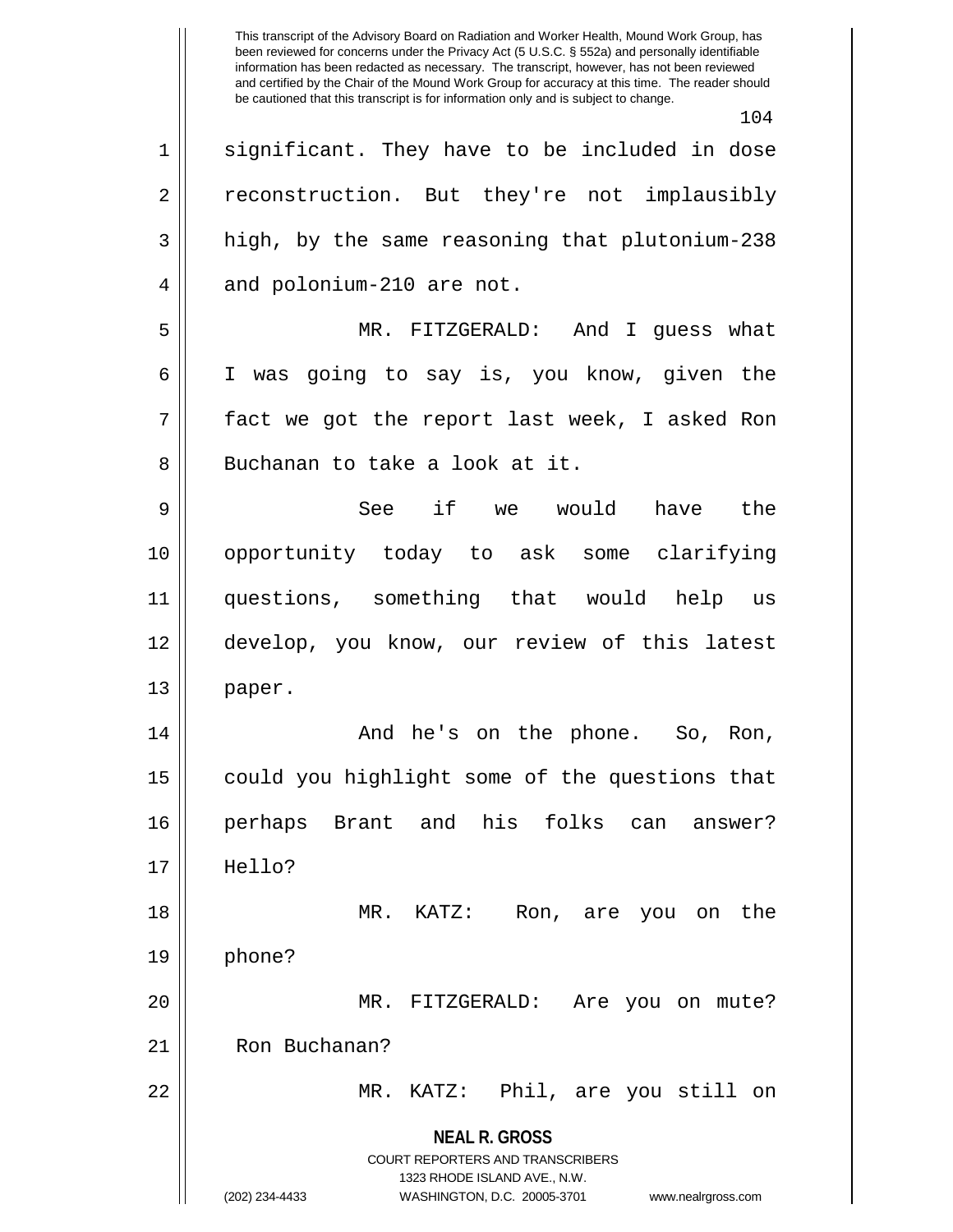**NEAL R. GROSS** COURT REPORTERS AND TRANSCRIBERS 1323 RHODE ISLAND AVE., N.W. (202) 234-4433 WASHINGTON, D.C. 20005-3701 www.nealrgross.com This transcript of the Advisory Board on Radiation and Worker Health, Mound Work Group, has been reviewed for concerns under the Privacy Act (5 U.S.C. § 552a) and personally identifiable information has been redacted as necessary. The transcript, however, has not been reviewed and certified by the Chair of the Mound Work Group for accuracy at this time. The reader should be cautioned that this transcript is for information only and is subject to change. 105 1 | the phone? 2 || MEMBER SCHOFIELD: Yes, I am. 3 MR. KATZ: It's still live. Ron 4 Buchanan, are you on the line? Are you on 5 | mute, perhaps? Someone want to call Ron? 6 MR. FITZGERALD: Yes, he was on 7 || when we started this morning. 8 MR. KATZ: Maybe he hung up and is 9 || dialing back in. 10 CHAIR BEACH: Because he thought 11 he cut off, yes. 12 MR. KATZ: Because he thought he 13 || was cut off. Maybe. 14 CHAIR BEACH: Well, I have a 15 question, Brant, while we're waiting. 16 DR. ULSH: Fire away. 17 CHAIR BEACH: How do you know it 18 was just those 20 people that did the 19 | redrumming? 20 DR. ULSH: Because we reviewed the 21 health physics progress reports for the time 22 || periods that we have them. There's also, I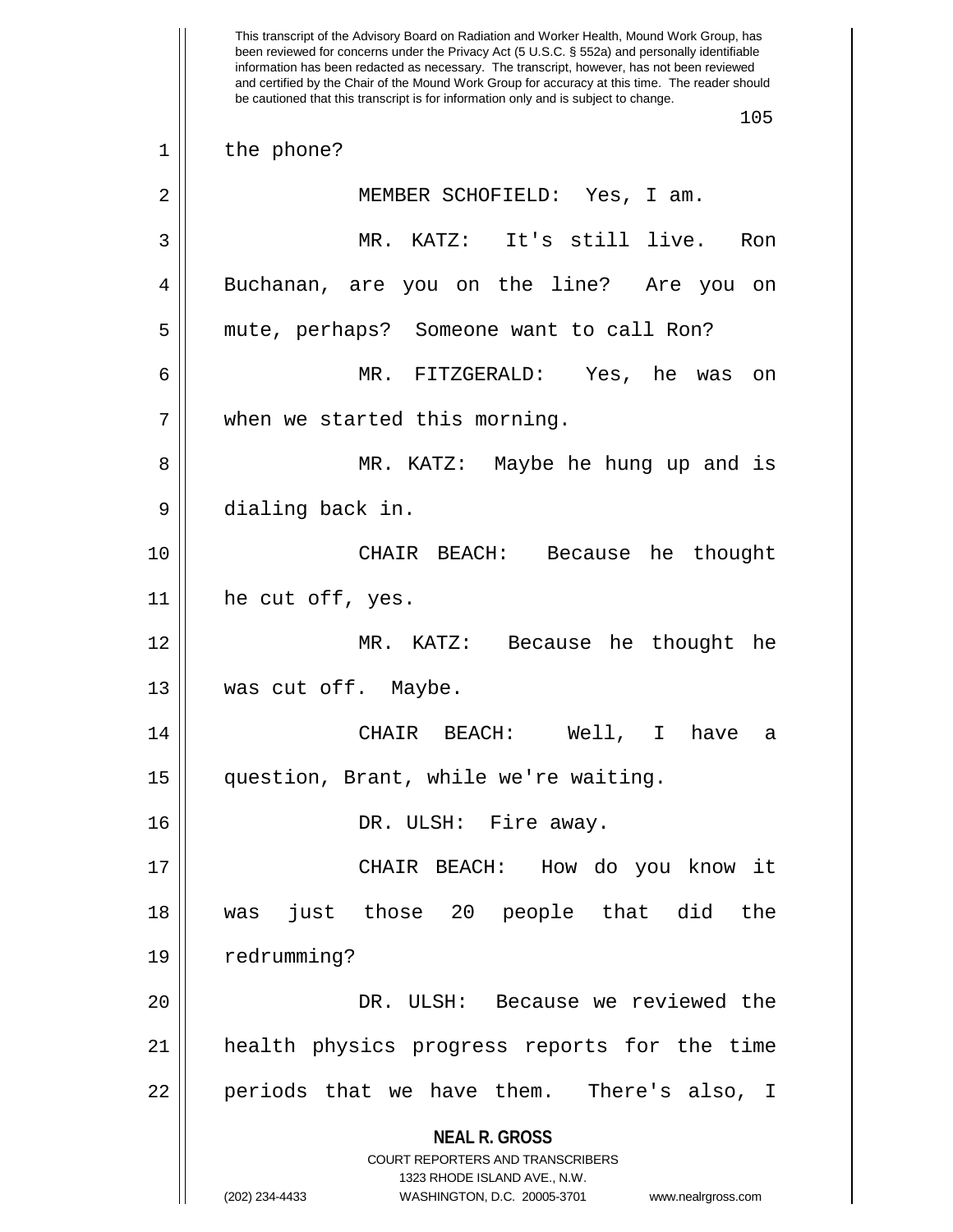**NEAL R. GROSS** COURT REPORTERS AND TRANSCRIBERS 1323 RHODE ISLAND AVE., N.W. (202) 234-4433 WASHINGTON, D.C. 20005-3701 www.nealrgross.com This transcript of the Advisory Board on Radiation and Worker Health, Mound Work Group, has been reviewed for concerns under the Privacy Act (5 U.S.C. § 552a) and personally identifiable information has been redacted as necessary. The transcript, however, has not been reviewed and certified by the Chair of the Mound Work Group for accuracy at this time. The reader should be cautioned that this transcript is for information only and is subject to change. 106 1 think, an interview in the SRDB where we  $2 \parallel$  interview a guy who was involved with this. 3 and he told us about how many 4 || people were involved, and this is consistent 5 with it. 6 || The health physics progress 7 || reports told us how many people had been 8 | bioassayed for thorium-232. 9 I compared that and we had pretty 10 good agreement. So all of those things 11 together tell me. And if you think about the 12 || scale of this, it seems to be about the right 13 number. 14 CHAIR BEACH: Okay. 15 DR. ULSH: So bottom line is, if 16 you wanted to argue that other people could 17 have been exposed, then I guess I would come 18 back with, well, we have the data sufficient 19 || to do a coworker model if we needed to. 20 CHAIR BEACH: How many urinalysis 21 || reports do you have for those 20 individuals? 22 DR. ULSH: How many what?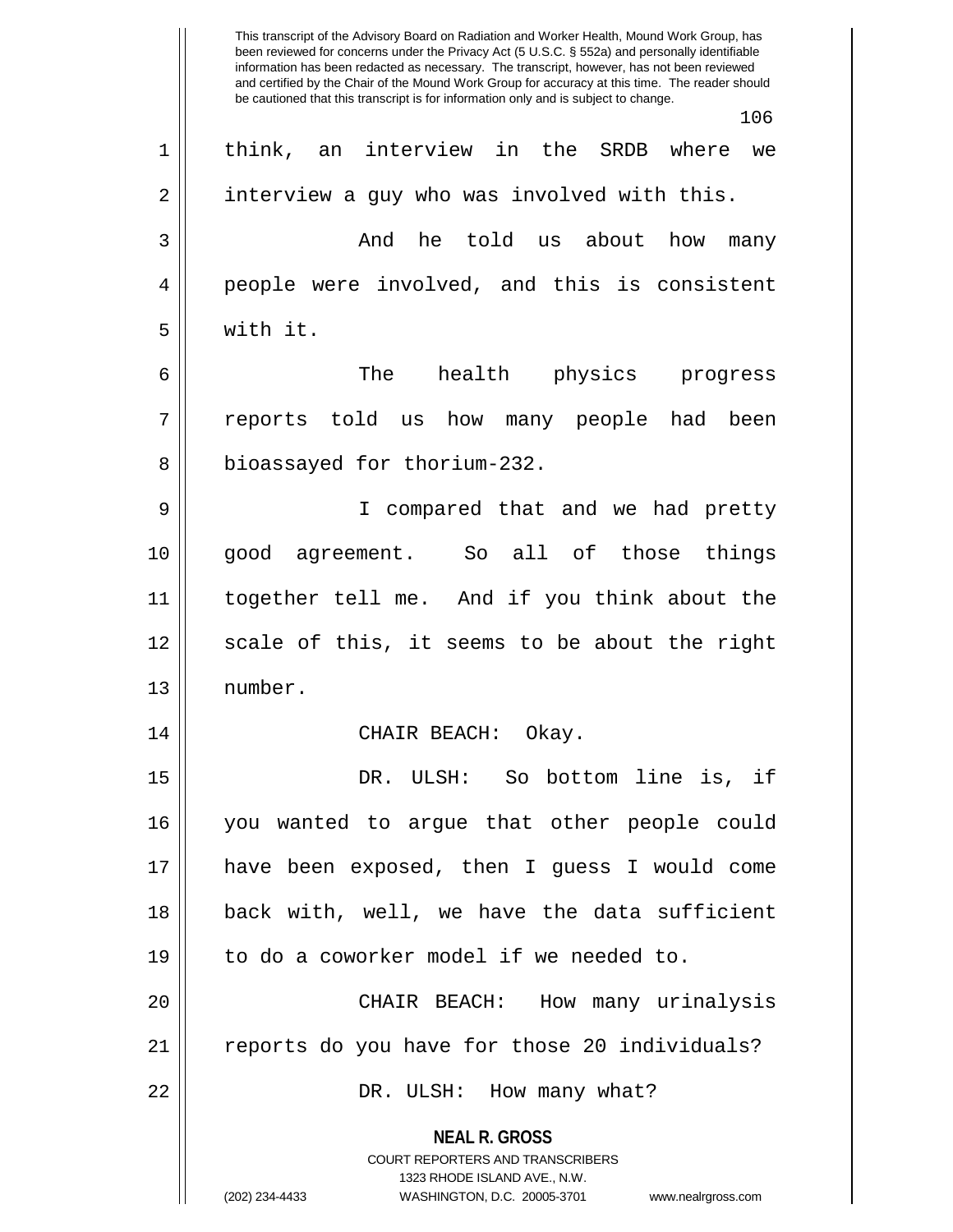**NEAL R. GROSS** COURT REPORTERS AND TRANSCRIBERS 1323 RHODE ISLAND AVE., N.W. (202) 234-4433 WASHINGTON, D.C. 20005-3701 www.nealrgross.com This transcript of the Advisory Board on Radiation and Worker Health, Mound Work Group, has been reviewed for concerns under the Privacy Act (5 U.S.C. § 552a) and personally identifiable information has been redacted as necessary. The transcript, however, has not been reviewed and certified by the Chair of the Mound Work Group for accuracy at this time. The reader should be cautioned that this transcript is for information only and is subject to change. 107 1 CHAIR BEACH: How many urinalysis 2 | reports? 3 DR. ULSH: Well, I can tell you 4 || that there were 300 total thorium urinalysis 5 | results. 6 CHAIR BEACH: From '55 to '75? 7 DR. ULSH: That sounds about 8 || right. I would have to look for sure, Josie, 9 || but it's over the time period of the thorium 10 | redrumming. 11 CHAIR BEACH: And have you sent 12 || that access, those results to SC&A? Or have 13 || they asked for those? 14 DR. ULSH: Well, they haven't  $15$  || asked for it, I think. 16 MR. STIVER: I think we would 17 | definitely like to see those. 18 DR. NETON: Brant, I thought when 19 you put out the report, or maybe that was just 20 || to me, you sent references to locations where  $21$  || that original  $-$ 22 DR. ULSH: Yes, that's on the HPT.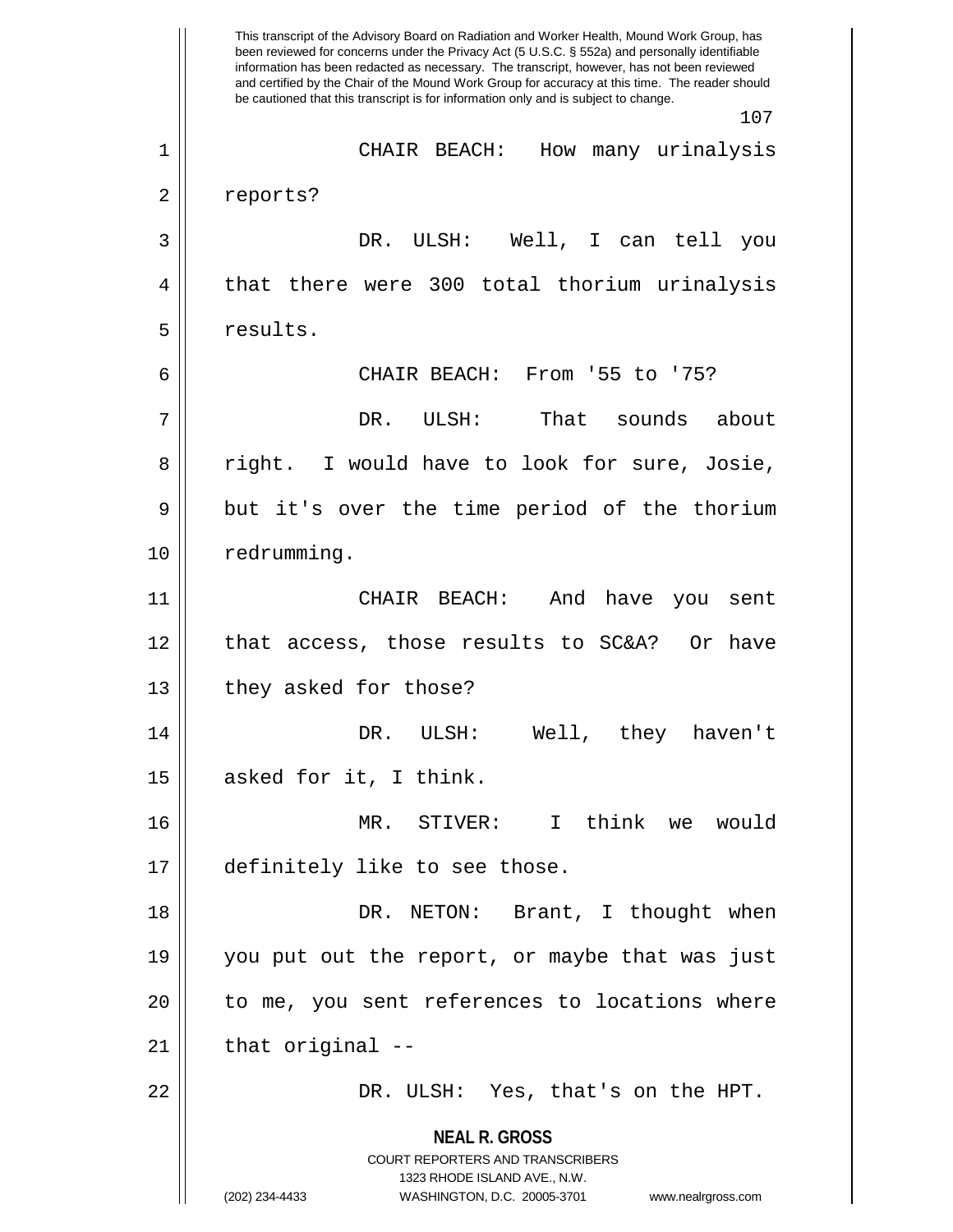**NEAL R. GROSS** COURT REPORTERS AND TRANSCRIBERS 1323 RHODE ISLAND AVE., N.W. (202) 234-4433 WASHINGTON, D.C. 20005-3701 www.nealrgross.com This transcript of the Advisory Board on Radiation and Worker Health, Mound Work Group, has been reviewed for concerns under the Privacy Act (5 U.S.C. § 552a) and personally identifiable information has been redacted as necessary. The transcript, however, has not been reviewed and certified by the Chair of the Mound Work Group for accuracy at this time. The reader should be cautioned that this transcript is for information only and is subject to change. 108 1 DR. NETON: Okay, that wouldn't be 2 | acceptable to them? 3 DR. ULSH: Right. As you might 4 imagine, when we do dose reconstructions, 5 || there are a number of support files that go 6  $\parallel$  with each one. Those are available and I'll 7 make them available to you. 8 DR. NETON: Okay, thank you. 9 DR. ULSH: I mean, these aren't 10 full dose reconstructions. They're just 11 partial internal. But we'll have the IMBA 12 || runs and the, you know. 13 MR. STIVER: You guys even know the  $14$  || raw data, the results --15 DR. ULSH: Yes, they'll be in 16 | there. 17 || MR. STIVER: The methodology's all 18 || laid out in your paper. 19 DR. ULSH: Yes. 20 MR. KATZ: I don't think it will 21 || transmit that well. I don't know why he can't  $22 \parallel$  get in.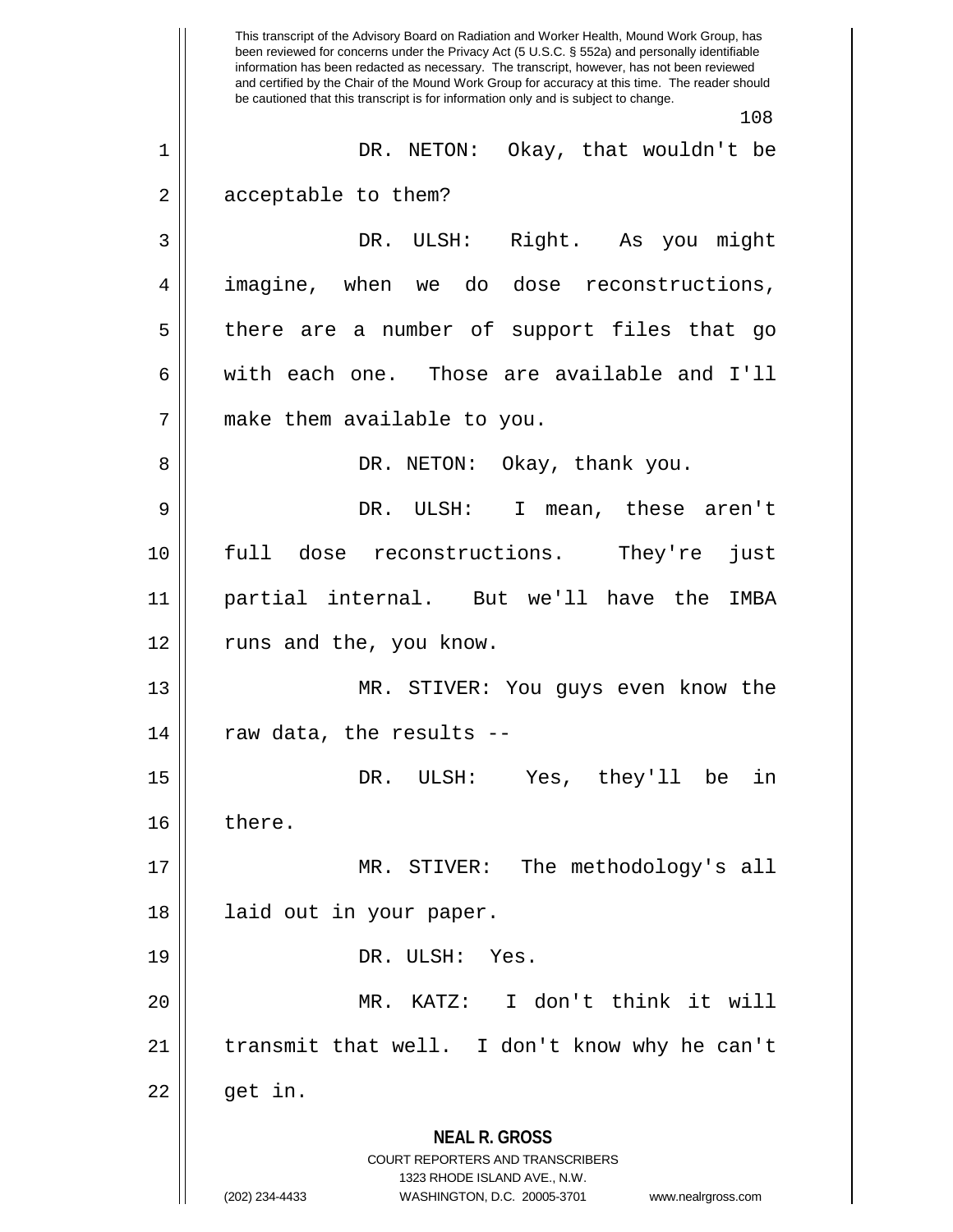**NEAL R. GROSS** COURT REPORTERS AND TRANSCRIBERS 1323 RHODE ISLAND AVE., N.W. (202) 234-4433 WASHINGTON, D.C. 20005-3701 www.nealrgross.com This transcript of the Advisory Board on Radiation and Worker Health, Mound Work Group, has been reviewed for concerns under the Privacy Act (5 U.S.C. § 552a) and personally identifiable information has been redacted as necessary. The transcript, however, has not been reviewed and certified by the Chair of the Mound Work Group for accuracy at this time. The reader should be cautioned that this transcript is for information only and is subject to change. 109 1 MR. FITZGERALD: He had no problem 2 || until just now. And then he couldn't get back  $3 \parallel$  on after the break. 4 MR. KATZ: And we don't have 5 || enough people to be clogging the line, not  $6 \parallel$  even close. Is he trying again? 7 MR. FITZGERALD: Yes, he's trying. 8 MR. KATZ: Okay. 9 MEMBER SCHOFIELD: Ted, I had to 10 dial back in to get anything. 11 MR. KATZ: Okay, it sounds like 12 Ron's having a similar issue. But the code's 13 || not working for him for some reason. 14 DR. NETON: Maybe he tried and 15 | couldn't get in because it was on mute. 16 MR. KATZ: Didn't realize he was in 17 -- but he would still know he was joining the 18 || party because you get a message saying --19 || DR. NETON: Nothing, silence,  $20$   $\parallel$  right? 21 MR. KATZ: Yes. But I think he's 22 | trying right now.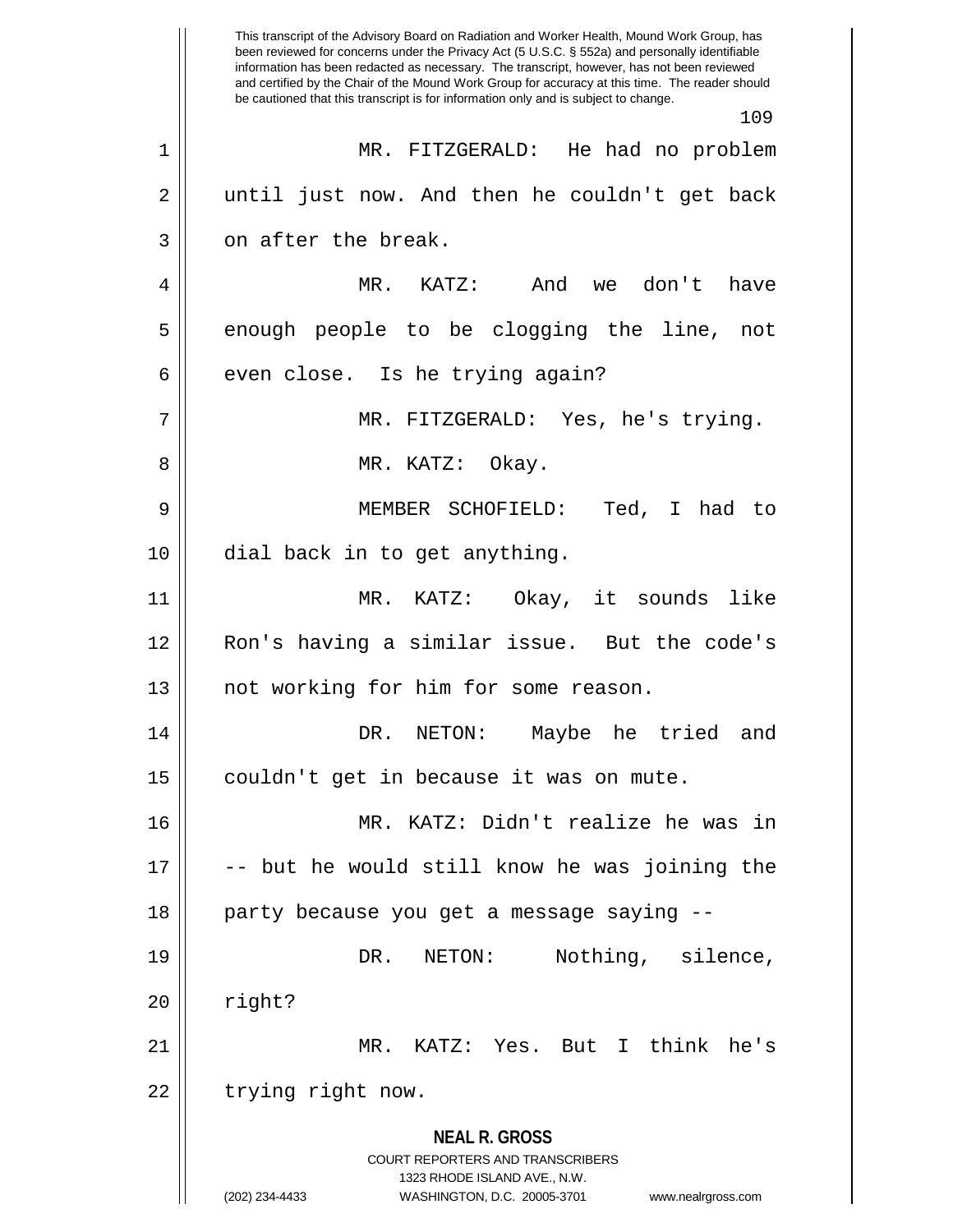**NEAL R. GROSS** COURT REPORTERS AND TRANSCRIBERS 1323 RHODE ISLAND AVE., N.W. (202) 234-4433 WASHINGTON, D.C. 20005-3701 www.nealrgross.com This transcript of the Advisory Board on Radiation and Worker Health, Mound Work Group, has been reviewed for concerns under the Privacy Act (5 U.S.C. § 552a) and personally identifiable information has been redacted as necessary. The transcript, however, has not been reviewed and certified by the Chair of the Mound Work Group for accuracy at this time. The reader should be cautioned that this transcript is for information only and is subject to change. 110 1 DR. NETON: Yes, he's trying again. 2 MR. STIVER: Brant, you said the  $3$  |  $redrumming -$ 4 | (Simultaneous speaking.) 5 MR. FITZGERALD: I have his 6 | question set anyway. 7 DR. ULSH: More or less. 8 MR. STIVER: More or less? 9 DR. ULSH: The material arrived in 10 the winter of '54, in December. I think they 11 || started redrumming in the summer of '55. I 12 || might be wrong on that. 13 There might be a couple-year 14 delay. And by 1965, they had emptied it into 15 building 21. 16 MR. STIVER: Okay. 17 DR. ULSH: So between those years. 18 MR. STIVER: Do you have any 19 information on how many redrummings took  $20$  | place? 21 DR. ULSH: Those numbers, I think, 22 || are available in the health physics progress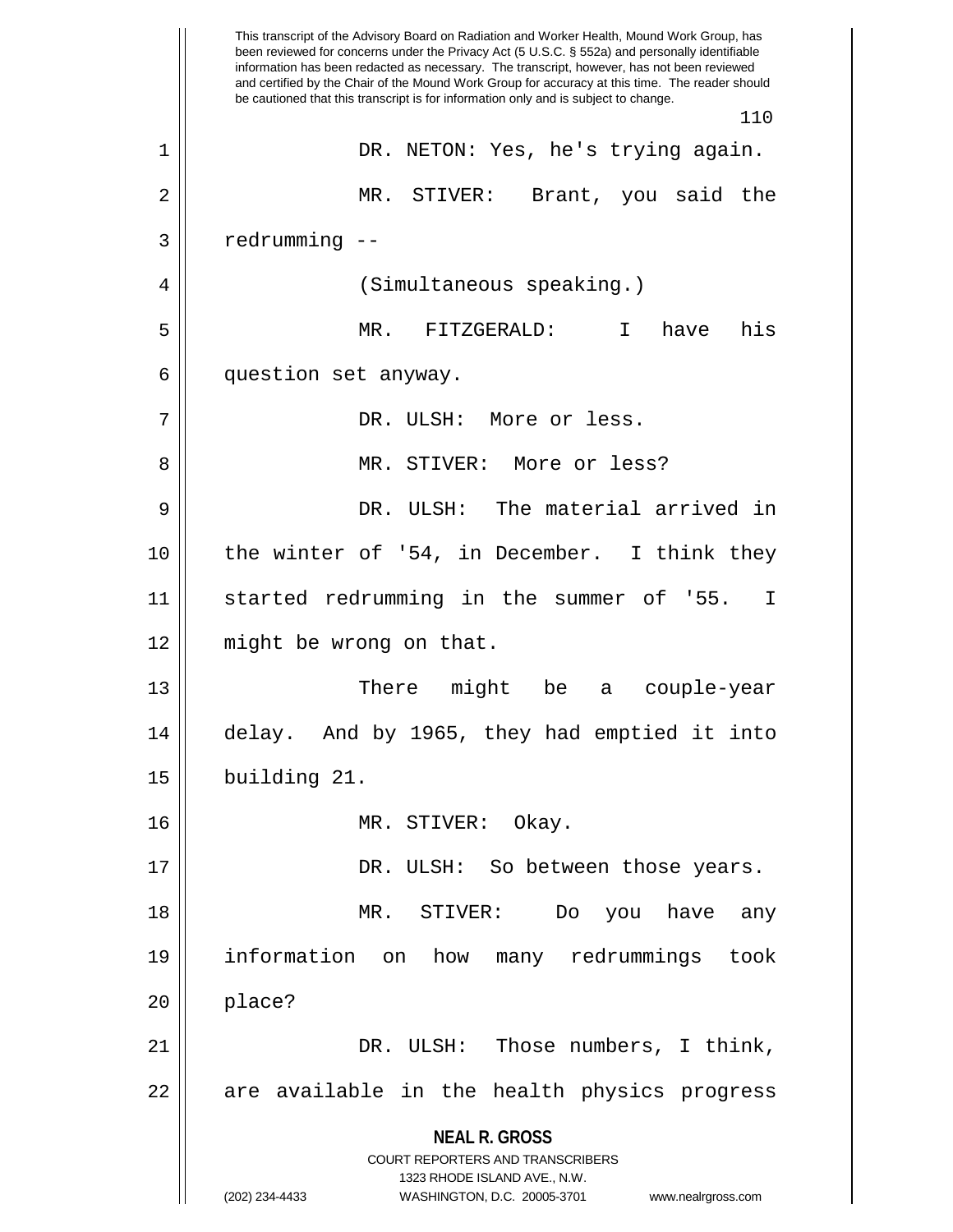**NEAL R. GROSS** COURT REPORTERS AND TRANSCRIBERS 1323 RHODE ISLAND AVE., N.W. (202) 234-4433 WASHINGTON, D.C. 20005-3701 www.nealrgross.com This transcript of the Advisory Board on Radiation and Worker Health, Mound Work Group, has been reviewed for concerns under the Privacy Act (5 U.S.C. § 552a) and personally identifiable information has been redacted as necessary. The transcript, however, has not been reviewed and certified by the Chair of the Mound Work Group for accuracy at this time. The reader should be cautioned that this transcript is for information only and is subject to change. 111 1 || reports, because that's where I pulled them 2 from. 3 MR. STIVER: Okay, they're in the 4 || progress reports? 5 DR. ULSH: But, the health physics 6 progress reports are only available up through  $7 || 1960, I think.$ 8 MR. STIVER: Okay. So you have 9 || some evidence near your time period, but not 10 || necessarily later. 11 DR. ULSH: Well, between '60 and 12 '65 I don't have progress reports that 13 describe that redrumming effort in detail. 14 They were doing it during the summer months 15 because it was outside. 16 MR. STIVER: It was a continuing 17 effort? 18 DR. ULSH: Yes. 19 MR. STIVER: Due to the corrosive 20 | nature. 21 MR. FITZGERALD: I have Ron's 22 question set. And I will just go through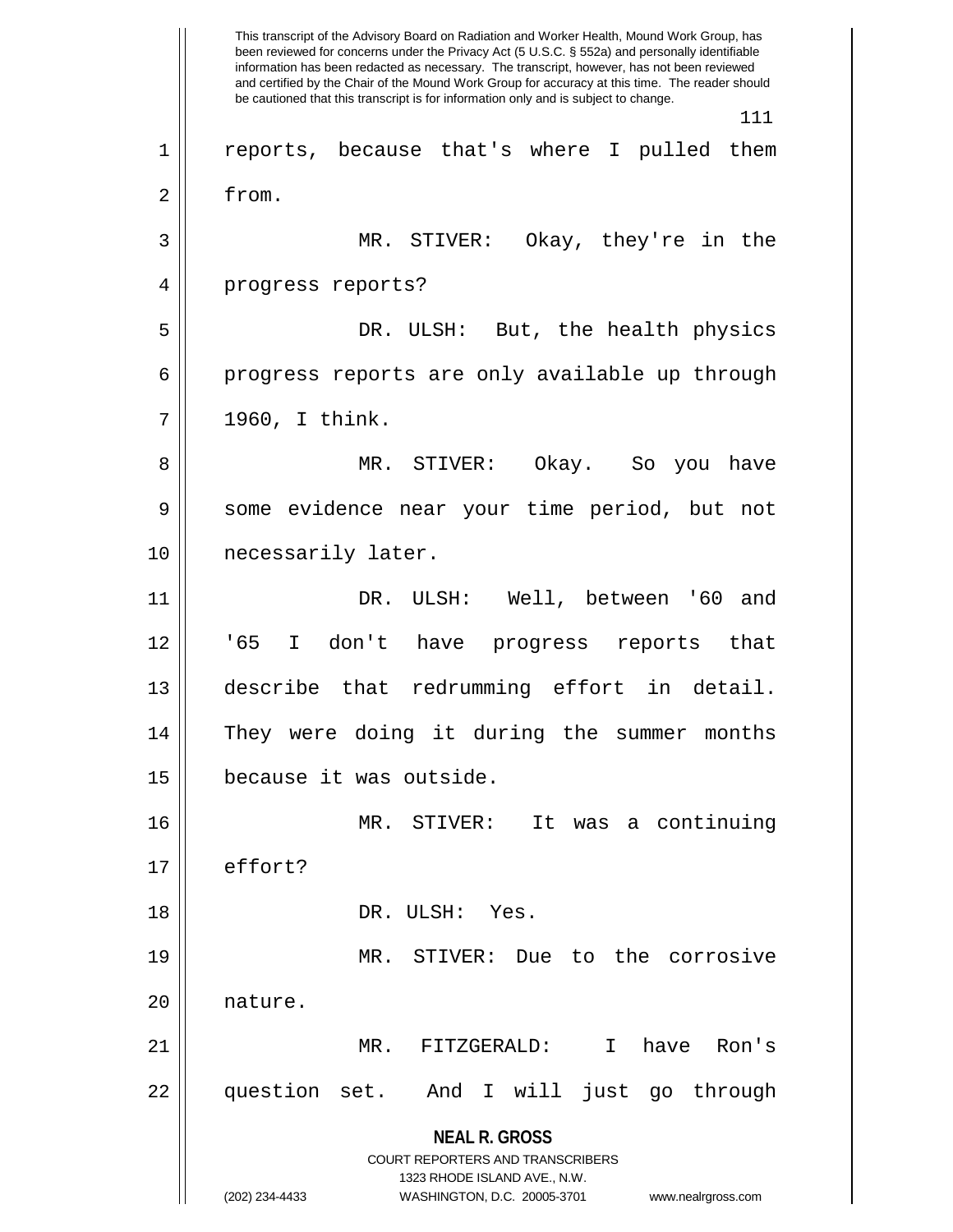**NEAL R. GROSS** COURT REPORTERS AND TRANSCRIBERS 1323 RHODE ISLAND AVE., N.W. This transcript of the Advisory Board on Radiation and Worker Health, Mound Work Group, has been reviewed for concerns under the Privacy Act (5 U.S.C. § 552a) and personally identifiable information has been redacted as necessary. The transcript, however, has not been reviewed and certified by the Chair of the Mound Work Group for accuracy at this time. The reader should be cautioned that this transcript is for information only and is subject to change. 112 1 || them. And, you know, certainly it's too bad 2 he can't participate. But I assume Ron, 3 you're not on? 4 MR. KATZ: It's mysterious. 5 DR. CHEW: I just emailed some of  $6 \parallel$  the other people that they can hear us. 7 MR. KATZ: So everyone else is 8 || getting on. 9 MR. FITZGERALD: Okay. If Ron 10 were here, what he would ask, and pardon me if  $11$  | I read these, I don't want to miss any  $-$ 12 MR. KATZ: That's fine. 13 MR. FITZGERALD: -- of his 14 nuances. In addition to the drum material 15 from ULC, Mound also received thorium 16 containment materials from the St. Louis 17 || Airport, according to Page 15 of the TBD. 18 And the quote from the TBD was, 19 || this is the Cotter concentrate issue. SW 20 || building was used in the Cotter concentrate, 21 i.e., St. Louis Airport case starting in the  $22$  || early '70s and terminated late in that decade,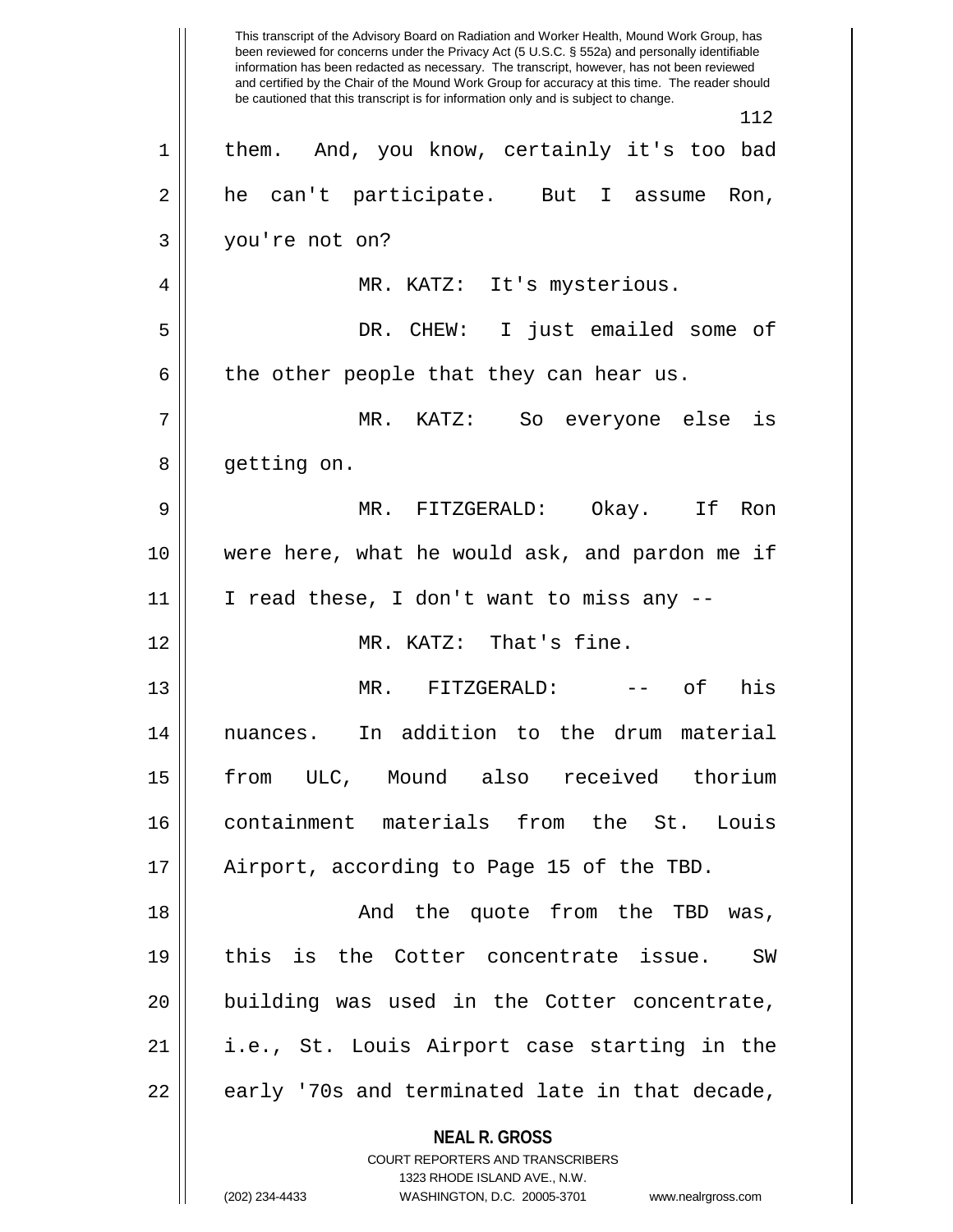**NEAL R. GROSS** COURT REPORTERS AND TRANSCRIBERS 1323 RHODE ISLAND AVE., N.W. This transcript of the Advisory Board on Radiation and Worker Health, Mound Work Group, has been reviewed for concerns under the Privacy Act (5 U.S.C. § 552a) and personally identifiable information has been redacted as necessary. The transcript, however, has not been reviewed and certified by the Chair of the Mound Work Group for accuracy at this time. The reader should be cautioned that this transcript is for information only and is subject to change. 113 1 late in the '70s. 2 Pile and plant operations in SW 3 were to recover thorium-230 and palladium-231. 4 The Cotter concentrate contained 99.9 grams  $5 \parallel$  per drum of thorium-232, and 11.1 grams per 6 drum of thorium-230, according to Page 16 of 7 l the TBD. 8 Additionally, thorium was used in 9 || other areas of Mound as stated on Page 12 of 10 || TBD. And the quote from TBD, again, was -- $11$  and I'll give you a copy of this. 12 DR. ULSH: Yes, I can't copy it  $13 \parallel$  all down. 14 MR. FITZGERALD: Right, right. 15 No, I'll give you a copy, don't worry about  $16$  | that. But this is the quote from the TBD. 17 "Thorium-232 was often substituted 18 for plutonium-238 compound for modeling 19 purposes and research development because this 20 || isotope was less expensive, less hazardous and 21 had physical characteristics similar to 22 plutonium-238.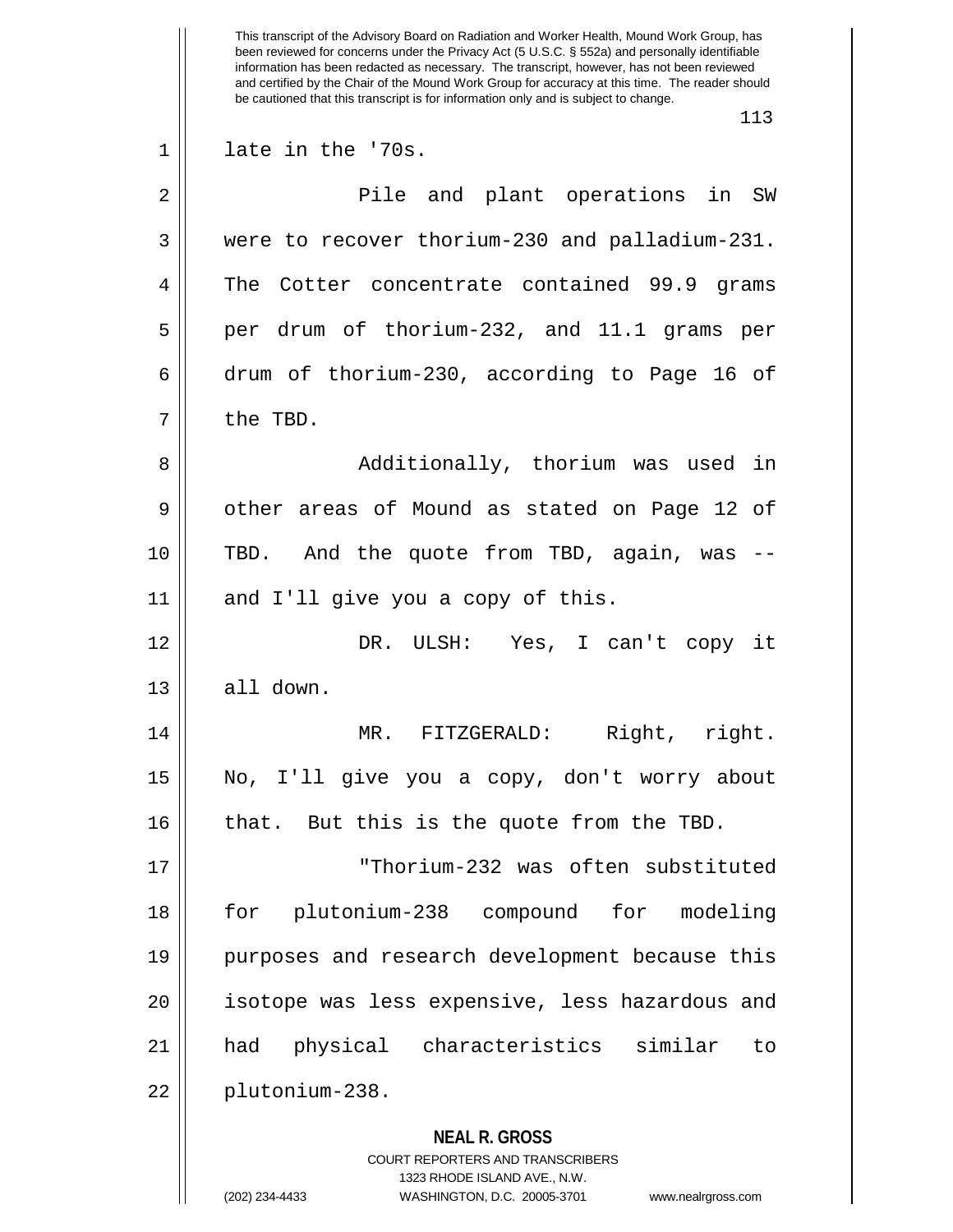This transcript of the Advisory Board on Radiation and Worker Health, Mound Work Group, has been reviewed for concerns under the Privacy Act (5 U.S.C. § 552a) and personally identifiable information has been redacted as necessary. The transcript, however, has not been reviewed and certified by the Chair of the Mound Work Group for accuracy at this time. The reader should be cautioned that this transcript is for information only and is subject to change. 114 1 "It is possible, therefore, to

**NEAL R. GROSS** COURT REPORTERS AND TRANSCRIBERS 1323 RHODE ISLAND AVE., N.W. (202) 234-4433 WASHINGTON, D.C. 20005-3701 www.nealrgross.com 2 || find thorium-232 compounds identical to the 3 238 compounds." That's, again, a quote from 4 the TBD. His concern, he didn't see that 5 || treated specifically in the White Paper. 6 || Sort of one activity for thorium  $7 \parallel$  and just was wondering if that was intentional  $8 \parallel \text{ or }?$ 9 DR. ULSH: Yes, it was intentional 10 because this was the biggest, most significant 11 activity with thorium-232. You know, Joe, you 12 were around for the Rocky Flats, when we were 13 || talking about thorium-232 there. 14 || The Same kind of situation  $15$  existed there where they would use thorium as 16 || sort of a almost, non-radioactive substitute 17 | for plutonium. 18 || MR. FITZGERALD: Right. 19 DR. ULSH: The same kind of thing 20 here. Mound wasn't involved with metallurgy 21 || or grinding or polishing these thorium parts. 22 And in addition, in our previous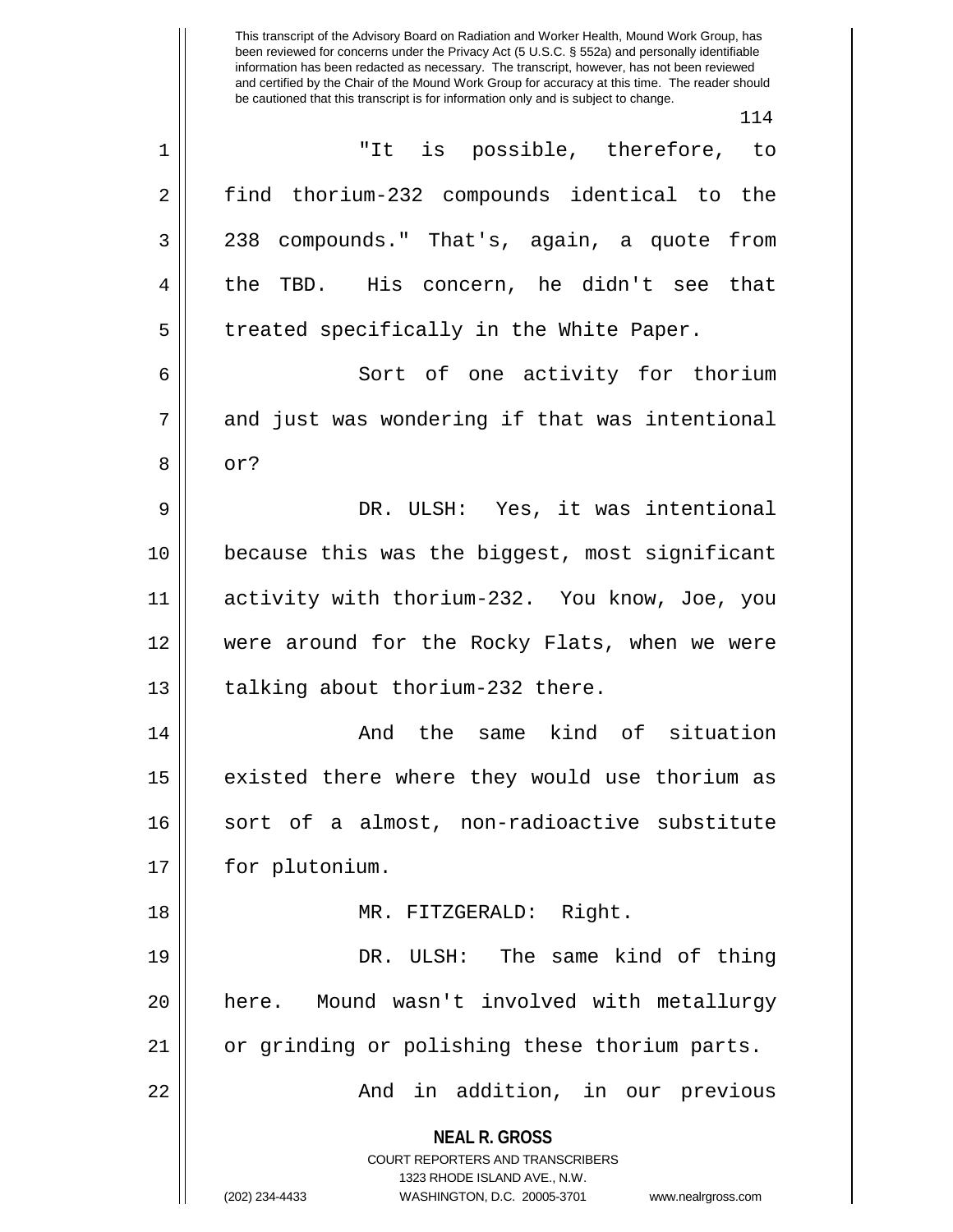**NEAL R. GROSS** COURT REPORTERS AND TRANSCRIBERS 1323 RHODE ISLAND AVE., N.W. (202) 234-4433 WASHINGTON, D.C. 20005-3701 www.nealrgross.com This transcript of the Advisory Board on Radiation and Worker Health, Mound Work Group, has been reviewed for concerns under the Privacy Act (5 U.S.C. § 552a) and personally identifiable information has been redacted as necessary. The transcript, however, has not been reviewed and certified by the Chair of the Mound Work Group for accuracy at this time. The reader should be cautioned that this transcript is for information only and is subject to change. 115  $1 \parallel$  response on the data adequacy thing, issue, we 2 talked about how Mound monitored for the 3 | controlling radionuclides. 4 || So if you've got small amounts of 5 || thorium-232, from a radioactive standpoint,  $6 \parallel$  and I'm thinking of the Cotter concentrate 7 now, and larger amounts of other 8 radionuclides, they did a gross alpha 9 || procedure. 10 And that's described here, in 11 fact, in this White Paper. And we attribute 12 it to the most limiting of the radionuclide 13 mixtures. 14 || So certainly, for the Cotter 15 | concentrate program, that's the strategy that 16 | we would employ there. 17 Sure, we would consider 18 thorium-232 in the mix, I guess, for the 19 possible interpretation of gross alpha 20 | results. 21 || But I can tell you that's not 22 || going to be the one that's going to be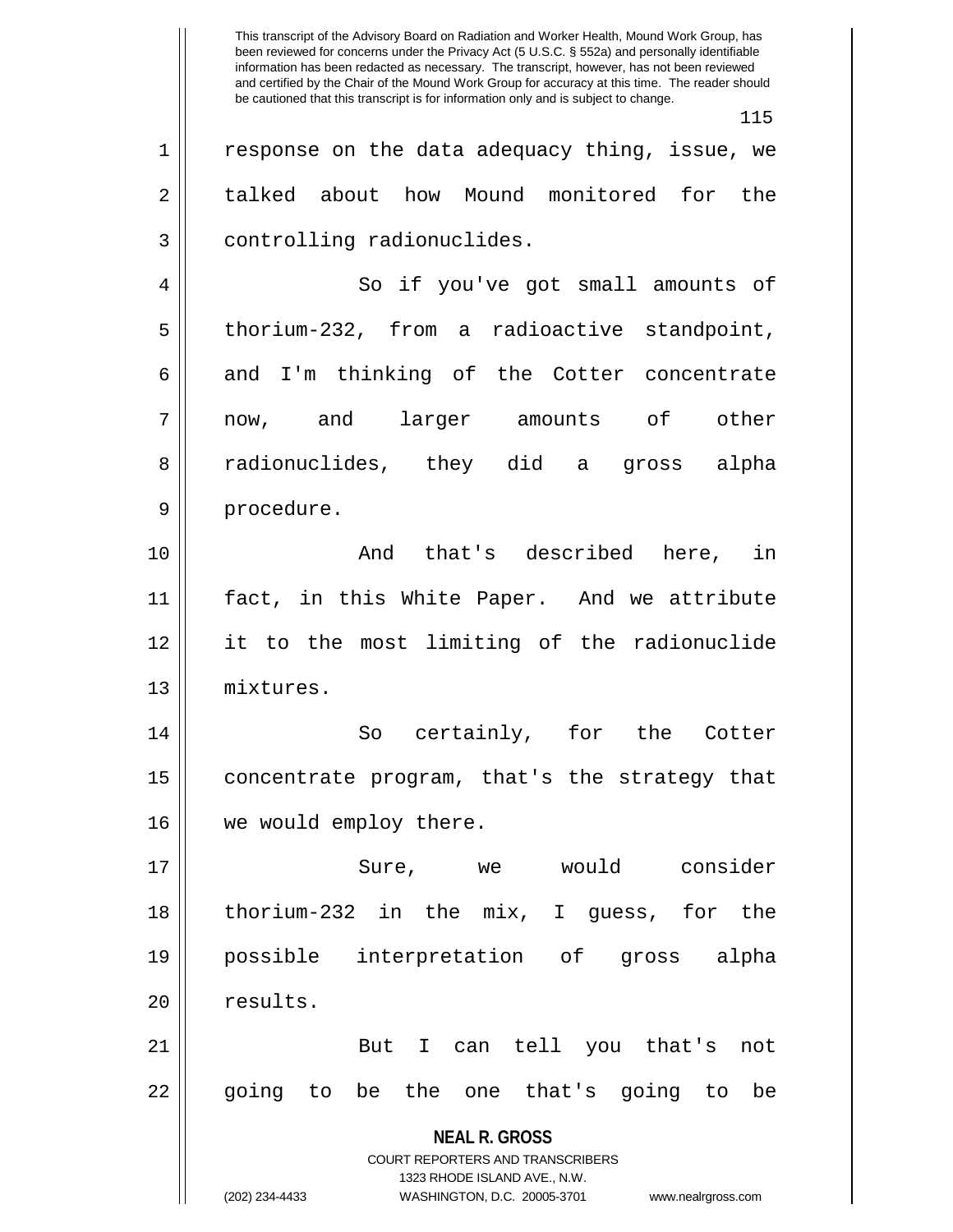**NEAL R. GROSS** COURT REPORTERS AND TRANSCRIBERS 1323 RHODE ISLAND AVE., N.W. This transcript of the Advisory Board on Radiation and Worker Health, Mound Work Group, has been reviewed for concerns under the Privacy Act (5 U.S.C. § 552a) and personally identifiable information has been redacted as necessary. The transcript, however, has not been reviewed and certified by the Chair of the Mound Work Group for accuracy at this time. The reader should be cautioned that this transcript is for information only and is subject to change. 116 1 controlling in that situation. 2 MR. FITZGERALD: Okay, so it was  $3 \parallel$  with some forethought. This was, in a sense, 4 I don't want to use the word boundary. This 5 || was sort of the activity that presented as the 6 | highest potential exposure. 7 DR. ULSH: Yes, well, I didn't 8 approach it exactly in those terms. But yes, 9 I guess I would agree with that. I approached 10 || it as they had trainloads of this stuff. 11 If I'm going to be looking at 12 situations where people could have been 13 exposed to thorium-232, this is the one I'm 14 going to look at. Not, well, we've got this 15 little part here that's thorium instead of 16 plutonium. 17 MR. FITZGERALD: This would be the 18 most significant source term -- 19 || DR. ULSH: Exactly. 20 MR. FITZGERALD: -- in terms of 21 quantity and treatment. Okay, that was sort  $22$  | of off the top, we haven't gone through it.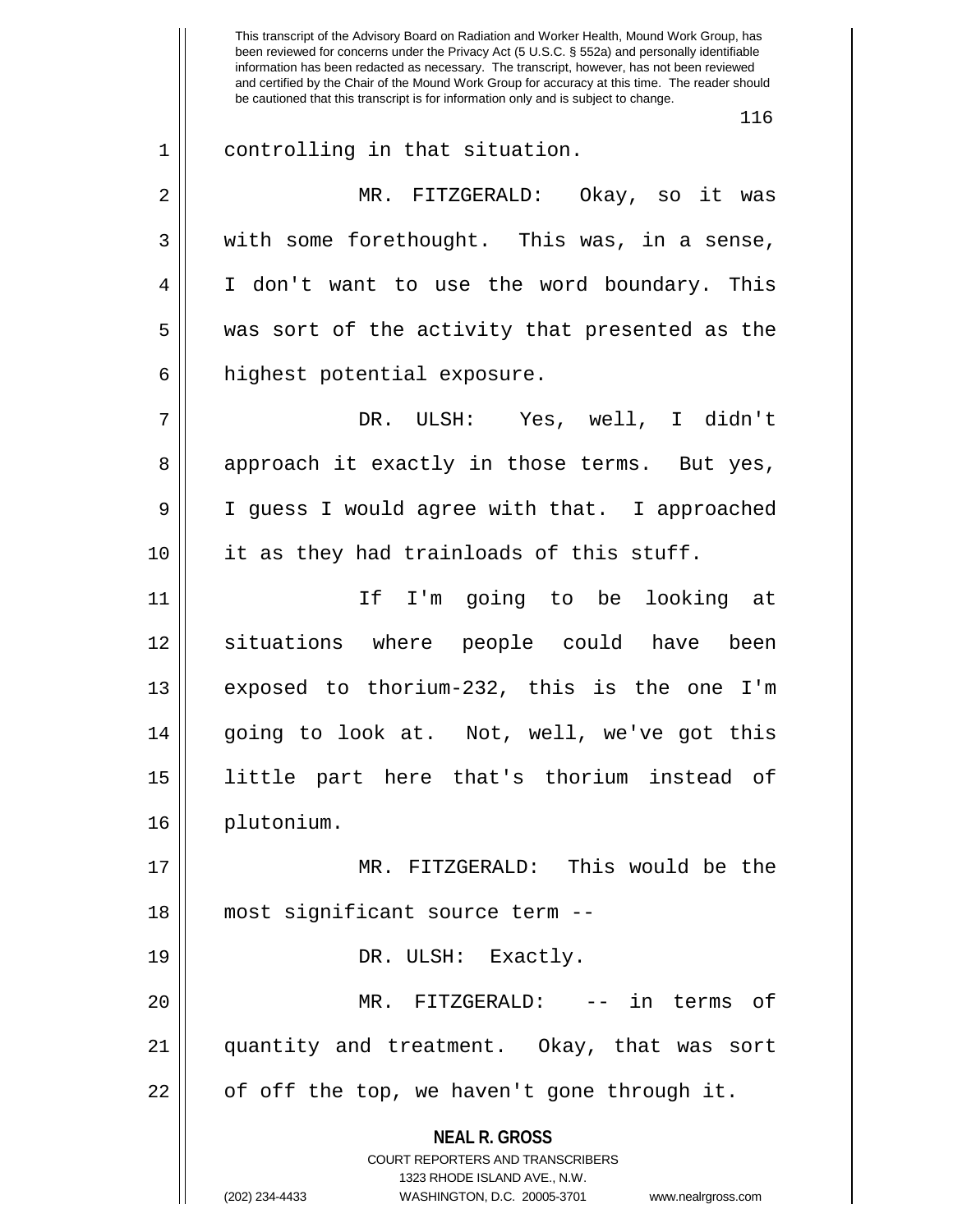**NEAL R. GROSS** COURT REPORTERS AND TRANSCRIBERS 1323 RHODE ISLAND AVE., N.W. (202) 234-4433 WASHINGTON, D.C. 20005-3701 www.nealrgross.com This transcript of the Advisory Board on Radiation and Worker Health, Mound Work Group, has been reviewed for concerns under the Privacy Act (5 U.S.C. § 552a) and personally identifiable information has been redacted as necessary. The transcript, however, has not been reviewed and certified by the Chair of the Mound Work Group for accuracy at this time. The reader should be cautioned that this transcript is for information only and is subject to change. 117 1 || I'll give you this to look at, but  $2 \parallel$  heck, I can't even read it. 3 || CHAIR BEACH: He's younger. 4 MR. FITZGERALD: Oh, okay. I 5 would need reading glasses. But this is why I 6 actually printed it before I left. I realized  $7$  | that there's no way. 8 DR. ULSH: Oh, he used small font. 9 MR. FITZGERALD: Yes, he used 10 small font. Josie actually came up with a 11 larger font, so I'm using her copy. Anyway, 12 the second comment or question is: I'll read  $13 \parallel$  this. 14 NIOSH is assuming that the 15 || statement on Page 18 of the TBD, and this is 16 the quote -- oh no, I'm sorry. This is from 17 || the White Paper. 18 "Fortunately, Mound had a 19 comprehensive radiation protection program, 20 including effective bioassay techniques for 21 detecting intakes of all three radionuclides. 22 || Therefore, internal organ doses can be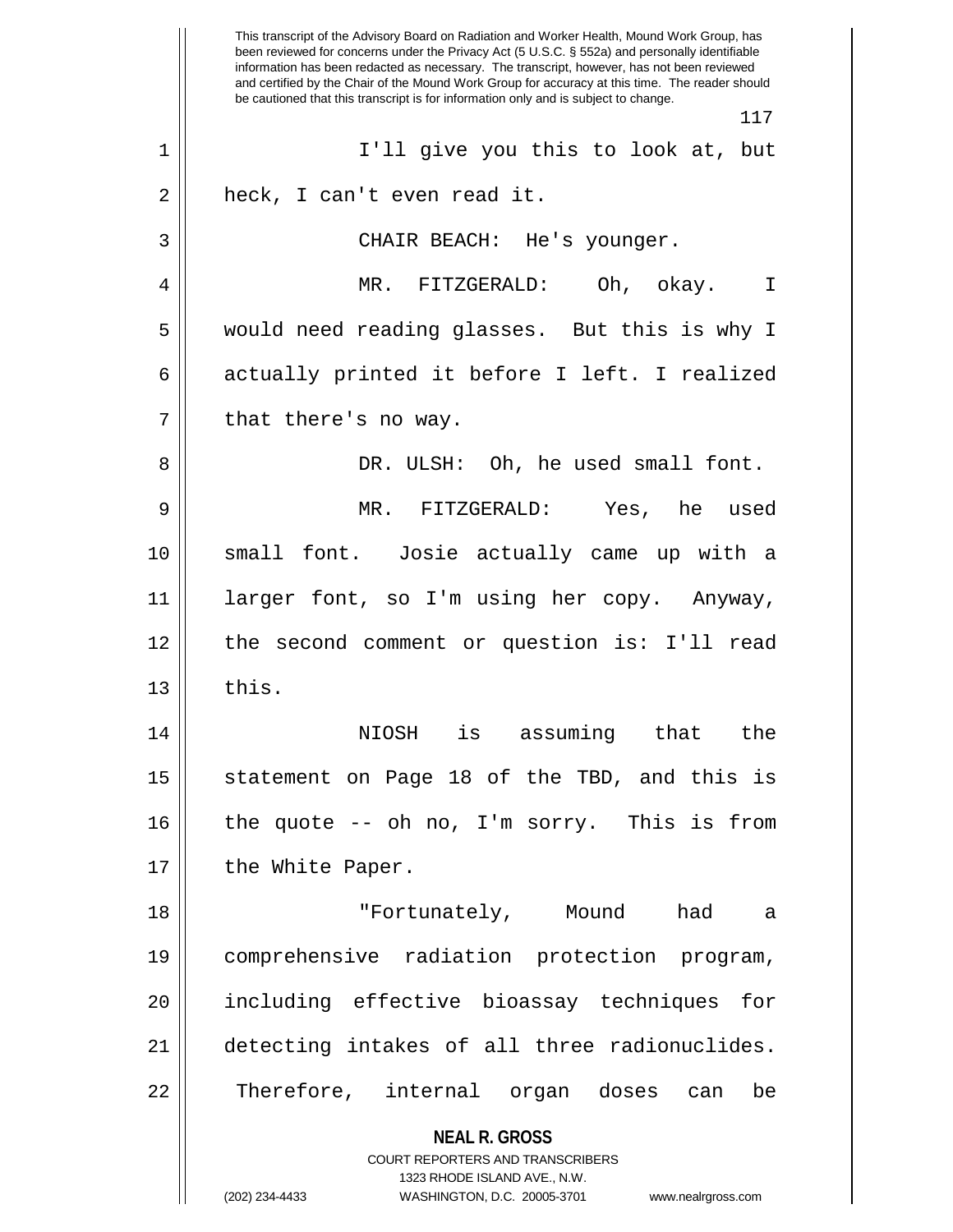**NEAL R. GROSS** COURT REPORTERS AND TRANSCRIBERS 1323 RHODE ISLAND AVE., N.W. This transcript of the Advisory Board on Radiation and Worker Health, Mound Work Group, has been reviewed for concerns under the Privacy Act (5 U.S.C. § 552a) and personally identifiable information has been redacted as necessary. The transcript, however, has not been reviewed and certified by the Chair of the Mound Work Group for accuracy at this time. The reader should be cautioned that this transcript is for information only and is subject to change. 118 1 calculated." 2 And his comment is: it is correct 3 for 1954 through the clean-up period of '75 4 || and beyond for any residual field buildings or 5 | other sources of thorium. 6 And his concern is: however, other 7 DOE sites such as Weldon Spring, he's been 8 working on Weldon Spring, did not have thorium 9 monitoring during the '50s and '60s. 10 And likewise, Los Alamos was not 11 able to provide them with much guidance 12 concerning how to, in fact, evaluate thorium 13 || intakes and Y-12, as another example, did not 14 use their mobile thorium counting unit at 15 Weldon until '66. 16 So he was just reflecting on the 17 fact that it didn't seem like it was a whole 18 || lot of, if not knowledge, application in terms 19 of monitoring for thorium in the '50s and the  $20$  || early '60s. 21 And was just wondering if that 22 || statement of having the so-called rigorous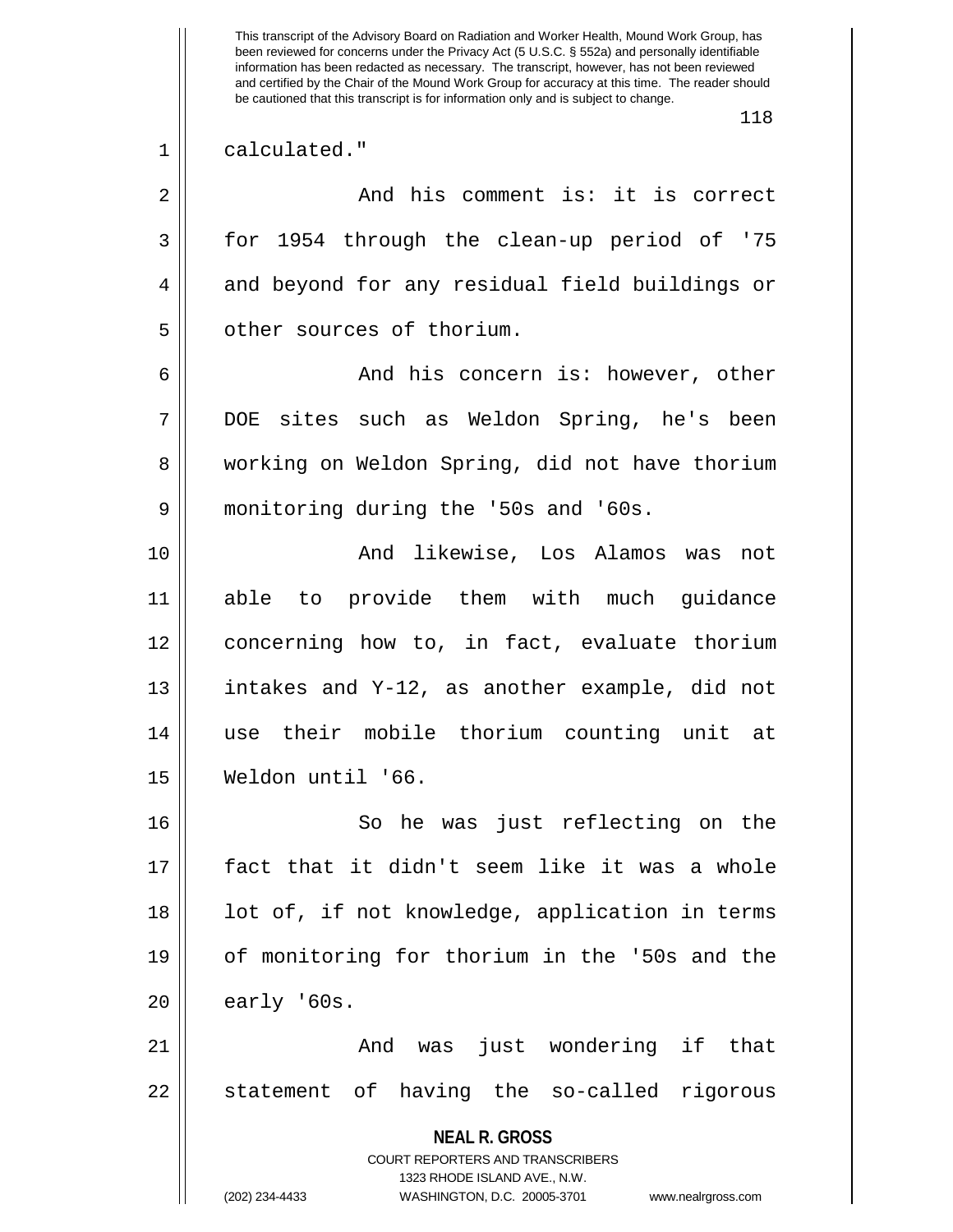This transcript of the Advisory Board on Radiation and Worker Health, Mound Work Group, has been reviewed for concerns under the Privacy Act (5 U.S.C. § 552a) and personally identifiable information has been redacted as necessary. The transcript, however, has not been reviewed and certified by the Chair of the Mound Work Group for accuracy at this time. The reader should be cautioned that this transcript is for information only and is subject to change.

119 1 || practice applied across the history of the  $2 \parallel$  thorium-232 handling, because it doesn't seem  $3 \parallel$  to be consistent with other sites when they 4 tangled with thorium-232 and their ability to 5 monitor it.  $6 \parallel$  So even though there's a, I think, 7 a very detailed bioassay procedure listed  $8 \parallel$  there that was, I guess, available, whatever, 9 || that's his concern from other sites. Why 10 would, you know, Mound stand out? 11 DR. ULSH: I can tell you that 12 this procedure, this gross alpha procedure 13 || that Mound actually developed, they used it 14 for a number of different radionuclides, the  $15$  || gross alpha part of it was the same. 16 And then they used sequential 17 stripping off of the columns for first the 18 || radium and second for thorium. 19 That was developed at Mound. Why 20 it wasn't used at Weldon Spring or LANL I have 21 no idea, because I haven't been involved with  $22$   $\parallel$  those sites.

> **NEAL R. GROSS** COURT REPORTERS AND TRANSCRIBERS

> > 1323 RHODE ISLAND AVE., N.W.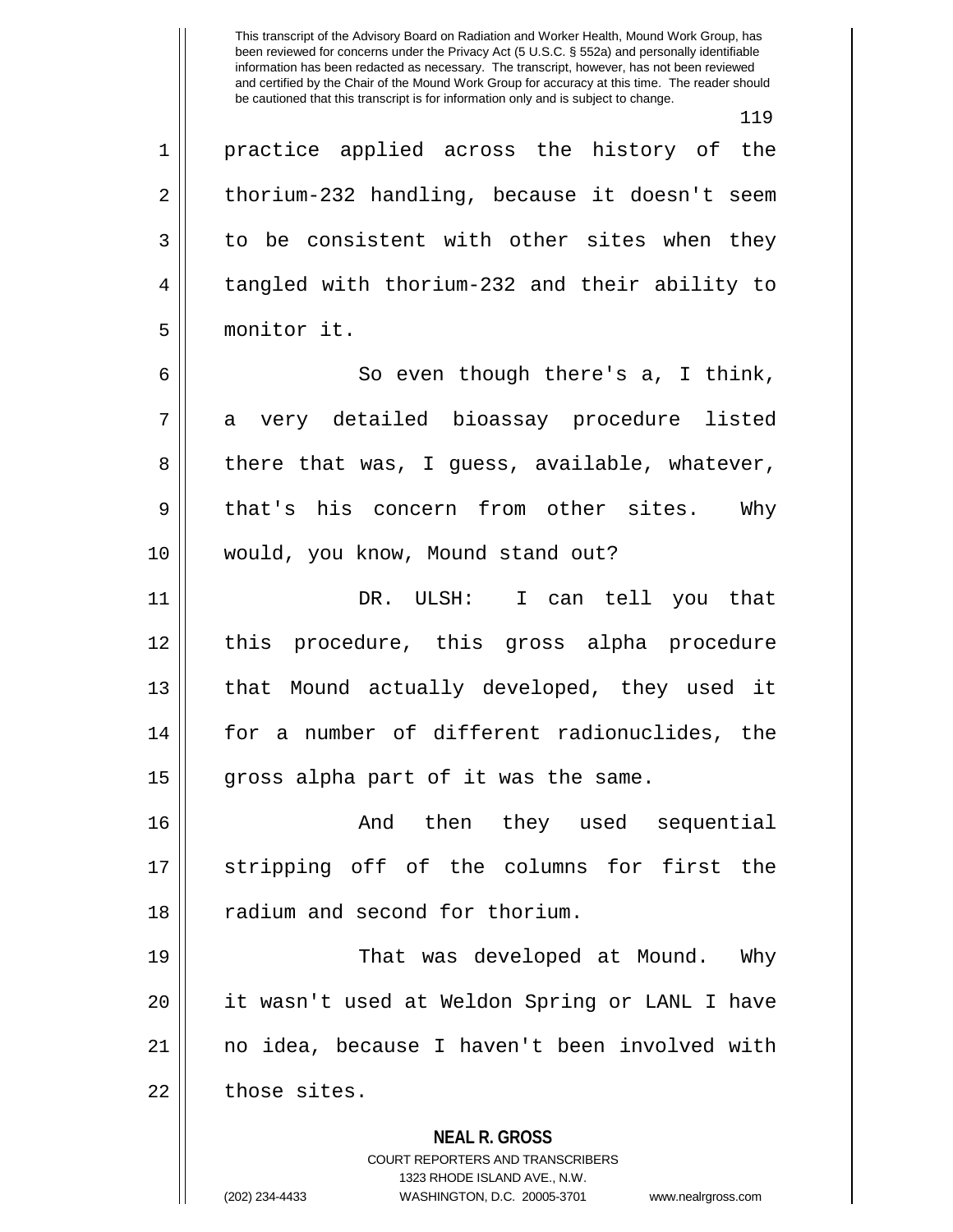This transcript of the Advisory Board on Radiation and Worker Health, Mound Work Group, has been reviewed for concerns under the Privacy Act (5 U.S.C. § 552a) and personally identifiable information has been redacted as necessary. The transcript, however, has not been reviewed and certified by the Chair of the Mound Work Group for accuracy at this time. The reader should be cautioned that this transcript is for information only and is subject to change. 120 1 All I can tell you is I know 2 exactly what the procedure is for Mound, and I  $3 \parallel$  know they used it, that's recorded here. 4 MR. FITZGERALD: Again, as a  $5 \parallel$  reflection, when he went through that detail, 6 I don't think he was familiar with Mound's 7 particular approach to thorium but found it 8 different than the other sites. 9 So, you know again, I'll go 10 || through this. The next question, and this 11 || actually has to do with the protocol. 12 The procedure listed in the 13 paper's relatively lengthy chemical procedure 14 would require considerable time to perform, 15 | especially on routine urine samples. 16 according to Page 13 of the paper, 17 this is the White Paper, both urinalysis 18 results for the 20 workers included in this 19 study were prepared in accordance with the 20 procedures described above. These results 21 || were entered into the, I quess it's CADW tool,  $22$  || the lung tool.

> **NEAL R. GROSS** COURT REPORTERS AND TRANSCRIBERS 1323 RHODE ISLAND AVE., N.W. (202) 234-4433 WASHINGTON, D.C. 20005-3701 www.nealrgross.com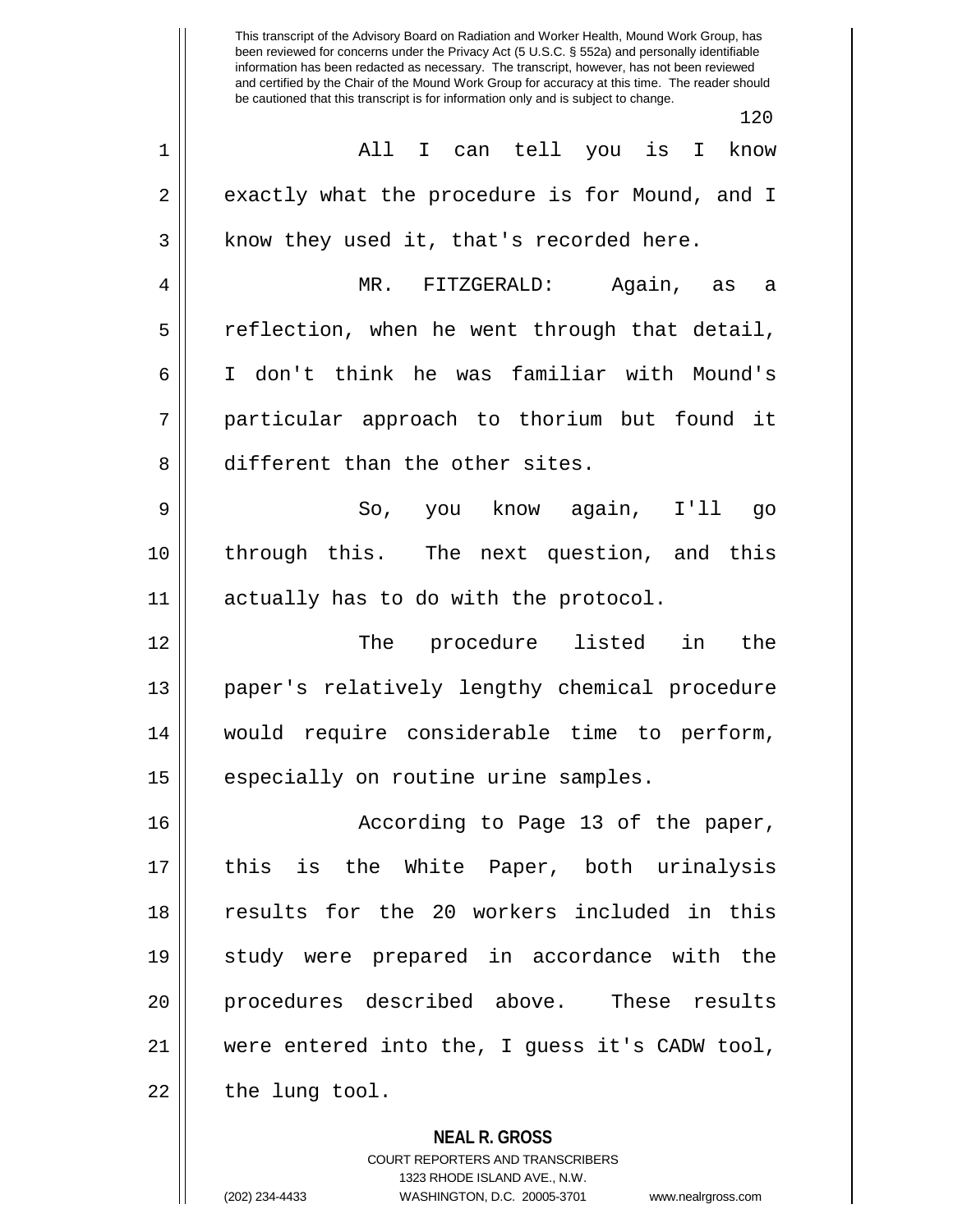**NEAL R. GROSS** COURT REPORTERS AND TRANSCRIBERS 1323 RHODE ISLAND AVE., N.W. (202) 234-4433 WASHINGTON, D.C. 20005-3701 www.nealrgross.com This transcript of the Advisory Board on Radiation and Worker Health, Mound Work Group, has been reviewed for concerns under the Privacy Act (5 U.S.C. § 552a) and personally identifiable information has been redacted as necessary. The transcript, however, has not been reviewed and certified by the Chair of the Mound Work Group for accuracy at this time. The reader should be cautioned that this transcript is for information only and is subject to change. 121 1 DR. ULSH: Yes. 2 MR. FITZGERALD: To calculate  $3 \parallel$  intakes of organ-specific doses for the lung, 4 | bone and prostate. 5 And the question is did each of 6 the 20 cases have routine or special work 7 assignment urinalyses preformed using this 8 procedure and recorded in accordance with a 9 || written sampling procedure? 10 Or was there just spot checking of 11 urine samples for thorium? You know, in other 12 words, what was the actual implementation? Is 13 | there any knowledge of that? 14 CHAIR BEACH: And before you 15 || answer, I just emailed that to you, Brant, on 16 || your CDC email. 17 DR. ULSH: Okay, thank you. I got 18 a little buzz from my BlackBerry, that's 19 probably what it was. I'm not quite sure how 20 to interpret Ron's question, but I'll take a  $21$  | crack at it. 22 MR. FITZGERALD: It might be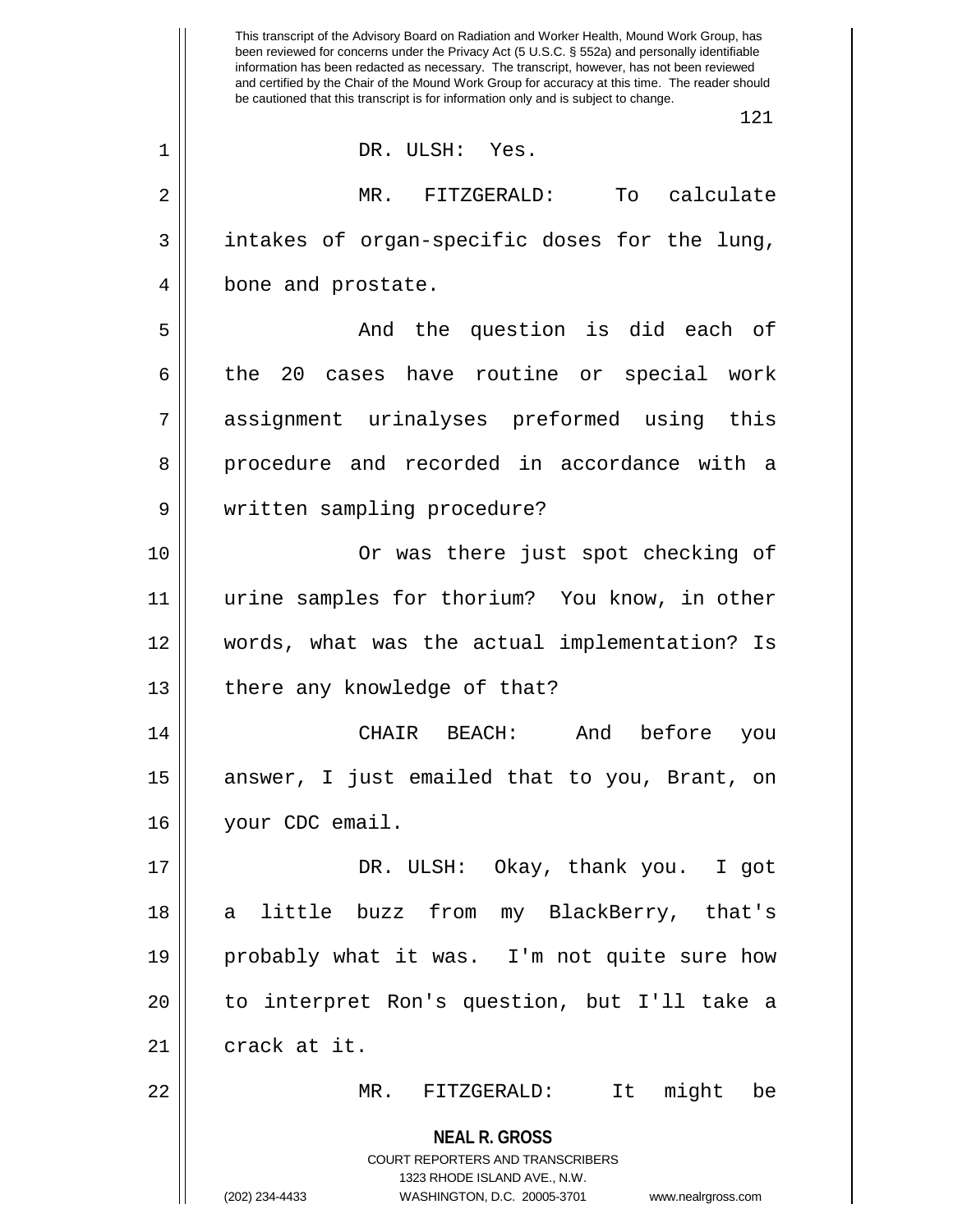**NEAL R. GROSS** This transcript of the Advisory Board on Radiation and Worker Health, Mound Work Group, has been reviewed for concerns under the Privacy Act (5 U.S.C. § 552a) and personally identifiable information has been redacted as necessary. The transcript, however, has not been reviewed and certified by the Chair of the Mound Work Group for accuracy at this time. The reader should be cautioned that this transcript is for information only and is subject to change. 122 1 || easier just to read it. I mean, there's a lot  $2 \parallel$  there, but I think his concern is the actual 3 implementation of the protocol itself and how 4 || it was used for the 20 workers. 5 || The protocol DR. ULSH: Well, the protocol 6 itself, if I understand what you're talking 7 about is the actually gross alpha procedure 8 || followed first the radium stripping and then 9 || the thorium stripping. 10 Yes, it is a lengthy procedure, 11 but they used the gross alpha technique 12 || extensively, not just for thorium. 13 || Thorium-232 was certainly not one 14 of the main radionuclides at Mound. Those 15 were plutonium-238, polonium-210 and tritium. 16 || But the fact that they had those 17 gross alpha procedures that they could add on 18 to detect thorium and its radium daughters 19 meant that they had a technique available to 20 use as needed, and they used it for the people 21 in this thorium-232 program. I don't think  $22$  || that everyone at Mound would be on a routine

> COURT REPORTERS AND TRANSCRIBERS 1323 RHODE ISLAND AVE., N.W.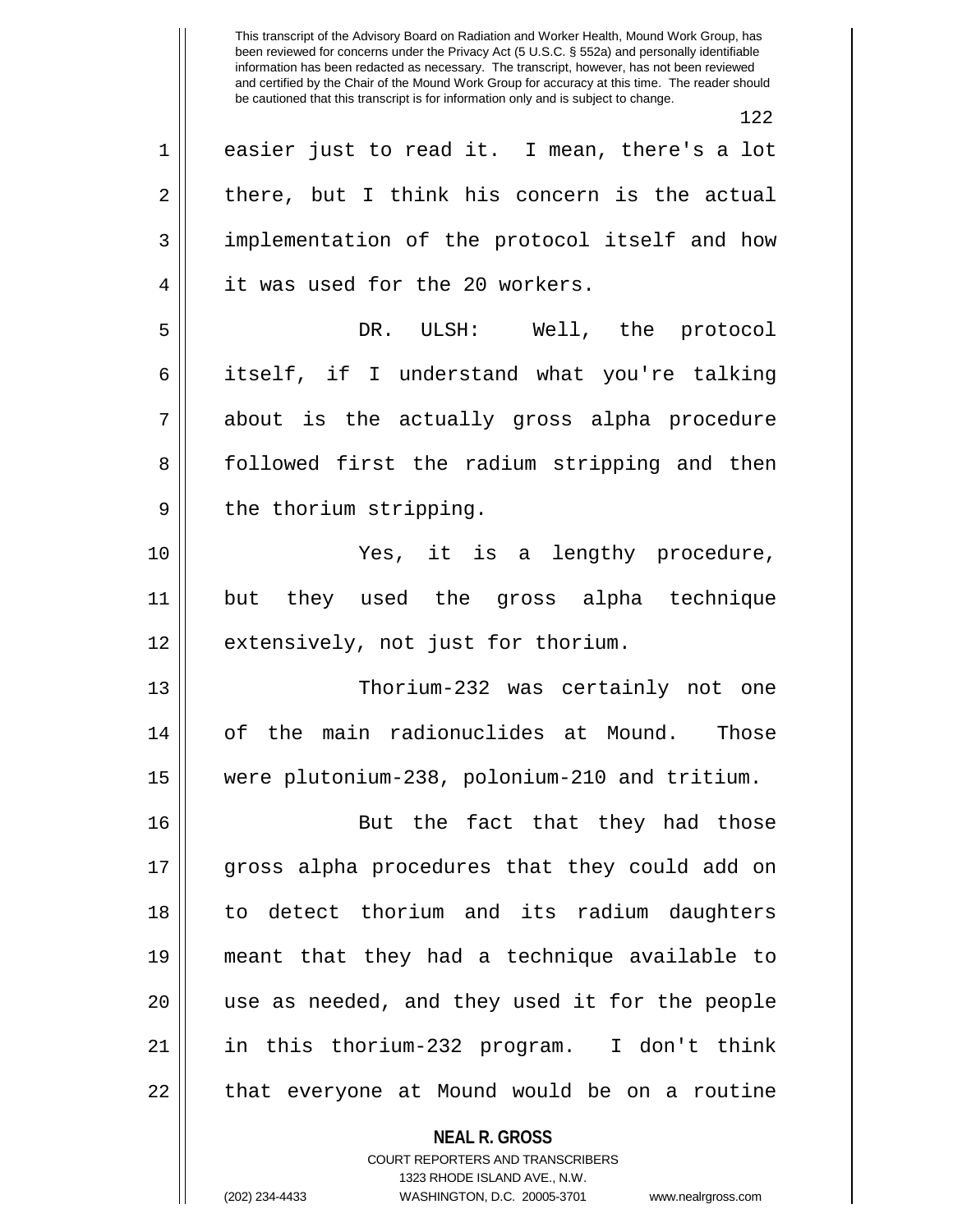**NEAL R. GROSS** COURT REPORTERS AND TRANSCRIBERS 1323 RHODE ISLAND AVE., N.W. This transcript of the Advisory Board on Radiation and Worker Health, Mound Work Group, has been reviewed for concerns under the Privacy Act (5 U.S.C. § 552a) and personally identifiable information has been redacted as necessary. The transcript, however, has not been reviewed and certified by the Chair of the Mound Work Group for accuracy at this time. The reader should be cautioned that this transcript is for information only and is subject to change. 123 1 thorium-232 urinalysis program because it 2 | wasn't one of the main radionuclides. 3 They just used it for this 4 || program, and a few others as appropriate. I 5 mean, they used the same technique for the 6 ionium program, thorium-230, because 7 | chemically it would pull off the ionium. 8 MR. FITZGERALD: Right. 9 MEMBER ZIEMER: But Joe, were they 10 asking, you used the word "spot check." Was 11 he asking if they just did spot checks in this 12 || series? 13 MR. FITZGERALD: Yes, he was 14 | reflecting --15 MEMBER ZIEMER: Or were they 16 || routinely doing thorium as part of this group? 17 MR. FITZGERALD: He was reflecting 18 || the fact that it seemed like a pretty detailed 19 and lengthy procedure, and for the time, it 20 would have been, again, I think he's looking 21 at it not with a lot of intimate knowledge of  $22$  || the Meyer program as it existed.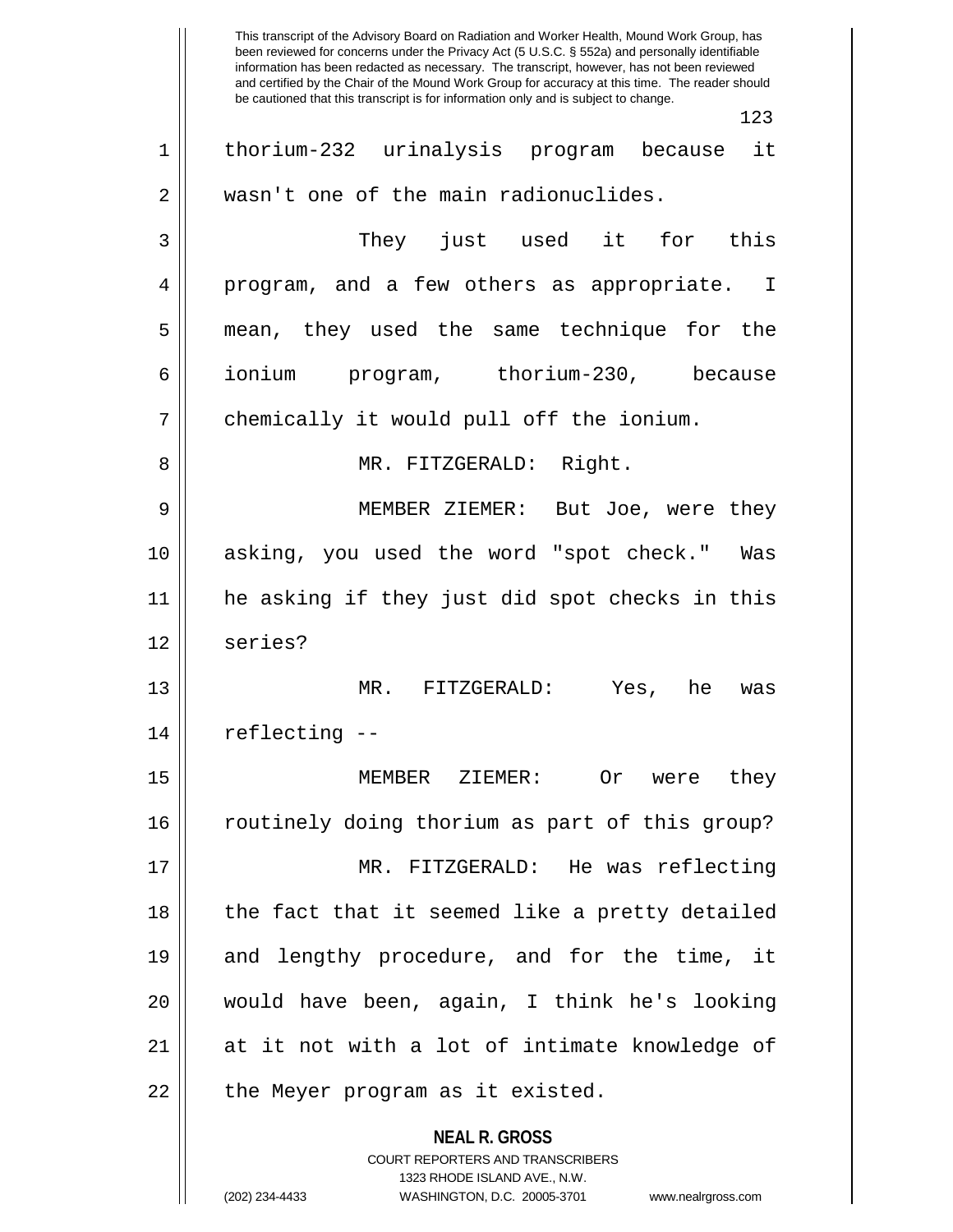This transcript of the Advisory Board on Radiation and Worker Health, Mound Work Group, has been reviewed for concerns under the Privacy Act (5 U.S.C. § 552a) and personally identifiable information has been redacted as necessary. The transcript, however, has not been reviewed and certified by the Chair of the Mound Work Group for accuracy at this time. The reader should be cautioned that this transcript is for information only and is subject to change.

124

**NEAL R. GROSS** COURT REPORTERS AND TRANSCRIBERS 1323 RHODE ISLAND AVE., N.W. 1 But was wondering, you know, was  $2 \parallel$  this routinely applied for all of the workers 3 || potentially exposed to thorium? Or did they 4 || use it more of a spot check, you know, taking 5 a sample of the workers that would have been 6 | involved in the program? 7 The implementation, in other 8 || words, the actual monitoring program for 9 || thorium as opposed to the actual procedure, 10 || versus the procedure. 11 DR. ULSH: I understand now, I 12 think, what you're saying. I have seen no 13 description anywhere that this was done only 14 | on a spot basis for thorium. 15 || The way Meyer described it, and 16 || that's referenced in the White Paper, I don't  $17$  || know if he was talking -- well, he actually 18 does have a specific section on the 19 || thorium-232 program and urinalysis. 20 I guess I would refer Ron to that 21 || to see if that provides the details that would 22 | answer his question.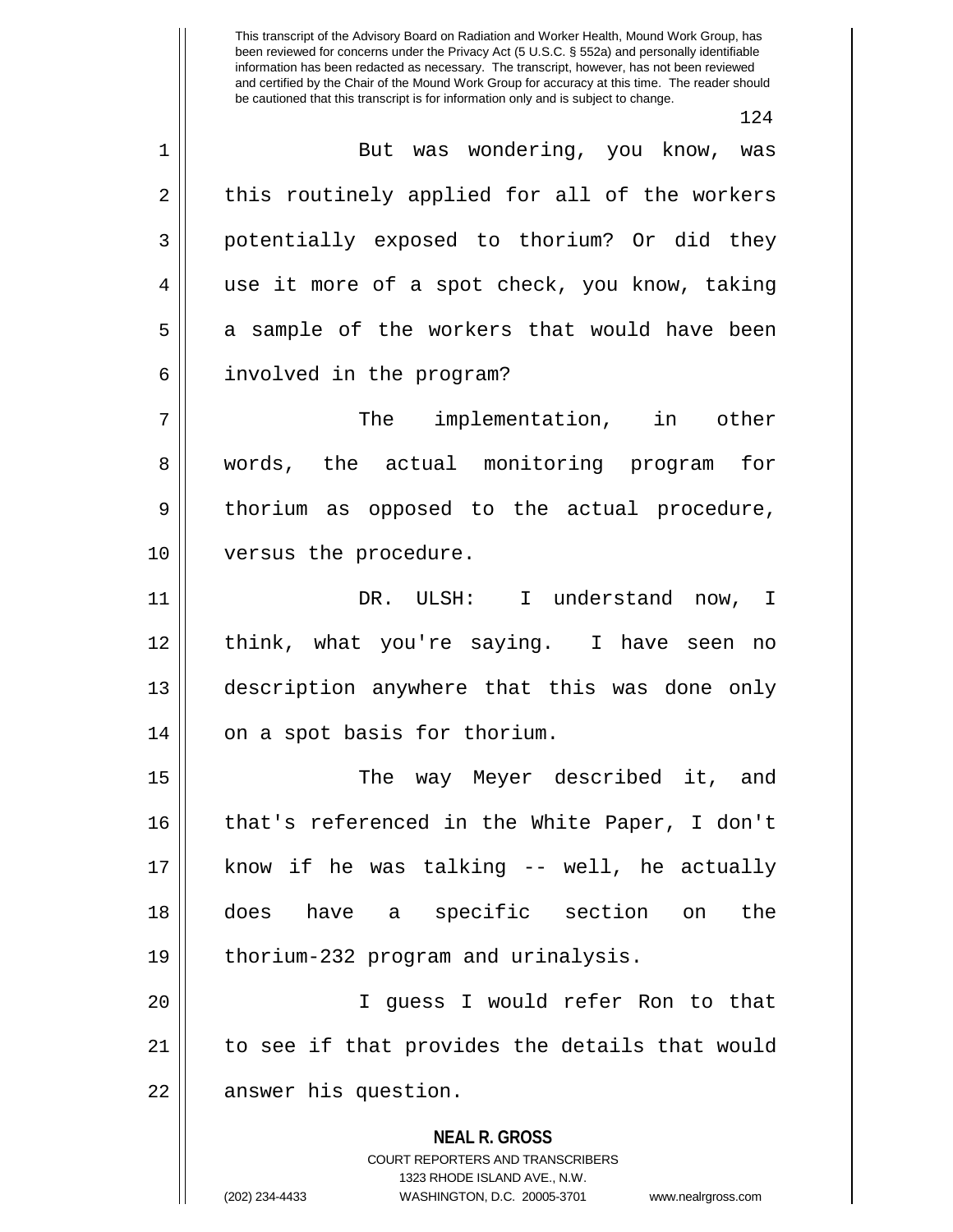This transcript of the Advisory Board on Radiation and Worker Health, Mound Work Group, has been reviewed for concerns under the Privacy Act (5 U.S.C. § 552a) and personally identifiable information has been redacted as necessary. The transcript, however, has not been reviewed and certified by the Chair of the Mound Work Group for accuracy at this time. The reader should be cautioned that this transcript is for information only and is subject to change. 125

| $\mathbf{1}$   | My impression is certainly that                                                                                                                                        |
|----------------|------------------------------------------------------------------------------------------------------------------------------------------------------------------------|
| $\overline{2}$ | they, just like with the other urinalysis                                                                                                                              |
| 3              | programs at Mound, they applied it to the                                                                                                                              |
| 4              | workers who were involved.                                                                                                                                             |
| 5              | That's the language that Meyer                                                                                                                                         |
| 6              | uses. He doesn't say that they just did a                                                                                                                              |
| 7              | spot check for thorium. I mean, it's --                                                                                                                                |
| 8              | MR. FITZGERALD: Yes, I think when                                                                                                                                      |
| 9              | he was looking at the 20, then the 60 which                                                                                                                            |
| 10             | the 20 was drawn from, you know, I guess there                                                                                                                         |
| 11             | was 60 that had results. And there was 20 for                                                                                                                          |
| 12             | which you had --                                                                                                                                                       |
| 13             | DR. ULSH: Well --                                                                                                                                                      |
| 14             | MR. FITZGERALD:<br>-- actual                                                                                                                                           |
| 15             | claimant information, is that --                                                                                                                                       |
| 16             | DR. ULSH: There were, I can't                                                                                                                                          |
| 17             | remember the number that MJW identified in                                                                                                                             |
| 18             | their pre-1989 Dose Reconstruction Report.                                                                                                                             |
| 19             | But in the appendix, it goes through and lists                                                                                                                         |
| 20             | them by name and tells what their thorium                                                                                                                              |
| 21             | doses were and elevated nuclides as well.                                                                                                                              |
| 22             | I went through and pulled out the                                                                                                                                      |
|                | <b>NEAL R. GROSS</b><br><b>COURT REPORTERS AND TRANSCRIBERS</b><br>1323 RHODE ISLAND AVE., N.W.<br>(202) 234-4433<br>WASHINGTON, D.C. 20005-3701<br>www.nealrgross.com |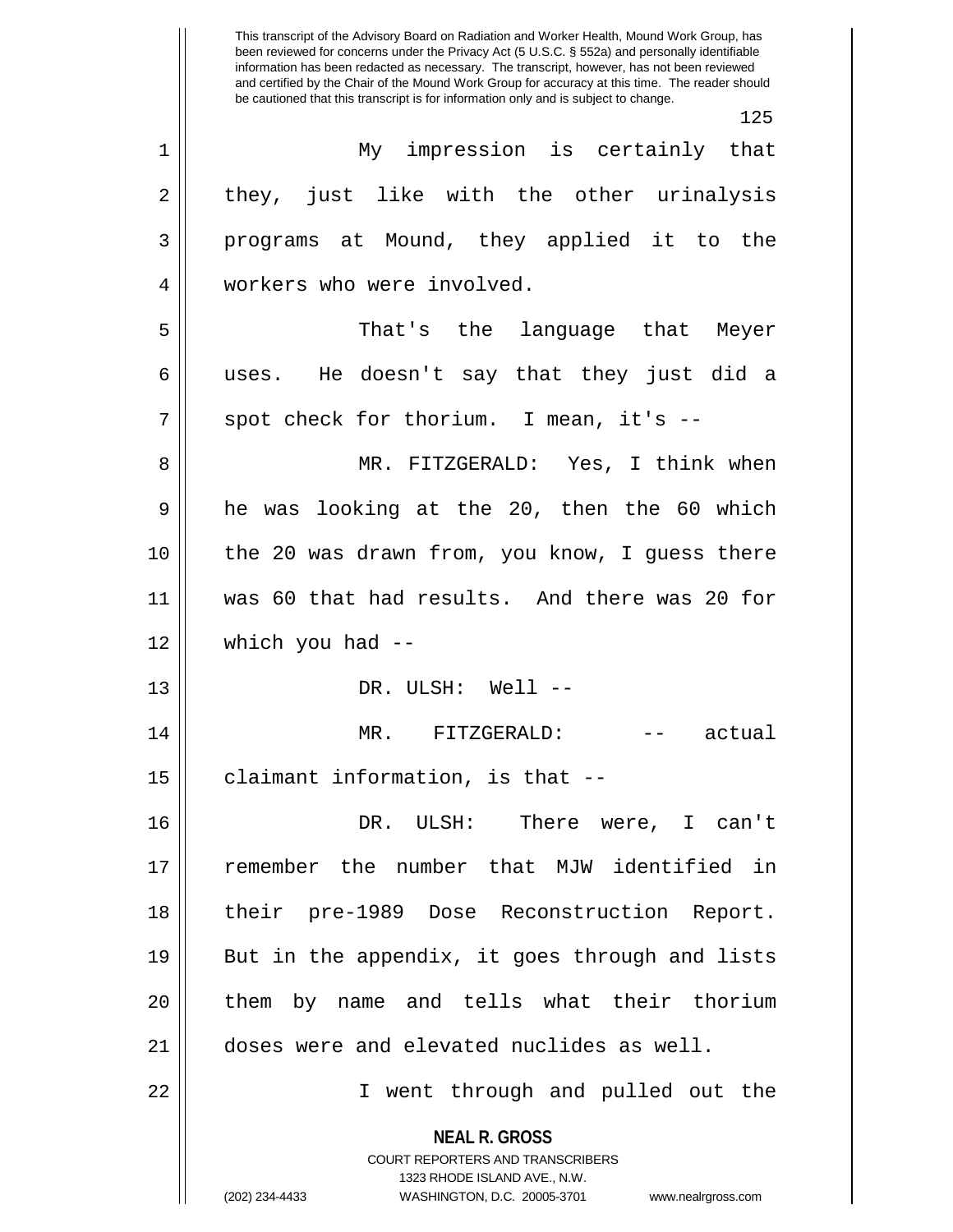**NEAL R. GROSS** COURT REPORTERS AND TRANSCRIBERS 1323 RHODE ISLAND AVE., N.W. This transcript of the Advisory Board on Radiation and Worker Health, Mound Work Group, has been reviewed for concerns under the Privacy Act (5 U.S.C. § 552a) and personally identifiable information has been redacted as necessary. The transcript, however, has not been reviewed and certified by the Chair of the Mound Work Group for accuracy at this time. The reader should be cautioned that this transcript is for information only and is subject to change. 126 1 names of any that had thorium-232. And I  $2 \parallel$  can't remember exactly what that number is. 3 || It's in the White Paper somewhere. 4 MR. FITZGERALD: Right. 5 DR. ULSH: I bounced that larger 6 || list against NOCTS to see how many of them 7 were claimants and identify 20 individuals. 8 MR. FITZGERALD: Yes, I think the 9 number was 60 that 20 was drawn from. 10 || DR. ULSH: Could be, yes. 11 MR. FITZGERALD: So that was the 12 || source of his question, trying to figure out, 13 you know, it's just that procedure was cited 14 in there. Was that routinely applied to the  $15 \parallel 60?$ 16 Based on what you saw on the 20, 17 did it look like they had, you know, a fairly 18 || complete set of results in terms of analysis? 19 DR. ULSH: Well, they didn't have 20 huge numbers of thorium urinalysis results. 21 But that kind of goes along with what you 22 || might expect from an episodic program.

<sup>(202) 234-4433</sup> WASHINGTON, D.C. 20005-3701 www.nealrgross.com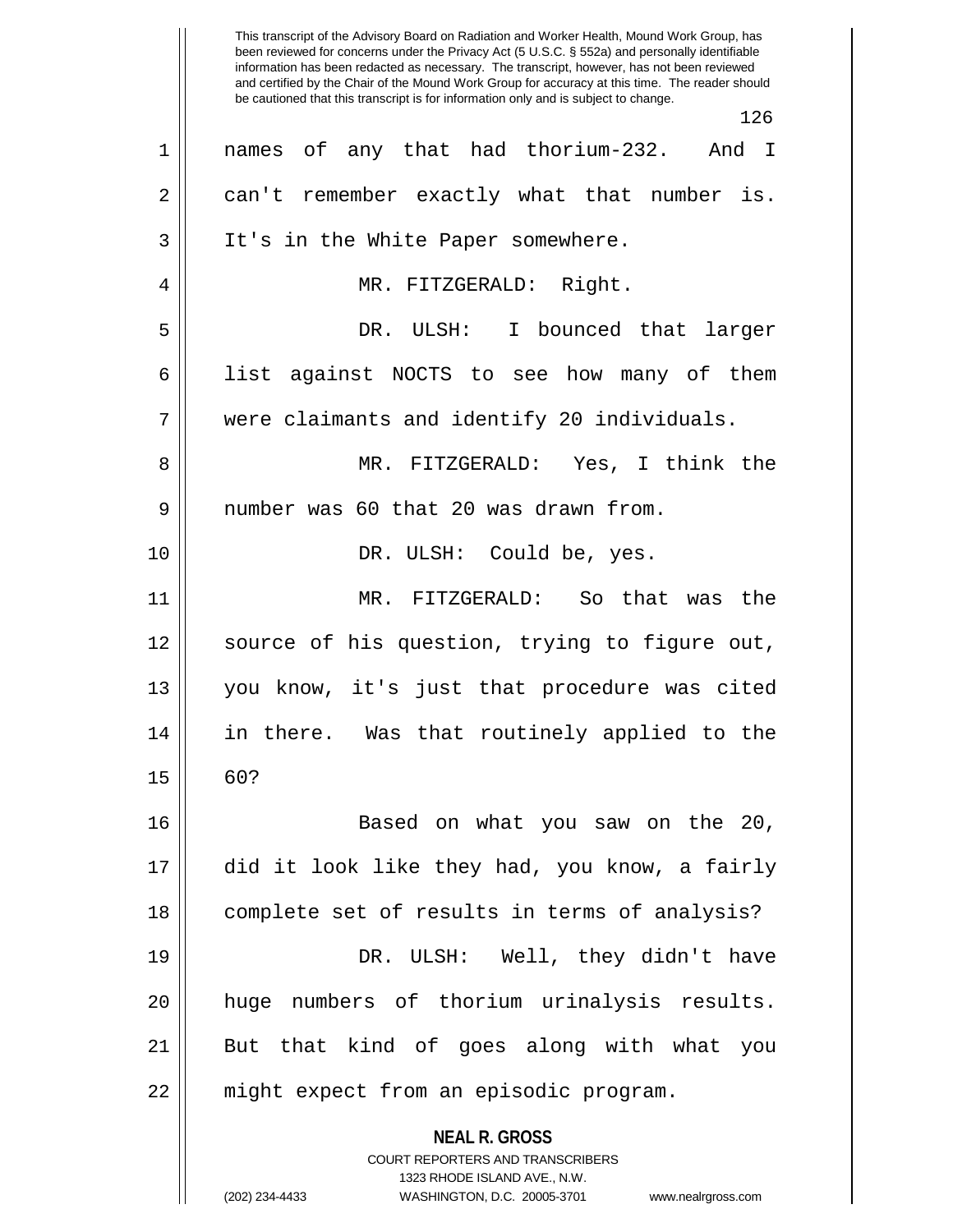**NEAL R. GROSS** COURT REPORTERS AND TRANSCRIBERS 1323 RHODE ISLAND AVE., N.W. (202) 234-4433 WASHINGTON, D.C. 20005-3701 www.nealrgross.com This transcript of the Advisory Board on Radiation and Worker Health, Mound Work Group, has been reviewed for concerns under the Privacy Act (5 U.S.C. § 552a) and personally identifiable information has been redacted as necessary. The transcript, however, has not been reviewed and certified by the Chair of the Mound Work Group for accuracy at this time. The reader should be cautioned that this transcript is for information only and is subject to change. 127 1 And this was clearly an episodic 2 || program because since it was outside, they 3 Were only doing it in the summer months. 4 And so we see generally, you know, 5 a couple of samples from these people right  $6 \parallel$  around the time that they were doing the 7 | redrumming efforts. 8 So then they would take a break 9 || over the colder months and we don't see 10 || thorium results there. 11 MR. FITZGERALD: Now, I think you 12 in the paper note that the actual raw data, 13 || the monitoring data and individual data is on 14 | the SRDB, is available. 15 || T mean, we can get to it. I think 16 that would probably answer some of these 17 questions. 18 DR. ULSH: If it's not, I'll get 19 it to you. Jim and I were just talking, since 20 I asked ORAU to do partial internal dose 21 | reconstructions for thorium. 22 And keep in mind, this list of 20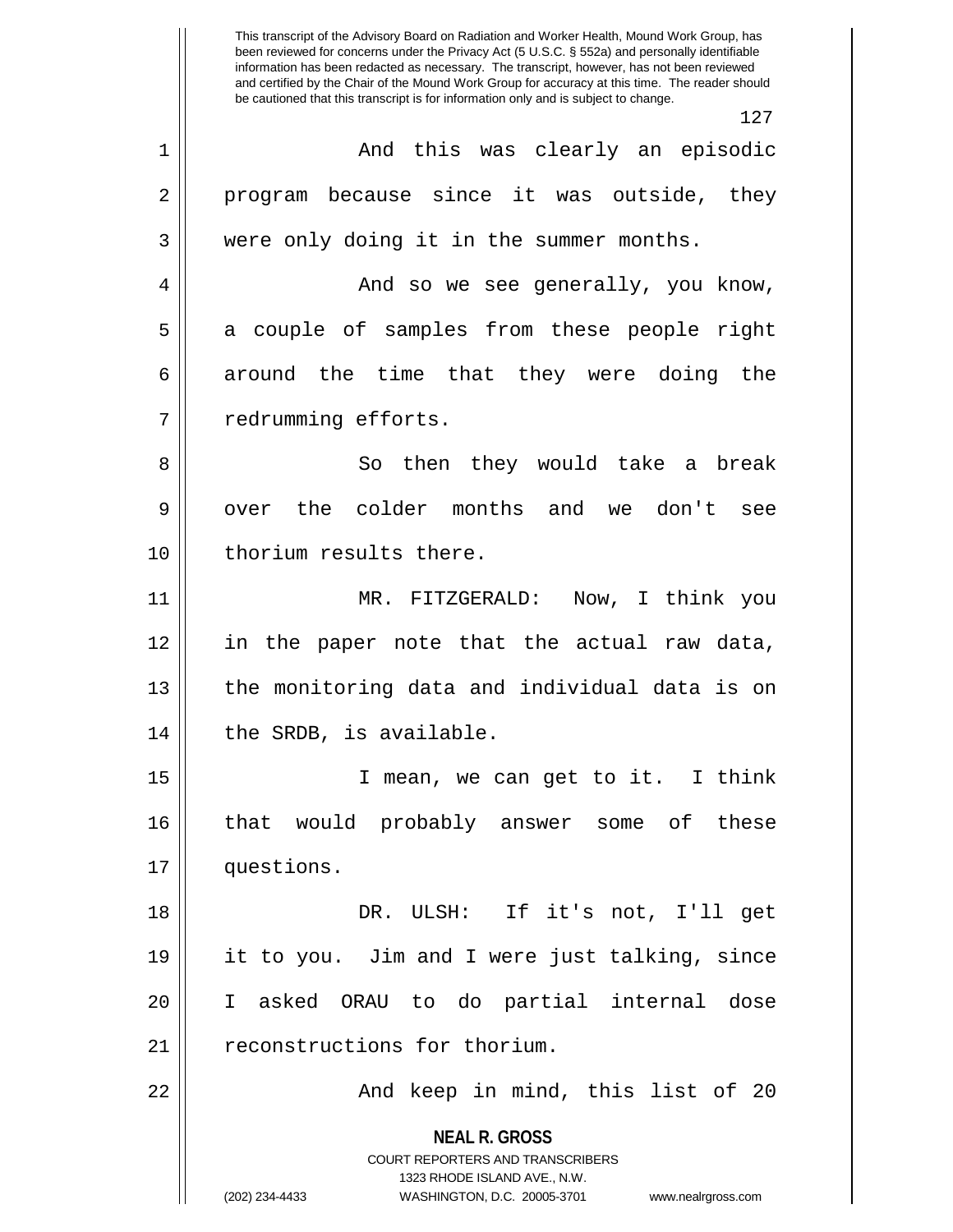This transcript of the Advisory Board on Radiation and Worker Health, Mound Work Group, has been reviewed for concerns under the Privacy Act (5 U.S.C. § 552a) and personally identifiable information has been redacted as necessary. The transcript, however, has not been reviewed and certified by the Chair of the Mound Work Group for accuracy at this time. The reader should be cautioned that this transcript is for information only and is subject to change.

**NEAL R. GROSS** COURT REPORTERS AND TRANSCRIBERS 1323 RHODE ISLAND AVE., N.W. 128 1 people, some of them have already been 2 | compensated based on dose reconstruction or 3 based on SEC. But I just wanted to show, 4 || here's the 20 people and we can do it in every  $5 \parallel$  case. That's why we did it. 6 MR. FITZGERALD: Right. 7 DR. ULSH: And I can make those 8 Support files available to SC&A. And they're 9 going to contain the typical things that you 10 would see in one of our internal dose 11 || reconstructions, have the urinalysis results 12 and, you know, all the different IMBA 13 **calculations and what not.** 14 || So that might answer some of these 15 questions. 16 MR. FITZGERALD: I think so. 17 Again, this was just his initial reading of 18 || the paper over the weekend. 19 So I mean, I think these are 20 initial, you know, questions about the data 21 itself. Now I think there's sort of a  $22 \parallel$  additional question that you can read there.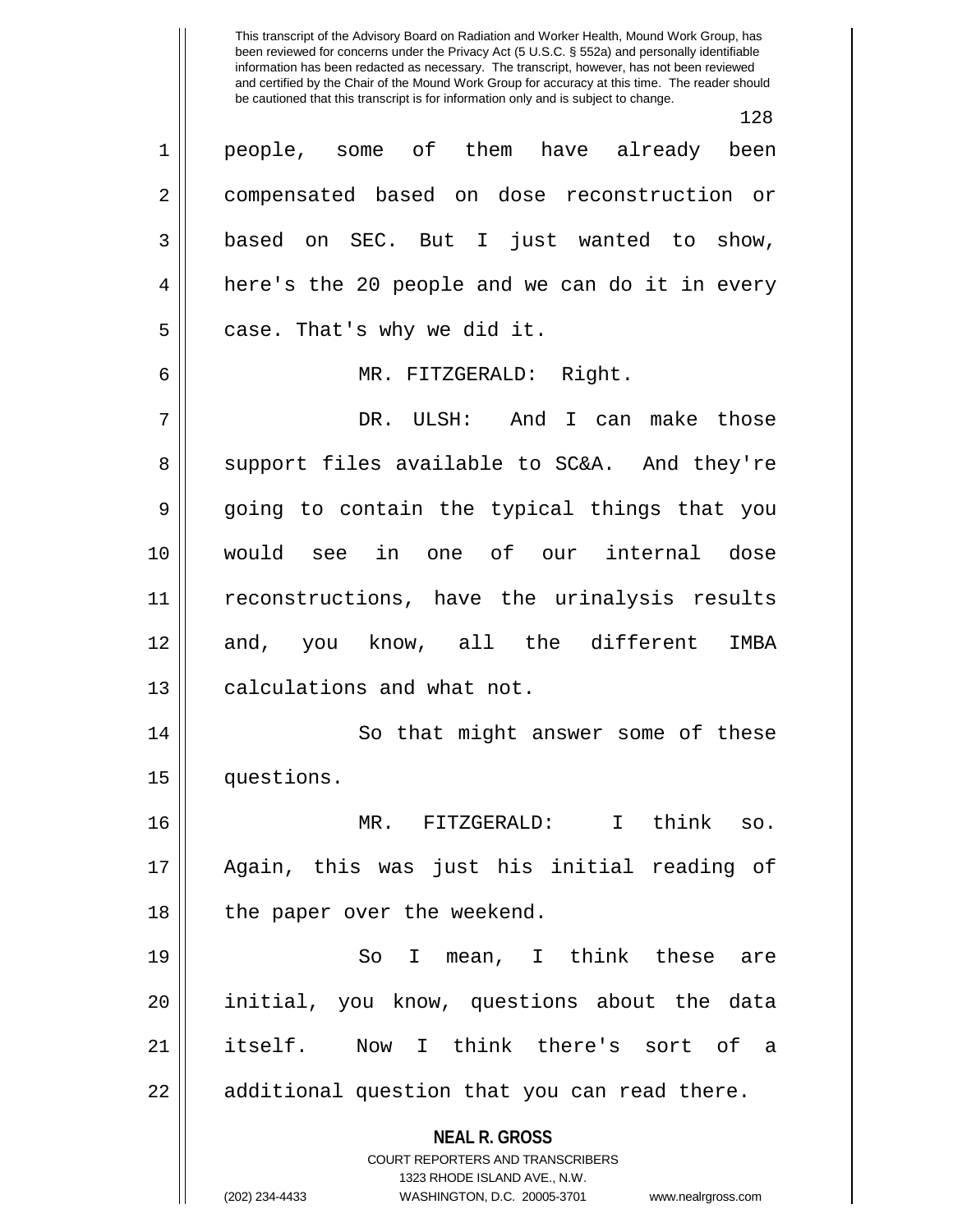**NEAL R. GROSS** COURT REPORTERS AND TRANSCRIBERS This transcript of the Advisory Board on Radiation and Worker Health, Mound Work Group, has been reviewed for concerns under the Privacy Act (5 U.S.C. § 552a) and personally identifiable information has been redacted as necessary. The transcript, however, has not been reviewed and certified by the Chair of the Mound Work Group for accuracy at this time. The reader should be cautioned that this transcript is for information only and is subject to change. 129 1 Was any of the air data in table 2 || three of the White Papers on Page 22, or other  $3 \parallel$  air data employed in the dose reconstructions? 4 || Or was it just strictly urinalysis? 5 DR. ULSH: I'm getting to Page 23,  $6 \parallel$  but I can tell you that it was urinalysis. 7 MR. FITZGERALD: Okay. 8 DR. ULSH: The reason I put that 9 || in, the air data in this report was simply to 10 show, oh yes, there it is, Table 3, that Mound 11 was monitoring not just with urinalysis but 12 || also with air monitoring. 13 || They were monitoring for thorium-14 232 and they were also monitoring for short 15 | lived daughter products. 16 And if you look at the number of 17 || samples that they had, just for instance from 18 Meyer's 1955 report, I think that's one of the 19 health physics progress reports. 20 || April to May of '55, they took --21 well, just in the WD low risk they took 56 22 || sampling days. It records the maximum and

1323 RHODE ISLAND AVE., N.W.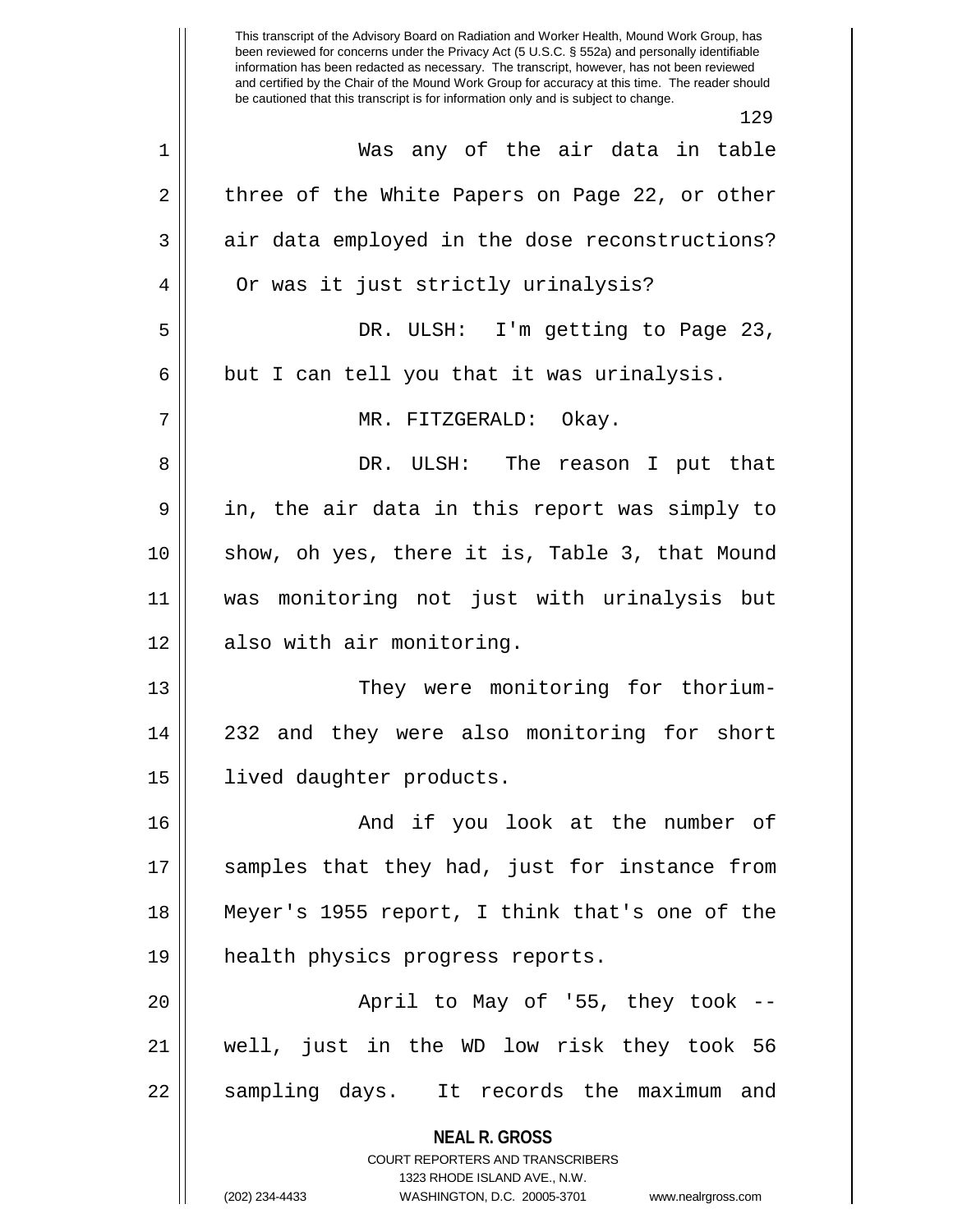**NEAL R. GROSS** COURT REPORTERS AND TRANSCRIBERS 1323 RHODE ISLAND AVE., N.W. (202) 234-4433 WASHINGTON, D.C. 20005-3701 www.nealrgross.com This transcript of the Advisory Board on Radiation and Worker Health, Mound Work Group, has been reviewed for concerns under the Privacy Act (5 U.S.C. § 552a) and personally identifiable information has been redacted as necessary. The transcript, however, has not been reviewed and certified by the Chair of the Mound Work Group for accuracy at this time. The reader should be cautioned that this transcript is for information only and is subject to change. 130 1 average air concentrations. 2 This data was simply shown here to 3 illustrate that Mound was monitoring for this. 4 They recognized that there was a 5 || radiological, you know, situation with it that  $6 \parallel$  they had to monitor for, and they did it. 7 I didn't take these air samples 8 and then go ahead and calculate a dose 9 || reconstruction. I used the urinalysis data 10 || for that. 11 || MR. FITZGERALD: Okay. 12 DR. ULSH: I suspect, now this is 13 || a hunch, that if you have a person where he 14 has only urinalysis data and they're all 15 negative, and I were to make some assumptions  $16$  and calculate a missed dose from the air data, 17 it will probably be lower. 18 MR. FITZGERALD: So the air data's 19  $\parallel$  available if it had to go that far? 20 DR. ULSH: Yes. 21 MR. FITZGERALD: I mean, if you 22 || didn't have urinalysis data?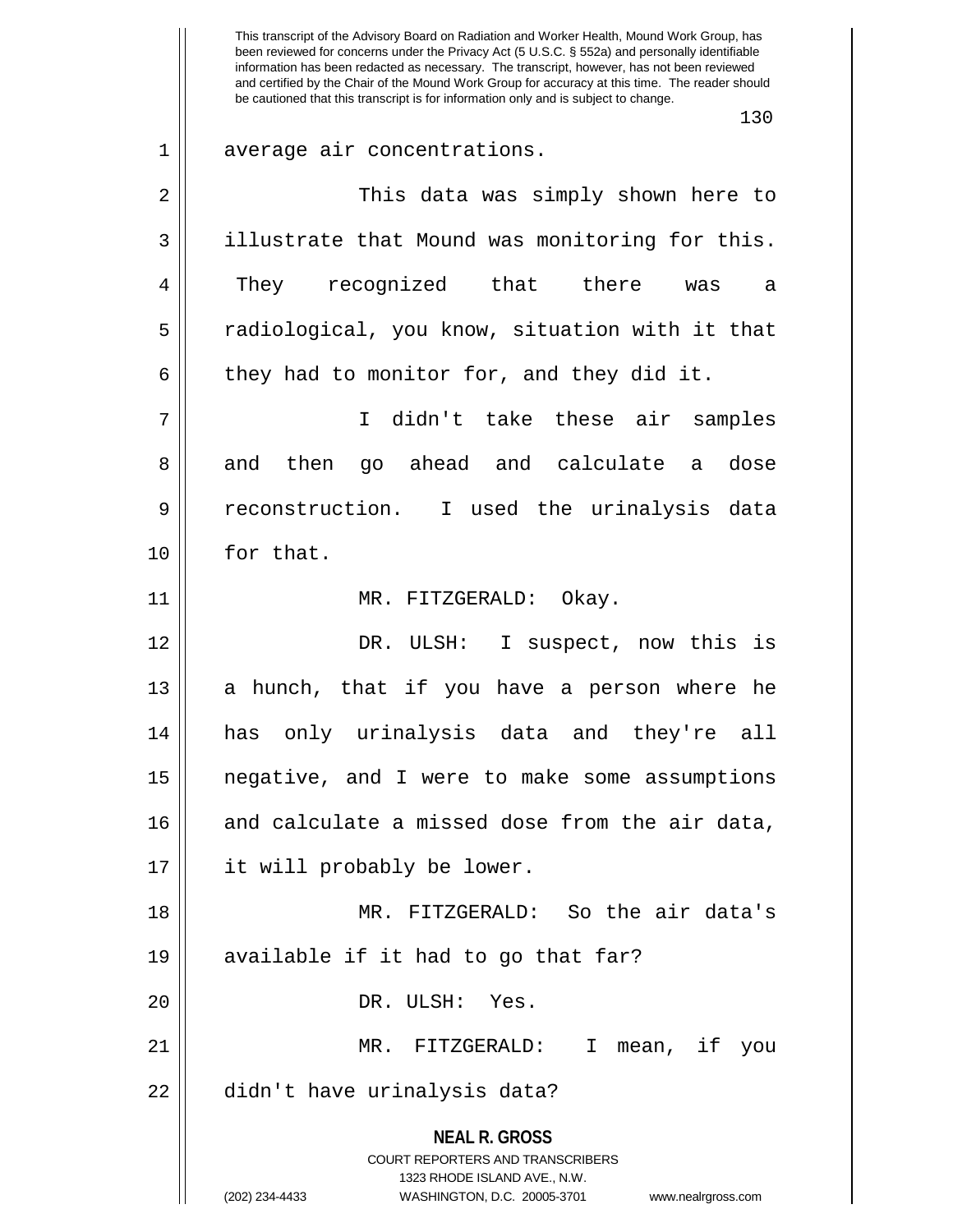**NEAL R. GROSS** COURT REPORTERS AND TRANSCRIBERS 1323 RHODE ISLAND AVE., N.W. (202) 234-4433 WASHINGTON, D.C. 20005-3701 www.nealrgross.com This transcript of the Advisory Board on Radiation and Worker Health, Mound Work Group, has been reviewed for concerns under the Privacy Act (5 U.S.C. § 552a) and personally identifiable information has been redacted as necessary. The transcript, however, has not been reviewed and certified by the Chair of the Mound Work Group for accuracy at this time. The reader should be cautioned that this transcript is for information only and is subject to change. 131 1 DR. ULSH: Yes. 2 DR. NETON: These are general area 3 || air samples? 4 DR. ULSH: Yes. 5 MR. FITZGERALD: Okay. The next 6 question was: was access to and working with 7 || the thorium containment materials controlled 8 by physical barriers and/or procedural 9 || requirements? Sort of an operational 10 question. 11 || DR. ULSH: I know that they would 12 have had an exclusion zone. I think I'm 13 || recalling that from the interviews, when we  $14$  | talked to the worker that was involved. 15 He did tell me that they had 16 || respirators, but you know, they weren't real 17 || rigorous about using them, especially on hot  $18 \parallel$  days. 19 I don't know about physical 20 barriers, that we discussed. But keep in 21 mind, this was done in a remote area of the 22 || site. It wasn't done in the front parking lot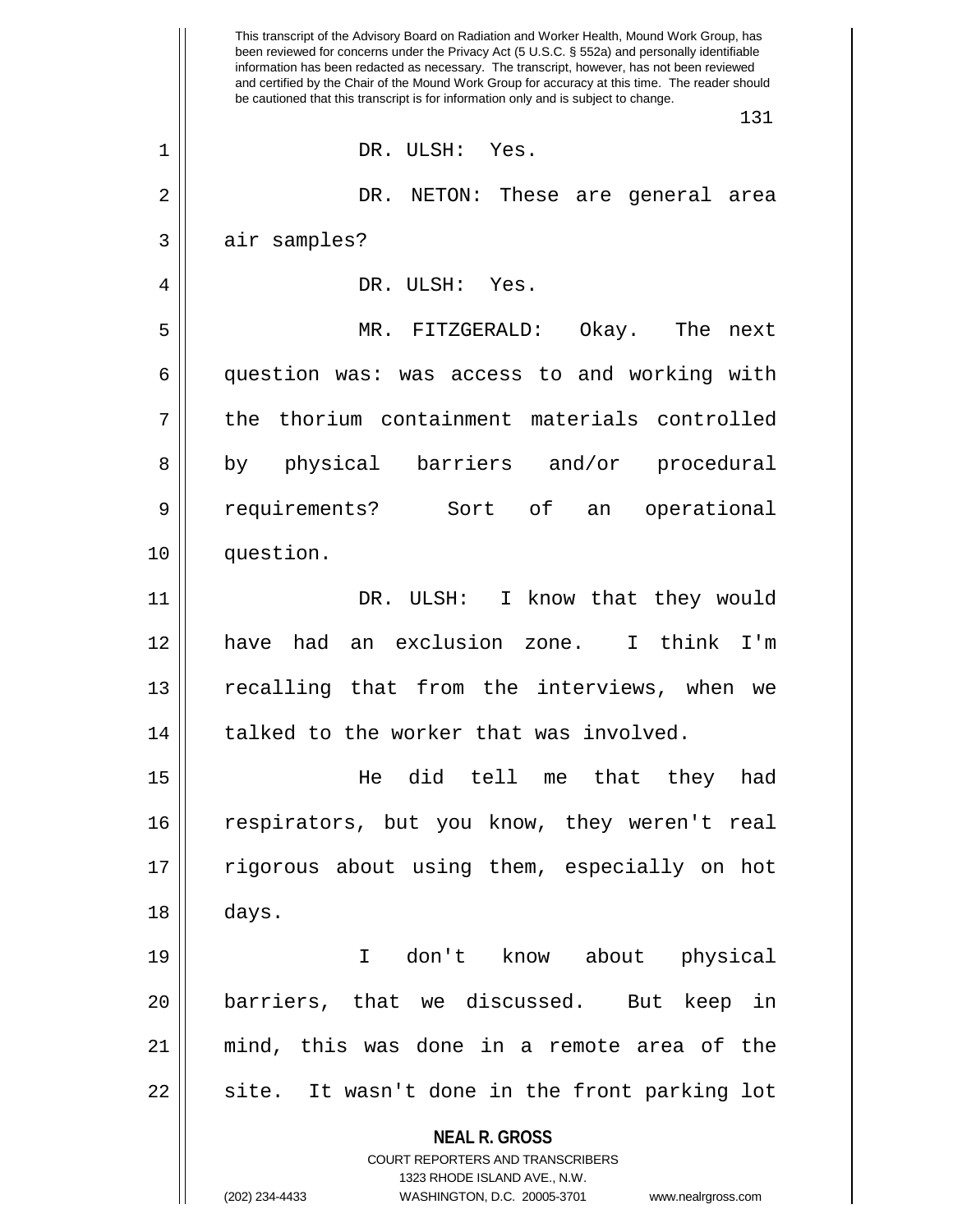**NEAL R. GROSS** COURT REPORTERS AND TRANSCRIBERS 1323 RHODE ISLAND AVE., N.W. (202) 234-4433 WASHINGTON, D.C. 20005-3701 www.nealrgross.com This transcript of the Advisory Board on Radiation and Worker Health, Mound Work Group, has been reviewed for concerns under the Privacy Act (5 U.S.C. § 552a) and personally identifiable information has been redacted as necessary. The transcript, however, has not been reviewed and certified by the Chair of the Mound Work Group for accuracy at this time. The reader should be cautioned that this transcript is for information only and is subject to change. 132 1 where everyone would walk past it on the way  $2 \parallel \quad \text{in.}$ 3 This was a destination. If you 4 || wanted to go to the back hill where --5 MR. FITZGERALD: That's where this 6 question was headed. Just, you know, could 7 || you reasonably identify the cohort, the group 8 || that would have been potentially exposed to 9 || the thorium. 10 And, you know, was there any way 11 to demarcate that? So what you're suggesting 12 here on this activity was, you know, you 13 || didn't just wander by or wander in. 14 It was, you know, you were there 15  $\parallel$  for a specific task and it was --16 DR. ULSH: Well, yes. I don't 17 want to state it too rigorously. I mean, if 18 you wanted to talk to Fred, and he was working 19 on it, you drove back to 21 and talked to 20 | Fred. 21 CHAIR BEACH: Well, and if you've 22 || ever worked on a DOE site, everybody comes to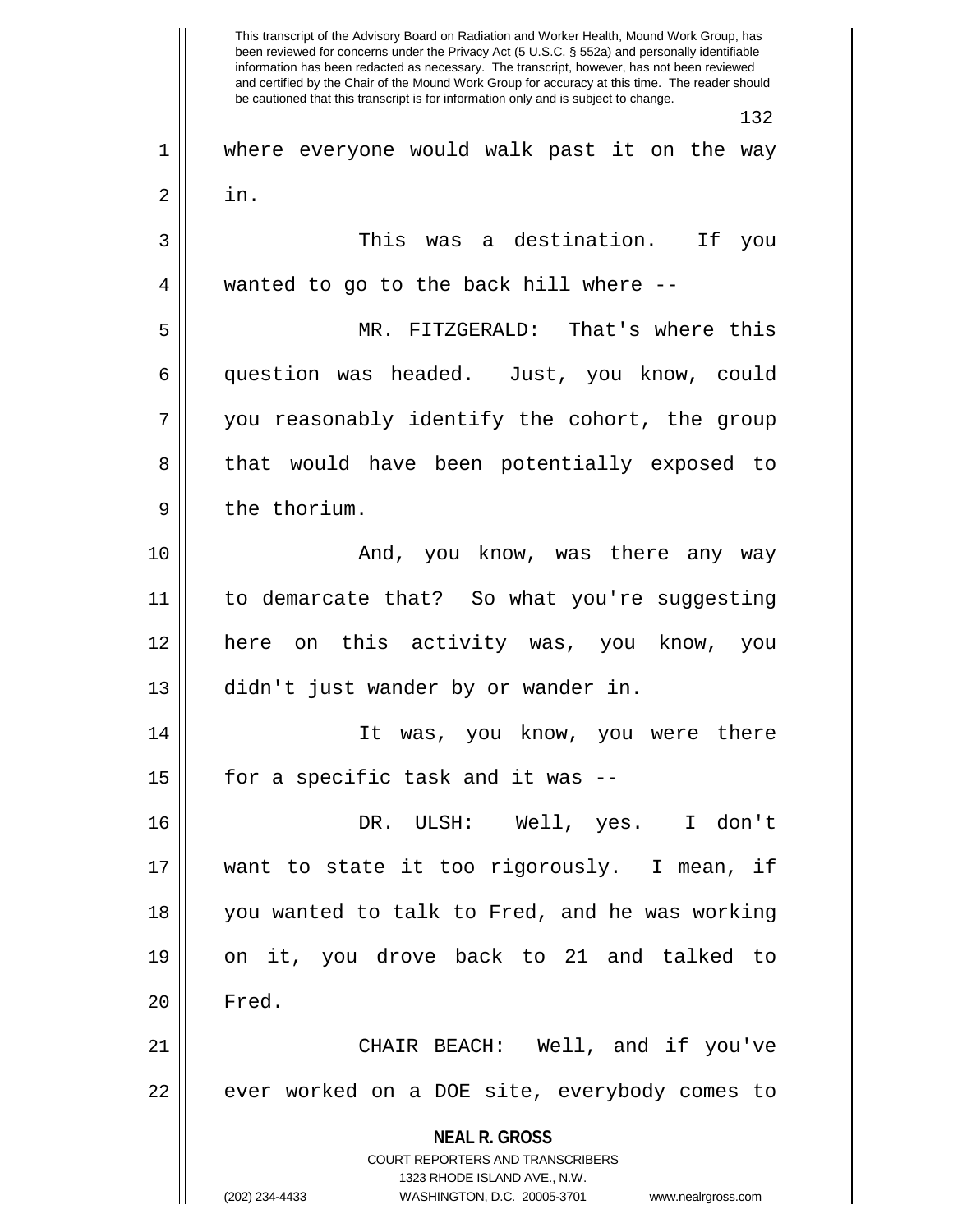**NEAL R. GROSS** COURT REPORTERS AND TRANSCRIBERS 1323 RHODE ISLAND AVE., N.W. (202) 234-4433 WASHINGTON, D.C. 20005-3701 www.nealrgross.com This transcript of the Advisory Board on Radiation and Worker Health, Mound Work Group, has been reviewed for concerns under the Privacy Act (5 U.S.C. § 552a) and personally identifiable information has been redacted as necessary. The transcript, however, has not been reviewed and certified by the Chair of the Mound Work Group for accuracy at this time. The reader should be cautioned that this transcript is for information only and is subject to change. 133 1 || look when there's something happening. So you 2 || tend to have three workers and 20 people 3 | watching. Every day. 4 DR. ULSH: Okay. Can't say. This 5 was 1955. That's a lot of time we're talking 6 about. 7 CHAIR BEACH: Probably wouldn't be 8 || much different than today. 9 MR. FITZGERALD: Now, I think this 10 goes to the, you know, I think there's the 60 11 workers that showed up with some positive 12 indications in the MJW database for exposure, 13 which you picked the 20 that had the actual 14 || claims, I think, from that 60. 15 Would there be, you know, a worker 16 group with potential exposures higher than the 17 60? I mean, the 60 is just what you can 18 || actually pick out from the database. 19 || And this goes back to the MJW, you 20 || know, how they actually put that database  $21$  | together. 22 And I guess the question is: is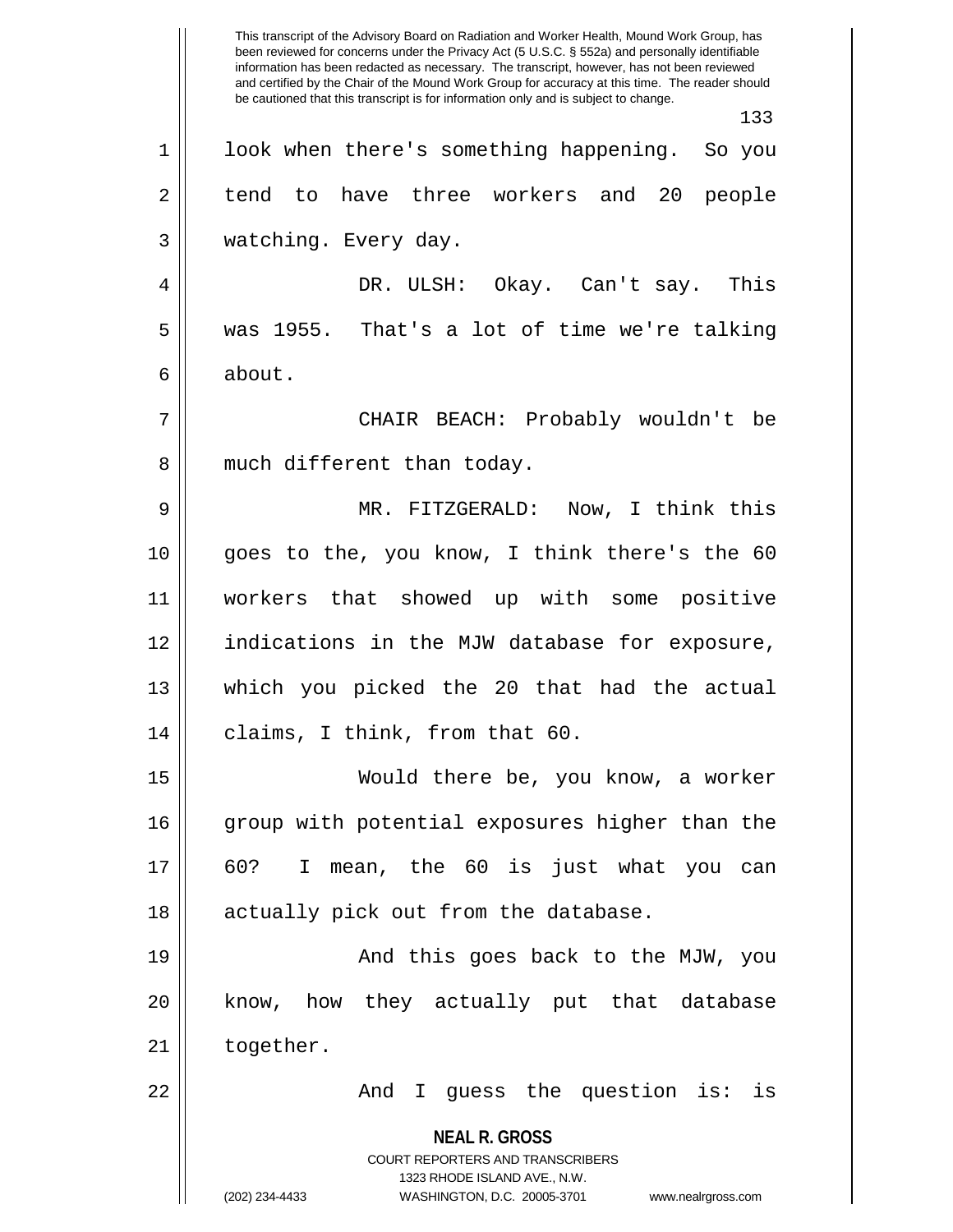This transcript of the Advisory Board on Radiation and Worker Health, Mound Work Group, has been reviewed for concerns under the Privacy Act (5 U.S.C. § 552a) and personally identifiable information has been redacted as necessary. The transcript, however, has not been reviewed and certified by the Chair of the Mound Work Group for accuracy at this time. The reader should be cautioned that this transcript is for information only and is subject to change.

134

**NEAL R. GROSS** COURT REPORTERS AND TRANSCRIBERS 1323 RHODE ISLAND AVE., N.W. 1 || the presumption that that MJW review actually 2 || parsed out who would have been potentially 3 || exposed in addition to who actually had? 4 You know, one thing is to look at 5 the database and say who had actual thorium-6 232 indications in their exposure record? The  $7 \parallel$  other is to figure out who is potentially 8 exposed. And I think that's where he's coming 9 | from with that. 10 || DR. ULSH: The MJW, the table that 11 I looked at in the back of the MJW report, and 12 in fact, MJW's report focused on the workers 13 who had greater than 20 rem committed 14 || effective dose equivalent. 15 || So these are the highest exposed 16 workers of the Mound cohort. 17 || MR. FITZGERALD: Right. 18 DR. ULSH: Now not all of them 19 have those high doses from thorium. In fact, 20 most don't. There's a number of them from 21 polonium-210 and a number of them from 22 plutonium-238.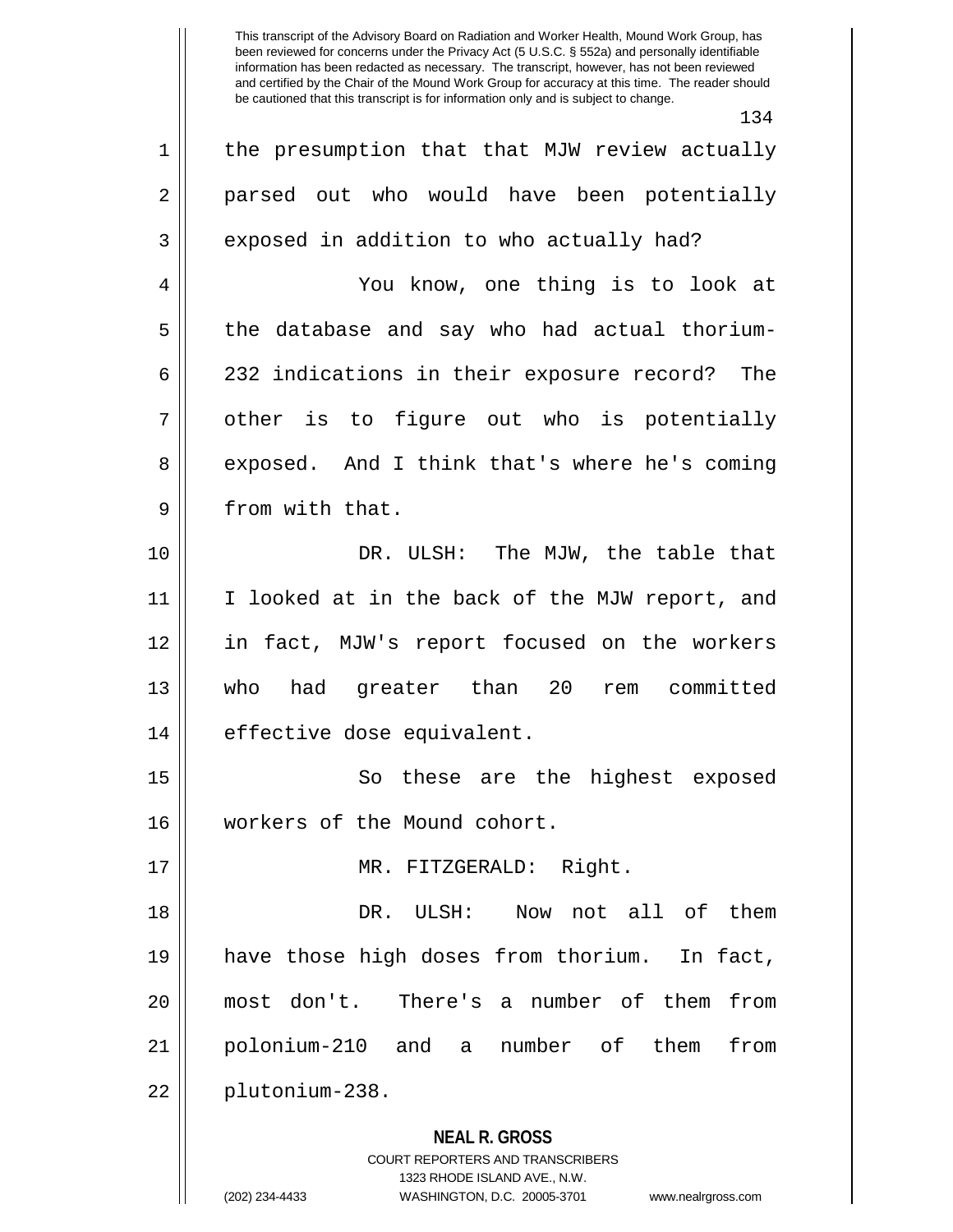This transcript of the Advisory Board on Radiation and Worker Health, Mound Work Group, has been reviewed for concerns under the Privacy Act (5 U.S.C. § 552a) and personally identifiable information has been redacted as necessary. The transcript, however, has not been reviewed and certified by the Chair of the Mound Work Group for accuracy at this time. The reader should be cautioned that this transcript is for information only and is subject to change. 135 1 But the 60 in there certainly have 2 | non-zero thorium doses. So in general, these 3 are the highest-exposed workers. And that's 4 || really about as specific as I can get. 5 I have no reason to think that the  $6 \parallel$  people who showed up, first of all, the people 7 who were monitored for thorium-232, as you 8 || noted, it was a, you know, labor intensive 9 || procedure. 10 MR. FITZGERALD: Right. 11 DR. ULSH: They're going to do it 12 for the people that are involved with the 13 work. I have no reason to think that people 14 who were not involved with the work would have 15 | had a higher exposure potential. 16 MR. FITZGERALD: So perhaps the 17 || strategy is once you can demonstrate there's a 18 way to use the data to dose reconstruct, if 19 somebody comes in, perhaps on a CATI interview 20 or whatever and identifies possible thorium 21 work, even if they didn't show up in this, you 22 || know, this MJW database, then there's a

> **NEAL R. GROSS** COURT REPORTERS AND TRANSCRIBERS

> > 1323 RHODE ISLAND AVE., N.W.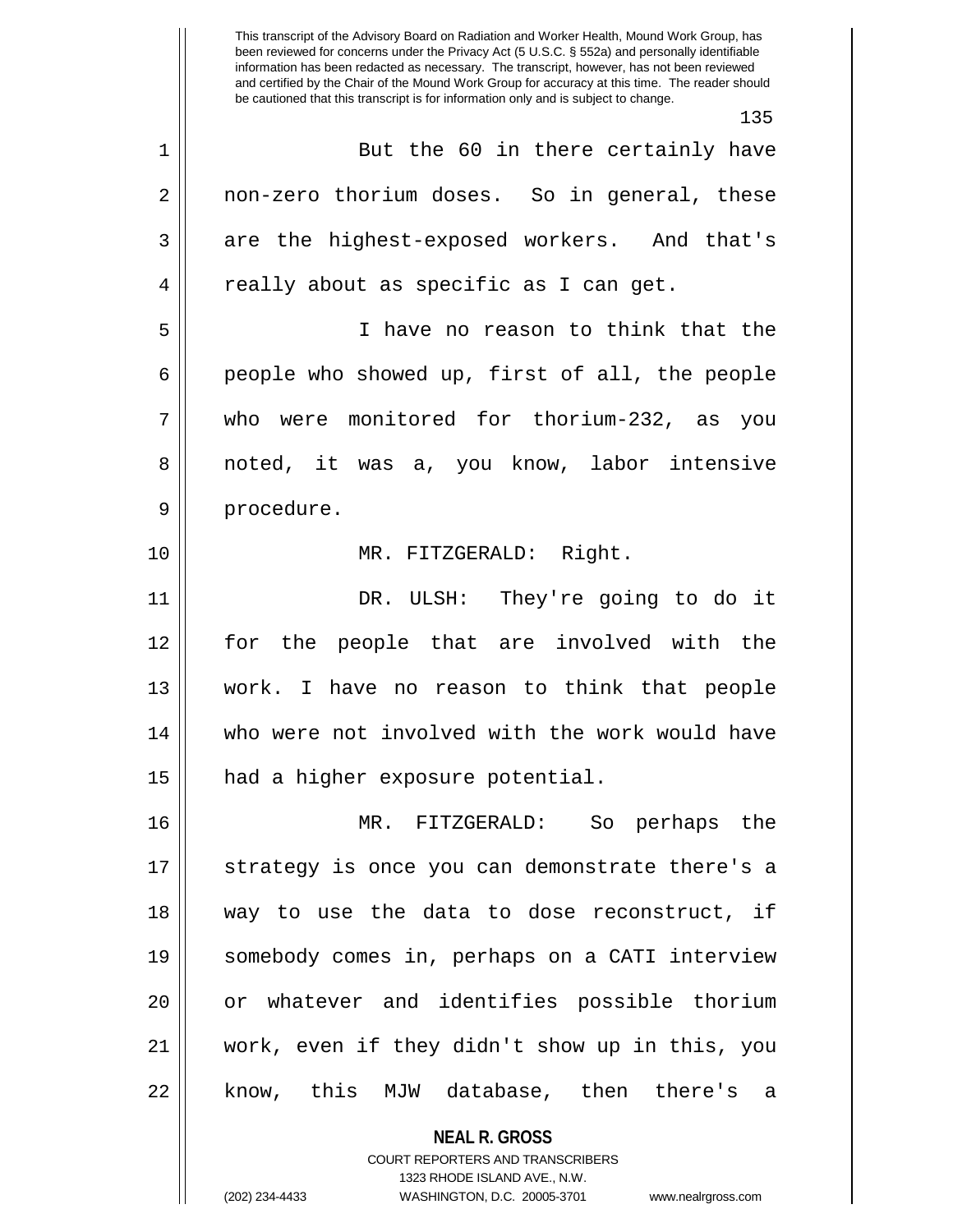This transcript of the Advisory Board on Radiation and Worker Health, Mound Work Group, has been reviewed for concerns under the Privacy Act (5 U.S.C. § 552a) and personally identifiable information has been redacted as necessary. The transcript, however, has not been reviewed and certified by the Chair of the Mound Work Group for accuracy at this time. The reader should be cautioned that this transcript is for information only and is subject to change.

136

 $1 \parallel$  pathway.

| $\overline{2}$ | Although, I guess you would have                                                                                                                                       |
|----------------|------------------------------------------------------------------------------------------------------------------------------------------------------------------------|
| 3              | to use a coworker distribution of some sort.                                                                                                                           |
| 4              | DR. ULSH: I guess we would, yes.                                                                                                                                       |
| 5              | I mean, it's the same as any other situation                                                                                                                           |
| 6              | where if someone identifies in the CATI that                                                                                                                           |
| 7              | they worked with a particular radionuclide,                                                                                                                            |
| 8              | and we have no indication of it in their                                                                                                                               |
| 9              | dosimetry file, we generally approach that                                                                                                                             |
| 10             | with a coworker file, right Jim?                                                                                                                                       |
| 11             | MR. FITZGERALD: Yes, and in                                                                                                                                            |
| 12             | particular in this case as to the MJW                                                                                                                                  |
| 13             | threshold, what, 20 rem?                                                                                                                                               |
| 14             | DR. ULSH: Yes.                                                                                                                                                         |
| 15             | MR. FITZGERALD: Yes, so it is                                                                                                                                          |
| 16             | certainly possible you have, you know, some                                                                                                                            |
| 17             | workers who didn't quite get to that level but                                                                                                                         |
| 18             | would have raised their hand and said yes, I                                                                                                                           |
| 19             | did this or that with the drums, but did not                                                                                                                           |
| 20             | certainly get exposed as much.                                                                                                                                         |
| 21             | DR. ULSH: I will tell you that                                                                                                                                         |
| 22             | the thorium-232 urinalysis results were in the                                                                                                                         |
|                | <b>NEAL R. GROSS</b><br><b>COURT REPORTERS AND TRANSCRIBERS</b><br>1323 RHODE ISLAND AVE., N.W.<br>(202) 234-4433<br>WASHINGTON, D.C. 20005-3701<br>www.nealrgross.com |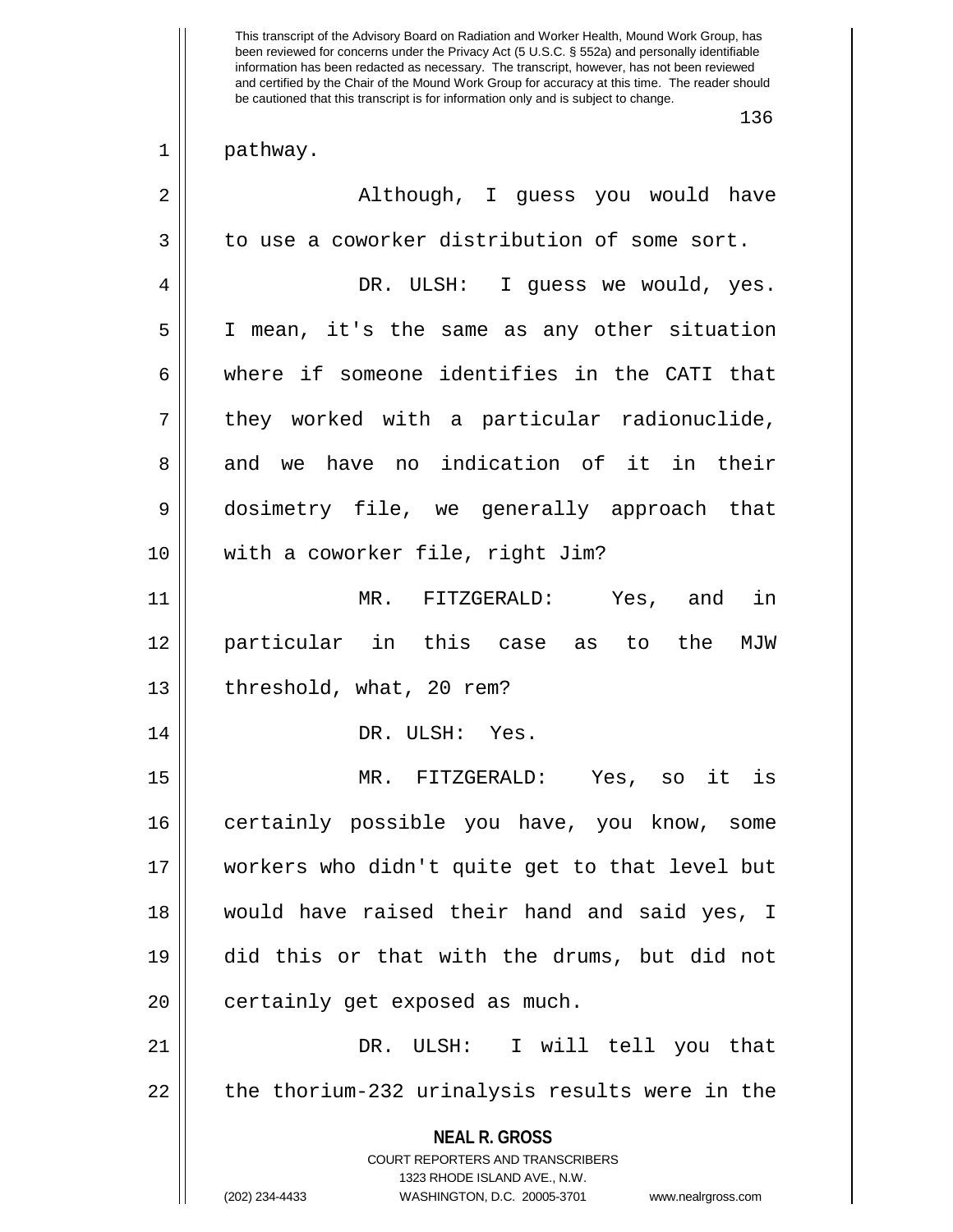This transcript of the Advisory Board on Radiation and Worker Health, Mound Work Group, has been reviewed for concerns under the Privacy Act (5 U.S.C. § 552a) and personally identifiable information has been redacted as necessary. The transcript, however, has not been reviewed and certified by the Chair of the Mound Work Group for accuracy at this time. The reader should be cautioned that this transcript is for information only and is subject to change. 137 1 || dosimetry files. 2 || So if we have a worker, a claimant 3 || show up with thorium-232 urinalysis result and 4 it's not listed in MJW's report or in our 5 || paper here, we would do a dose reconstruction 6 0 6 on them for thorium-232. 7 MR. FITZGERALD: Yes, there's 8 a really three groups that you have the group 9 || that's included, the highest-exposed thorium 10 workers. 11 || And what you're saying is that you 12 have workers that were, in fact, bioassayed  $13$  || but did not rise to the level that they would 14 have picked up in MJW's screen. 15 || DR. ULSH: Yes. 16 MR. FITZGERALD: And then you have 17 workers that presumably weren't bioassayed for 18 thorium-232 but would be self-identifying or 19 perhaps would indicate that they might have 20 | had some contact. 21 DR. ULSH: Yes. Sure. 22 MR. FITZGERALD: So I guess it's

> **NEAL R. GROSS** COURT REPORTERS AND TRANSCRIBERS 1323 RHODE ISLAND AVE., N.W.

<sup>(202) 234-4433</sup> WASHINGTON, D.C. 20005-3701 www.nealrgross.com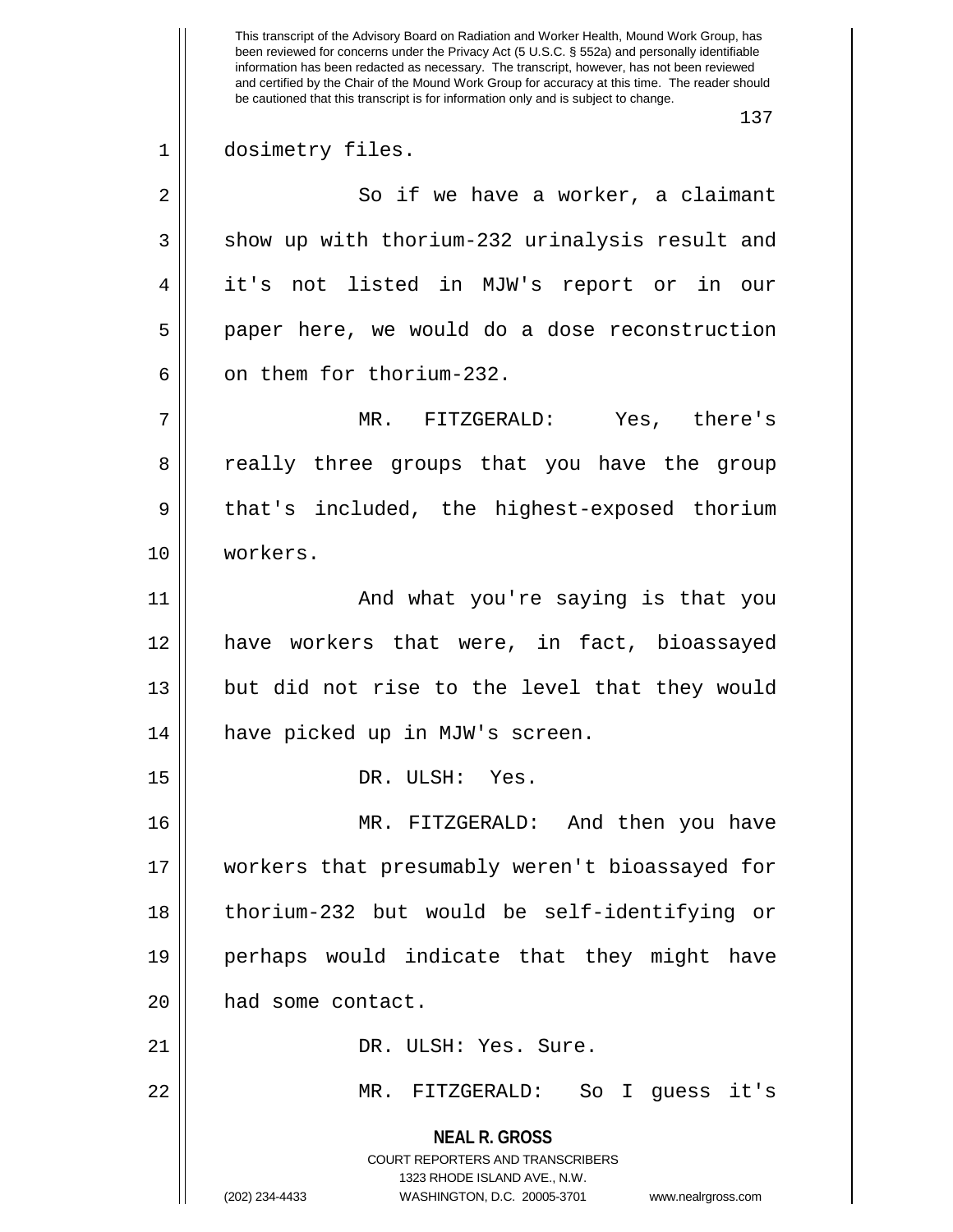**NEAL R. GROSS** COURT REPORTERS AND TRANSCRIBERS 1323 RHODE ISLAND AVE., N.W. (202) 234-4433 WASHINGTON, D.C. 20005-3701 www.nealrgross.com This transcript of the Advisory Board on Radiation and Worker Health, Mound Work Group, has been reviewed for concerns under the Privacy Act (5 U.S.C. § 552a) and personally identifiable information has been redacted as necessary. The transcript, however, has not been reviewed and certified by the Chair of the Mound Work Group for accuracy at this time. The reader should be cautioned that this transcript is for information only and is subject to change. 138 1 || the last one where a coworker model would have  $2 \parallel$  to come into play somehow. 3 DR. ULSH: Yes, I mean, the 4 || purpose of my White Paper was not to say these 5 are the only people who were exposed to 6 ll thorium. 7 || MR. FITZGERALD: Right. 8 DR. ULSH: It was simply to say 9 || here's the guys that we have dosimetry files 10 on hand so we can actually do it. And we can 11 do dose reconstruction in all 20 cases to 12 demonstrate that we can do it. 13 Now, I'm not saying that there 14 || aren't other people, other claimants, future  $15$  | claimants that  $-$ 16 CHAIR BEACH: Well, I'm just 17 curious, Brant. What level of detail did you 18 have on those 20 individuals? Did you have 19 craft-specific for their HPTs or the guys 20 || actually redrumming, or do you have that 21 level? 22 DR. ULSH: The raw urinalysis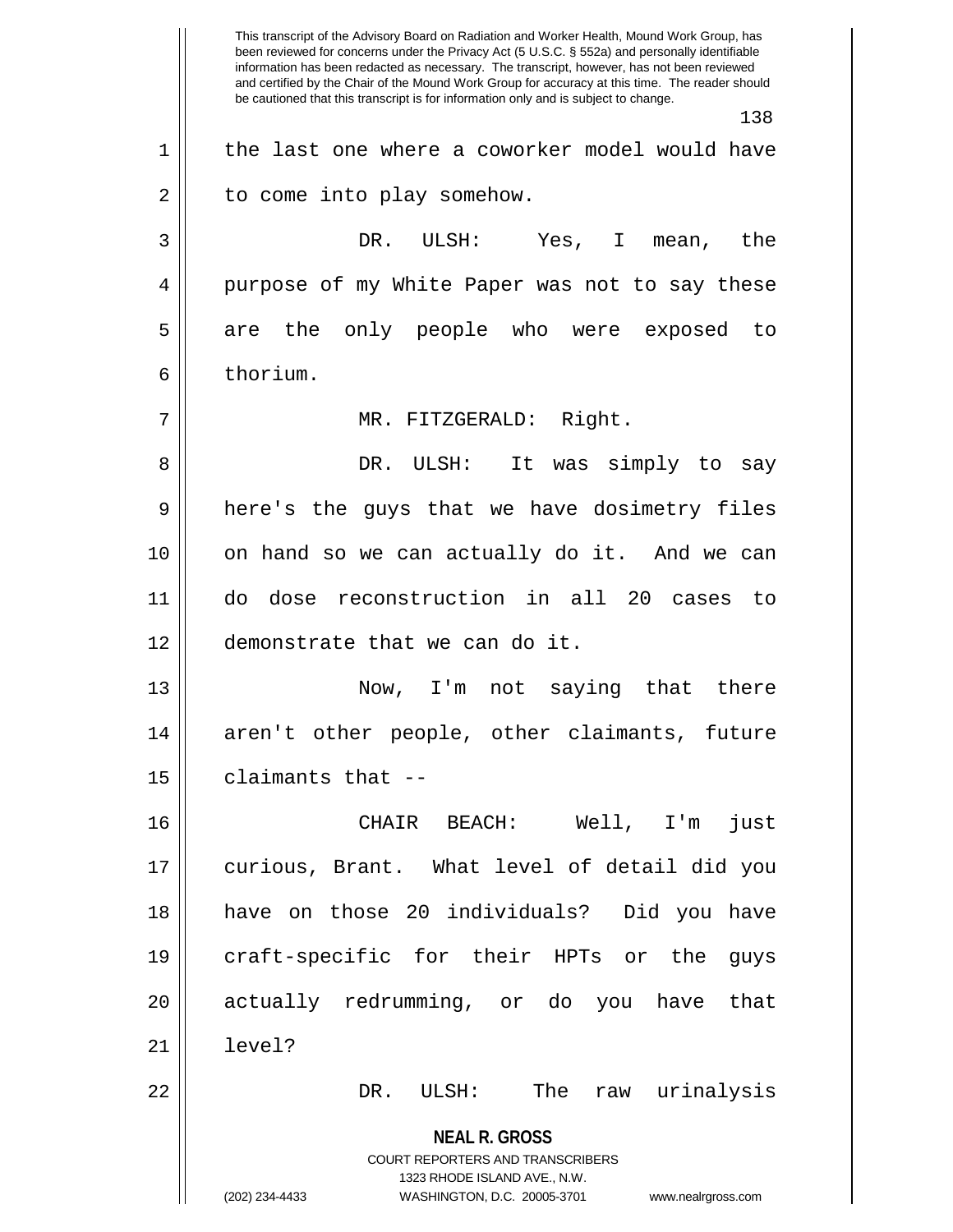**NEAL R. GROSS** COURT REPORTERS AND TRANSCRIBERS 1323 RHODE ISLAND AVE., N.W. This transcript of the Advisory Board on Radiation and Worker Health, Mound Work Group, has been reviewed for concerns under the Privacy Act (5 U.S.C. § 552a) and personally identifiable information has been redacted as necessary. The transcript, however, has not been reviewed and certified by the Chair of the Mound Work Group for accuracy at this time. The reader should be cautioned that this transcript is for information only and is subject to change. 139 1 records are included in the thorium-232 2 | redrumming log book. That's described by 3 Meyer. 4 So if they've got a urinalysis  $5 \parallel$  result in the thorium-232 redrumming log book,  $6 \parallel$  it stands to reason that that's what they were 7 involved with. 8 We've got the same level of detail  $9 \parallel$  on these people as we do for any claimant. I 10 mean, you know when they worked and in some 11 || cases, what their job titles were. 12 In fact, I think, oh, I'm trying 13 to remember. I wrote this a while ago and I 14 || think I put in the White Paper kind of the 15 range on employment, how many years of 16 | employment they had. 17 CHAIR BEACH: Yes, you did. Got 18 that. And it was six to 45. It was quite a 19 | large range. 20 DR. ULSH: Yes, I have that 21 information available for each of the 20 22 || people. But I didn't want to put it in here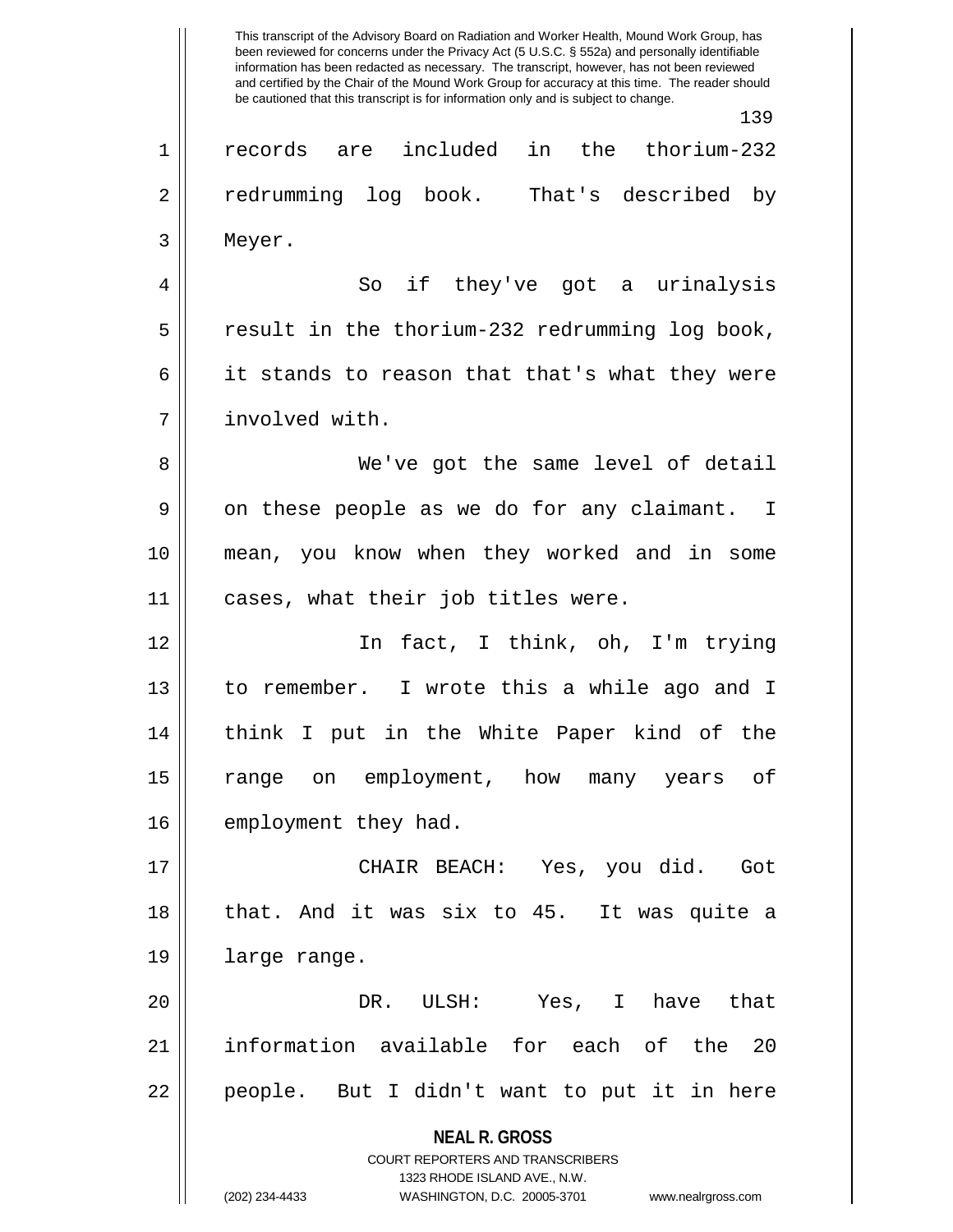**NEAL R. GROSS** COURT REPORTERS AND TRANSCRIBERS 1323 RHODE ISLAND AVE., N.W. (202) 234-4433 WASHINGTON, D.C. 20005-3701 www.nealrgross.com This transcript of the Advisory Board on Radiation and Worker Health, Mound Work Group, has been reviewed for concerns under the Privacy Act (5 U.S.C. § 552a) and personally identifiable information has been redacted as necessary. The transcript, however, has not been reviewed and certified by the Chair of the Mound Work Group for accuracy at this time. The reader should be cautioned that this transcript is for information only and is subject to change. 140 1 || for fear of Privacy Act. 2 CHAIR BEACH: Yes, no, no. 3 MR. FITZGERALD: I mean, MJW 4 database, I think, it's been a while since -- 5 DR. ULSH: Well, the MJW reports 6 are in the SRDB. 7 MR. FITZGERALD: Okay. 8 DR. ULSH: I think that's in 9 || reference to your --10 MR. FITZGERALD: Not necessarily 11 | the database itself. 12 DR. ULSH: Well, what do you mean? 13 MR. FITZGERALD: Well, I mean the  $14$   $\parallel$  actual  $-$ 15 DR. ULSH: -- the electronic 16 database? 17 MR. FITZGERALD: Yes. The actual 18 1,500, whatever it was that had the 20 rem 19 | threshold. 20 DR. ULSH: No, those are listed in  $21$  the table. 22 MR. FITZGERALD: Oh, they're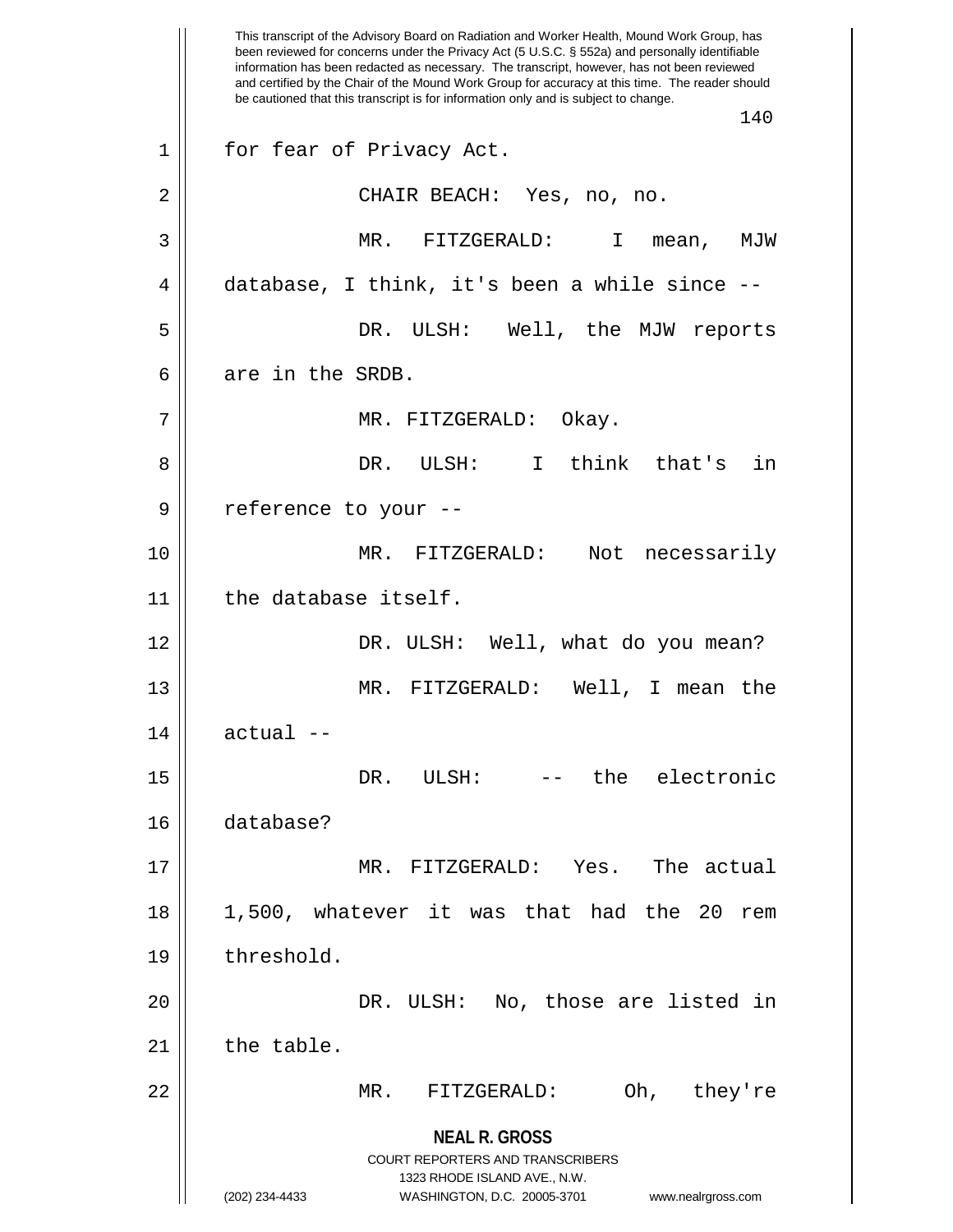**NEAL R. GROSS** COURT REPORTERS AND TRANSCRIBERS 1323 RHODE ISLAND AVE., N.W. (202) 234-4433 WASHINGTON, D.C. 20005-3701 www.nealrgross.com This transcript of the Advisory Board on Radiation and Worker Health, Mound Work Group, has been reviewed for concerns under the Privacy Act (5 U.S.C. § 552a) and personally identifiable information has been redacted as necessary. The transcript, however, has not been reviewed and certified by the Chair of the Mound Work Group for accuracy at this time. The reader should be cautioned that this transcript is for information only and is subject to change. 141 1 || listed actually, okay. 2 DR. ULSH: Yes. That's where I  $3 \parallel$  got them. 4 MR. FITZGERALD: Okay. So the  $5 \parallel$  only thing that's not up there is, I think, 6 the 20 specific claims, from what you're  $7 \parallel$  saying. 8 DR. ULSH: Right. The support 9 | files for our dose reconstruction. 10 || **MR. FITZGERALD:** Right. 11 Everything else that the MJW report, I guess 12 || the Meyer's bioassay, you know, that reference 13 is there. So there's only that one piece 14 || that, and you can make that available in case 15 || we need to go through that. Okay. 16 Just going down to the next 17 question, I think you can see that -- 18 CHAIR BEACH: Maybe. 19 MR. FITZGERALD: Maybe. I think 20 || you may have actually touched on this already. 21 What situation or procedure triggered the need  $22$  || to obtain the particular urinalysis sample,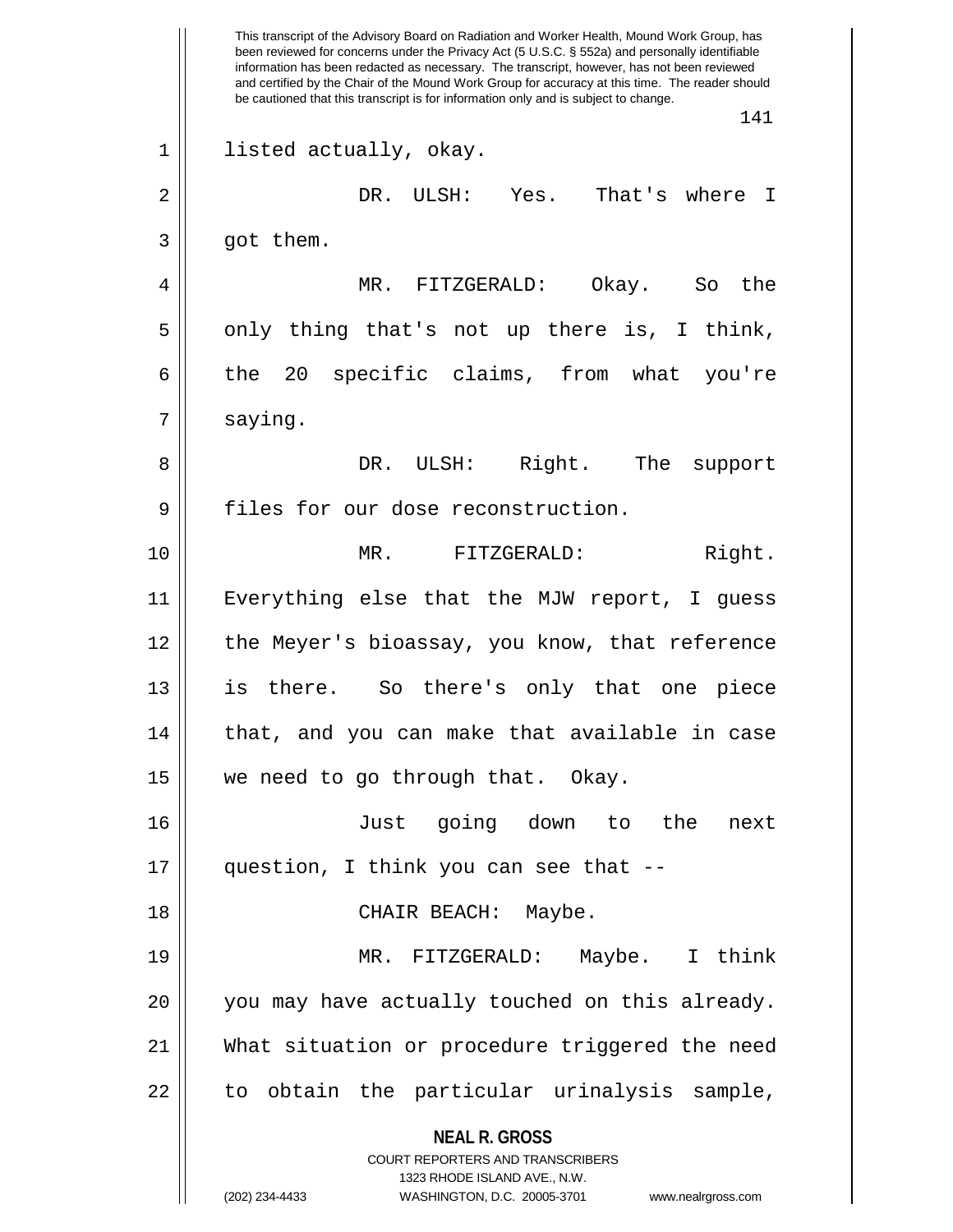**NEAL R. GROSS** COURT REPORTERS AND TRANSCRIBERS 1323 RHODE ISLAND AVE., N.W. (202) 234-4433 WASHINGTON, D.C. 20005-3701 www.nealrgross.com This transcript of the Advisory Board on Radiation and Worker Health, Mound Work Group, has been reviewed for concerns under the Privacy Act (5 U.S.C. § 552a) and personally identifiable information has been redacted as necessary. The transcript, however, has not been reviewed and certified by the Chair of the Mound Work Group for accuracy at this time. The reader should be cautioned that this transcript is for information only and is subject to change. 142 1 you know, the gross alpha and have them  $2 \parallel$  analyzed for thorium, and the actual recording 3 | of the results themselves? 4 || I think you said earlier that they 5 || knew who was actually involved with the 6 thorium work. And those would have been the  $7 \parallel$  ones that would have been earmarked for that 8 || kind of sampling. 9 DR. ULSH: Yes. 10 || MR. FITZGERALD: Okay. 11 DR. ULSH: Yes, worked with  $12$   $\parallel$  thorium-232. 13 MR. FITZGERALD: Right. It would 14 have been a judgment call by the HP or  $15$  | whomever at --16 DR. ULSH: It always is. 17 MR. FITZGERALD: -- at that point 18 in time. Next one. The paper does a good job 19 in demonstrating that thorium is an important 20 | consideration for some Mound works. 21 || Think the question is operations 22 || again. However, there are still some issues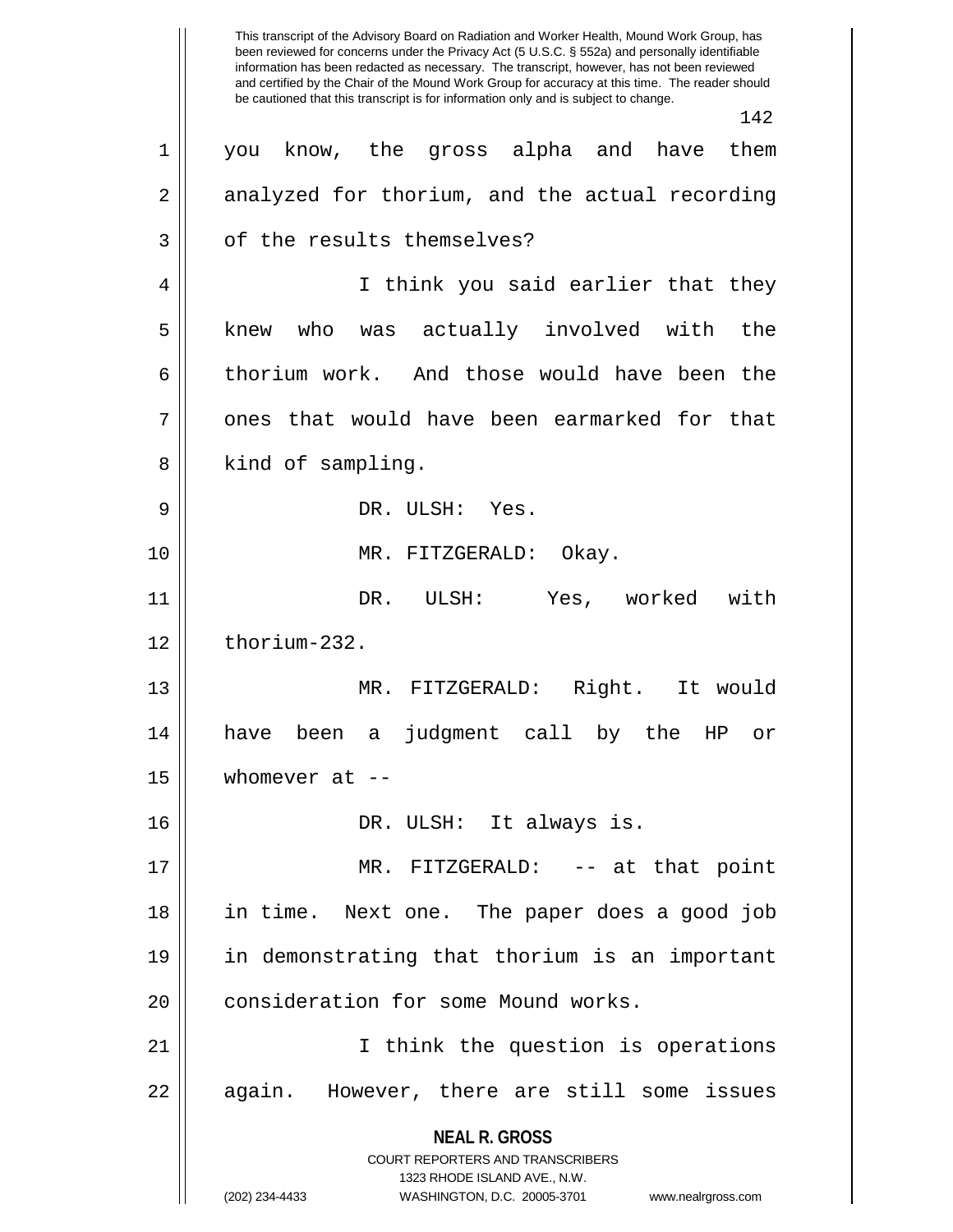This transcript of the Advisory Board on Radiation and Worker Health, Mound Work Group, has been reviewed for concerns under the Privacy Act (5 U.S.C. § 552a) and personally identifiable information has been redacted as necessary. The transcript, however, has not been reviewed and certified by the Chair of the Mound Work Group for accuracy at this time. The reader should be cautioned that this transcript is for information only and is subject to change.

**NEAL R. GROSS** COURT REPORTERS AND TRANSCRIBERS 1323 RHODE ISLAND AVE., N.W. 143 1 concerning who was monitored and had their 2 || samples analyzed for thorium, and how often. 3 We've covered a lot of that. 4 And I think what he's saying is  $5 \parallel$  that the evaluation we would do at this point  $6 \parallel$  is looking at the selection of the workers for 7 || bioassay and the monitoring and the procedures 8 || of dose reconstruction cases in detail which 9 is what, you know, with the addition of the 20 10 cases, I think we'll have enough to go over. 11 || DR. ULSH: All right. 12 MR. FITZGERALD: Would you be the 13 point of contact if there's anything that 14 comes up? I think we would like to go ahead  $15$  and just package this thing. 16 DR. ULSH: That would be me, I 17 wrote this. 18 MR. FITZGERALD: Okay. Sorry, 19 Ron. That must be frustrating. He was on 20 most of the morning and couldn't dial back in. 21 Okay, I think that, yes, I think this is fine. 22 CHAIR BEACH: Okay.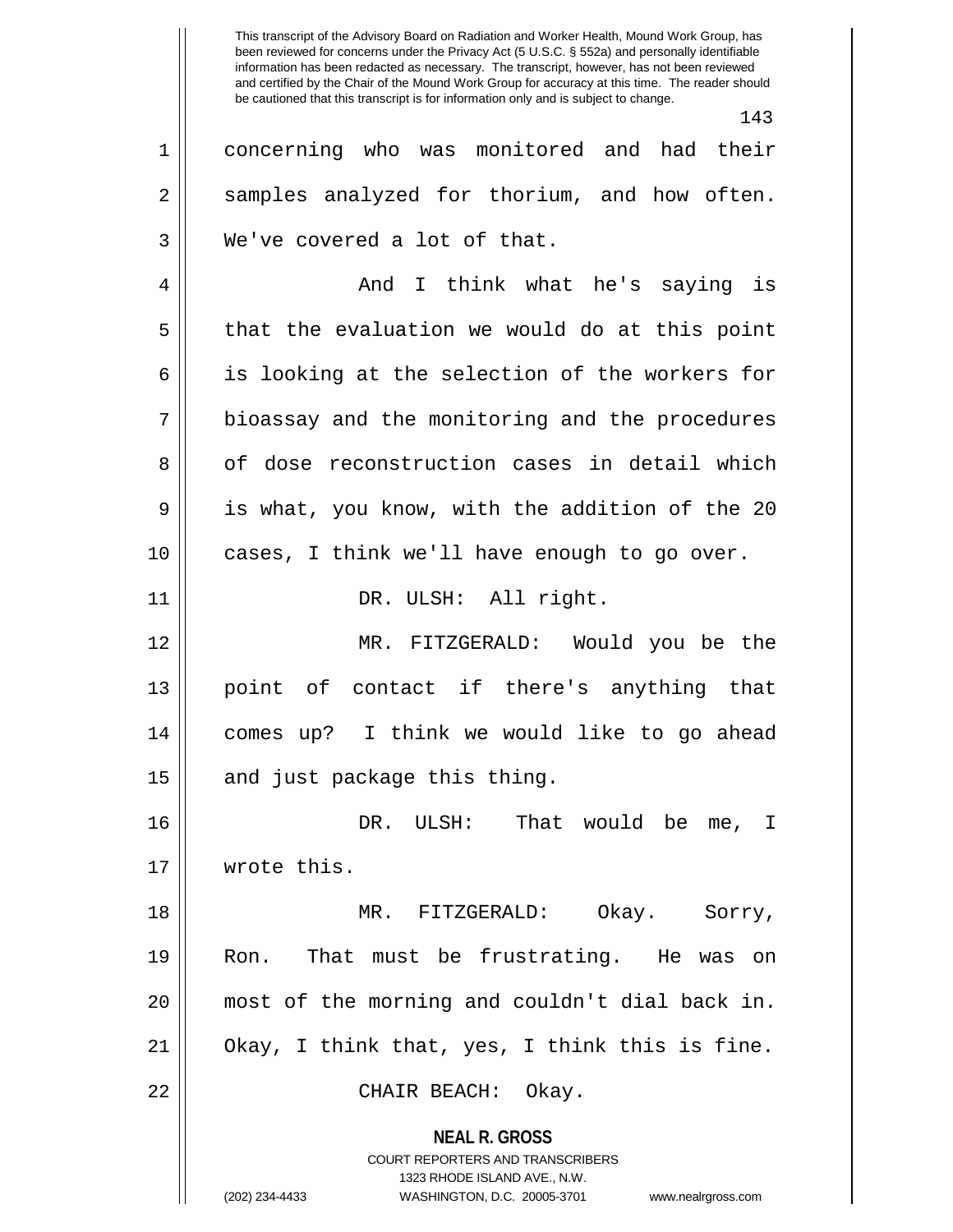**NEAL R. GROSS** COURT REPORTERS AND TRANSCRIBERS 1323 RHODE ISLAND AVE., N.W. This transcript of the Advisory Board on Radiation and Worker Health, Mound Work Group, has been reviewed for concerns under the Privacy Act (5 U.S.C. § 552a) and personally identifiable information has been redacted as necessary. The transcript, however, has not been reviewed and certified by the Chair of the Mound Work Group for accuracy at this time. The reader should be cautioned that this transcript is for information only and is subject to change. 144 1 MR. FITZGERALD: Like I said, that 2 || will help us get started on that. 3 CHAIR BEACH: All right. So Work 4 Group Members, any more questions on thorium, 5 | clarifying? 6 MEMBER ZIEMER: Not a question,  $7 \parallel$  but just a comment. This is a general comment 8 || just for this particular paper. But it shows 9 || up here and it has before. 10 It would be helpful if everyone 11 who does White Papers put the date of the 12 || paper on the paper. 13 CHAIR BEACH: Yes. 14 MEMBER ZIEMER: I know it shows up 15 in the file name, but sometimes when we file  $16$  | these, we file them in a separate way. 17 DR. ULSH: Okay. Will do. 18 MEMBER ZIEMER: It's always 19 helpful. Or the paper's connected with an 20 || email that's dated, but they become separate.  $21$  || And just a reminder to do that, that's very  $22 \parallel$  helpful.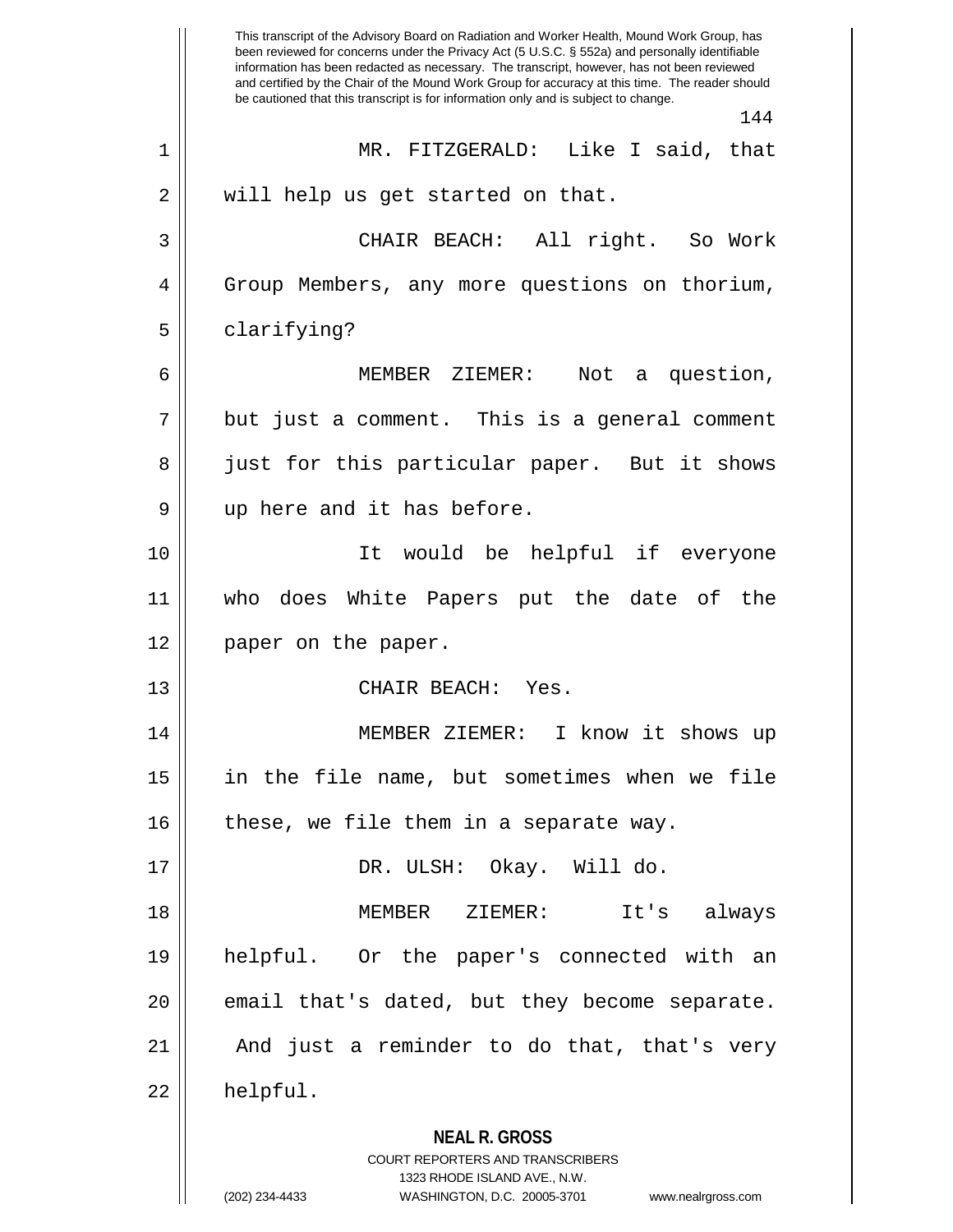**NEAL R. GROSS** COURT REPORTERS AND TRANSCRIBERS 1323 RHODE ISLAND AVE., N.W. (202) 234-4433 WASHINGTON, D.C. 20005-3701 www.nealrgross.com This transcript of the Advisory Board on Radiation and Worker Health, Mound Work Group, has been reviewed for concerns under the Privacy Act (5 U.S.C. § 552a) and personally identifiable information has been redacted as necessary. The transcript, however, has not been reviewed and certified by the Chair of the Mound Work Group for accuracy at this time. The reader should be cautioned that this transcript is for information only and is subject to change. 145 1 DR. ULSH: All right, will do.  $2 \parallel$  Thanks, Paul. 3 CHAIR BEACH: Any other comments 4 || on thorium? Phil, how are you doing? Any 5 questions, comments? 6 MEMBER SCHOFIELD: Doing okay  $7 \parallel$  here, so far. I'm hearing most of it. 8 CHAIR BEACH: So just to recap on 9 || thorium, I sent you Ron's questions, so that's 10 done. 11 || And the only other action item I 12 have was for NIOSH to make available the raw 13 data support files to SC&A. Anything else? 14 Did I miss anything else? 15 MR. FITZGERALD: No, I mean I 16 || think we'll now try to look at the information 17 || and come back with a response on thorium. 18 MR. KATZ: Joe, if you would just 19 email me Ron's questions, too, then I could 20 || send it to the court reporter, just to make  $21 \parallel$  sure. 22 CHAIR BEACH: I will do that right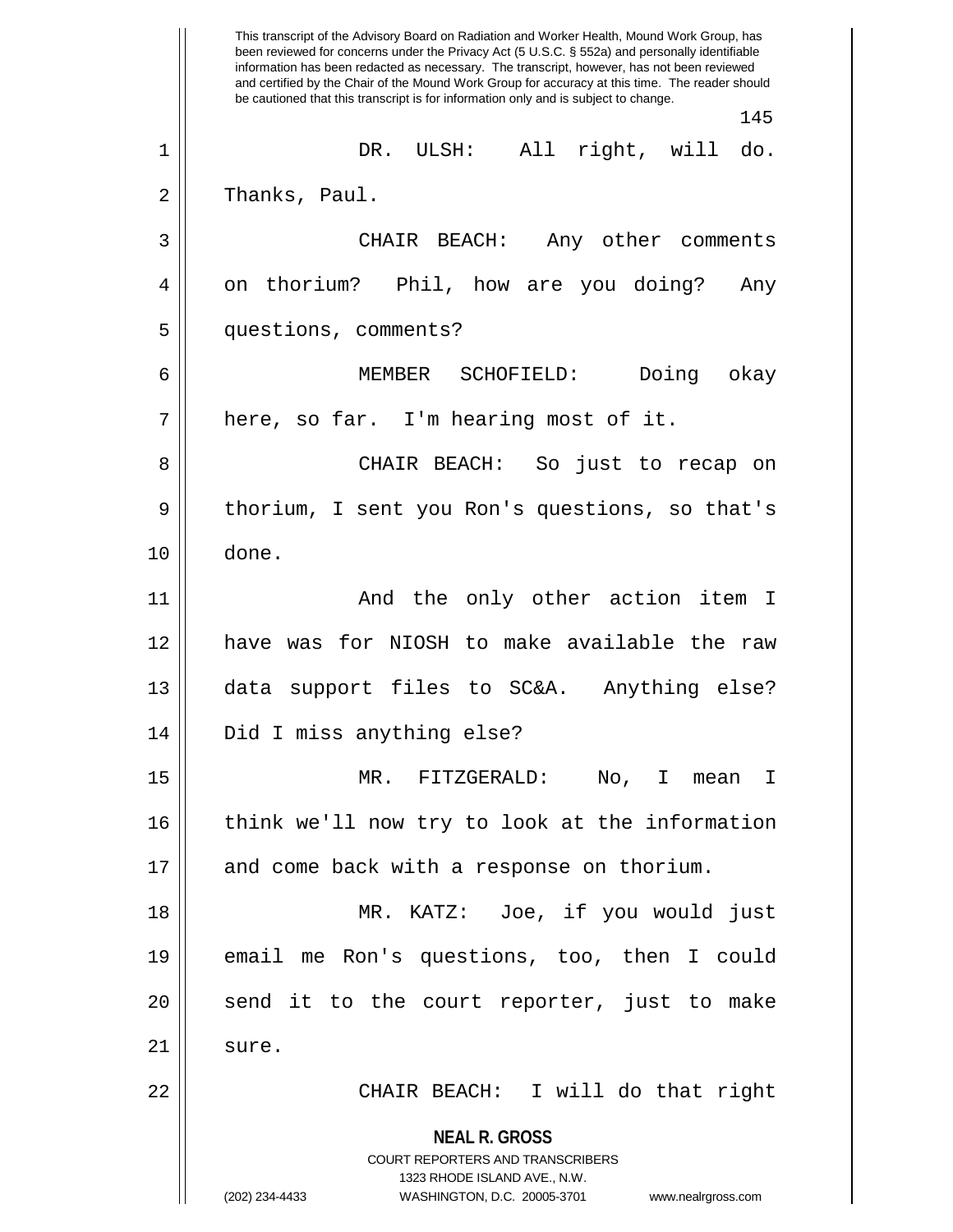**NEAL R. GROSS** COURT REPORTERS AND TRANSCRIBERS 1323 RHODE ISLAND AVE., N.W. (202) 234-4433 WASHINGTON, D.C. 20005-3701 www.nealrgross.com This transcript of the Advisory Board on Radiation and Worker Health, Mound Work Group, has been reviewed for concerns under the Privacy Act (5 U.S.C. § 552a) and personally identifiable information has been redacted as necessary. The transcript, however, has not been reviewed and certified by the Chair of the Mound Work Group for accuracy at this time. The reader should be cautioned that this transcript is for information only and is subject to change. 146  $1 \parallel$  now. 2 MR. FITZGERALD: Yes, I think she 3 || answered that one. 4 || MR. STIVER: And send those to me 5 | too, Joe, if you would please? 6 CHAIR BEACH: Okay, and so then 7 we're onto, if you have it, Joe's or SC&A's 8 || paper dated January 12th, 2012. 9 It's subject: adequacy and 10 completeness of Mound internal dosimetry. 11 We'll go ahead and let Joe start that. 12 MR. FITZGERALD: Okay. I think at 13 || the last Work Group --14 MEMBER ZIEMER: What's the date on  $15$  | that? 16 MR. FITZGERALD: January 12th. 17 || CHAIR BEACH: 12th. 18 || MEMBER ZIEMER: Okay. 19 MR. FITZGERALD: Yes. The last 20 Work Group meeting, you know, I think Brant 21 walked through the NIOSH response to a 22 || proposal or actually an action that we took a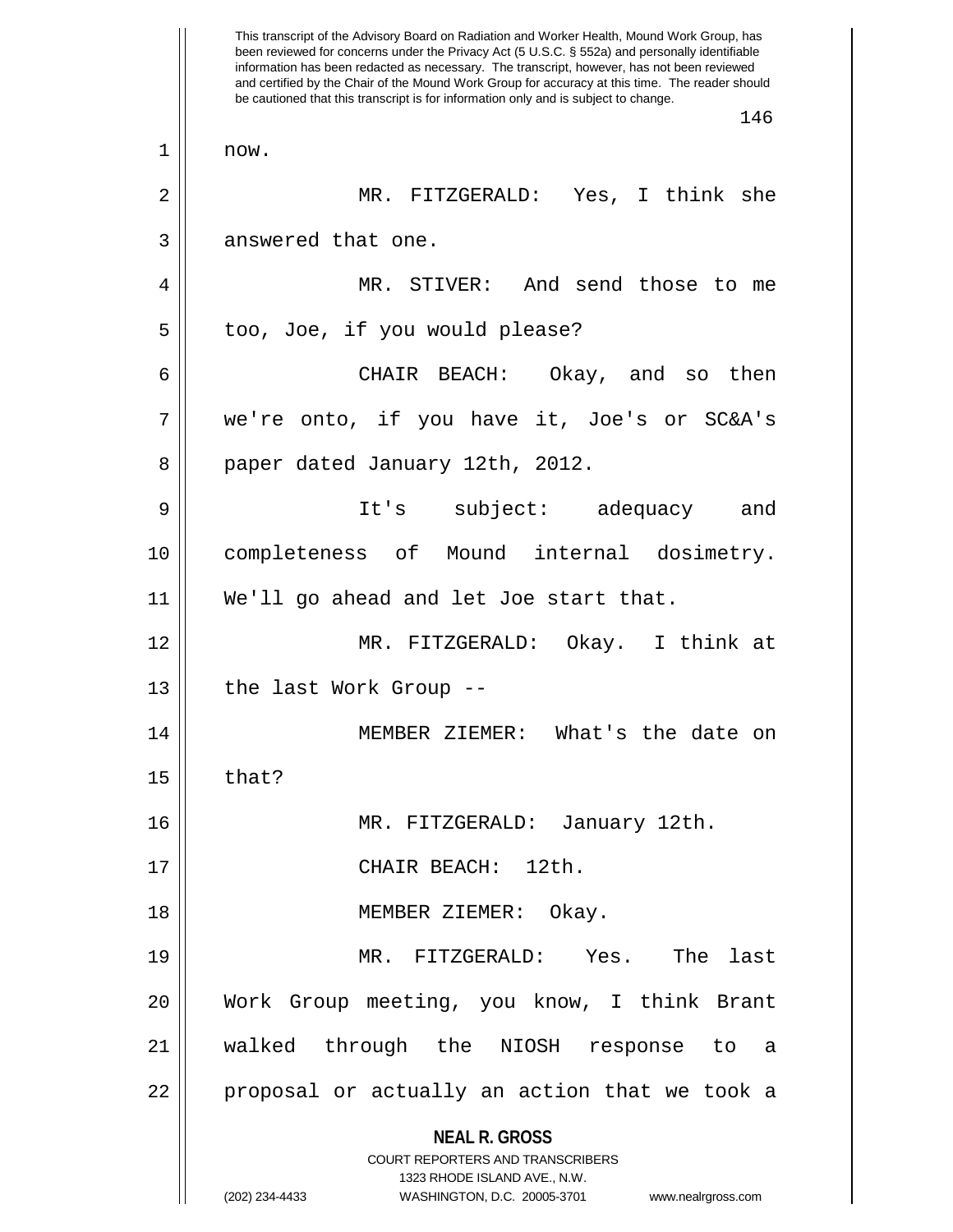147

| $\mathbf 1$ | year before. This has a lengthy history.                                |
|-------------|-------------------------------------------------------------------------|
| 2           | hesitate to go through it.<br>$\mathsf T$                               |
| 3           | Maybe I will. But at the time, I said that,                             |
| 4           | you know, I think we had squeezed as much as                            |
| 5           | one could squeeze out of this issue, and I                              |
| 6           | felt that we're, on a technical level, sort of                          |
| 7           | reaching diminishing returns. We're at a bit                            |
| 8           | of an impasse.                                                          |
| 9           | And so I wanted to use this                                             |
| 10          | opportunity, rather than continue to exchange                           |
| 11          | White Papers, just to kind of step back and                             |
| 12          | sort of do an overview of the issue and come                            |
| 13          | to some kind of a closure recommendation for                            |
| 14          | the Work Group.                                                         |
| 15          | So that was the purpose of the                                          |
| 16          | And also to identify any loose ends<br>memo.                            |
| 17          | that, given the history of this thing, that we                          |
| 18          | may not have covered in any detail.                                     |
| 19          | And that was the attachment that                                        |
| 20          | we talked about earlier. Just a little bit of                           |
| 21          | background, because this does have a bit of                             |
| 22          | history.                                                                |
|             | <b>NEAL R. GROSS</b>                                                    |
|             | <b>COURT REPORTERS AND TRANSCRIBERS</b><br>1323 RHODE ISLAND AVE., N.W. |
|             | (202) 234-4433<br>WASHINGTON, D.C. 20005-3701<br>www.nealrgross.com     |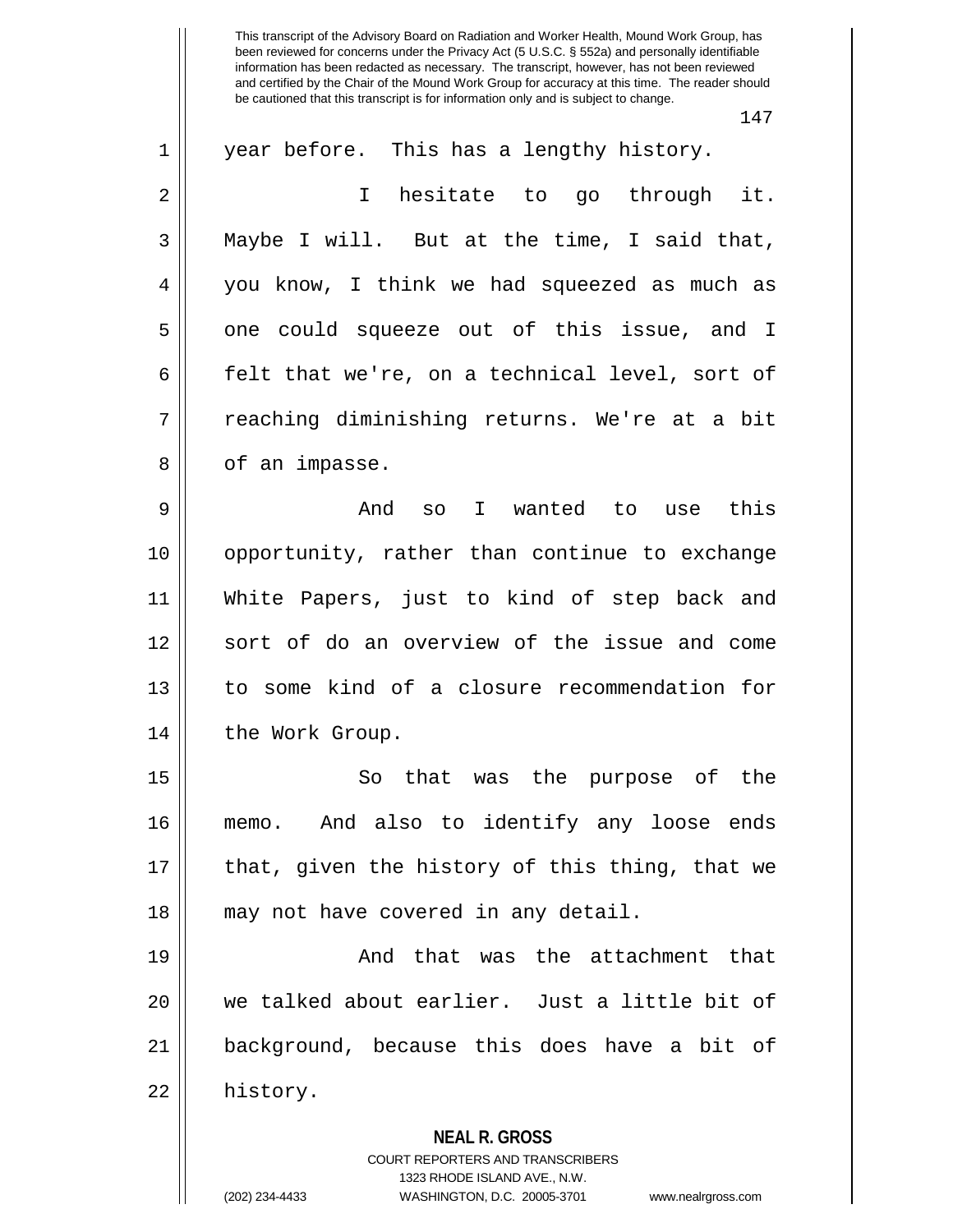148

| $\mathbf 1$    | I mean, this sort of originated                                                                     |
|----------------|-----------------------------------------------------------------------------------------------------|
| $\overline{2}$ | number of specific, radionuclide-<br>from<br>a a                                                    |
| 3              | specific issues that were raised in the Site                                                        |
| 4              | Profile and carried forward into the                                                                |
| 5              | Evaluation Report Review that SC&A conducted                                                        |
| 6              | anywhere from, you know, singling out issues                                                        |
| 7              | with neptunium and curium to some issues on                                                         |
| 8              | plutonium and uranium.                                                                              |
| $\mathsf 9$    | But there was a<br>number of                                                                        |
| 10             | questions involved with that. And there was                                                         |
| 11             | also issues that were broached by the Work                                                          |
| 12             | Group that, as usual, asked SC&A to look at                                                         |
| 13             | data adequacy completeness, both for external                                                       |
| 14             | and internal sources. And we essentially have                                                       |
| 15             | done that, as well.                                                                                 |
| 16             | At some point, I believe it was in                                                                  |
| 17             | 2010, the Work Group decided<br>just<br>to                                                          |
| 18             | consolidate the issues.                                                                             |
| 19             | To take the data adequacy and                                                                       |
| 20             | completeness issues for internal and also                                                           |
| 21             | these very specific, radionuclide-specific                                                          |
| 22             | questions, since a lot of them really got into                                                      |
|                | <b>NEAL R. GROSS</b>                                                                                |
|                | <b>COURT REPORTERS AND TRANSCRIBERS</b>                                                             |
|                | 1323 RHODE ISLAND AVE., N.W.<br>(202) 234-4433<br>WASHINGTON, D.C. 20005-3701<br>www.nealrgross.com |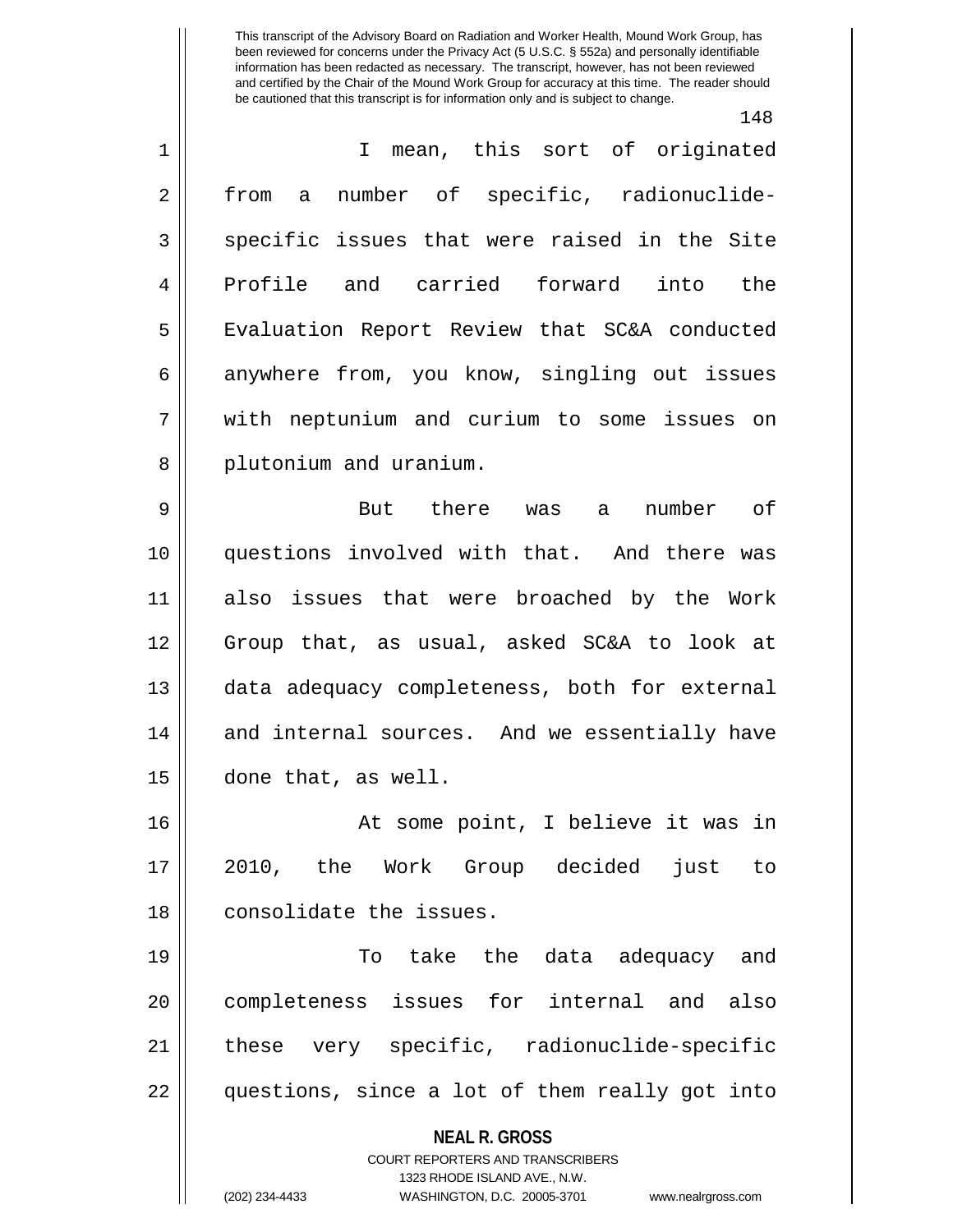149

1 adequacy, to treat them as one issue. That's 2 | how that evolved.

3 And also, at about the same time, 4 I think there was a request that Josie had to,  $5 \parallel$  when we did that, to look at these various 6 White Papers. Just make sure we weren't 7 losing anything in the process of 8 || consolidating this thing into one issue.

9 And that was the origins of this 10 matrix, which I've attached to this January 11 memo. But it also is the same matrix that I 12 || think was included in a paper about a year and  $13$  a half ago that SC&A presented on status. So 14 || that's been around for a while.

15 In terms of background, we raised 16 a number of these issues about whether, in 17 fact, given the lack of apparent bioassay data 18 || for a number of nuclides, in particular these 19 so called other nuclides or exotics, whether 20 in fact there was a dose reconstruction 21 approach that would enable one to address  $22$   $\parallel$  these other nuclides in the absence of that

> **NEAL R. GROSS** COURT REPORTERS AND TRANSCRIBERS 1323 RHODE ISLAND AVE., N.W. (202) 234-4433 WASHINGTON, D.C. 20005-3701 www.nealrgross.com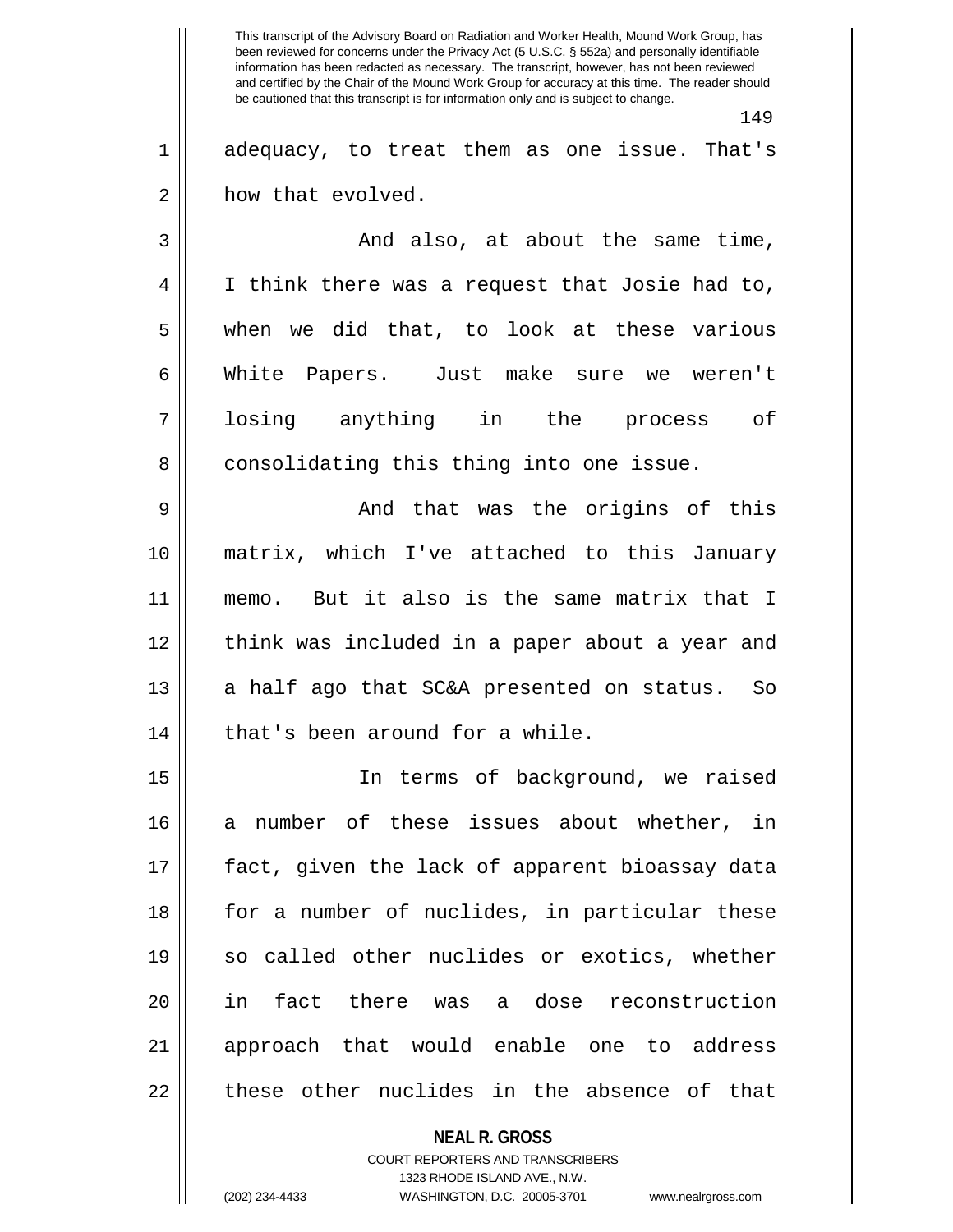150

 $1 \parallel$  data.

| $\overline{2}$ | We talked about the gross alpha                                 |
|----------------|-----------------------------------------------------------------|
| 3              | counting technique at Mound, whether in fact                    |
| 4              | that, since this was, I think, the first time                   |
| 5              | we actually looked at that particular                           |
| 6              | procedure, whether or nor you could strip out                   |
| 7              | the alphas and still come up with a                             |
| 8              | sufficiently accurate representation of the                     |
| 9              | number of the specific nuclides involved.                       |
| 10             | And that question came up as well.                              |
| 11             | response to a number of<br>In                                   |
| 12             | questions that the Work Group raised and we                     |
| 13             | raised, I think that was the beginning of, you                  |
| 14             | know, the review of what was, I think, called                   |
| 15             | for short the road map.                                         |
| 16             | And that was certainly presented                                |
| 17             | by NIOSH to identify each of these processes                    |
| 18             | and to show, you know, whether or not there                     |
| 19             | was a bioassay method for each nuclide.                         |
| 20             | And we spent some time looking at                               |
| 21             | the road map, and we'll go through all that. I                  |
| 22             | think most are familiar with it.                                |
|                | <b>NEAL R. GROSS</b><br><b>COURT REPORTERS AND TRANSCRIBERS</b> |

1323 RHODE ISLAND AVE., N.W.

 $\mathsf{I}$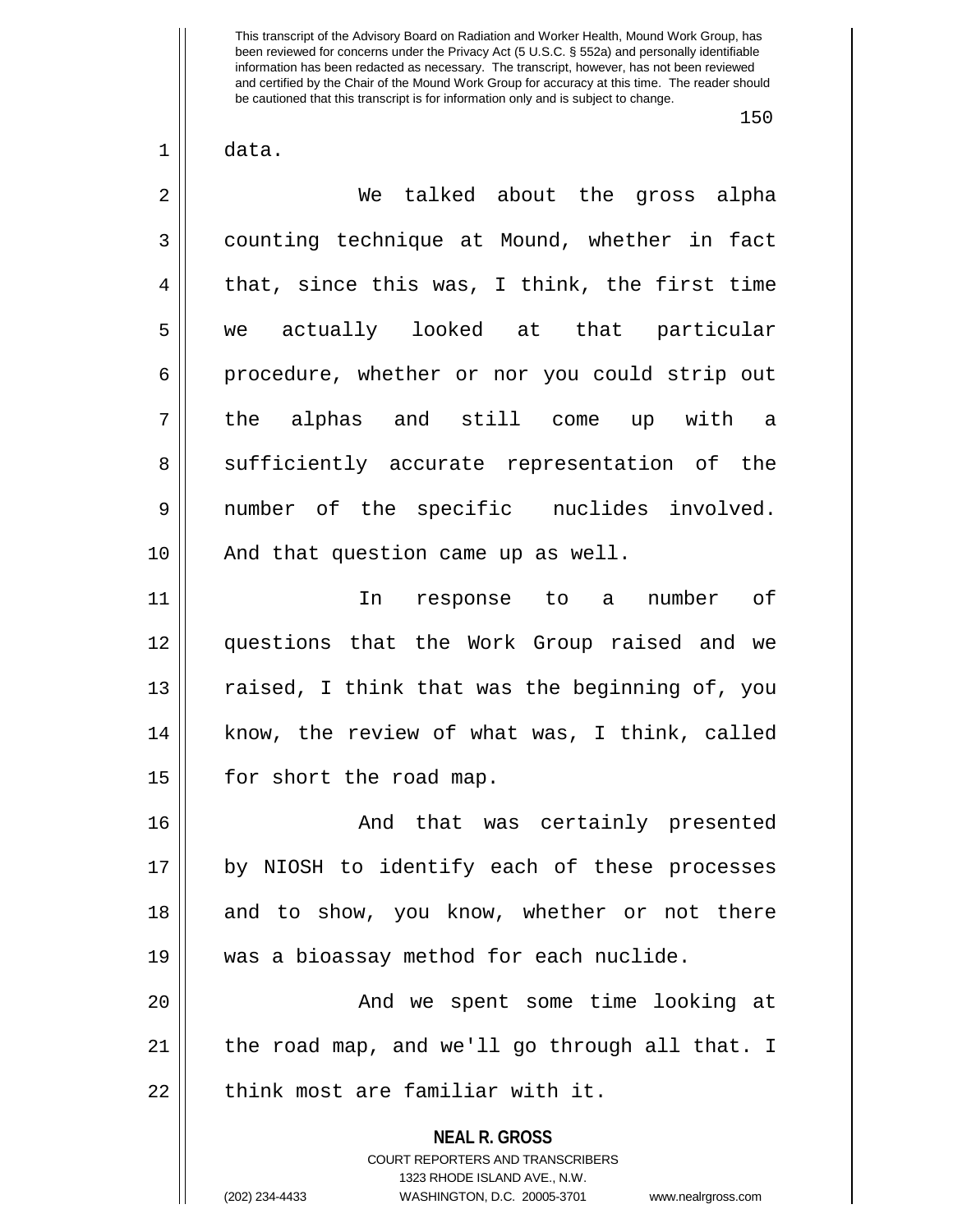151

| $\mathbf 1$    | And a lot of it got down to                                                                                                                                            |
|----------------|------------------------------------------------------------------------------------------------------------------------------------------------------------------------|
| $\overline{2}$ | whether or not the road map and the King                                                                                                                               |
| 3              | report with the Meyer report within the two                                                                                                                            |
| 4              | bases, I guess, for the road map, whether they                                                                                                                         |
| 5              | could be interpreted to abide a sense of                                                                                                                               |
| 6              | exposure potential, or whether they, in fact,                                                                                                                          |
| 7              | just connoted that the radionuclide may have                                                                                                                           |
| 8              | been present but certainly did not carry that                                                                                                                          |
| 9              | implication that it could have been exposure.                                                                                                                          |
| 10             | And I think we spent a lot of                                                                                                                                          |
| 11             | time, it sort of reminded me of, you know, if                                                                                                                          |
| 12             | one could find Mr. King or Dr. King, it would                                                                                                                          |
| 13             | have been useful. But we never were able to                                                                                                                            |
| 14             | find him.                                                                                                                                                              |
| 15             | for lack of<br>CHAIR BEACH:<br>Not                                                                                                                                     |
| 16             | trying.                                                                                                                                                                |
| 17             | MR. FITZGERALD: No, we definitely                                                                                                                                      |
| 18             | tried. But nonetheless, the interpretation of                                                                                                                          |
| 19             | how to apply the King report and the road map                                                                                                                          |
| 20             | and everything, I think was a lot of the                                                                                                                               |
| 21             | effort that this Work Group addressed.                                                                                                                                 |
| 22             | So anyway, in this memo, I wanted                                                                                                                                      |
|                | <b>NEAL R. GROSS</b><br><b>COURT REPORTERS AND TRANSCRIBERS</b><br>1323 RHODE ISLAND AVE., N.W.<br>(202) 234-4433<br>WASHINGTON, D.C. 20005-3701<br>www.nealrgross.com |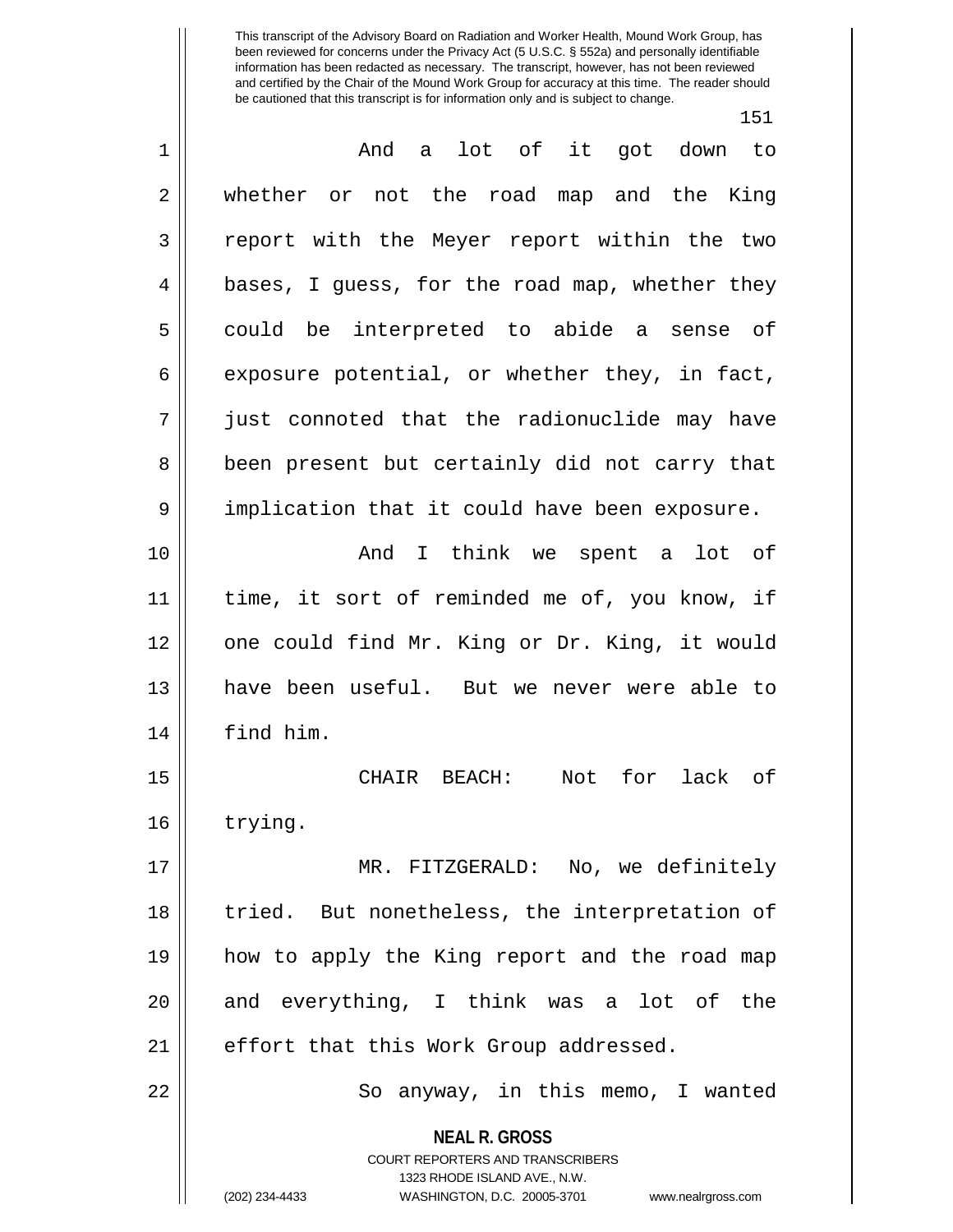152

1 to boil down, we essentially had two 2 | questions.

3 You know, can the lack of bioassay 4 | data for radionuclides being used at Mound be 5 rationalized on the basis that either 6 || radionuclide form or handling precluded any 7 || exposure potential, therefore making any such 8 || monitoring unnecessary?

9 || Or that operations were limited 10 during these time periods to intermittent 11 campaigns for which event-driven bioassay 12 || coverage would have been sufficient?

13 And I think that was maybe a 14 lengthy way of just saying that, you know, 15 could you explain the lack of bioassay, 16 || routine bioassay based upon the fact that the  $17$  site, the health physicist and the operations 18 did not recognize any exposure potential, so 19 therefore there would not have been any 20 bioassay, routine bioassay, therefore no 21 | bioassay records for these things?

22 And the second one, of course, is

**NEAL R. GROSS** COURT REPORTERS AND TRANSCRIBERS 1323 RHODE ISLAND AVE., N.W. (202) 234-4433 WASHINGTON, D.C. 20005-3701 www.nealrgross.com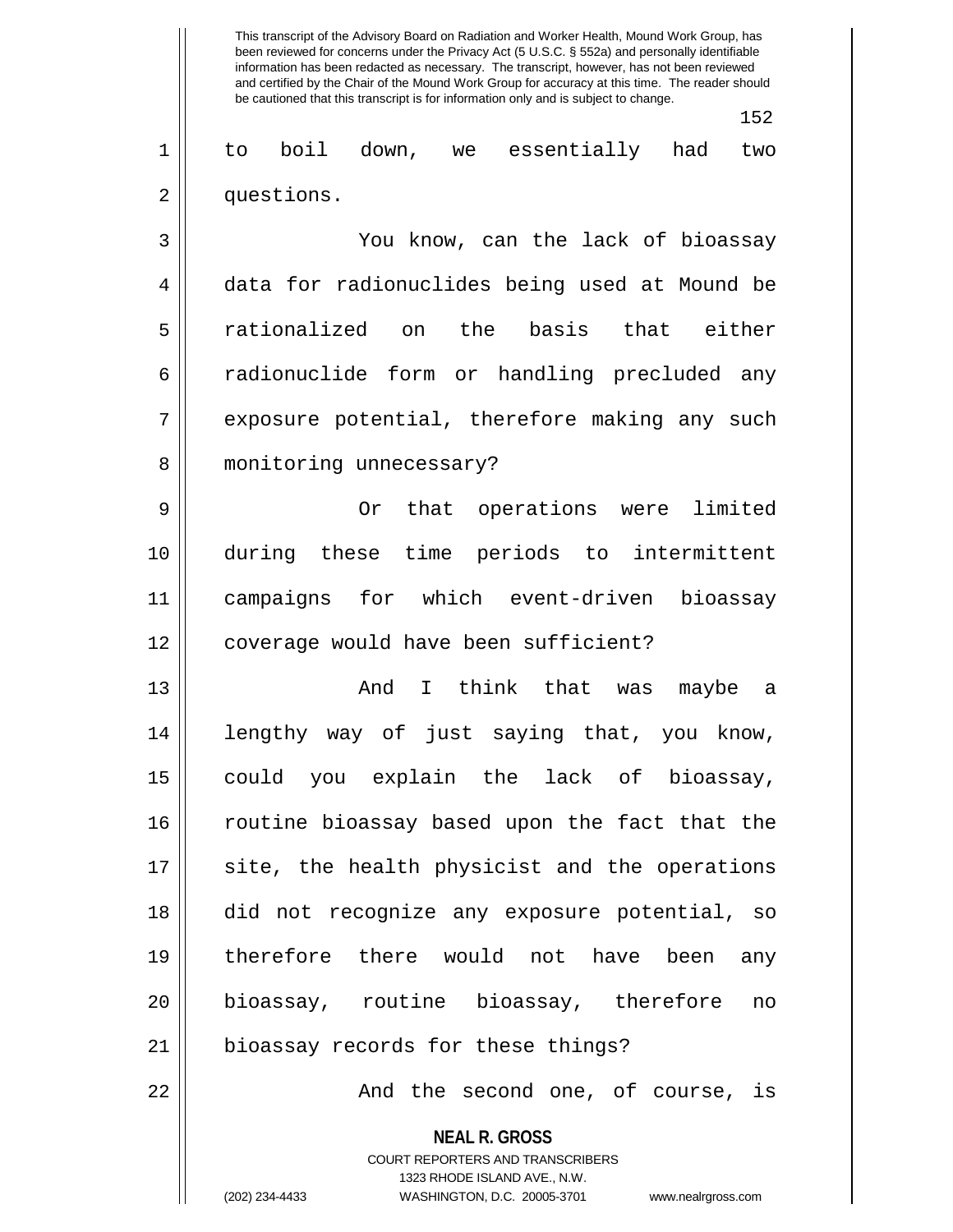**NEAL R. GROSS** COURT REPORTERS AND TRANSCRIBERS 1323 RHODE ISLAND AVE., N.W. (202) 234-4433 WASHINGTON, D.C. 20005-3701 www.nealrgross.com This transcript of the Advisory Board on Radiation and Worker Health, Mound Work Group, has been reviewed for concerns under the Privacy Act (5 U.S.C. § 552a) and personally identifiable information has been redacted as necessary. The transcript, however, has not been reviewed and certified by the Chair of the Mound Work Group for accuracy at this time. The reader should be cautioned that this transcript is for information only and is subject to change. 153 1 || the use of gross alpha as a surrogate for 2 || radionuclide-specific bioassay, and that was  $3 \parallel$  the analysis we did. 4 And we spent a great deal of time,  $5 \parallel$  certainly, on the first one. But I, you know, 6 haven't looked over the record for this. I 7 haven't sat at this table for two or three 8 years, I think, on the issue of the King 9 Report. 10 I don't think there's a clear way 11 || to resolve that. And I think there was very 12 legitimate considerations on both sides. 13 But I think what I came to the 14 conclusion was that yes, in the King report by 15 itself, given the ambiguity of the context of 16 that report, and again the words can be 17 interpreted different ways, I think one could 18 || argue you would need to have something beyond 19 just the King report to corroborate the 20 | exposure potential. 21 I mean, I think that's something  $22 \parallel$  that, in the end, one comes up with that.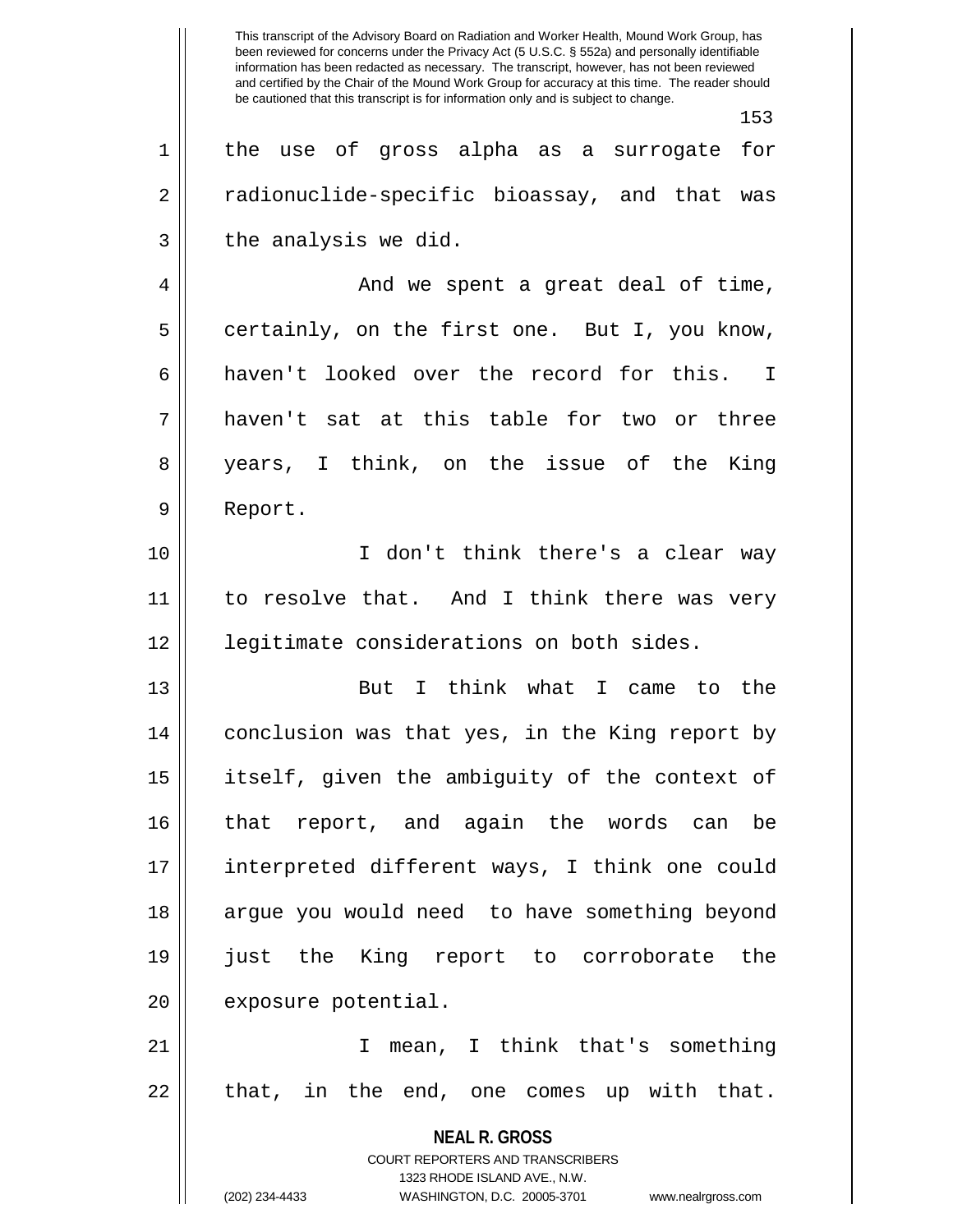154

| $\mathbf 1$    | Obviously I can come up with that conclusion.                                                    |
|----------------|--------------------------------------------------------------------------------------------------|
| $\overline{2}$ | And with that, you know, the                                                                     |
| 3              | attempts that we've gone through to, you know,                                                   |
| 4              | to determine exposure potential in other ways,                                                   |
| 5              | I think with the lack of actual data, it just                                                    |
| 6              | becomes a bit of a futile exercise, I think,                                                     |
| 7              | in the end. Trying to demonstrate the exposure                                                   |
| 8              | potential without having much in the way of                                                      |
| 9              | monitoring or operational data, I think in the                                                   |
| 10             | end there wasn't a way to actually resolve                                                       |
| 11             | that question objectively.                                                                       |
| 12             | So, but we attempted to. I think                                                                 |
| 13             | it was a way to see if that could be a means                                                     |
| 14             | to get around this impasse.                                                                      |
| 15             | So anyway, I think that's where we                                                               |
| 16             | came out. That literally, even though we went                                                    |
| 17             | through almost 100 examples -- no, it was                                                        |
| 18             | like, I guess 20 or 30 examples with 100                                                         |
| 19             | comments coming back, I don't think there's a                                                    |
| 20             | way to resolve this objectively.                                                                 |
| 21             | understand where the finding<br>$\mathsf{T}$                                                     |
| 22             | was. There was no obvious exposure, or if                                                        |
|                | <b>NEAL R. GROSS</b>                                                                             |
|                | <b>COURT REPORTERS AND TRANSCRIBERS</b>                                                          |
|                | 1323 RHODE ISLAND AVE., N.W.<br>(202) 234-4433<br>WASHINGTON, D.C. 20005-3701 www.nealrgross.com |
|                |                                                                                                  |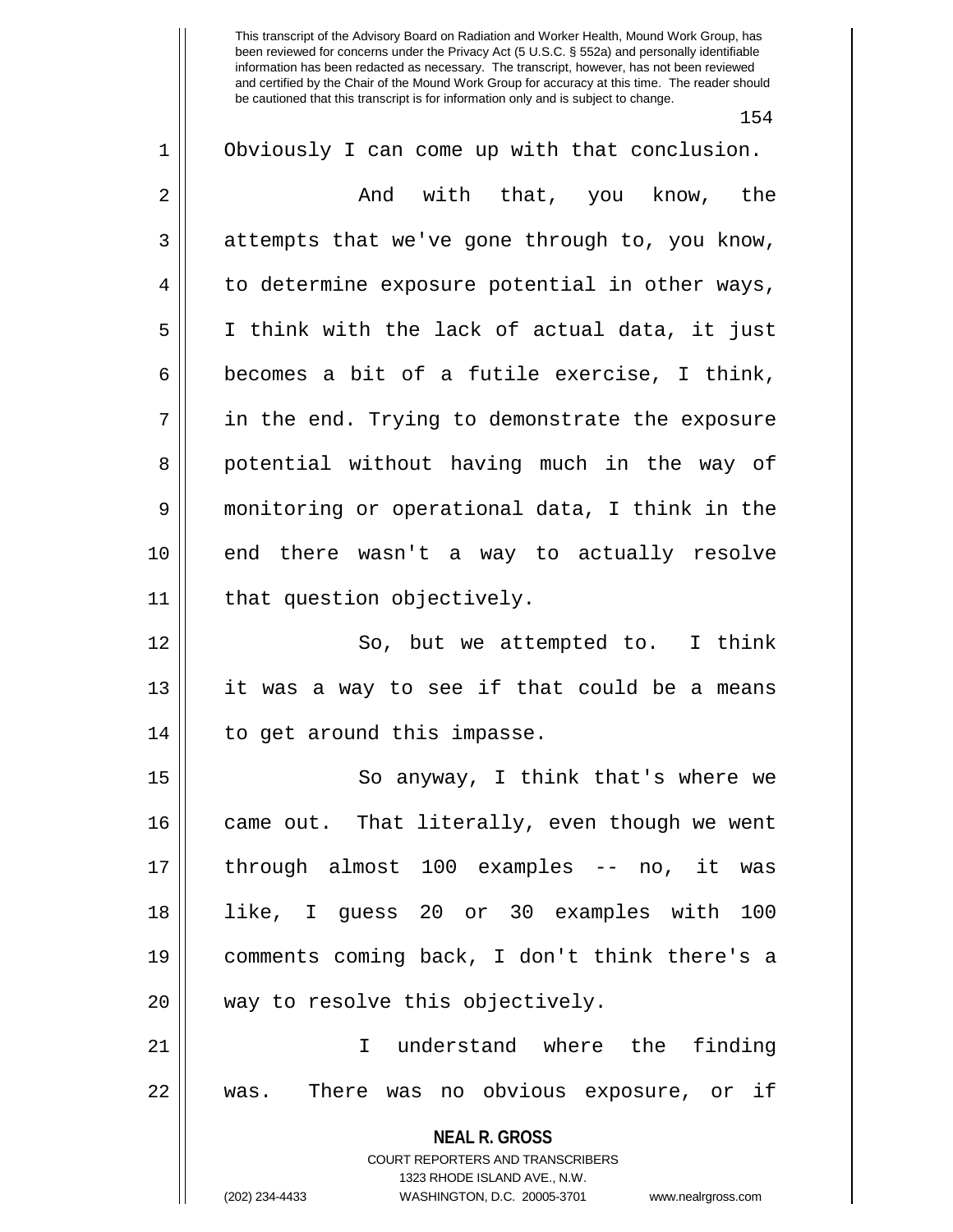155

| $\mathbf 1$ | there was an exposure, you have an event                                                        |
|-------------|-------------------------------------------------------------------------------------------------|
| 2           | specific bioassay, so what's the issue?                                                         |
| 3           | So, you know, I think that's about                                                              |
| 4           | we're as far as we can take it. But saying                                                      |
| 5           | that, I quess there's a residual frustration                                                    |
| 6           | in the sense that we get into trying to                                                         |
| 7           | demonstrate exposure potential in the absence                                                   |
| 8           | of, you know, specific information for some of                                                  |
| 9           | these nuclides.                                                                                 |
| 10          | And I don't see how there's any                                                                 |
| 11          | way to do that. I mean, I think I threw out,                                                    |
| 12          | personally myself threw out let's go look at                                                    |
| 13          | some examples and use incidents and what not                                                    |
| 14          | to see if that might shed some light.                                                           |
| 15          | And I don't think that really shed                                                              |
| 16          | too much light. I think it was, maybe at some                                                   |
| 17          | point, a frustration just trying to<br>go                                                       |
| 18          | forward, find some way out of this.                                                             |
| 19          | So I think we're still left with                                                                |
| 20          | this concern that, you know, where you're                                                       |
| 21          | looking for a quantitative basis to indicate                                                    |
| 22          | that you have exposure potential to nuclides                                                    |
|             | <b>NEAL R. GROSS</b><br><b>COURT REPORTERS AND TRANSCRIBERS</b><br>1323 RHODE ISLAND AVE., N.W. |
|             | (202) 234-4433<br>WASHINGTON, D.C. 20005-3701<br>www.nealrgross.com                             |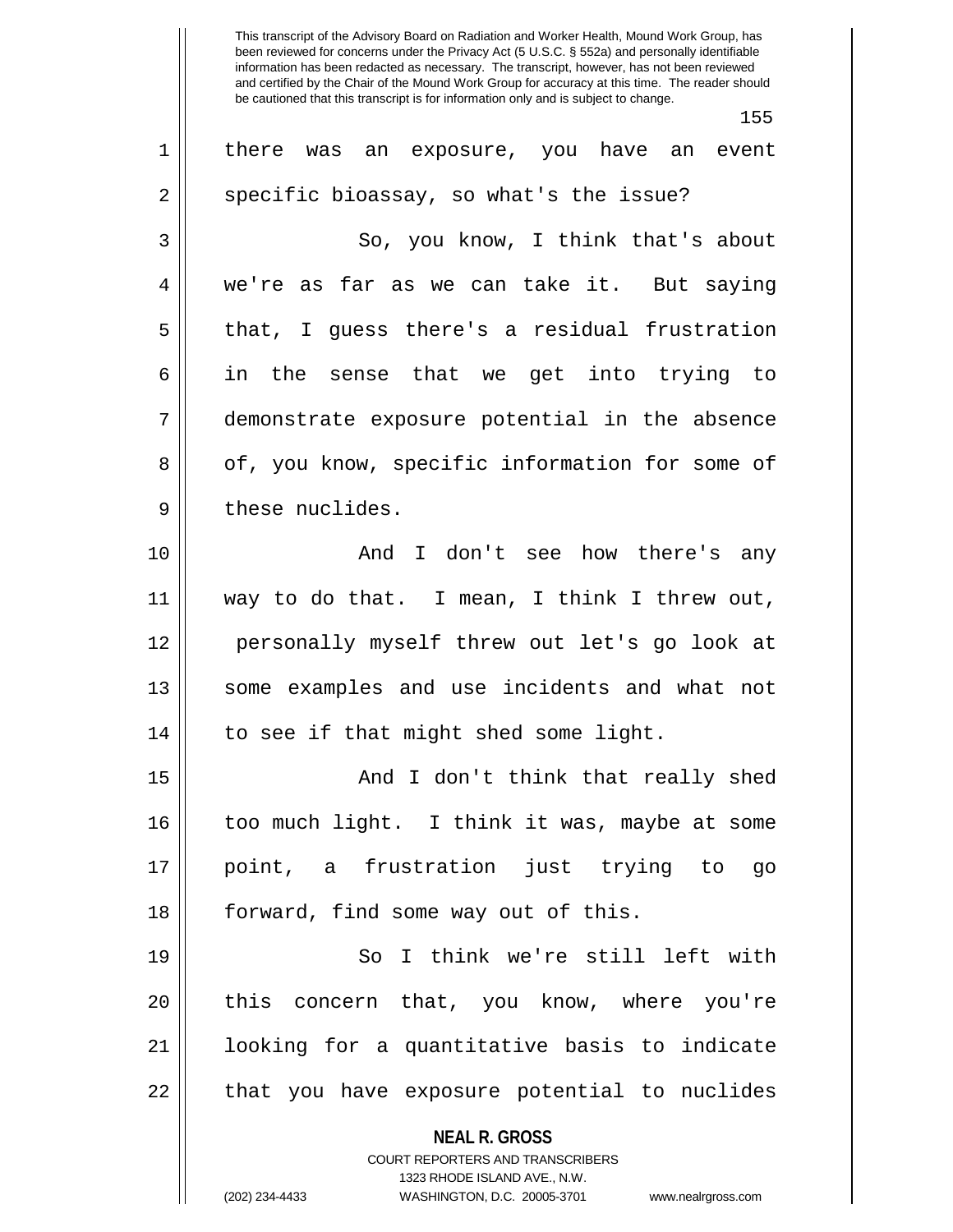**NEAL R. GROSS** COURT REPORTERS AND TRANSCRIBERS 1323 RHODE ISLAND AVE., N.W. (202) 234-4433 WASHINGTON, D.C. 20005-3701 www.nealrgross.com This transcript of the Advisory Board on Radiation and Worker Health, Mound Work Group, has been reviewed for concerns under the Privacy Act (5 U.S.C. § 552a) and personally identifiable information has been redacted as necessary. The transcript, however, has not been reviewed and certified by the Chair of the Mound Work Group for accuracy at this time. The reader should be cautioned that this transcript is for information only and is subject to change. 156  $1 \parallel$  that are cited as being in these at the site 2 || sort of time frames. 3 || But there's no bioassay records,  $4 \parallel$  and how you square that, and you know, on what  $5 \parallel$  basis beside the program itself. That, you 6 know, Meyer ran a good program and had 7 | techniques, procedures available. 8 You know, I think the road maps 9 || certainly suggest that. There were procedures 10 available. But were they effective, applied 11 or not? 12 What are their effects on 13 exposures, I don't think there's any way to 14 || really underscore that. 15 And as a parting shot I'd say 16 it's just interesting in contrast to look at 17 Mound. This is the question earlier about, 18 you know, the techniques that were used for 19 gross alpha. 20 Did Mound, in fact, have a health 21 physics monitoring program in the '50s and 22 || '60s that stood apart from other AEC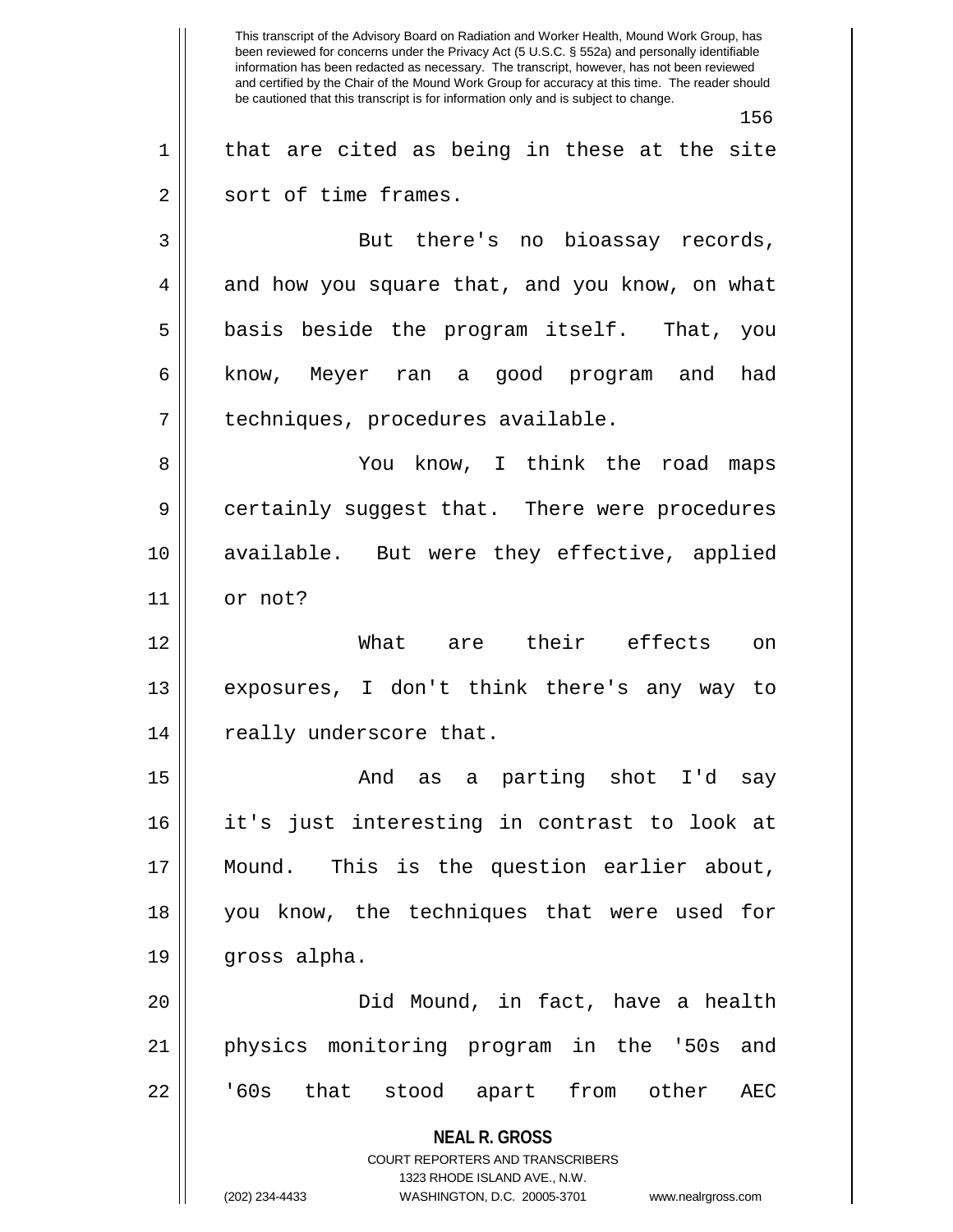**NEAL R. GROSS** 157 1 || laboratories such that there was an ability to 2 monitor for a number of these nuclides that  $3 \parallel$  apparently other labs did not possess. 4 And I think there's a bit of a 5 || struggle between exposure potential. There 6 was no exposure potential because it just  $7 \parallel$  turned out that all the forms of the nuclides 8 || that were present did not lead to exposure. 9 Or, you know, the techniques to 10 monitor were such that any exposure would have 11 been picked up? So it still left me with a 12 || sense that we didn't quite get to a hard 13 | resolution. 14 But again, I think our 15 recommendation is that there's not much more 16 || that can be gleaned on this topic. And that 17 was the inclusion that we're forwarding to the 18 workers. 19 || That, you know, I think we've done  $20$  || about as much as can be done on the subject. 21 And there's just nothing else that would shed  $22 \parallel$  any light on whether or not these figures are

> COURT REPORTERS AND TRANSCRIBERS 1323 RHODE ISLAND AVE., N.W.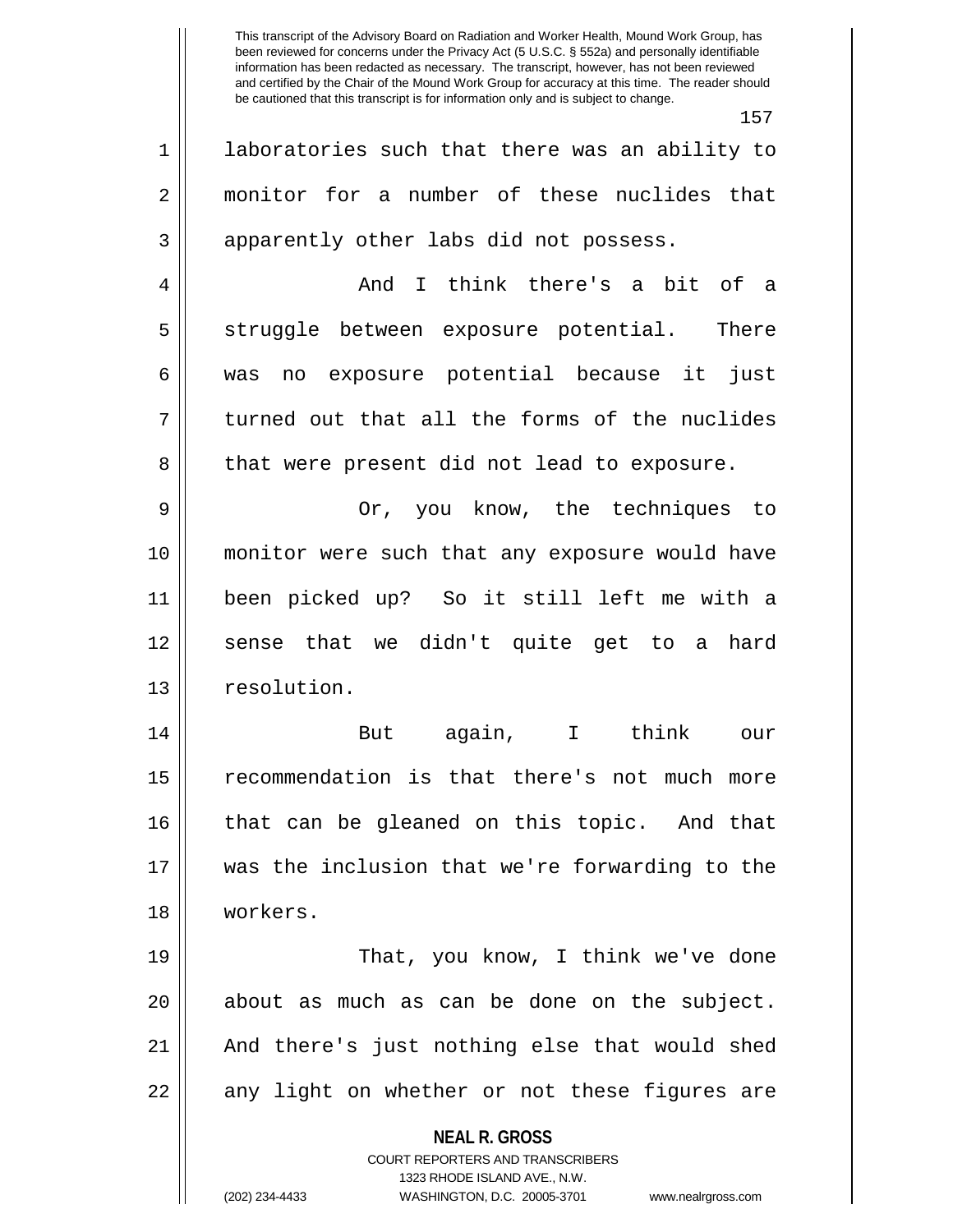**NEAL R. GROSS** COURT REPORTERS AND TRANSCRIBERS 1323 RHODE ISLAND AVE., N.W. This transcript of the Advisory Board on Radiation and Worker Health, Mound Work Group, has been reviewed for concerns under the Privacy Act (5 U.S.C. § 552a) and personally identifiable information has been redacted as necessary. The transcript, however, has not been reviewed and certified by the Chair of the Mound Work Group for accuracy at this time. The reader should be cautioned that this transcript is for information only and is subject to change. 158 1 || real and whether or not dose reconstruction  $2 \parallel$  could be done with sufficient accuracy. 3 Now, with that, as Josie was 4 pointing out, there was two issues that came 5 || out of the last NIOSH White Paper. One was  $6$  || thorium, we just talked about that.  $7 \parallel$  The other was the early years of, 8 I guess, the polonium process. This was the 9 || February '49 to September of '49. 10 And I think there was a 11 recognition that there wasn't any obvious 12 issues with including those. But I'll leave 13 that to you all. And the other one was the 14 || thorium. 15 And then Table 1, which was the 16 || attachment, is just again, a old rack up, this 17 goes back to 2010 of pretty much the White 18 || Papers SC&A submitted to the Work Group. 19 And which ones, and this is my 20 || estimation, more recent estimation, which ones 21 || are open and which ones are closed. And you 22 || know, I would defer to NIOSH if that is your

<sup>(202) 234-4433</sup> WASHINGTON, D.C. 20005-3701 www.nealrgross.com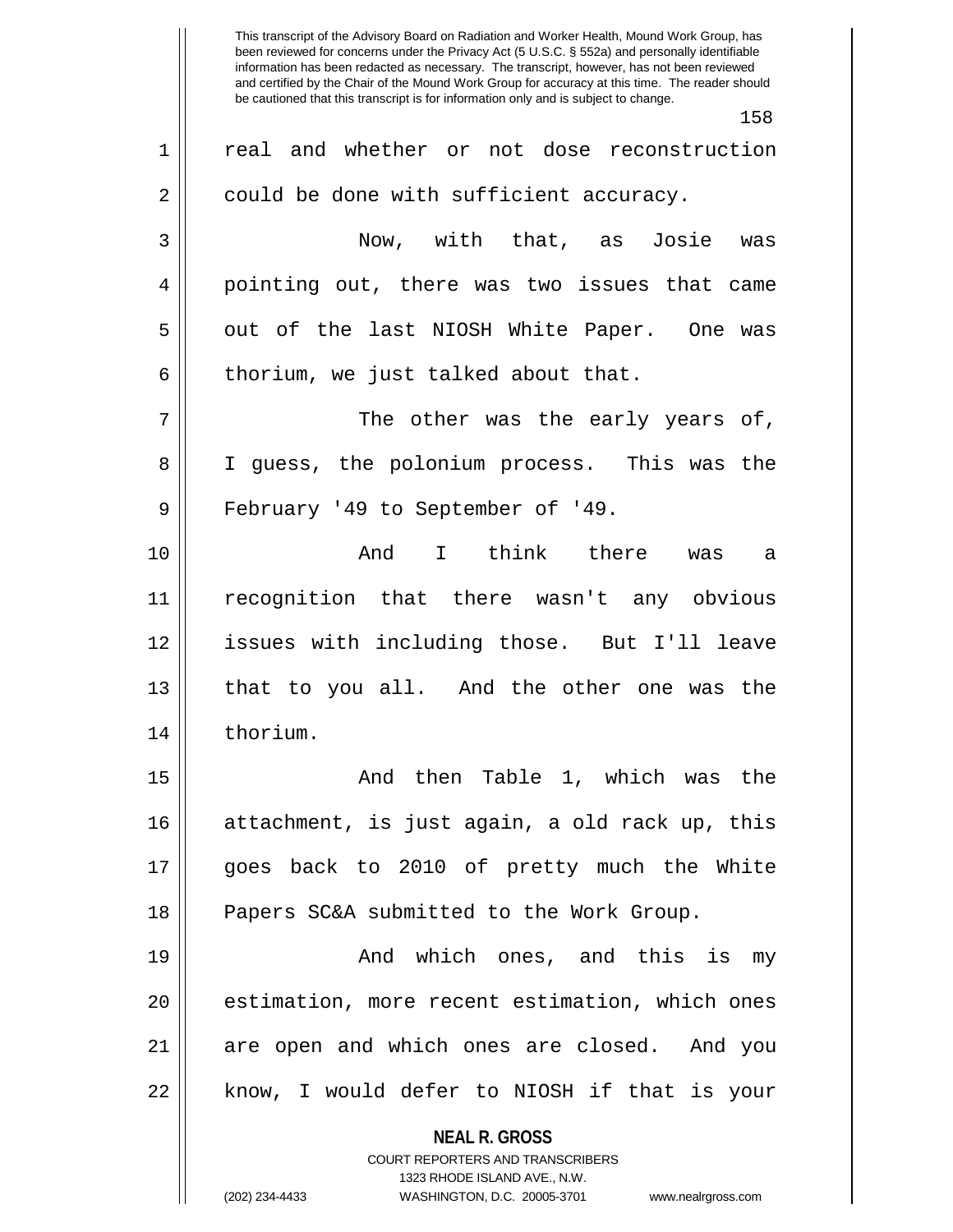**NEAL R. GROSS** COURT REPORTERS AND TRANSCRIBERS 1323 RHODE ISLAND AVE., N.W. (202) 234-4433 WASHINGTON, D.C. 20005-3701 www.nealrgross.com This transcript of the Advisory Board on Radiation and Worker Health, Mound Work Group, has been reviewed for concerns under the Privacy Act (5 U.S.C. § 552a) and personally identifiable information has been redacted as necessary. The transcript, however, has not been reviewed and certified by the Chair of the Mound Work Group for accuracy at this time. The reader should be cautioned that this transcript is for information only and is subject to change. 159 1 || understanding of some of these issues or not. 2 || I could not find any actions or 3 || any responses to certain specific items which 4 || are listed here. 5 CHAIR BEACH: So, and I think Joe, 6 you took these from the 100 or 96 comments  $7 \parallel$  that SC&A put out, NIOSH commented on, of last 8 || year prior to November? 9 MR. FITZGERALD: Yes, these are 10 || everything prior to November. 11 CHAIR BEACH: So you've taken 12 || everything from that and just correlated it. I 13 just want to make sure everybody was on the 14 || same page of where all this came from because  $15$ 16 MR. FITZGERALD: Yes. For 17 example, thorium was cited, but obviously 18 that's being addressed. So even though it's 19 thorium, it's listed as being reviewed by 20 || NIOSH. That was as of January. 21 || CHAIR BEACH: Okay. 22 MR. FITZGERALD: So that's moving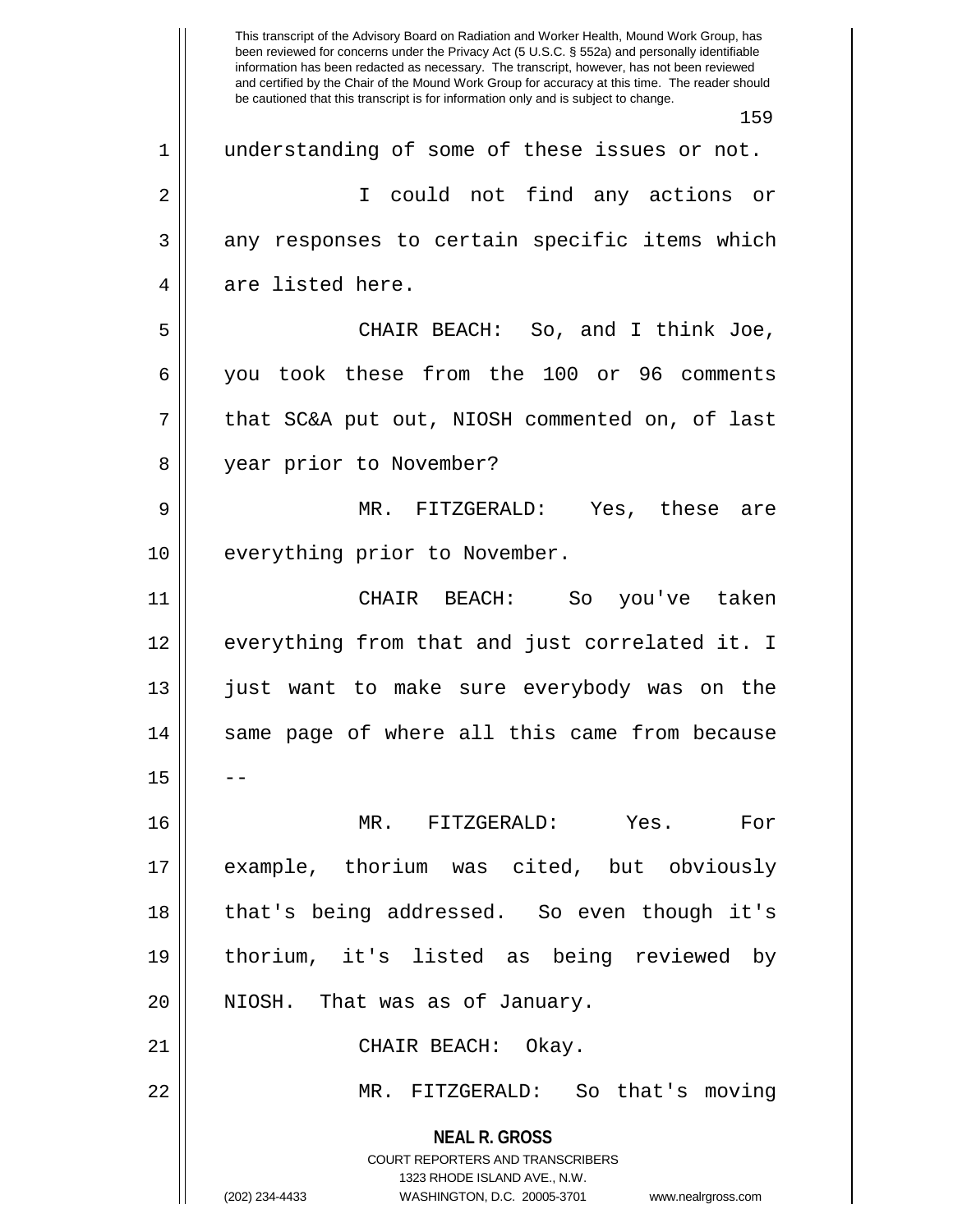**NEAL R. GROSS** COURT REPORTERS AND TRANSCRIBERS 1323 RHODE ISLAND AVE., N.W. (202) 234-4433 WASHINGTON, D.C. 20005-3701 www.nealrgross.com This transcript of the Advisory Board on Radiation and Worker Health, Mound Work Group, has been reviewed for concerns under the Privacy Act (5 U.S.C. § 552a) and personally identifiable information has been redacted as necessary. The transcript, however, has not been reviewed and certified by the Chair of the Mound Work Group for accuracy at this time. The reader should be cautioned that this transcript is for information only and is subject to change. 160 1 forward. 2 CHAIR BEACH: And we did ask for 3 | information from NIOSH on these. So I guess 4 I'll let you go ahead and take over, Brant? 5 DR. ULSH: Just one administrative 6 clarification. For those of you who are 7 || qluttons for punishment and want to go plow on 8 || back through here to see where everything came 9 from. 10 The hundred or whatever it was 11 comments, they weren't actually formatted by 12 SC&A as a hundred comments. 13 It was SC&A's report, and I took 14 || that report and cut it up piece by piece into 15 || a hundred-plus comments and issued a response 16 to each one. So don't be confused about where 17 | that came from. 18 CHAIR BEACH: Thank you. 19 || DR. ULSH: To be honest with you, 20 I looked at the recommendation on Page 5 of 8, 21 where basically SC&A recommends closing these 22 || issues, just a couple of exceptions, thorium,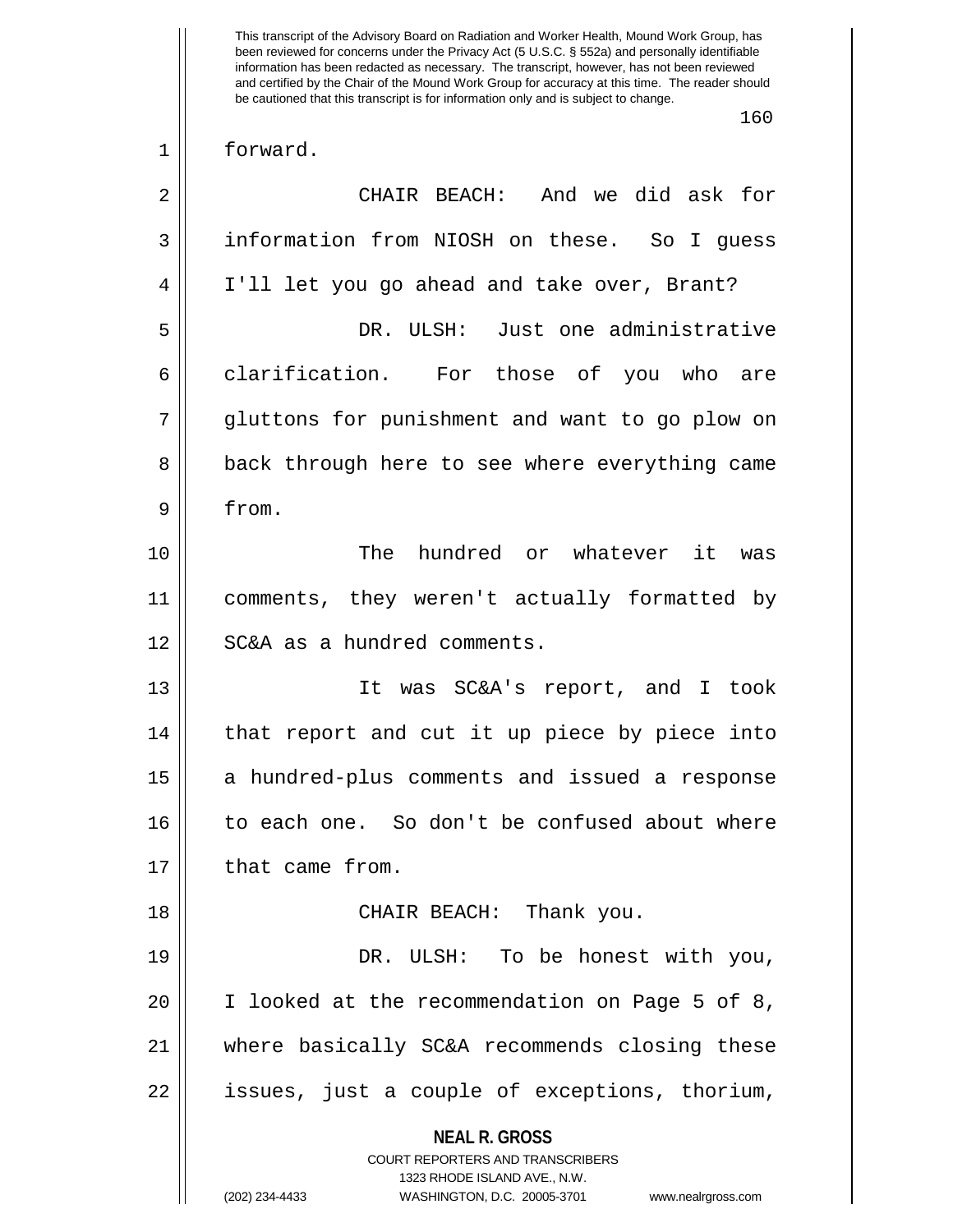**NEAL R. GROSS** COURT REPORTERS AND TRANSCRIBERS 1323 RHODE ISLAND AVE., N.W. (202) 234-4433 WASHINGTON, D.C. 20005-3701 www.nealrgross.com This transcript of the Advisory Board on Radiation and Worker Health, Mound Work Group, has been reviewed for concerns under the Privacy Act (5 U.S.C. § 552a) and personally identifiable information has been redacted as necessary. The transcript, however, has not been reviewed and certified by the Chair of the Mound Work Group for accuracy at this time. The reader should be cautioned that this transcript is for information only and is subject to change. 161 1 || polonium in 1949, and tritides. 2 And this issue has been so 3 contentious and I was so anxious to get it in 4 || the rearview mirror that I stopped there. Oh 5 || my God, we're done. 6 But I'll go through and look in 7 more detail and attach more. I don't want to 8 plow back through the history of all of this 9 || if we're close to agreement. 10 So I guess I'll just talk 11 specifically about the polonium one in 1949 to 12 || remind everyone what the issue is. 13 We have an SEC for Monsanto. I 14 || can't remember how far forward in time that is  $15$  | off the top of my head. 16 And then we have an SEC for Mound 17 for all workers that picks up in September of 18 1949. And I think that leaves a gap at the 19 beginning of 1949. 20 CHAIR BEACH: February 1st, 1949 21 to September 30th, 1949. 22 DR. ULSH: Okay, so that's kind of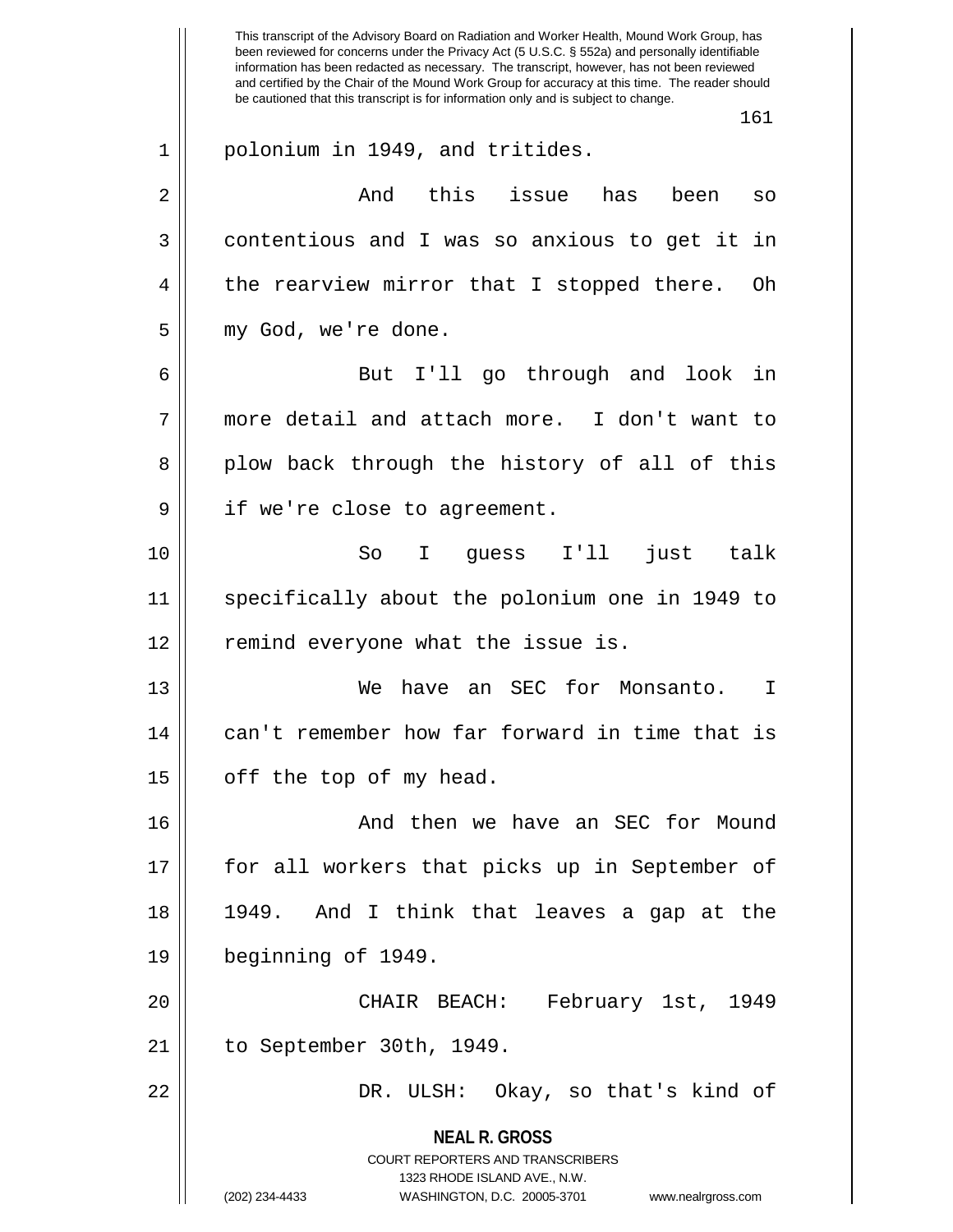**NEAL R. GROSS** 162 1 || the gap period that we're talking about. I  $2 \parallel$  have no real objection to filling in that gap  $3 \parallel$  somehow, making it kind of a continuous SEC. 4 | We're going to have to think about  $5 \parallel$  how to do it, because the basis of the current 6 || Mound SEC is the radium, actinium, thorium 7 | separations activities. 8 And that material did not arrive 9 || on site at Mound until September of 1949. So 10 I don't know how we would go back and extend 11 that earlier when the material wasn't even on  $12 \parallel$  site. 13 || But maybe there's a way that we 14 || can extend the Monsanto SEC forward. I don't 15 || know, I'm just thinking out loud here. That 16 might be more technically justifiable. 17 || **I** mean, to be honest with you, at 18 the time, Monsanto was transitioning to the 19 Mound site. It was Unit 5 of the Monsanto 20 || Project. Before that time, Monsanto had 21 || several different operating units, Units 1  $22 \parallel$  through 4.

> COURT REPORTERS AND TRANSCRIBERS 1323 RHODE ISLAND AVE., N.W.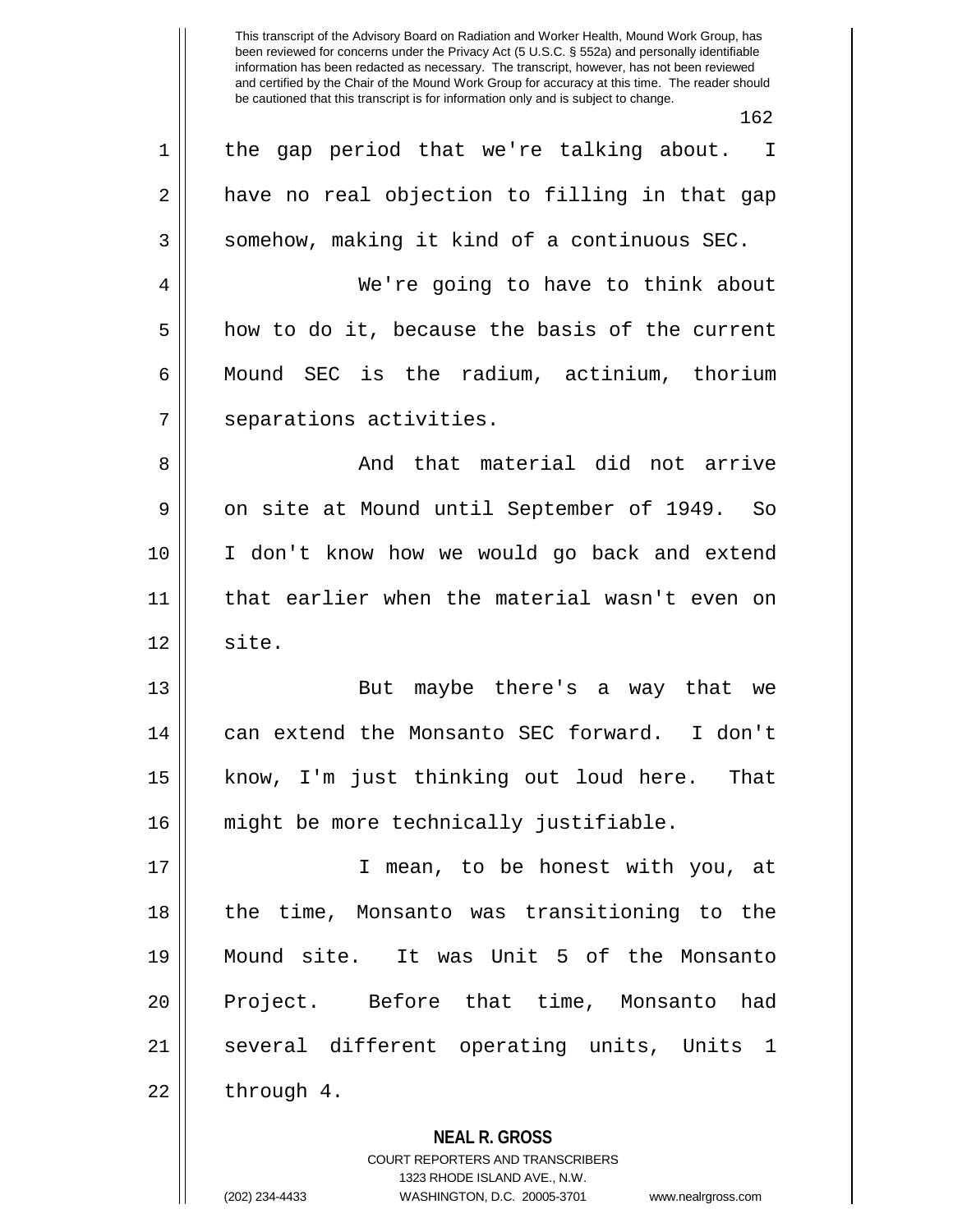|    | 163                                                                                                                                                             |
|----|-----------------------------------------------------------------------------------------------------------------------------------------------------------------|
| 1  | One at Bonebrake Seminary, one at                                                                                                                               |
| 2  | Runnymead Playhouse. There were a couple of                                                                                                                     |
| 3  | others, but I can't recall off the top of my                                                                                                                    |
| 4  | head. But they were scattered around the                                                                                                                        |
| 5  | Dayton area.                                                                                                                                                    |
| 6  | And in 1949, all those activities                                                                                                                               |
| 7  | were sort of consolidated at the Mound site.                                                                                                                    |
| 8  | So I think administratively, I'm going to have                                                                                                                  |
| 9  | to put my head together with Jim and maybe                                                                                                                      |
| 10 | Jenny or whoever if there are legal issues                                                                                                                      |
| 11 | about how to do this.                                                                                                                                           |
| 12 | But, you know, people are going to                                                                                                                              |
| 13 | be going back and forth between Monsanto and                                                                                                                    |
| 14 | Mound, when they're trying to open the                                                                                                                          |
| 15 | facility. I'm not going to try to tell you                                                                                                                      |
| 16 | that there's a bright line distinction between                                                                                                                  |
| 17 | the two sites.                                                                                                                                                  |
| 18 | So I really have no objection to                                                                                                                                |
| 19 | filling in that gap somehow. It's just a                                                                                                                        |
| 20 | question of how we do it.                                                                                                                                       |
| 21 | that<br>BEACH:<br>So<br>is<br>CHAIR                                                                                                                             |
| 22 | something, because I know --                                                                                                                                    |
|    | <b>NEAL R. GROSS</b><br>COURT REPORTERS AND TRANSCRIBERS<br>1323 RHODE ISLAND AVE., N.W.<br>(202) 234-4433<br>WASHINGTON, D.C. 20005-3701<br>www.nealrgross.com |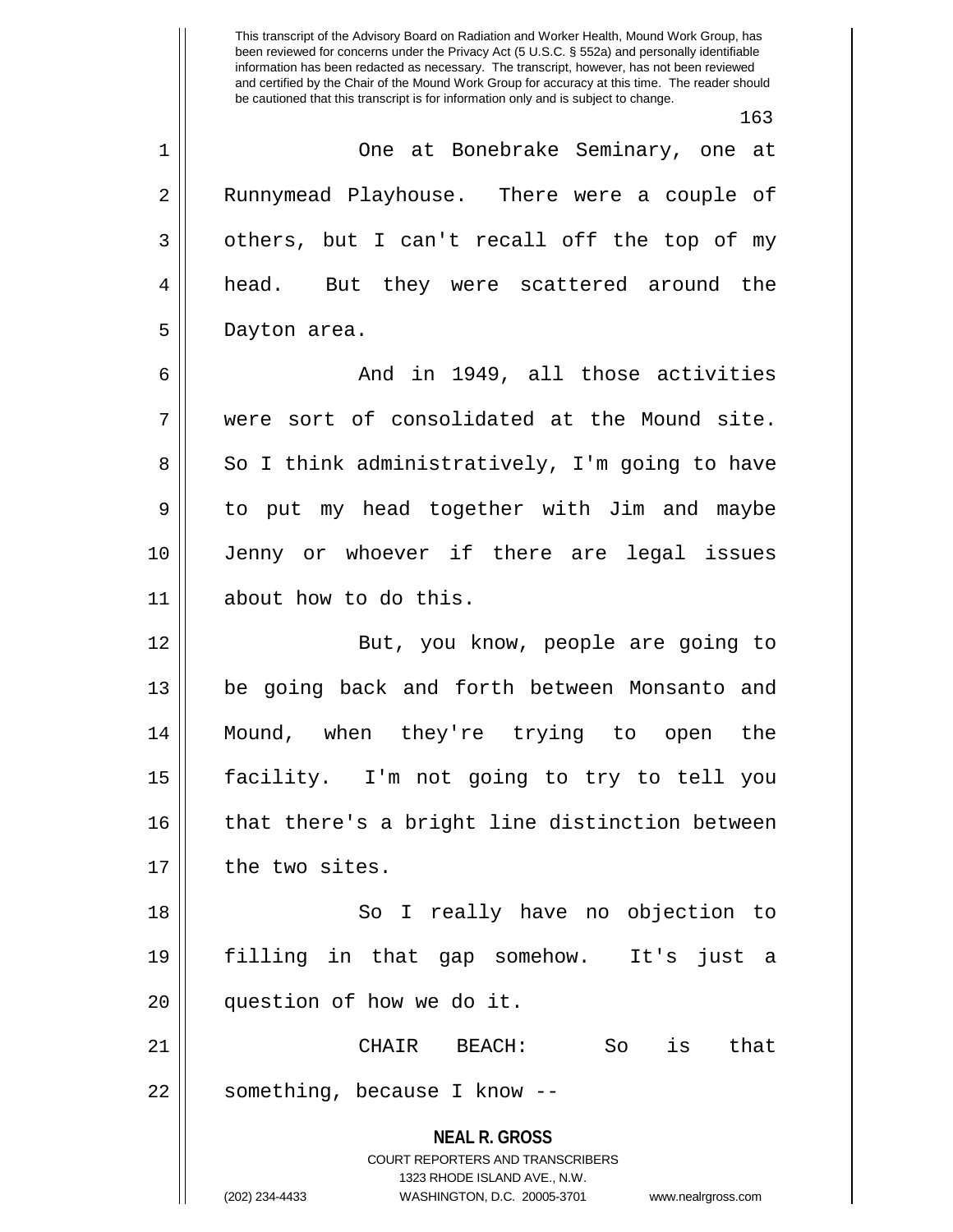**NEAL R. GROSS** COURT REPORTERS AND TRANSCRIBERS 1323 RHODE ISLAND AVE., N.W. (202) 234-4433 WASHINGTON, D.C. 20005-3701 www.nealrgross.com This transcript of the Advisory Board on Radiation and Worker Health, Mound Work Group, has been reviewed for concerns under the Privacy Act (5 U.S.C. § 552a) and personally identifiable information has been redacted as necessary. The transcript, however, has not been reviewed and certified by the Chair of the Mound Work Group for accuracy at this time. The reader should be cautioned that this transcript is for information only and is subject to change. 164 1 (Laughter.) 2 CHAIR BEACH: That's where it was  $3 \parallel$  left last year. So is this something --4 DR. NETON: Yes, there's something  $5 \parallel$  else going on with Mound, though, the early 6 years of Mound is becoming -- 7 DR. ULSH: No, well, we're doing  $8 \parallel$  an  $83.14$ , I think, to address those gaps in  $9 \parallel$  the tritium log books for the radon. 10 CHAIR BEACH: Oh, radon. 11 DR. NETON: No, the Mound, the DOE  $12$ 13 || DR. ULSH: Oh, yes. 14 DR. NETON: -- on that paper has 15 || reclassified the Mound site in the very early 16 years. 17 DR. ULSH: Mound, or -- 18 || DR. NETON: It was Monsanto. 19 || DR. ULSH: Monsanto. 20 DR. NETON: Monsanto is going to 21 | become a DOE facility. 22 DR. ULSH: So I don't know what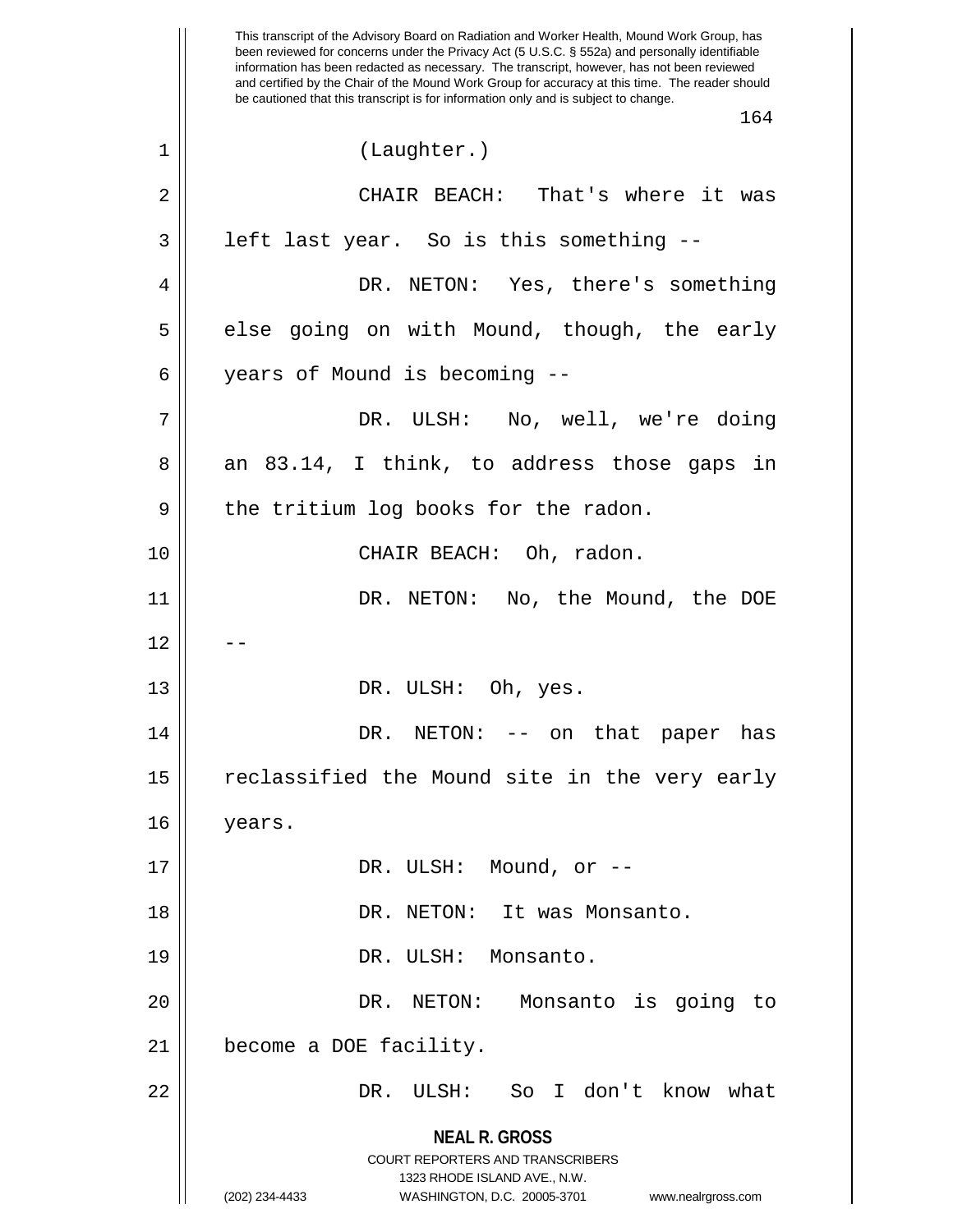165

| 1              | the implications of that are at all.                                                                                                                                |
|----------------|---------------------------------------------------------------------------------------------------------------------------------------------------------------------|
| $\overline{2}$ | DR.<br>NETON: We're issuing an                                                                                                                                      |
| 3              | 83.14, I think, no, it can't be an 83.14, I                                                                                                                         |
| $\overline{4}$ | think it's an 83.14. Since it's changed, and,                                                                                                                       |
| 5              | Jenny, you might know more about this than I                                                                                                                        |
| 6              | do, but since it's changed facility                                                                                                                                 |
| 7              | designation, since it's already an SEC class                                                                                                                        |
| 8              | for the AWE portion, then it becomes a DOE                                                                                                                          |
| 9              | facility.                                                                                                                                                           |
| 10             | That opens the door for                                                                                                                                             |
| 11             | contractors to become eligible. So that's                                                                                                                           |
| 12             | currently ongoing behind the scenes now,                                                                                                                            |
| 13             | trying to, I think, develop an 83.14 case for                                                                                                                       |
| 14             | the new DOE facility that it made.                                                                                                                                  |
| 15             | CHAIR BEACH: I thought maybe you                                                                                                                                    |
| 16             | hinted at that a little bit at the last -                                                                                                                           |
| 17             | DR. NETON: Yes, I did, I did.                                                                                                                                       |
| 18             | CHAIR BEACH: So --                                                                                                                                                  |
| 19             | DR. NETON: And that's become                                                                                                                                        |
| 20             | official. It's going to be a DOE facility,                                                                                                                          |
| 21             | reclassified as a DOE facility.                                                                                                                                     |
| 22             | MR. FITZGERALD: Now, would that                                                                                                                                     |
|                | <b>NEAL R. GROSS</b><br><b>COURT REPORTERS AND TRANSCRIBERS</b><br>1323 RHODE ISLAND AVE., N.W.<br>(202) 234-4433<br>WASHINGTON, D.C. 20005-3701 www.nealrgross.com |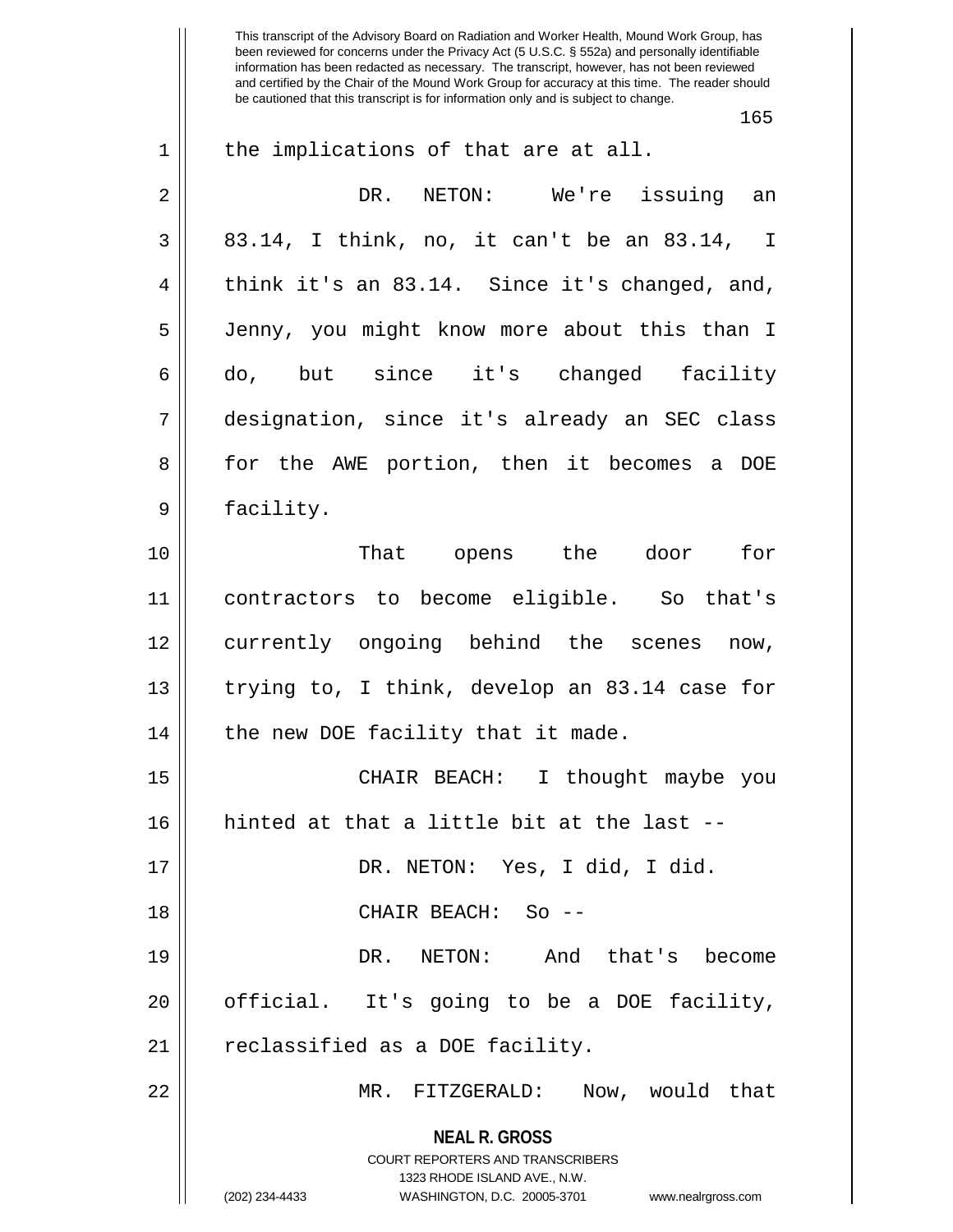**NEAL R. GROSS** COURT REPORTERS AND TRANSCRIBERS 1323 RHODE ISLAND AVE., N.W. (202) 234-4433 WASHINGTON, D.C. 20005-3701 www.nealrgross.com This transcript of the Advisory Board on Radiation and Worker Health, Mound Work Group, has been reviewed for concerns under the Privacy Act (5 U.S.C. § 552a) and personally identifiable information has been redacted as necessary. The transcript, however, has not been reviewed and certified by the Chair of the Mound Work Group for accuracy at this time. The reader should be cautioned that this transcript is for information only and is subject to change. 166 1 || make this moot? I don't know. 2 || DR. NETON: I don't know. 3 CHAIR BEACH: It depends on what 4 | time frame. 5 DR. NETON: It depends on, yes,  $6 \parallel$  the years. 7 CHAIR BEACH: Yes. 8 DR. ULSH: Yes, I don't know about 9 || the policy, procedural intricacies of how to 10 do this. But it seems to me that if you've 11 got an SEC at Monsanto that covers all 12 workers, then you've got this nine month gap, 13 || and then you got a Mound SEC that covers all 14 workers -- 15 || CHAIR BEACH: And that's the gap 16 || we were trying to fill. 17 DR. ULSH: Yes, I'm not going to 18 defend that gap. 19 || CHAIR BEACH: Yes. 20 DR. NETON: I think I said this 21 || last time. I'll take this back. 22 CHAIR BEACH: Okay.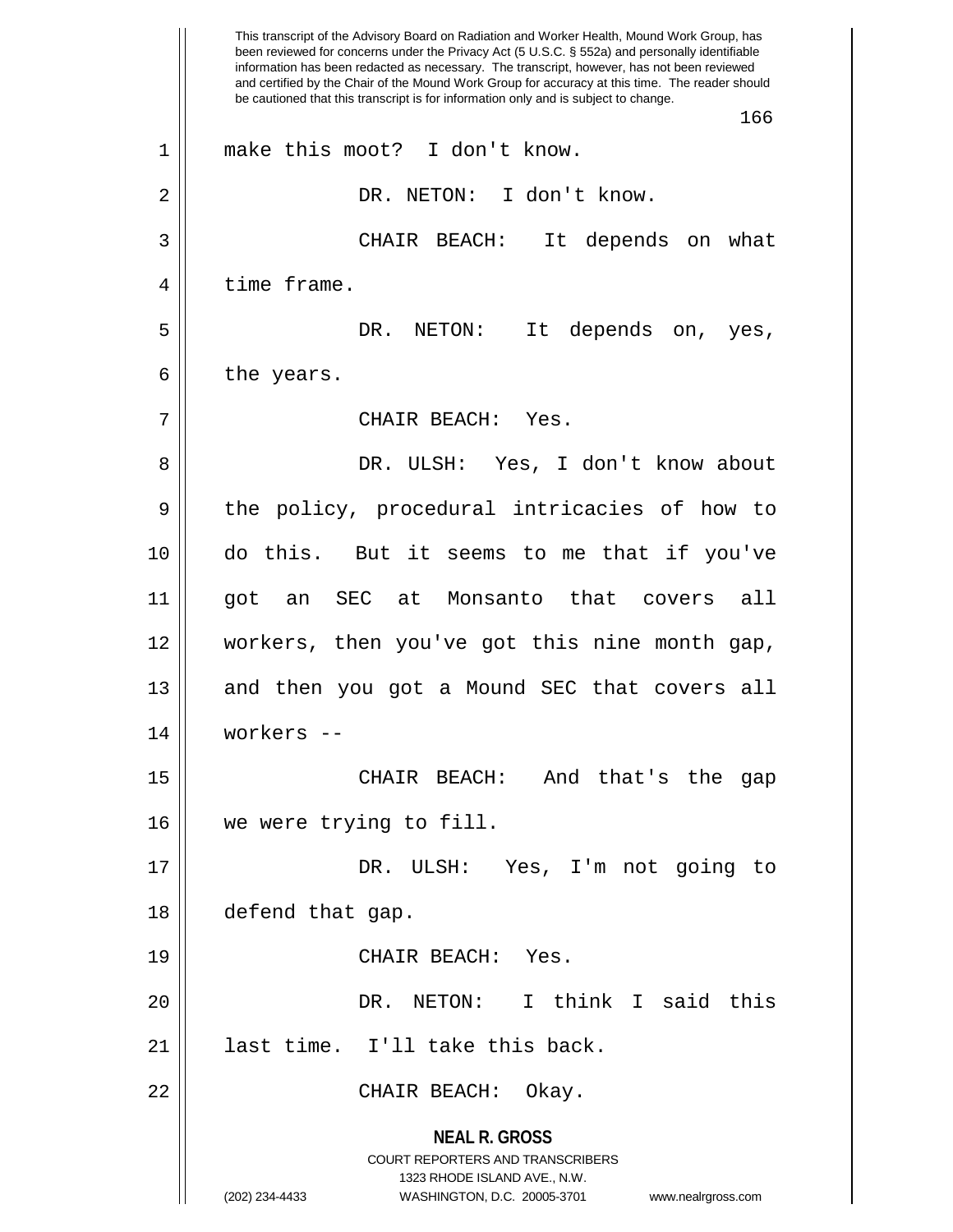**NEAL R. GROSS** COURT REPORTERS AND TRANSCRIBERS 1323 RHODE ISLAND AVE., N.W. This transcript of the Advisory Board on Radiation and Worker Health, Mound Work Group, has been reviewed for concerns under the Privacy Act (5 U.S.C. § 552a) and personally identifiable information has been redacted as necessary. The transcript, however, has not been reviewed and certified by the Chair of the Mound Work Group for accuracy at this time. The reader should be cautioned that this transcript is for information only and is subject to change. 167 1 DR. NETON: I mean, this all sort  $2 \parallel$  of came about the same time as the 3 | redesignation of the Monsanto facility. 4 It wasn't clear to me what, 5 normally when I bring this up, I think of the  $6 \parallel$  context of new designation, but this is 7 different from that. This is the gap 8 designation. 9 CHAIR BEACH: Right. Well, and it 10 was Joe's recommendation that left me with 11 some thoughts and considerations. So I took 12 || some time and kind of thought about closing it  $13$  and where the Work Group fits into that. 14 And I just, so I wouldn't miss 15 || anything I wrote down some of the concerns or 16 thoughts that I have. And I'm going to go 17 ahead and go through those. And of course, 18 || other Work Group Members, please jump in. 19 || So first, on the internal concern: 20 how does this Work Group judge exposure 21 potential where no quantitative monitoring 22 || data or source term data exists, okay?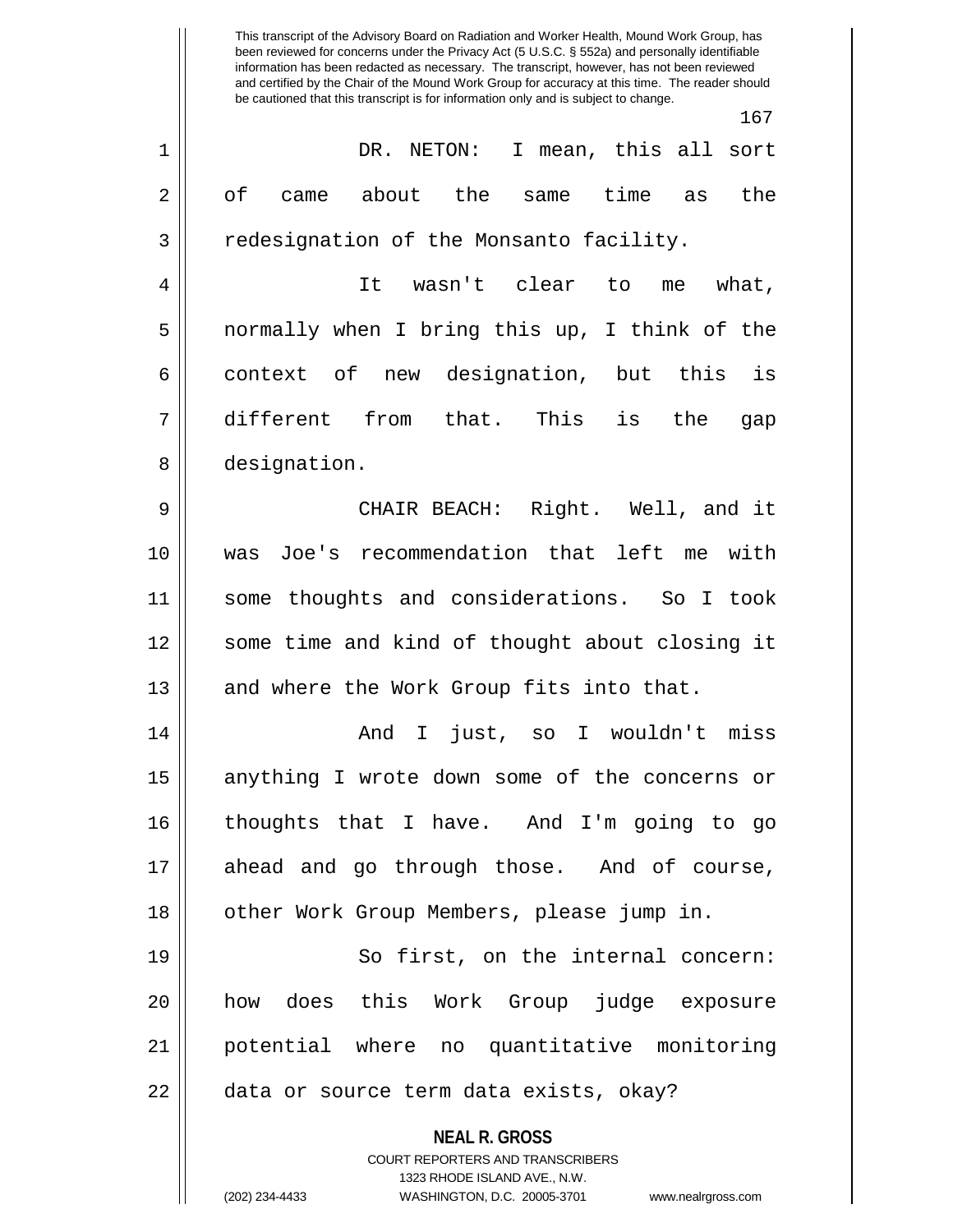$160$ 

| $1\,$          | 10 R<br>Originally this issue was raised                 |
|----------------|----------------------------------------------------------|
| $\mathbf 2$    | for a number of radionuclide sources for which           |
| 3              | adequate bioassay data and<br>term<br>source             |
|                |                                                          |
| $\overline{4}$ | characterization was lacking.                            |
| 5              | is<br>know some of this<br>And<br>$\mathbf{I}$           |
| 6              | paraphrasing where Joe's paper took off. Some            |
| 7              | of the things that I wanted to highlight, the            |
| 8              | road map was developed as a response.                    |
| 9              | NIOSH has stated numerous times,                         |
| 10             | and I'll emphasize numerous because Brant has            |
| 11             | on many occasions, that their interpretation             |
| 12             | is that the road map provided a useful guide             |
| 13             | in D&D efforts to determine what radionuclides           |
| 14             | should be considered for monitoring workers.             |
| 15             | SC&A did disagree with<br>this                           |
| 16             | interpretation. And I honestly disagree with             |
| 17             | that interpretation as well, based<br>on                 |
| 18             | discussions years ago and how that<br>was                |
| 19             | actually brought to the Work Group.                      |
| 20             | NIOSH explain how<br>Mound's<br>Can                      |
| 21             | laboratory internal dosimetry program                    |
|                |                                                          |
| 22             | technologically and recordkeeping could have             |
|                | <b>NEAL R. GROSS</b><br>COURT REPORTERS AND TRANSCRIBERS |

1323 RHODE ISLAND AVE., N.W.

 $\mathsf{II}$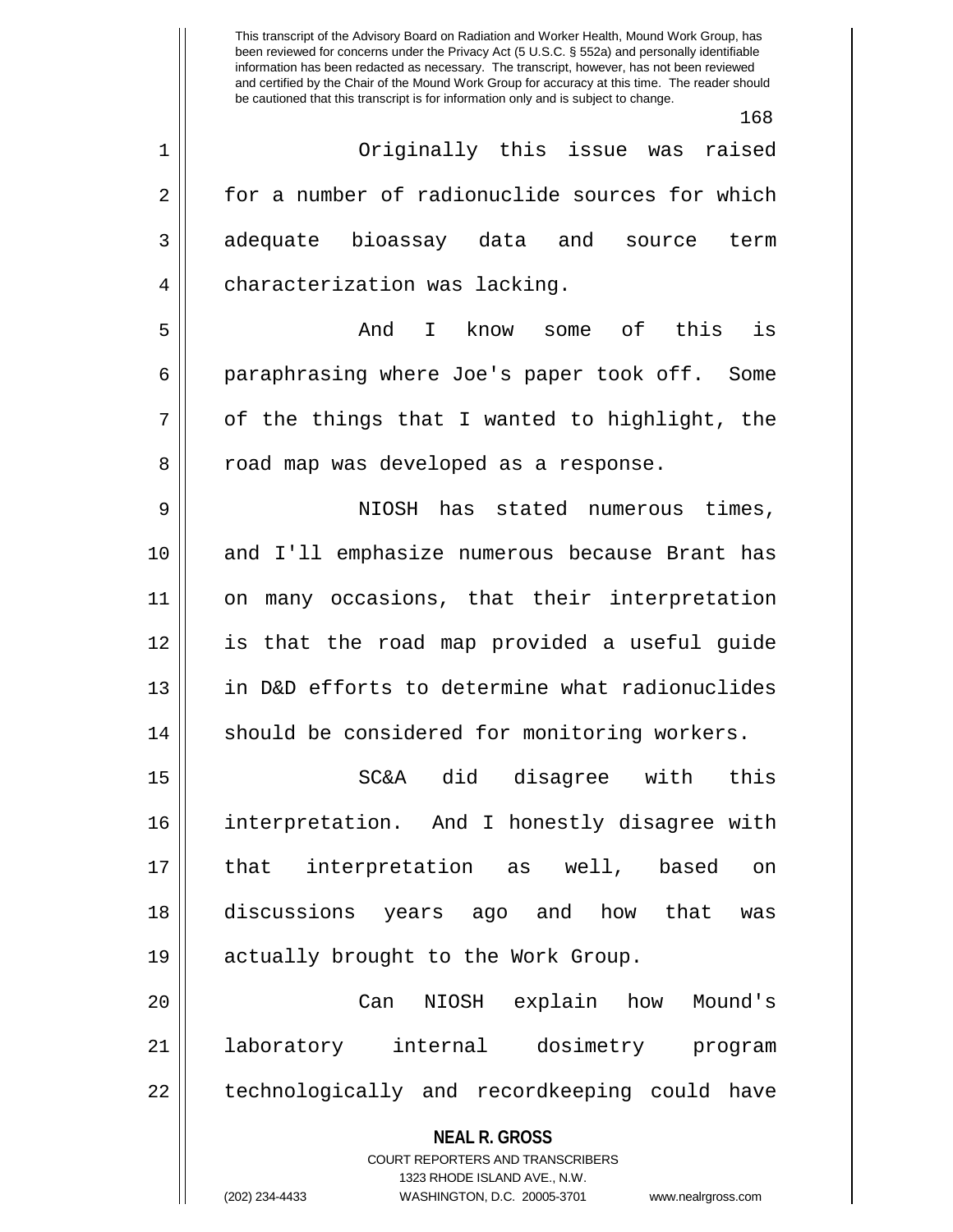**NEAL R. GROSS** COURT REPORTERS AND TRANSCRIBERS 1323 RHODE ISLAND AVE., N.W. (202) 234-4433 WASHINGTON, D.C. 20005-3701 www.nealrgross.com This transcript of the Advisory Board on Radiation and Worker Health, Mound Work Group, has been reviewed for concerns under the Privacy Act (5 U.S.C. § 552a) and personally identifiable information has been redacted as necessary. The transcript, however, has not been reviewed and certified by the Chair of the Mound Work Group for accuracy at this time. The reader should be cautioned that this transcript is for information only and is subject to change. 169 1 stood above the other labs in the '50s and  $2 \parallel$  '60s? 3 And that goes back to Joe's 4 report, just kind of categorizing. Los Alamos 5 has an SEC from '43 to '75. Livermore, Ames, 6 Brookhaven, Sandia, all those labs all have  $7$  || SECs during that time period. 8 So the question remains, and I 9 || know Joe stated this, but how does Mount stand 10 up above? 11 || The other question, this exact 12 question came up in Randy Rabinowitz's ten 13 || year review. 14 In it, Randy points out uniformity 15 issues among different sites, a difference in 16 || results across SECs when the petition requires 17 NIOSH to bound internal exposure to 18 || radionuclides other than uranium. 19 || Seventeen SECs have been granted. 20 || And I'm just taking a snapshot of Randy's  $21$  | report, which I'm sure you've all read. 22 NIOSH could not bound internal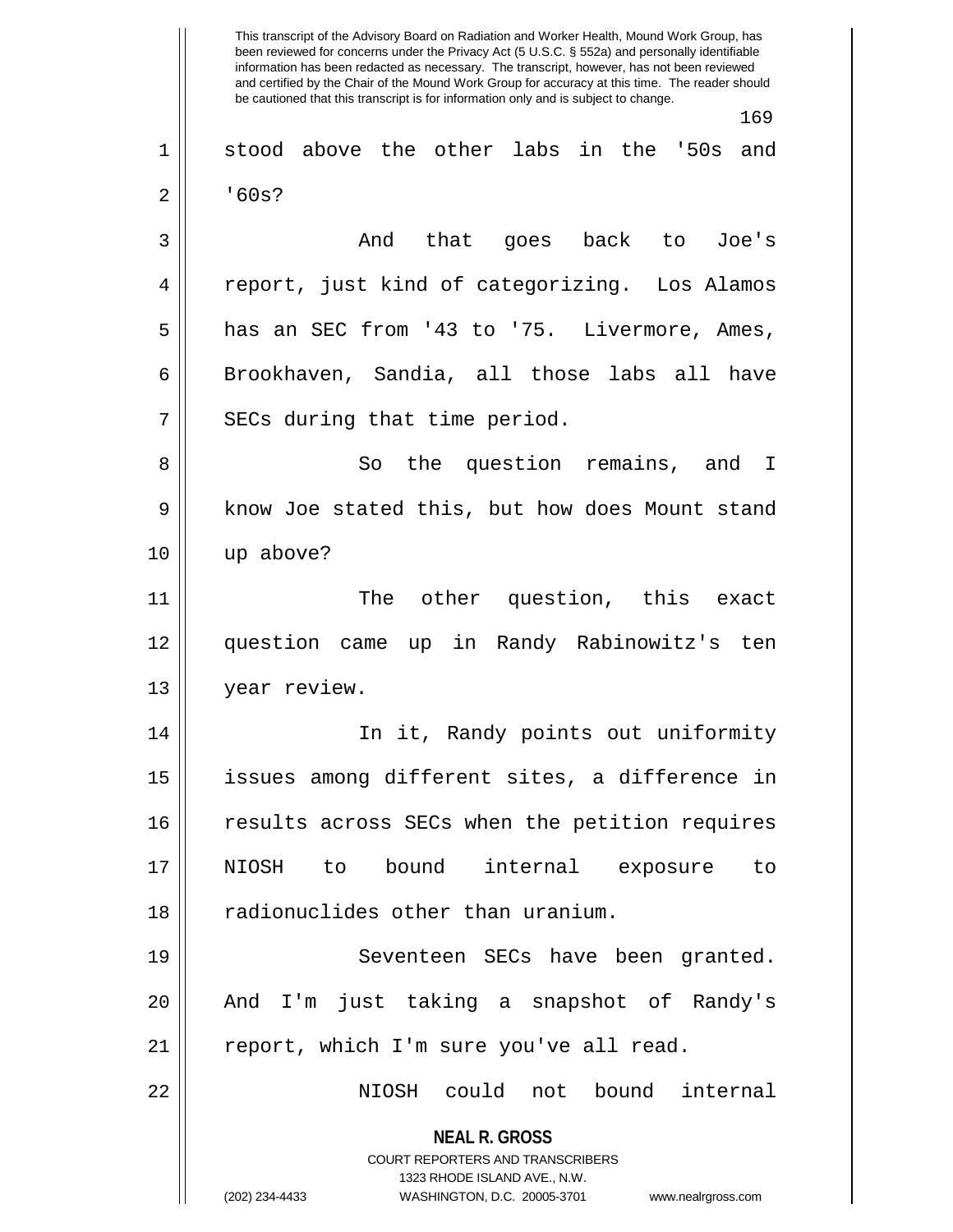**NEAL R. GROSS** COURT REPORTERS AND TRANSCRIBERS 1323 RHODE ISLAND AVE., N.W. This transcript of the Advisory Board on Radiation and Worker Health, Mound Work Group, has been reviewed for concerns under the Privacy Act (5 U.S.C. § 552a) and personally identifiable information has been redacted as necessary. The transcript, however, has not been reviewed and certified by the Chair of the Mound Work Group for accuracy at this time. The reader should be cautioned that this transcript is for information only and is subject to change. 170 1 || thorium or other exotic exposures, yet in at 2 | least three instances, NIOSH has concluded  $3 \parallel$  that it could use internal uranium doses to 4 | bound thorium doses. 5 Mound was listed as one of those 6 three examples. So the question for the Work 7 Group is: do we accept the recommendation to 8 l close this? 9 And I guess I'd throw that out 10 because those are my concerns on this issue.  $11$  | And there's a lot of years they're looking at. 12 DR. ULSH: Do I get a chance to 13 || respond to that? 14 || CHAIR BEACH: Sure. 15 DR. ULSH: Basically, I'll give 16 you my position as the SEC person on Mound 17 because I was not involved with LANL or Sandia 18 || or any of the other sites. 19 CHAIR BEACH: I understand. 20 DR. ULSH: And I was not tasked 21 with responding to Randy's report, either. 22 I'll leave that to Jim. My position is Mound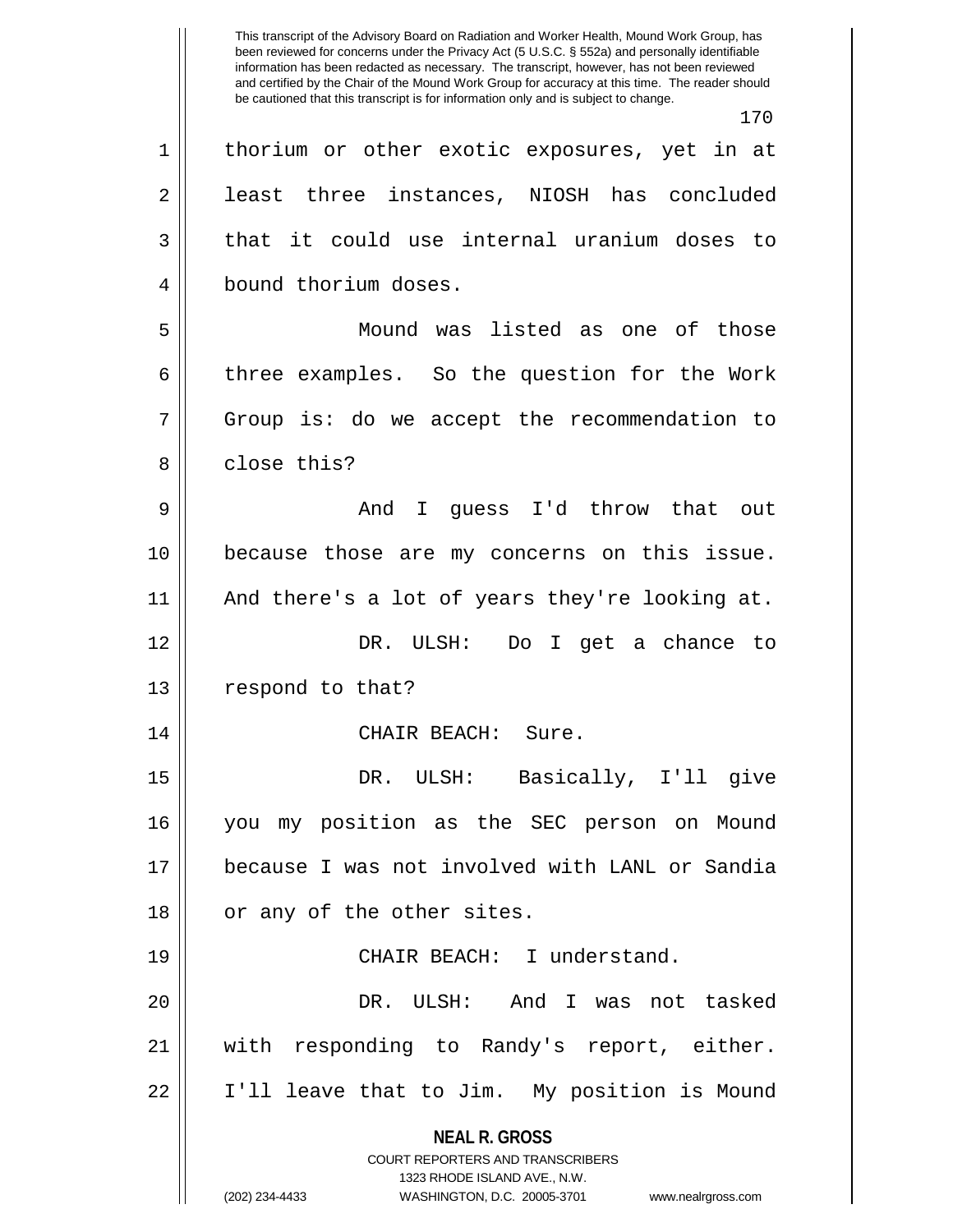**NEAL R. GROSS** COURT REPORTERS AND TRANSCRIBERS 1323 RHODE ISLAND AVE., N.W. (202) 234-4433 WASHINGTON, D.C. 20005-3701 www.nealrgross.com This transcript of the Advisory Board on Radiation and Worker Health, Mound Work Group, has been reviewed for concerns under the Privacy Act (5 U.S.C. § 552a) and personally identifiable information has been redacted as necessary. The transcript, however, has not been reviewed and certified by the Chair of the Mound Work Group for accuracy at this time. The reader should be cautioned that this transcript is for information only and is subject to change. 171 1 || was a pretty good site in terms of the 2 | radiation protection program. 3 But I take issue with the premise  $4 \parallel$  that it's head and shoulders above the other 5 | facilities. 6 I think they were, by and large,  $7 \parallel$  all pretty good. It depends on the site, it 8 depends on the data that you have there, what 9 | kind of activities were being done. 10 || At Mound, for example, with 11 thorium, they had a urinalysis procedure and 12 || they applied it in a scale that seems to me to  $13$  | be commensurate with the activities that were 14 || there. 15 Like I said, I haven't been 16 involved with those other sites. If there was 17 the exact same situation at LANL and had I 18 been in charge, maybe I would have argued it 19 the same way, I don't know. I don't know what  $20$   $\parallel$  the particulars are at those other sites. 21 || But all I can tell you is, from  $22$  || the specific situation at Mound, the specific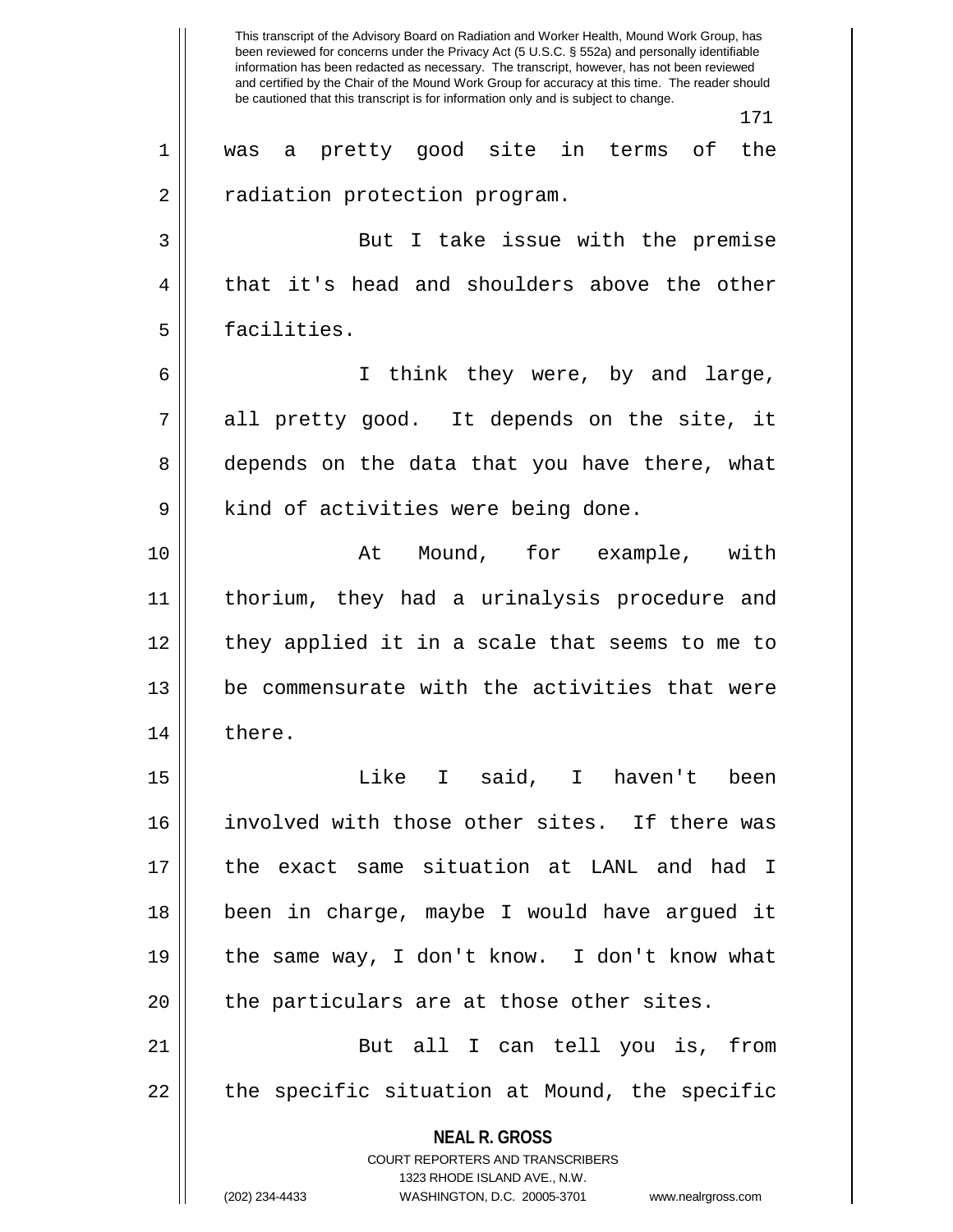**NEAL R. GROSS** COURT REPORTERS AND TRANSCRIBERS 1323 RHODE ISLAND AVE., N.W. (202) 234-4433 WASHINGTON, D.C. 20005-3701 www.nealrgross.com This transcript of the Advisory Board on Radiation and Worker Health, Mound Work Group, has been reviewed for concerns under the Privacy Act (5 U.S.C. § 552a) and personally identifiable information has been redacted as necessary. The transcript, however, has not been reviewed and certified by the Chair of the Mound Work Group for accuracy at this time. The reader should be cautioned that this transcript is for information only and is subject to change. 172 1 data that's available there and the specific 2 || materials that are available there, we have 3 || laid out technical approaches for how to do 4 dose reconstruction. 5 So I won't talk about Randy's 6 ceport. That's not something that I've dealt 7 with. You know, Jim, I don't know if you want 8 || to make any comments either. 9 DR. NETON: Not at this time. 10 CHAIR BEACH: Well, and I guess 11 the Work Group needs to make a decision. We 12 do have some open items, we have some expected 13 items back from NIOSH. 14 And SC&A is going to give us 15 | something on the thorium paper. So I guess my 16 recommendation would be, we are going to 17 Schedule another meeting, is to hold those 18 || open for the next meeting. 19 || But then I would suggest not 20 || closing the issues and taking them before the 21 || full Board. That's my recommendation. Other 22 || people may have different ideas on the Work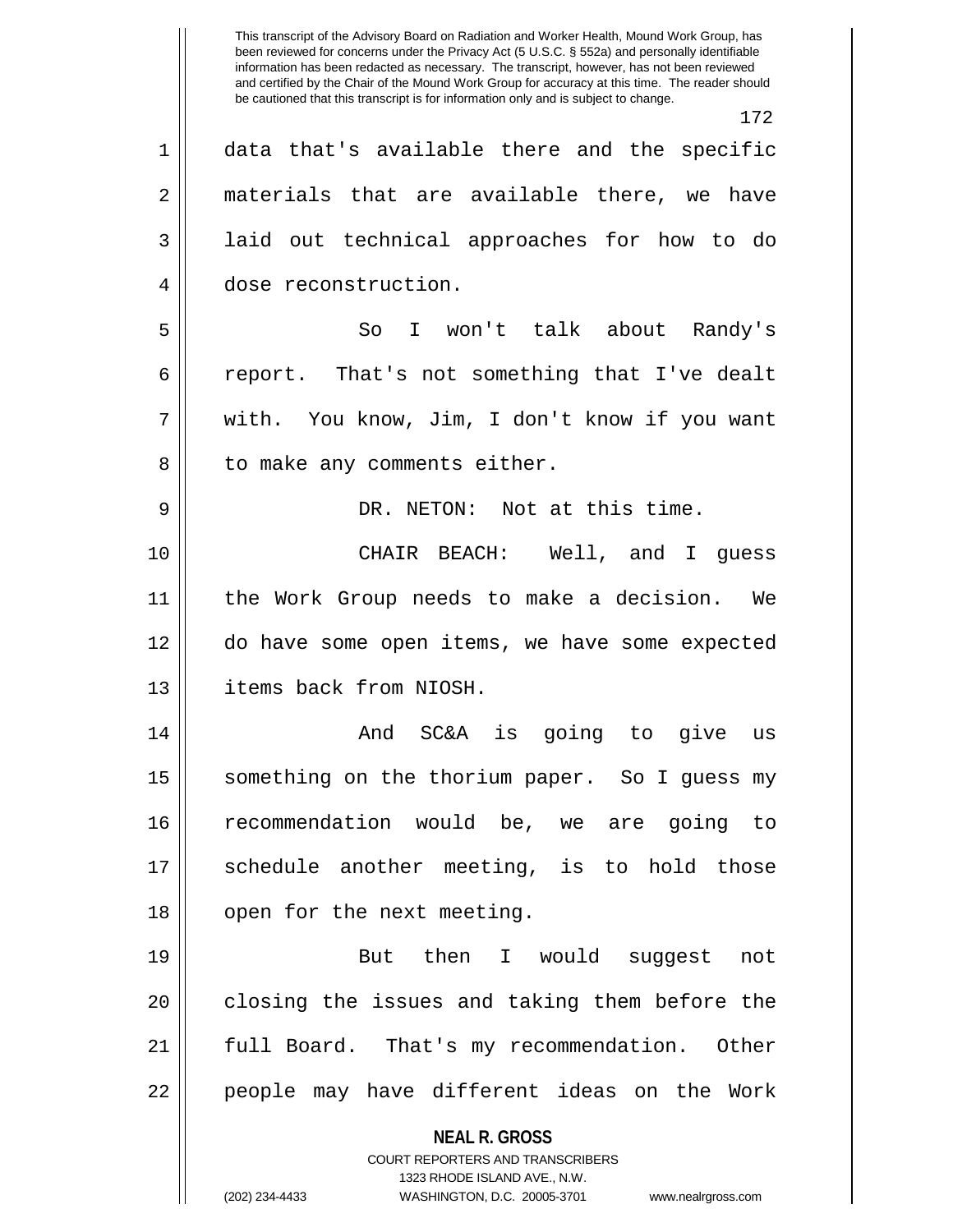**NEAL R. GROSS** COURT REPORTERS AND TRANSCRIBERS 1323 RHODE ISLAND AVE., N.W. This transcript of the Advisory Board on Radiation and Worker Health, Mound Work Group, has been reviewed for concerns under the Privacy Act (5 U.S.C. § 552a) and personally identifiable information has been redacted as necessary. The transcript, however, has not been reviewed and certified by the Chair of the Mound Work Group for accuracy at this time. The reader should be cautioned that this transcript is for information only and is subject to change. 173 1 || Group. 2 || But I just wanted to get what my  $3 \parallel$  thoughts were thrown out before the very last 4 meeting, hopefully. Before June's full Board. 5 DR. NETON: That very last 6 meeting, I've been saying that for half a  $7 \parallel$  year. 8 MR. FITZGERALD: Is there a sense 9 || when this last meeting is roughed in? 10 CHAIR BEACH: Well, I think right 11 before break we were talking about the end of 12 May, first of June. 13 MR. FITZGERALD: Early June? 14 CHAIR BEACH: But we're going to  $15$  | try to shoot for the end of May, right? Is  $16$  || that  $-$ 17 MR. KATZ: End of May or early 18 June depending on when SC&A and if there are 19 deliverables from DCAS by the end of this 20 meeting, as to when you can deliver those so 21 || that we have plenty of time in advance and no 22 || one's dealing with having had a paper only for

<sup>(202) 234-4433</sup> WASHINGTON, D.C. 20005-3701 www.nealrgross.com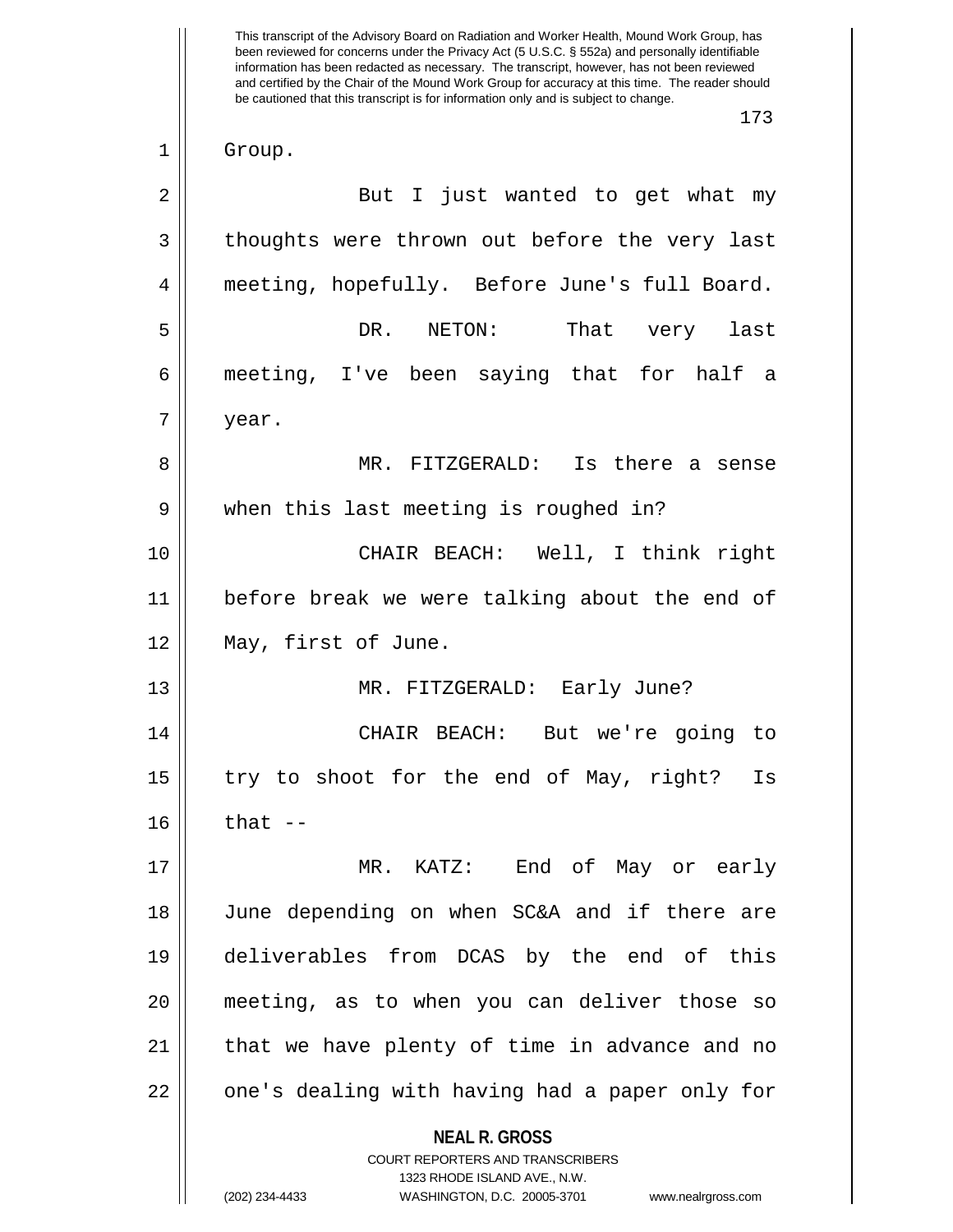**NEAL R. GROSS** COURT REPORTERS AND TRANSCRIBERS 1323 RHODE ISLAND AVE., N.W. (202) 234-4433 WASHINGTON, D.C. 20005-3701 www.nealrgross.com been reviewed for concerns under the Privacy Act (5 U.S.C. § 552a) and personally identifiable information has been redacted as necessary. The transcript, however, has not been reviewed and certified by the Chair of the Mound Work Group for accuracy at this time. The reader should be cautioned that this transcript is for information only and is subject to change. 174  $1 \parallel$  a week. 2 CHAIR BEACH: Right. The key is 3 || to have a time to answer those White Papers as 4 || they come out, so we're not left where we are  $5 \parallel$  at this point. 6 MR. KATZ: Right. 7 MEMBER ZIEMER: A couple of 8 || comments. One, indirectly I guess, speaks to 9 || Randy's comment. I think suggesting that 10 there would or should be uniformity across the  $11$  sites is simply not the case. 12 In fact, one of the things we saw 13 || in the Tiger Teams was lack of uniformity 14 across the sites in virtually everything. 15 Part of it's a not invented here syndrome or 16 | something. 17 || Sites like to do their own kind of 18 dosimetry for many years, their own 19 instruments, built them and used them. There 20 was almost competition between the sites on 21 how you should do things. 22 || So I wouldn't accept that because

This transcript of the Advisory Board on Radiation and Worker Health, Mound Work Group, has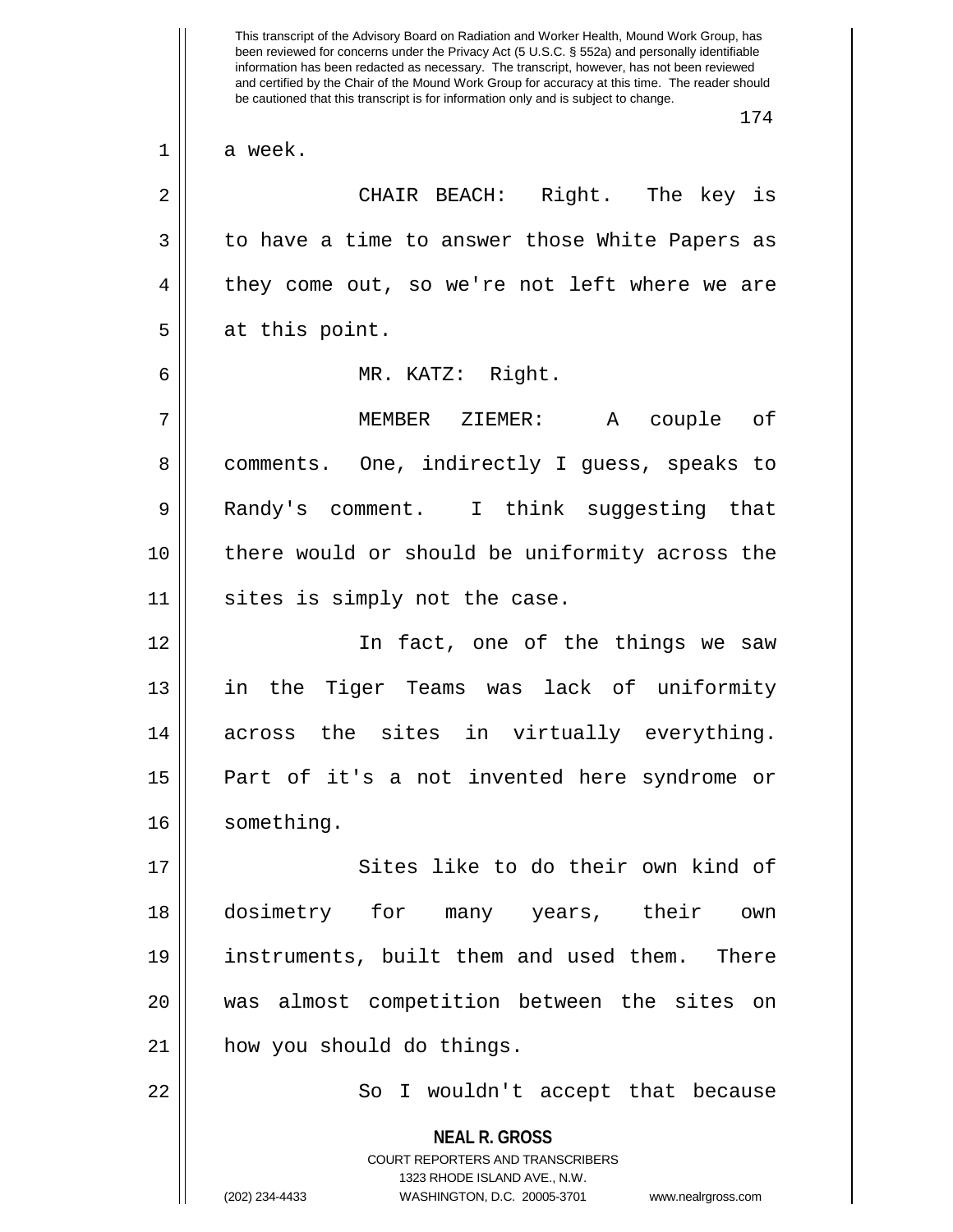**NEAL R. GROSS** COURT REPORTERS AND TRANSCRIBERS 1323 RHODE ISLAND AVE., N.W. (202) 234-4433 WASHINGTON, D.C. 20005-3701 www.nealrgross.com This transcript of the Advisory Board on Radiation and Worker Health, Mound Work Group, has been reviewed for concerns under the Privacy Act (5 U.S.C. § 552a) and personally identifiable information has been redacted as necessary. The transcript, however, has not been reviewed and certified by the Chair of the Mound Work Group for accuracy at this time. The reader should be cautioned that this transcript is for information only and is subject to change. 175 1 some site did or didn't have a particular 2 || program, another site would or wouldn't have  $3 \parallel$  that. I think there was a lot of differences 4 | in sites. 5 So I know that Randy kind of 6 implied that there might be this uniformity,  $7 \parallel$  but I'm not sure there is. There was a lot of  $8 \parallel$  sharing. 9 I know they've had groups that 10 shared how they did things, and often went 11 || back and, you know, protected why theirs were 12 better. 13 CHAIR BEACH: I guess, help me 14 out, Randy's report wasn't really speaking to 15 what was done at the sites, but how NIOSH does 16 | their reconstruction. 17 MEMBER ZIEMER: Oh. 18 CHAIR BEACH: That's kind of where 19 I was getting at, I think. 20 MEMBER ZIEMER: Well, I think the 21 implication was if they couldn't do thorium  $22$  || here, they shouldn't be able to do it there.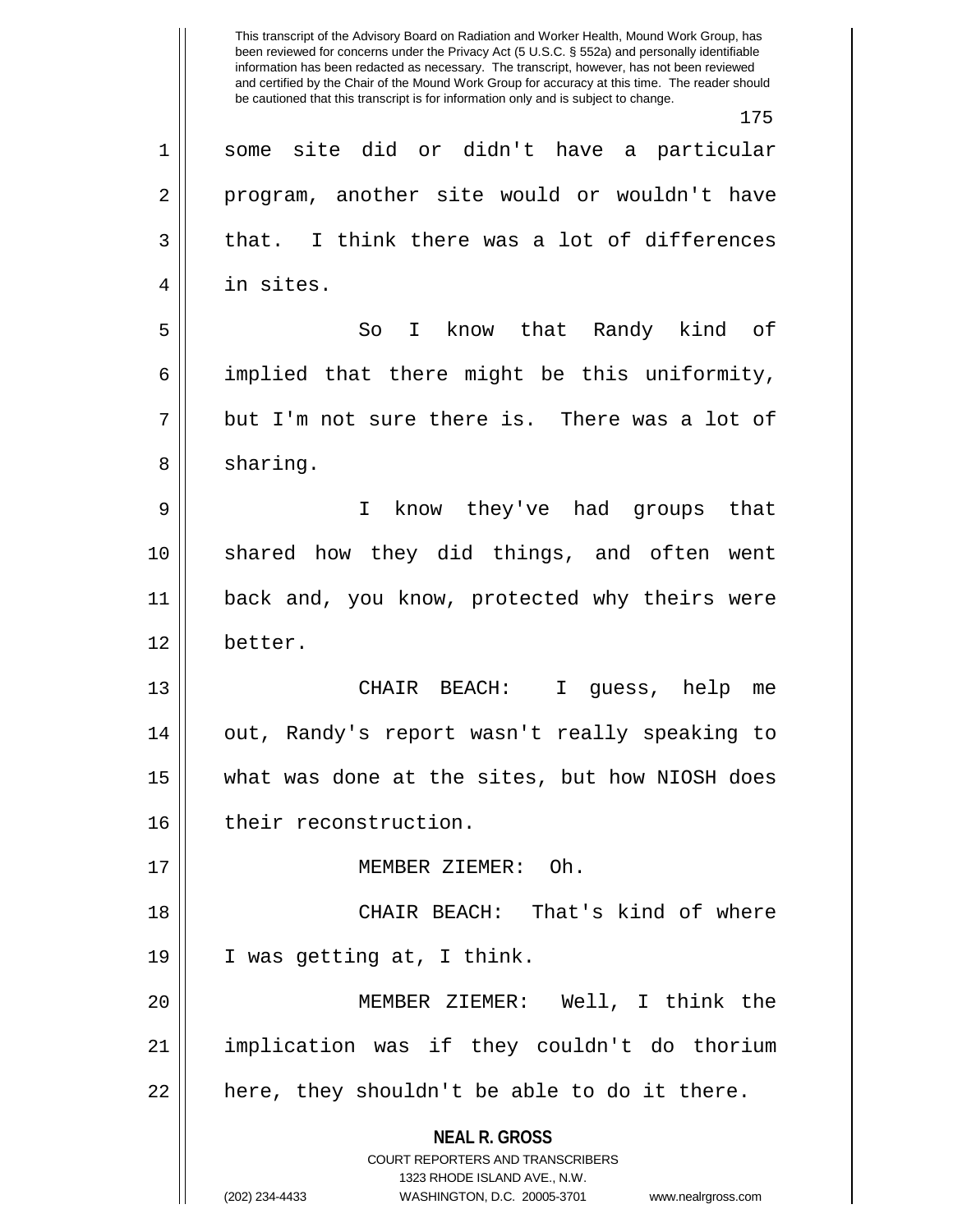**NEAL R. GROSS** COURT REPORTERS AND TRANSCRIBERS 1323 RHODE ISLAND AVE., N.W. This transcript of the Advisory Board on Radiation and Worker Health, Mound Work Group, has been reviewed for concerns under the Privacy Act (5 U.S.C. § 552a) and personally identifiable information has been redacted as necessary. The transcript, however, has not been reviewed and certified by the Chair of the Mound Work Group for accuracy at this time. The reader should be cautioned that this transcript is for information only and is subject to change. 176 1 CHAIR BEACH: Okay. I understand. 2 MEMBER ZIEMER: But what I'm saying 3 || is: I don't think that necessarily follows, 4 the fact that these sites weren't doing 5 || thorium in a certain way that this one 6 couldn't. 7 And so, but I don't want to push  $8 \parallel$  that any further than to say I don't think it 9 || follows that that would necessarily be the  $10 \parallel$  case. 11 I'm trying to understand the 12 || suggestion on filling in the gap and how that 13 fits in with the rest of the opening and 14 || closing of items here. 15 CHAIR BEACH: Well, that gap's 16 been discussed for several -- 17 MEMBER ZIEMER: No, I think NIOSH 18 is saying let's go ahead and deal with that. 19 DR. ULSH: Well, we had talked 20 about, we're going to have to address the 21 || situation with the radon class for the years 22 where we don't have the log books. We're also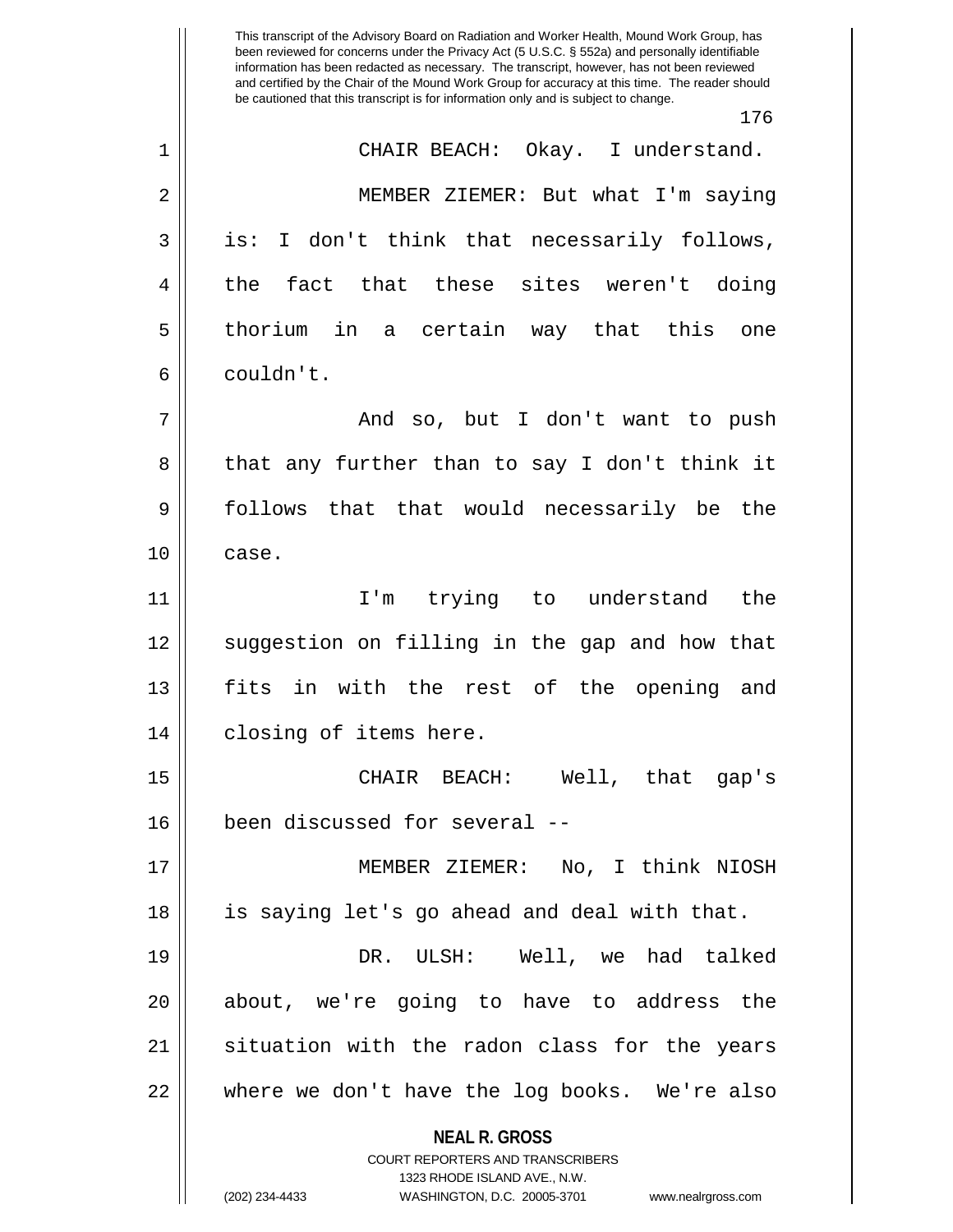This transcript of the Advisory Board on Radiation and Worker Health, Mound Work Group, has been reviewed for concerns under the Privacy Act (5 U.S.C. § 552a) and personally identifiable information has been redacted as necessary. The transcript, however, has not been reviewed and certified by the Chair of the Mound Work Group for accuracy at this time. The reader should be cautioned that this transcript is for information only and is subject to change. 177 1 || going to have to address this gap period. 2 And layered on top of this is 3 whatever the Working Group finally decides. I 4 mean, if you guys, I don't even want to 5 speculate. But there are actions that you  $6 \parallel$  could take that would preempt a lot of that. 7 And if you wind up doing it, 8 there's no sense in having these discussions.  $9 \parallel$  So we're kind of, I don't want to say that 10 || we're waiting to see where the dust settles, 11 || because that's not really true. 12 || But I think we are talking about 13 || going ahead with this radon class adjustment. 14 At least, we've proposed to do it. 15 DR. NETON: Well, just for the 16 years.

17 DR. ULSH: For the years where we 18 don't have, and I just don't know how we're 19 going to fill that gap. I don't know what the 20 || procedures are for the '49 issue.

21 CHAIR BEACH: Well, and that's the  $22$  || topic because be brought it up a year ago and

> **NEAL R. GROSS** COURT REPORTERS AND TRANSCRIBERS

> > 1323 RHODE ISLAND AVE., N.W.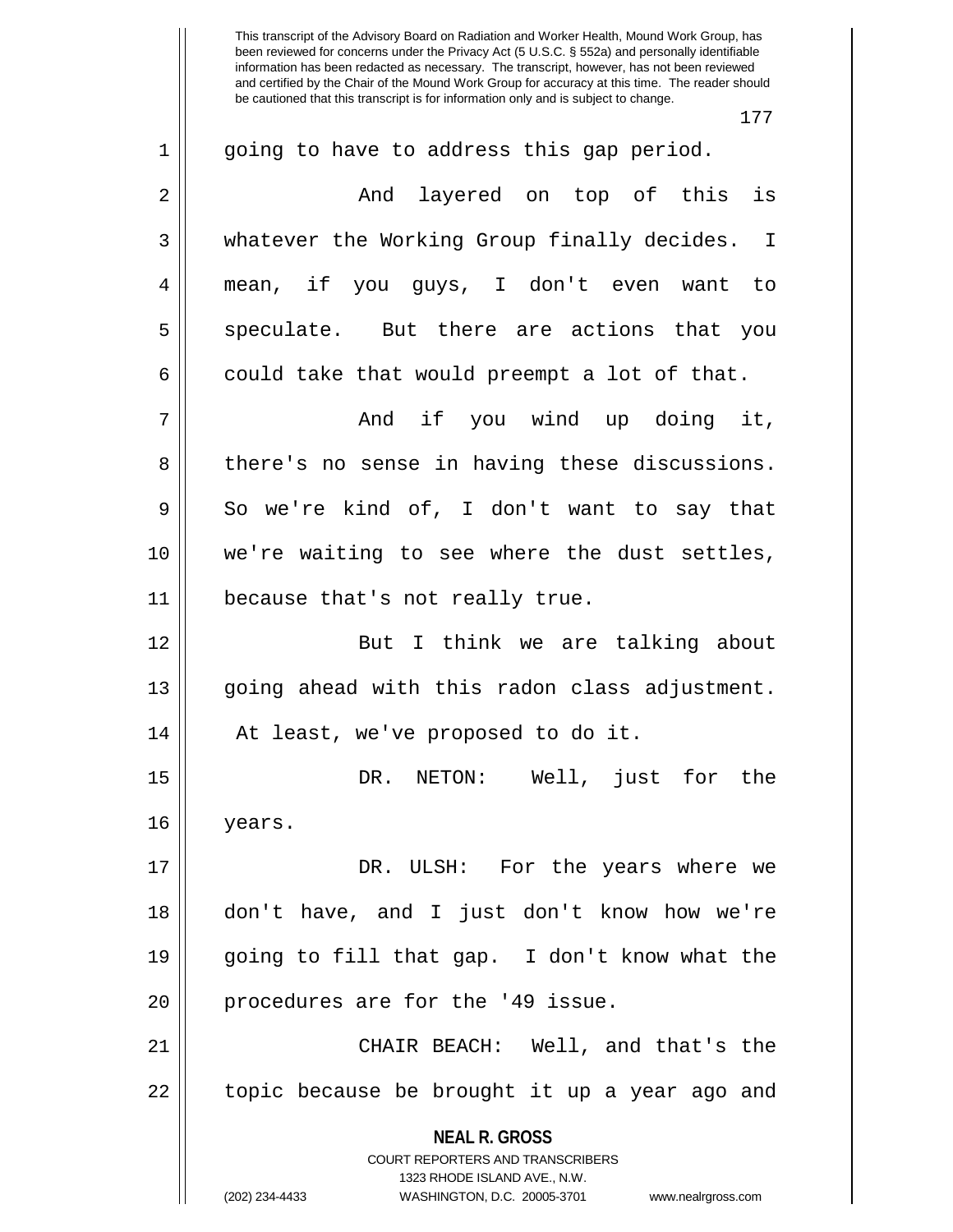**NEAL R. GROSS** COURT REPORTERS AND TRANSCRIBERS 1323 RHODE ISLAND AVE., N.W. (202) 234-4433 WASHINGTON, D.C. 20005-3701 www.nealrgross.com This transcript of the Advisory Board on Radiation and Worker Health, Mound Work Group, has been reviewed for concerns under the Privacy Act (5 U.S.C. § 552a) and personally identifiable information has been redacted as necessary. The transcript, however, has not been reviewed and certified by the Chair of the Mound Work Group for accuracy at this time. The reader should be cautioned that this transcript is for information only and is subject to change. 178 1 we were left with the same sense that NIOSH 2 was going to look at that and would report 3 back now. So it's just kind of in the 4 || balance. 5 MEMBER ZIEMER: Right. And then 6 as I understand it, Joe, on the big adequacy  $7 \parallel$  issues, you're okay with the second one on the 8 || use of the gross alpha. 9 MR. FITZGERALD: Yes, yes. 10 MEMBER ZIEMER: So the other one 11 has to do with documenting the decision on 12 when or when not to do the bioassays, I guess.  $13 \parallel$  Is it mainly  $-$ 14 MR. FITZGERALD: Yes. I, like  $15$  | Brant, hesitate to dive into that pool. 16 MEMBER ZIEMER: No, no. I don't 17 want to re-discuss it. But there's kind of an 18 understanding that this is how you would do 19 it. But was it actually done? Is there any  $20$  | way to --21 MR. FITZGERALD: We've been 22 || grappling with the legitimate question, which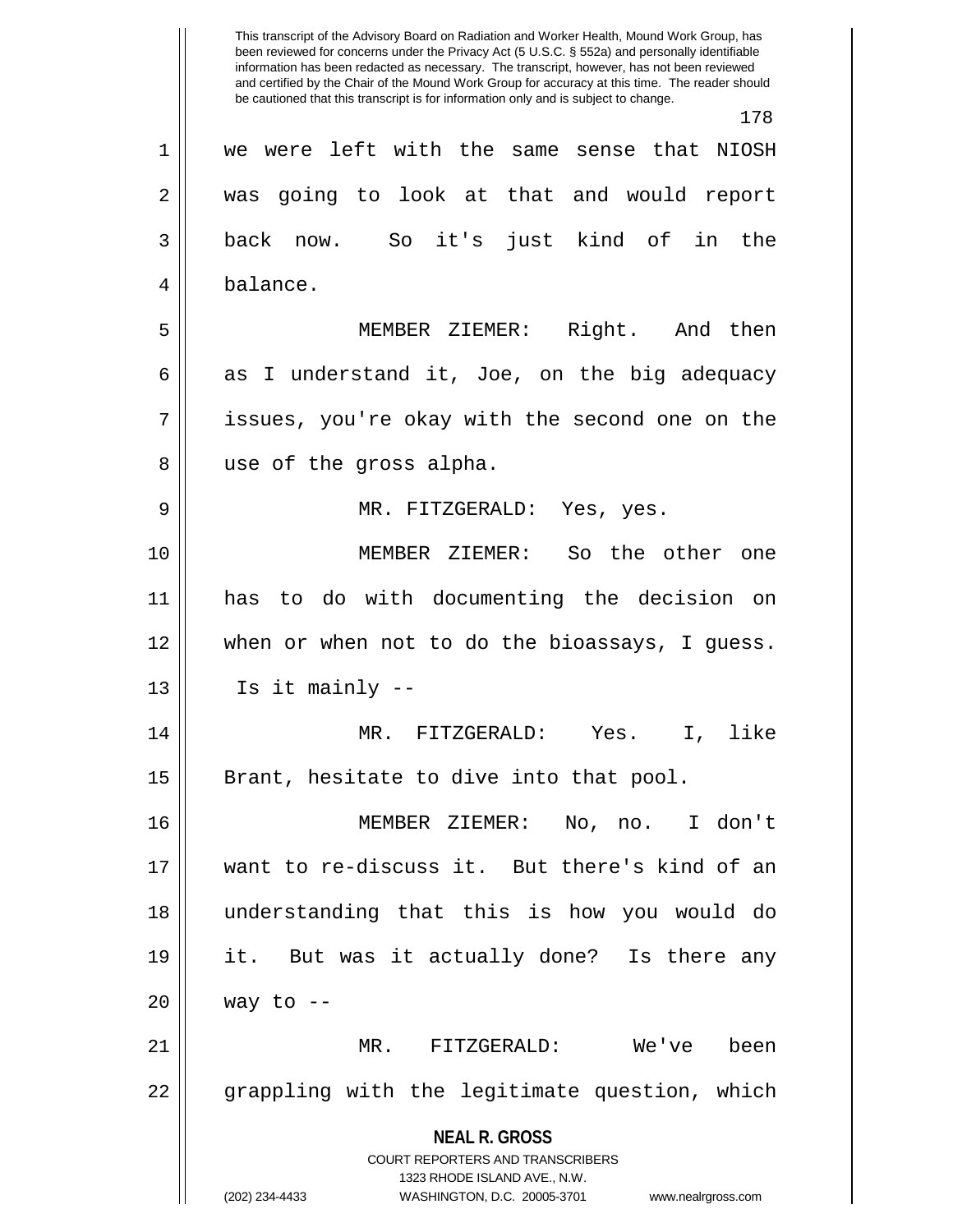**NEAL R. GROSS** COURT REPORTERS AND TRANSCRIBERS 1323 RHODE ISLAND AVE., N.W. This transcript of the Advisory Board on Radiation and Worker Health, Mound Work Group, has been reviewed for concerns under the Privacy Act (5 U.S.C. § 552a) and personally identifiable information has been redacted as necessary. The transcript, however, has not been reviewed and certified by the Chair of the Mound Work Group for accuracy at this time. The reader should be cautioned that this transcript is for information only and is subject to change. 179 1 is, you know, in the absence of routine 2 | bioassay information --3 MEMBER ZIEMER: Right. 4 MR. FITZGERALD: -- how do you 5 demonstrate exposure potential? And very 6 || early on, the King report was a nice 7 convenient ring to grab. But it turned out 8 || there were some questions about its intent. 9 Did it really identify these 10 nuclides by room? Just for the sake of sort 11 of signaling to D&D folks that, just watch out 12 for these nuclides. Or did it actually 13 connote some recognition of potential exposure 14 in those rooms? 15 || The Mond, you know, stepping back from 16 it, there wasn't any good way to resolve that. 17 You know, just looking at the words and trying 18 || to figure out, you know, what the words meant 19 without having, you know? 20 And we did interview various 21 people and we got sort of, you know, we did 22 || get input back.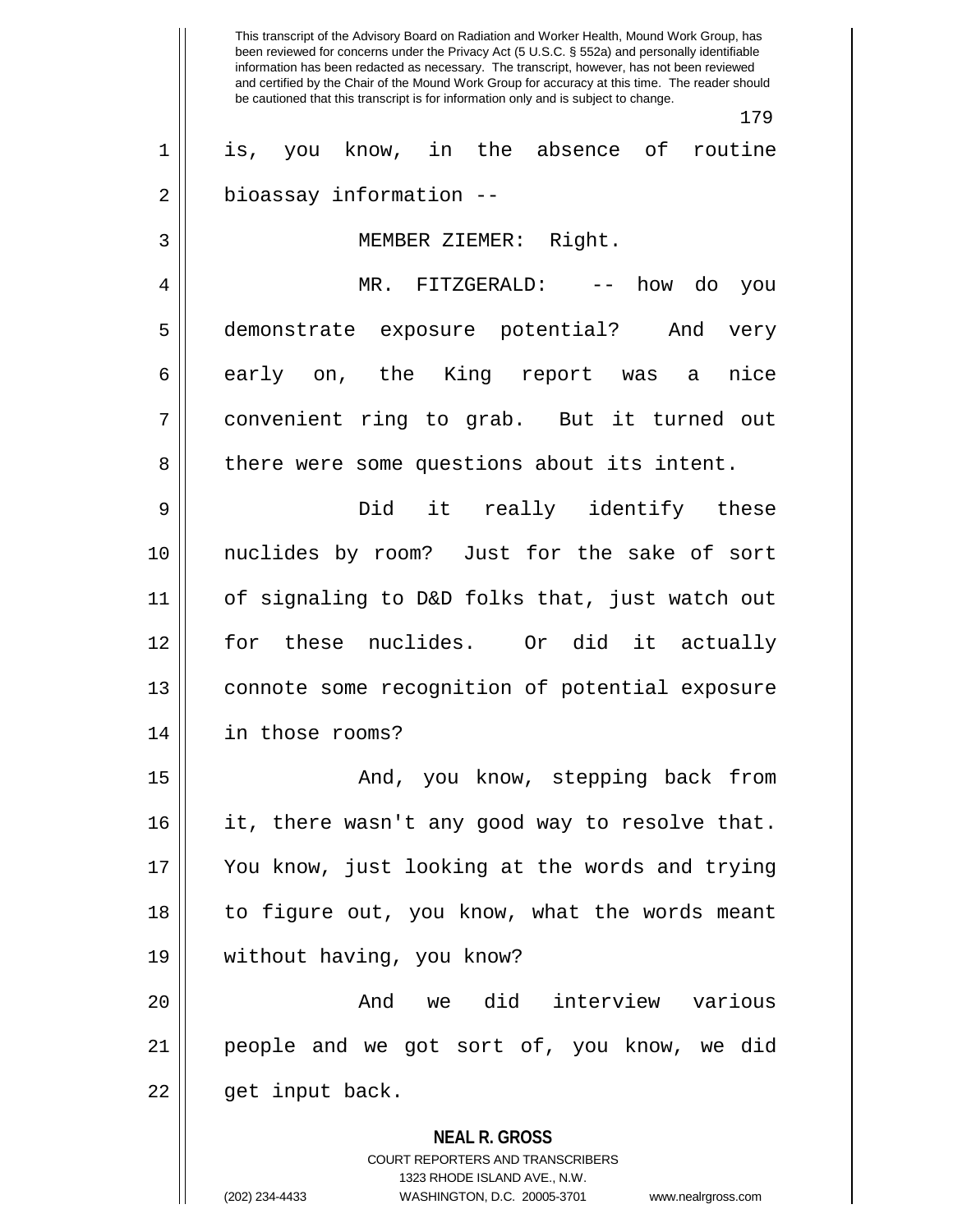**NEAL R. GROSS** COURT REPORTERS AND TRANSCRIBERS This transcript of the Advisory Board on Radiation and Worker Health, Mound Work Group, has been reviewed for concerns under the Privacy Act (5 U.S.C. § 552a) and personally identifiable information has been redacted as necessary. The transcript, however, has not been reviewed and certified by the Chair of the Mound Work Group for accuracy at this time. The reader should be cautioned that this transcript is for information only and is subject to change. 180 1 || But in the end, you know, my sense 2 was, given the stakes involved, because you're  $3 \parallel$  talking about a fair number of years in terms 4 || of an SEC, I can accept the fact that, you 5 | know, having some corroborating information 6 that would be hard information would be  $7$  || something that  $-$ 8 MEMBER ZIEMER: As to why you did 9 || or didn't? 10 MR. FITZGERALD: Yes. And you 11 know, but without any operational information, 12 || the frustration is it's very hard to come up 13 with corroboration over as long as two 14 decades. 15 And that sort of raises this 16 question that remains. That, you know, okay, 17 we couldn't find the smoking gun in the way of 18 actual there was exposure here that should 19 have been routinely monitored but was not. 20 || But on the other hand, you know, 21 certainly EEOICPA was always directed toward 22 || trying to address gaps in recordkeeping and

1323 RHODE ISLAND AVE., N.W.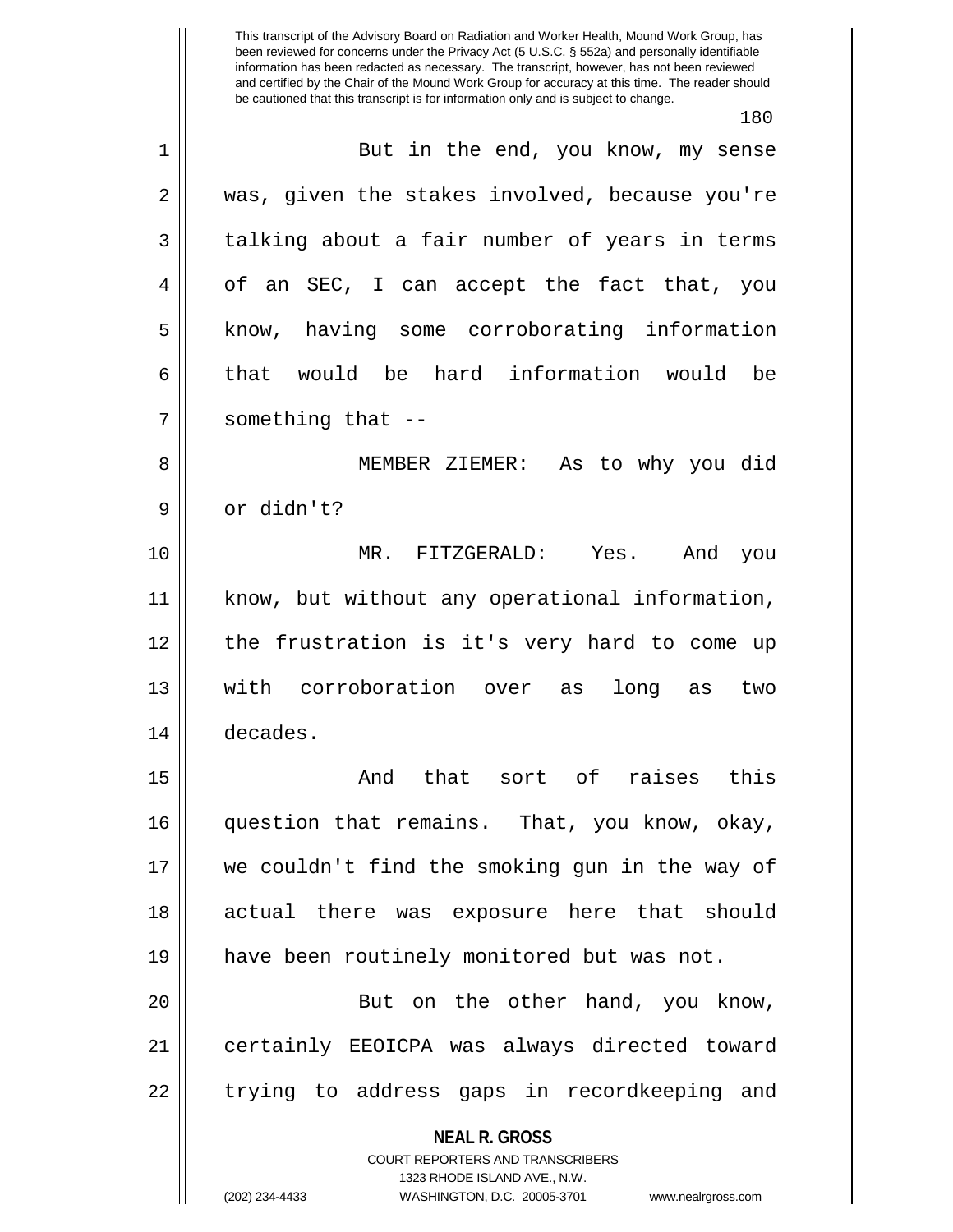**NEAL R. GROSS** COURT REPORTERS AND TRANSCRIBERS This transcript of the Advisory Board on Radiation and Worker Health, Mound Work Group, has been reviewed for concerns under the Privacy Act (5 U.S.C. § 552a) and personally identifiable information has been redacted as necessary. The transcript, however, has not been reviewed and certified by the Chair of the Mound Work Group for accuracy at this time. The reader should be cautioned that this transcript is for information only and is subject to change. 181 1 dosimetry. And so that would suggest the 2 | struggles. 3 | I mean, you know, we need to have 4 || something hard to explain away these years. 5 || And, you know, I think it was a legitimate  $6 \parallel$  debate on that. I mean, it was a lengthy 7 debate, a frustrating debate. 8 || But it was a legitimate debate how 9 you do that when you don't have good 10 quantitative information. 11 And in the end, I think, we sort 12 of paint ourselves in a corner where yes, I 13 || think we could continue to do this give and 14 take, but actually without some good site 15 || specific quantitative data to corroborate what 16  $\parallel$  the King report might have been suggesting, it 17 just wasn't going to lead to a conclusion. 18 And I think we owed the process 19 some conclusion that, you know, if we can't do 20 || that, then let's just close it out. But you 21 know, it is a tough one. It is a tough one to  $22 \parallel$  actually deal with exposure potential. I mean

1323 RHODE ISLAND AVE., N.W.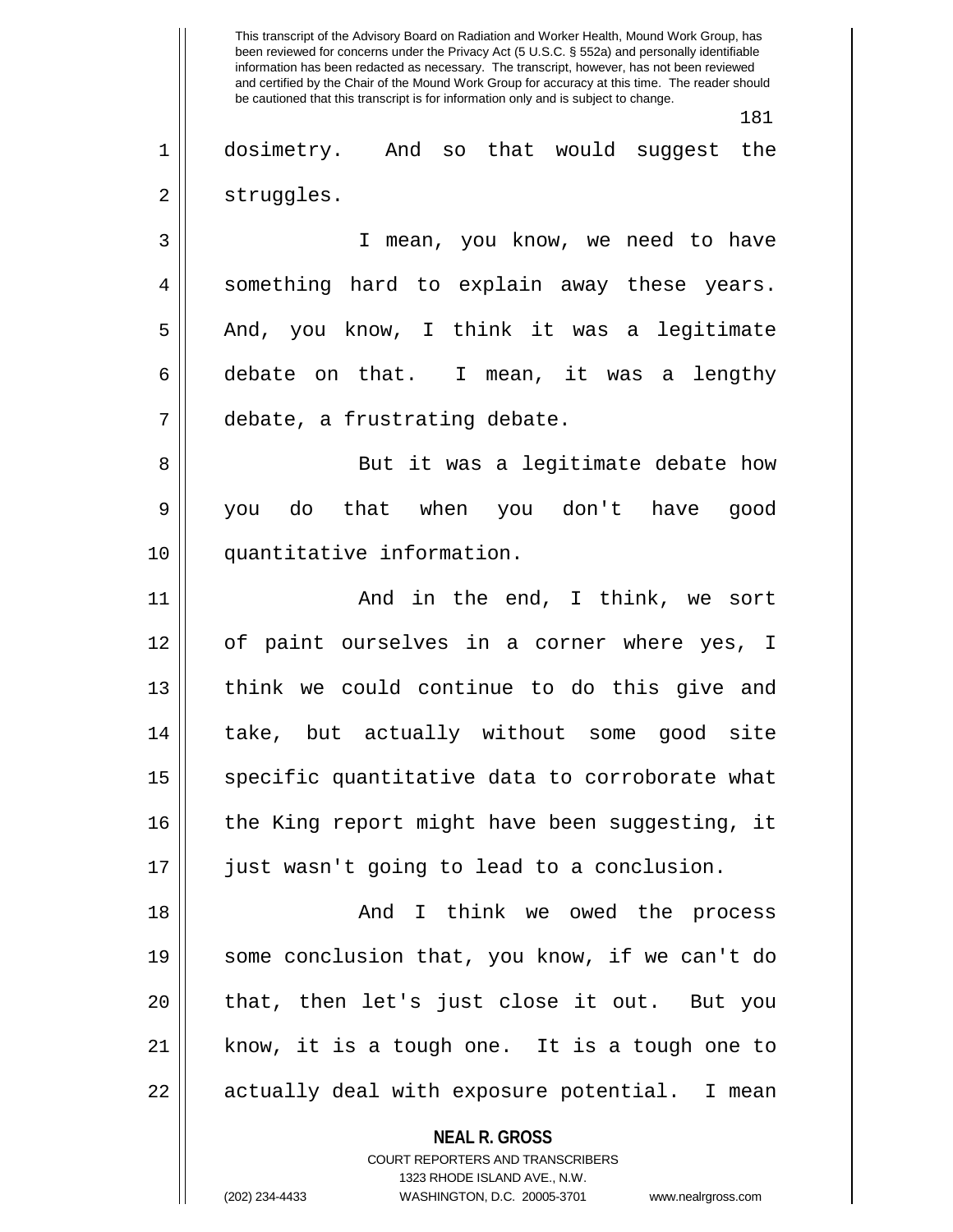**NEAL R. GROSS** COURT REPORTERS AND TRANSCRIBERS 1323 RHODE ISLAND AVE., N.W. (202) 234-4433 WASHINGTON, D.C. 20005-3701 www.nealrgross.com This transcript of the Advisory Board on Radiation and Worker Health, Mound Work Group, has been reviewed for concerns under the Privacy Act (5 U.S.C. § 552a) and personally identifiable information has been redacted as necessary. The transcript, however, has not been reviewed and certified by the Chair of the Mound Work Group for accuracy at this time. The reader should be cautioned that this transcript is for information only and is subject to change. 182  $1 \parallel - -$ 2 MEMBER ZIEMER: Well, and I guess 3 I'm asking what does closing it out mean in 4 || this particular case? 5 MR. FITZGERALD: I think my 6 commendation was you know, there wasn't any  $7 \parallel$  technical solution or pathway for this issue. 8 || And we've just about tried everything we could  $9 \parallel$  try. 10 || The Moving Consoling to accept that the 11 corroborating evidence that we were seeking 12 just didn't seem to be available and 13 || therefore, recommend to the Work Group that we 14 || close the issue out. And that's pretty much 15 | what this memo says. 16 MEMBER ZIEMER: Right. But the 17 || result in closing that is what in terms of  $18$   $\parallel$  SEC? 19 MR. FITZGERALD: Accept the 20 | Evaluation Report as written. 21 CHAIR BEACH: For all internal. 22 MR. FITZGERALD: For internal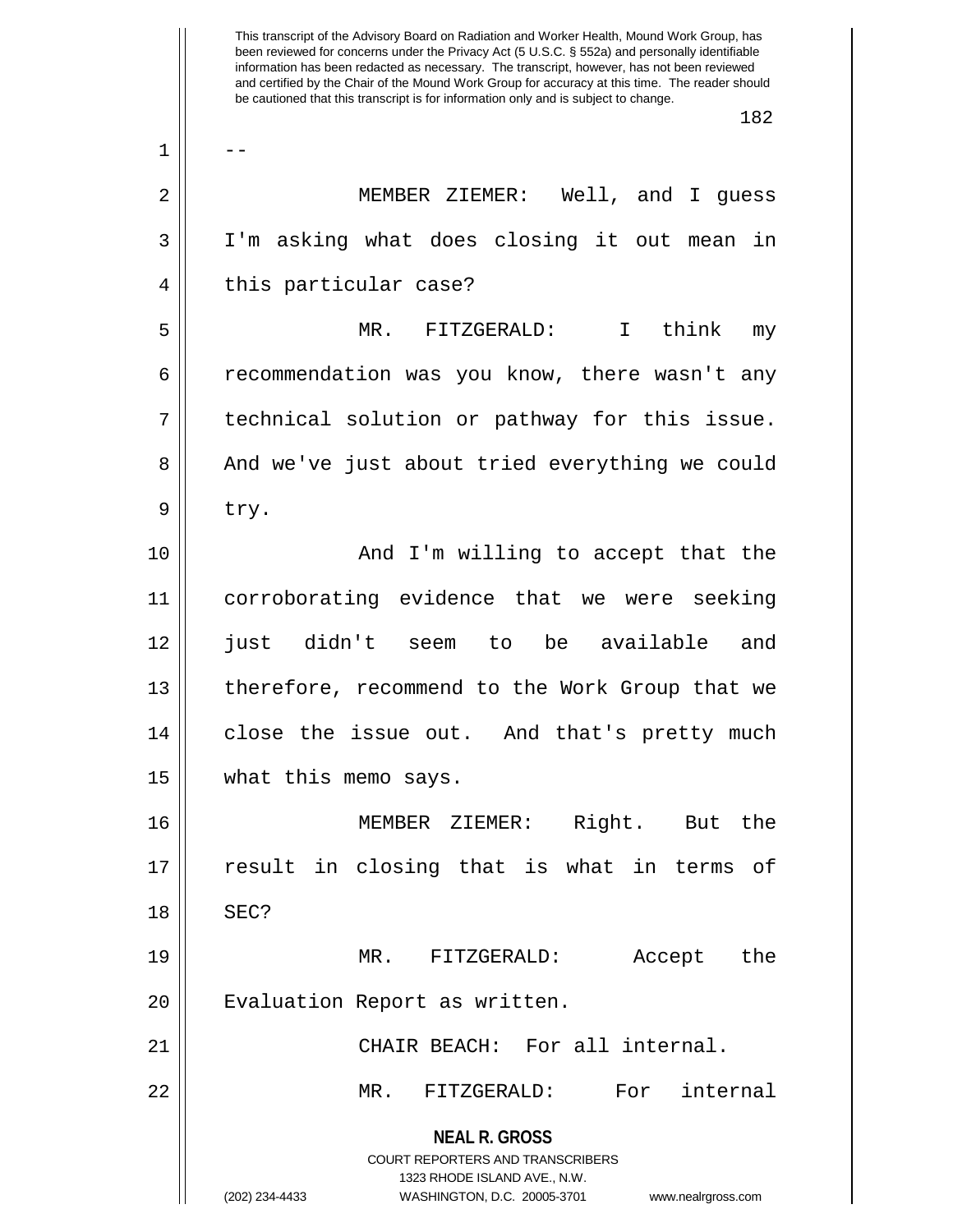**NEAL R. GROSS** COURT REPORTERS AND TRANSCRIBERS 1323 RHODE ISLAND AVE., N.W. (202) 234-4433 WASHINGTON, D.C. 20005-3701 www.nealrgross.com This transcript of the Advisory Board on Radiation and Worker Health, Mound Work Group, has been reviewed for concerns under the Privacy Act (5 U.S.C. § 552a) and personally identifiable information has been redacted as necessary. The transcript, however, has not been reviewed and certified by the Chair of the Mound Work Group for accuracy at this time. The reader should be cautioned that this transcript is for information only and is subject to change. 183 1 dosimetry. 2 MEMBER ZIEMER: To accept the ER  $3 \parallel$  and not this. 4 || MR. FITZGERALD: Right, right. 5 MEMBER ZIEMER: Okay. I wanted to 6 make sure I understood that. 7 || MR. FITZGERALD: Right. 8 CHAIR BEACH: With the exception  $9 \parallel$  of what we're working on. Tritides, thorium. 10 MR. FITZGERALD: Yes, thorium, 11 tritides -- 12 CHAIR BEACH: Polonium. 13 MR. FITZGERALD: -- polonium in 14 the early years. And again, there's some 15 || specific issues attached from these previous 16 | data adequacy ones. 17 || But again, that's almost more in 18 || the line of a matrix of, you know, are these 19 loose ends tied? Less fundamental questions,  $20$  || but more of just making sure those are real. 21 || So really, it's tritides, polonium  $22$  || in the early years, and thorium which are the,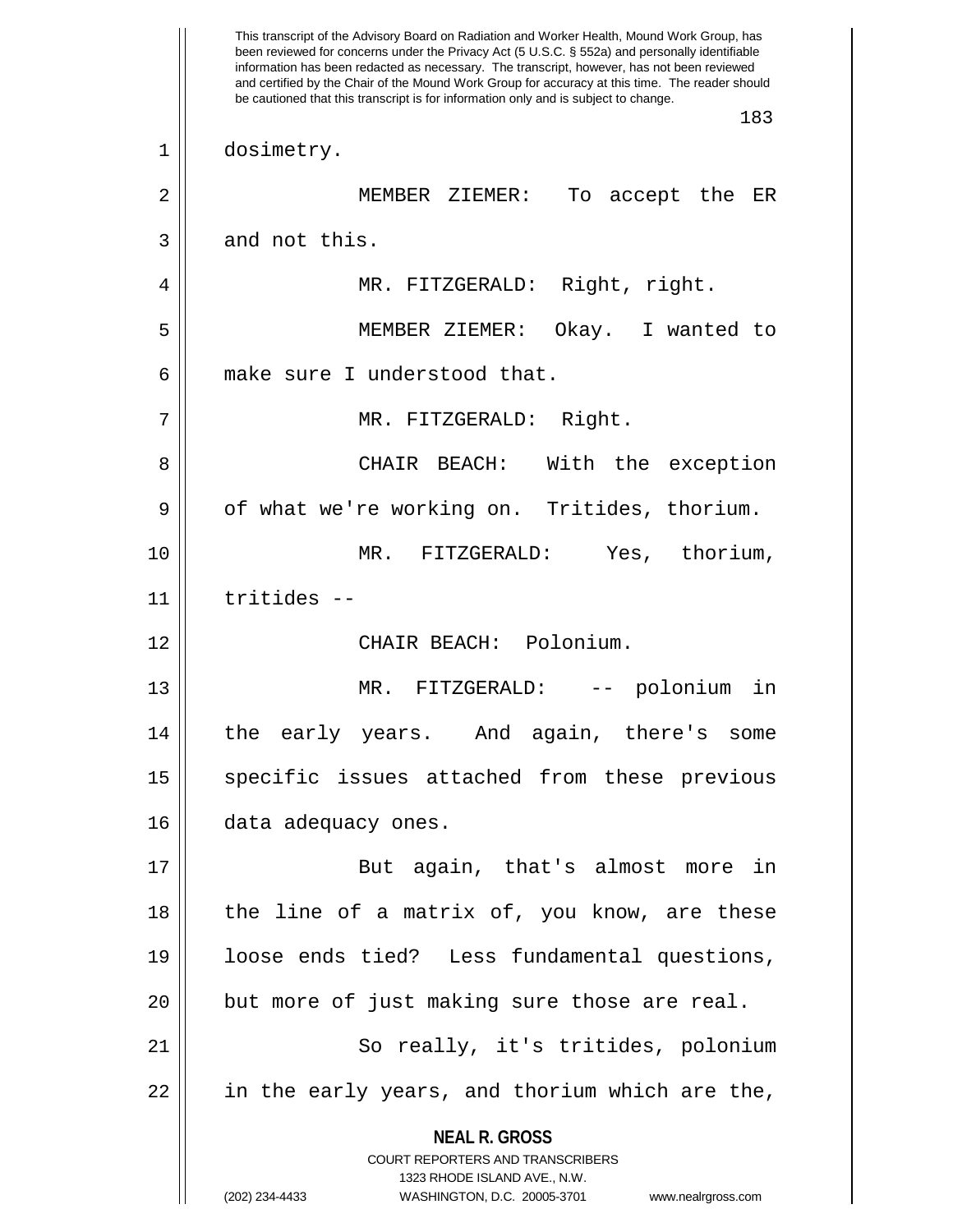**NEAL R. GROSS** COURT REPORTERS AND TRANSCRIBERS 1323 RHODE ISLAND AVE., N.W. This transcript of the Advisory Board on Radiation and Worker Health, Mound Work Group, has been reviewed for concerns under the Privacy Act (5 U.S.C. § 552a) and personally identifiable information has been redacted as necessary. The transcript, however, has not been reviewed and certified by the Chair of the Mound Work Group for accuracy at this time. The reader should be cautioned that this transcript is for information only and is subject to change. 184 1 || sort of, remaining issues. 2 MEMBER ZIEMER: Okay. 3 MEMBER CLAWSON: I would just like 4 || to add a comment on Paul's earlier comment 5 about that it was not unusual to be able to 6 || see different sites having different 7 monitoring programs. 8 And I think this is really the  $9 \parallel$  root of the whole issue. And this is why they 10 went with one site wide in the later years, 11 RadCon manual, because you look at the places 12 like Hanford, basically they worried about 13 plutonium. 14 But they could have cared less 15 about uranium. And I think this is kind of 16 what has got us into this issue. 17 And because I somewhat, and no 18 disrespect, Brant, I chuckle when I hear the 19 terms robust monitoring programs and stuff, 20 but we didn't monitor for this whole broad  $21$   $\parallel$  radionuclides that we had. 22 So in that context, I just, I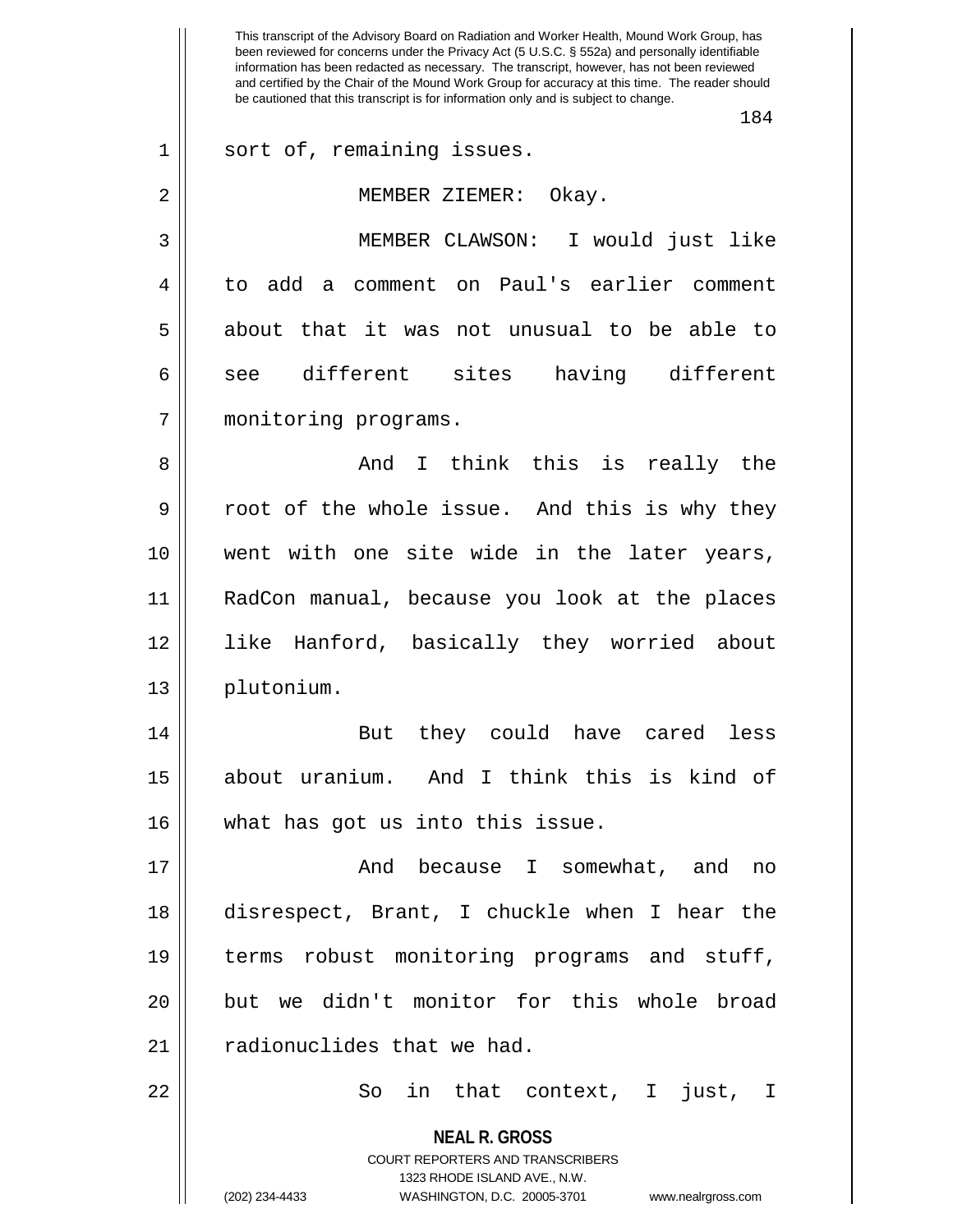This transcript of the Advisory Board on Radiation and Worker Health, Mound Work Group, has been reviewed for concerns under the Privacy Act (5 U.S.C. § 552a) and personally identifiable information has been redacted as necessary. The transcript, however, has not been reviewed and certified by the Chair of the Mound Work Group for accuracy at this time. The reader should be cautioned that this transcript is for information only and is subject to change. 185 1 would have to agree somewhat with Randy on  $2 \parallel$  this. I think yes, it's not unusual to see

4 || back to monitor or redo for them. 5 I see a whole different way of 6 doing things. I see different things and I  $7 \parallel$  think really with what you've said is true, 8 this is why we are where we're at here,

 $3 \parallel$  this, but this is in the context of when we go

10 || So I think that's kind of part of 11 | the issue is that.

9 || because they didn't have a routine program.

12 CHAIR BEACH: Well, I have an 13 issue because there were gaps in the data. 14 Most of the stuff that we have is after 1990.

15 MEMBER CLAWSON: And I know 16 today's -- but we still have gaps in the 17 programs today. And we're still trying to 18 work them out even today.

19 And so to be able to say that we  $20$  || can go back, I really, really have a hard time 21 with that.

22 MEMBER ZIEMER: Of course, and

**NEAL R. GROSS**

COURT REPORTERS AND TRANSCRIBERS 1323 RHODE ISLAND AVE., N.W. (202) 234-4433 WASHINGTON, D.C. 20005-3701 www.nealrgross.com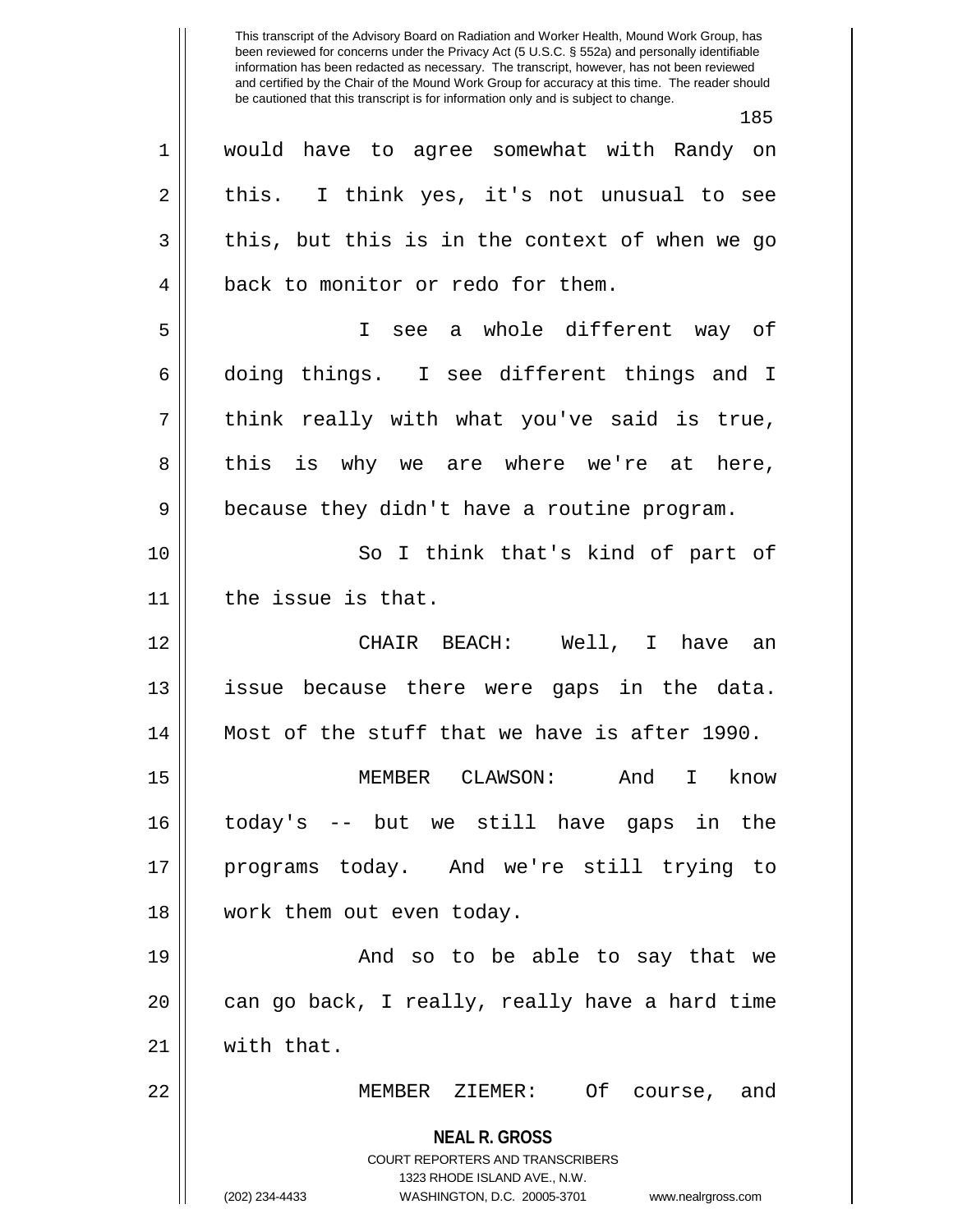**NEAL R. GROSS** COURT REPORTERS AND TRANSCRIBERS 1323 RHODE ISLAND AVE., N.W. (202) 234-4433 WASHINGTON, D.C. 20005-3701 www.nealrgross.com This transcript of the Advisory Board on Radiation and Worker Health, Mound Work Group, has been reviewed for concerns under the Privacy Act (5 U.S.C. § 552a) and personally identifiable information has been redacted as necessary. The transcript, however, has not been reviewed and certified by the Chair of the Mound Work Group for accuracy at this time. The reader should be cautioned that this transcript is for information only and is subject to change. 186 1 || keep in mind that none of this information was 2 || collected for the purpose for which we're 3 using it anyway. 4 MEMBER CLAWSON: You know, Paul,  $5 \parallel$  that is really part of the problem is a lot of  $6 \parallel$  this is, and don't ever think that I'm saying  $7 \parallel$  that the health businesses didn't do a good  $8 \parallel$  job. 9 You know, I look at how come the 10 health physicist program got started, and 11 really it's because of all these DOE sites 12 that slowly got connected together and 13 || actually sharing the information that they're 14 learning from some of the sites that was  $15$   $\vert$  classified and everything else. 16 || But it was in a forum where they 17 could. But as any of us know, you put in a 18 room a scientist or a health physicist, it 19 doesn't matter, and you're going to have a lot 20 || of different ideas of how it's going to go. 21 And I never want anybody to think  $22 \parallel$  that I'm degrading that they did a brilliant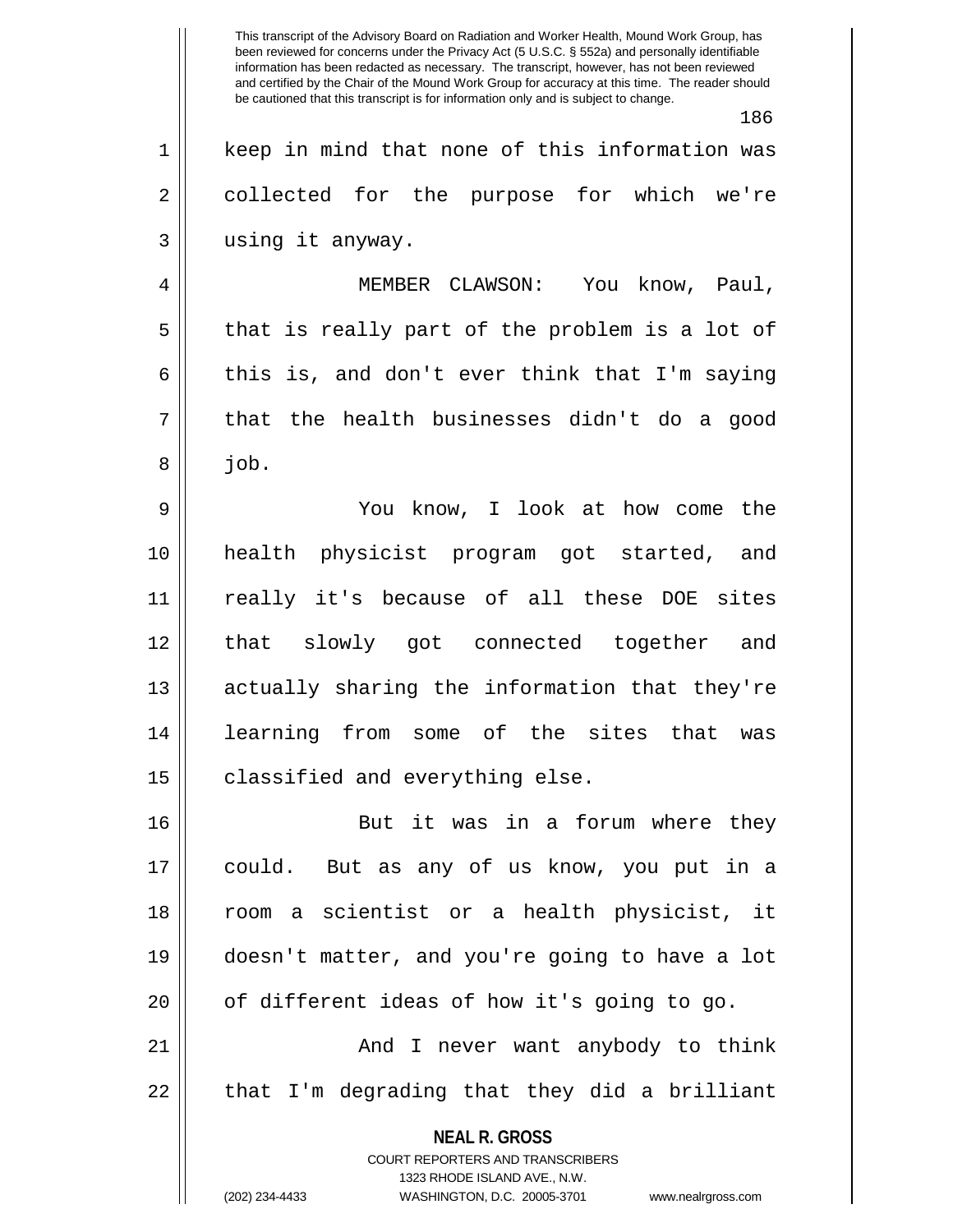187 1 job. They did the best job that they could 2 || with the information that they had at that  $3 \parallel$  time. 4 You look over the last few years 5 || of what they had learned of the daughter  $6 \parallel$  products and everything else and how it really  $7 \parallel$  affected a lot of people, and I think that 8 || they were doing the best job. 9 I've been criticized that I'm 10 knocking them. And I'm not in any way. But 11 really the information that was pulled for 12 || this that we're using right now was really not 13 designed to be able to do what we're doing 14 | right now. 15 || So we're making a lot of judgments 16 and assessments and assumptions. And we've 17 got a saying, but I hear you can't say it 18 || about assumptions, because they make fools out  $19$  || of a lot of us sometimes. 20 || So I do believe this is why we're 21 at the program. And I don't know what else 22 more we can do with that. But I don't want to

> **NEAL R. GROSS** COURT REPORTERS AND TRANSCRIBERS

> > 1323 RHODE ISLAND AVE., N.W.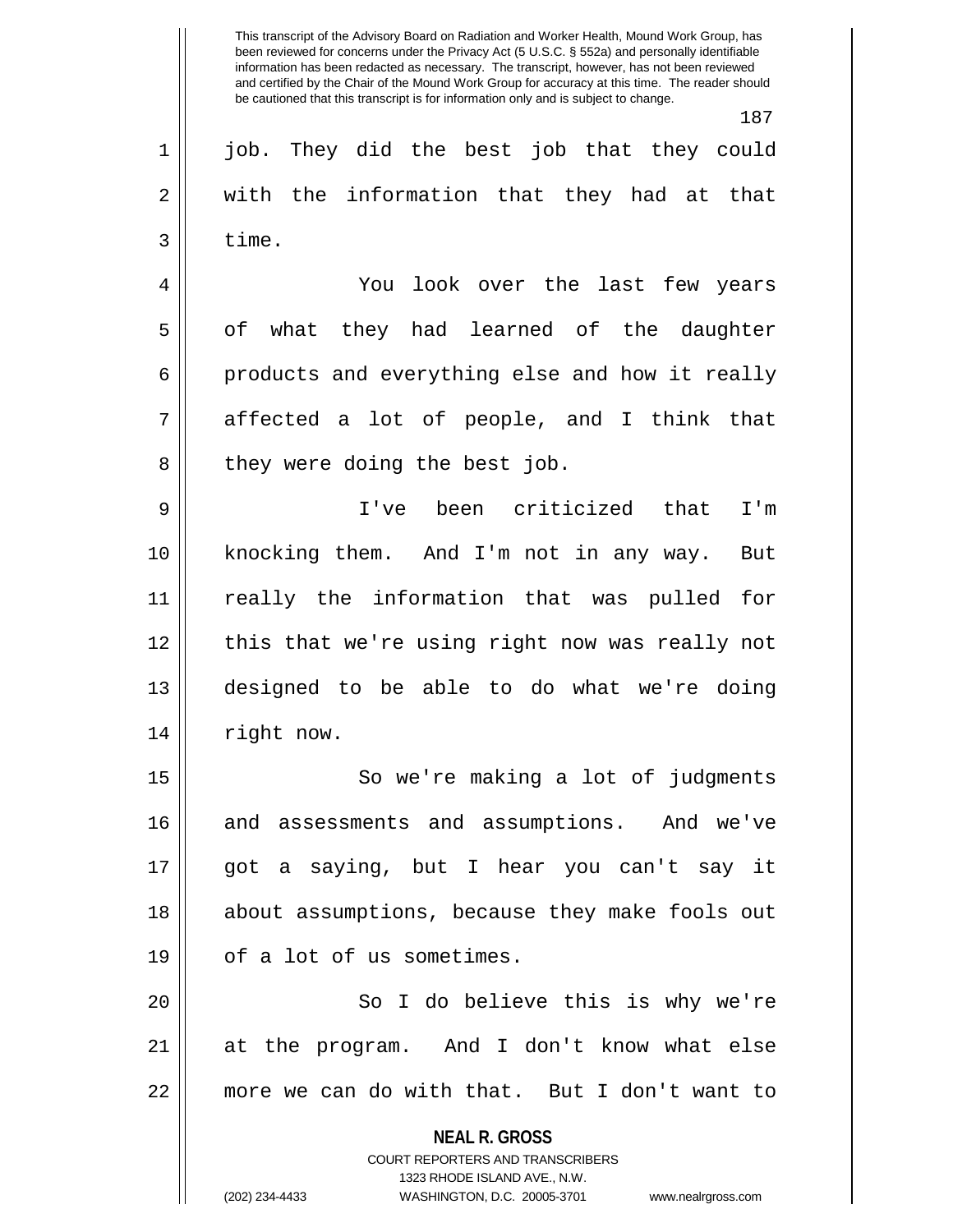188

 $1 \parallel$  see it closed. So I think that's part of the 2 | root of the issue.

3 MR. KATZ: I guess another 4 perspective to take in terms of Joe's issue of 5 corroborating, lacking corroborating 6 information for some of these other 7 radionuclides and very particular situations 8 is down the road, I mean, if people come 9 forward and say I was involved in this 10 operation involving X, Y, or Z, that might be 11 the time when you get corroborating 12 information that in fact, there was an 13 operation that wasn't monitored for these 14 items that right now, you only know as 15 | possibly having had exposure potential. 16 But so, you may see an 83.13 or

17 || 83.14 down the road on one of these items that 18 || you don't have information on right now.

19 CHAIR BEACH: Okay, any other 20 comments? So I'll just leave it with the 21 || action items. I will go forward with the memo 22 | answering the open items.

> **NEAL R. GROSS** COURT REPORTERS AND TRANSCRIBERS 1323 RHODE ISLAND AVE., N.W.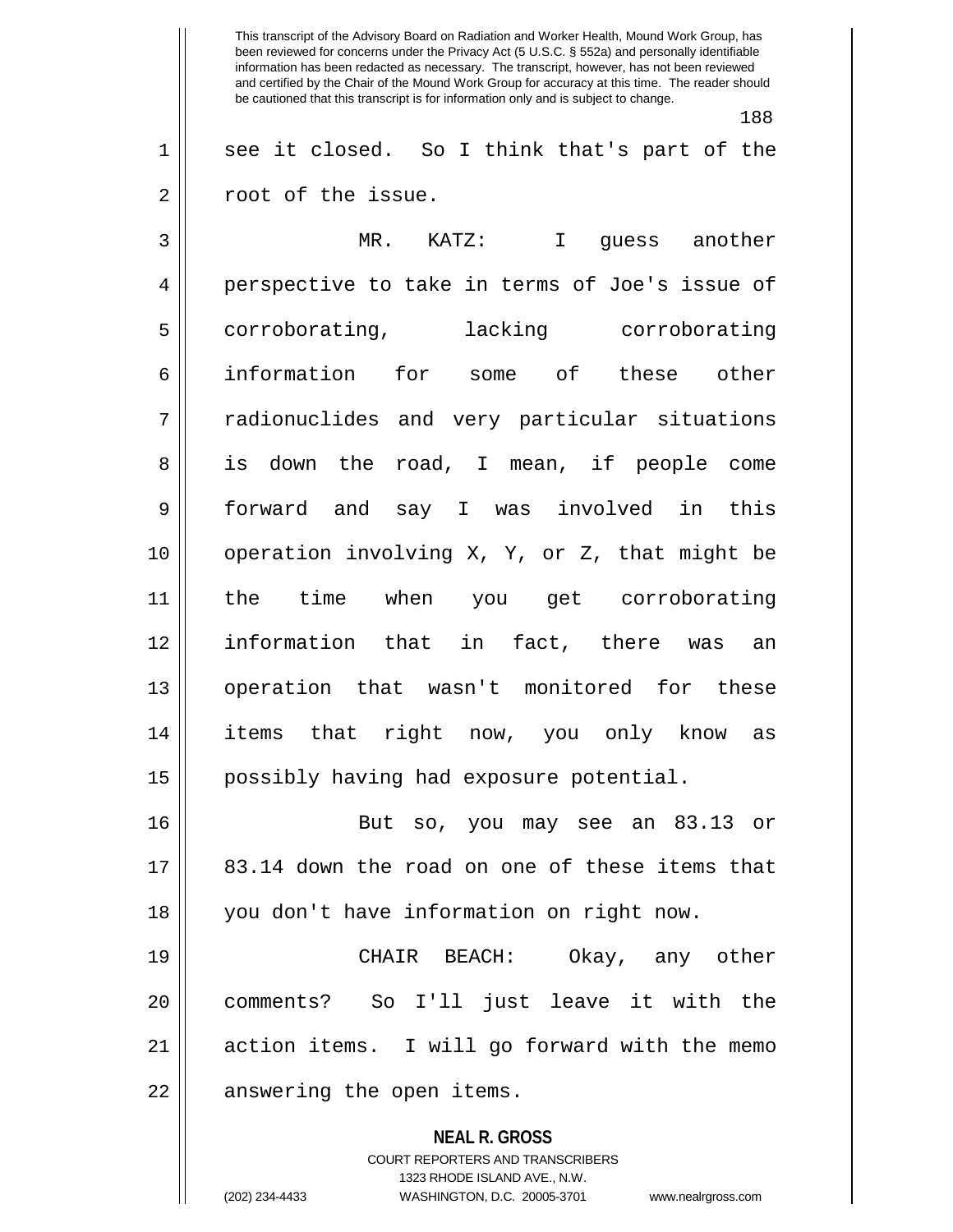**NEAL R. GROSS** COURT REPORTERS AND TRANSCRIBERS 1323 RHODE ISLAND AVE., N.W. (202) 234-4433 WASHINGTON, D.C. 20005-3701 www.nealrgross.com This transcript of the Advisory Board on Radiation and Worker Health, Mound Work Group, has been reviewed for concerns under the Privacy Act (5 U.S.C. § 552a) and personally identifiable information has been redacted as necessary. The transcript, however, has not been reviewed and certified by the Chair of the Mound Work Group for accuracy at this time. The reader should be cautioned that this transcript is for information only and is subject to change. 189 1 || A brief memo is what we talked 2 about last year on this attachment to Joe's 3 report. And that includes if you know 4 || something about the polonium. I know you 5 don't have any idea when DOL's going to come  $6 \parallel$  out with that. And for us to do something in  $7 \parallel$  advance of that --8 DR. NETON: It's out. I just  $9$  || checked the website and  $-$ 10 || CHAIR BEACH: Oh, it is. 11 DR. NETON: -- it's listed as a 12 DOE facility. 13 CHAIR BEACH: Does it give the 14 years? 15 DR. NETON: Yes. I'm assuming 16 we're talking about the Dayton Project, right? 17 || Early years. It says '43 to '50, it was a 18 || DOE facility. 19 CHAIR BEACH: Oh. So that covers  $20$  | the time period we're addressing. Okay, so  $-$ 21 DR. ULSH: Well, it does, but what 22 | if you have someone who shows Mound employment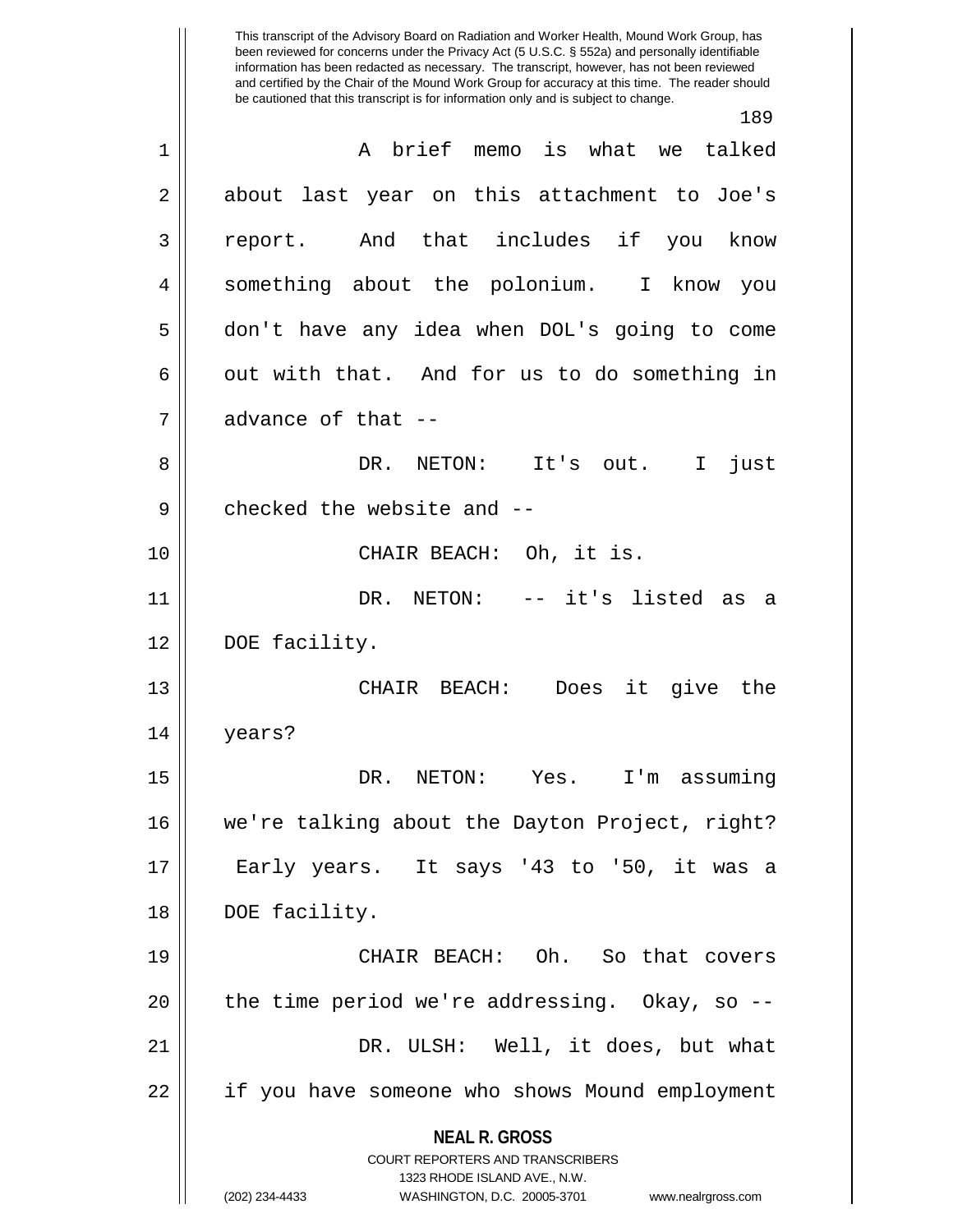**NEAL R. GROSS** COURT REPORTERS AND TRANSCRIBERS 1323 RHODE ISLAND AVE., N.W. (202) 234-4433 WASHINGTON, D.C. 20005-3701 www.nealrgross.com This transcript of the Advisory Board on Radiation and Worker Health, Mound Work Group, has been reviewed for concerns under the Privacy Act (5 U.S.C. § 552a) and personally identifiable information has been redacted as necessary. The transcript, however, has not been reviewed and certified by the Chair of the Mound Work Group for accuracy at this time. The reader should be cautioned that this transcript is for information only and is subject to change. 190  $1 \parallel$  and  $-$ 2 DR. NETON: See, Mound was covered  $3 \parallel$  from '47 to present. 4 DR. ULSH: Well, it's a covered 5 facility. The SEC doesn't start until 6 | September of '49. 7 || DR. NETON: '49. 8 CHAIR BEACH: Yes, right. And  $9 \parallel$  then '59 to '80 for the radon. So the 10 || actinium and thorium and radium. 11 DR. NETON: Are you talking about 12 || someone who would have worked --13 CHAIR BEACH: February 1st, 1949 14 to September 30th at Mound. 15 MR. FITZGERALD: At Mound versus - 16 17 DR. NETON: It's almost an 18 employment identification issue bundled up 19 within this. I would have to go back and 20 || restudy this in light of this new DOE class  $21$  | and what it means. 22 MEMBER CLAWSON: Because of that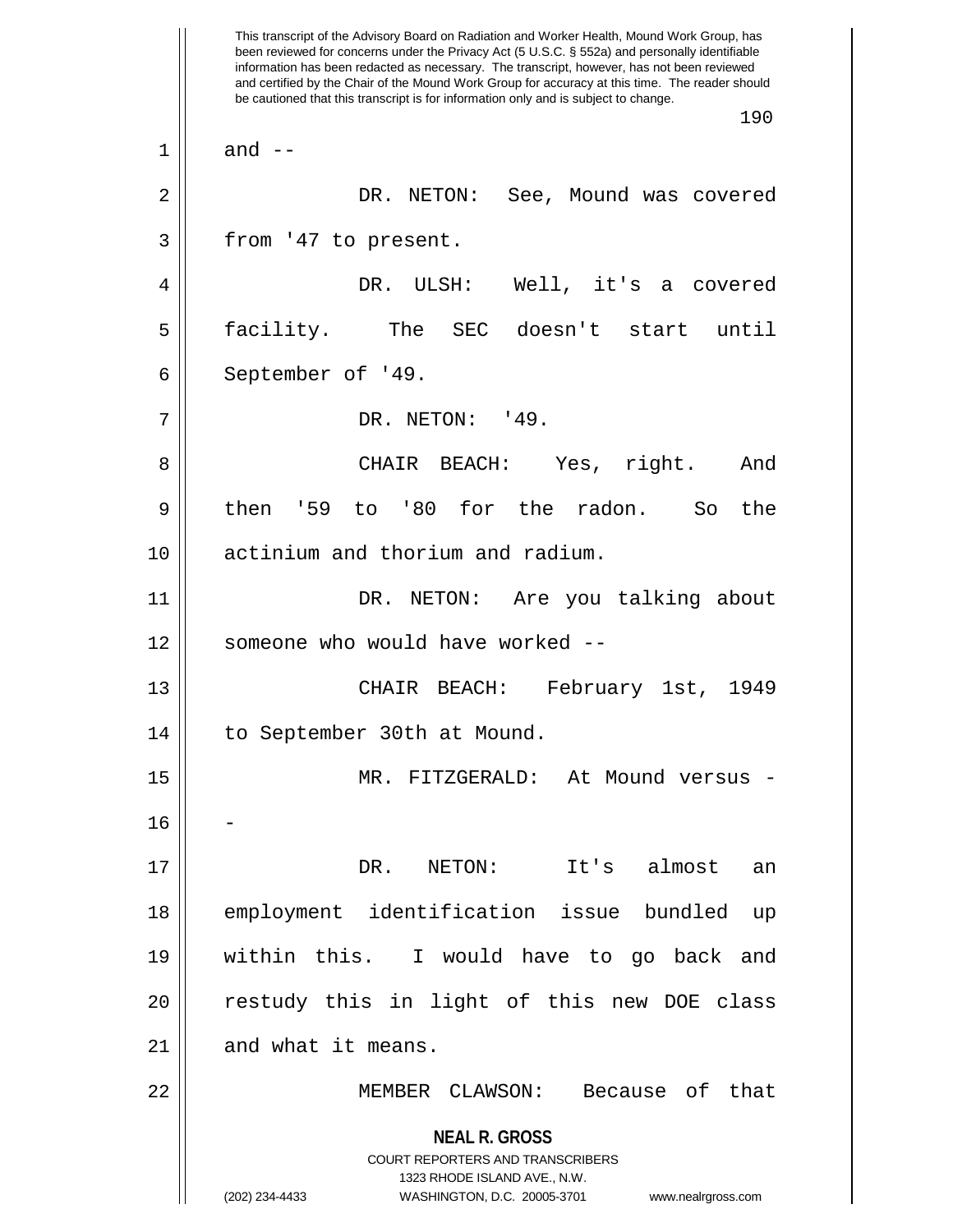**NEAL R. GROSS** COURT REPORTERS AND TRANSCRIBERS 1323 RHODE ISLAND AVE., N.W. (202) 234-4433 WASHINGTON, D.C. 20005-3701 www.nealrgross.com This transcript of the Advisory Board on Radiation and Worker Health, Mound Work Group, has been reviewed for concerns under the Privacy Act (5 U.S.C. § 552a) and personally identifiable information has been redacted as necessary. The transcript, however, has not been reviewed and certified by the Chair of the Mound Work Group for accuracy at this time. The reader should be cautioned that this transcript is for information only and is subject to change. 191 1 || change, maybe if, I'm not saying this next 2 || Board meeting, you can give us an update on  $3 \parallel$  that. 4 DR. NETON: Yes, I can certainly  $5 \parallel$  give you an update of where the 83.14 is. But 6 I'm wondering if this is not the time to do  $7 \parallel$  something. As long as we're doing an 83.14  $8 \parallel$  for the, let's say the Mound issue, not --9 CHAIR BEACH: Well, there's an SEC 10 at Monsanto that covers the individuals from 11 there. That's just that time period between 12 when Mound took over that operation is what I 13 remember. So that was just those people fell 14 || through that gap there. 15 DR. NETON: Mound's current Mound  $16$  || SEC starts in '50, is that right? 17 || CHAIR BEACH: No, '49. 18 || DR. NETON: '49. 19 || DR. ULSH: September of '49. 20 DR. NETON: Right. And the basis 21 | for the polonium program. 22 DR. ULSH: No, the basis for the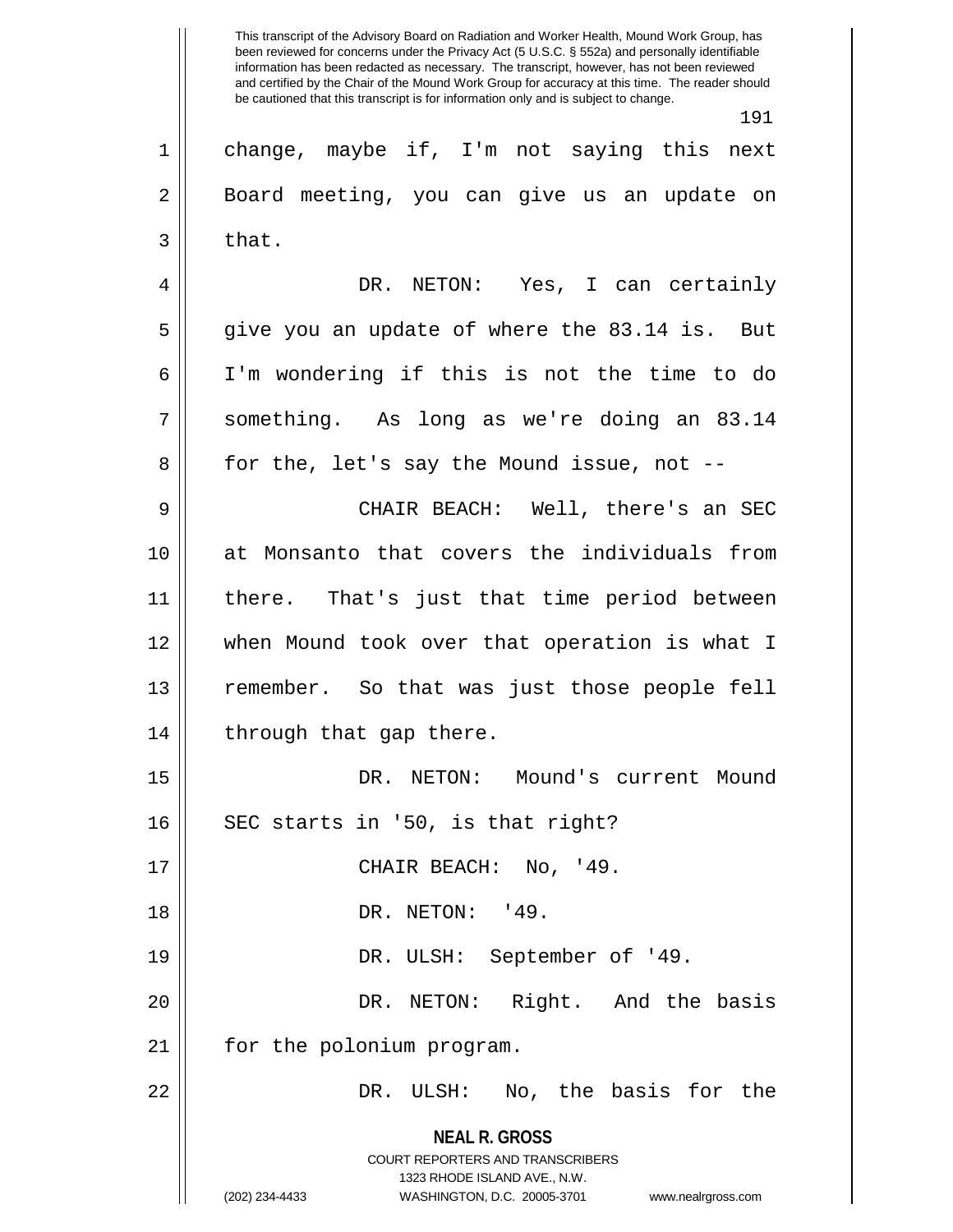**NEAL R. GROSS** COURT REPORTERS AND TRANSCRIBERS 1323 RHODE ISLAND AVE., N.W. (202) 234-4433 WASHINGTON, D.C. 20005-3701 www.nealrgross.com This transcript of the Advisory Board on Radiation and Worker Health, Mound Work Group, has been reviewed for concerns under the Privacy Act (5 U.S.C. § 552a) and personally identifiable information has been redacted as necessary. The transcript, however, has not been reviewed and certified by the Chair of the Mound Work Group for accuracy at this time. The reader should be cautioned that this transcript is for information only and is subject to change. 192 1 Mound was the radium, actinium, thorium 2 || separation. 3 | DR. NETON: Right, that's correct. 4 CHAIR BEACH: And this was for the 5 fission activation products associated with 6 | polonium process at Mound during both of the  $7 \parallel$  extended -- excluded period, which is what was 8 || written up in Joe's paper. 9 It's something Kathy brought up a 10 | couple years ago. 11 || DR. NETON: Yes, I remember. It's  $12$  | just I keep --13 CHAIR BEACH: I remember her 14 || kicking it around. 15 DR. NETON: -- having to relearn 16 it because I think about it and then the ball 17 | gets dropped. 18 CHAIR BEACH: Yes, so we took it 19 up as an action, I think, at our last meeting. 20 DR. NETON: Well, we're going to 21 have to go back and, let's see if I can get  $22 \parallel$  there.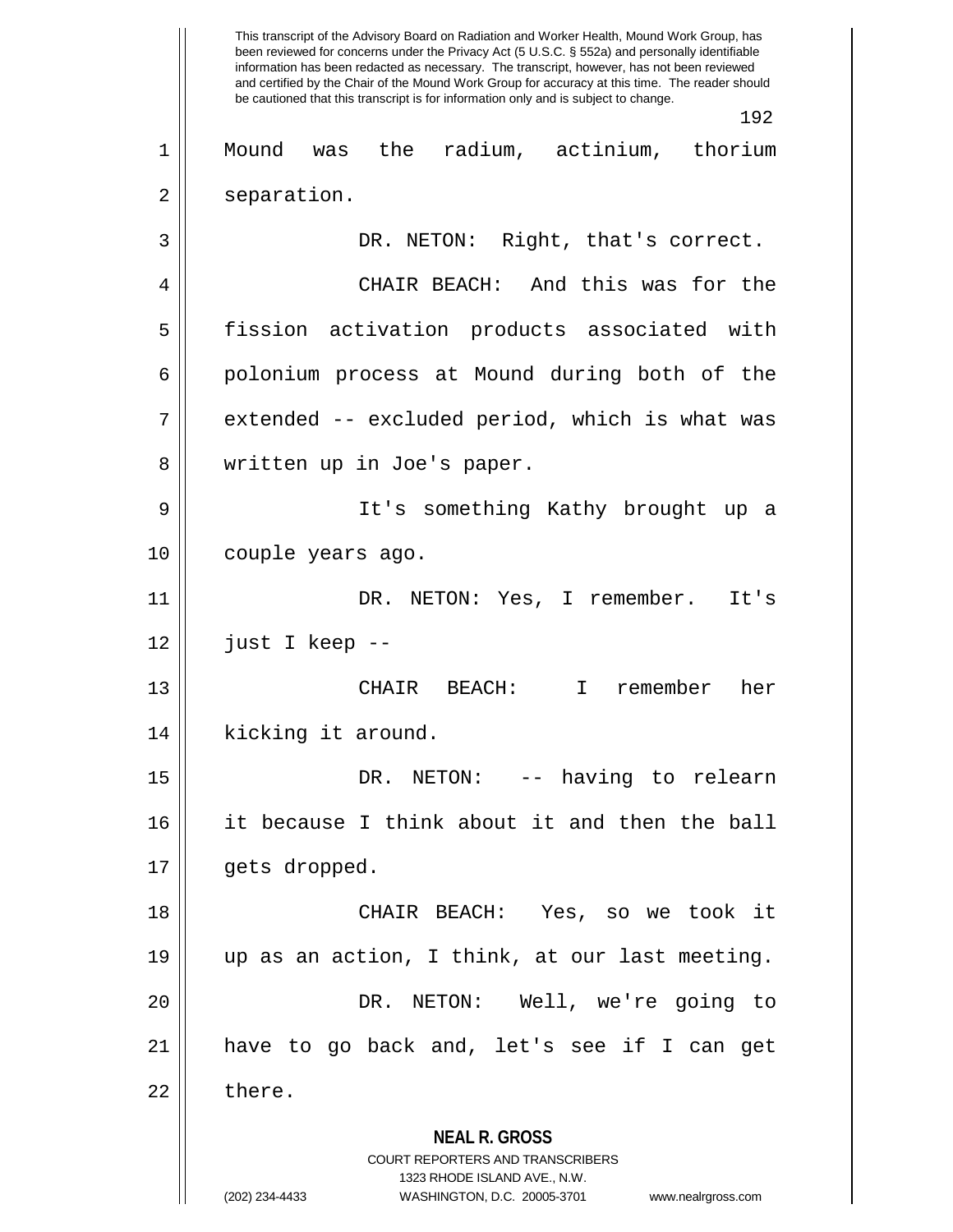**NEAL R. GROSS** COURT REPORTERS AND TRANSCRIBERS 1323 RHODE ISLAND AVE., N.W. (202) 234-4433 WASHINGTON, D.C. 20005-3701 www.nealrgross.com This transcript of the Advisory Board on Radiation and Worker Health, Mound Work Group, has been reviewed for concerns under the Privacy Act (5 U.S.C. § 552a) and personally identifiable information has been redacted as necessary. The transcript, however, has not been reviewed and certified by the Chair of the Mound Work Group for accuracy at this time. The reader should be cautioned that this transcript is for information only and is subject to change. 193 1 CHAIR BEACH: Okay, so that one -- 2 DR. NETON: That one's considered  $3 \parallel$  open. 4 CHAIR BEACH: -- we'll hold you to 5 it this time. 6 DR. NETON: Yes, hold me to it 7 | next time. And we'll accommodate this. 8 CHAIR BEACH: And then there's 9 just a couple in the attachments. Some of 10 these are addressed by the thorium or the 11 tritium. I think there might be a couple that  $12$ 13 MR. FITZGERALD: I updated it as 14 of January, but obviously thorium is now -- 15 CHAIR BEACH: Yes. So I don't 16 || know if you would want to update this or just 17 work on this. 18 MR. FITZGERALD: I think, you 19 know, thorium may be the one that was a little 20 || outdated. But you know, I would just say take 21  $\parallel$  a look at it and see if it's --22 MEMBER ZIEMER: On you tables, are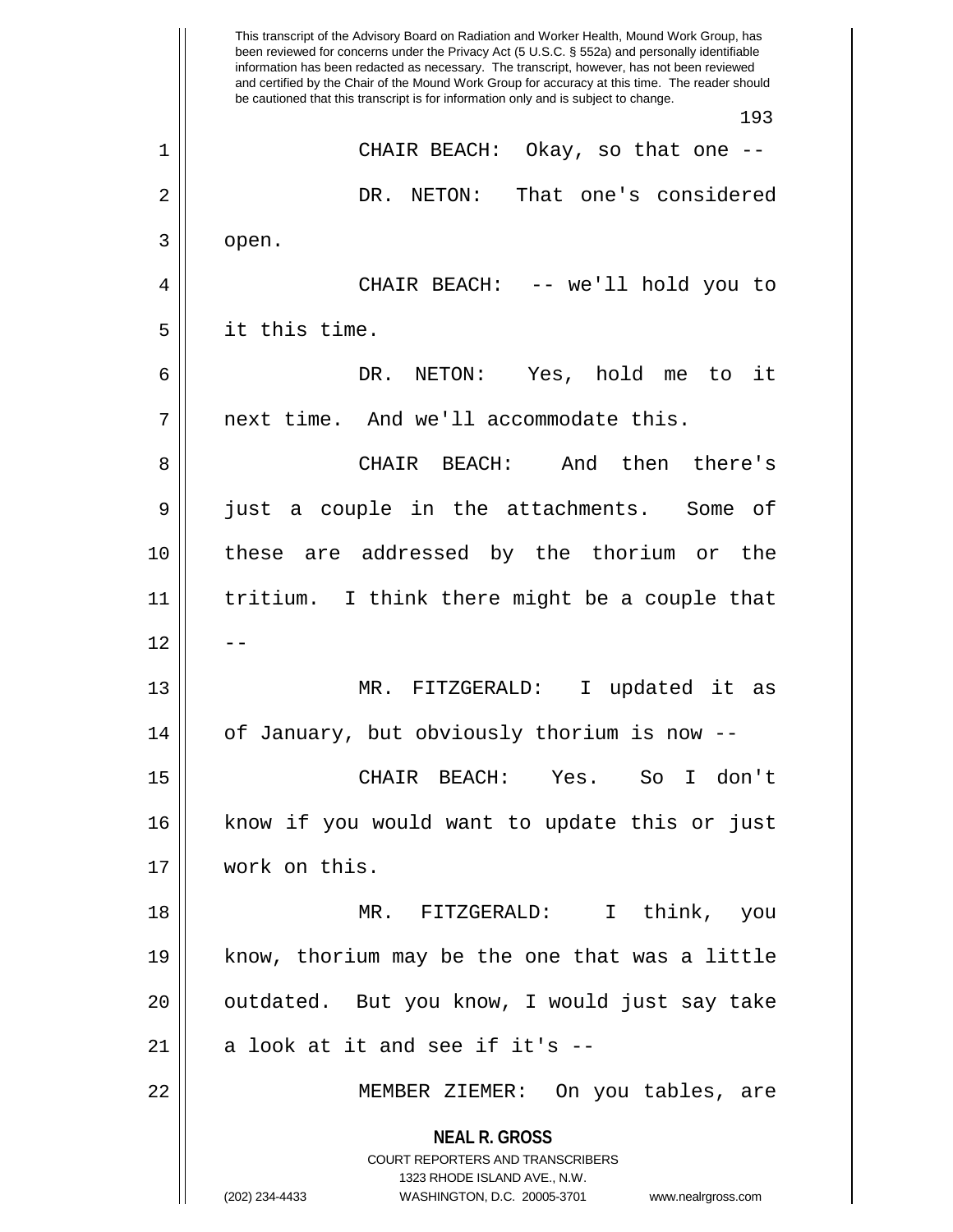**NEAL R. GROSS** COURT REPORTERS AND TRANSCRIBERS 1323 RHODE ISLAND AVE., N.W. (202) 234-4433 WASHINGTON, D.C. 20005-3701 www.nealrgross.com This transcript of the Advisory Board on Radiation and Worker Health, Mound Work Group, has been reviewed for concerns under the Privacy Act (5 U.S.C. § 552a) and personally identifiable information has been redacted as necessary. The transcript, however, has not been reviewed and certified by the Chair of the Mound Work Group for accuracy at this time. The reader should be cautioned that this transcript is for information only and is subject to change. 194 1 || you talking about the tables? 2 MR. FITZGERALD: Yes. There's an 3 | attachment. 4 | CHAIR BEACH: The attachment. 5 MR. FITZGERALD: And that came 6 from actually an earlier report, SC&A 2010, 7 which is referenced. And I just updated that 8 || original table. It's now outdated again, of 9 || course, it's three months ago. 10 CHAIR BEACH: And I know you got 11 to the recommendation and wanted to quit, but 12 | I wanted to drag a little more out of you. 13 MR. FITZGERALD: Could put it in 14 || the body of the report. 15 || CHAIR BEACH: Okay, anything else? 16 Shall we start our lunch break early before we 17 || get into radon? Does anybody have any 18 || objections to that? 19 || DR. NETON: No. 20 CHAIR BEACH: All right. I don't. 21 || So an hour? Get back at --22 MR. KATZ: So 1:15?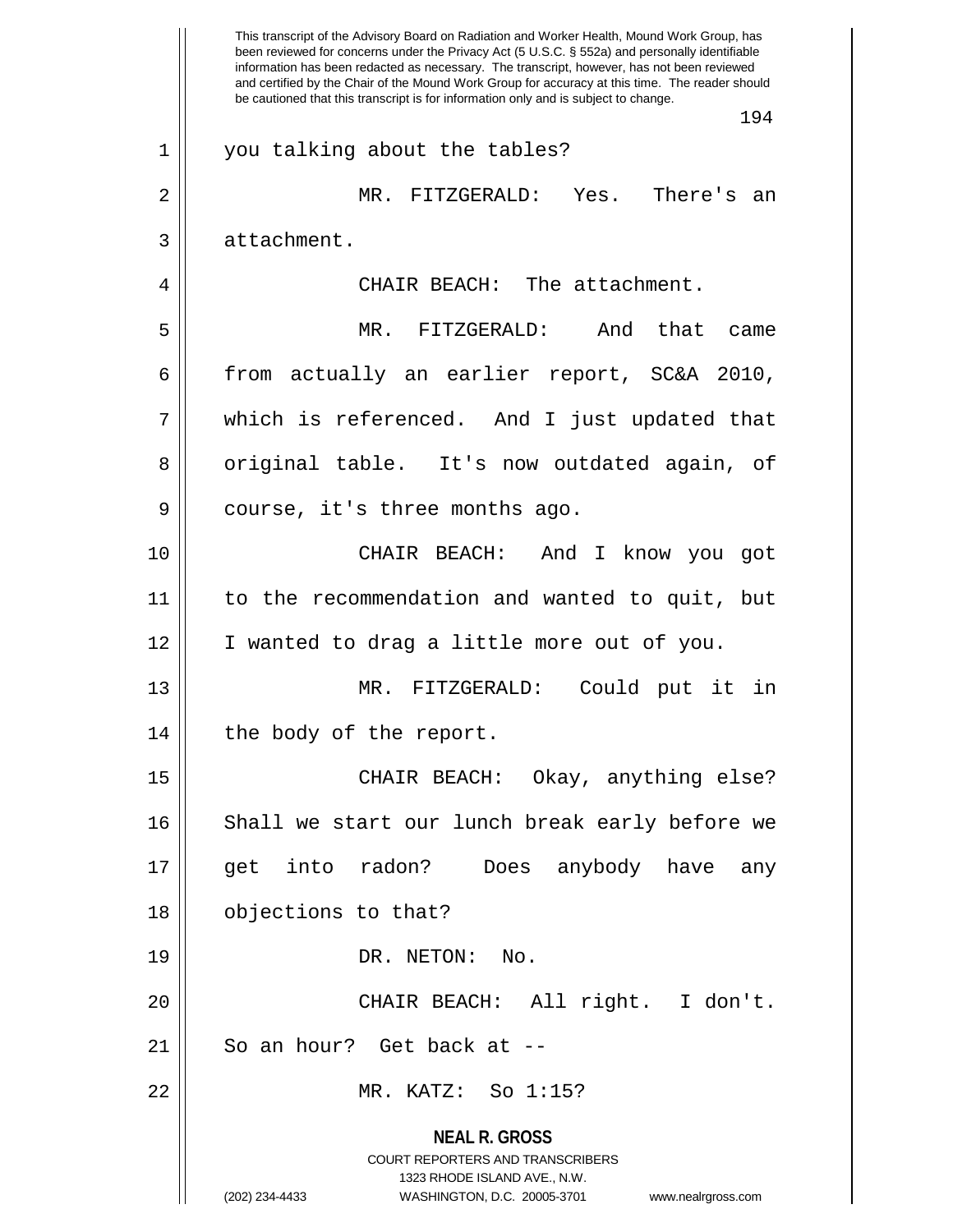**NEAL R. GROSS** COURT REPORTERS AND TRANSCRIBERS 1323 RHODE ISLAND AVE., N.W. (202) 234-4433 WASHINGTON, D.C. 20005-3701 www.nealrgross.com This transcript of the Advisory Board on Radiation and Worker Health, Mound Work Group, has been reviewed for concerns under the Privacy Act (5 U.S.C. § 552a) and personally identifiable information has been redacted as necessary. The transcript, however, has not been reviewed and certified by the Chair of the Mound Work Group for accuracy at this time. The reader should be cautioned that this transcript is for information only and is subject to change. 195 1 CHAIR BEACH: Well, let's just  $2 \parallel$  make it 12:30, since that's what we had stated  $3 \parallel$  earlier. 1:30. 4 MR. KATZ: Oh, 1:30. 5 || CHAIR BEACH: 1:30. 6 MR. KATZ: Thanks everyone on the  $7 \parallel$  phone. We'll reconnect after lunch. Bye. 8 || (Whereupon, the above-entitled 9 matter went off the record at 12:15 p.m. and  $10$  | resumed at  $1:29$  p.m.) 11 MR. KATZ: Good afternoon. We're 12 || reconvening the Mound Work Group after lunch 13 break. Phil, can I check, are you still 14 || there? 15 MEMBER SCHOFIELD: Yes, I am. 16 MR. KATZ: Are you back again, I 17 should say. Great. I think you can get 18 || started. 19 CHAIR BEACH: Yes. I'll go ahead 20 || and kind of give you a brief of what's 21 happening the rest of the day while we wait 22 || for Mel to get back in since he's the one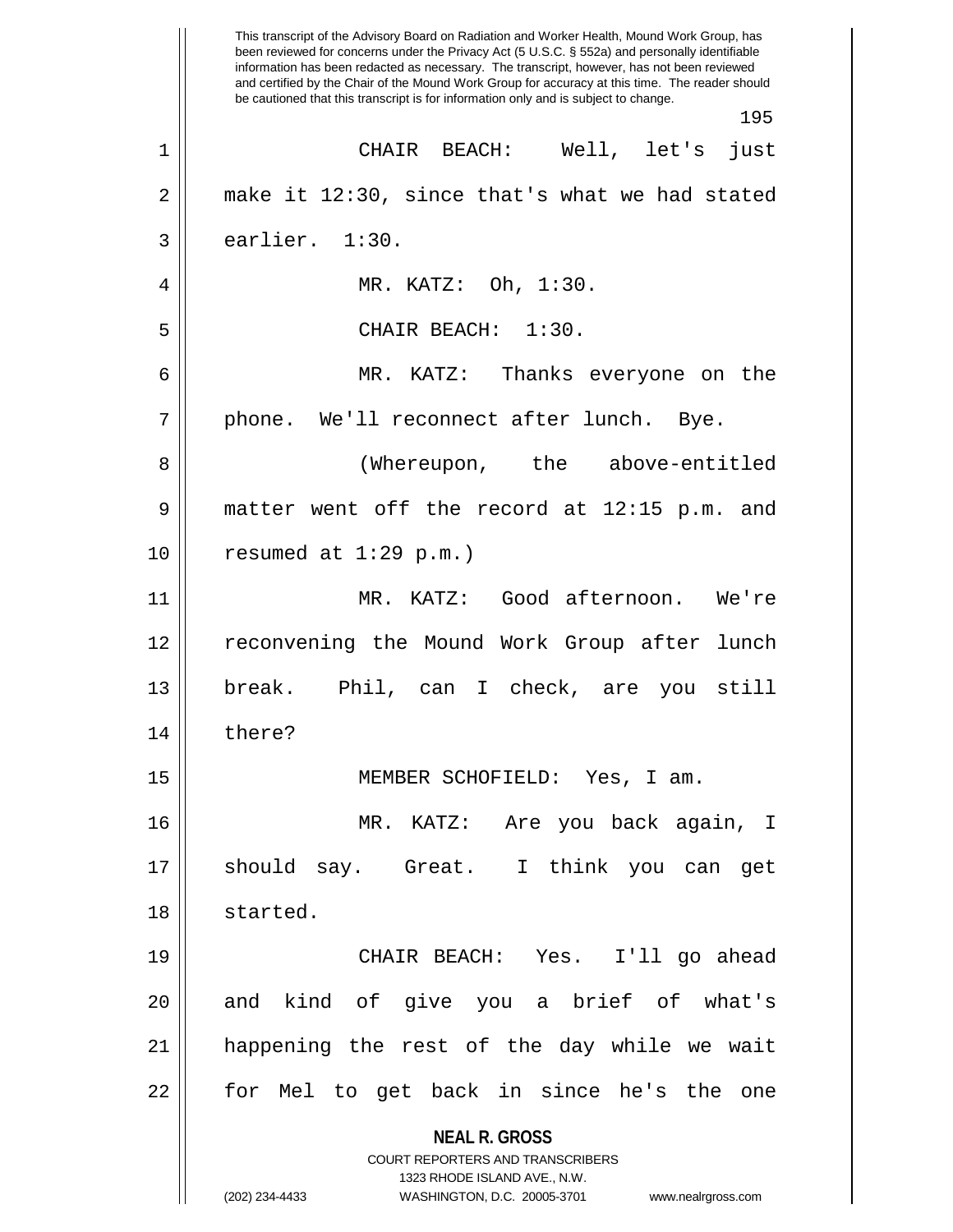This transcript of the Advisory Board on Radiation and Worker Health, Mound Work Group, has been reviewed for concerns under the Privacy Act (5 U.S.C. § 552a) and personally identifiable information has been redacted as necessary. The transcript, however, has not been reviewed and certified by the Chair of the Mound Work Group for accuracy at this time. The reader should be cautioned that this transcript is for information only and is subject to change. 196 1 || that's going to lead this discussion. 2 We're going to talk about radon.  $3 \parallel$  We're going to start with Mel, who wrote the - $4 \parallel -$  well, no, Samuel, excuse me, Samuel, latest 5 White Paper for NIOSH. We will then talk  $6 \parallel$  about the interview notes and open it up for 7 Work Group discussions at that point. 8 || After radon, we'll go ahead and if 9 || there's any workers on the line that would 10 like to make comments, other than the Work 11 Group Members, we'll go ahead and have some 12 time for that. 13 || So, Mel, are you, or Sam, going to 14 start? 15 MR. KATZ: Brant. 16 CHAIR BEACH: Brant, you're going 17 || to. Thank you. Okay. Excuse me. 18 DR. ULSH: Yes. It's me again. 19 MR. STIVER: He's going to be the  $20$  || choo-choo train master of ceremonies today.

 $22 \parallel$  funny.

**NEAL R. GROSS** COURT REPORTERS AND TRANSCRIBERS

21 MS. LIN: That's actually really

1323 RHODE ISLAND AVE., N.W.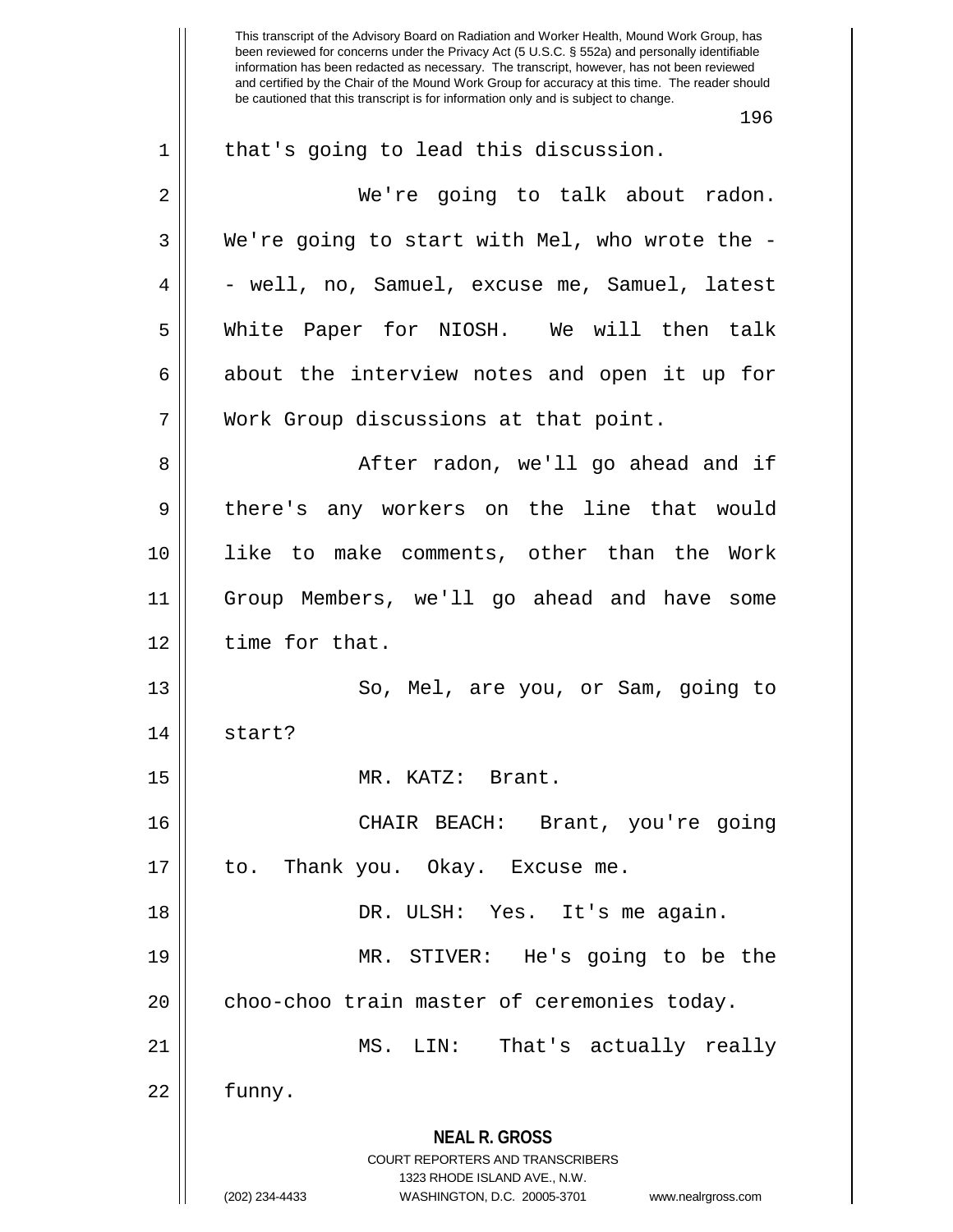**NEAL R. GROSS** COURT REPORTERS AND TRANSCRIBERS 1323 RHODE ISLAND AVE., N.W. (202) 234-4433 WASHINGTON, D.C. 20005-3701 www.nealrgross.com This transcript of the Advisory Board on Radiation and Worker Health, Mound Work Group, has been reviewed for concerns under the Privacy Act (5 U.S.C. § 552a) and personally identifiable information has been redacted as necessary. The transcript, however, has not been reviewed and certified by the Chair of the Mound Work Group for accuracy at this time. The reader should be cautioned that this transcript is for information only and is subject to change. 197 1 DR. CHEW: That's good? You're  $2 \parallel$  the only one that caught it. 3 DR. ULSH: All right. So the 4 || radon issue. This has been going on for, oh 5 geez, four years now, and basically it started 6  $\parallel$  with an interview that SC&A conducted a number 7 || of years ago with a few people, and based on 8 || that, there was some concern on SC&A's part 9 about where the tunnel underneath SW-19 ran, 10 whether or not it went on into R Building and, 11 therefore, posed a potential exposure pathway 12 || for people in R Building or not. 13 We've gone through a number of 14 iterations on this. First of all, we looked  $15$  at the interview notes, since this was before 16 || the time that we did joint interviews, and we 17 followed up with one of the interviewees and 18 || qot a number of clarifications about where the 19 concern that the tunnel might have gone into R 20 || Building came from. 21 He didn't say explicitly that it 22 || had, but it was just kind of an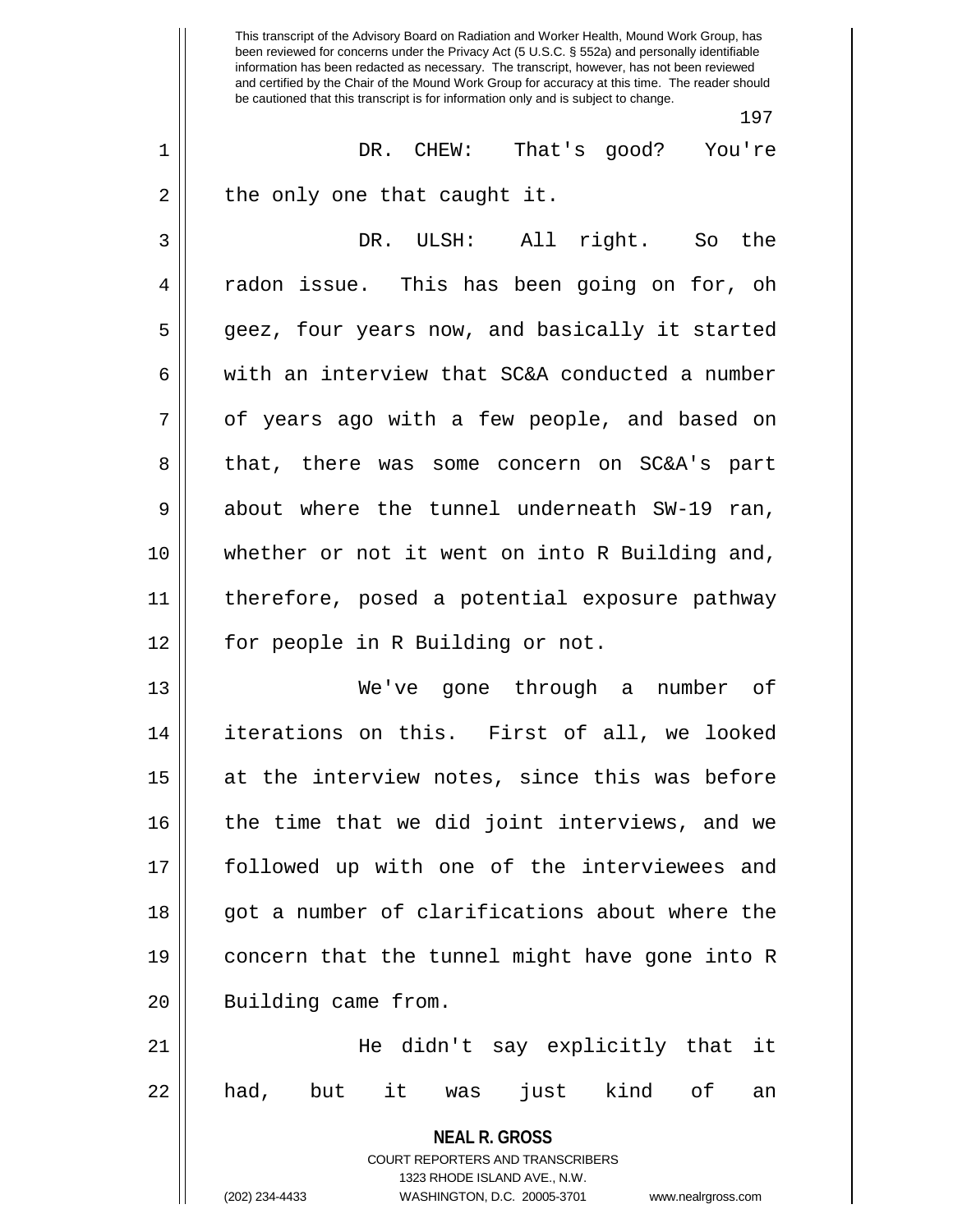198

1 interpretation. Then I talked to a former 2 || worker who had actually been in the tunnels  $3 \parallel$  for a particular project that he was involved  $4 \parallel$  with, and he indicated to me that the tunnel 5 | did not go into R Building.

6 and then we went over to the Mound 7 Museum collection of drawings and pulled out 8 || original blueprints for both R and SW Building  $9 \parallel$  that showed that, in fact, the tunnel did not 10 go into R Building.

11 || So I thought we were done, but 12 then the concern evolved into, well, could 13 || radon have leaked from the tunnel and been 14 picked up by the building ventilation system 15 || and circulated throughout R and SW Building  $16$  that way?

17 || So then we went back to the Mound 18 Museum drawings collection and pulled out 19 ventilation drawings. And we gave those to 20 || the Working Group in Germantown on January 21 6th, and some concern was expressed at that  $22$  || time that perhaps the ventilation systems for

> **NEAL R. GROSS** COURT REPORTERS AND TRANSCRIBERS 1323 RHODE ISLAND AVE., N.W. (202) 234-4433 WASHINGTON, D.C. 20005-3701 www.nealrgross.com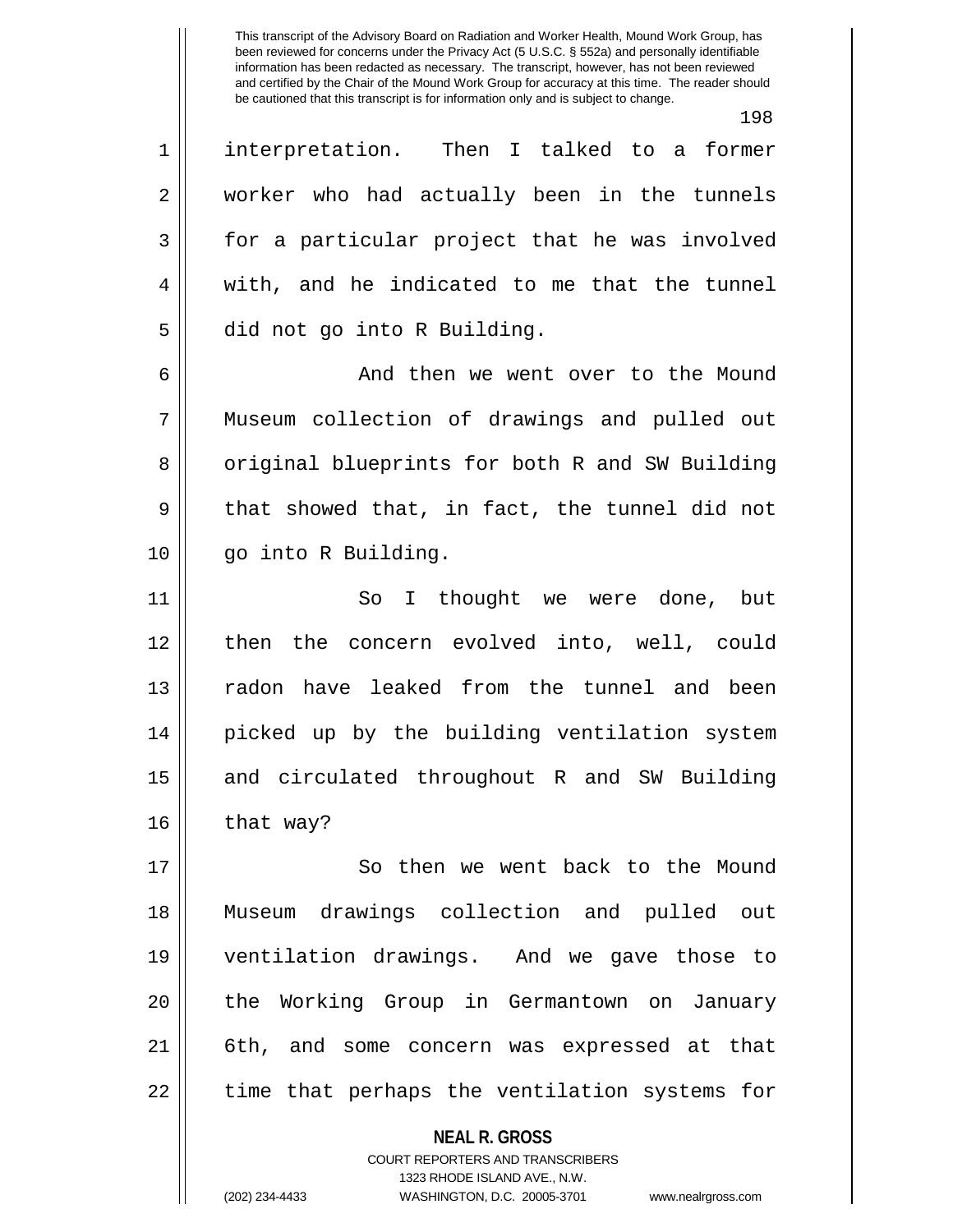199 1 || the two buildings may have been interconnected 2 and could have presented an exposure pathway. 3 So what has happened between 4 January 6th and now is that I asked Sam Chu, 5 who is a licensed mechanical engineer, to sit 6 down with the ventilation drawings and 7 determine to what degree that's a plausible 8 | scenario. 9 Well, long and short of it is, and 10 really, this is kind of common sense with how 11 you design a building where you're going to be 12 conducting radioactive operations, you really 13 don't want a system that's going to take air 14 from one laboratory where you might have an 15 accident, a contamination incident that 16 introduces radioactive contamination into the 17 room air, and then a ventilation system that 18 would suck air out of that room and spread it 19 || all around the building.

20 || That kind of defies common sense. 21 || That's not what you would really hope for. 22 Instead, you would want the exhaust system to

> **NEAL R. GROSS** COURT REPORTERS AND TRANSCRIBERS 1323 RHODE ISLAND AVE., N.W.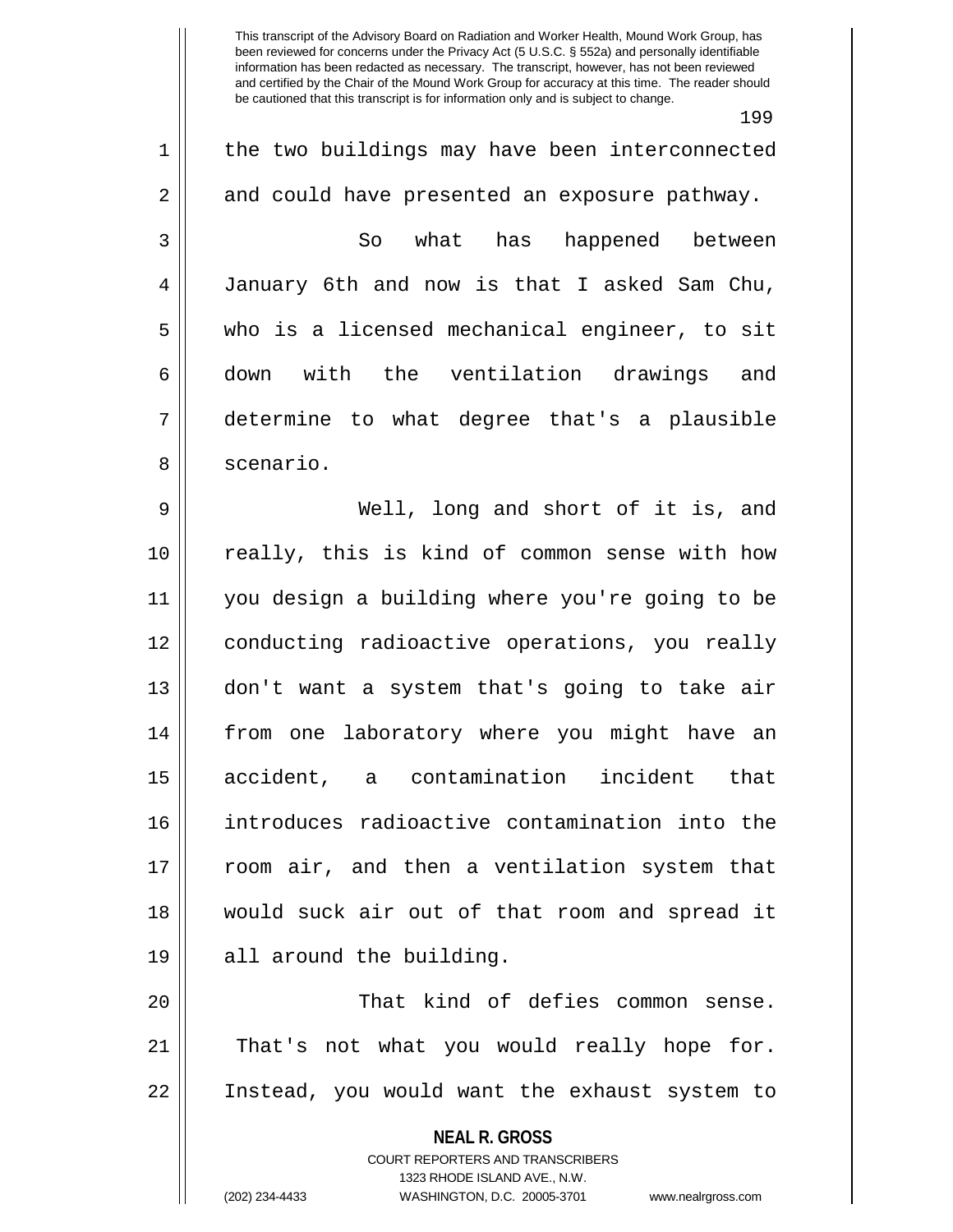200  $1 \parallel$  run that room exhaust air out of the building  $2 \parallel$  so that any contamination is not spread around  $3 \parallel$  the building. Of course, you'd run it through 4 | filter banks to remove contamination. 5 And in fact, what we saw at Mound  $6 \parallel$  is exactly what the workers have told us, and  $7 \parallel$  that is that the individual laboratories or 8 || rooms were kept at negative pressure compared  $9 \parallel$  to the hallways, and the hallways were kept at 10 || negative pressure to the outside. 11 || So the whole building was kept at 12 negative pressure so that any contamination 13 incidents wouldn't push contamination out of 14 the rooms into the hallways and out into the 15 || environment; rather, air would be sucked in 16 || from outside and vented through filters 17 || through the exhaust system. 18 || So the long of short of it is, Sam 19 looked at the different pressure differentials

20 || across the various areas of the R and SW

22 || it's just not plausible that the ventilation

**NEAL R. GROSS** COURT REPORTERS AND TRANSCRIBERS

21 Building, the tritium complex, and found that

1323 RHODE ISLAND AVE., N.W.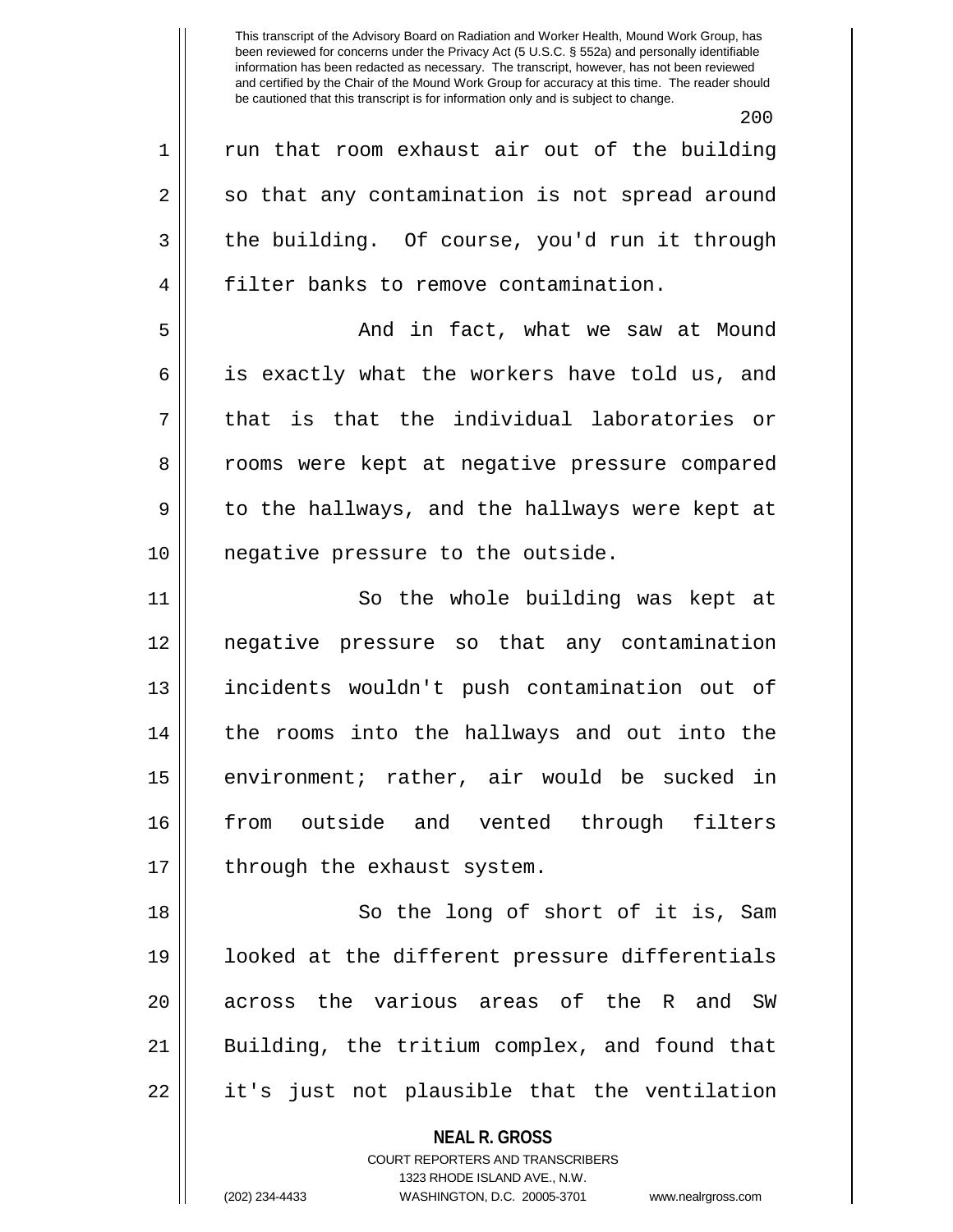**NEAL R. GROSS** COURT REPORTERS AND TRANSCRIBERS 1323 RHODE ISLAND AVE., N.W. (202) 234-4433 WASHINGTON, D.C. 20005-3701 www.nealrgross.com 1 system would have served as a route of 2 circulating radon from the tunnel and under  $3$  | SW-19 throughout the building. 4 || So that's kind of where we are 5 || with that report. Now I'd like to draw an  $6 \parallel$  analogy just so we can all be clear on what 7 we're talking about here because I know you 8 all are considering whether or not the Class 9 || needs to be expanded. 10 Can anybody smell anything? Like, 11 vinegar? You know, that's kind of my point 12 because when I came in this morning -- 13 Mr. KATZ: It was a trick 14 question. 15 DR. ULSH: It was a trick 16 question. I brought in a little jar of 17 || vinegar, which, if you're sitting here, you 18 || can smell it now, and I had it sitting in my 19 || lunch box with it cracked open. 20 Now, like any analogy, this is 21 || going to be limited. I mean, there's going to 22 || be differences, but let me kind of draw a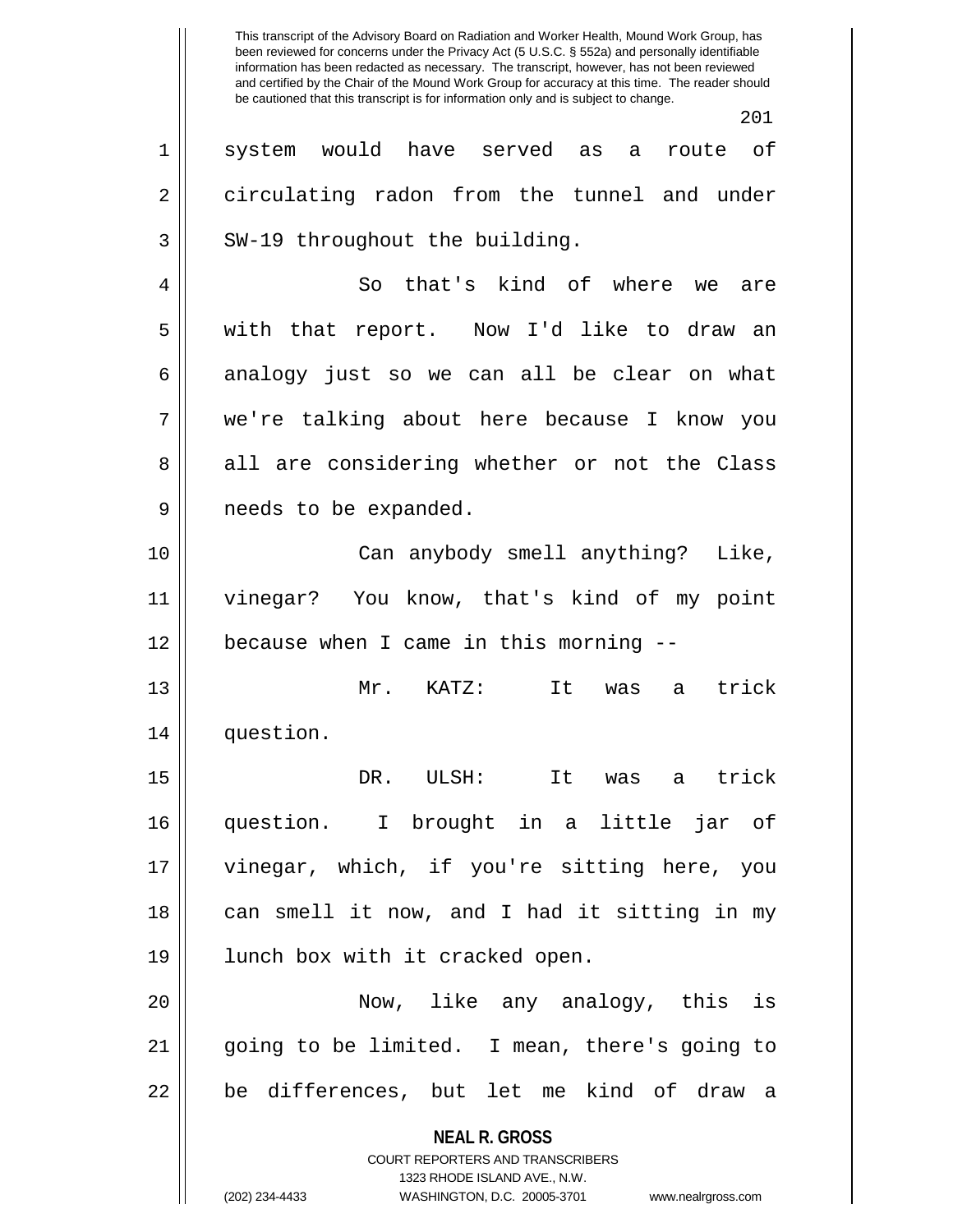202

## 1 || picture for you.

2 What we know is that a particular 3 individual was sitting in SW-19, which is an 4 access-controlled area. People don't just 5 wander in here, even the interview that you 6 conducted last week said that, and at his 7 desk, he was sitting there, and he showed up 8 || with a strange whole body count.

9 And that's how they discovered 10 that they might have a radon problem. They 11 did some investigations. They tracked it back 12 to SW-19, where his desk was, and right by his 13 desk was some cracks in the floor, and that's 14 || how they discovered the tunnel.

15 || Since the room was at negative 16 pressure, it was drawing radon into the room, 17 || and that's how he got exposed to radon.

18 So the question is, well, how do 19 we place people in SW-19? Well, we can't do 20 || that. We can't tell you exactly who was in  $21$  | that room and who wasn't, but what we can tell 22 || you is that that was an area that was part of

**NEAL R. GROSS**

COURT REPORTERS AND TRANSCRIBERS 1323 RHODE ISLAND AVE., N.W. (202) 234-4433 WASHINGTON, D.C. 20005-3701 www.nealrgross.com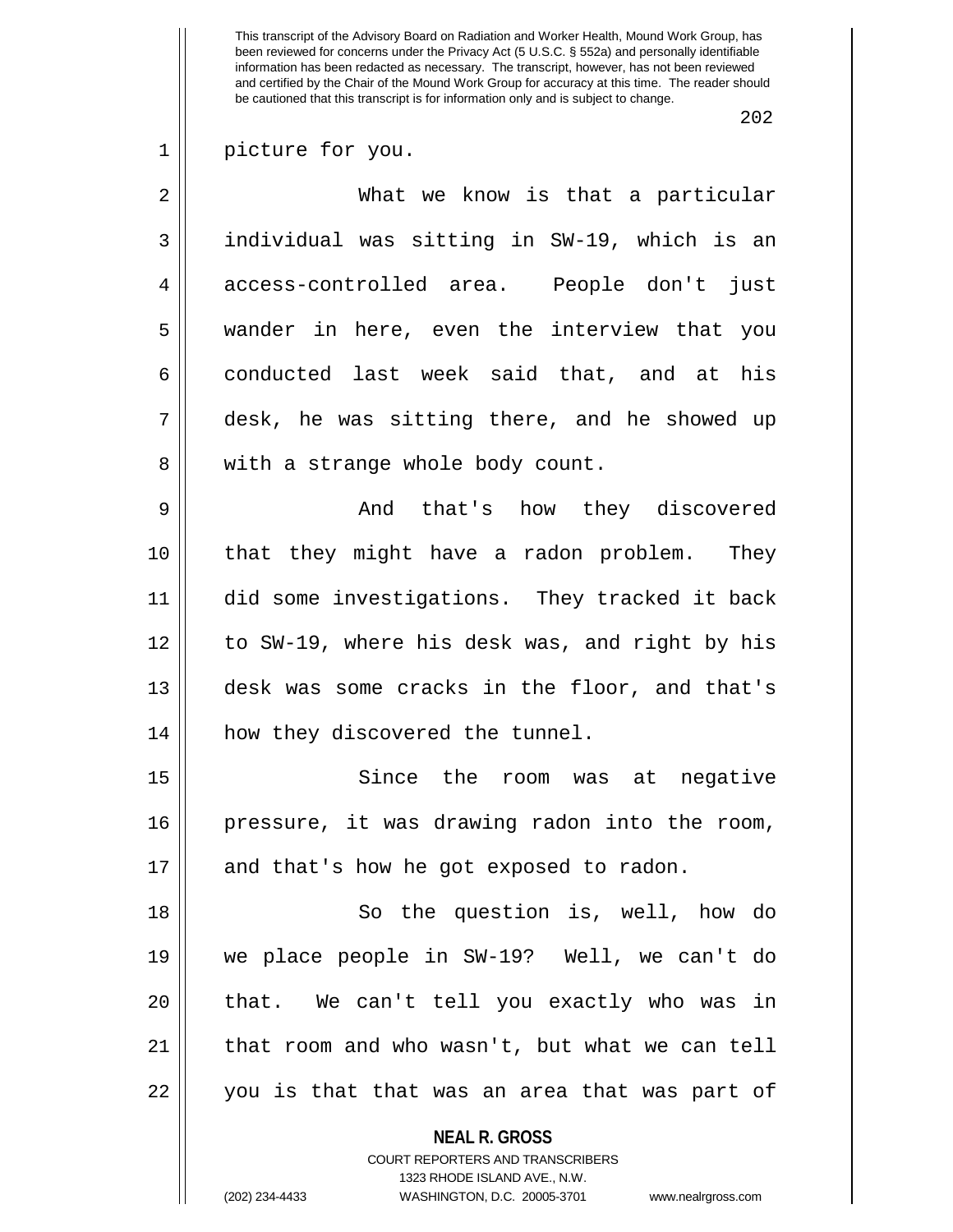This transcript of the Advisory Board on Radiation and Worker Health, Mound Work Group, has been reviewed for concerns under the Privacy Act (5 U.S.C. § 552a) and personally identifiable information has been redacted as necessary. The transcript, however, has not been reviewed and certified by the Chair of the Mound Work Group for accuracy at this time. The reader should be cautioned that this transcript is for information only and is subject to change. 203 1 || the tritium complex in SW Building. 2 And anyone who would have been in  $3 \parallel$  there would have been on tritium bioassay. 4 The problem with that Definition is that it 5 captures a lot of people who were never in  $6 \parallel$  that building -- or never in that room,  $7$  || rather. We just have to accept that. We  $8 \parallel$  can't draw the net any tighter than that. 9 So I think the only remaining 10 question is how adequate is that Class 11 Definition to capture people who might have 12 been exposed? 13 Well, let me give you, like I  $14$   $\parallel$  said, an analogy. This is the radon source. 15 I can't get to a tunnel underneath the floor 16 || so I had to use my lunch box, but if I'm 17 sitting here, I can smell it now. I don't 18 || know if you guys can. 19 || But if you were to go out in that 20 hallway, you wouldn't be able to smell it.

21 Why? Well, because of dilution and because  $22$  || the ventilation system would be sucking it out

> **NEAL R. GROSS** COURT REPORTERS AND TRANSCRIBERS 1323 RHODE ISLAND AVE., N.W.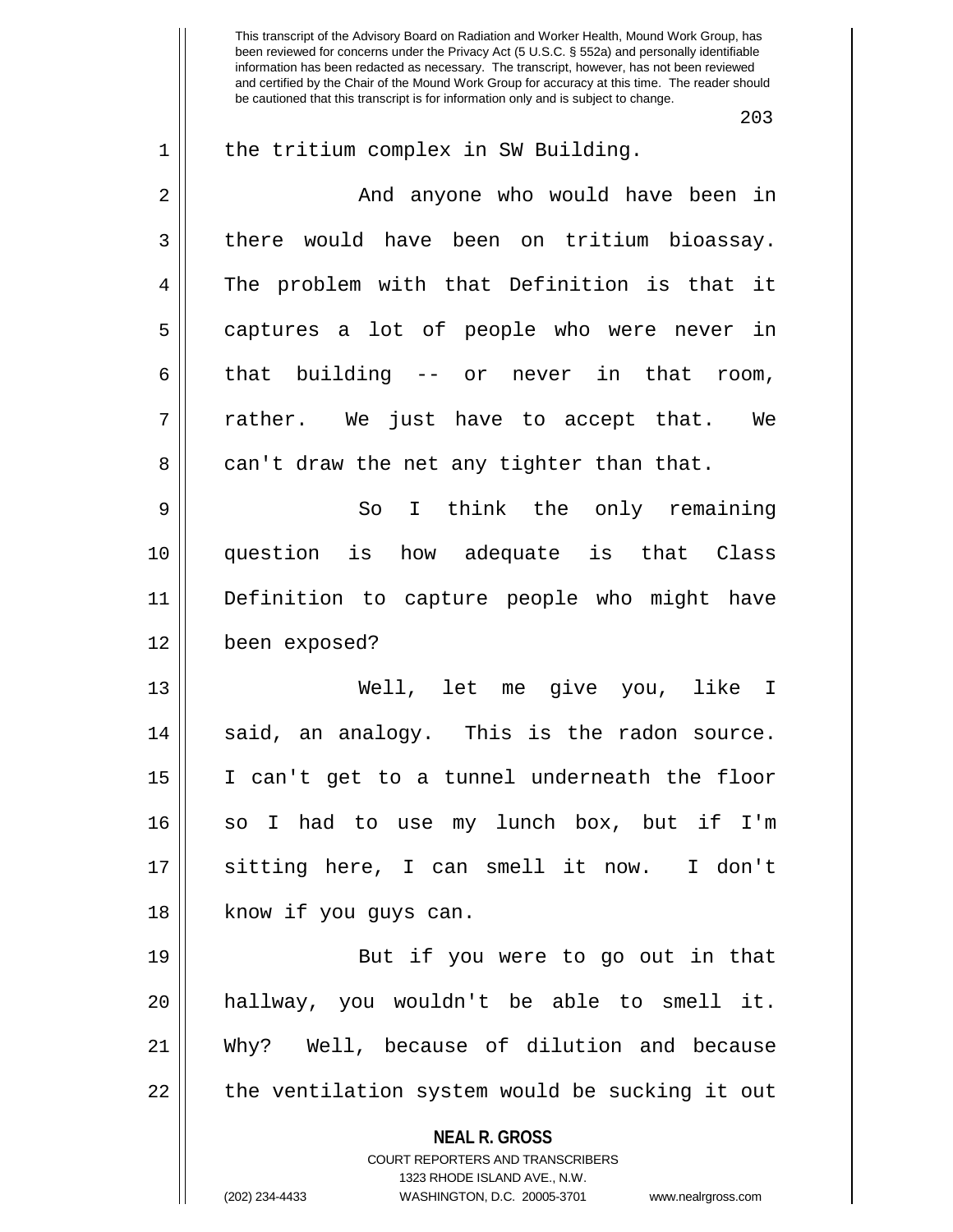This transcript of the Advisory Board on Radiation and Worker Health, Mound Work Group, has been reviewed for concerns under the Privacy Act (5 U.S.C. § 552a) and personally identifiable information has been redacted as necessary. The transcript, however, has not been reviewed and certified by the Chair of the Mound Work Group for accuracy at this time. The reader should be cautioned that this transcript is for information only and is subject to change. 204 1 and sending it outside. It wouldn't be  $2 \parallel$  spreading it all around the hotel. 3 Well, this is also, sort of, an 4 access-controlled room. If you tried to get 5 in here after lunch, it was locked. At Mound, 6 || SW-19 was locked. You didn't just wander in  $7 \parallel$  there, and you certainly didn't do it unless 8 || you were on tritium bioassay.

9 We've already designated a Class 10 that includes this entire hotel. What you're 11 talking about is expanding it to include the 12 Hampton Inn next door and the Comfort Inn next 13 to that, from this. It doesn't make any 14 sense.

15 We've already given a very 16 qenerous Class Definition, and the reason that 17 || I crafted the Class Definition in this way is 18 because I didn't want to spend three or four 19 years fighting about whether we've captured 20 everybody.

21 Well, you can see that that 22 || strategy was kind of an abject failure because

> **NEAL R. GROSS** COURT REPORTERS AND TRANSCRIBERS 1323 RHODE ISLAND AVE., N.W. (202) 234-4433 WASHINGTON, D.C. 20005-3701 www.nealrgross.com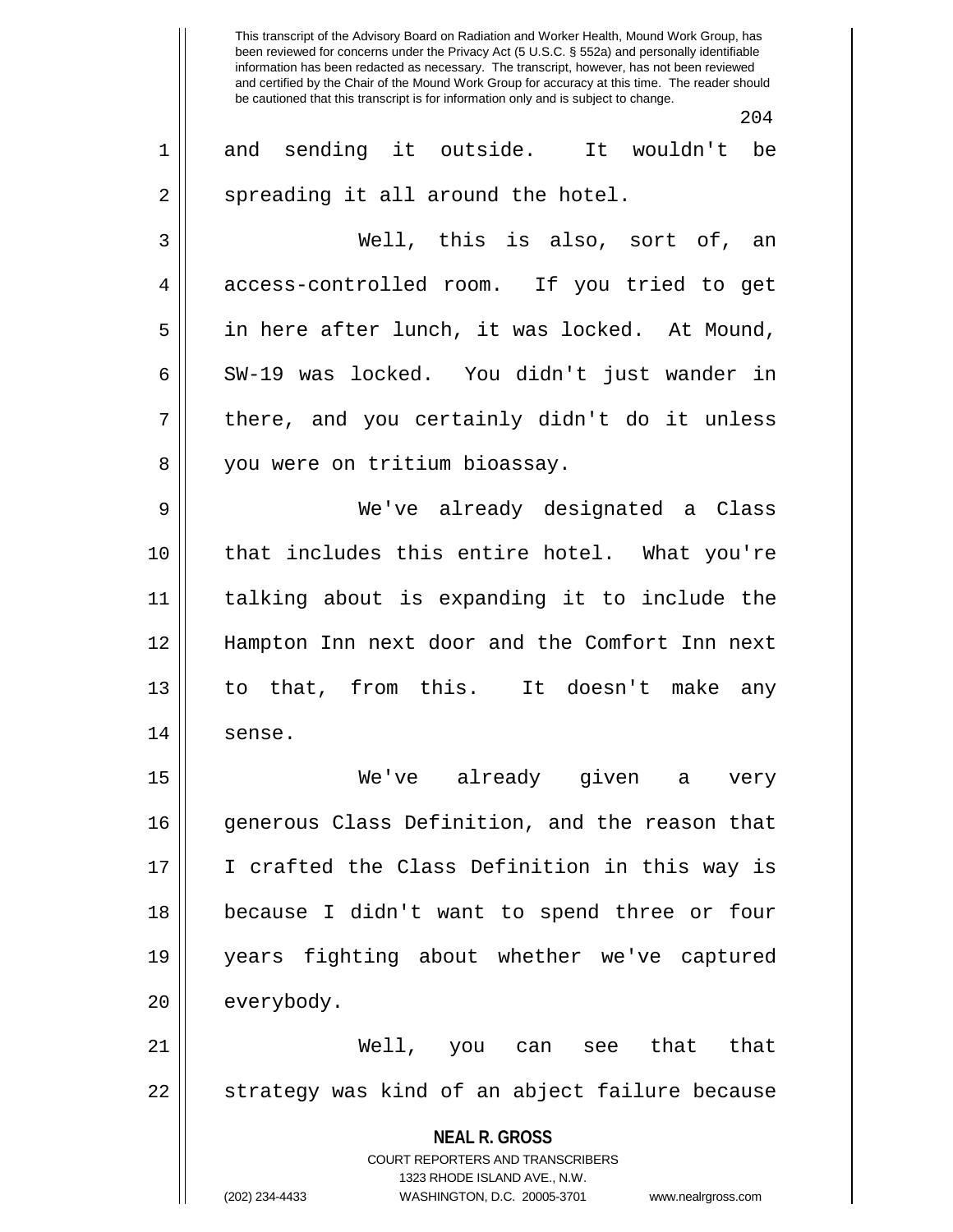**NEAL R. GROSS** COURT REPORTERS AND TRANSCRIBERS 1323 RHODE ISLAND AVE., N.W. (202) 234-4433 WASHINGTON, D.C. 20005-3701 www.nealrgross.com This transcript of the Advisory Board on Radiation and Worker Health, Mound Work Group, has been reviewed for concerns under the Privacy Act (5 U.S.C. § 552a) and personally identifiable information has been redacted as necessary. The transcript, however, has not been reviewed and certified by the Chair of the Mound Work Group for accuracy at this time. The reader should be cautioned that this transcript is for information only and is subject to change. 205 1 here we are today. But I simply don't see any 2 || basis for expanding the Class beyond what it 3 | already is. 4 And I'm going to put this away 5 ll because it stinks. 6 MR. FITZGERALD: If I can 7 interject, I mean, this might be a good 8 question. We originally addressed this issue. 9 We noted the interviews that pointed out the 10 -- and it was an anecdotal reference to the 11 radon going into, I guess it was, room R-128,  $12 \parallel$  as I recall. No dispute there. 13 And this Work Group discussed it 14 || and pretty much concluded that, yes, there was 15  $\parallel$  a source that implicated SW, particularly, SW-16 19, so no argument there either, and with a 17 possibility of it getting into R Building on 18 || that one side. 19 || And I think it was NIOSH that came 20 back at about that point in the discussion  $21$  and, by virtue of the isotopic mix, you know,  $22$  || the radon, thoron, and actinon, and the fact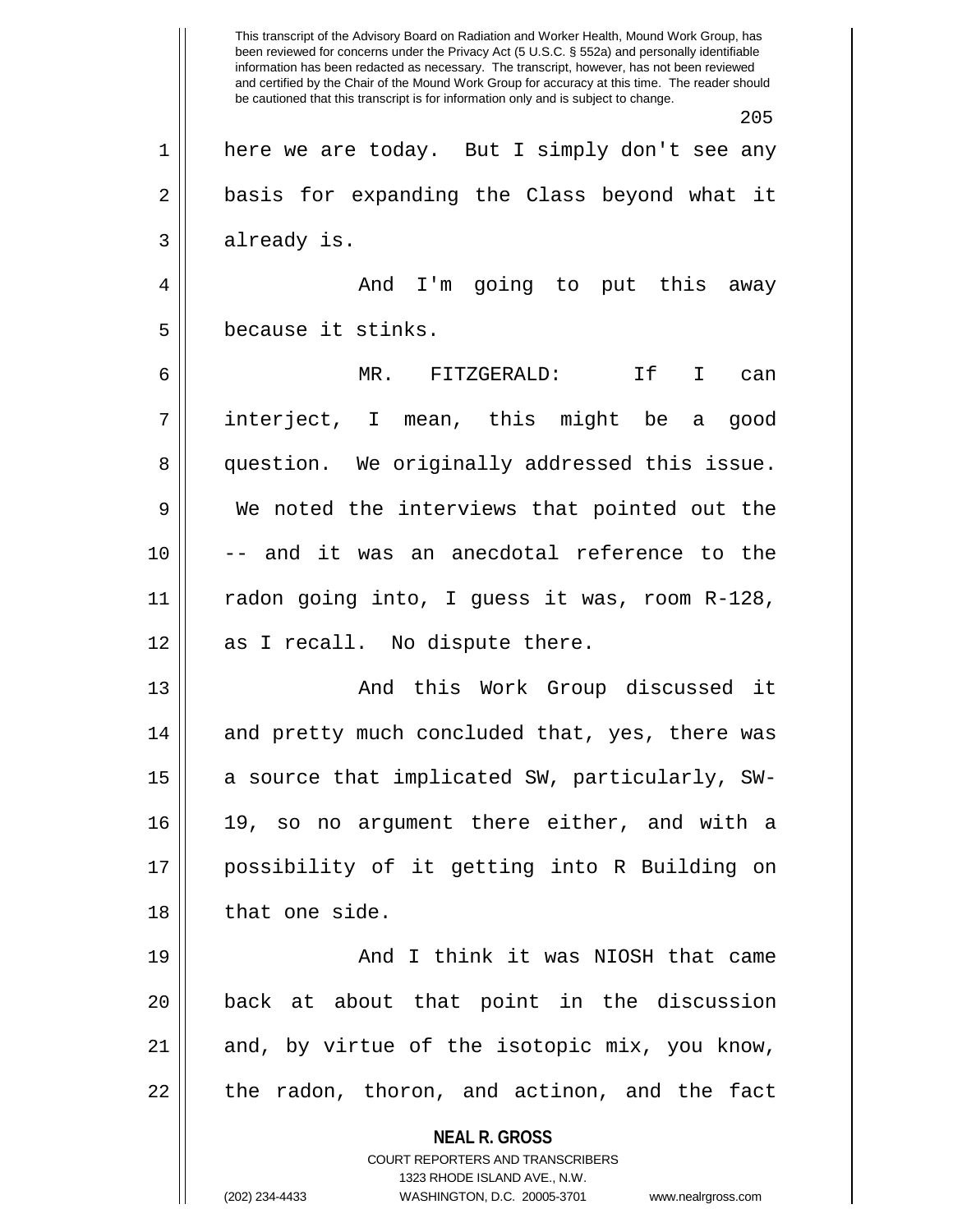206

1 || that it was fairly prodigious in quantity. I  $2 \parallel$  mean, a lot of thoron in the tunnel, and what  $3 \parallel$  have you, and it's all in the transcripts.

4 And that was when the SEC Class 5 || was first proposed. And I went back and 6 |  $\blacksquare$  looked at some of that discussion because it's 7 been awhile. And, you know, we were pretty  $8 \parallel$  clear that we thought it was SW and R, we've 9 never changed that. We just that, you know, 10 the two buildings were implicated, quite apart 11 from, you know, exactly where the tunnels 12 went, but we thought the two buildings were 13 implicated. And it was made pretty clear at 14 || the time, and I think Brant is correct. I 15 || think there were some misgivings that it was 16 SW-19 that figured most prominently in the 17 measurements that were taken in terms of 18 potential exposure, but I think Brant raised 19 this back in January 2010, but Labor couldn't 20 || construct the Class Definition on one room.

21 And as Brant pointed out, it had 22 || to include anybody who, you know, might have

**NEAL R. GROSS**

COURT REPORTERS AND TRANSCRIBERS 1323 RHODE ISLAND AVE., N.W. (202) 234-4433 WASHINGTON, D.C. 20005-3701 www.nealrgross.com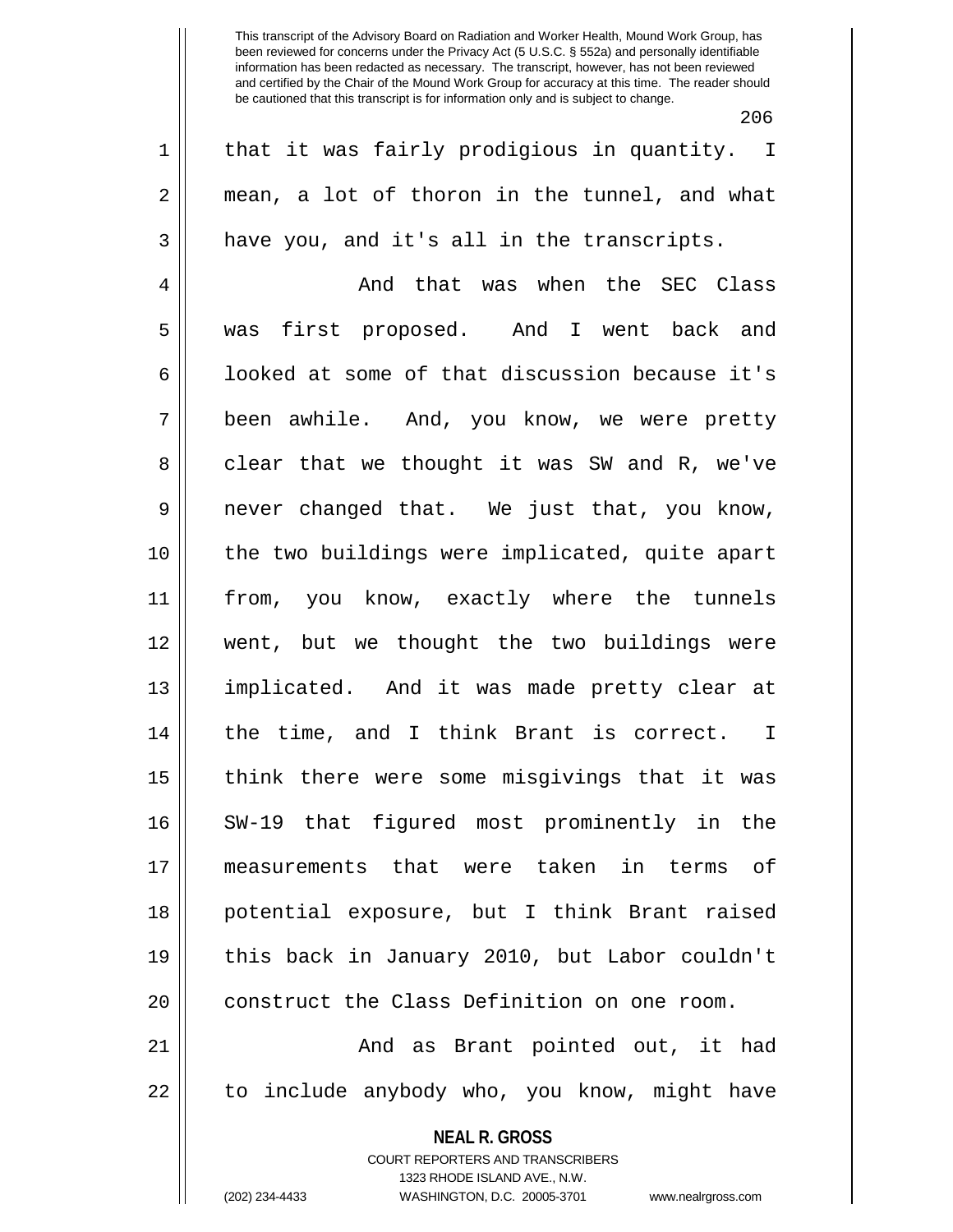207 1 had access who could, I guess the way to put  $2 \parallel$  it, they didn't know who frequented the room, 3 who went in and who went out. So it was sort 4 || of left that people that would have access 5 would be included, and it was left at that.  $6 \parallel$  At the time, we were concerned, I'm just  $7 \parallel$  trying to recreate this, we were concerned 8 || that somebody would raise their hand. 9 I remember having this discussion, 10 maybe a clerical support worker or a 11 maintenance person or somebody who wasn't a 12 hands-on tritium operator that, you know, 13 might not have tritium bioassay in R and SW. 14 And at that time, I guess there 15 was an individual who was interviewed who made 16 it very clear, that person had pretty good 17 knowledge of the tritium operations, that 18 nobody could enter the buildings without 19 having a tritium bioassay.

20 || And so that, you know, that aspect 21 of trying to have a safety net to capture 22 || anybody who might not have a tritium bioassay,

> **NEAL R. GROSS** COURT REPORTERS AND TRANSCRIBERS 1323 RHODE ISLAND AVE., N.W. (202) 234-4433 WASHINGTON, D.C. 20005-3701 www.nealrgross.com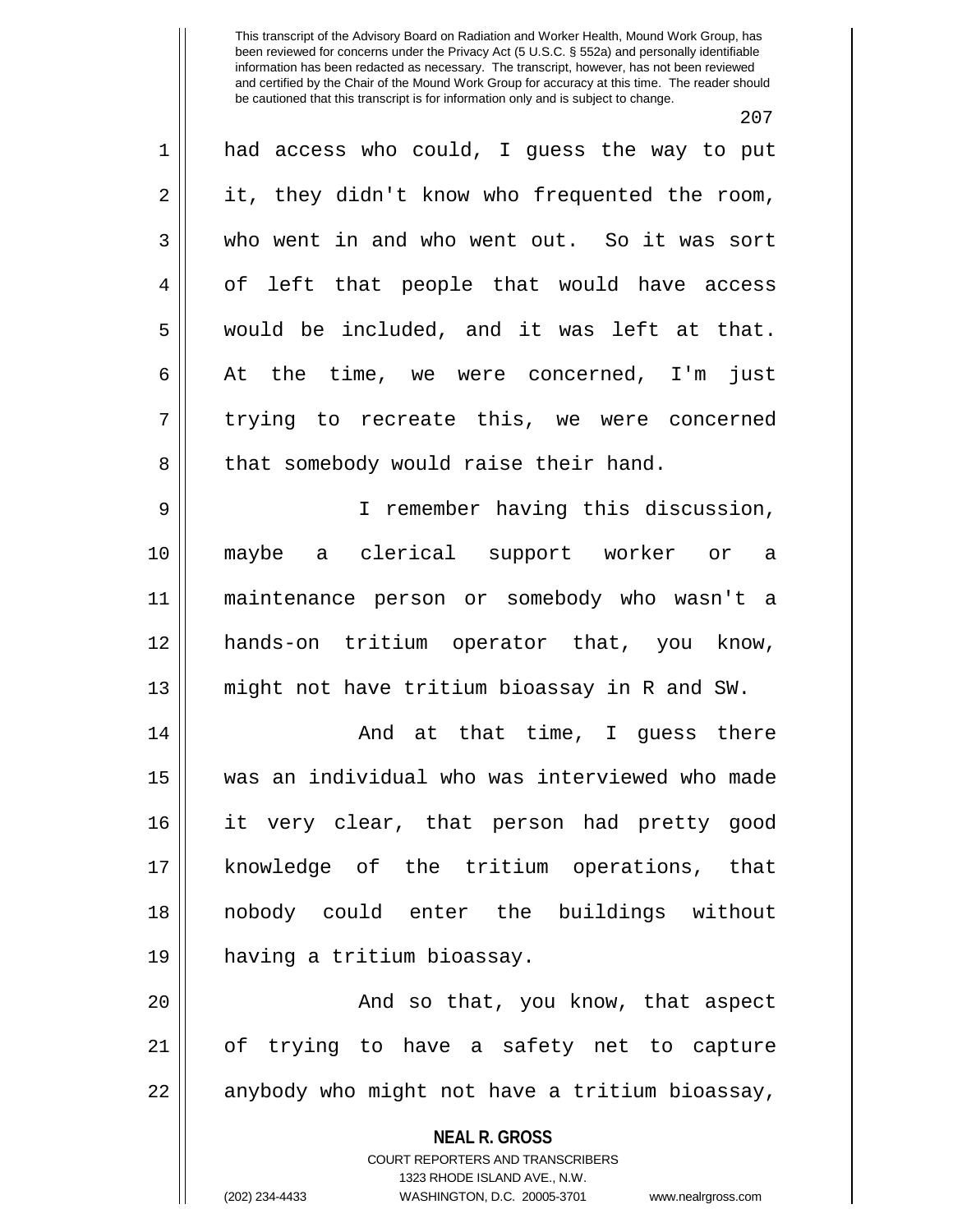This transcript of the Advisory Board on Radiation and Worker Health, Mound Work Group, has been reviewed for concerns under the Privacy Act (5 U.S.C. § 552a) and personally identifiable information has been redacted as necessary. The transcript, however, has not been reviewed and certified by the Chair of the Mound Work Group for accuracy at this time. The reader should be cautioned that this transcript is for information only and is subject to change. 208 1 but was in R and SW, that got dropped. And I  $2 \parallel$  think it went forward as just being those on  $3 \parallel$  the tritium bioassay log. 4 And that was fine. You know, I

5 || think that was the premise where we were  $6 \parallel$  coming from and that seemed to address it. So 7 when this thing came back and it turned out  $8 \parallel$  that, in fact, there may be individuals in, in 9 || this case, R building who did not get a 10 tritium bioassay, that's precipitated this 11 whole discussion.

12 I mean, certainly, it wasn't on 13 || our volition, but certainly on NIOSH's part, 14 || this question's been raised. And, you know, 15 there's two elements to it. You know, 16 clearly, one issue is can we somehow clarify, 17 you know, this question of radon exposure in 18 H terms of ventilation?

19 And that was the paper that Sam 20 || put together, and before that, actually, in 21 October, I guess the original paper was 22 || October, that was issued and this latest paper

> **NEAL R. GROSS** COURT REPORTERS AND TRANSCRIBERS

> > 1323 RHODE ISLAND AVE., N.W.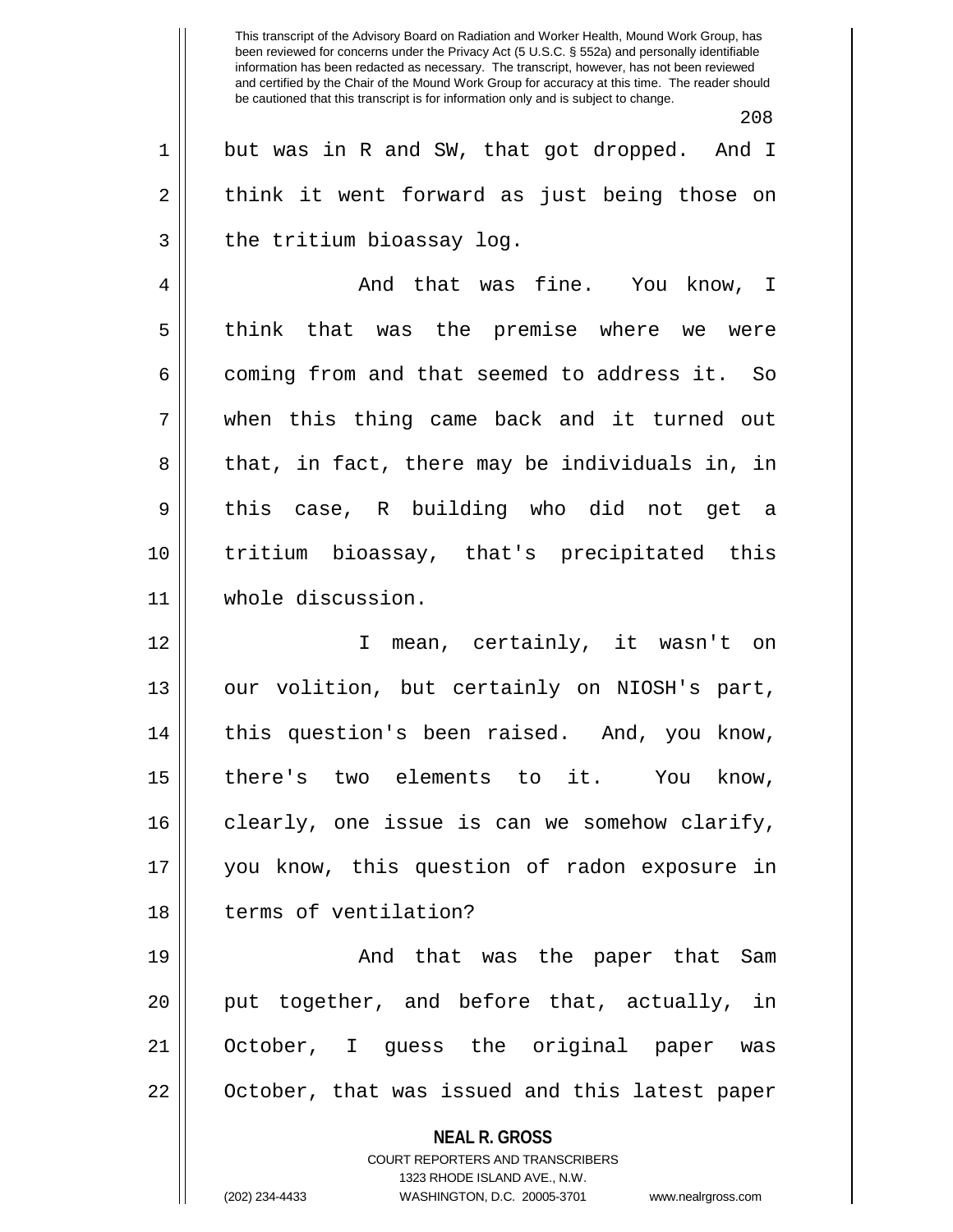**NEAL R. GROSS** COURT REPORTERS AND TRANSCRIBERS This transcript of the Advisory Board on Radiation and Worker Health, Mound Work Group, has been reviewed for concerns under the Privacy Act (5 U.S.C. § 552a) and personally identifiable information has been redacted as necessary. The transcript, however, has not been reviewed and certified by the Chair of the Mound Work Group for accuracy at this time. The reader should be cautioned that this transcript is for information only and is subject to change. 209 1 is more on the maintenance and ventilation. 2 | It addresses that issue. 3 And at the time, we indicated that 4 it would probably be useful to interview 5 workers who would have some knowledge of 6 whether people from the clean side of R  $7 \parallel$  Building could, in fact, have free access of R 8 and SW as well. That was the flipside of the 9 issue. 10 You know, one was, can radon get 11 || to the clean side of R Building, on one hand, 12 || and can the individuals on the clean side of 13 || the R Building get to SW-19, say? So those 14 || are the two issues. 15 And I think we've been looking at 16 || the analyses on the ventilation, and in fact, 17 interviewed 'identifying information redacted' 18 to get, sort of, a person-on-the-floor 19 || perspective on that issue as well. 20 And we have specific questions 21 about the Chu paper, but I'm not sure, in 22 || general, we have any very big objections to

1323 RHODE ISLAND AVE., N.W.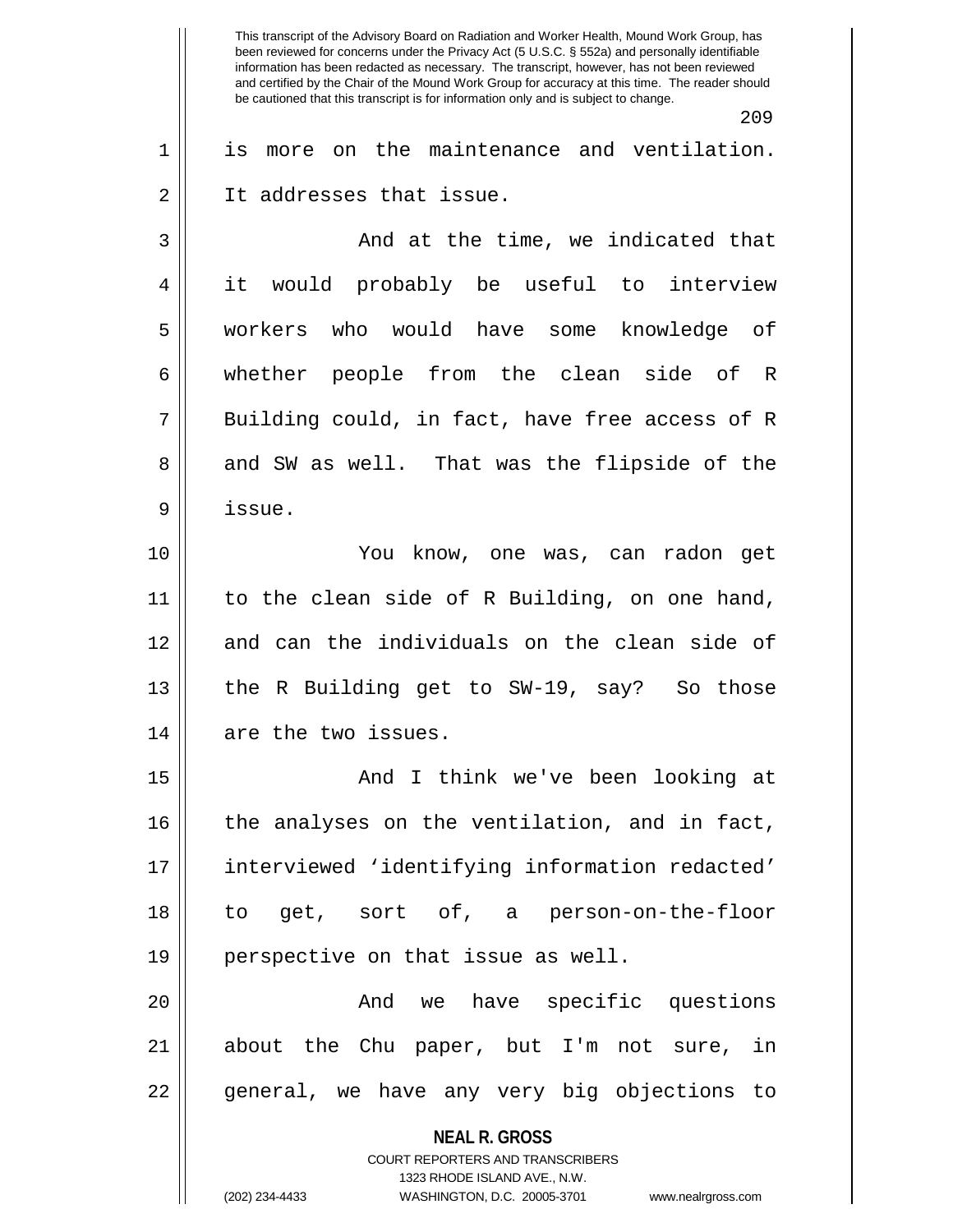**NEAL R. GROSS** COURT REPORTERS AND TRANSCRIBERS 1323 RHODE ISLAND AVE., N.W. (202) 234-4433 WASHINGTON, D.C. 20005-3701 www.nealrgross.com 210  $1 \parallel$  the fact that, you know, examples aside, radon 2 would have easily gotten all the way over to  $3 \parallel$  the clean side of R Building. 4 | So we can have that discussion,  $5 \parallel$  and I think we need to go through some of the 6 mechanics, and that was never an assertion  $7 \parallel$  that we had. We just said there was a source 8 || of radon, apparently in R-128 got into R 9 Building, and that was the genesis of, I 10 think, including R Building as part of the 11 Class Definition. 12 So, you know, that's as far as 13 we've gotten. So we have some comments on the 14 ventilation report, and I don't know, who's on 15 the phone? Is Bob? Who's going to handle 16 || that? Joe Provecchio? Anybody? 17 MR. STIVER: I asked Joe 18 Provecchio to call in, and I haven't gotten a 19 | response from him. 20 MR. FITZGERALD: Okay. I didn't 21 | hear his name though. 22 CHAIR BEACH: I don't think we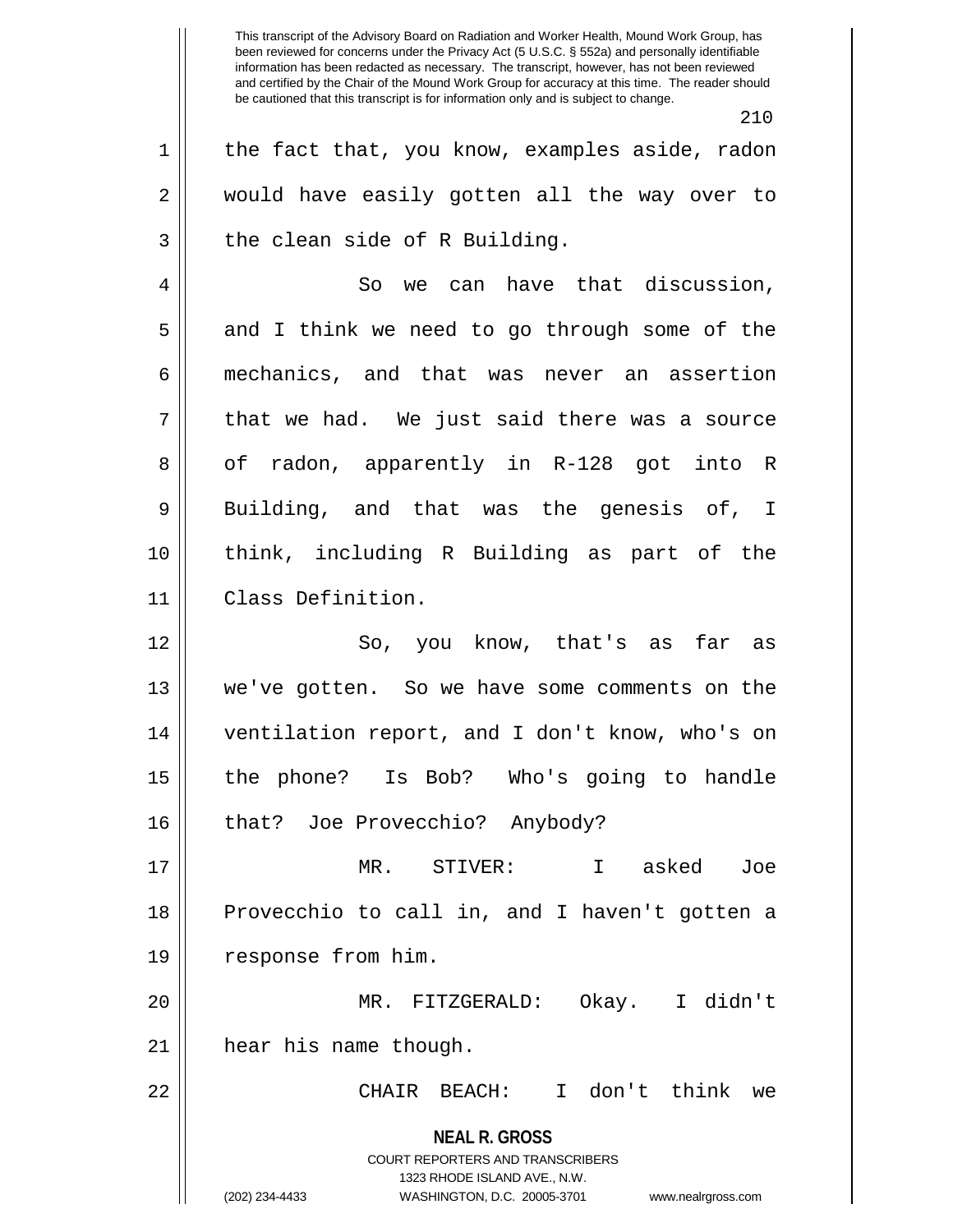**NEAL R. GROSS** COURT REPORTERS AND TRANSCRIBERS 1323 RHODE ISLAND AVE., N.W. (202) 234-4433 WASHINGTON, D.C. 20005-3701 www.nealrgross.com This transcript of the Advisory Board on Radiation and Worker Health, Mound Work Group, has been reviewed for concerns under the Privacy Act (5 U.S.C. § 552a) and personally identifiable information has been redacted as necessary. The transcript, however, has not been reviewed and certified by the Chair of the Mound Work Group for accuracy at this time. The reader should be cautioned that this transcript is for information only and is subject to change. 211 1 asked who was on the phone first thing, did  $2 \parallel$  we? 3 MR. KATZ: We asked earlier today, 4 but not since lunch. 5 MR. FITZGERALD: We may need to 6 call him. 7 MR. KATZ: I'm sure they would  $8 \parallel$  have responded if they -- where is that coming 9 from? 10 DR. CHEW: I'm going to mute that. 11 MR. FITZGERALD: Can you call him?  $12$  || I know he had  $-$ 13 MR. KATZ: So, Joe Provecchio, are 14 you on the line? 15 DR. MAURO: Hi. This is John. I 16 just tried to call Joe, and I left a message 17 for him to call in. I don't know if he's on 18 l the line. 19 MR. KATZ: Okay. John Stiver sent 20 him an email, too. 21 DR. MAURO: Yes. I just called  $22$  || him about three minutes ago.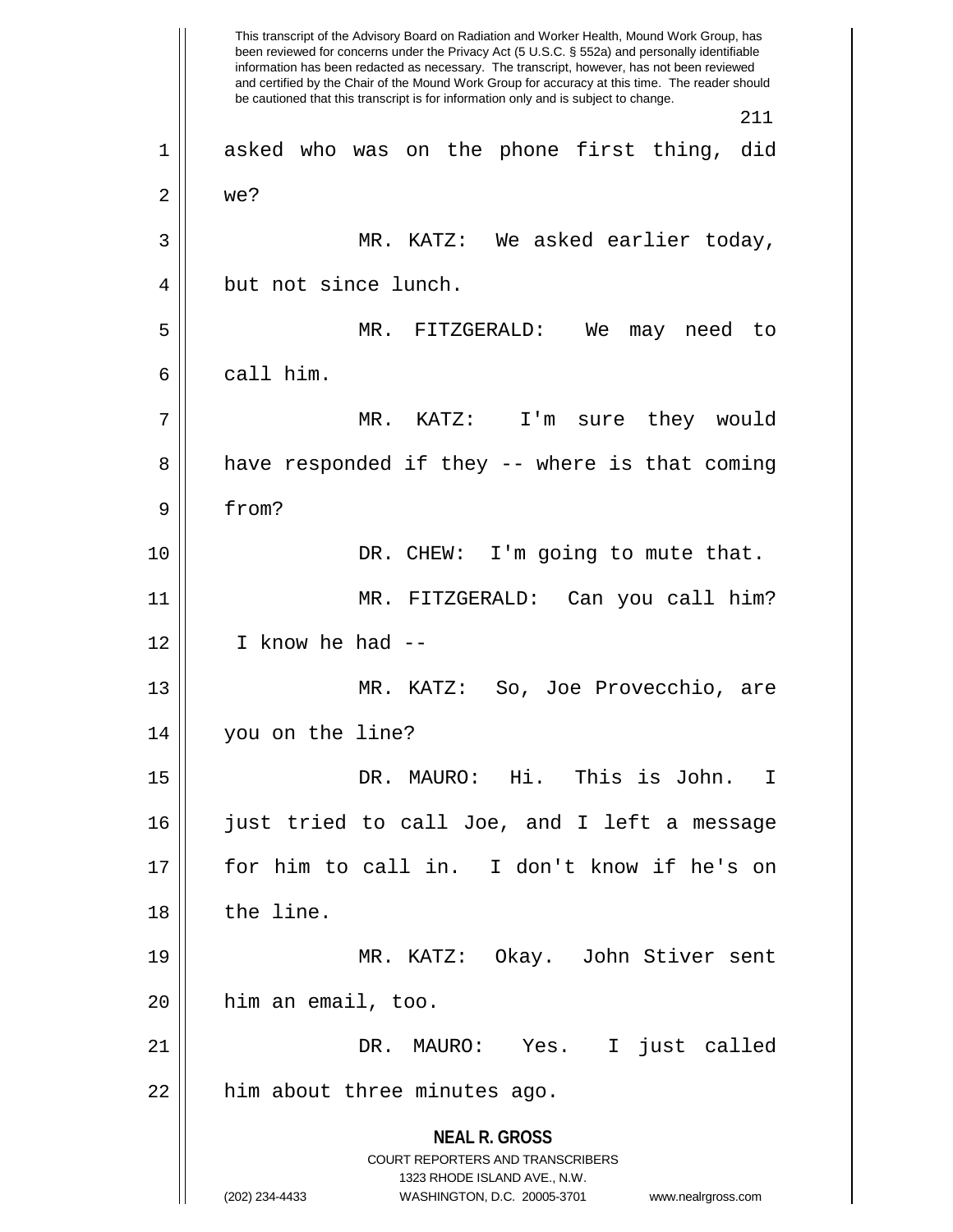|                | 212                                                                                             |
|----------------|-------------------------------------------------------------------------------------------------|
| $\mathbf 1$    | MR. KATZ: Okay.                                                                                 |
| $\overline{2}$ | DR. MAURO: You know, if I can                                                                   |
| 3              | help. I did spend some time with Joe going                                                      |
| 4              | over the drawings and the material. Joe                                                         |
| 5              | Fitzgerald, did you have a chance to talk to                                                    |
| 6              | Joe directly about all these matters?                                                           |
| 7              | MR. FITZGERALD: No, no, we have                                                                 |
| 8              | his comment, but I just wanted to, you know,                                                    |
| 9              | as with Ron, I was hoping that he would have                                                    |
| 10             | the opportunity to interact directly. We're                                                     |
| 11             | not having much luck today.                                                                     |
| 12             | DR. MAURO: Oh, sorry. Then                                                                      |
| 13             | you've got more than I have. Okay.                                                              |
| 14             | MR. FITZGERALD: Yes. Well, while                                                                |
| 15             | we're waiting. I mean, we did have an                                                           |
| 16             | opportunity to interview some people, and one                                                   |
| 17             | person was a maintenance manager who did work                                                   |
| 18             | Mound in the '80s and '90s and<br>at<br>was                                                     |
| 19             | responsible for maintaining the HVAC systems,                                                   |
| 20             | not only in R and SW, but other buildings at                                                    |
| 21             | Mound.                                                                                          |
| 22             | And what we were hoping to do is                                                                |
|                | <b>NEAL R. GROSS</b><br><b>COURT REPORTERS AND TRANSCRIBERS</b><br>1323 RHODE ISLAND AVE., N.W. |
|                | WASHINGTON, D.C. 20005-3701<br>(202) 234-4433<br>www.nealrgross.com                             |

<sup>(202) 234-4433</sup> WASHINGTON, D.C. 20005-3701 www.nealrgross.com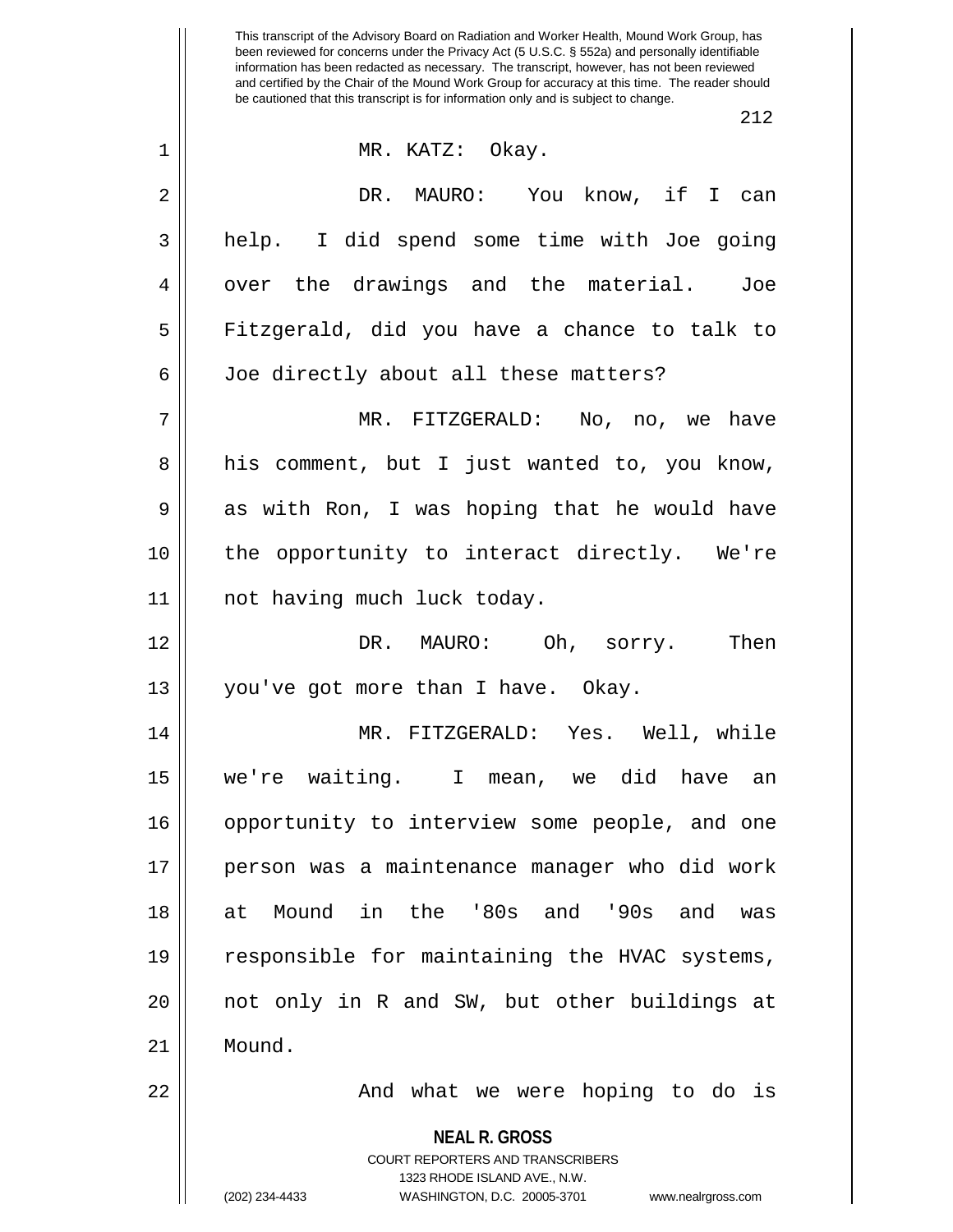**NEAL R. GROSS** COURT REPORTERS AND TRANSCRIBERS 1323 RHODE ISLAND AVE., N.W. (202) 234-4433 WASHINGTON, D.C. 20005-3701 www.nealrgross.com This transcript of the Advisory Board on Radiation and Worker Health, Mound Work Group, has been reviewed for concerns under the Privacy Act (5 U.S.C. § 552a) and personally identifiable information has been redacted as necessary. The transcript, however, has not been reviewed and certified by the Chair of the Mound Work Group for accuracy at this time. The reader should be cautioned that this transcript is for information only and is subject to change. 213 1 || supplement what we got from Sam Chu's paper by 2 || just getting some sort of perspective of his 3 || experience since he dealt directly with those 4 || systems. And does everyone have a copy of the 5 notes? 6 MR. KATZ: That should have been 7 circulated. 8 MR. FITZGERALD: Okay. Yes. And 9 I just want to go over those because we were 10 going to cover that in any case, and this gets 11 into some of the issues that I think both 12 support and, probably, corroborate some of 13 what Sam Chu did. 14 MS. LIN: Joe, before you go on. 15 || MR. FITZGERALD: Yes. 16 MS. LIN: I didn't have a chance 17 to review this document for PA purposes, so 18 just refrain from divulging individual -- 19 MR. FITZGERALD: Individuals,  $20 \parallel$  okay. 21 MS. LIN: -- information, not just  $22$  | the names, but specific  $-$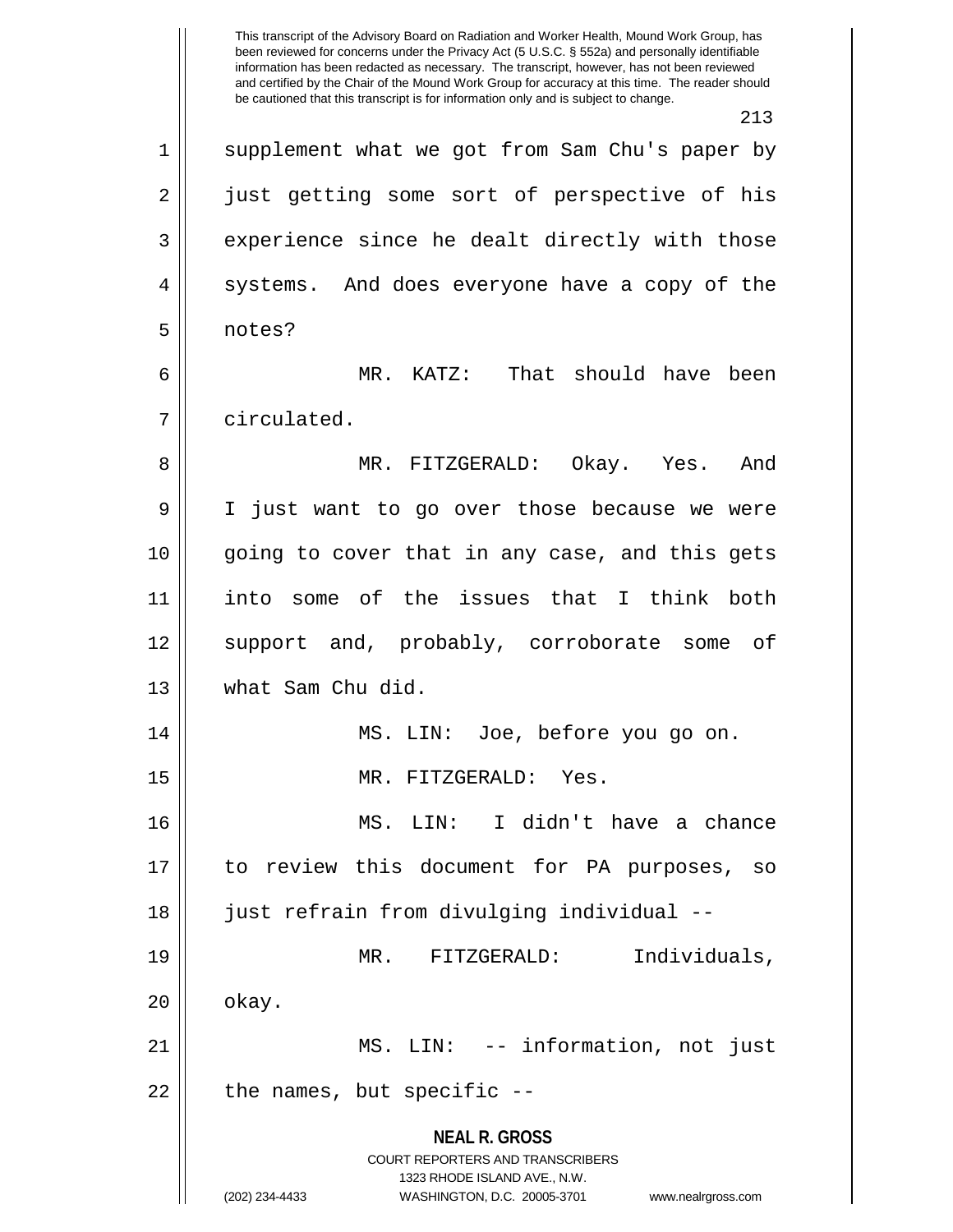**NEAL R. GROSS** COURT REPORTERS AND TRANSCRIBERS 1323 RHODE ISLAND AVE., N.W. This transcript of the Advisory Board on Radiation and Worker Health, Mound Work Group, has been reviewed for concerns under the Privacy Act (5 U.S.C. § 552a) and personally identifiable information has been redacted as necessary. The transcript, however, has not been reviewed and certified by the Chair of the Mound Work Group for accuracy at this time. The reader should be cautioned that this transcript is for information only and is subject to change. 214 1 MR. FITZGERALD: Any identifying 2 | information. 3 MS. LIN: Thank you. 4 MR. FITZGERALD: Okay. So anyway,  $5 \parallel$  we were talking about the kinds of activities  $6 \parallel$  and he was involved with different aspects of 7 || HVAC maintenance and the ventilation systems. 8 || And we asked him, basically, were both R and 9 SW Buildings maintained at negative pressure 10 to the outside? 11 And his answer was yes. And in 12 terms of the actual lab space, the lab space 13 was maintained at negative to the corridors, 14 || with some exceptions. I think the note was 15 that, in some cases, you could adjust the 16 || relative pressure so that it would flow, 17 || actually, out to the corridor if it were the 18 || type of operation that required that. 19 So there was some adjustment 20 || needed, but the picture he painted for us was 21 || a pretty strong recognition of the status of 22 || pressure within the facility and within the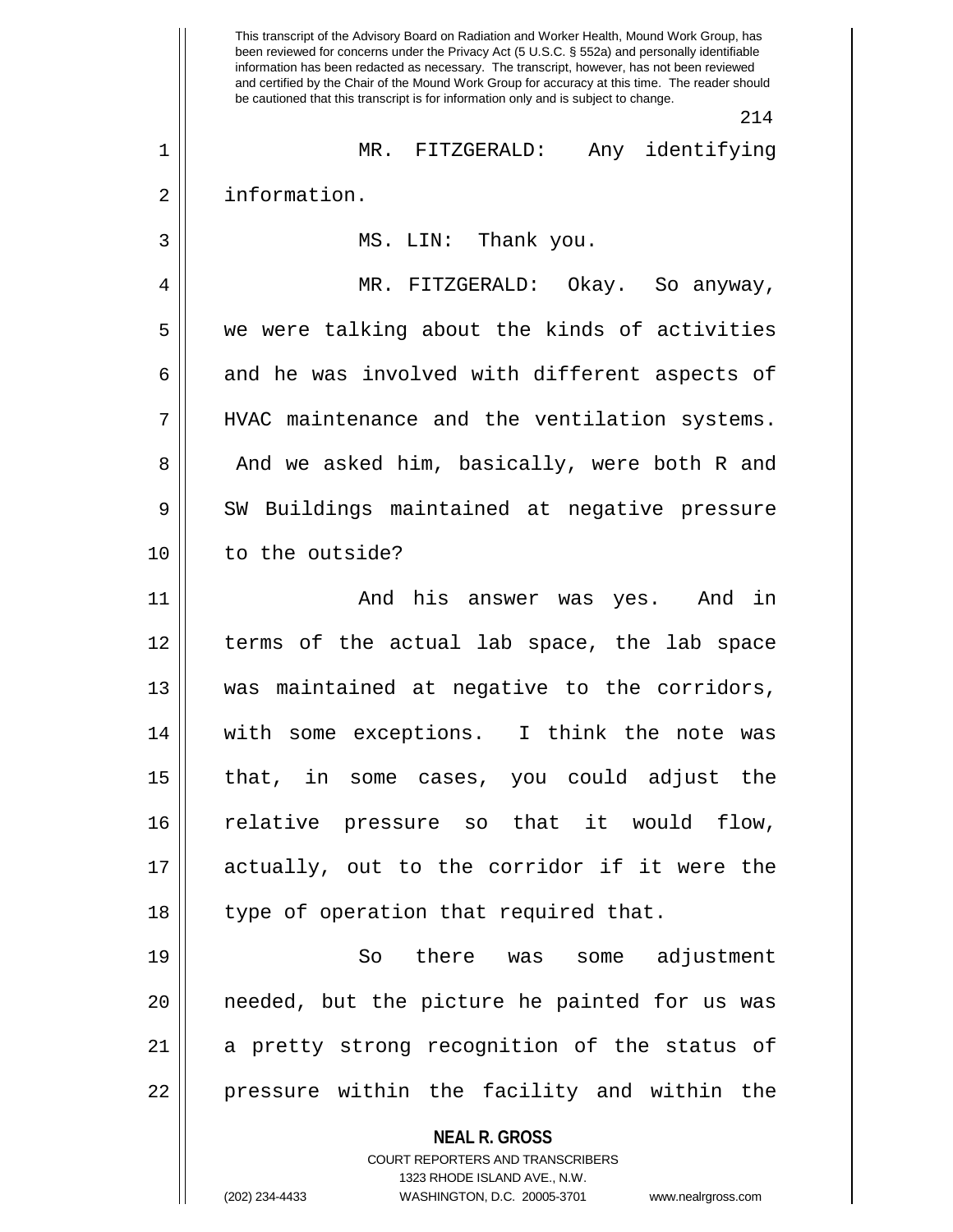**NEAL R. GROSS** 215 1 actual lab space. And if there was any 2 aberrations in that pressure, anything that 3 was off-normal activities, would be shut down 4 || immediately. 5 And this is pretty much standard, 6 I think, in a lot of different DOE and AEC  $7 \parallel$  labs. So this was no different. So there was 8 assurance from his standpoint that, you know, 9 you didn't have any anomalies or any off-10 normals that would have led to a pressure 11 gradient that would have given you a different 12 in terms of flow. 13 The other questions, you know, was 14 || the reports on the differential pressure made 15 || every day or was this done weekly? He claimed 16 || it was done weekly but that they were checked 17 daily. So there was a lot rigorous controls 18 || on that. 19 And were the R and SW Buildings 20 || isolated? No. They were isolated from each 21 other. They were independent with their own  $22 \parallel$  exhaust systems and, basically, they were

> COURT REPORTERS AND TRANSCRIBERS 1323 RHODE ISLAND AVE., N.W.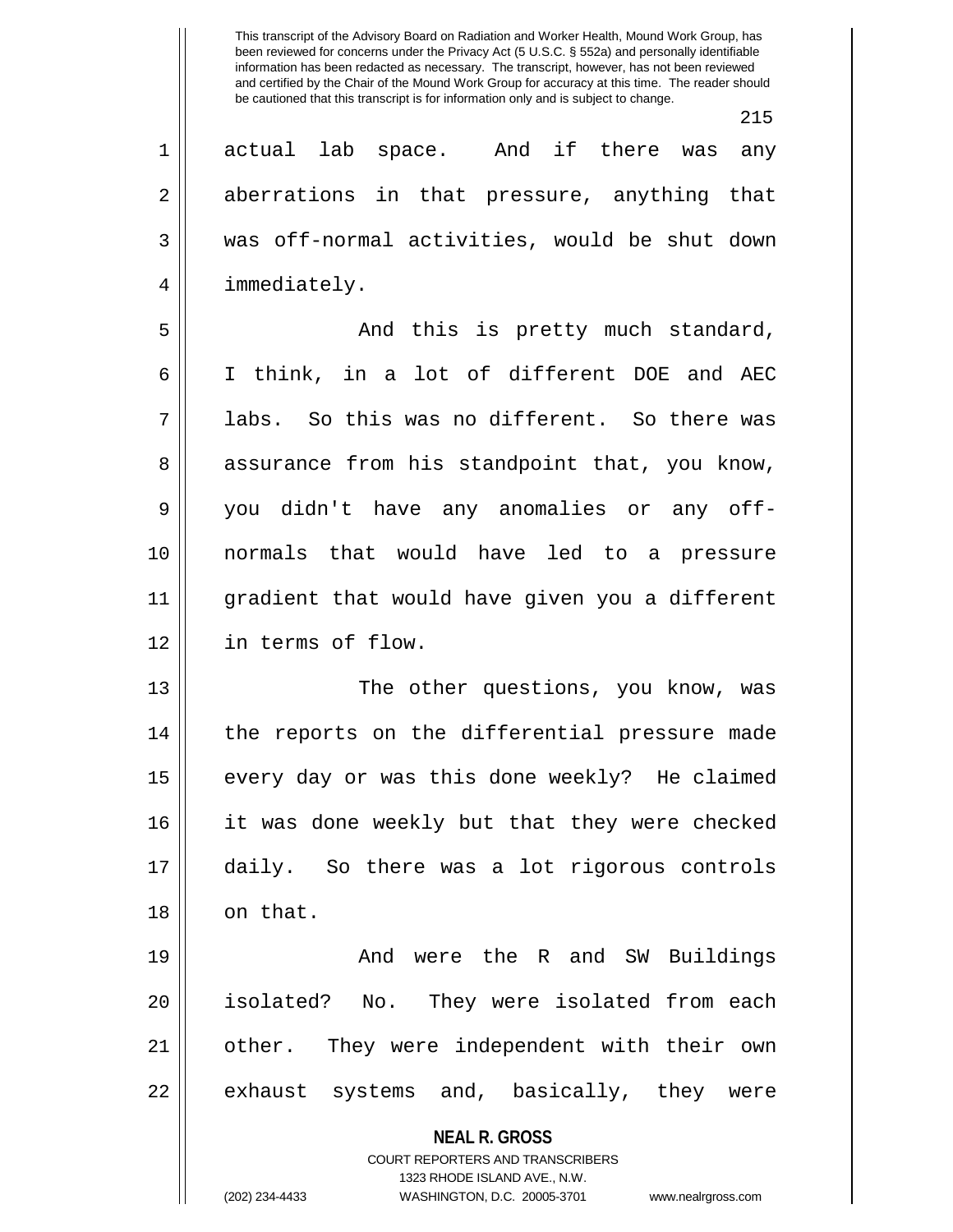**NEAL R. GROSS** This transcript of the Advisory Board on Radiation and Worker Health, Mound Work Group, has been reviewed for concerns under the Privacy Act (5 U.S.C. § 552a) and personally identifiable information has been redacted as necessary. The transcript, however, has not been reviewed and certified by the Chair of the Mound Work Group for accuracy at this time. The reader should be cautioned that this transcript is for information only and is subject to change. 216 1 || monitored that way.  $2 \parallel$  and we went through and, 3 || literally, there were airtight doors, but not 4 the traditional two-door airlocks. And all  $5$  || these are laid out in the notes. 6 || So, in general, I think the 7 picture he painted was that you had a 8 ventilation system that would have likely 9 exhausted radon across the facility such that 10 it would have been less likely that you would 11 || have seen demonstrable radon levels on the, 12 was it the west side? The side away from SW. 13 DR. ULSH: That's the east side. 14 || MR. STIVER: The east side. 15 MR. FITZGERALD: East side. And 16 so he kind of presented this picture that you 17 had a number of corridors that had exhaust 18 points, and you had monitored pressure, but 19 || that the way it was managed, understandably  $20$  || so, was that the cold side, which was the east 21 || side, would have been less likely to see air  $22$  || that was flowing from the west side.

> COURT REPORTERS AND TRANSCRIBERS 1323 RHODE ISLAND AVE., N.W.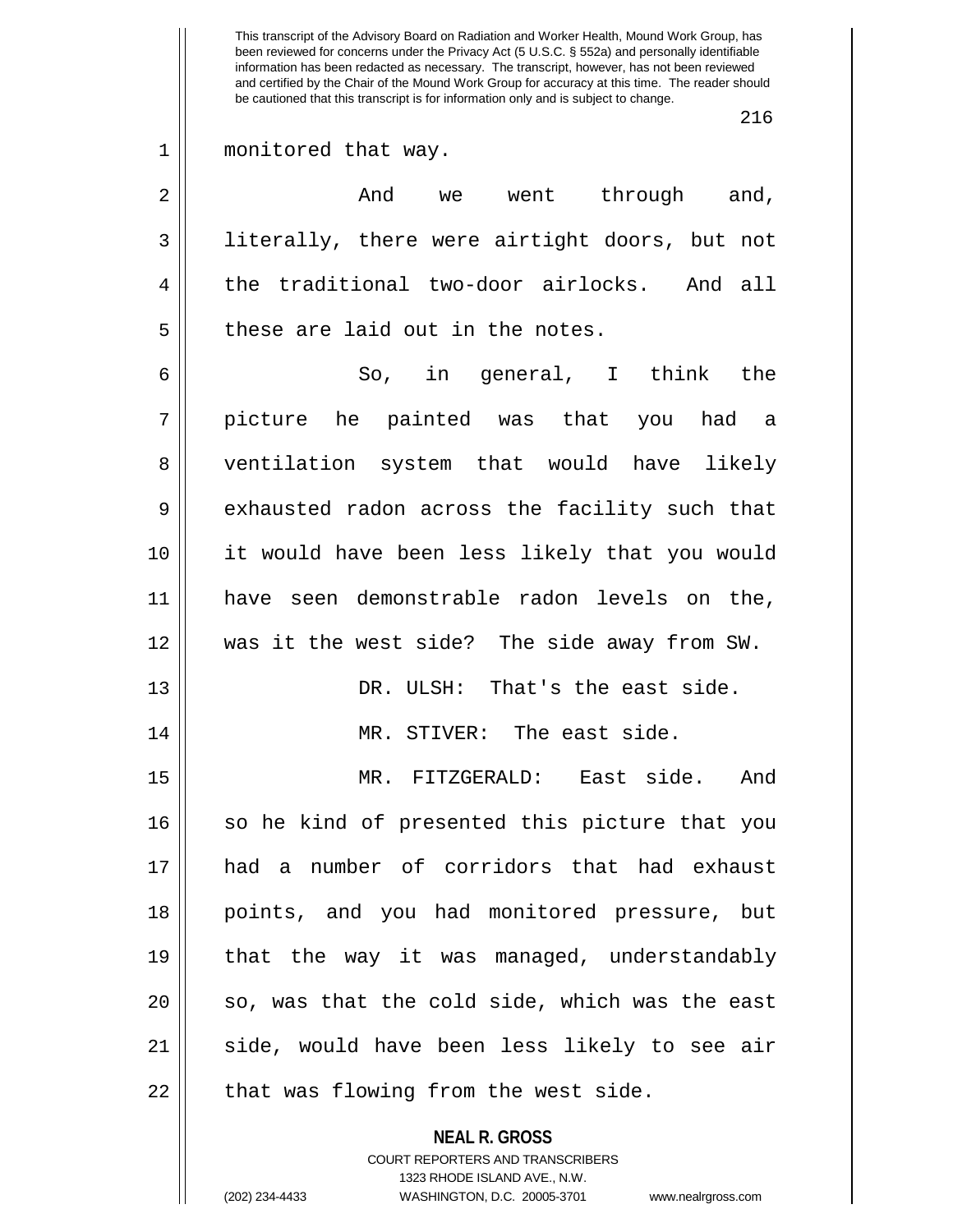1 || So I think that was very helpful, 2 and I think that perspective helped us 3 || understand that, you know, the ventilation 4 || system was well thought out and controlled,  $5 \parallel$  and that's pretty much the configuration that 6 he was familiar with.

7 Now we also raised the flipside of 8 the question, which is, okay, you know, that 9 was in terms of the radon getting to the cold 10 side of the R Building, what about this issue 11 of workers from the cold side being able to 12 move through R Building and actually move into 13 || SW Building. Is that something that was an 14 issue?

 $15$   $\parallel$  and his answer was, yes, that, 16 basically, you could do that. You had to don 17 || smocks and shoe covers if you did enter, I 18 don't want to say the hot side, but the 19 hotter, you know, the tritium or radiological 20 || side of R Building.

21 And since everybody there was 22 || already wearing smocks and shoe covers, I

> **NEAL R. GROSS** COURT REPORTERS AND TRANSCRIBERS 1323 RHODE ISLAND AVE., N.W. (202) 234-4433 WASHINGTON, D.C. 20005-3701 www.nealrgross.com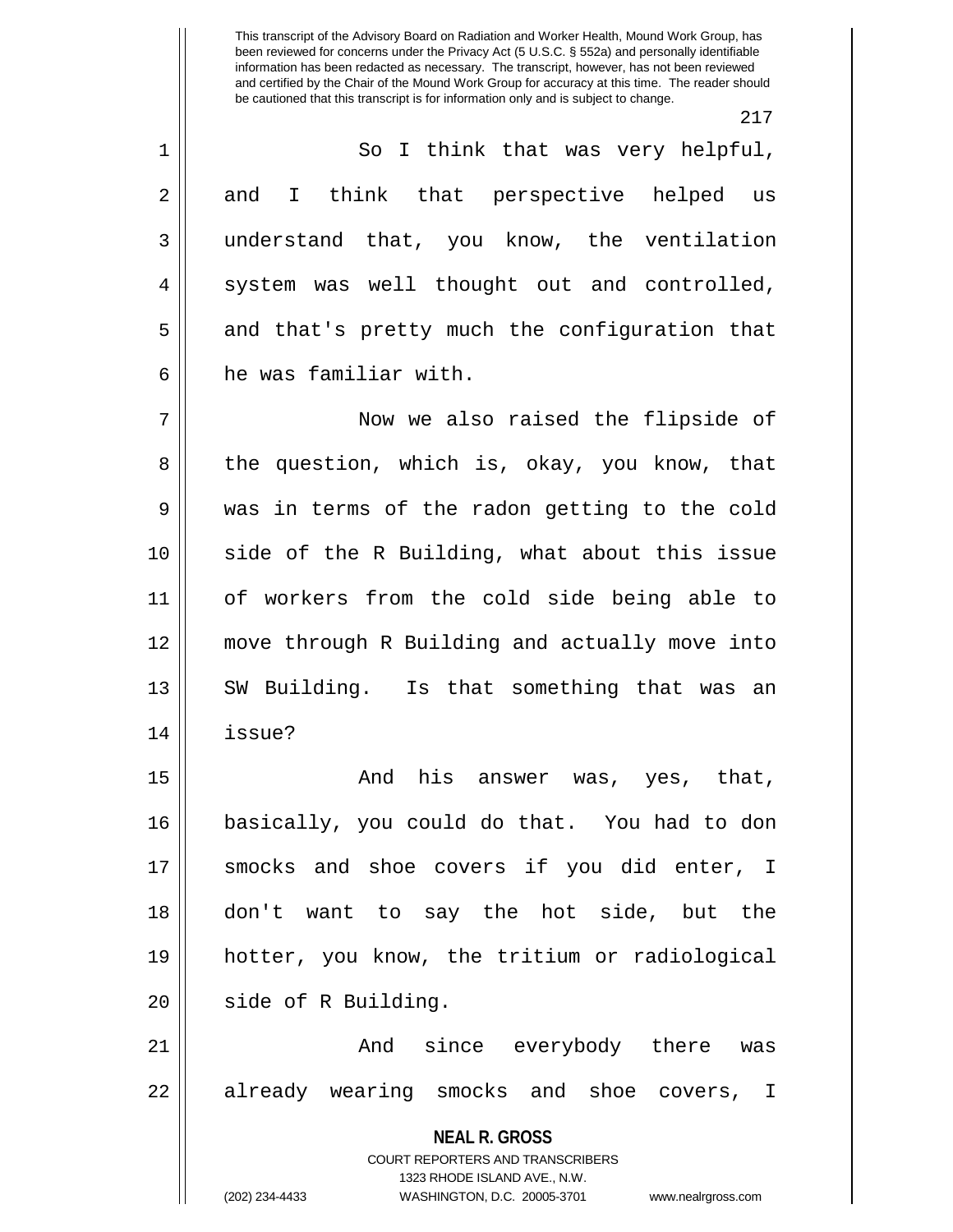218

1 mean, you would obviously stand out if you did  $2 \parallel$  not, but you, in fact, had a supply of those  $3 \parallel$  items at the point, the juncture, where you 4 went to radiological areas and were expected  $5 \parallel$  to don those, and you could enter.

6 But, basically, his claim was  $7 \parallel$  there was no restriction. You could certainly 8 do that and he, in fact, did that. We also 9 posed that same question to another 10 individual, who I will not name, just as an 11 aside, just to corroborate whether or not that 12 was the case.

13 And that individual confirmed  $14$  || that, in fact, that was the case, that really, 15 || it was the, you know, standard practice to don 16 these smocks and shoe covers in order to move 17 || about R and SW from the cold side.

18 || The rest of it's in the notes, but 19 we did pose some of the questions. Some of 20 || these questions, I think, Brant, you've had 21 identified, and we're still waiting for some 22 written responses, but certainly, by the time

**NEAL R. GROSS**

COURT REPORTERS AND TRANSCRIBERS 1323 RHODE ISLAND AVE., N.W. (202) 234-4433 WASHINGTON, D.C. 20005-3701 www.nealrgross.com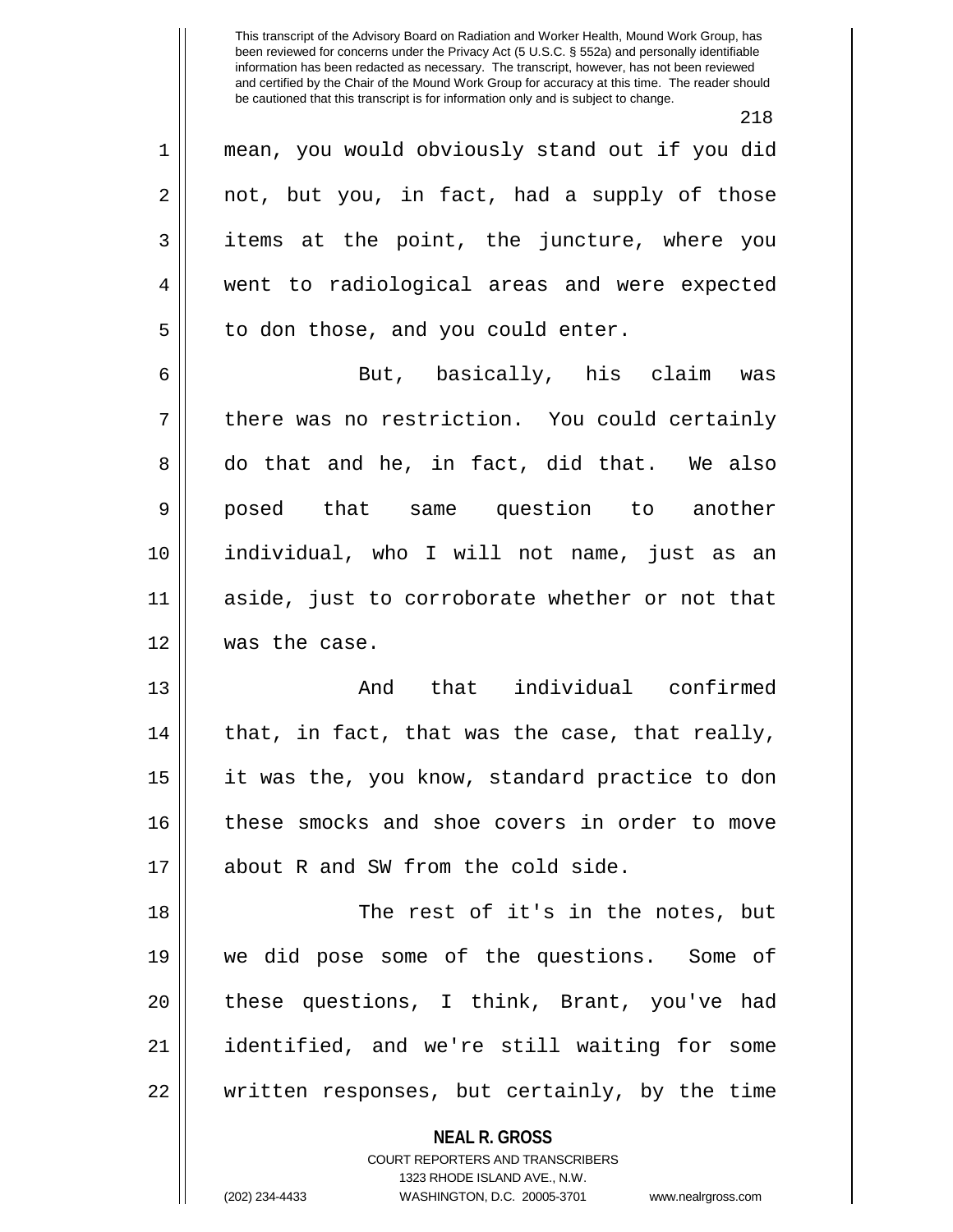219

 $1 \parallel$  this individual was working, this was in the 2 || '80s, it appeared that SW-19 was pretty well 3 locked down.

4 I mean, it was not being used for  $5 \parallel$  something, but it was definitely locked down. 6 || He couldn't speak about the time period that 7 we're talking about since he wasn't actually 8 working at that time, although, you know, he 9 expected it to be somewhat similar that you 10 || could, in fact, be able to move around.

11 CHAIR BEACH: But the other 12 individual was there during that time period, 13 wasn't he?

14 MR. FITZGERALD: Yes, but we did 15 not do a formal interview.

16 CHAIR BEACH: Okay.

17 MR. FITZGERALD: So there's 18 probably issues that could be raised. So I 19 guess, in sum, I mean, the rest of it's in the 20 notes, but in sum, I thought the discussion 21 with some of the folks that actually worked 22 || here, former workers, was corroborative on the

> **NEAL R. GROSS** COURT REPORTERS AND TRANSCRIBERS

> > 1323 RHODE ISLAND AVE., N.W.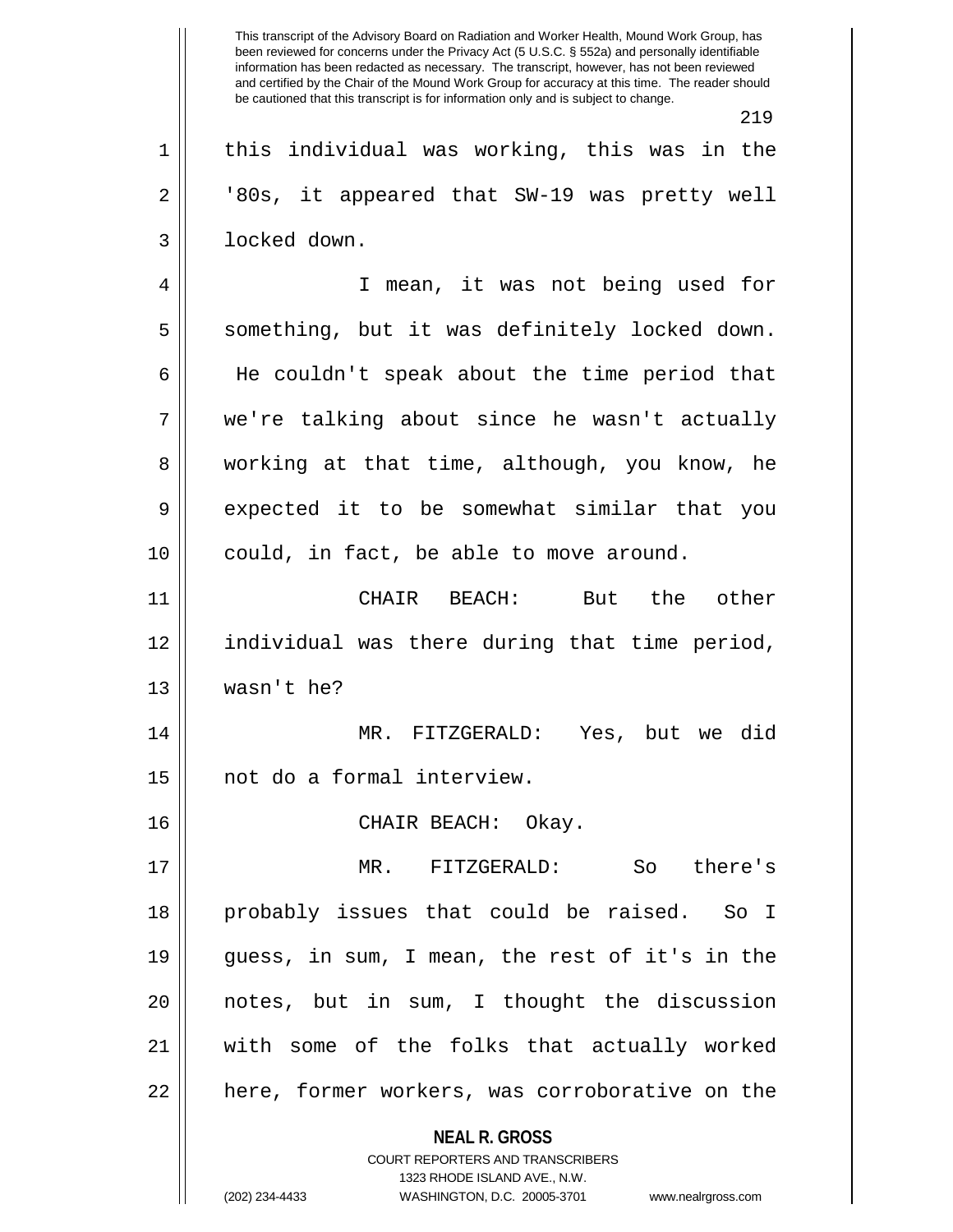220

## 1 | ventilation issues.

| $\overline{2}$ | That it appeared that the                                                                                                                                              |
|----------------|------------------------------------------------------------------------------------------------------------------------------------------------------------------------|
| $\mathfrak{Z}$ | likelihood of a radon movement to the cold                                                                                                                             |
| $\overline{4}$ | side was minimal, or small, but that the                                                                                                                               |
| 5              | likelihood of workers being able to move about                                                                                                                         |
| 6              | from the cold side seemed to be there as far                                                                                                                           |
| 7              | as, you know, it was certainly feasible, it                                                                                                                            |
| 8              | was done, and that's about where we left it.                                                                                                                           |
| 9              | I mean, there's no indications of                                                                                                                                      |
| 10             | how often and how many, but you could, in                                                                                                                              |
| 11             | fact, make that movement. And we were going                                                                                                                            |
| 12             | to interview to get that feedback, so that's                                                                                                                           |
| 13             | about where it stands now.                                                                                                                                             |
| 14             | DR. ULSH: Okay. Well, no one                                                                                                                                           |
| 15             | from NIOSH or ORAU participated in that                                                                                                                                |
| 16             | interview on Thursday. I assume it was just                                                                                                                            |
| 17             | an honest mistake we didn't the call-in                                                                                                                                |
| 18             | information.                                                                                                                                                           |
| 19             | Well, you<br>MR. FITZGERALD:<br>were                                                                                                                                   |
| 20             | invited.                                                                                                                                                               |
| 21             | DR. ULSH: We were invited, but I                                                                                                                                       |
| 22             | an email beforehand because<br>hadn't<br>$\mathsf{T}$<br>sent                                                                                                          |
|                | <b>NEAL R. GROSS</b><br><b>COURT REPORTERS AND TRANSCRIBERS</b><br>1323 RHODE ISLAND AVE., N.W.<br>(202) 234-4433<br>WASHINGTON, D.C. 20005-3701<br>www.nealrgross.com |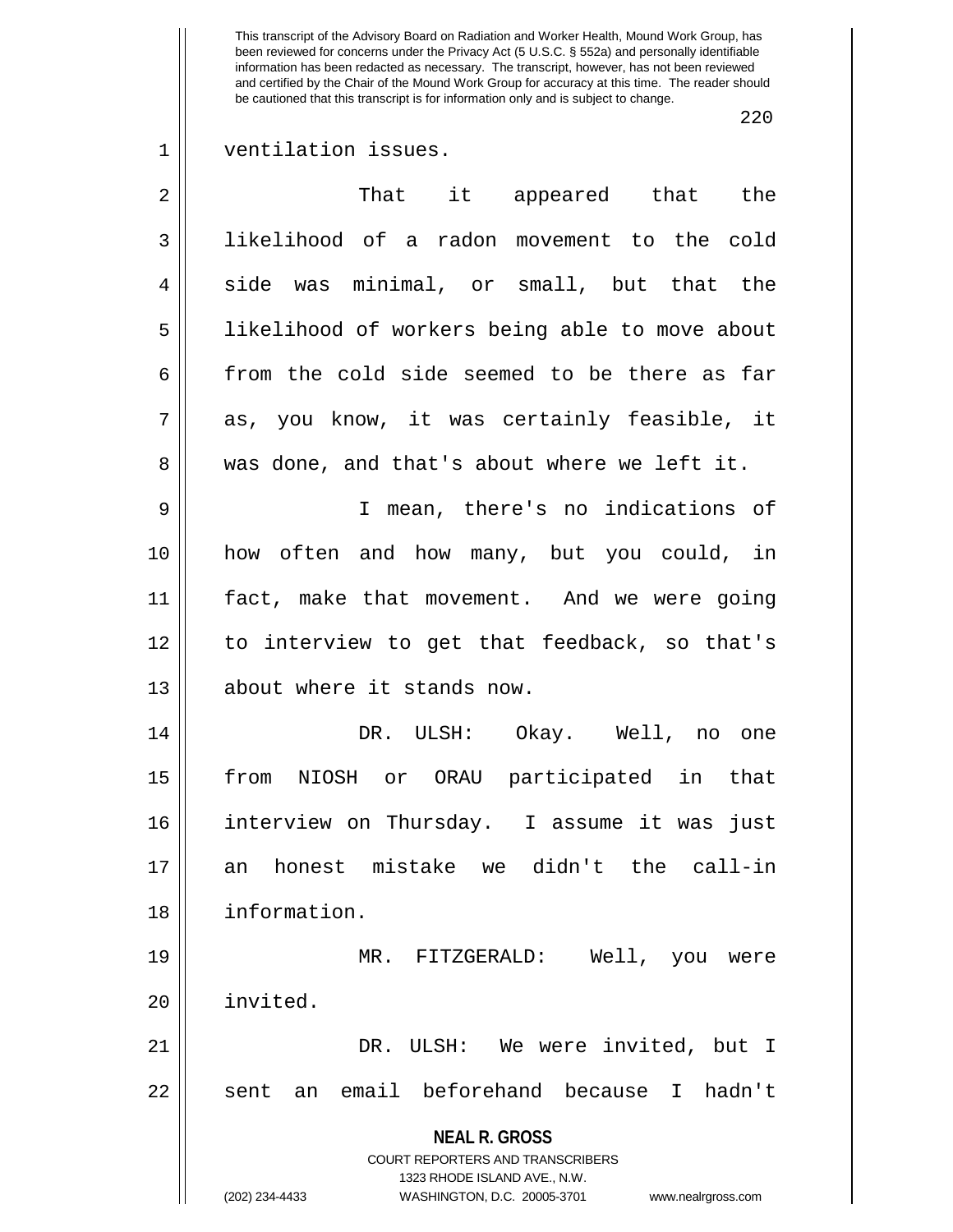221

 $1 \parallel$  received the call-in information, so I can't - $2 \parallel$  - that's not meant as a criticism, it's just 3 || to point out that we weren't involved, so I 4 can't say how the questions were asked or how 5 || they were answered and what kind of 6 | interpretations were given.

7 I don't really know. What I can 8 || tell you is that we, together with you in many 9 cases, have interviewed four different 10 individuals who worked pre-1980, and I've got 11 nine individuals who worked post-1980, many of 12 whom currently work for NIOSH or ORAU, and 13 || they formerly worked at Mound, and none of 14 || them have said that you simply walked into the 15 tritium areas without leaving tritium 16 bioassay.

17 All of them have said there were 18 || change rooms between the two areas where the 19 shoe covers and smocks were, and you were 20 || expected to leave a tritium urinalysis. I 21 || asked specifically was there anyone that was  $22 \parallel$  standing there, a guard, making you do that?

> **NEAL R. GROSS** COURT REPORTERS AND TRANSCRIBERS 1323 RHODE ISLAND AVE., N.W. (202) 234-4433 WASHINGTON, D.C. 20005-3701 www.nealrgross.com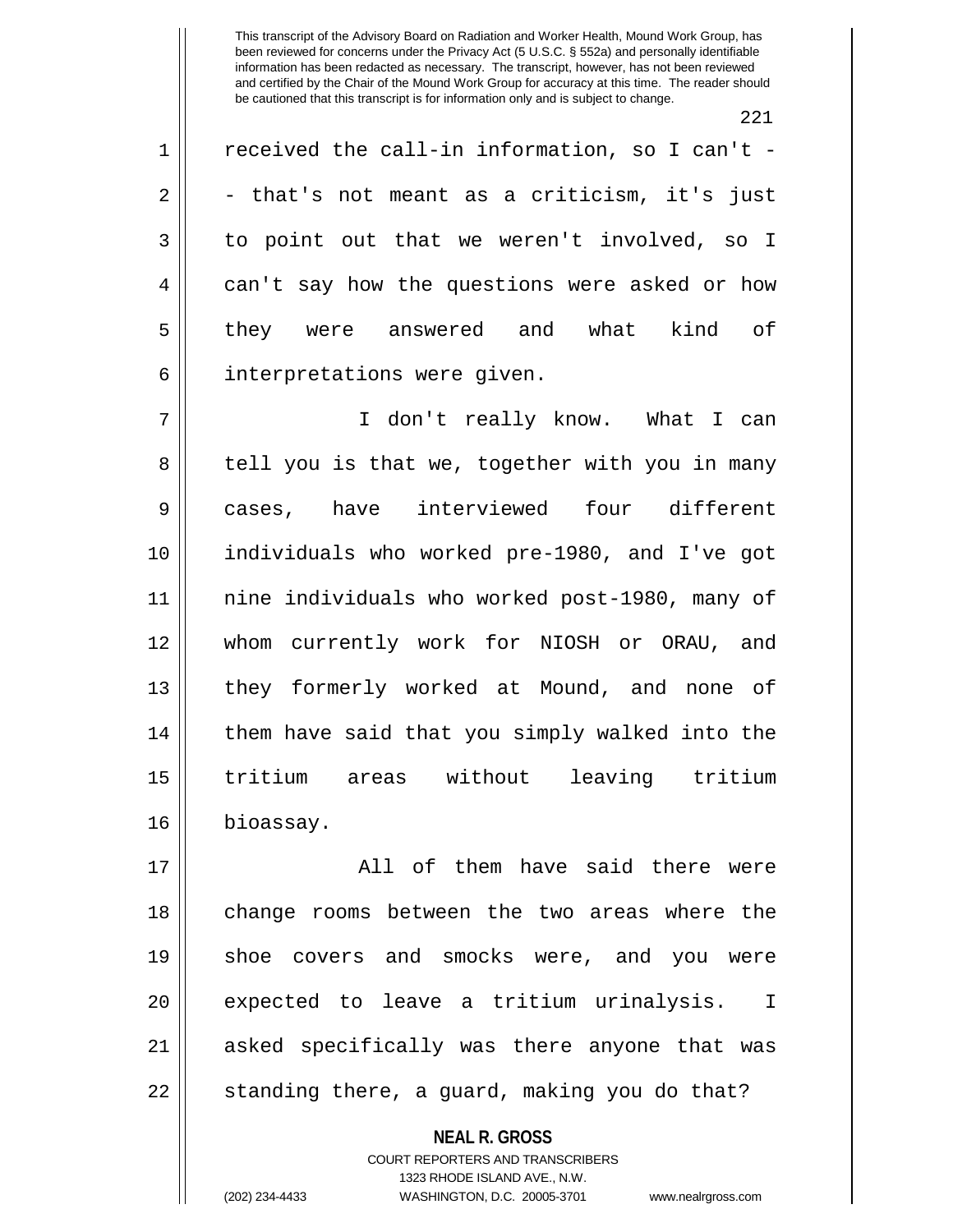222

| $1\,$          | No, there wasn't. It was an honor                                                                                                                                      |
|----------------|------------------------------------------------------------------------------------------------------------------------------------------------------------------------|
| $\overline{a}$ | system. That's consistent with what we heard                                                                                                                           |
| 3              | from all the people that we talked to, and                                                                                                                             |
| 4              | furthermore, I asked could you have been in                                                                                                                            |
| 5              | these tritium areas for 250 days, which is                                                                                                                             |
| 6              | what you need to qualify for an SEC, and not                                                                                                                           |
| 7              | have ever left a single tritium urinalysis?                                                                                                                            |
| 8              | And to a person, all 13 of these                                                                                                                                       |
| 9              | people said, no, that's really not plausible.                                                                                                                          |
| 10             | So like I said, I don't know how the                                                                                                                                   |
| 11             | information in these notes came to be. I                                                                                                                               |
| 12             | don't know how to interpret it, but it's not                                                                                                                           |
| 13             | consistent with what I've heard from 13 other                                                                                                                          |
| 14             | workers.                                                                                                                                                               |
| 15             | MEMBER ZIEMER: Well, that last                                                                                                                                         |
| 16             | question wasn't really asked about the 250                                                                                                                             |
| 17             | days, the individual -- because Josie and I                                                                                                                            |
| 18             | were listening. Basically, the question was                                                                                                                            |
| 19             | asked could an individual enter that<br>area                                                                                                                           |
| 20             | without, basically, being logged in<br>and                                                                                                                             |
| 21             | without leaving a urine sample?                                                                                                                                        |
| 22             | And the answer was, basically, it                                                                                                                                      |
|                | <b>NEAL R. GROSS</b><br><b>COURT REPORTERS AND TRANSCRIBERS</b><br>1323 RHODE ISLAND AVE., N.W.<br>(202) 234-4433<br>WASHINGTON, D.C. 20005-3701<br>www.nealrgross.com |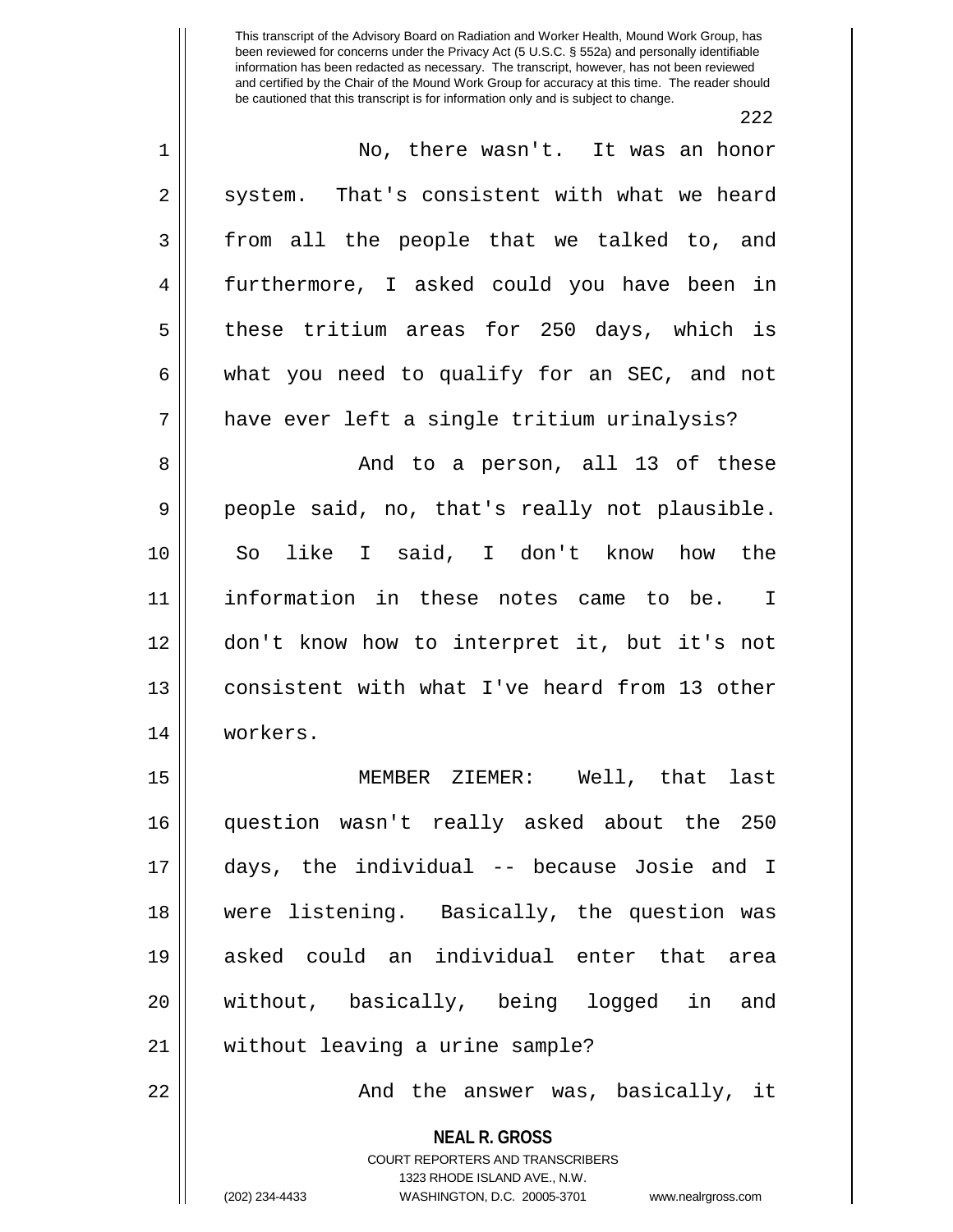223

**NEAL R. GROSS** COURT REPORTERS AND TRANSCRIBERS 1323 RHODE ISLAND AVE., N.W. 1 || was an honor system, as you described. He 2 described the possibility that someone might  $3 \parallel$  go there on a break to be with a colleague, 4 into the break room. He specifically talked  $5 \parallel$  about that would be an example, that they  $6 \parallel$  would, in fact, don the smock and the shoe 7 || covers, and perhaps go to a break room. 8 || But the same question occurred to 9 me that, yes, but would the individual do that 10 frequently enough to qualify for an SEC 11 category? You'd have to do it, not only 250 12 days, I think, you have to -- a break's like 13 15 minutes, so I don't know what constitutes a 14 || day, legally, in this case. 15 || But the question about frequency 16 and could a person, sort of, be there 250 days 17 without being part of that working group, I 18 don't think that was asked. It was more, 19 could a person enter the area. That's how it 20 || sounded to me, wasn't it? 21 Could you enter the area without 22 || leaving a urine sample, and the answer was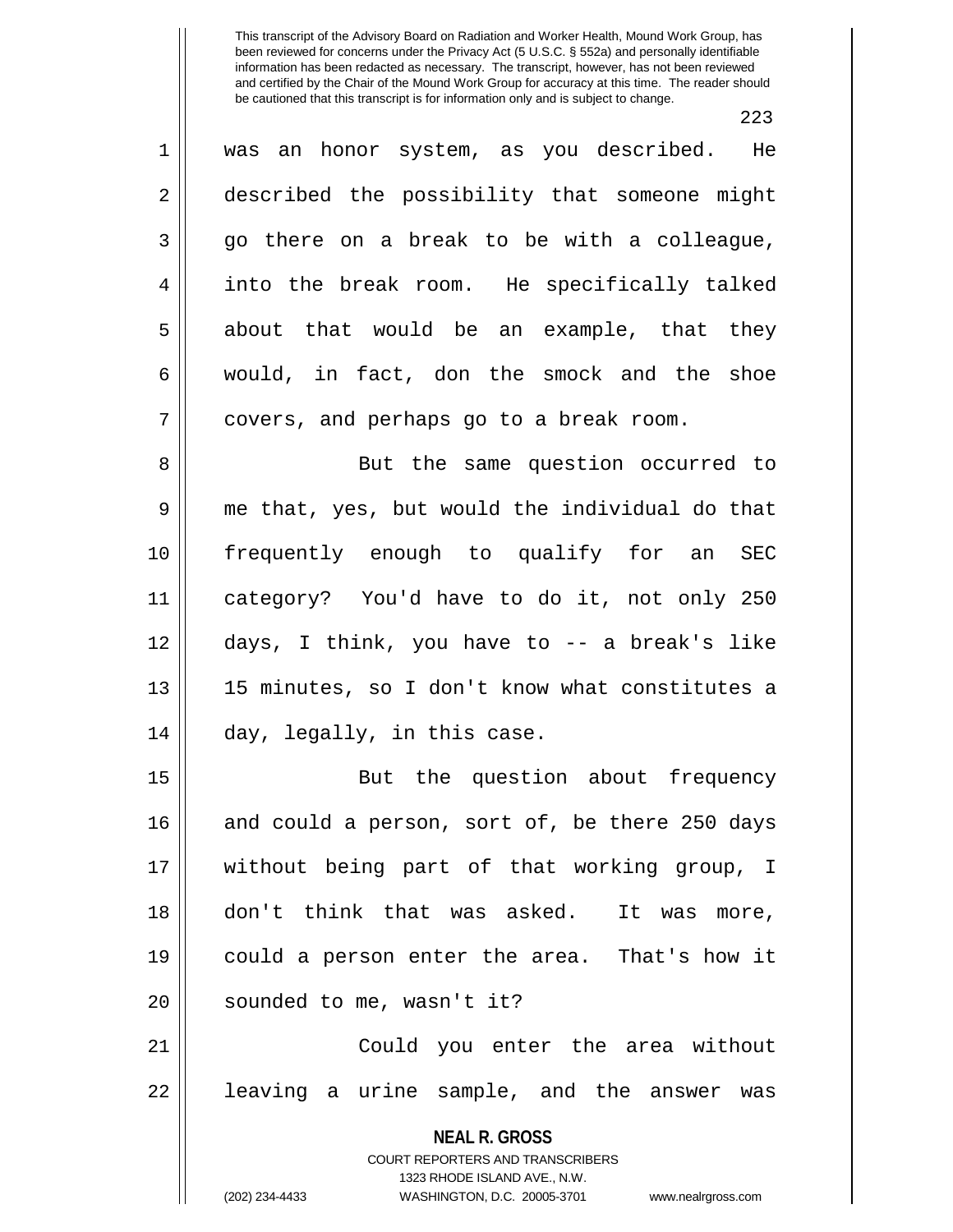This transcript of the Advisory Board on Radiation and Worker Health, Mound Work Group, has been reviewed for concerns under the Privacy Act (5 U.S.C. § 552a) and personally identifiable information has been redacted as necessary. The transcript, however, has not been reviewed and certified by the Chair of the Mound Work Group for accuracy at this time. The reader should be cautioned that this transcript is for information only and is subject to change. 224  $1 \parallel$  yes. 2 MR. FITZGERALD: Yes, you could  $3$  || enter the area and, you know  $-$ 4 MEMBER ZIEMER: And I think he  $5 \parallel$  said people did. 6 MR. FITZGERALD: Right. 7 DR. ULSH: And, you know, that's 8 consistent with what we heard from the three 9 people that we interviewed at the federal 10 building in Cincinnati that, you know, many 11 people around the table were involved with. 12 If you were going to go deliver a 13 || letter, yes, you could do that. You weren't 14 || supposed to, but you couldn't do it 250 days  $15$  and not leave a single urinalysis sample. 16 One of the people that I talked 17 to, who works for us now, said, well, yes, I 18 mean, physically, could you do it and get away 19 with it one time? Yes, maybe, but really, the 20 || culture was, what you would do is, if you 21 worked in the cold side of R Building and you 22 || needed to meet someone from the hot side of SW

> COURT REPORTERS AND TRANSCRIBERS 1323 RHODE ISLAND AVE., N.W. (202) 234-4433 WASHINGTON, D.C. 20005-3701 www.nealrgross.com

**NEAL R. GROSS**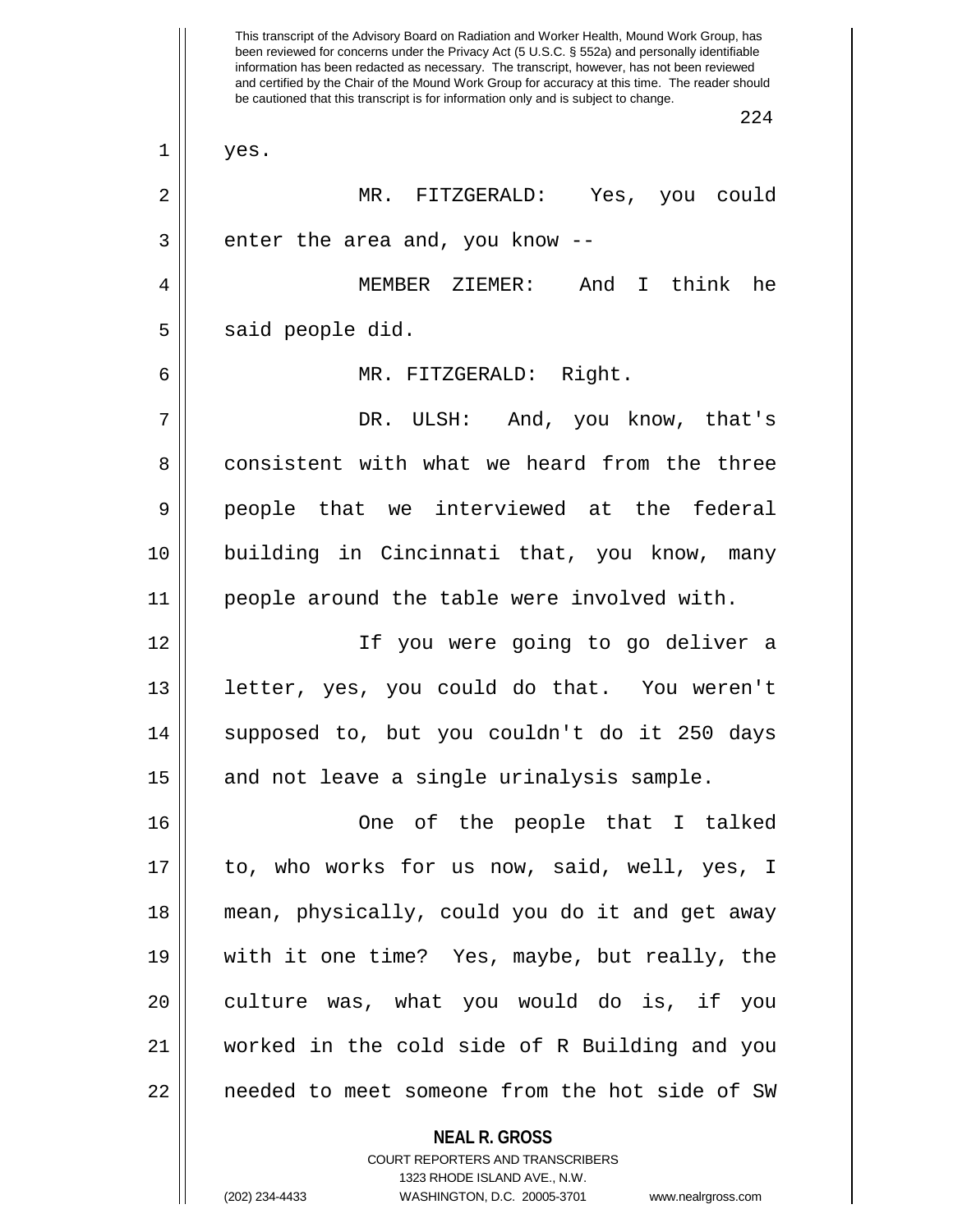**NEAL R. GROSS** COURT REPORTERS AND TRANSCRIBERS 1323 RHODE ISLAND AVE., N.W. This transcript of the Advisory Board on Radiation and Worker Health, Mound Work Group, has been reviewed for concerns under the Privacy Act (5 U.S.C. § 552a) and personally identifiable information has been redacted as necessary. The transcript, however, has not been reviewed and certified by the Chair of the Mound Work Group for accuracy at this time. The reader should be cautioned that this transcript is for information only and is subject to change. 225 1 || Building, the tritium areas, you didn't just 2 | walk over and see them. 3 What you did is, you picked up the 4 || phone, and you called them, and you said, hey, 5 meet me at the change room, and I'll hand you  $6 \parallel$  whatever the report or letter is. 7 So, yes, you could pop in for a 8|| break, like you said, I think that's 9 || consistent. We're getting a consistent story. 10 The question that we have to keep focusing on 11 though is could you be in SW-19 for 250 days 12 without a single urinalysis sample? And I've 13 || heard nothing that indicates that you could. 14 MR. FITZGERALD: Well, the problem 15 || I have with that is, you know, when this was 16 originally -- I'm trying to square this with 17 the original discussion on the Class 18 || Definition of two years ago. 19 And, you know, you have 20 individuals in R Building, just on the other 21 || side of the wall probably, you know, just on  $22 \parallel$  the tritium side of R Building, who, likewise,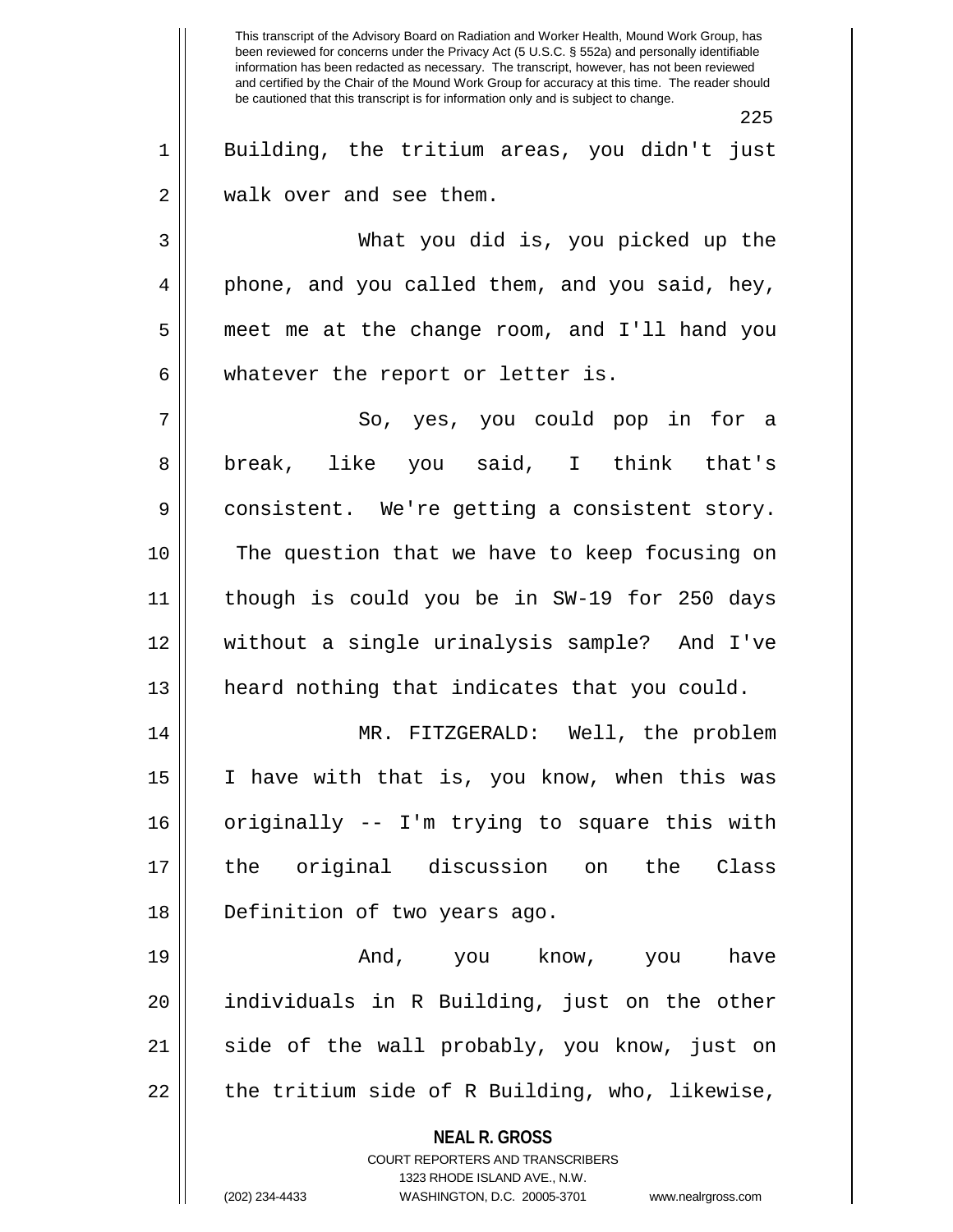**NEAL R. GROSS** COURT REPORTERS AND TRANSCRIBERS 1323 RHODE ISLAND AVE., N.W. This transcript of the Advisory Board on Radiation and Worker Health, Mound Work Group, has been reviewed for concerns under the Privacy Act (5 U.S.C. § 552a) and personally identifiable information has been redacted as necessary. The transcript, however, has not been reviewed and certified by the Chair of the Mound Work Group for accuracy at this time. The reader should be cautioned that this transcript is for information only and is subject to change. 226 1 || may or may not be exposed 250 days, and they 2 | just happen to get tritium bioassay. 3 I mean, the exposure to the radon 4 is founded on the tritium bioassay as a 5 Surrogate, the tritium bioassay was the 6 | original trigger because that placed you in R 7 | and SW Building. 8 DR. ULSH: Not necessarily. 9 MR. FITZGERALD: Well, not 10 necessarily now, but it was the reason why 11 that was the trigger because it identified all 12 those who might have been in R and SW because 13 || the premise was, you couldn't be in R and SW 14 without a tritium bioassay. 15 || DR. ULSH: Right. You're talking 16 about the mistake that I made and --17 MR. FITZGERALD: No, no, but I'm 18 just trying to go back to the reasoning as to 19 why the tritium bioassay figures in this. 20 DR. ULSH: It was at the Niagara 21 Falls meeting when we decided that there 22 | needed to be a radon Class.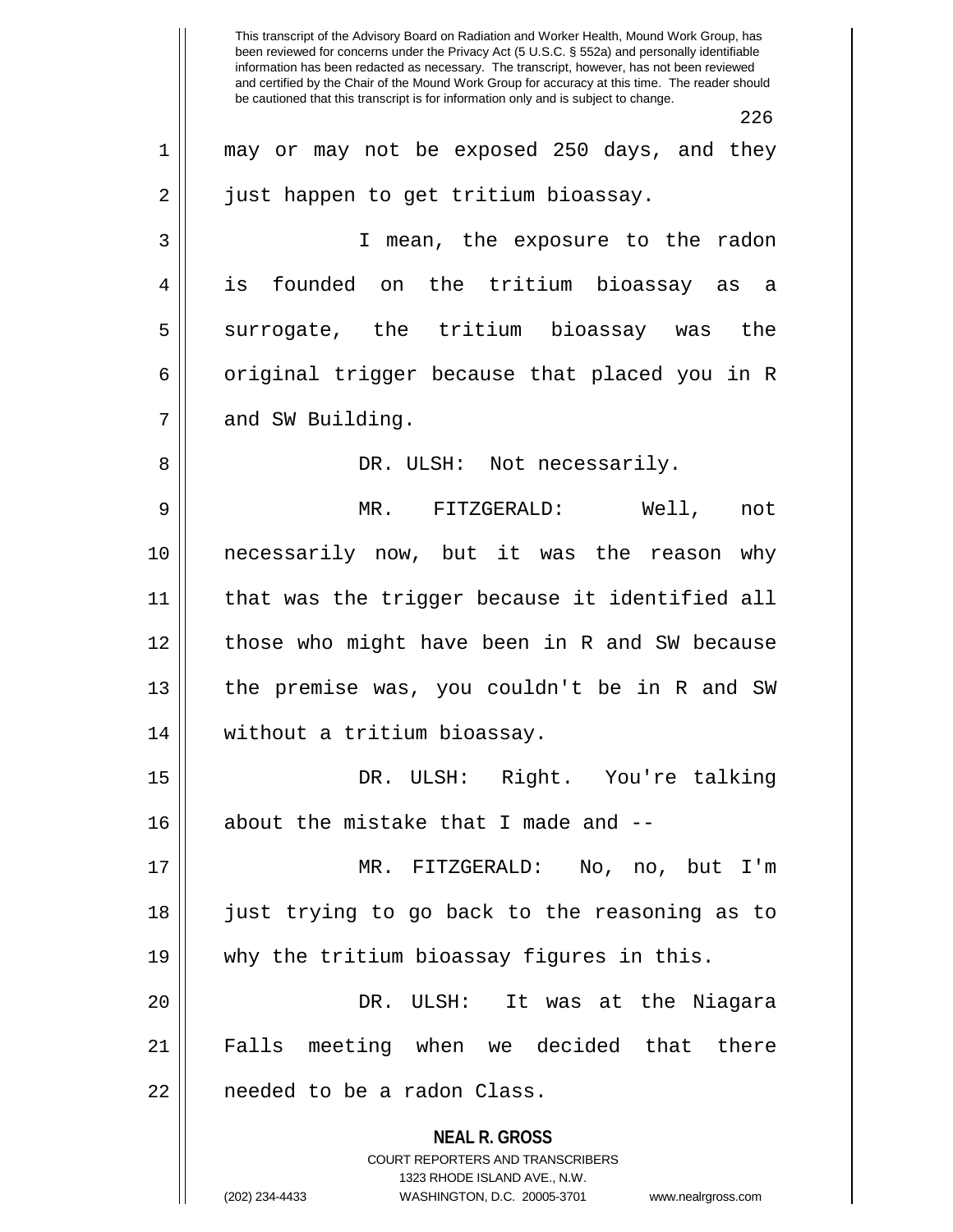**NEAL R. GROSS** This transcript of the Advisory Board on Radiation and Worker Health, Mound Work Group, has been reviewed for concerns under the Privacy Act (5 U.S.C. § 552a) and personally identifiable information has been redacted as necessary. The transcript, however, has not been reviewed and certified by the Chair of the Mound Work Group for accuracy at this time. The reader should be cautioned that this transcript is for information only and is subject to change. 227 1 MR. FITZGERALD: Right. 2 DR. ULSH: There were a couple of 3 iterations of the Class Definition, and at 4 || that time, Josie in particular and the Working 5 Group in general expressed a concern about, 6 well, would this capture everyone in the R 7 | Building? 8 And at that time, I said, yes, it 9 would, based on what I had heard from former 10 workers. 11 MR. FITZGERALD: Right. 12 DR. ULSH: After that, a member of 13 || the public pointed out that, hey, in fact, 14 there's this cold side of R Building and you 15 didn't have to be on a tritium bioassay to be 16 in there. 17 Now we committed at the Niagara 18 Board meeting that if any information was 19 presented to us that indicated that we need to 20 || reexamine the Class Definition, that we would 21 do that. And that was the genesis of our 22 | October 2011 report.

COURT REPORTERS AND TRANSCRIBERS

1323 RHODE ISLAND AVE., N.W. (202) 234-4433 WASHINGTON, D.C. 20005-3701 www.nealrgross.com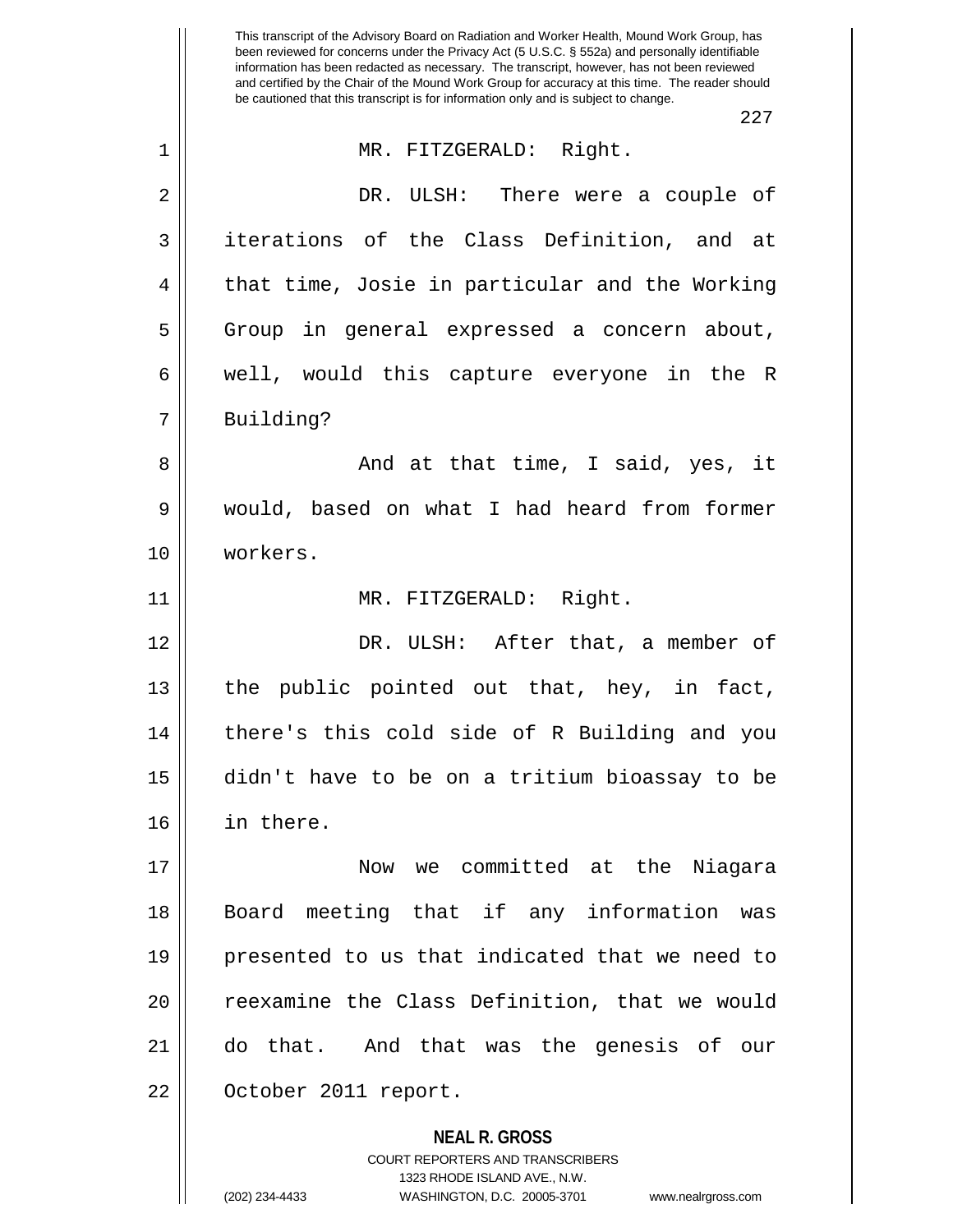$228$ 

| After the Class Definition was<br>$\mathbf 1$<br>set, information came to us from members of<br>$\sqrt{2}$<br>the public saying, hey, wait a minute, it's<br>3<br>not the situation that everybody in R and SW<br>4<br>Building are on tritium urinalysis, so now we<br>5<br>have to revisit the Class Definition, and<br>6<br>7<br>that's what we did in the October report.<br>MR. FITZGERALD: Yes. I'm<br>8<br>9<br>certainly familiar with that.<br>DR. ULSH: When I said, not<br>10<br>11<br>necessarily, what I meant, Joe, was, you could |  |
|--------------------------------------------------------------------------------------------------------------------------------------------------------------------------------------------------------------------------------------------------------------------------------------------------------------------------------------------------------------------------------------------------------------------------------------------------------------------------------------------------------------------------------------------------|--|
|                                                                                                                                                                                                                                                                                                                                                                                                                                                                                                                                                  |  |
|                                                                                                                                                                                                                                                                                                                                                                                                                                                                                                                                                  |  |
|                                                                                                                                                                                                                                                                                                                                                                                                                                                                                                                                                  |  |
|                                                                                                                                                                                                                                                                                                                                                                                                                                                                                                                                                  |  |
|                                                                                                                                                                                                                                                                                                                                                                                                                                                                                                                                                  |  |
|                                                                                                                                                                                                                                                                                                                                                                                                                                                                                                                                                  |  |
|                                                                                                                                                                                                                                                                                                                                                                                                                                                                                                                                                  |  |
|                                                                                                                                                                                                                                                                                                                                                                                                                                                                                                                                                  |  |
|                                                                                                                                                                                                                                                                                                                                                                                                                                                                                                                                                  |  |
|                                                                                                                                                                                                                                                                                                                                                                                                                                                                                                                                                  |  |
|                                                                                                                                                                                                                                                                                                                                                                                                                                                                                                                                                  |  |
| be in T Building and be on tritium bioassay.<br>12                                                                                                                                                                                                                                                                                                                                                                                                                                                                                               |  |
| MR. FITZGERALD: Right.<br>13                                                                                                                                                                                                                                                                                                                                                                                                                                                                                                                     |  |
| DR. ULSH: It doesn't necessarily<br>14                                                                                                                                                                                                                                                                                                                                                                                                                                                                                                           |  |
| 15<br>mean you were in --                                                                                                                                                                                                                                                                                                                                                                                                                                                                                                                        |  |
| MR. FITZGERALD: Right, right.<br>16                                                                                                                                                                                                                                                                                                                                                                                                                                                                                                              |  |
| And I, sort of, understand that, but what I'm<br>17                                                                                                                                                                                                                                                                                                                                                                                                                                                                                              |  |
| trying to understand though is that,<br>18                                                                                                                                                                                                                                                                                                                                                                                                                                                                                                       |  |
| originally, and we talked about using the<br>19                                                                                                                                                                                                                                                                                                                                                                                                                                                                                                  |  |
|                                                                                                                                                                                                                                                                                                                                                                                                                                                                                                                                                  |  |
| tritium bioassay as a trigger, we didn't talk<br>20                                                                                                                                                                                                                                                                                                                                                                                                                                                                                              |  |
| about, you know, would these workers who were<br>21                                                                                                                                                                                                                                                                                                                                                                                                                                                                                              |  |
| not in SW-19, would they have been exposed to<br>22                                                                                                                                                                                                                                                                                                                                                                                                                                                                                              |  |
|                                                                                                                                                                                                                                                                                                                                                                                                                                                                                                                                                  |  |
| <b>NEAL R. GROSS</b>                                                                                                                                                                                                                                                                                                                                                                                                                                                                                                                             |  |

 $\mathbf{\mathcal{H}}$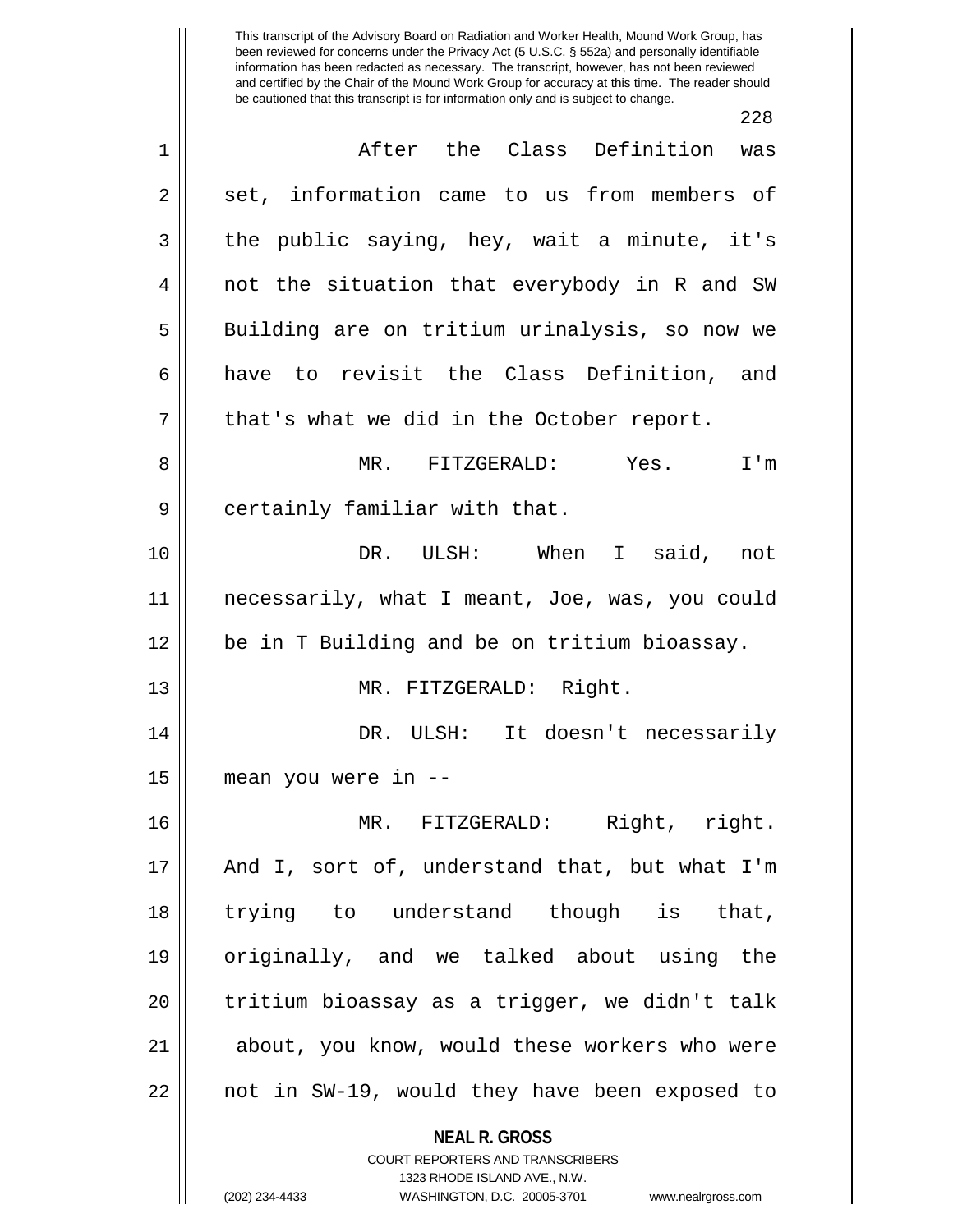229

| $\mathbf 1$    | radon for 250 days or not. No, probably not.   |
|----------------|------------------------------------------------|
| $\sqrt{2}$     | DR. ULSH:<br>No.                               |
|                |                                                |
| $\mathfrak{Z}$ | MR. FITZGERALD:<br>mean, that<br>$\mathbf{I}$  |
| 4              | would not even factor into it. In fact, if     |
| 5              | you go through the transcripts, that didn't    |
| 6              | even come up. It was just the recognition      |
| 7              | that even though SW-19 was probably the only   |
| 8              | place that you could be pretty darn clear      |
| 9              | you'd have 250 days of radon exposure, it      |
| 10             | wasn't possible.                               |
| 11             | Labor didn't see it as feasible                |
| 12             | to, in fact, classify a room, even though it   |
| 13             | was the only place that one could be clear it  |
| 14             | was 250 days of radon exposure in an SEC       |
| 15             | Class.                                         |
| 16             | And I think you put it well in                 |
| 17             | that particular meeting, it was indeterminate  |
| 18             | who could have possibly come in or out of SW-  |
| 19             | 19 at that time, and therefore, anybody who    |
| 20             | could have had access, would have<br>been      |
| 21             | included and it wouldn't have come down to 250 |
| 22             | days.                                          |
|                | <b>NEAL R. GROSS</b>                           |
|                | COURT REPORTERS AND TRANSCRIBERS               |

1323 RHODE ISLAND AVE., N.W.

 $\mathsf{I}$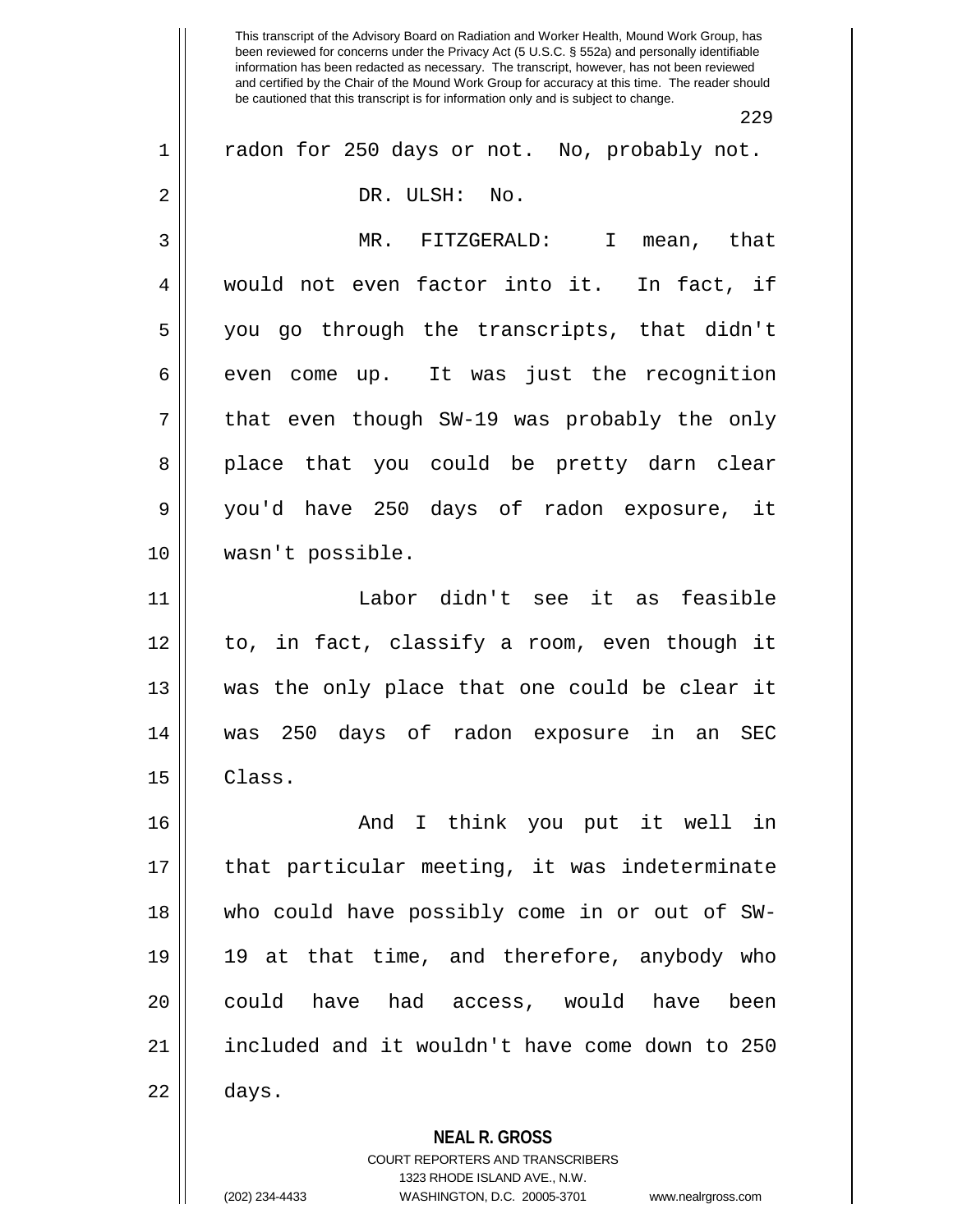230

**NEAL R. GROSS** 1 It's just this indeterminate 2 circumstance of who had access to SW-19. 3 | Labor basically said, we can't take one room, 4 || even though that's the room where you're more 5 || than likely to have the radon exposure, and  $6 \parallel$  classify it as SEC. 7 You have to take into 8 consideration all the workers who may have had 9 access to that room and could have been 10 exposed. It wasn't 250 days of exposure, just 11 | could have had access in and out. 12 DR. ULSH: Wait a minute, Labor 13 || never said anything about the 250 days. 14 || MR. FITZGERALD: No, they did not. 15 || DR. ULSH: That's part of the law. 16 You have to have 250 days of exposure to 17 qualify for the SEC. There was no need to 18 talk about it in that context. It was never 19 the -- Labor's position, as I understand it, 20 || and it was certainly never our position, that 21 anyone who spent a single second in SW-219 22 || should be in the SEC Class.

> COURT REPORTERS AND TRANSCRIBERS 1323 RHODE ISLAND AVE., N.W.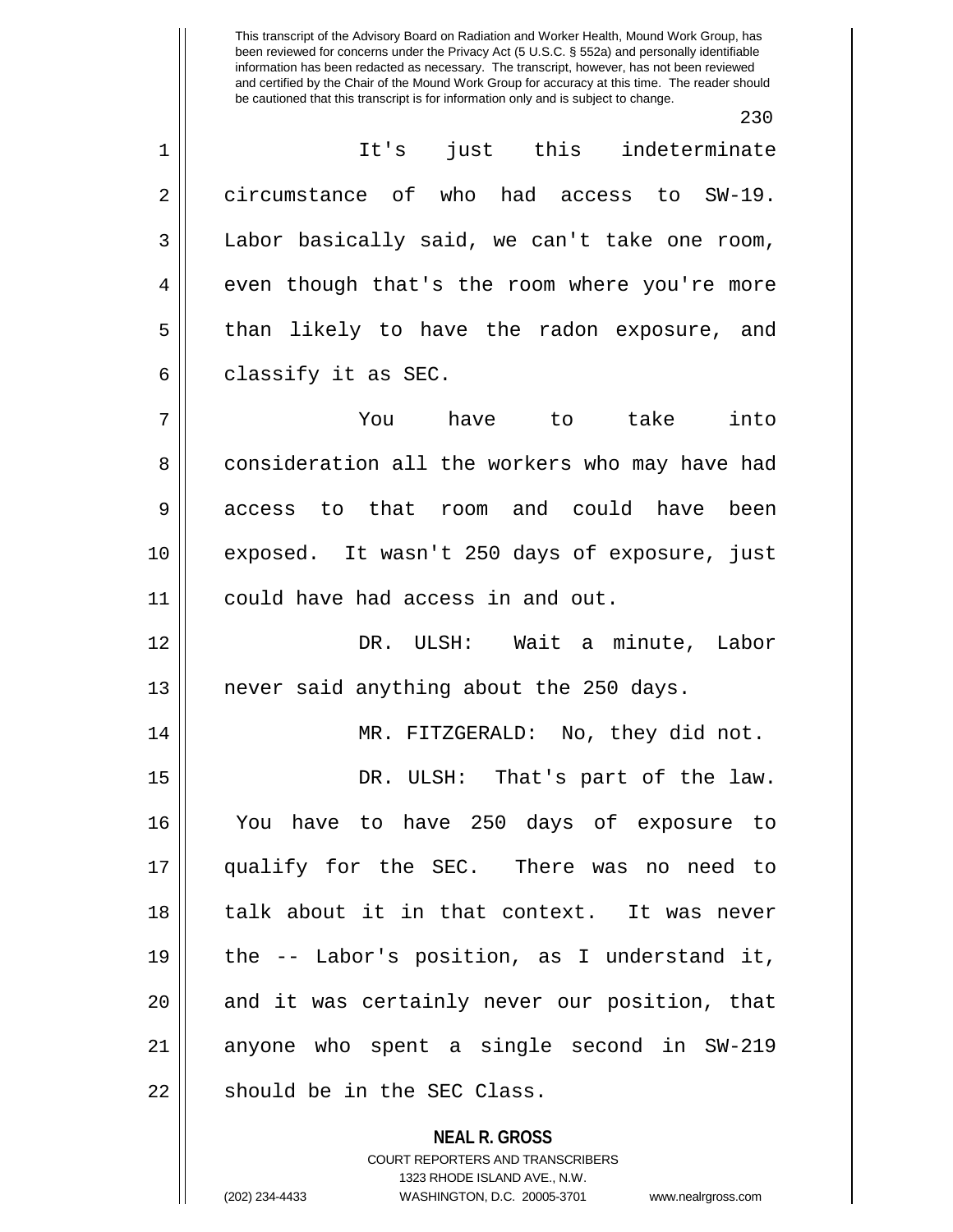**NEAL R. GROSS** COURT REPORTERS AND TRANSCRIBERS 1323 RHODE ISLAND AVE., N.W. (202) 234-4433 WASHINGTON, D.C. 20005-3701 www.nealrgross.com This transcript of the Advisory Board on Radiation and Worker Health, Mound Work Group, has been reviewed for concerns under the Privacy Act (5 U.S.C. § 552a) and personally identifiable information has been redacted as necessary. The transcript, however, has not been reviewed and certified by the Chair of the Mound Work Group for accuracy at this time. The reader should be cautioned that this transcript is for information only and is subject to change. 231 1 MR. FITZGERALD: SW-19. 2 DR. ULSH: I'm sorry. SW-19. 3 MR. FITZGERALD: Right. 4 DR. ULSH: But, yes, that was 5 never our position. What I'm saying is, the 6 Definition that we grew, based on tritium 7 bioassay, certainly captures anyone who could 8 have spent 250 days in SW-19. It also 9 || captures many people who were nowhere near it, 10 || but we can't do anything about that. 11 MR. FITZGERALD: Right. 12 DR. ULSH: If we could draw a 13 tighter net, we would, but we simply can't.  $14$  || But it was never the case that we were saying, 15 if you spent any time at all, 250 days or not,  $16$  | that would put you in the SEC. 17 MR. FITZGERALD: But I think you 18 || just made my point though. 19 DR. ULSH: Did I? 20 MR. FITZGERALD: I mean, you're 21 || saying, yes, by virtue of using the tritium  $22 \parallel$  bioassay as the trigger, you would, obviously,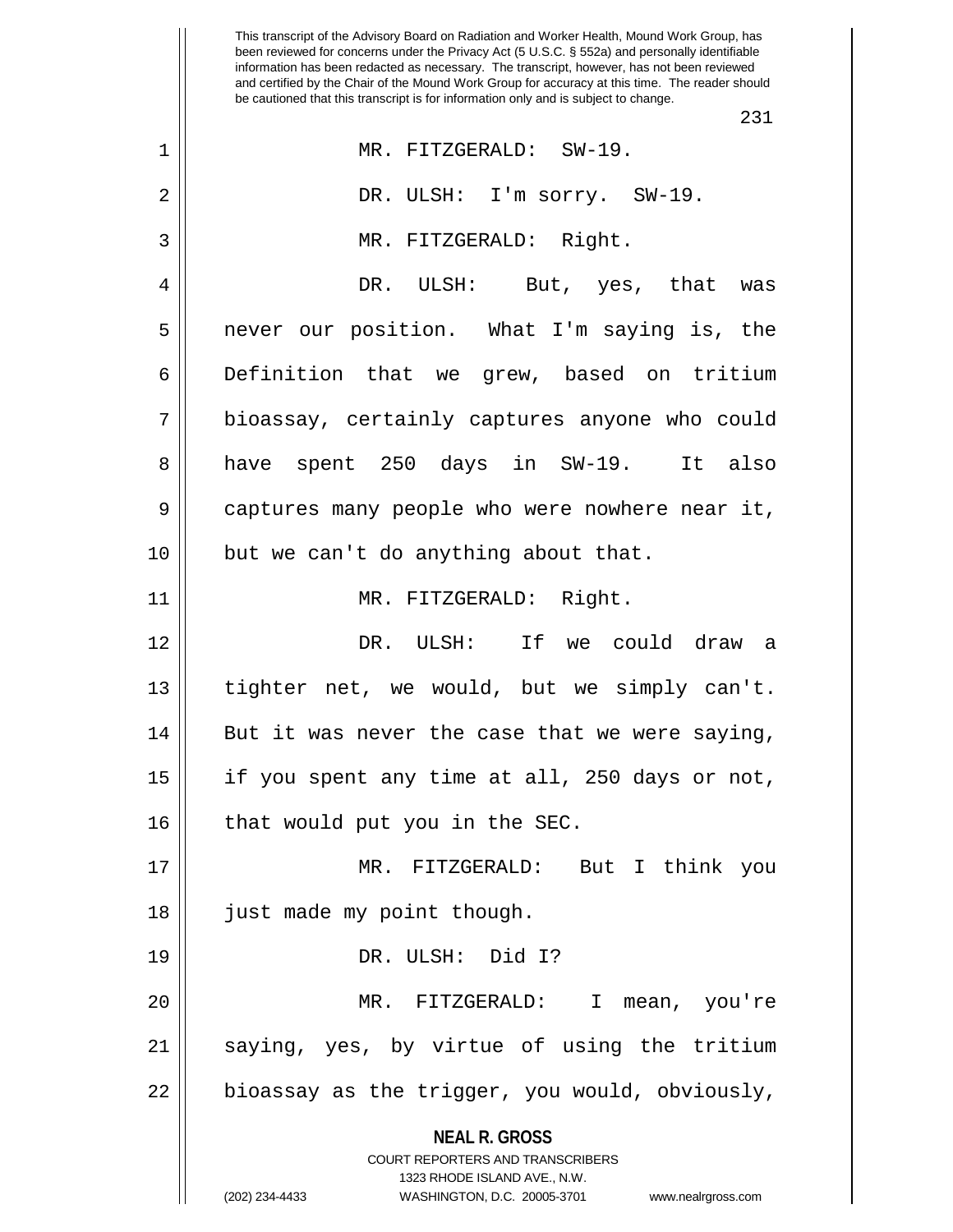**NEAL R. GROSS** 232 1 sweep in both people that had a pretty good 2 || likelihood of 250 days exposure to radon as  $3 \parallel$  well as, probably, the vast majority would not 4 have gotten 250 days exposure simply because, 5 you know, they weren't going to SW-19 that 6 | frequently. 7 I mean, you'd have a mix. You 8 couldn't possibly have everybody who had 250 9 days potential included in that Definition 10 using the tritium bioassay as the trigger. 11 You're going to sweep in a lot of other people 12 who, you know, obviously, by characterization, 13 | could not have 250 days of radon exposure. 14 DR. ULSH: I think we're 15 | vociferously in agreement on that. 16 MR. FITZGERALD: Yes. 17 DR. ULSH: There are many people 18 who may not have 250 days that are currently 19 in the SEC Class. 20 MR. FITZGERALD: Right. And the 21 presumption at the time was that the tritium  $22$  || bioassay would encompass all of R, all of SW,

> COURT REPORTERS AND TRANSCRIBERS 1323 RHODE ISLAND AVE., N.W.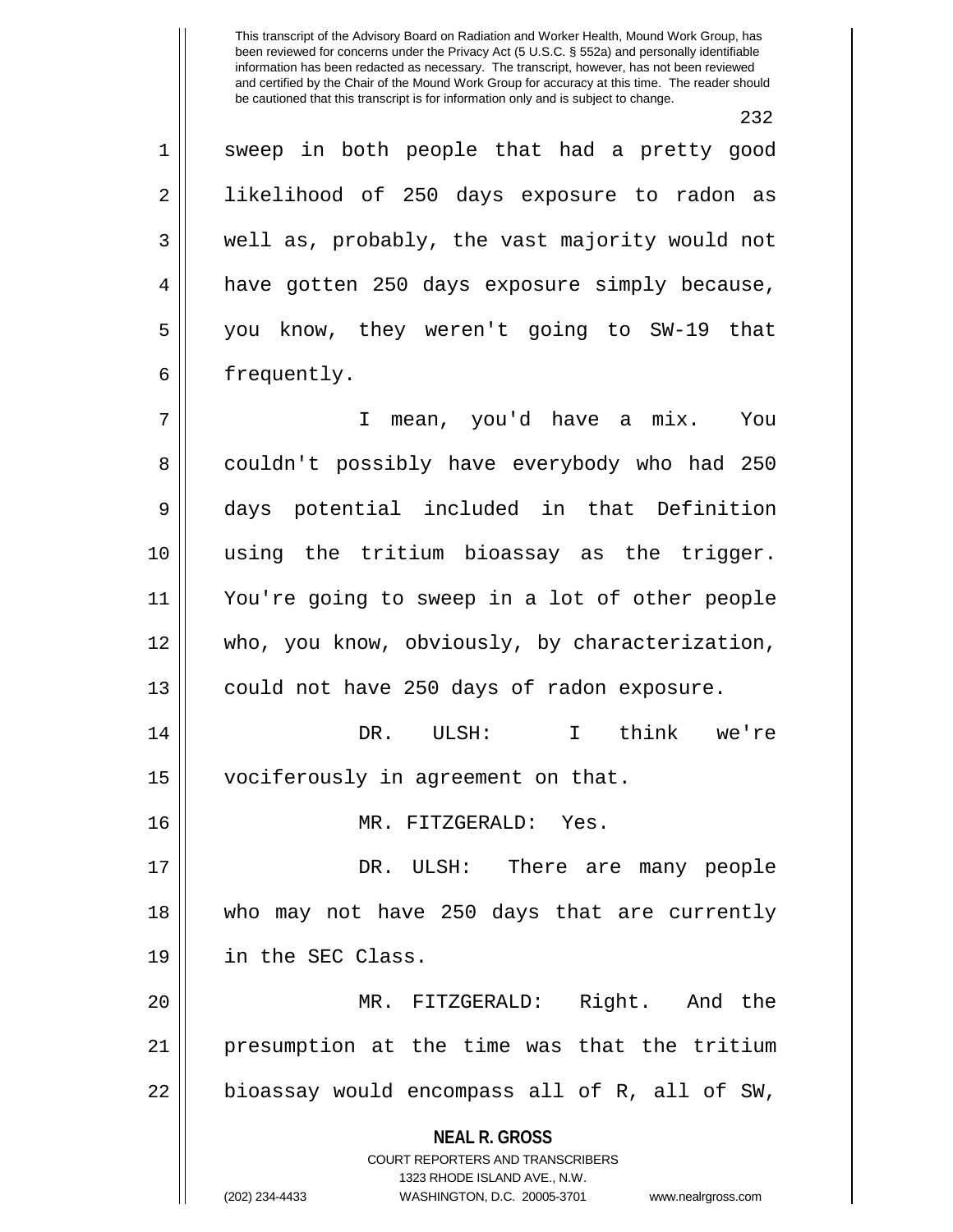233 1 and I agree with you, you know, T Building has  $2 \parallel$  nothing to do with this issue, but using that  $3 \parallel$  trigger, T Building as well. 4 Now, in this instance, and going  $5 \parallel$  back and revisiting this whole thing, and as 6 you know, I've always said, R Building, in  $7 \parallel$  toto, should be included, that was way back 8 | when. 9 Now, we've gone back and 10 reassessed the ventilation patterns to say, 11 well, maybe that was too far reaching and 12 perhaps the original trigger is okay if we can 13 || go back and show that, in the final analysis, 14 || the radon couldn't get to the workers, or the 15 workers couldn't get to the radon, I have less  $16$  | of a problem with the first. 17 You know, talking to this 18 individual we interviewed and looking at the 19 analysis that Mr. Chu has done, not you, but

COURT REPORTERS AND TRANSCRIBERS 1323 RHODE ISLAND AVE., N.W. (202) 234-4433 WASHINGTON, D.C. 20005-3701 www.nealrgross.com

**NEAL R. GROSS**

20 Mr. Chu over there, you know, I can appreciate

 $21$  | that and I can see the logic in that, however,

22 | I'm having more of a problem with --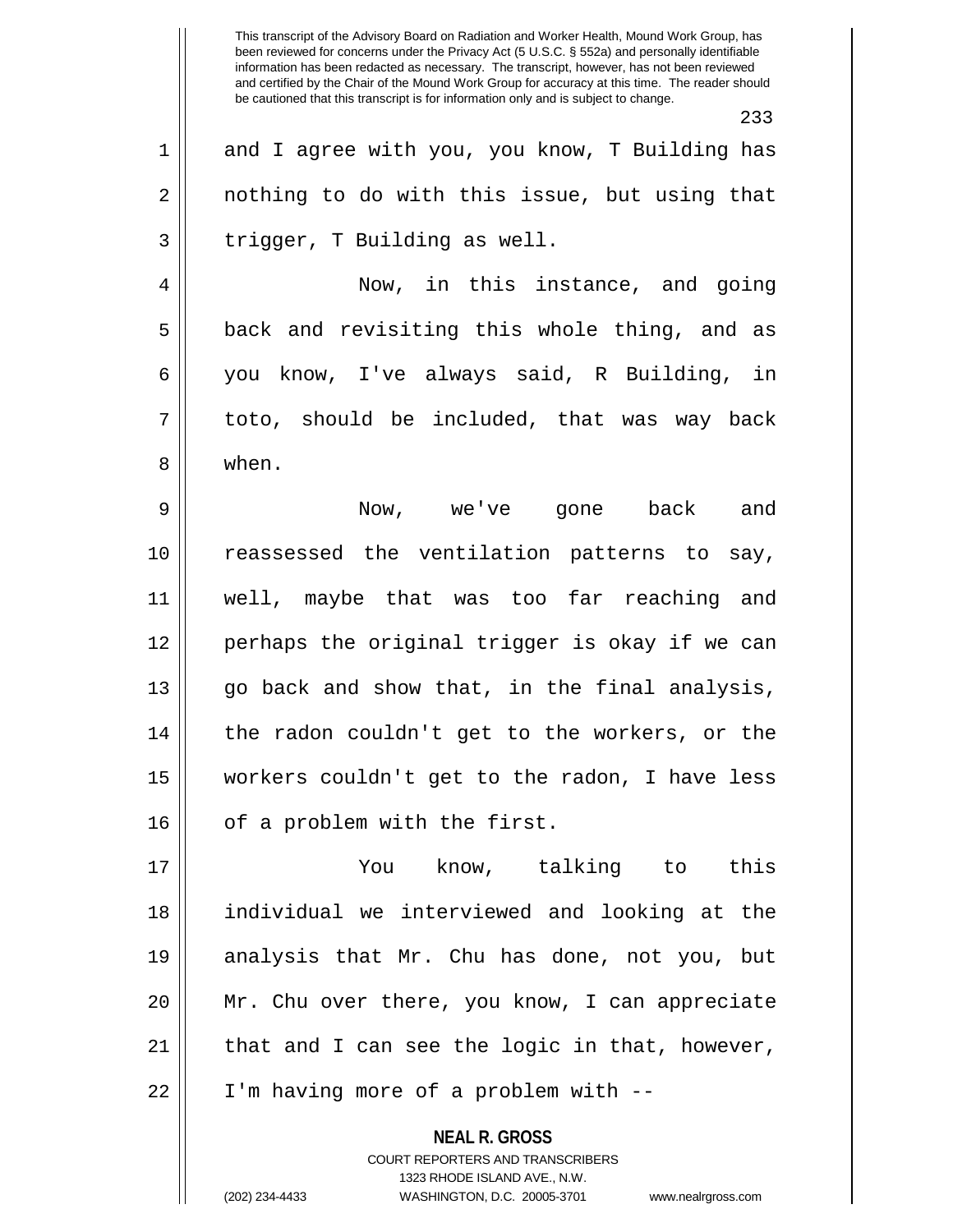**NEAL R. GROSS** COURT REPORTERS AND TRANSCRIBERS 1323 RHODE ISLAND AVE., N.W. (202) 234-4433 WASHINGTON, D.C. 20005-3701 www.nealrgross.com This transcript of the Advisory Board on Radiation and Worker Health, Mound Work Group, has been reviewed for concerns under the Privacy Act (5 U.S.C. § 552a) and personally identifiable information has been redacted as necessary. The transcript, however, has not been reviewed and certified by the Chair of the Mound Work Group for accuracy at this time. The reader should be cautioned that this transcript is for information only and is subject to change. 234 1 MR. KATZ: Someone on the line, 2 you're not muted. We're hearing you. Go  $3 \parallel$  ahead. 4 MR. FITZGERALD: I have more of a 5 || problem with the other notion, which is also a 6 premise for the other Class Definition that 7 somehow these workers who are on the clean 8 || side of R Building who, you know, just didn't 9 get tritium bioassay, have to meet a 250-day 10 test when that wasn't a test for the workers 11 that were swept in in the T Building and,  $12$  | certainly, the rest of R Building. 13 Maybe I'm missing something. 14 DR. ULSH: Yes, you are. They 15 don't have to meet the 250-day test, except 16 for they have to be employed for that long. 17 || MR. FITZGERALD: Right. 18 DR. ULSH: They have to meet the 19 test of having a single tritium urinalysis, 20 just like everybody else. That's it. If you 21 went in one day and you left your tritium 22 urinalysis, you're in the Class. It's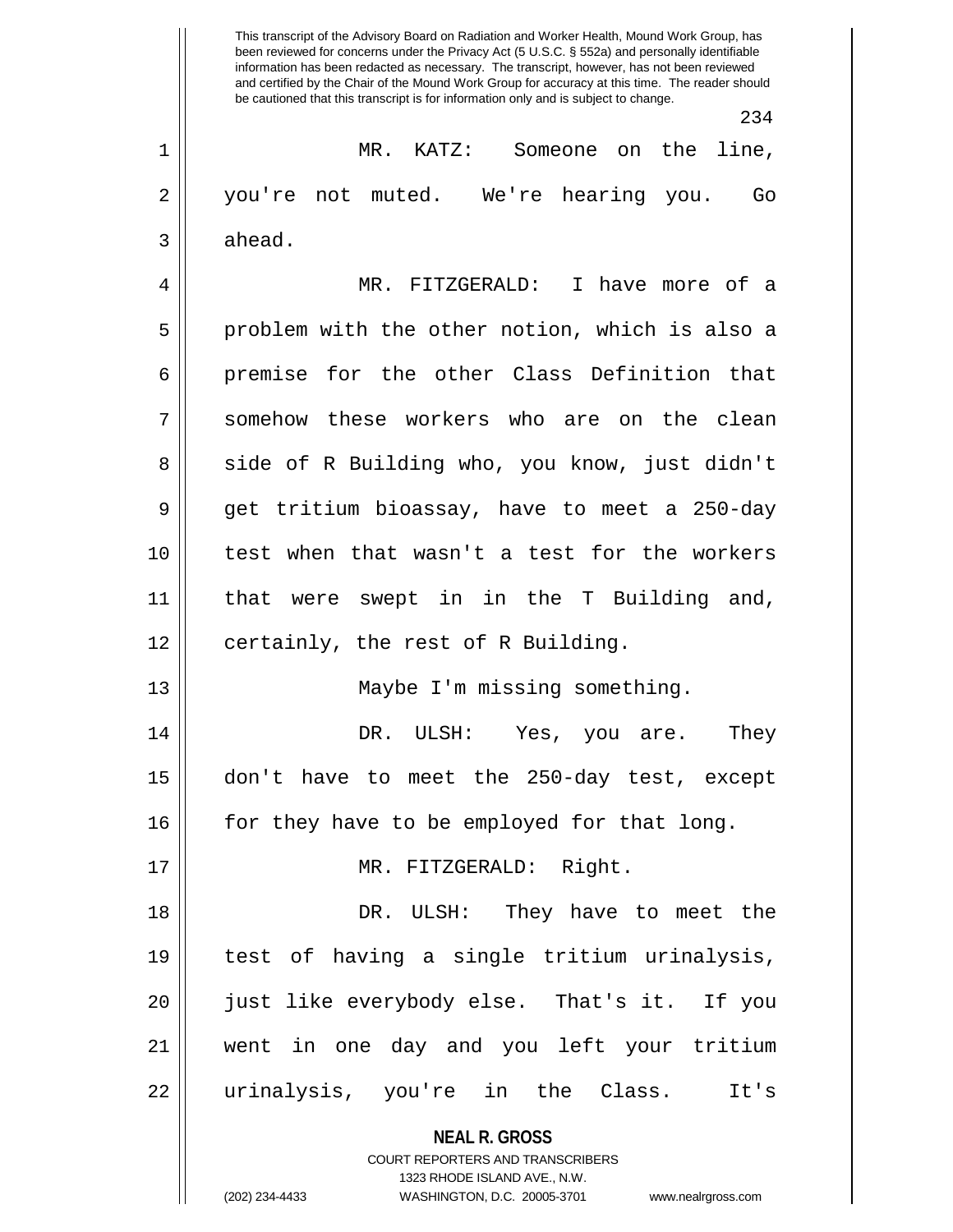235

1 exceedingly generous.

| 2  | MR. FITZGERALD: But if you had --              |
|----|------------------------------------------------|
| 3  | MS. LIN: Wait, hold on just a                  |
| 4  | sec, Joe, I'm trying to understand your point  |
| 5  | here, are you trying to make an equity         |
| 6  | argument because the Class is too over-        |
| 7  | inclusive for a population of people that      |
| 8  | shouldn't be included in the Class, then we    |
| 9  | have to do the same for the people who didn't  |
| 10 | have radon exposure in the cold side of R      |
| 11 | Building. Is this a equity argument that       |
| 12 | you're making here?                            |
| 13 | MR. FITZGERALD: No, no, not                    |
| 14 | equity argument, just the discussion where     |
| 15 | this is hinging on whether individuals who     |
| 16 | were thought to have been tritium bioassay,    |
| 17 | but as it turns out, were not, are now         |
| 18 | ineligible for the Class that was defined      |
| 19 | because they could not have been exposed to    |
| 20 | the radon in a way that is consistent with the |
| 21 | individuals elsewhere in R and SW Building.    |
| 22 | And I'm just saying that if one is             |

**NEAL R. GROSS** COURT REPORTERS AND TRANSCRIBERS 1323 RHODE ISLAND AVE., N.W. (202) 234-4433 WASHINGTON, D.C. 20005-3701 www.nealrgross.com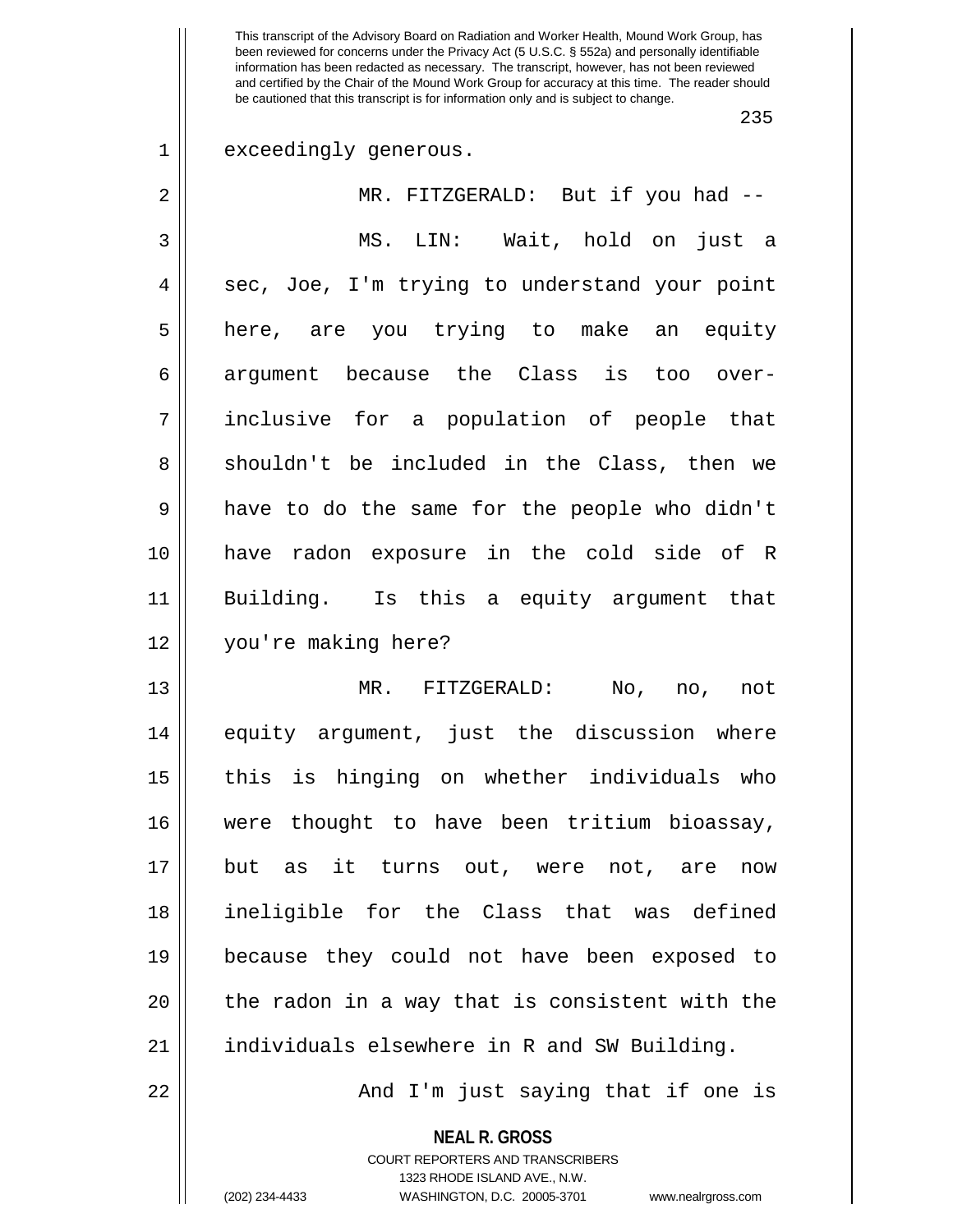**NEAL R. GROSS** 236 1 || looking at whether radon got to them or they  $2 \parallel$  got to the radon, I think in terms of access,  $3 \parallel$  they certainly have access. I'm just trying  $4 \parallel$  to figure out, what's the distinction? 5 MS. LIN: So actually, it's a 6 || question about whether the Class Definition 7 wrongfully excluded people who should be in 8 the Class. And it seems that hearing from 9 NIOSH and the interview that that's not the 10 case because the radon stopped where it 11 stopped, right? 12 || So under the regs there are two 13 || types of exposure, one is chronic, 250 days, 14 which is the Class Definition here, versus 15 one's acute, at a high level, criticality 16 level, okay? Like, critical incident level. 17 || So that's not that Class here, right? 18 MR. FITZGERALD: Jenny, but the 19 exposure, and we've talked about this, 20 || exposure is not just simply being in an  $21$  environment and the, in this case, the source  $22$  || term, the radon, reaches you and presents the

> COURT REPORTERS AND TRANSCRIBERS 1323 RHODE ISLAND AVE., N.W.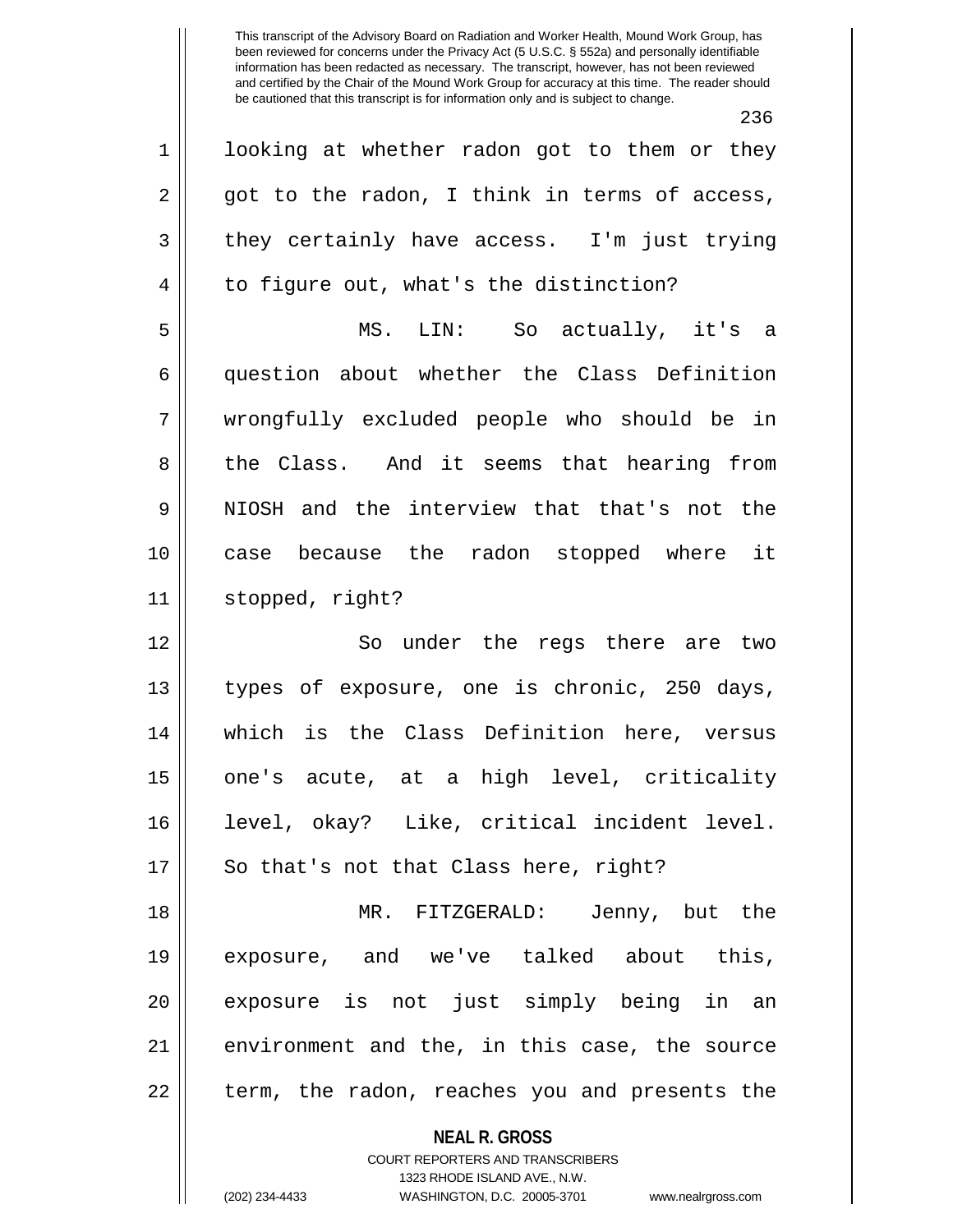237

| $\mathbf 1$ | hazard. If you --                                        |
|-------------|----------------------------------------------------------|
| 2           | MS. LIN: Right, visit it --                              |
| 3           | MR. FITZGERALD: -- can, in fact,                         |
| 4           | and this is the point that, I think, Labor               |
| 5           | made, if you have free access to SW-19, and              |
| 6           | you're not restricted, and this was one of the           |
| 7           | premises. You know, we had an original                   |
| 8           | premise that you couldn't even get in R and SW           |
| 9           | without a tritium bioassay.                              |
| 10          | That proved to be wrong, okay? We                        |
| 11          | have another premise here that the people on             |
| 12          | the clean side of R Building couldn't enter              |
| 13          | the hotter side of the tritium areas at R and            |
| 14          | SW without a tritium bioassay, okay?                     |
| 15          | demonstrated that, you know,<br>We                       |
| 16          | they can, in fact, enter and, you know, if               |
| 17          | they were to judge themselves to be in the               |
| 18          | vicinity long enough, they would be on their             |
| 19          | honor to leave a tritium bioassay, but I think           |
| 20          | that's, again, a judgmental thing. I think               |
| 21          | it's not something that the program provides             |
| 22          | for.                                                     |
|             | <b>NEAL R. GROSS</b><br>COURT REPORTERS AND TRANSCRIBERS |

1323 RHODE ISLAND AVE., N.W.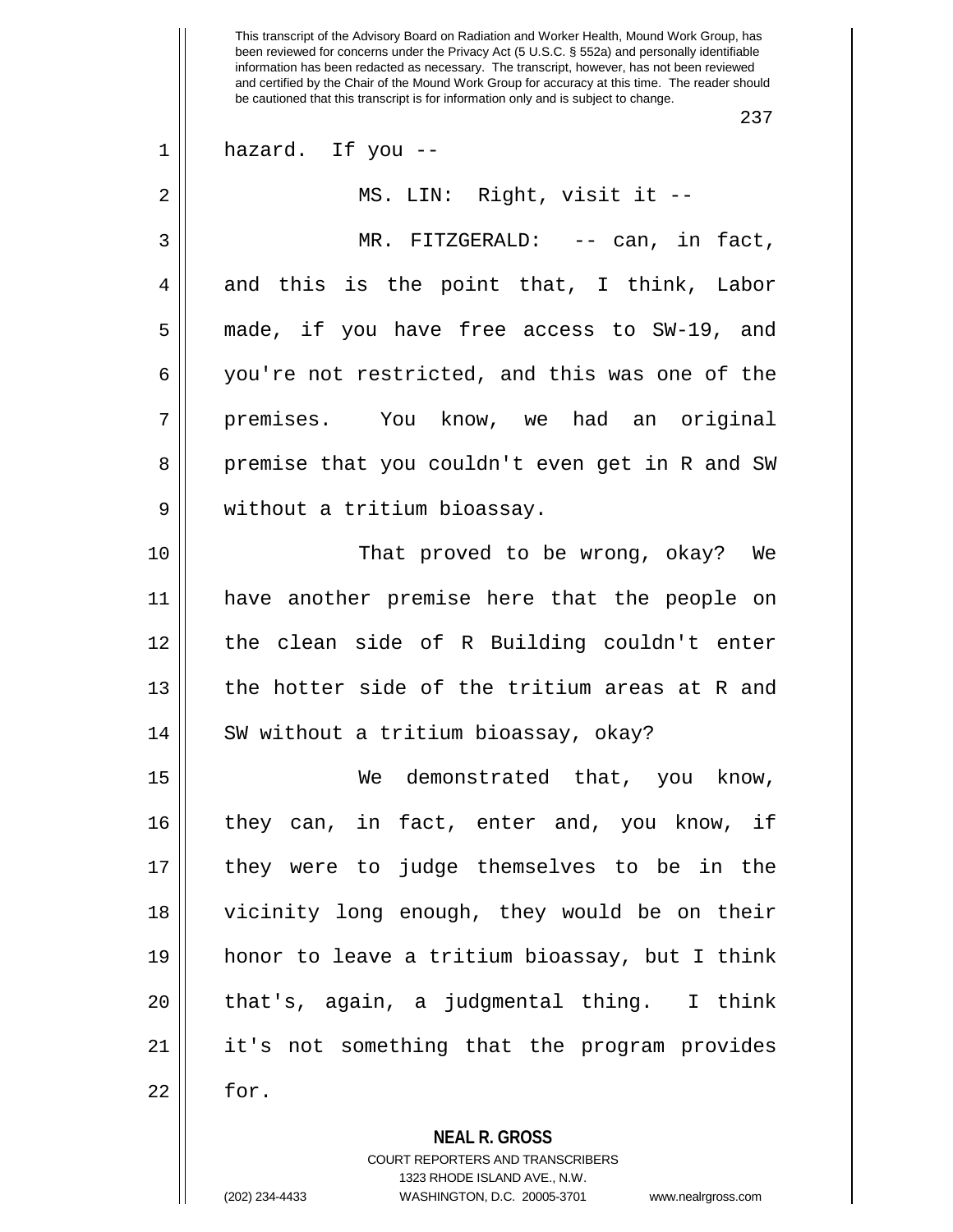**NEAL R. GROSS** COURT REPORTERS AND TRANSCRIBERS 1323 RHODE ISLAND AVE., N.W. (202) 234-4433 WASHINGTON, D.C. 20005-3701 www.nealrgross.com This transcript of the Advisory Board on Radiation and Worker Health, Mound Work Group, has been reviewed for concerns under the Privacy Act (5 U.S.C. § 552a) and personally identifiable information has been redacted as necessary. The transcript, however, has not been reviewed and certified by the Chair of the Mound Work Group for accuracy at this time. The reader should be cautioned that this transcript is for information only and is subject to change. 238 1 DR. NETON: Joe, I think that same 2 argument applies to the original Class, 3 whether you put that bioassay station at the 4 door of SW or the door of R Building, it's 5 || still, we've all known all along it's on an 6 | honor system. No one ever said that this was  $7 \parallel$  a quarded, you know, station where people, 8 || mandatorily, had to do it. 9 That's been known from the 10 beginning. 11 DR. ULSH: Yes. There's people 12 from PP Building -- 13 || DR. NETON: I mean, so really, the 14 || only difference I see is, where's the location 15 || of the tritium monitoring station? Is it the 16 door of the R Building or the door of the SW 17 Building? That's the only thing that's 18 | changed. 19 MR. FITZGERALD: Well, and I 20 || think, retrospectively, we're trying to go  $21$  || back and redo the analysis to show that  $-$  and 22 we didn't go through the R Building analysis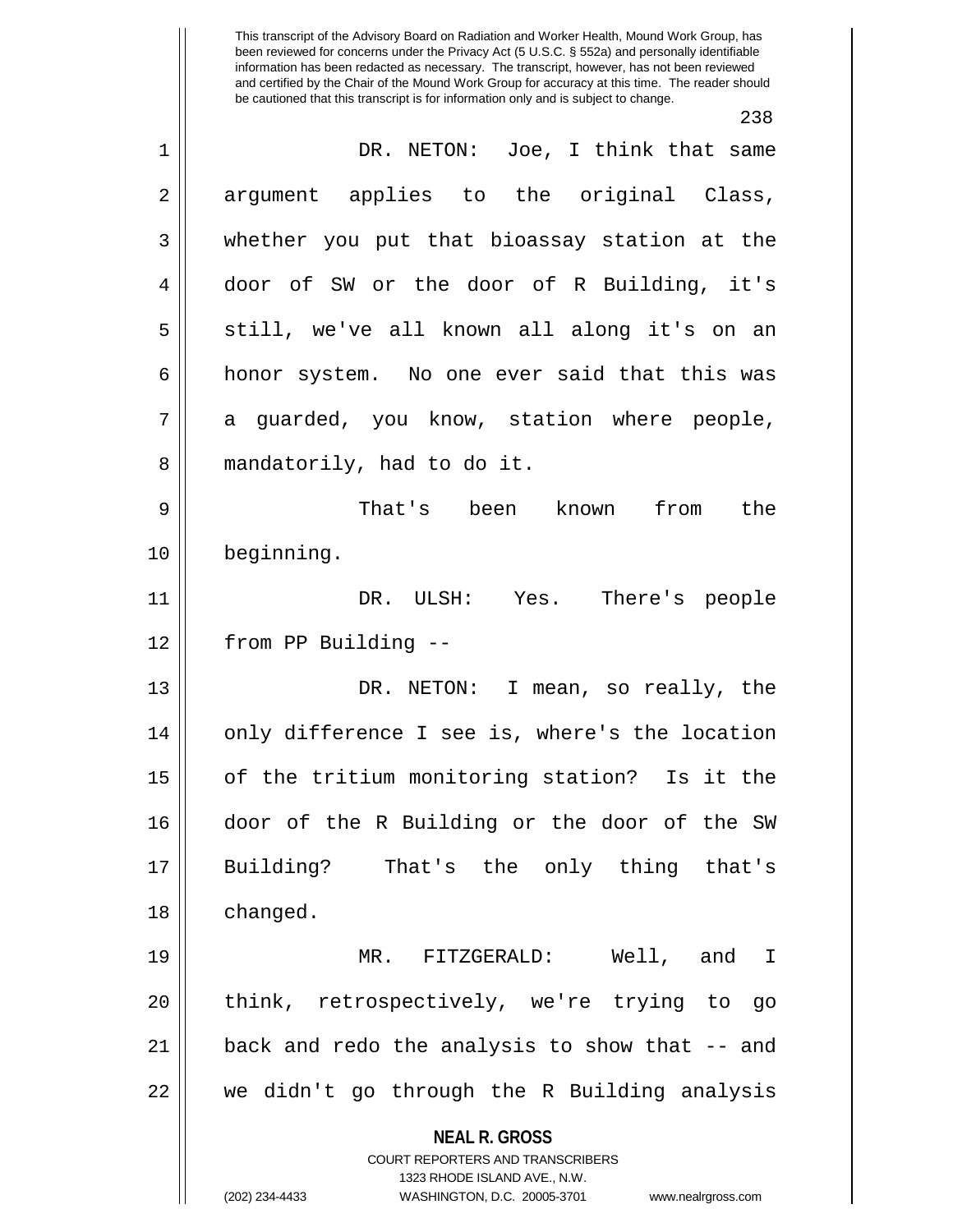This transcript of the Advisory Board on Radiation and Worker Health, Mound Work Group, has been reviewed for concerns under the Privacy Act (5 U.S.C. § 552a) and personally identifiable information has been redacted as necessary. The transcript, however, has not been reviewed and certified by the Chair of the Mound Work Group for accuracy at this time. The reader should be cautioned that this transcript is for information only and is subject to change. 239 1 because at the time it was felt that the  $2 \parallel$  original Class took care of it. 3 || I'm just concerned that when we go 4 || back that, you know, before we draw a line 5 that says, you know, people just did not  $6 \parallel$  mingle and there was no issue, and we said we 7 would, in fact, interview workers to ascertain 8 that, that that is a factor in looking at 9 | exposure retention. 10 Were these people able to move 11 about R and SW or not without a tritium 12 bioassay? Now I think that's somewhat open at  $13$  | this point. 14 DR. ULSH: Well, I think I've 15 stated our position pretty clearly. It's 16 || simply not plausible that someone who should 17 have been exposed in the Class, 250-day is not 18 || part of the Class Definition, it's simply part 19 | of the SEC Regulation.

20 Someone who could have been  $21$  | exposed to the radon in SW-19 --

22 MR. KATZ: It is part of the Class

**NEAL R. GROSS** COURT REPORTERS AND TRANSCRIBERS

1323 RHODE ISLAND AVE., N.W.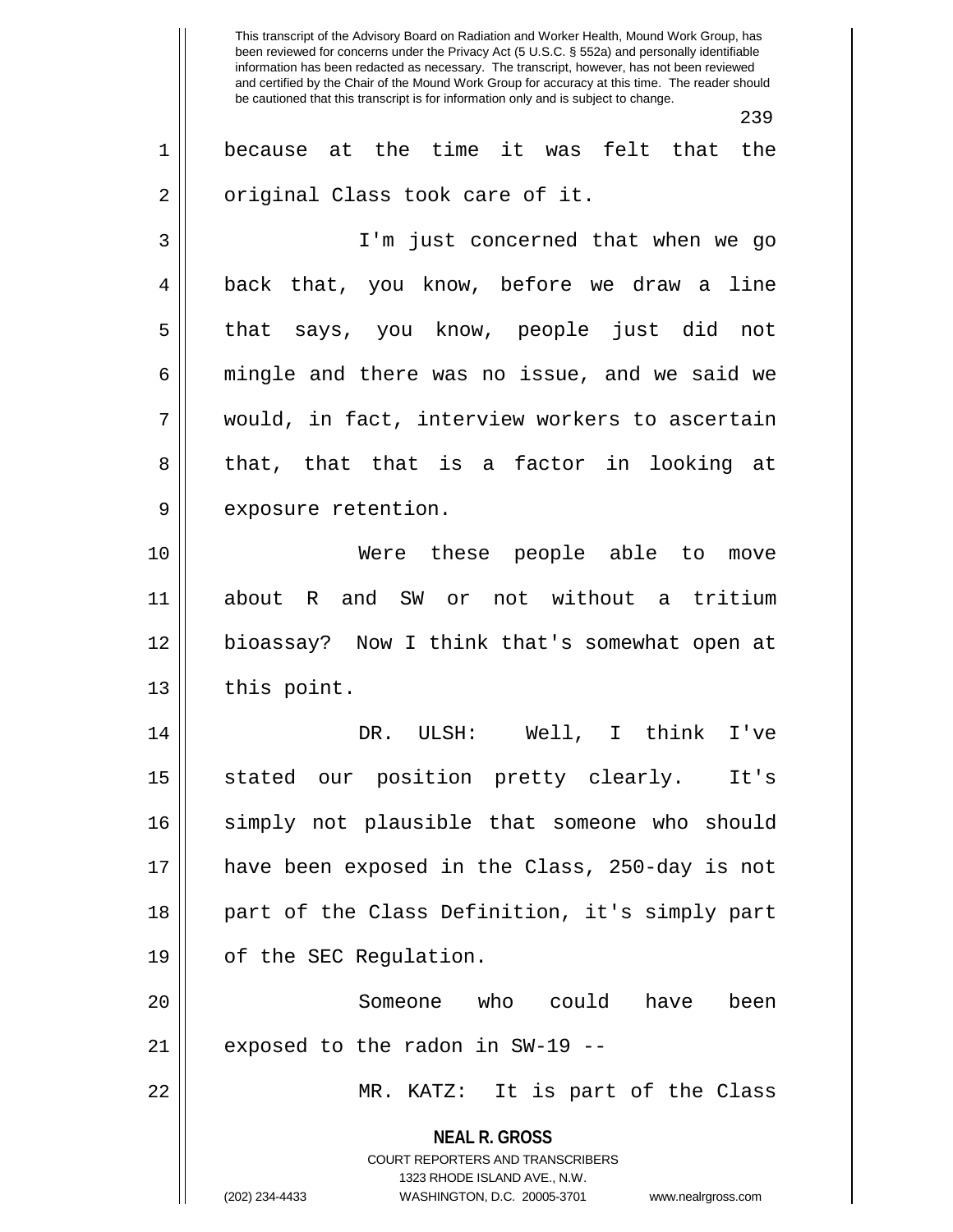**NEAL R. GROSS** COURT REPORTERS AND TRANSCRIBERS 1323 RHODE ISLAND AVE., N.W. (202) 234-4433 WASHINGTON, D.C. 20005-3701 www.nealrgross.com This transcript of the Advisory Board on Radiation and Worker Health, Mound Work Group, has been reviewed for concerns under the Privacy Act (5 U.S.C. § 552a) and personally identifiable information has been redacted as necessary. The transcript, however, has not been reviewed and certified by the Chair of the Mound Work Group for accuracy at this time. The reader should be cautioned that this transcript is for information only and is subject to change. 240 1 Definition, wasn't it? 2 || DR. ULSH: Pardon? 3 || MR. KATZ: It is part of the Class 4 Definition. 5 DR. ULSH: My mistake. I'm  $6 \parallel$  starting to speak --7 MR. KATZ: It's integral to the 8 || Class Definition. 9 DR. ULSH: All right. 10 MS. LIN: I'm sorry, the 250 day  $11$   $\parallel$  is. 12 MR. KATZ: Yes. 13 || MS. LIN: Okay. 14 MR. KATZ: It's integral to the 15 | Class Definition. Go ahead. 16 || MS. LIN: Sorry. Go ahead. 17 DR. ULSH: So we all agree that 18 || there are people currently in the Class who 19 probably don't, definitely don't meet 250 days 20 || of exposure to radon. We know that, and we're 21 || in agreement on that. I'm saying, that's  $22$  || okay. That's the best we could do.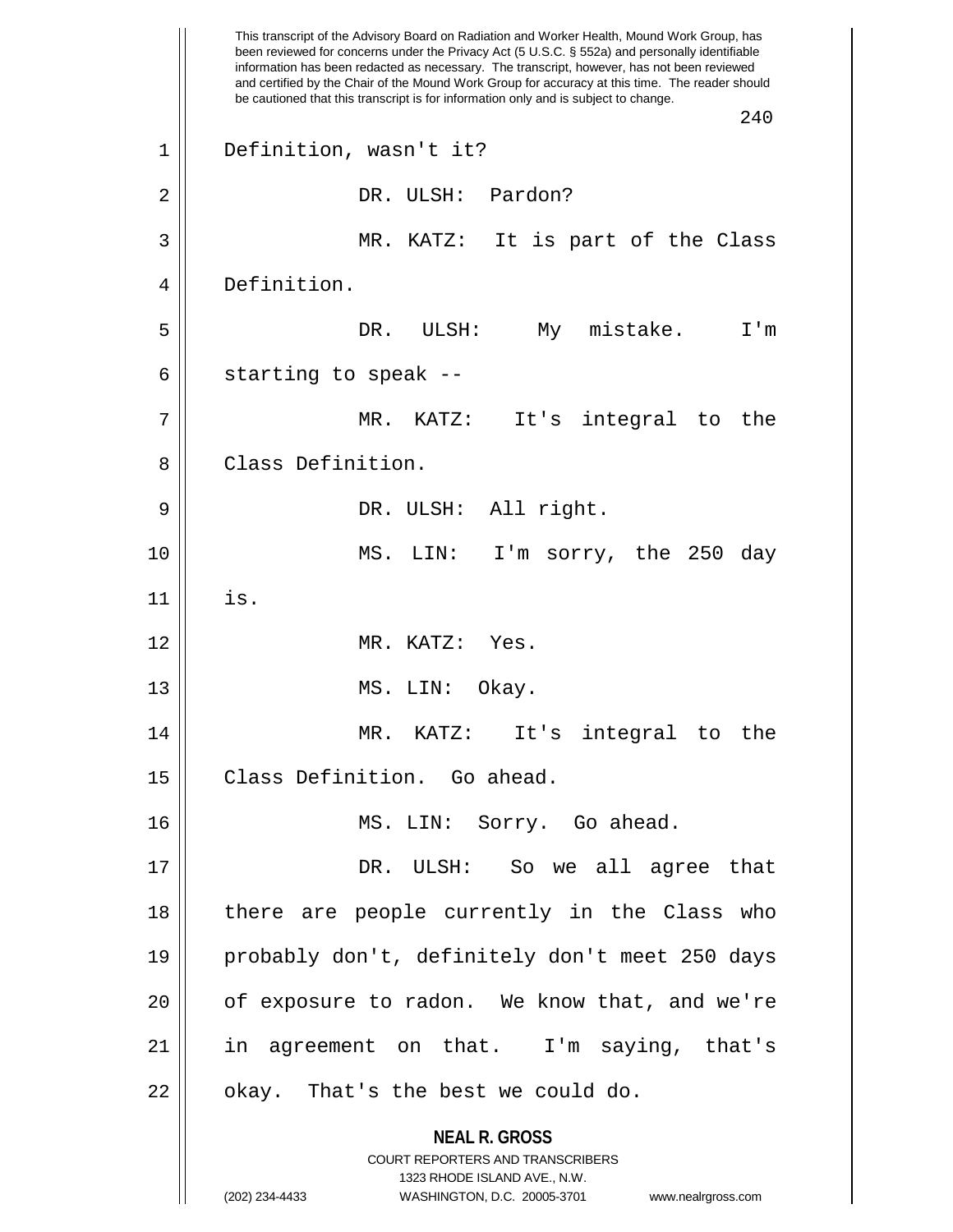241

| $\mathbf 1$    | The real question is are there                                                                                                                                         |
|----------------|------------------------------------------------------------------------------------------------------------------------------------------------------------------------|
| $\overline{2}$ | people who are not currently in the Class who                                                                                                                          |
| $\mathfrak{Z}$ | should be, and that means they had 250 days of                                                                                                                         |
| $\overline{4}$ | exposure to radon. I'm saying, if they did                                                                                                                             |
| 5              | not leave a single tritium urinalysis sample,                                                                                                                          |
| 6              | it is simply not plausible for them to meet                                                                                                                            |
| 7              | the conditions of the Class. It's simply not.                                                                                                                          |
| 8              | Is it physically impossible? No,                                                                                                                                       |
| $\mathsf 9$    | of course not. They could have -- each and                                                                                                                             |
| 10             | every day for 250 days they could have snuck                                                                                                                           |
| 11             | in, pressed their nose up against the crack in                                                                                                                         |
| 12             | floor in SW-19. There's nothing<br>the                                                                                                                                 |
| 13             | physically --                                                                                                                                                          |
| 14             | CHAIR BEACH: They didn't have to                                                                                                                                       |
| 15             | sneak in though. They could have<br>just                                                                                                                               |
| 16             | wondered in and out based on our interview.                                                                                                                            |
| 17             | MS. LIN: Well, okay, I mean, I                                                                                                                                         |
| 18             | think that's fine, but I'm just wondering,                                                                                                                             |
| 19             | have we actually located a claimant who was,                                                                                                                           |
| 20             | like, how you guys described, and wasn't added                                                                                                                         |
| 21             | to the SEC?                                                                                                                                                            |
| 22             | CHAIR BEACH: Yes, I think we                                                                                                                                           |
|                | <b>NEAL R. GROSS</b><br><b>COURT REPORTERS AND TRANSCRIBERS</b><br>1323 RHODE ISLAND AVE., N.W.<br>WASHINGTON, D.C. 20005-3701<br>(202) 234-4433<br>www.nealrgross.com |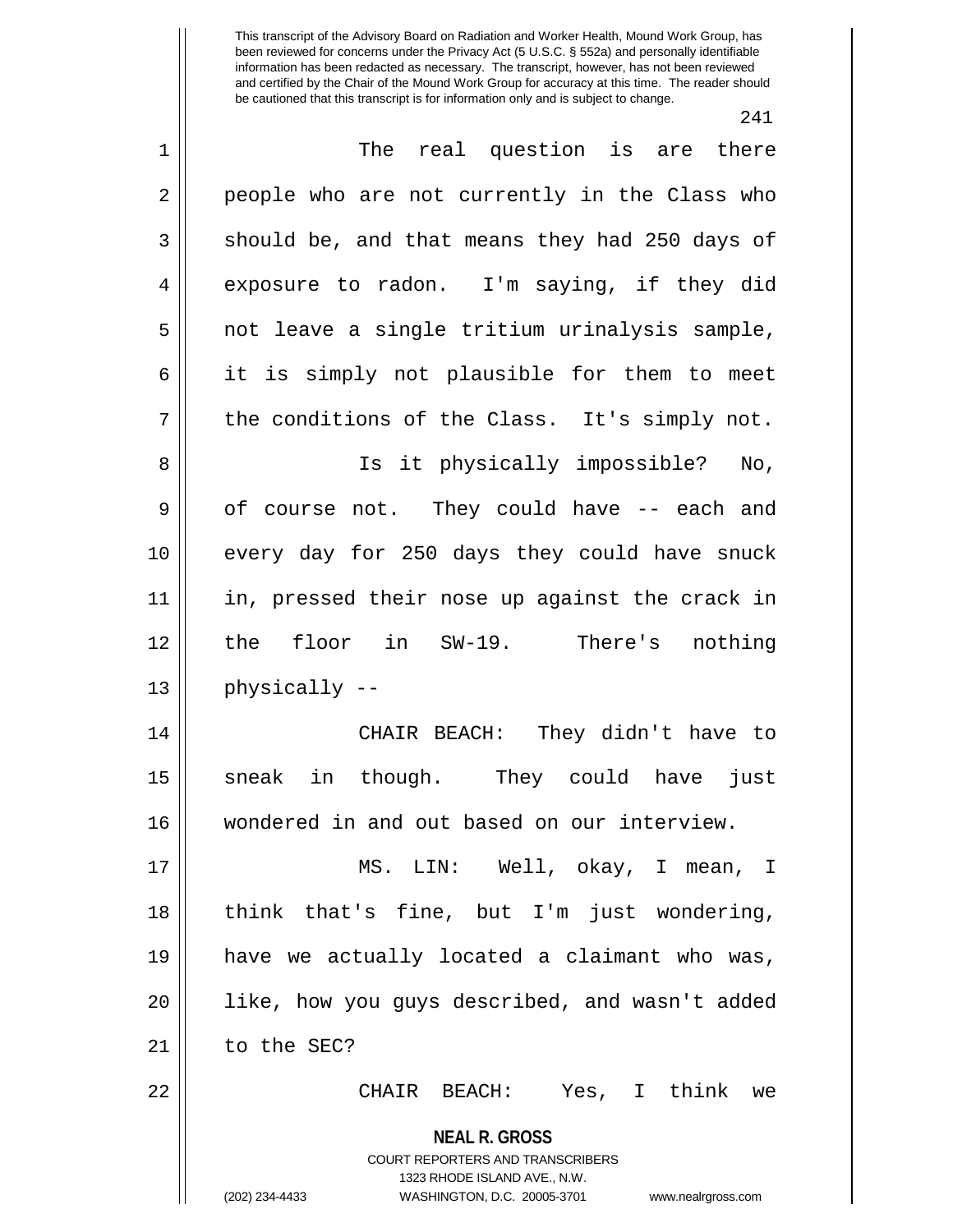242

1 have.

**NEAL R. GROSS** COURT REPORTERS AND TRANSCRIBERS 2 MEMBER ZIEMER: Well you would add  $3 \parallel$  everybody on the other side of the wall. See, 4 | to me, unfortunately, this looks an awful lot 5 || like a couple of other cases. One is General 6 | Electric in Cincinnati, and another is the Oak  $7 \parallel$  Ridge Hospital where we end up like -- see, my 8 problem with it is exactly what you say, the 9 250 days. 10 || At GE, is it likely that someone 11 in the other side of the plant would go into 12 || the one building where they had the material 13 || and spend 250 days there? No, but Labor says 14 we can't administer that. 15 || And you may recall, I said to the 16 Labor people, why don't you require the 17 claimant to give an affidavit? You've got a 18 || guy that says I went there every day for 250 19 days, make him give an affidavit to that  $20$  || effect, and we'll believe it. 21 Labor won't do that. Do you know 22 why? They said everybody lies. She said that

1323 RHODE ISLAND AVE., N.W.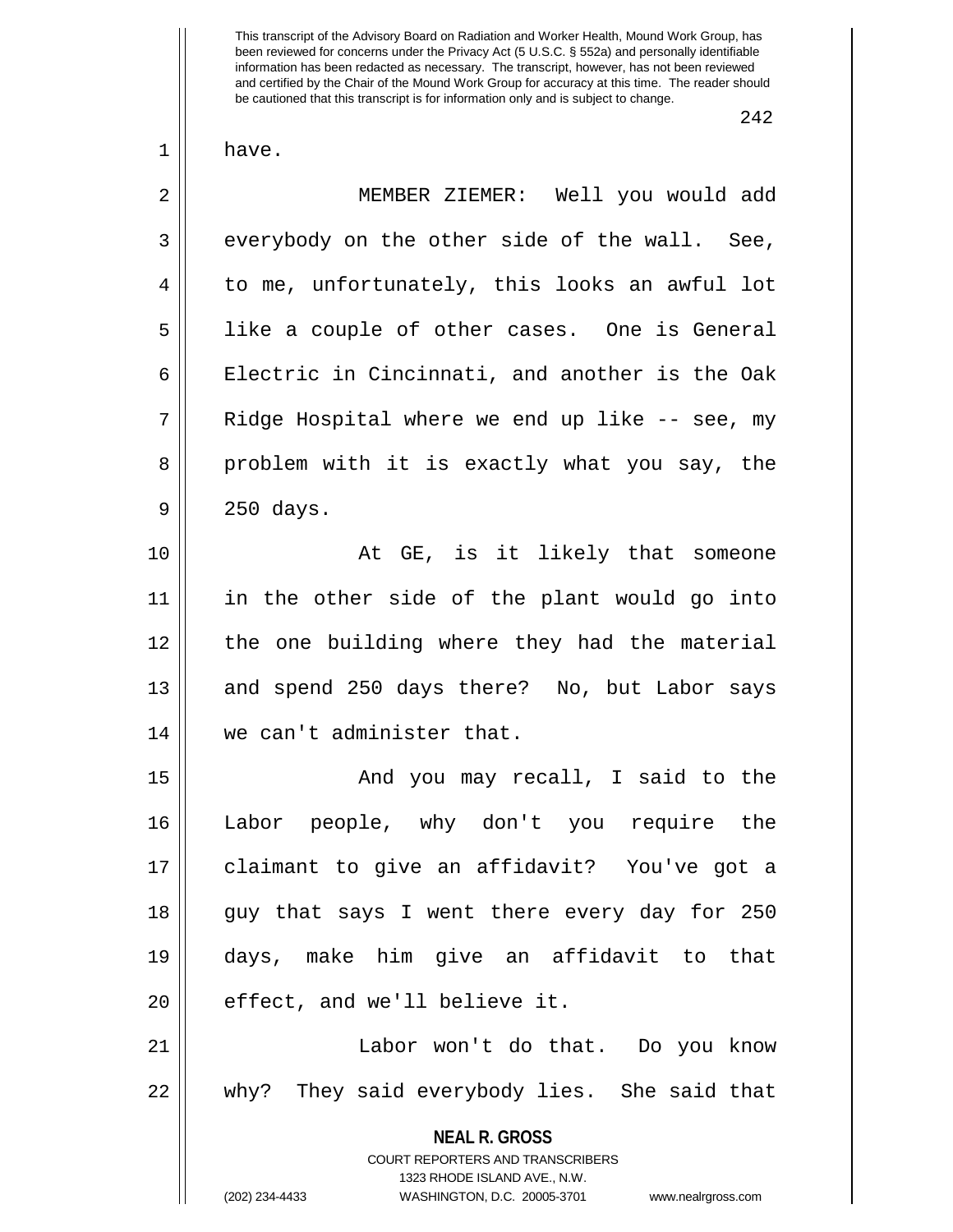**NEAL R. GROSS** COURT REPORTERS AND TRANSCRIBERS 1323 RHODE ISLAND AVE., N.W. (202) 234-4433 WASHINGTON, D.C. 20005-3701 www.nealrgross.com This transcript of the Advisory Board on Radiation and Worker Health, Mound Work Group, has been reviewed for concerns under the Privacy Act (5 U.S.C. § 552a) and personally identifiable information has been redacted as necessary. The transcript, however, has not been reviewed and certified by the Chair of the Mound Work Group for accuracy at this time. The reader should be cautioned that this transcript is for information only and is subject to change. 243 1 || in the public meeting. 2 || CHAIR BEACH: Yes, she did. 3 MEMBER ZIEMER: She said it in the 4 || public meeting, to get \$150,000, all of the 5 d claimants will lie. 6 DR. ULSH: I am staying miles away 7 | from that one. 8 || (Simultaneous speaking.) 9 DR. NETON: Well, Paul, this is a 10 little different in the sense that we have at 11 || least a requirement that they leave a bioassay 12 || sample to be on the record if they were in the  $13$   $\parallel$   $-$ 14 MEMBER ZIEMER: I know, but we 15 also had people that say you can go in there 16 | without that. 17 || DR. NETON: But not for 250 days 18 | though. 19 MS. LIN: But, Dr. Ziemer, as of 20 now, there's a Class been established, that 21 has been in effect, and the DOL has said that 22 || they could administer this Class as it's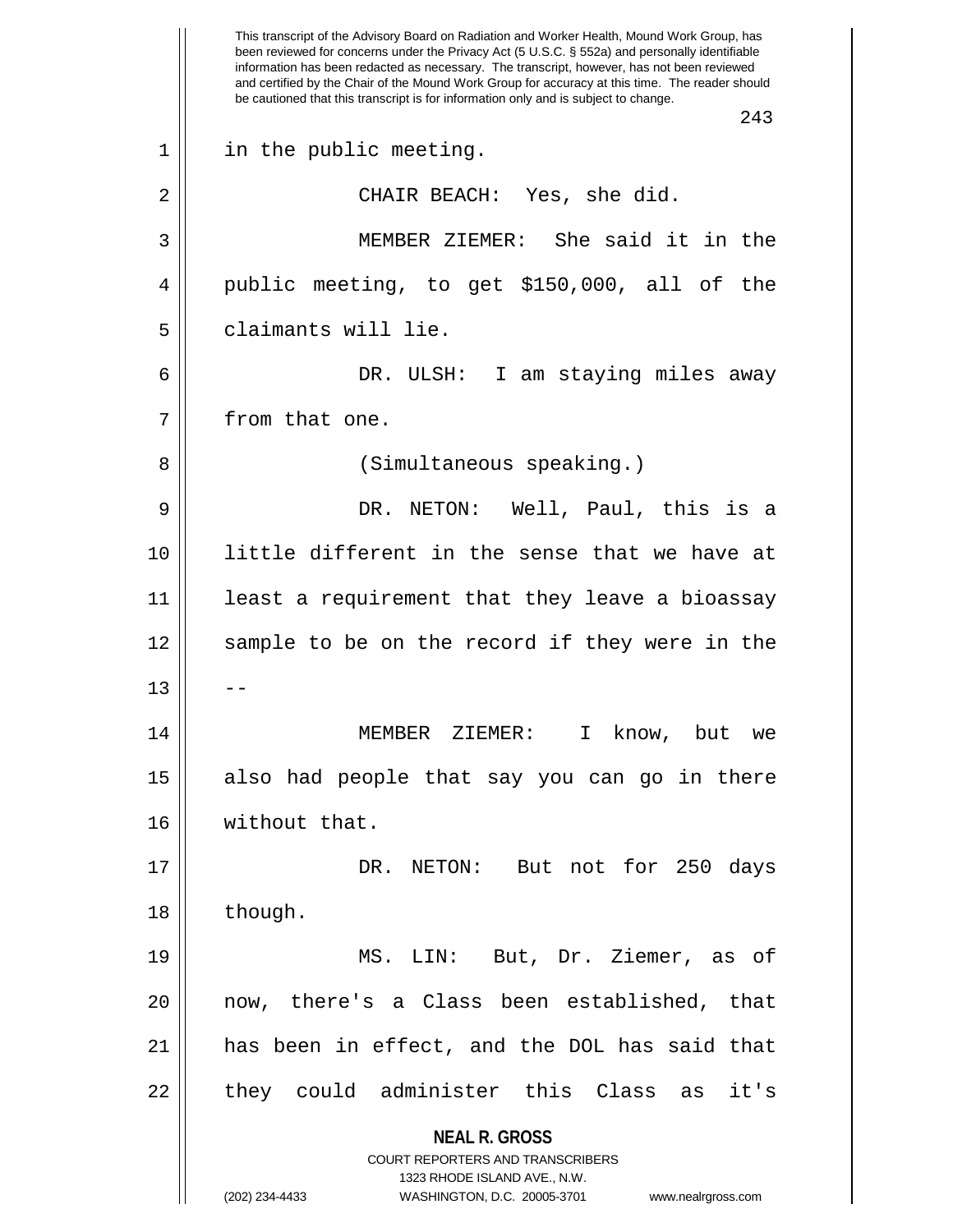**NEAL R. GROSS** COURT REPORTERS AND TRANSCRIBERS 1323 RHODE ISLAND AVE., N.W. (202) 234-4433 WASHINGTON, D.C. 20005-3701 www.nealrgross.com This transcript of the Advisory Board on Radiation and Worker Health, Mound Work Group, has been reviewed for concerns under the Privacy Act (5 U.S.C. § 552a) and personally identifiable information has been redacted as necessary. The transcript, however, has not been reviewed and certified by the Chair of the Mound Work Group for accuracy at this time. The reader should be cautioned that this transcript is for information only and is subject to change. 244 1 written. 2 DR. NETON: They have been 3 || administering it as it's written. 4 MS. LIN: Right. So then if  $5$  || there's another claimant or another --6 CHAIR BEACH: There's actually a  $7$  || group of claimants that fall through. 8 MS. LIN: Okay. And I think then, 9 you know, that that's a separate question 10 then, because that means we have an existing  $11$  | SEC Class that needs to be --12 MEMBER ZIEMER: Or you mean, if 13 || someone from the other side says that they --14 CHAIR BEACH: They worked there  $15$  and didn't have a tritium bioassay. 16 MS. LIN: That's right. Then does 17 that merit another SEC petition from this 18 || group of people? 19 CHAIR BEACH: The iron workers. 20 DR. NETON: What's that? 21 CHAIR BEACH: The iron workers. 22 DR. NETON: The iron workers?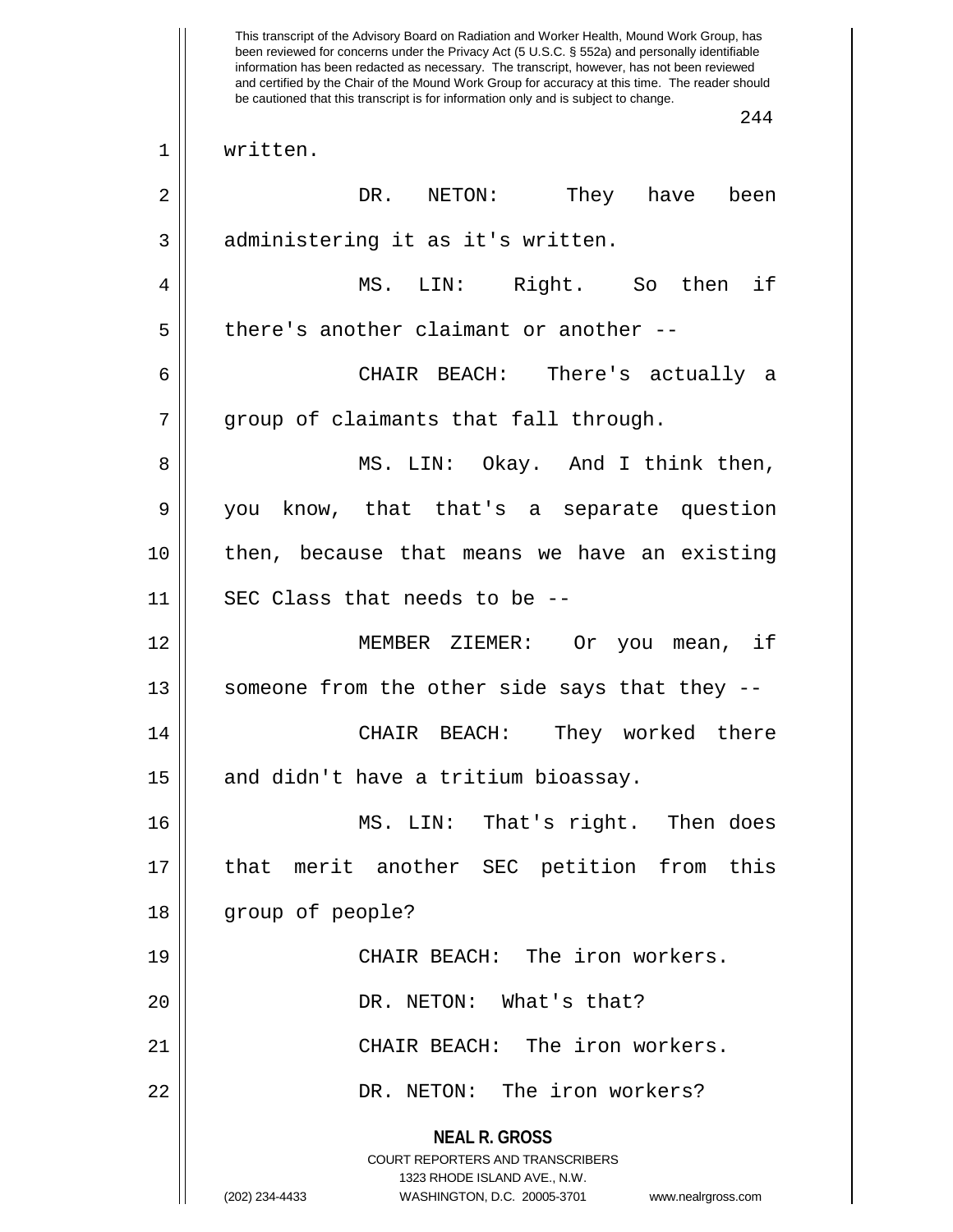**NEAL R. GROSS** COURT REPORTERS AND TRANSCRIBERS 1323 RHODE ISLAND AVE., N.W. (202) 234-4433 WASHINGTON, D.C. 20005-3701 www.nealrgross.com This transcript of the Advisory Board on Radiation and Worker Health, Mound Work Group, has been reviewed for concerns under the Privacy Act (5 U.S.C. § 552a) and personally identifiable information has been redacted as necessary. The transcript, however, has not been reviewed and certified by the Chair of the Mound Work Group for accuracy at this time. The reader should be cautioned that this transcript is for information only and is subject to change. 245 1 DR. ULSH: All right. Does this 2 go back to the MESH report? Because that's a 3 different question entirely. 4 DR. NETON: Because according to 5 || this last person that was interviewed, I  $6 \parallel$  thought he said that if you were doing work in 7 || there, like construction-type work, you would 8 definitely be on an RWP and required to leave 9 bioassay -- 10 MEMBER ZIEMER: Yes, work permit,  $11$   $\parallel$  right. 12 CHAIR BEACH: He did say that if 13 you were on a work permit. 14 MR. FITZGERALD: If you're on a 15 work permit. 16 CHAIR BEACH: But he also stated 17 you could go in and out, and people did, 18 without leaving a bioassay. 19 MR. FITZGERALD: Just to meet 20 people in break rooms, and have lunch, and  $21$  | stuff like that. 22 DR. NETON: Well, agreed, but for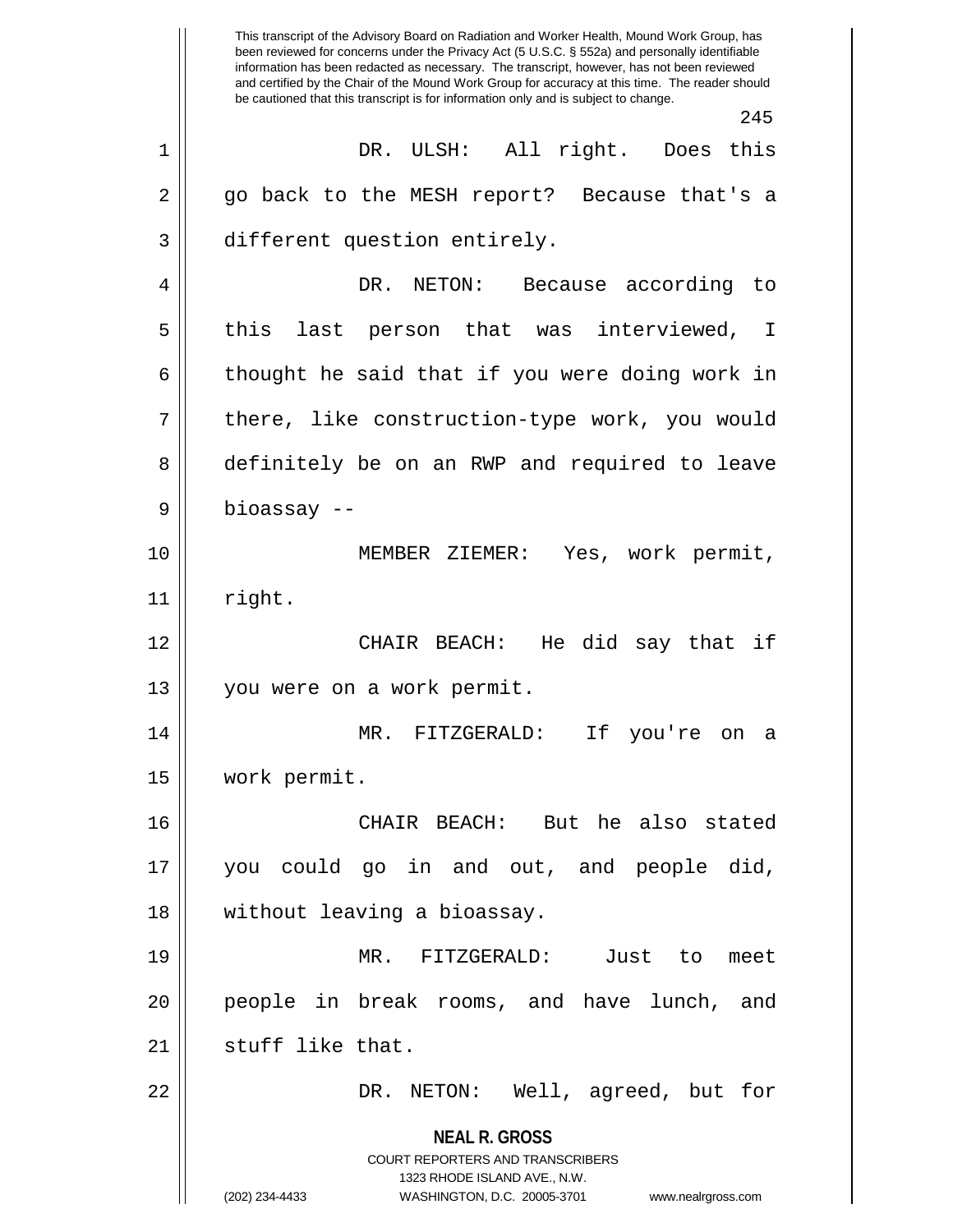246  $1 \parallel$  an entire work year, I side with Brant on this  $2 \parallel$  one, I find it hard to believe that for an  $3 \parallel$  entire work year, when there's a requirement 4 in place like that, you would have to,  $5 \parallel$  essentially, be stationed there for a work  $6 \parallel$  year without --7 MR. FITZGERALD: Well, that's kind 8 || of why I went back to the transcripts because 9 when this came up, that would have been the 10 rationale for the first SEC Class Definition. 11 || But I think going back to what 12 Paul was saying, and it's on Page 335 and 336 13 || of the January 5th, 2010 transcripts, Brant 14 came back and said Labor would not allow it to  $15$  | be defined this way because it's indeterminate 16 who would be in and out for how long. 17 It was just framed in a way which 18 || suggests that it couldn't be restricted that 19 way. And I'm just saying I'm not sure if we

21 DR. ULSH: What I mean, well,  $22$  since I'm the one who apparently made the

> **NEAL R. GROSS** COURT REPORTERS AND TRANSCRIBERS

1323 RHODE ISLAND AVE., N.W. (202) 234-4433 WASHINGTON, D.C. 20005-3701 www.nealrgross.com

20 || need to ask Labor again.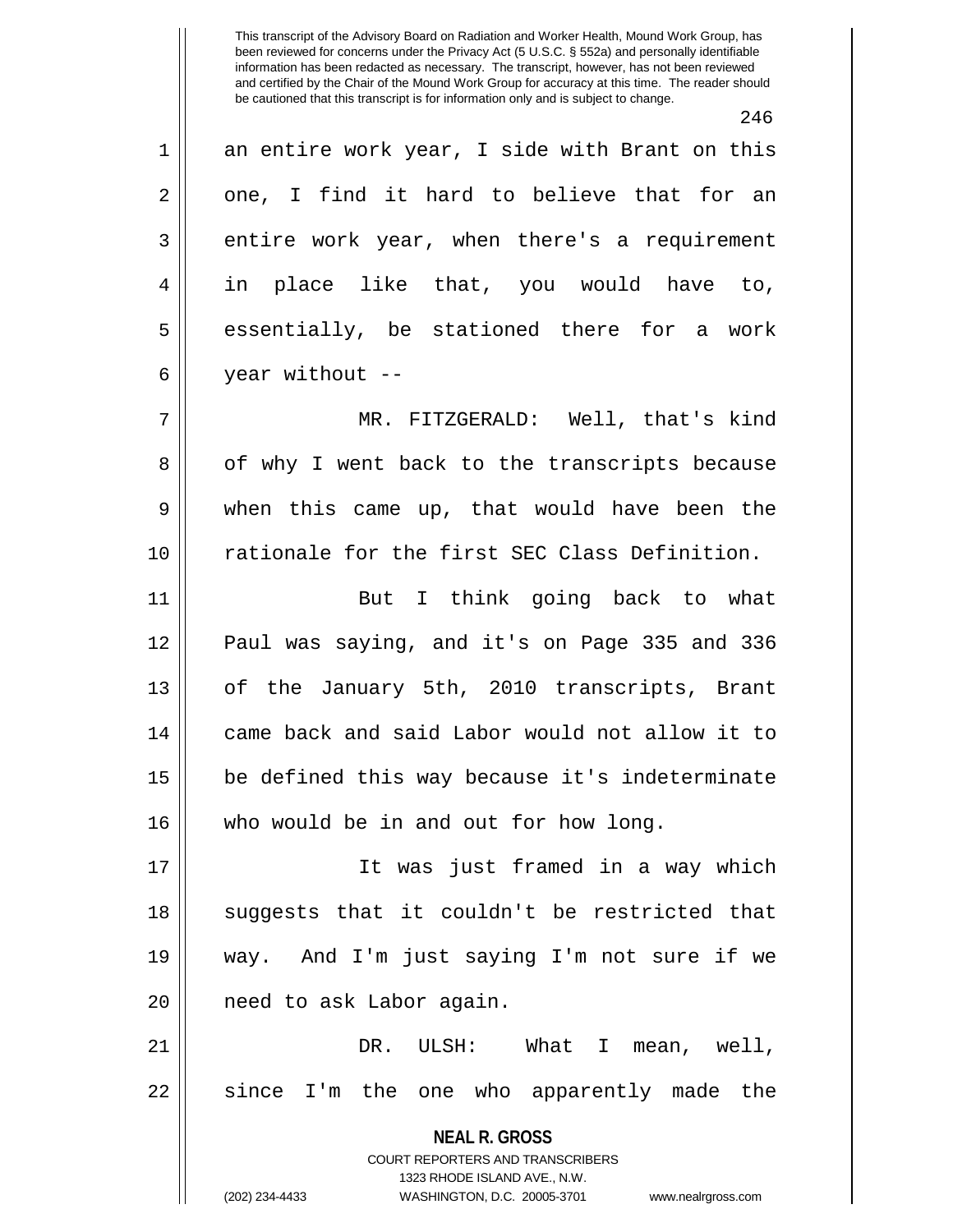**NEAL R. GROSS** COURT REPORTERS AND TRANSCRIBERS 1323 RHODE ISLAND AVE., N.W. (202) 234-4433 WASHINGTON, D.C. 20005-3701 www.nealrgross.com This transcript of the Advisory Board on Radiation and Worker Health, Mound Work Group, has been reviewed for concerns under the Privacy Act (5 U.S.C. § 552a) and personally identifiable information has been redacted as necessary. The transcript, however, has not been reviewed and certified by the Chair of the Mound Work Group for accuracy at this time. The reader should be cautioned that this transcript is for information only and is subject to change. 247 1 || statement. 2 MR. FITZGERALD: Yes. 3 DR. ULSH: What I meant when I  $4 \parallel$  said it was, if we sent a Class Definition  $5 \parallel$  over to Labor saying, SW-19, Labor would kick 6 it right back to us and say, we can't do this 7 | --8 DR. NETON: For exactly the same 9 || reasons GE and --10 DR. ULSH: So we crafted a 11 Definition with Jeff Kotsch in the hallway 12 outside of the, I ran this by him in the 13 hallway outside of the Niagara Board meeting. 14 I said, okay, well, what if we make it, and 15 whatever the current Class Definition says, 16 250 days, one tritium urinalysis, and they 17 haven't had a problem with administering that  $18$  || one. That's why we went with it. 19 DR. NETON: See, to me, the 20 precedent is set. I mean, a Class has already 21 been added based on that criteria. That's 22 || already been approved by the Secretary. The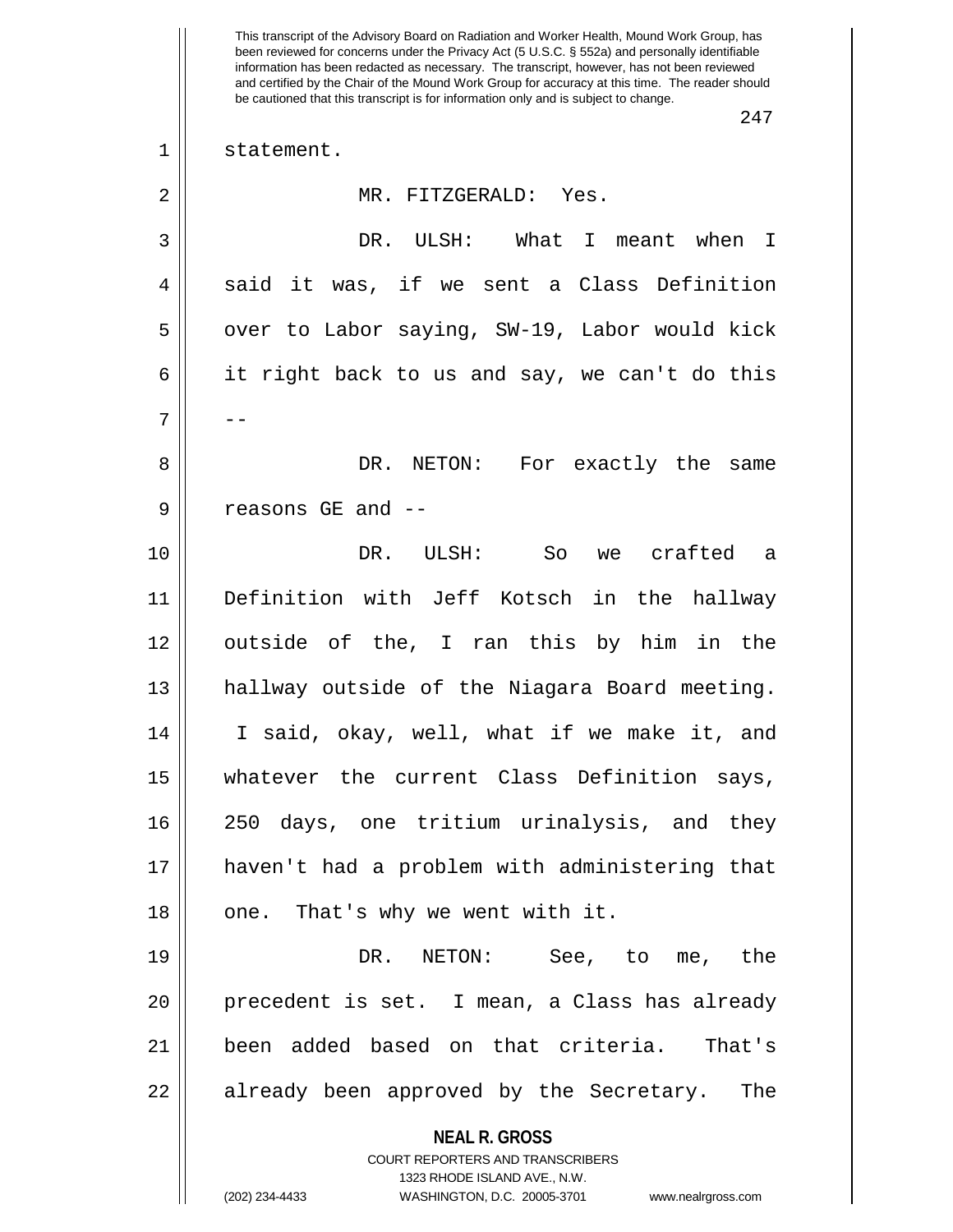**NEAL R. GROSS** COURT REPORTERS AND TRANSCRIBERS 1323 RHODE ISLAND AVE., N.W. (202) 234-4433 WASHINGTON, D.C. 20005-3701 www.nealrgross.com This transcript of the Advisory Board on Radiation and Worker Health, Mound Work Group, has been reviewed for concerns under the Privacy Act (5 U.S.C. § 552a) and personally identifiable information has been redacted as necessary. The transcript, however, has not been reviewed and certified by the Chair of the Mound Work Group for accuracy at this time. The reader should be cautioned that this transcript is for information only and is subject to change. 248 1 question is whether or not there was potential  $2 \parallel$  exposure to radon in the R Building that is 3 || now uncovered exposure, okay? 4 And I think that issue has been 5 || addressed. And I hear SC&A --6 MR. FITZGERALD: Yes, but I guess 7 my question, maybe this is more for Labor and 8 || maybe this gets to what Jenny is pointing out  $9 \parallel$  that, you know, this is sort of a construct of 10 || what they would accept. 11 You know, either this is 12 indeterminate in terms of access and you can't 13 get into test as to whether, you know, not 14 || only did they have access, but did they have  $15$  enough access to warrant, you know, inclusion, 16 around 250 days, I mean, this is sort of what 17 you were saying with GE. 18 DR. NETON: But see, Labor has no 19 || say in the 250-day requirement. That's not  $20$  || part of their  $-$ 21 MR. FITZGERALD: Well, I guess I 22 | misunderstood you in what you were saying.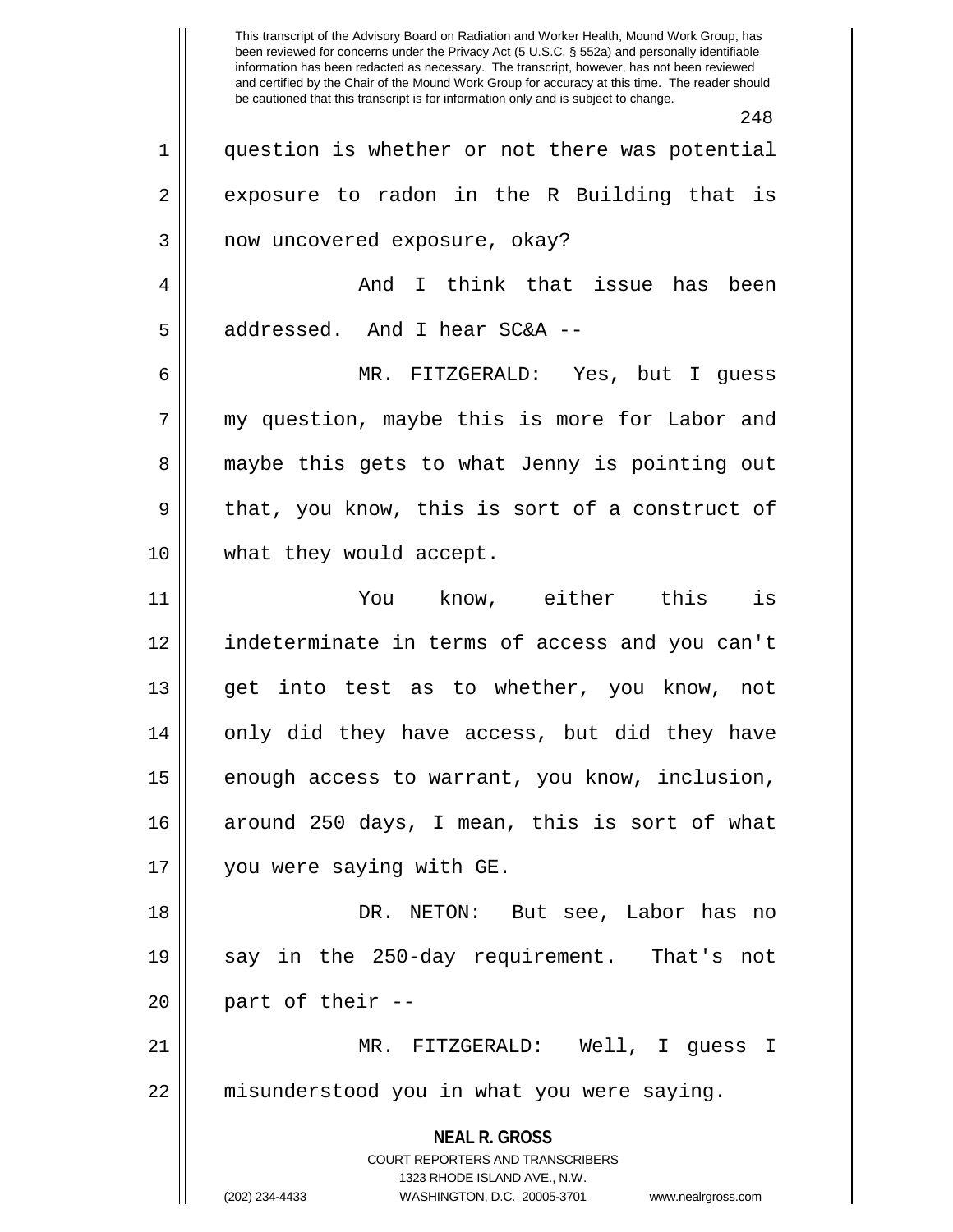**NEAL R. GROSS** This transcript of the Advisory Board on Radiation and Worker Health, Mound Work Group, has been reviewed for concerns under the Privacy Act (5 U.S.C. § 552a) and personally identifiable information has been redacted as necessary. The transcript, however, has not been reviewed and certified by the Chair of the Mound Work Group for accuracy at this time. The reader should be cautioned that this transcript is for information only and is subject to change. 249 1 MEMBER ZIEMER: Well, I think I 2 would suggest -- 3 MR. FITZGERALD: You were positing  $4 \parallel$  that. 5 MEMBER ZIEMER: I was saying, 6 || Labor, if you have someone that says I 7 wandered into this building, have them give 8 you some kind of an affidavit saying that, you 9 || know, if they did it one time, that's no big 10 deal, but maybe if they did it every day for 11 250 days, and spent a lot of time there, or 12 || even weight it by hours if you want. 13 || But, you know, if I went into that 14 building every day for the ten years I worked  $15$  | there, that's very different. 16 MS. LIN: Can I just say that, 17 from what I'm hearing, no one has a problem 18 with the radon Class as it's written now, but 19 SC&A, and it seems like some of the Board 20 Members, are concerned about a group of worker 21 who may have potential exposure to radon who 22 || are excluded from the Class.

> COURT REPORTERS AND TRANSCRIBERS 1323 RHODE ISLAND AVE., N.W.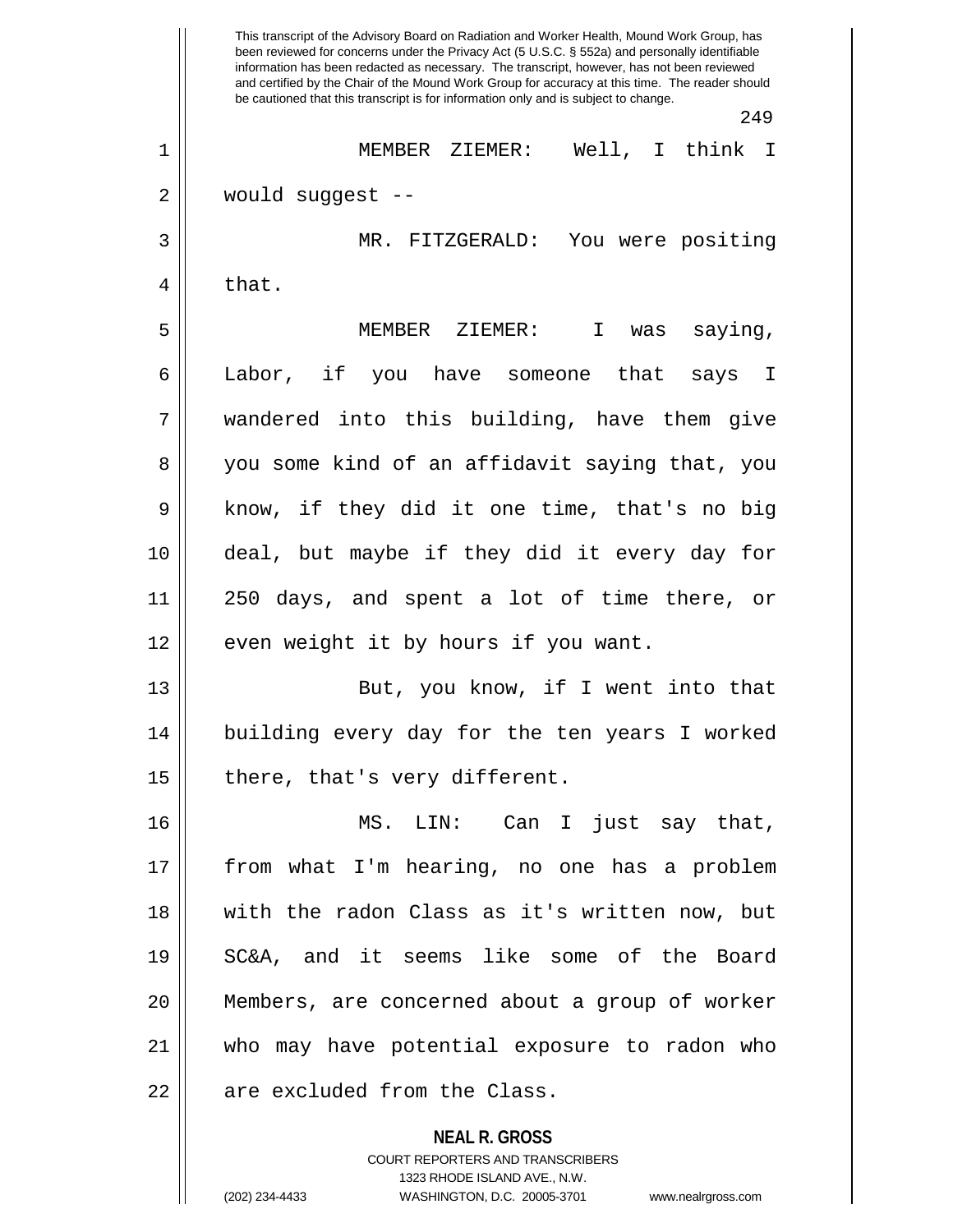**NEAL R. GROSS** COURT REPORTERS AND TRANSCRIBERS 1323 RHODE ISLAND AVE., N.W. This transcript of the Advisory Board on Radiation and Worker Health, Mound Work Group, has been reviewed for concerns under the Privacy Act (5 U.S.C. § 552a) and personally identifiable information has been redacted as necessary. The transcript, however, has not been reviewed and certified by the Chair of the Mound Work Group for accuracy at this time. The reader should be cautioned that this transcript is for information only and is subject to change. 250 1 What I'm saying is, there needs to  $2 \parallel$  be another solution, maybe, if the Board 3 Member wanted to go down that path, but this 4 || radon Class stands, okay? 5 MEMBER ZIEMER: It exists, yes. 6 MS. LIN: Does that make sense? 7 It exists, and it is here now. We obviously 8 || have to follow through with the regulations to 9 find another solution if there really, indeed, 10 is a problem. 11 CHAIR BEACH: So the reason this 12 is open is because NIOSH is proposing to 13 expand the Definition to include all Mound 14 workers from September 1st, 1972 through 15 December 31st, 1972 and for January 1st, 1975 16 | through December 31st, 1976. 17 That is why we're discussing this 18 within the Work Group again. 19 || MS. LIN: I'm sorry, I don't --20 || DR. ULSH: Yes, that's accurate. 21 CHAIR BEACH: This is the White 22 || Paper that started all -- so this is what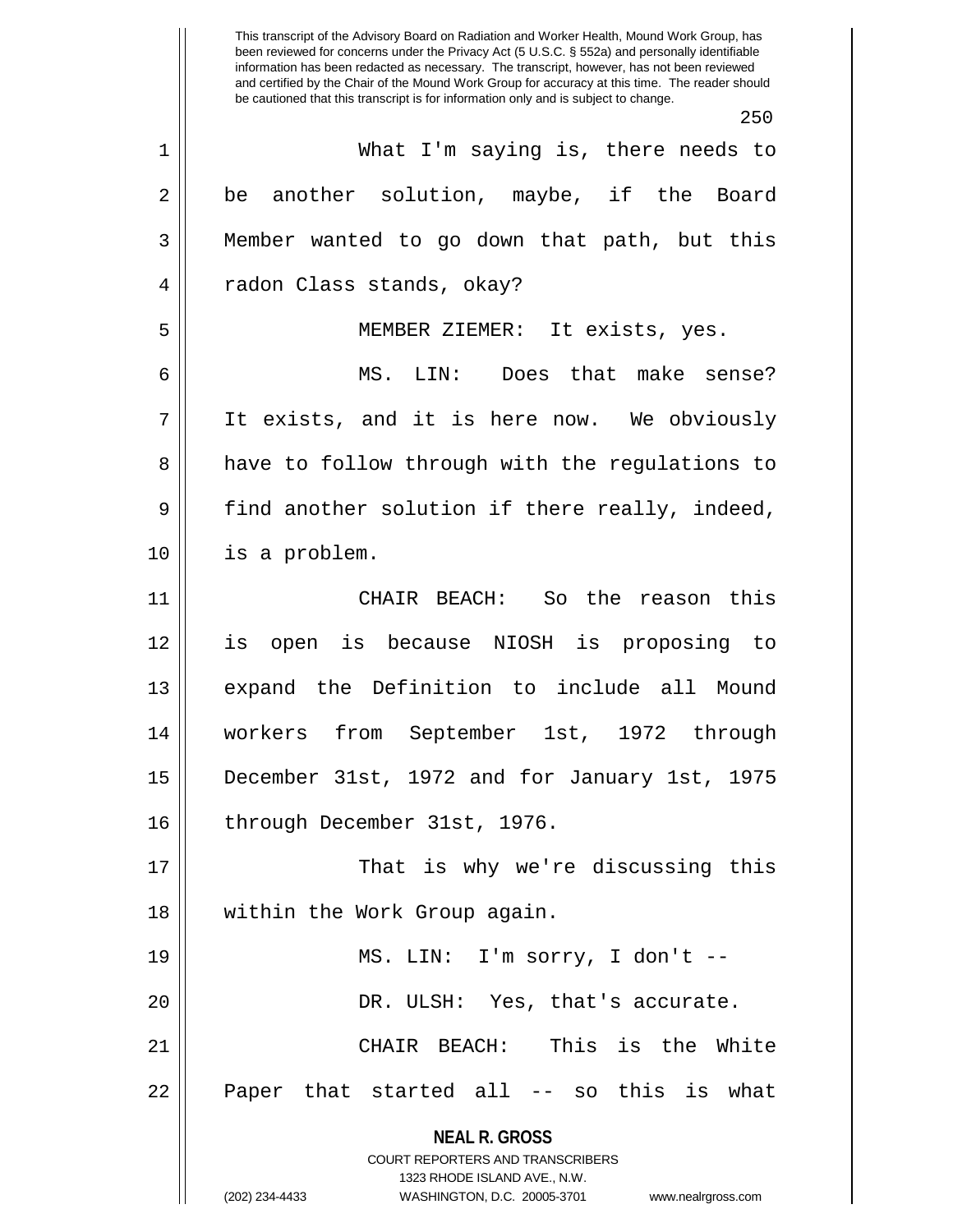**NEAL R. GROSS** COURT REPORTERS AND TRANSCRIBERS 1323 RHODE ISLAND AVE., N.W. (202) 234-4433 WASHINGTON, D.C. 20005-3701 www.nealrgross.com This transcript of the Advisory Board on Radiation and Worker Health, Mound Work Group, has been reviewed for concerns under the Privacy Act (5 U.S.C. § 552a) and personally identifiable information has been redacted as necessary. The transcript, however, has not been reviewed and certified by the Chair of the Mound Work Group for accuracy at this time. The reader should be cautioned that this transcript is for information only and is subject to change. 251  $1 \parallel$  started all this discussion, Jen, and got us  $2 \parallel$  into the ventilation again. 3 DR. NETON: Well, no, no, Jen, 4 what started the discussion was the fact that 5 people who worked in the R Building were not 6 monitored for tritium. That's what started 7 || this whole issue. 8 CHAIR BEACH: Well, they were 9 using the log books, and there were people 10 that were missing. There was two log books. 11 DR. NETON: No, no, no, two 12 || separate issues there. 13 || CHAIR BEACH: Okay. 14 DR. NETON: The first issue that  $15$  started was, we became aware that there were 16 || claimants who worked in the R Building that 17 never left a bioassay sample, that came 18 through, I mean, I saw the dose  $19 \parallel$  reconstructions, and it's true. 20 CHAIR BEACH: Was this previous to  $21$   $\parallel$  the SEC? 22 DR. NETON: Once the SEC was in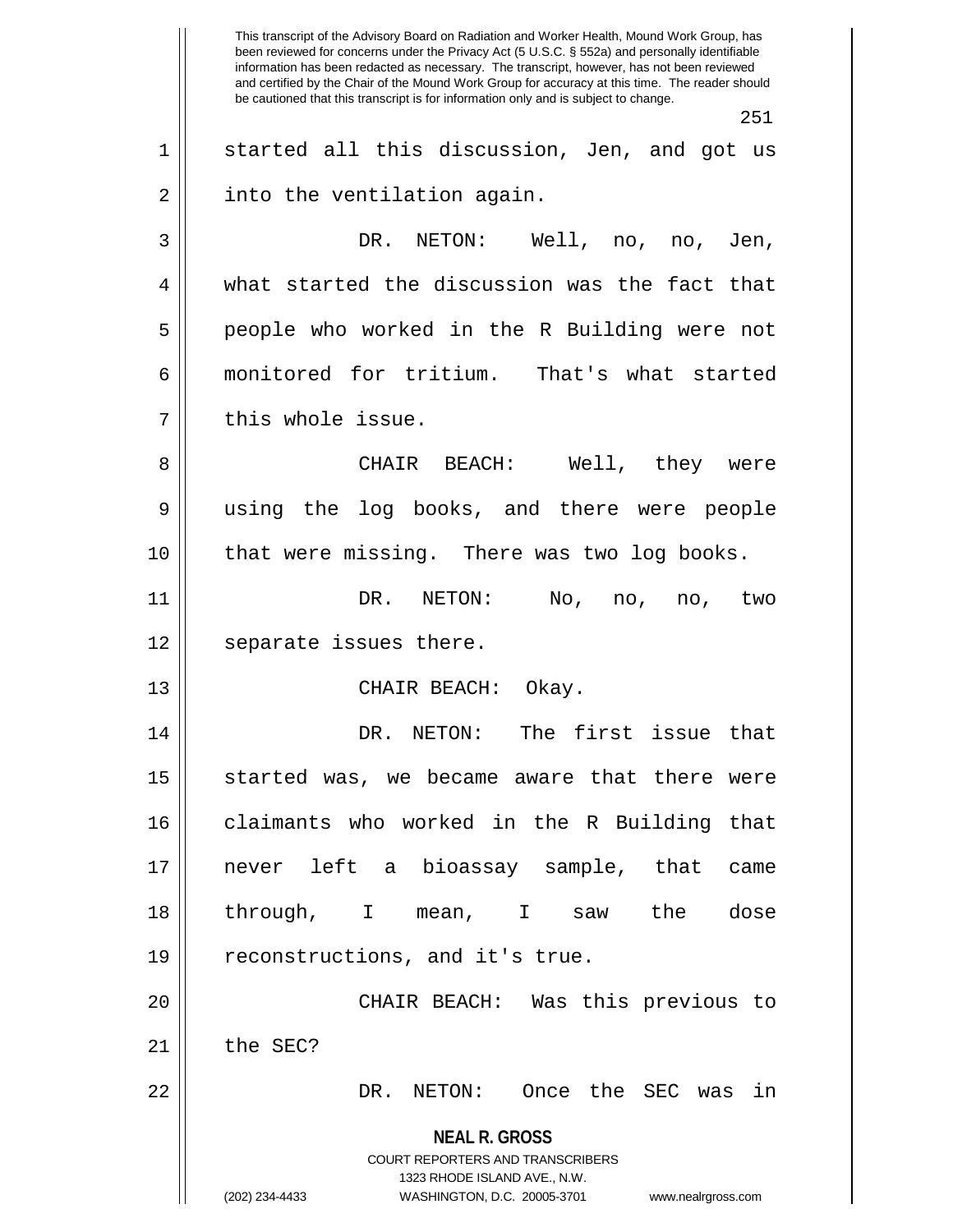**NEAL R. GROSS** COURT REPORTERS AND TRANSCRIBERS 252 1 || place, we became very much aware that there 2 were people who worked in the R Building that 3 | never left a tritium sample, so how can that 4 | be? They were all supposed to leave tritium 5 | samples? 6 || On our subsequent investigation it 7 was determined that people in the R Building 8 || were not required to leave tritium samples. 9 DR. ULSH: Well, people in the 10 cold side. 11 DR. NETON: In the cold side, yes. 12 || And so that started this. At about the same 13 || time, though, this issue of the missing year, 14 or so, of the log books surfaced, but that's a 15 totally independent issue. We would have to 16 || address that either way. 17 I mean, we don't have the full log 18 books. We don't. I thought we did. So that 19 needs to be fixed. The R Building issue is a 20 || separate issue. And, again, the question in 21 my mind was, if the Class stands, the only 22 || remaining question then is, was radon present

1323 RHODE ISLAND AVE., N.W.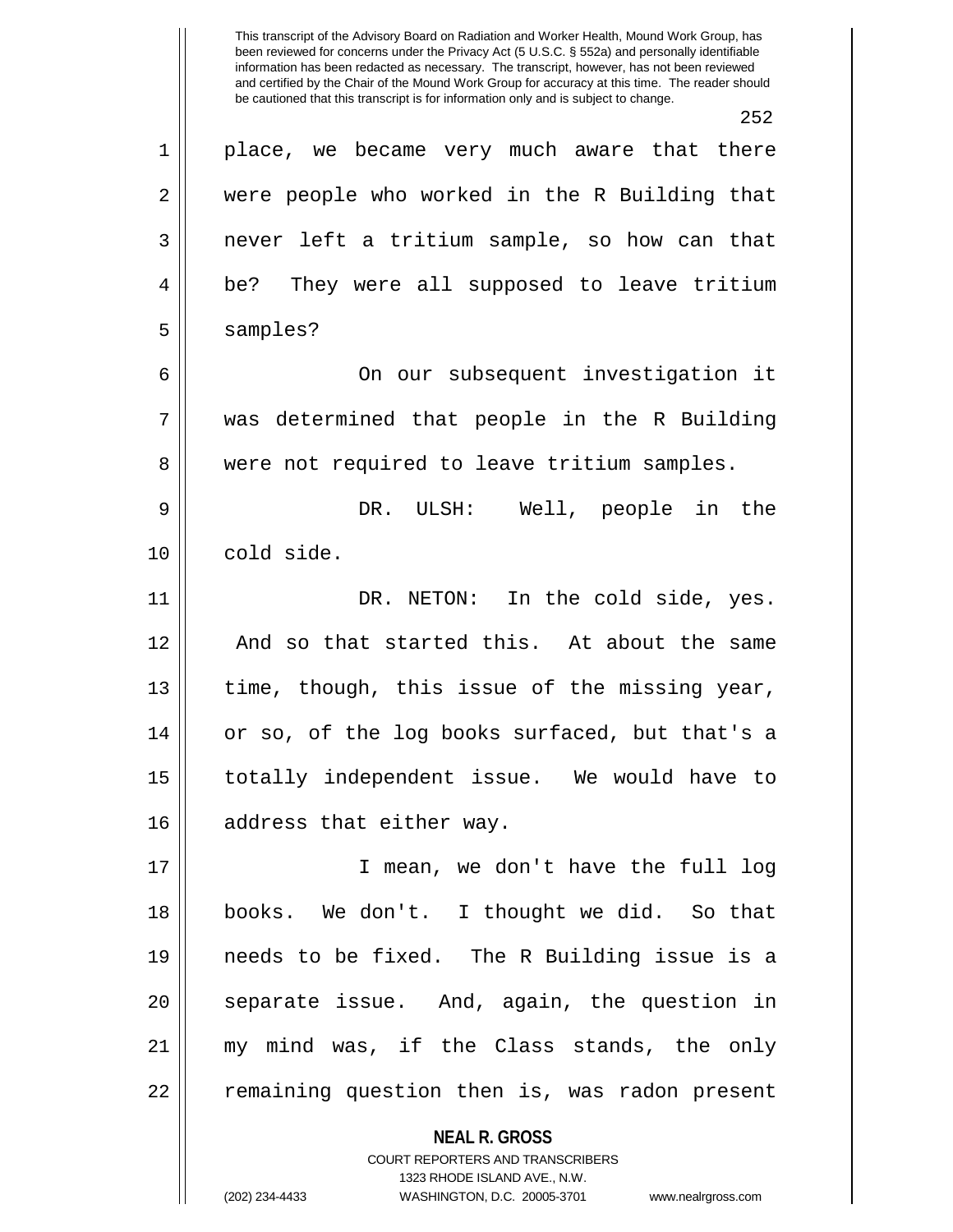|                | 253                                                                                                                                                                    |
|----------------|------------------------------------------------------------------------------------------------------------------------------------------------------------------------|
| $\mathbf{1}$   | in the R Building that would expose these                                                                                                                              |
| $\overline{2}$ | people and should they be in the Class, and if                                                                                                                         |
| $\mathfrak{Z}$ | so, then the Class needs to be re --                                                                                                                                   |
| 4              | MR. FITZGERALD: I thought I                                                                                                                                            |
| 5              | understood this until he started talking about                                                                                                                         |
| 6              | -- you know, the Class is what it is. It                                                                                                                               |
| 7              | stands now. And so, you know,                                                                                                                                          |
| 8              | administratively, you know, we raised this to                                                                                                                          |
| 9              | Stu Hinnefeld before, we're not quite sure                                                                                                                             |
| 10             | what we're doing.                                                                                                                                                      |
| 11             | But I can almost understand what                                                                                                                                       |
| 12             | Jenny is saying that, certainly, one avenue is                                                                                                                         |
| 13             | to, you know, have those people petition since                                                                                                                         |
| 14             | it appears that there's a segment excluded                                                                                                                             |
| 15             | from the Class after all, I mean, that would                                                                                                                           |
| 16             | be another avenue, I suppose, as opposed to                                                                                                                            |
| 17             | going back and actually trying to re-jigger                                                                                                                            |
| 18             | the basis for the standing Class.                                                                                                                                      |
| 19             | MS. LIN: No. We wouldn't be able                                                                                                                                       |
| 20             | to do that anyway.                                                                                                                                                     |
| 21             | NETON: No, the standing<br>DR.                                                                                                                                         |
| 22             | Class, I think, is done.                                                                                                                                               |
|                | <b>NEAL R. GROSS</b><br><b>COURT REPORTERS AND TRANSCRIBERS</b><br>1323 RHODE ISLAND AVE., N.W.<br>(202) 234-4433<br>WASHINGTON, D.C. 20005-3701<br>www.nealrgross.com |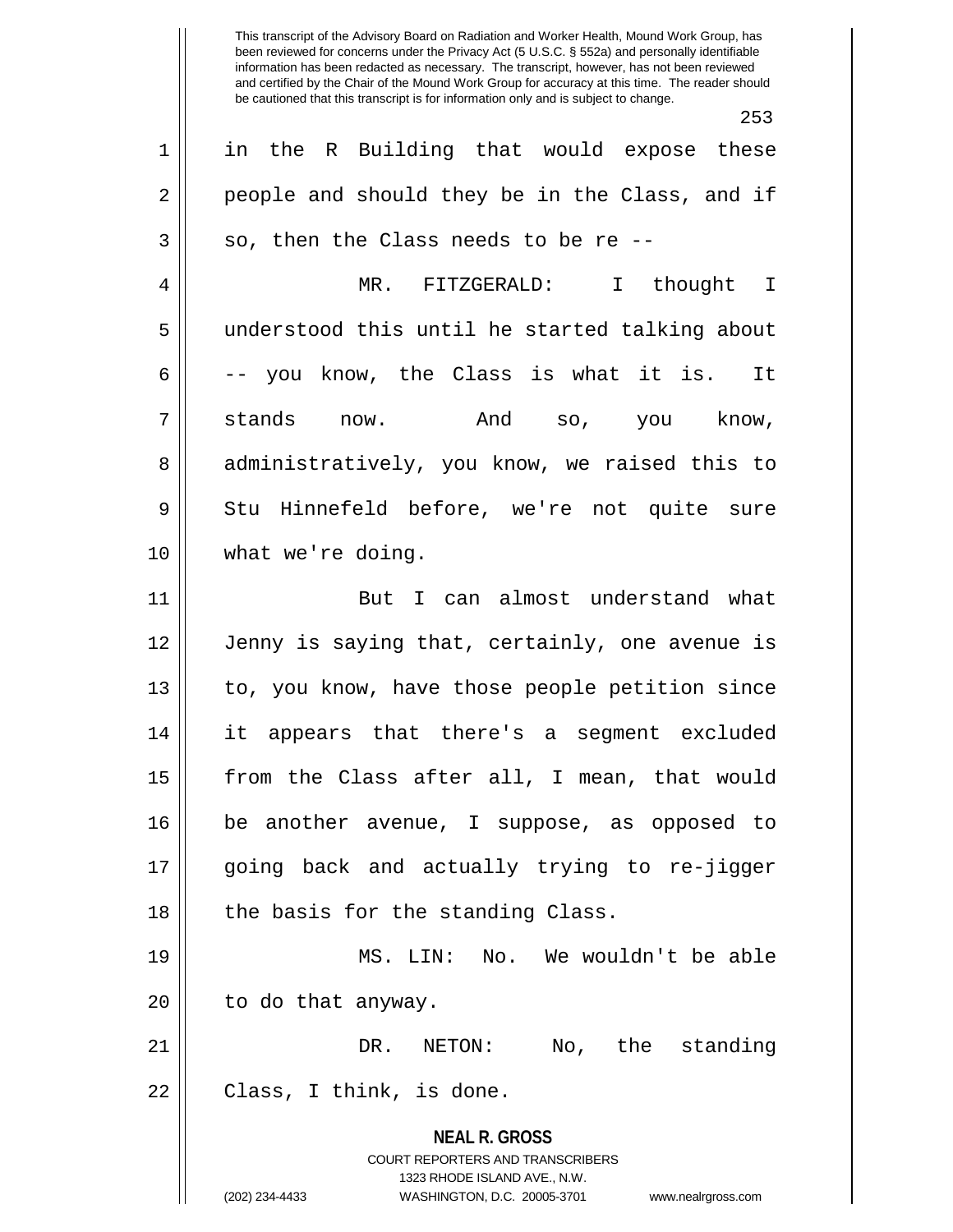**NEAL R. GROSS** COURT REPORTERS AND TRANSCRIBERS 1323 RHODE ISLAND AVE., N.W. (202) 234-4433 WASHINGTON, D.C. 20005-3701 www.nealrgross.com This transcript of the Advisory Board on Radiation and Worker Health, Mound Work Group, has been reviewed for concerns under the Privacy Act (5 U.S.C. § 552a) and personally identifiable information has been redacted as necessary. The transcript, however, has not been reviewed and certified by the Chair of the Mound Work Group for accuracy at this time. The reader should be cautioned that this transcript is for information only and is subject to change. 254 1 MR. FITZGERALD: Is done. 2 MS. LIN: So we're on the same  $3 \parallel$  page. 4 || (Simultaneous speaking.) 5 DR. NETON: Anyone who left a  $6$  || tritium sample is in the Class. 7 MEMBER ZIEMER: One thing I like 8 about the current situation is this, that, 9 || originally, we thought the Class would be in 10 that room for the radon, and Labor couldn't do 11 that, so we expanded that, even though we're 12 || saying, they really can't get radon exposure 13 || out here in the break room. 14 Now, if we go in the direction we, 15 || sort of, were heading, now we're putting the 16 person in a break room and saying they're 17 entitled to be in the Class for radon 18 || exposure, which we don't believe is even there 19 20 MR. FITZGERALD: But, you know, 21 I'm more comfortable, you know, if this was a  $22$  || framing issue that we, originally, were very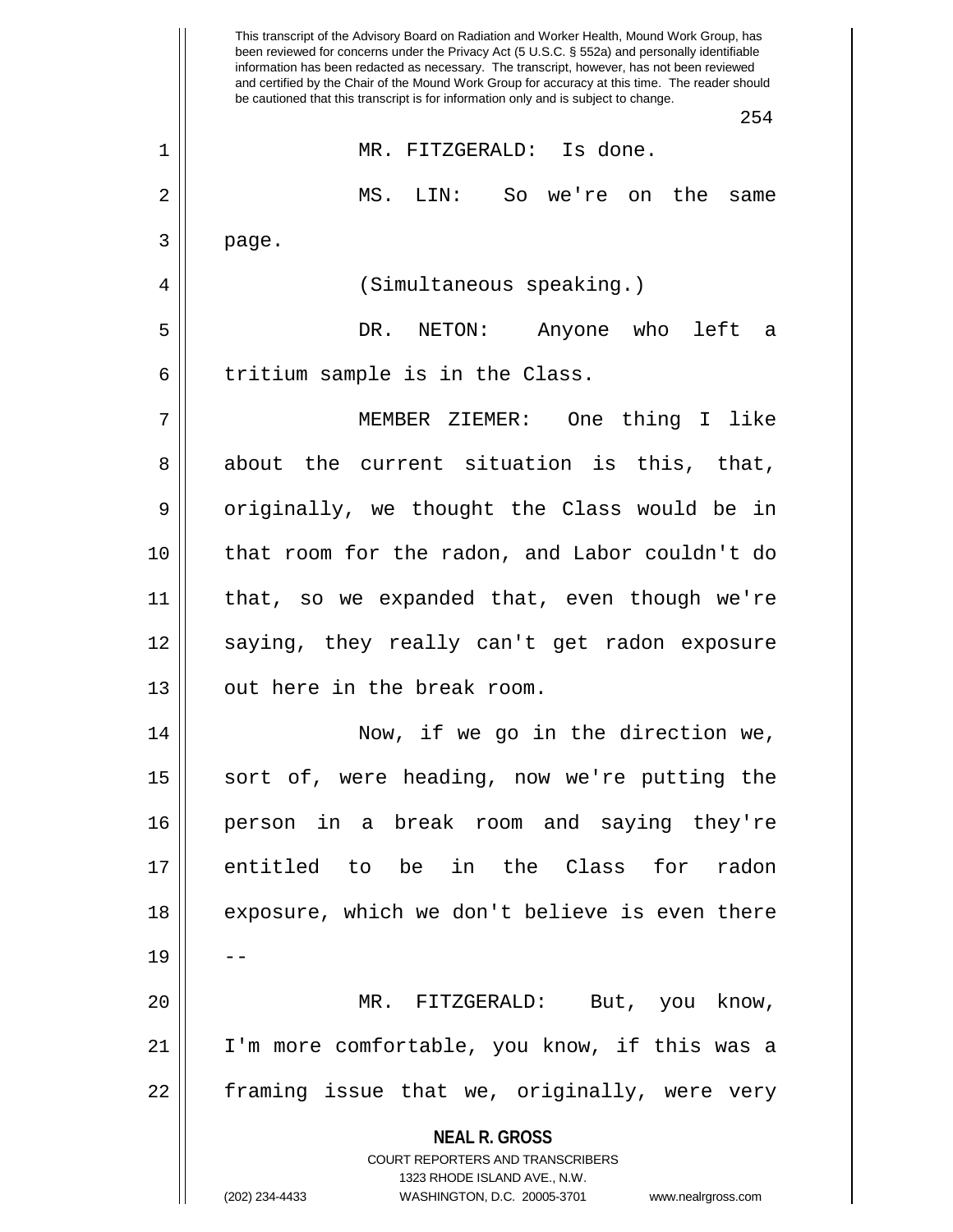255

1 || uncomfortable about, trying to figure out what  $2 \parallel$  the heck this means for the Work Group, and it  $3 \parallel$  almost sounds like it would be better to treat 4 || it separately from the existing Class and make 5 your determination and let the chips fall  $6 \parallel$  where they may.

7 I mean, it just sounds like it'd 8 || be cleaner than trying to go back in and 9 revisit this because I just have a problem 10 with the questions of indeterminate access 11 and, you know, applying a 250-day to that, and 12 || I understand the counter-arguments.

13 DR. NETON: But that was part and 14 parcel to the original discussion in this 15 whole Class though. I mean, that was 16 discussed. I mean, and the Class was voted in 17 || as it was based on that knowledge.

18 MR. FITZGERALD: Well, yes, and I 19 think the original Class is fine except that 20 it turns out that a key premise turned out not  $21$  to be  $-$  you know, it didn't hold as far as 22 || access and bioassay, but it affects a

> **NEAL R. GROSS** COURT REPORTERS AND TRANSCRIBERS

> > 1323 RHODE ISLAND AVE., N.W.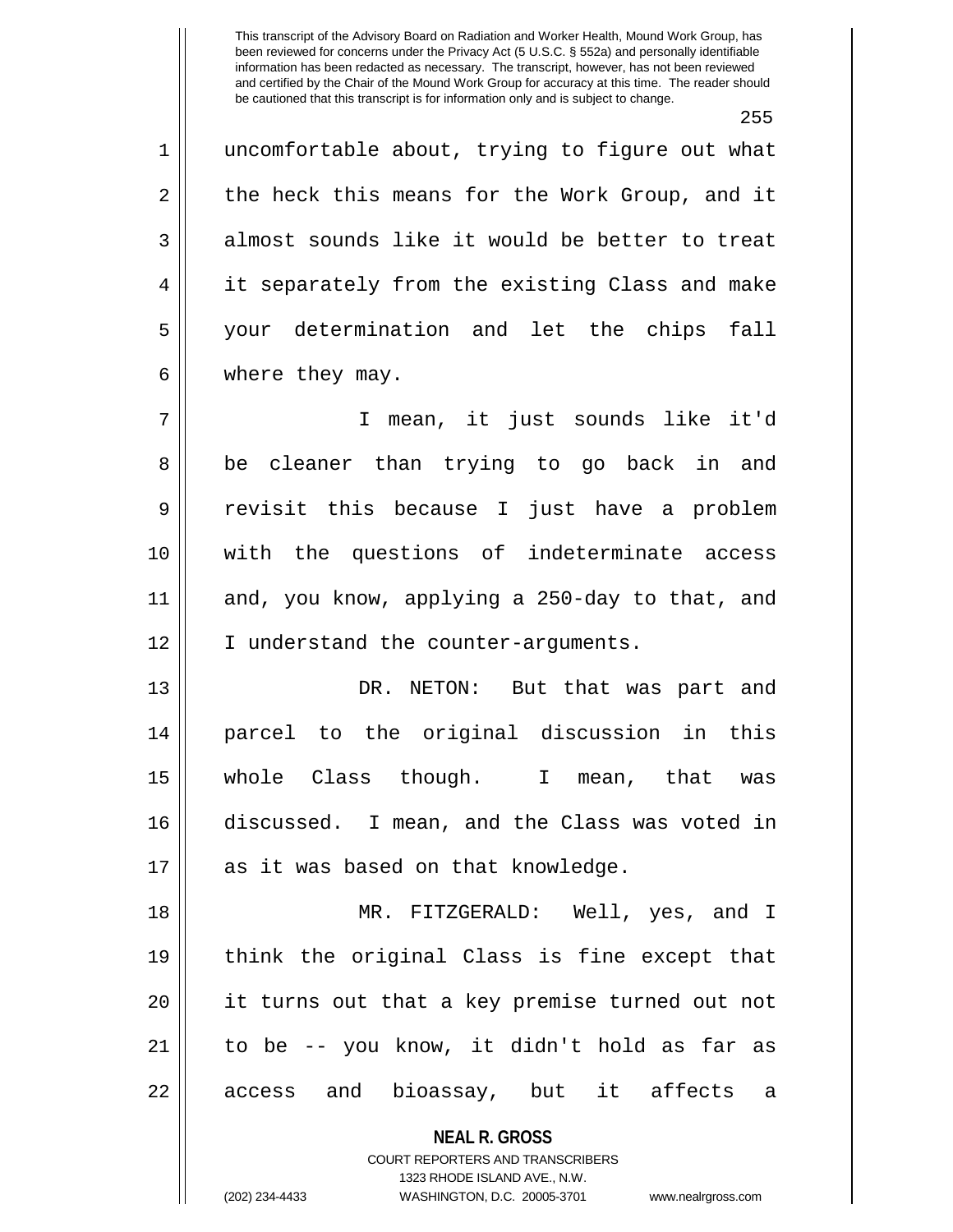**NEAL R. GROSS** COURT REPORTERS AND TRANSCRIBERS 1323 RHODE ISLAND AVE., N.W. (202) 234-4433 WASHINGTON, D.C. 20005-3701 www.nealrgross.com This transcript of the Advisory Board on Radiation and Worker Health, Mound Work Group, has been reviewed for concerns under the Privacy Act (5 U.S.C. § 552a) and personally identifiable information has been redacted as necessary. The transcript, however, has not been reviewed and certified by the Chair of the Mound Work Group for accuracy at this time. The reader should be cautioned that this transcript is for information only and is subject to change. 256 1 relatively small, I don't know what the 2 || numbers are, but I would think a relatively 3 || small number of workers 4 DR. ULSH: What numbers are you 5 | asking about? 6 MR. FITZGERALD: -- on the cold 7 || side of R Building, number of workers that 8 would be affected. I don't know. I don't 9 || have the number. 10 DR. ULSH: I don't know how I 11 would sort them out from anyone in any of the 12 | other buildings. 13 MR. FITZGERALD: But I guess, why  $14$  || couldn't you --15 MEMBER ZIEMER: I don't know of  $16$  || any that would  $-$ 17 MR. FITZGERALD: Why couldn't you 18 deal with that as a separate -- I mean, you 19 know, 83.14, I don't know how you would deal  $20$  || with it. I guess you would have to  $-$ -21 DR. NETON: Well, you could either  $22 \parallel$  get an 83.13 petition --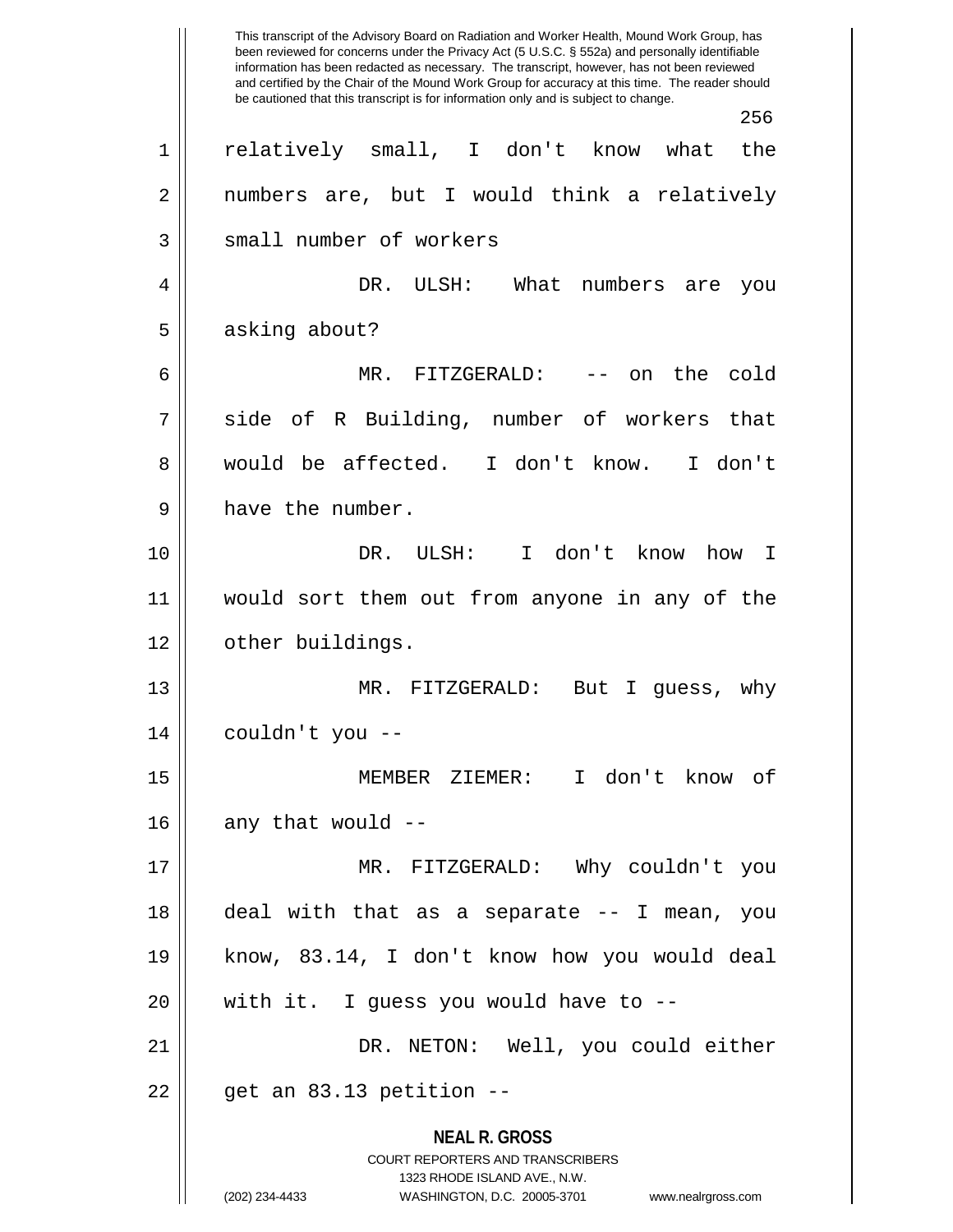257

1 MS. LIN: Yes, I think because the 2 agency's position is quite clear, and the  $3 \parallel$  Secretary signed off on it, and if SC&A and 4 || the Board Members are challenging the premise,  $5 \parallel$  and I think there is another way to --

6 DR. NETON: Yes, I think the clear  $7 \parallel$  thing, and in my opinion, the whole issue 8 centered around, could radon have permeated 9 From the SW Building into the R Building? If 10 that were true, then I think we would be 11 sitting here saying, we need to probably 12 || entertain an 83.14 because we've not covered 13 everybody that was potentially exposed to 14 | radon.

15 || But all I've heard today in this 16 discussion is that we have. It was confined, 17 essentially, to the SW Building, and so the 18 || Class, as it was added, was okay.

19 MR. FITZGERALD: So it really, and 20 || since you've taken that position, it would  $21$  || really fall to a petitioner, perhaps --

22 DR. NETON: Exactly.

**NEAL R. GROSS** COURT REPORTERS AND TRANSCRIBERS

1323 RHODE ISLAND AVE., N.W.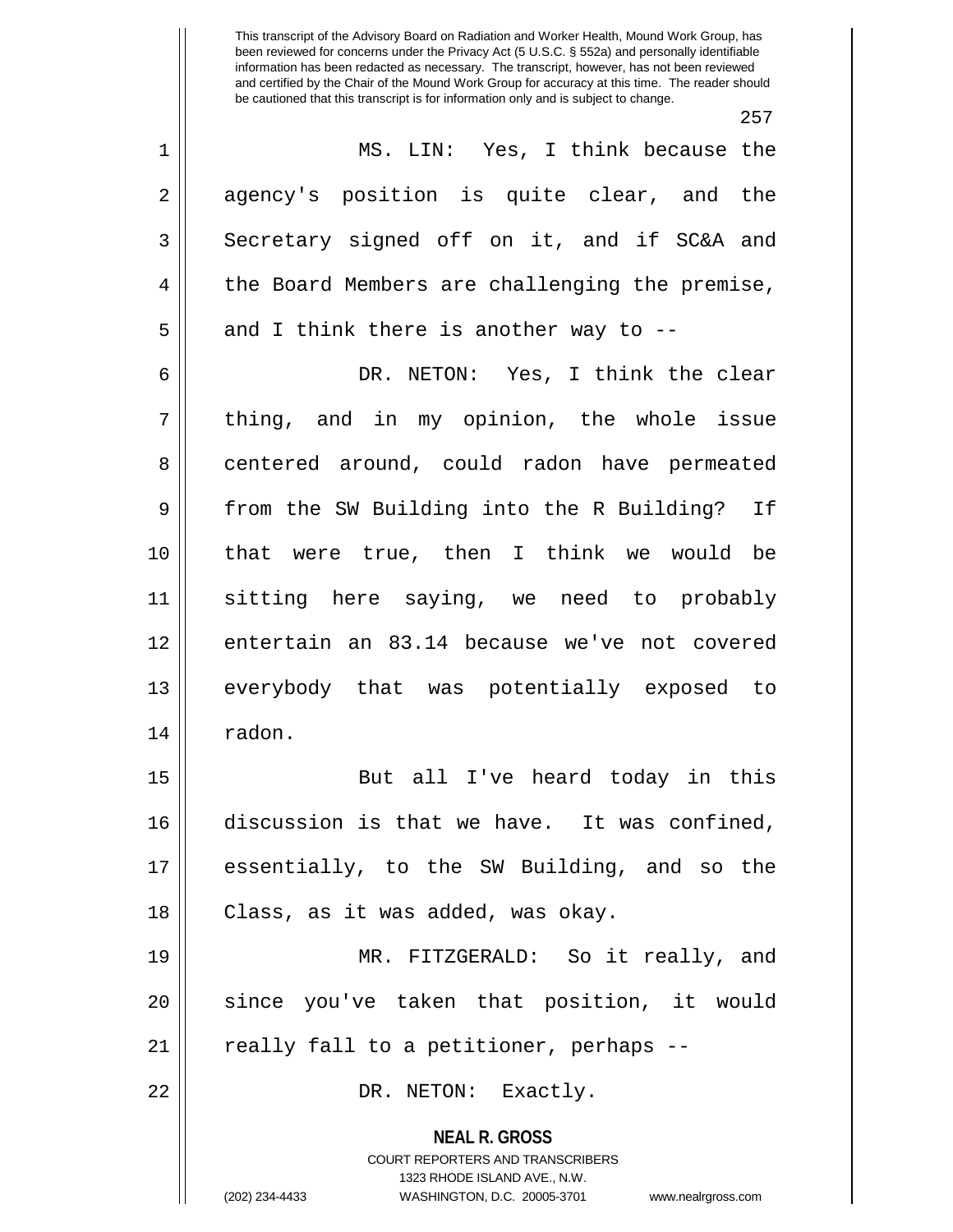**NEAL R. GROSS** COURT REPORTERS AND TRANSCRIBERS 1323 RHODE ISLAND AVE., N.W. (202) 234-4433 WASHINGTON, D.C. 20005-3701 www.nealrgross.com This transcript of the Advisory Board on Radiation and Worker Health, Mound Work Group, has been reviewed for concerns under the Privacy Act (5 U.S.C. § 552a) and personally identifiable information has been redacted as necessary. The transcript, however, has not been reviewed and certified by the Chair of the Mound Work Group for accuracy at this time. The reader should be cautioned that this transcript is for information only and is subject to change. 258 1 MR. FITZGERALD: -- to actually  $2 \parallel$  take that position. 3 || DR. NETON: Right. 4 MS. LIN: I would agree. 5 MR. FITZGERALD: That sounds like  $6 \parallel$  a much more straightforward way than this was 7 | originally crafted because it, you know --8 CHAIR BEACH: Okay. So two 9 Separate issues here? Because I want to know 10 the recommendation and the conclusion on those 11 years I just described, what are we going to 12 do with those? 13 MR. KATZ: The missing log book 14 years. Are you talking about the missing log 15 book years? 16 CHAIR BEACH: Because at one point 17 last year when we discussed it, it was not 18 going to be an 83.14. 19 DR. NETON: Well, no, I think if 20 we can't find the log books and we can't 21 document who left urine samples in those  $22$  || years, then that has to be an 83.14.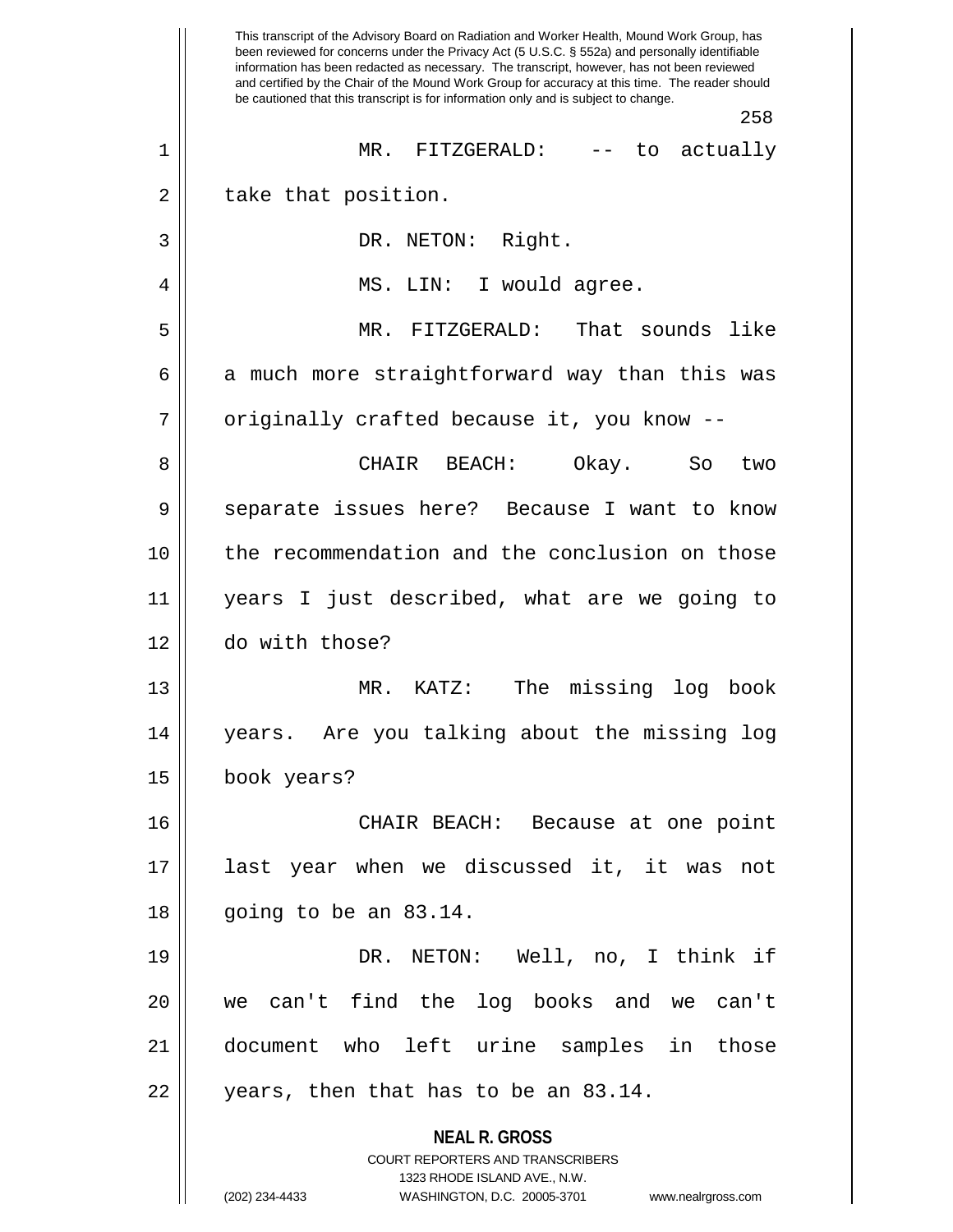**NEAL R. GROSS** COURT REPORTERS AND TRANSCRIBERS 1323 RHODE ISLAND AVE., N.W. (202) 234-4433 WASHINGTON, D.C. 20005-3701 www.nealrgross.com This transcript of the Advisory Board on Radiation and Worker Health, Mound Work Group, has been reviewed for concerns under the Privacy Act (5 U.S.C. § 552a) and personally identifiable information has been redacted as necessary. The transcript, however, has not been reviewed and certified by the Chair of the Mound Work Group for accuracy at this time. The reader should be cautioned that this transcript is for information only and is subject to change. 259 1 CHAIR BEACH: Okay. It just 2 wasn't part of our discussion the last time 3 || when we discussed this paper. 4 DR. NETON: I don't recall, but I  $5 \parallel$  think it was always our intent that if the log 6 book couldn't be found and we couldn't 7 document -- Brant, am I missing something 8 l here? 9 DR. ULSH: No, you're not. You're  $10 \parallel$  great. 11 || DR. NETON: I'm very certain that, 12 at least internally, our position was going to 13 be, if you can't find the log books, then 14 you've got to add those years to the SEC. 15 CHAIR BEACH: Okay, because this 16 is that expanded Definition to include all 17 | employment. 18 || MR. KATZ: For those years. 19 CHAIR BEACH: So I just want to  $20$  || make sure I'm  $-$ 21 MS. LIN: Josie, even though we  $22 \parallel$  say expanded, it doesn't mean that we can just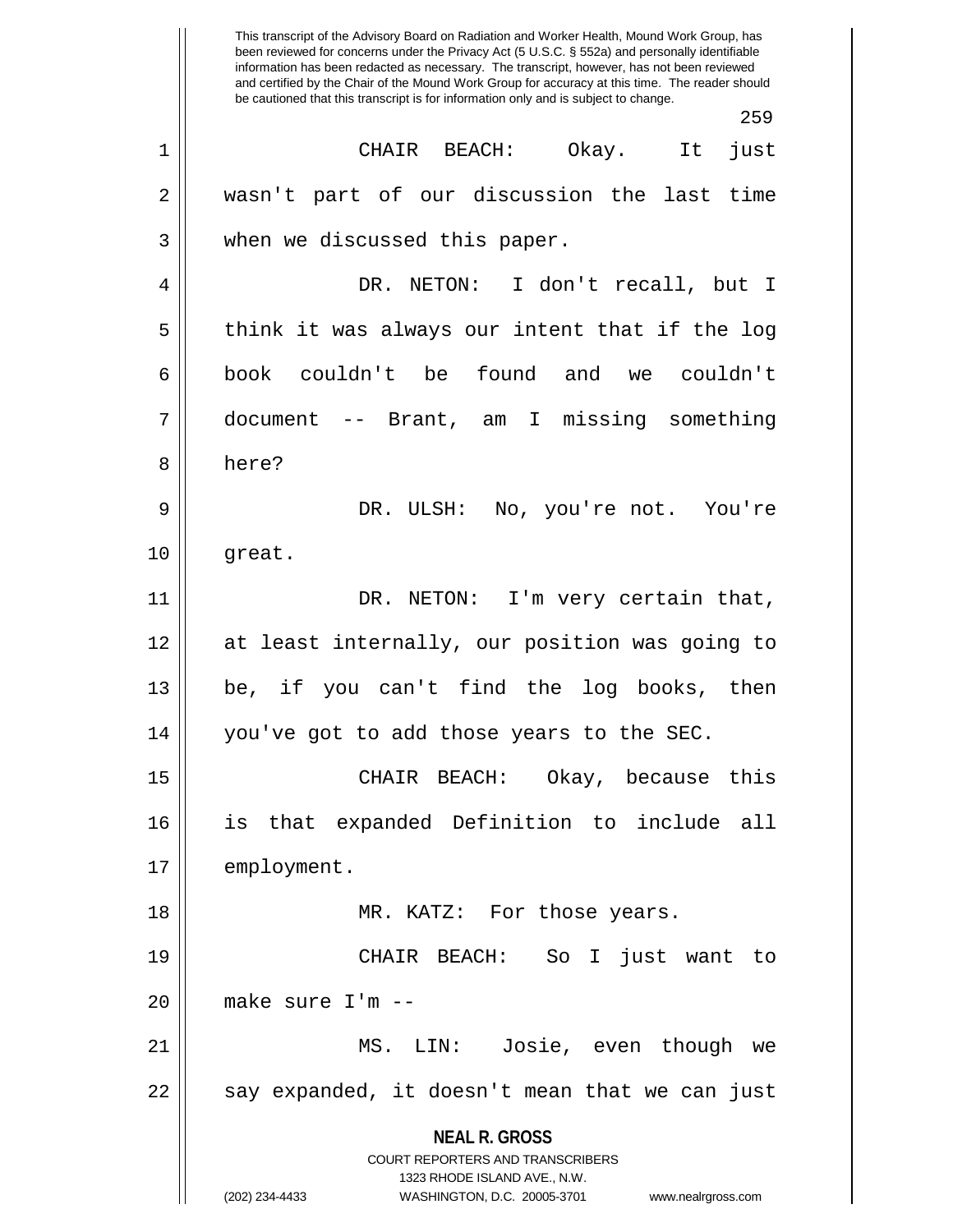**NEAL R. GROSS** COURT REPORTERS AND TRANSCRIBERS 1323 RHODE ISLAND AVE., N.W. (202) 234-4433 WASHINGTON, D.C. 20005-3701 www.nealrgross.com This transcript of the Advisory Board on Radiation and Worker Health, Mound Work Group, has been reviewed for concerns under the Privacy Act (5 U.S.C. § 552a) and personally identifiable information has been redacted as necessary. The transcript, however, has not been reviewed and certified by the Chair of the Mound Work Group for accuracy at this time. The reader should be cautioned that this transcript is for information only and is subject to change. 260 1 || go in and change the Class Definition. We  $2 \parallel$  need to do an 83.14. 3 || CHAIR BEACH: Okay. 4 MS. LIN: It would require -- 5 CHAIR BEACH: I understand, but 6 I'm pretty sure I specifically asked if it was  $7 \parallel$  going to be an 83.14 and was told no. So this 8 || is just trying to make sure, because why we 9 didn't settle this the last go around and why 10 we brought it forward to today was because of  $11$  | that issue, I believe. 12 DR. NETON: And to expand it to 13 || all employees, I think that's true because you 14 don't know who went in there then. So it 15 would not just be people who worked in the R 16 and SW -- or SW area, it's anybody who was on 17 || site because we don't know who went in there. 18 || You know, so that's the thing that we need to  $19 \parallel$  expand  $-$ 20 CHAIR BEACH: For those years. 21 DR. NETON: -- for those two 22 | years.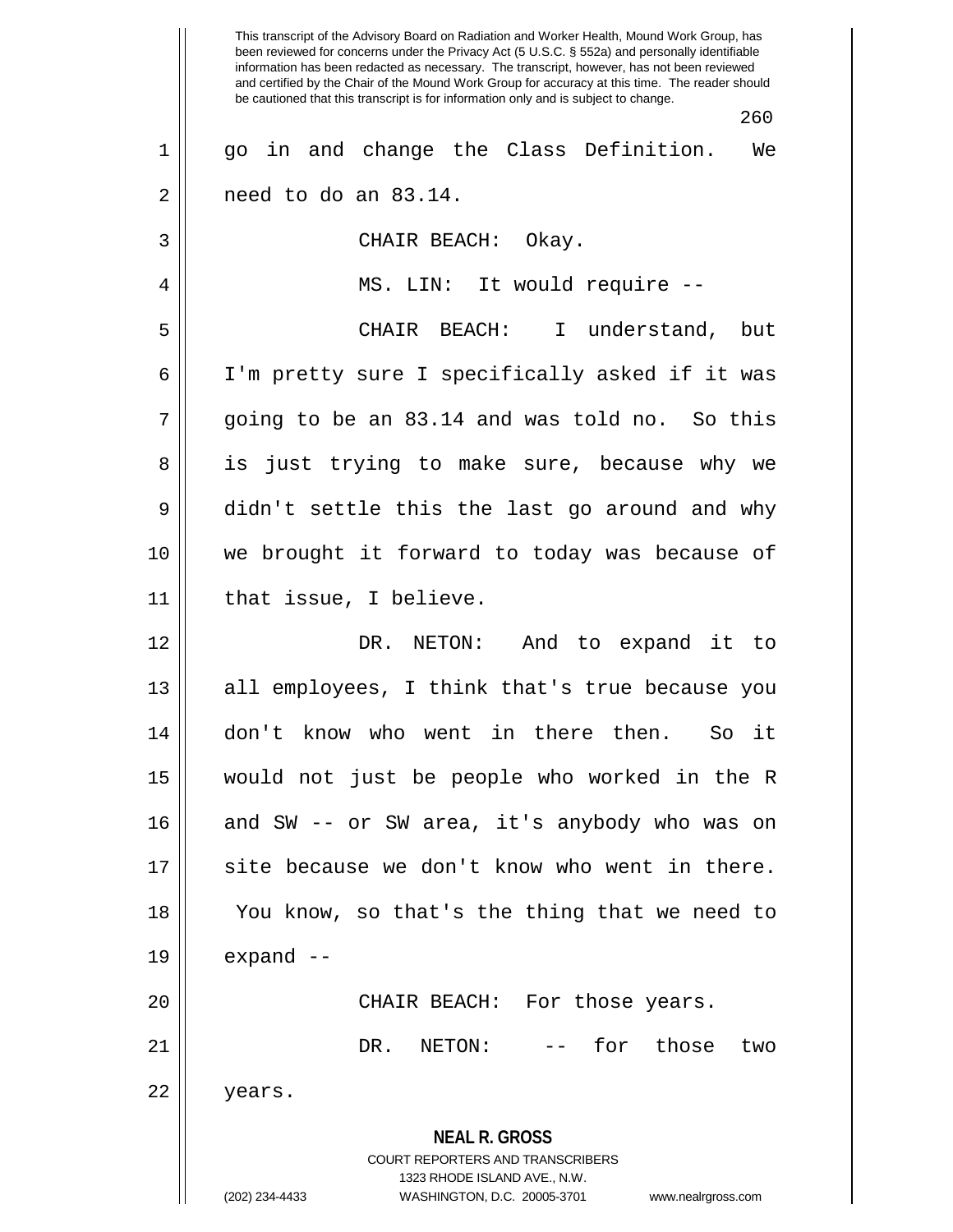**NEAL R. GROSS** This transcript of the Advisory Board on Radiation and Worker Health, Mound Work Group, has been reviewed for concerns under the Privacy Act (5 U.S.C. § 552a) and personally identifiable information has been redacted as necessary. The transcript, however, has not been reviewed and certified by the Chair of the Mound Work Group for accuracy at this time. The reader should be cautioned that this transcript is for information only and is subject to change. 261 1 CHAIR BEACH: Okay. So has that 2 || been pursued? Is that moving forward to an  $3 \mid 83.14 \text{ then?}$ 4 DR. NETON: I'm not sure where 5 || it's at, to be honest with you, I mean, that's 6 l our intent. 7 DR. ULSH: I don't think we've 8 || initiated it yet. We're kind of waiting to 9 see what you all do, but we can stop waiting 10 || and go ahead with that. 11 MEMBER CLAWSON: Why would you 12 wait? You know, Jenny said this has already 13 || been done. You know, part of the problem is 14 || that if you take a look at this, what spurred 15 || all of this was clear back very beginning that  $16$  there was a clear line back there. 17 Nobody could cross it. You 18 couldn't do all these things. So this is 19 really what's got us into the ventilation 20 || system. I was kind of taken by surprise by 21  $\parallel$  this because, I'll be honest, I thought they 22 were just adding on to this system with these

> COURT REPORTERS AND TRANSCRIBERS 1323 RHODE ISLAND AVE., N.W.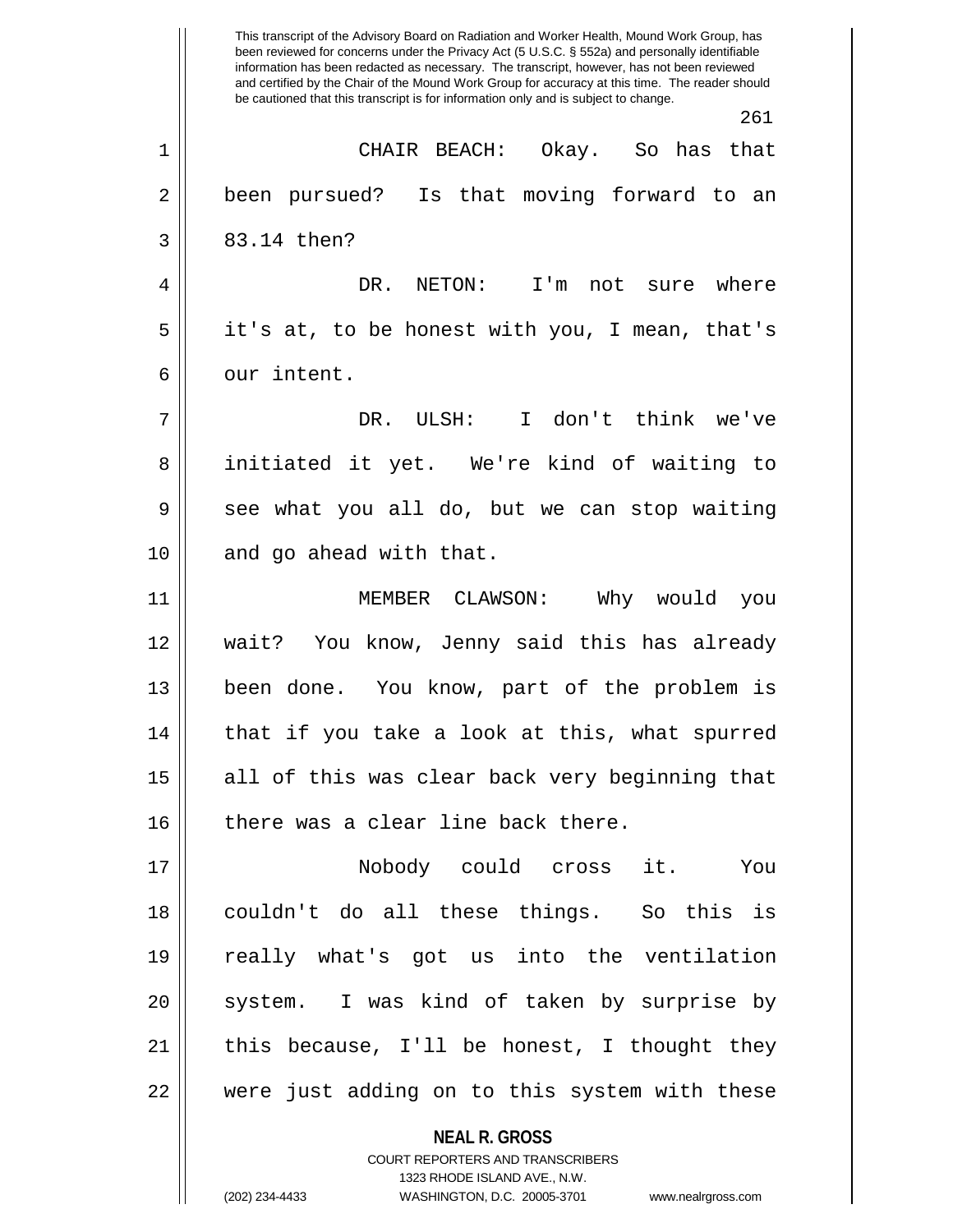**NEAL R. GROSS** COURT REPORTERS AND TRANSCRIBERS 1323 RHODE ISLAND AVE., N.W. (202) 234-4433 WASHINGTON, D.C. 20005-3701 www.nealrgross.com This transcript of the Advisory Board on Radiation and Worker Health, Mound Work Group, has been reviewed for concerns under the Privacy Act (5 U.S.C. § 552a) and personally identifiable information has been redacted as necessary. The transcript, however, has not been reviewed and certified by the Chair of the Mound Work Group for accuracy at this time. The reader should be cautioned that this transcript is for information only and is subject to change. 262 1 years. 2 || But I do want to make one thing 3 || clear, you were talking about this wonderful 4 ventilation system. 5 DR. ULSH: I don't think I used 6 l the word wonderful. 7 MEMBER CLAWSON: Okay. What did 8 you call it? Robust? 9 DR. ULSH: No, I don't think I 10 used that one either. 11 MEMBER CLAWSON: You're talking 12 about a negative system. I have a facility 13 || right now that, within ten minutes, if we 14 don't have ventilation, we're on alarm because  $15$  | of the radon in our facility. 16 || The point that I'm trying to bring 17 up is if this ventilation system was built 18 years ago, they actually took the ventilation 19 || system and made this into a negative system. 20 They negative pressures that you're talking 21 | about here are minimal. 22 They are very, very small. My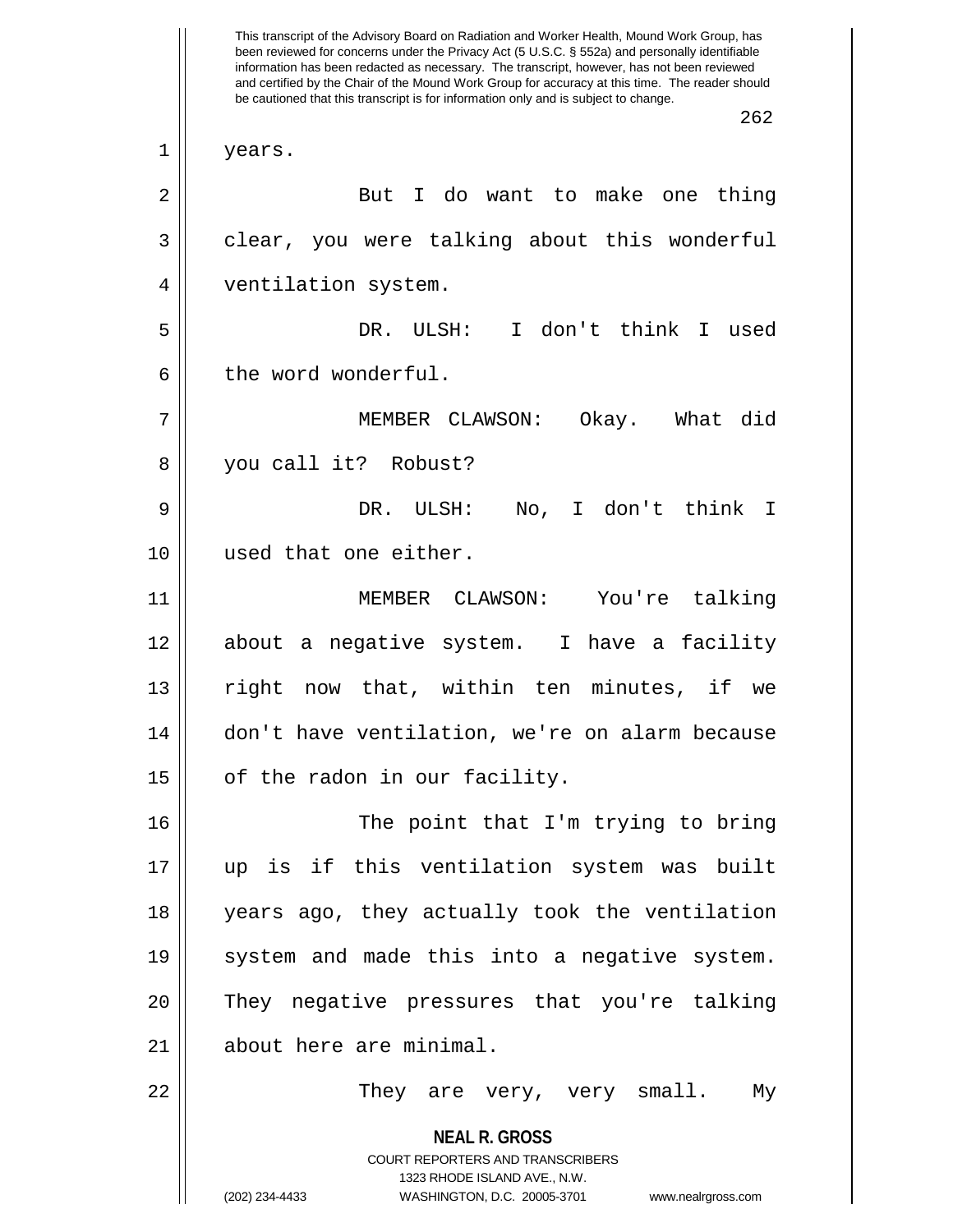263 1 || alarm is at 1. You know, it's hard to really  $2 \parallel$  stay up on this, the whole part of what got us  $3 \parallel$  to this point, especially with the ventilation  $4 \parallel$  and everything else like that, but it's when 5 we made a comment that nobody could come into  $6 \parallel$  this area without leaving a tritium bioassay. 7 And that, in my opinion, was not 8 correct. They could come through there, and 9 we see this all the time. People that work 10 continuously and so forth like that, it could 11 be, but, you know what, people still come in 12 there, and if you're not assigned to that 13 building, but you're working in there, you 14 || could still not have to leave one. 15 DR. ULSH: All that's required to 16 be in this Class is one single tritium 17 urinalysis and 250 days, really, of exposure. 18 MEMBER CLAWSON: Exposure or work 19 20 DR. NETON: No, just of 21 | employment.

22 (Simultaneous speaking.)

**NEAL R. GROSS** COURT REPORTERS AND TRANSCRIBERS

1323 RHODE ISLAND AVE., N.W.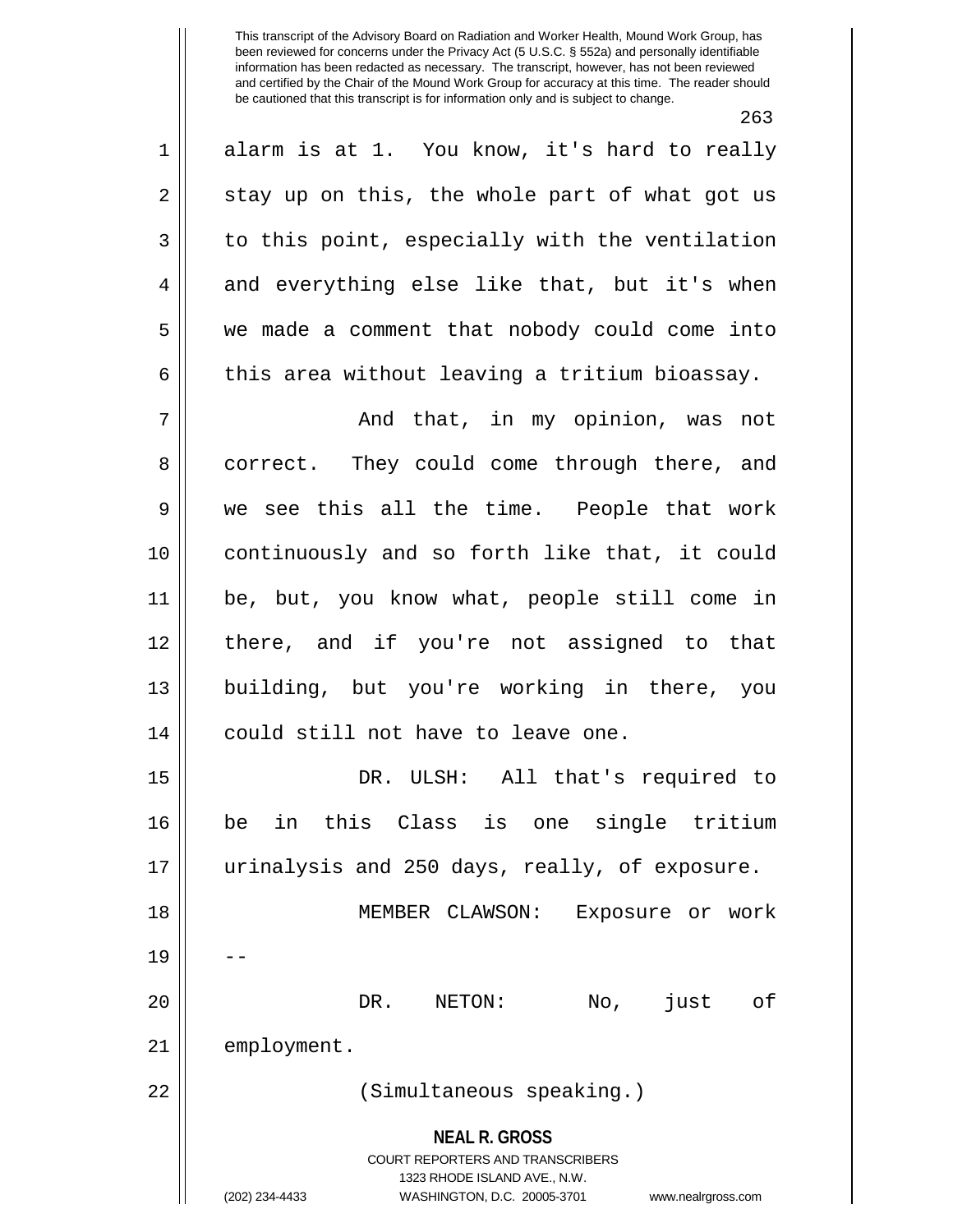|                | This transcript of the Advisory Board on Radiation and Worker Health, Mound Work Group, has<br>been reviewed for concerns under the Privacy Act (5 U.S.C. § 552a) and personally identifiable<br>information has been redacted as necessary. The transcript, however, has not been reviewed<br>and certified by the Chair of the Mound Work Group for accuracy at this time. The reader should |
|----------------|------------------------------------------------------------------------------------------------------------------------------------------------------------------------------------------------------------------------------------------------------------------------------------------------------------------------------------------------------------------------------------------------|
|                | be cautioned that this transcript is for information only and is subject to change.<br>264                                                                                                                                                                                                                                                                                                     |
| $\mathbf 1$    | DR. ULSH: That's right.                                                                                                                                                                                                                                                                                                                                                                        |
| $\overline{2}$ | MEMBER CLAWSON: This is something                                                                                                                                                                                                                                                                                                                                                              |
| 3              | I wanted to clear up because I was --                                                                                                                                                                                                                                                                                                                                                          |
| 4              | No, it's<br>DR.<br>NETON:<br>just,<br>you                                                                                                                                                                                                                                                                                                                                                      |
| 5              | know, one sample and 250 days of employment.                                                                                                                                                                                                                                                                                                                                                   |
| 6              | That's right. You're<br>DR. ULSH:                                                                                                                                                                                                                                                                                                                                                              |
| 7              | absolutely right.                                                                                                                                                                                                                                                                                                                                                                              |
| 8              | NETON: During the covered<br>DR.                                                                                                                                                                                                                                                                                                                                                               |
| 9              | during the SEC period.                                                                                                                                                                                                                                                                                                                                                                         |
| 10             | DR.<br>ULSH: We have known since we                                                                                                                                                                                                                                                                                                                                                            |
| 11             | conducted the interview, at least<br>since<br>we                                                                                                                                                                                                                                                                                                                                               |
| 12             | conducted the interview at<br>the<br>federal                                                                                                                                                                                                                                                                                                                                                   |
| 13             | building in Cincinnati, the story we got at                                                                                                                                                                                                                                                                                                                                                    |
| 14             | that time is the story that we're hearing                                                                                                                                                                                                                                                                                                                                                      |
| 15             | today.                                                                                                                                                                                                                                                                                                                                                                                         |
| 16             | If you wanted to pop in and                                                                                                                                                                                                                                                                                                                                                                    |
| 17             | deliver a letter, you might do that without a                                                                                                                                                                                                                                                                                                                                                  |
| 18             | tritium urinalysis. If you wanted to, well,                                                                                                                                                                                                                                                                                                                                                    |
| 19             | now, I guess another scenario is, on your                                                                                                                                                                                                                                                                                                                                                      |
| 20             | break, go meet with your friend, you could do                                                                                                                                                                                                                                                                                                                                                  |
| 21             | that. That has not changed.                                                                                                                                                                                                                                                                                                                                                                    |
| 22             | Yes, we all know, we've all talked                                                                                                                                                                                                                                                                                                                                                             |
|                | <b>NEAL R. GROSS</b><br>COURT REPORTERS AND TRANSCRIBERS<br>1323 RHODE ISLAND AVE., N.W.                                                                                                                                                                                                                                                                                                       |
|                | (202) 234-4433<br>WASHINGTON, D.C. 20005-3701<br>www.nealrgross.com                                                                                                                                                                                                                                                                                                                            |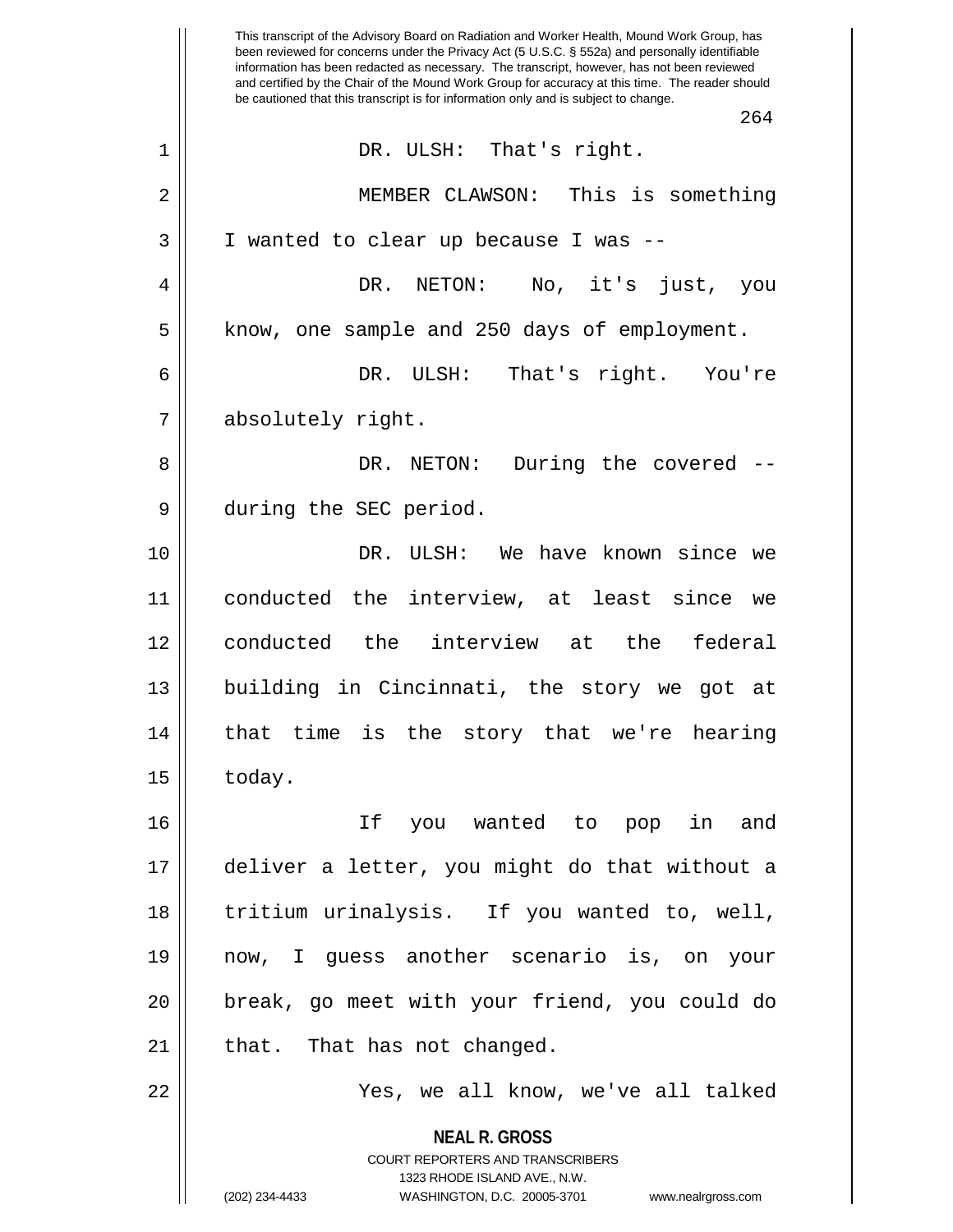This transcript of the Advisory Board on Radiation and Worker Health, Mound Work Group, has been reviewed for concerns under the Privacy Act (5 U.S.C. § 552a) and personally identifiable information has been redacted as necessary. The transcript, however, has not been reviewed and certified by the Chair of the Mound Work Group for accuracy at this time. The reader should be cautioned that this transcript is for information only and is subject to change. 265  $1 \parallel$  about the mistake that was made in terms of, 2 could you be somewhere in the R Building 3 We without tritium urinalysis? We know that that 4 || was not correct. 5 My point is it's irrelevant

6 because you didn't have exposure potential 7 when you were in those areas and you can't go 8 || in for 250 days and get exposed to radon, and 9 not leave a single tritium urinalysis. It's 10 || simply not plausible.

11 No one has shown me an example of 12 someone who did it. We're speculating here, 13 || and I've got 13 workers that say it's really 14 not plausible. Even the guy that you talked 15  $\parallel$  to on Thursday didn't say that --

16 MEMBER CLAWSON: I'll tell you 17 what, Brant, if I can get 15 people to say 18 that they could, can we just play the game  $19 \parallel$  that way?

20 MS. LIN: Brad, I don't think the 21 issue here is that. You know, I think it  $22$  || seems like the Work Group has a path forward,

> **NEAL R. GROSS** COURT REPORTERS AND TRANSCRIBERS

1323 RHODE ISLAND AVE., N.W. (202) 234-4433 WASHINGTON, D.C. 20005-3701 www.nealrgross.com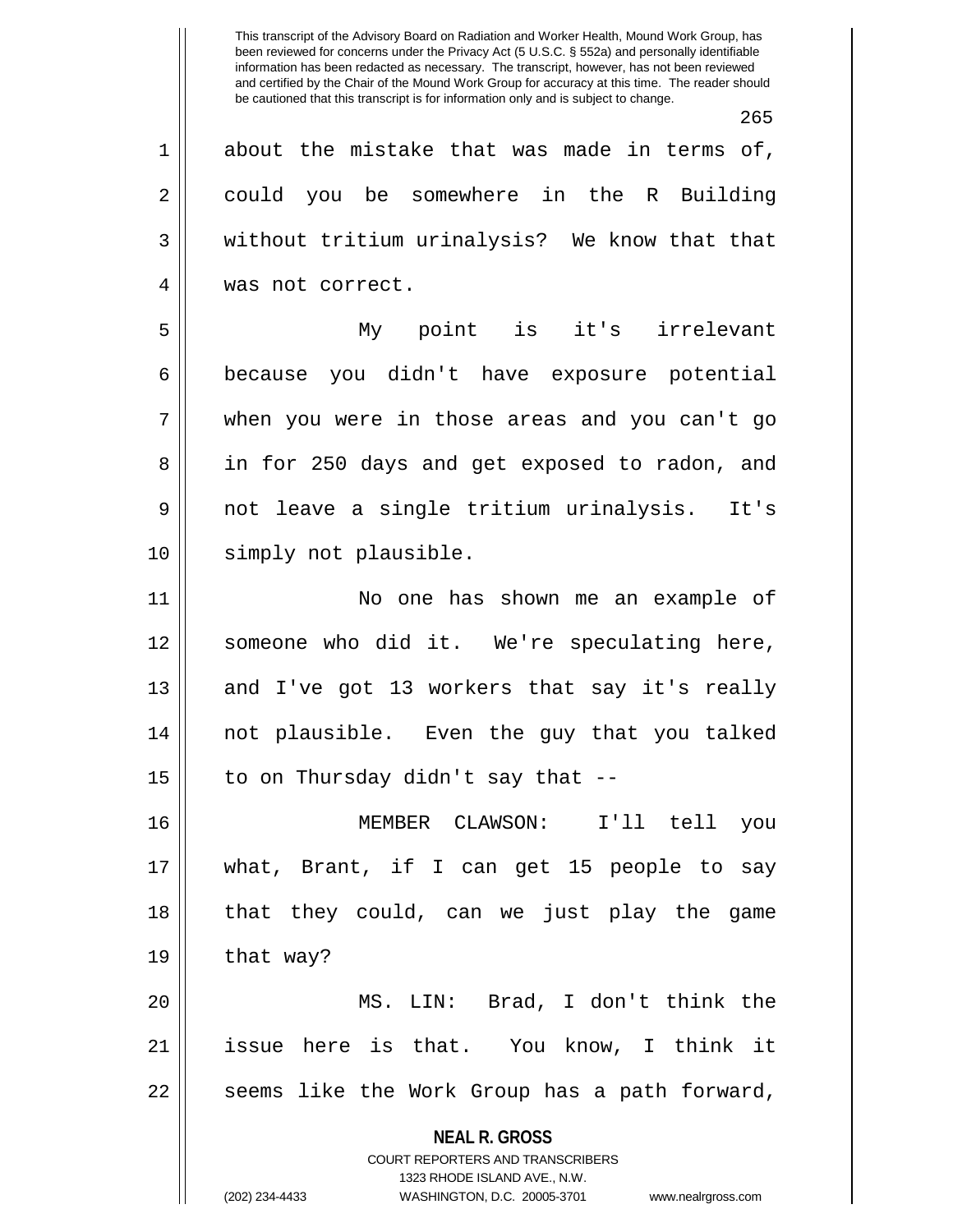**NEAL R. GROSS** COURT REPORTERS AND TRANSCRIBERS 1323 RHODE ISLAND AVE., N.W. (202) 234-4433 WASHINGTON, D.C. 20005-3701 www.nealrgross.com This transcript of the Advisory Board on Radiation and Worker Health, Mound Work Group, has been reviewed for concerns under the Privacy Act (5 U.S.C. § 552a) and personally identifiable information has been redacted as necessary. The transcript, however, has not been reviewed and certified by the Chair of the Mound Work Group for accuracy at this time. The reader should be cautioned that this transcript is for information only and is subject to change. 266 1 which is to find a claimant who fall outside  $2 \parallel$  of that Class but should be included in an SEC 3 | Class from Mound. 4 And so I think an 83.13 would be a  $5 \parallel$  very clean --6 CHAIR BEACH: 83.14, oh, got you. 7 MEMBER ZIEMER: 13, yes. 8 MS. LIN: -- would be a clean 9 || solution. So I think we can go forward on  $10 \parallel$  that. 11 CHAIR BEACH: Okay. How are we 12 doing? All right. So action items. The only 13 || one I can see out of the radon issue at this 14 point is an 83.14 for those two periods in '72  $15$  || and '75 for this issue. 16 MEMBER ZIEMER: Are those the log 17 book periods? 18 CHAIR BEACH: Yes. And, Paul, if 19 || you need the dates, they're right here. 20 MEMBER ZIEMER: I got it. 21 CHAIR BEACH: So I guess, you know 22 my normal question is, how soon are we going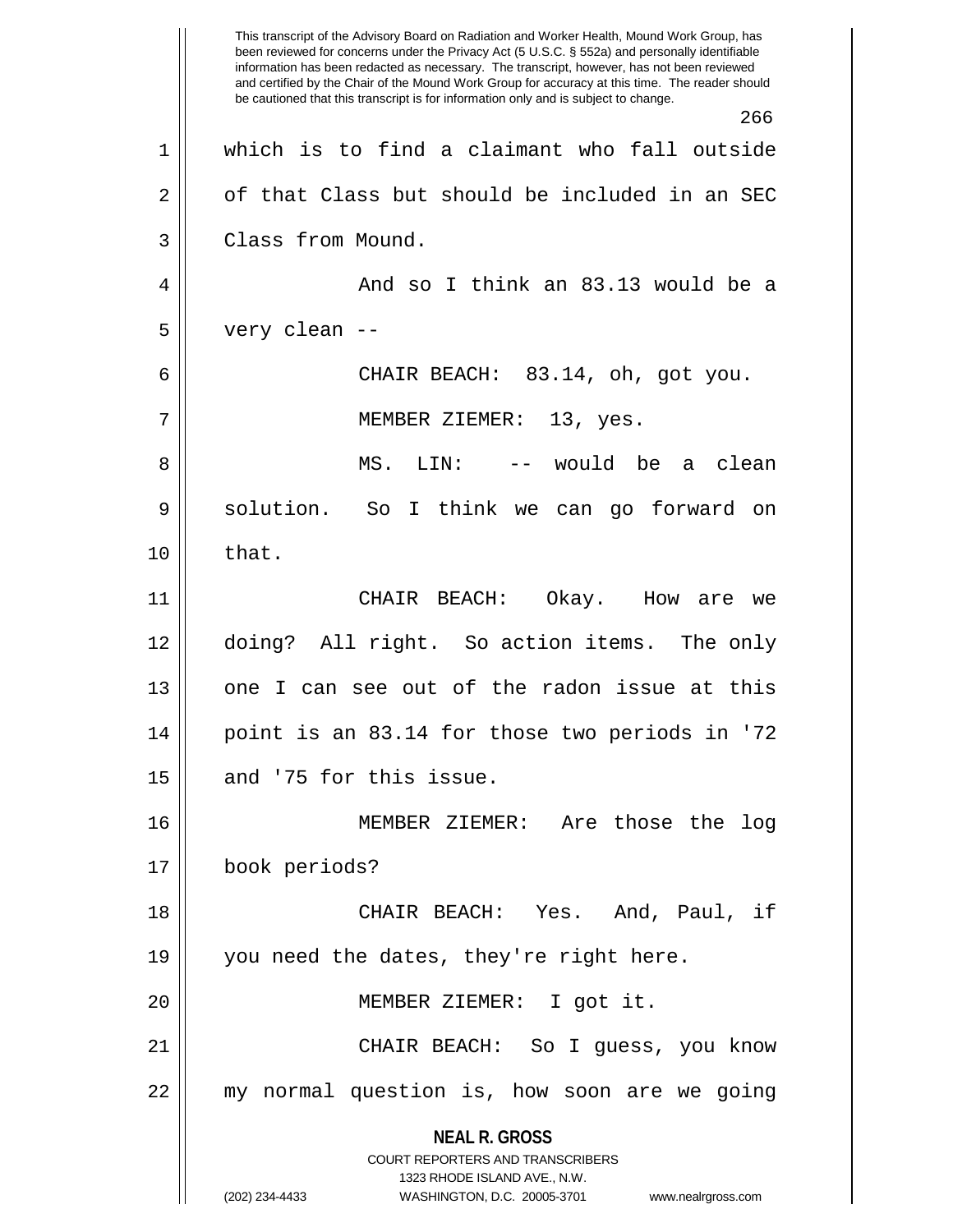**NEAL R. GROSS** COURT REPORTERS AND TRANSCRIBERS 1323 RHODE ISLAND AVE., N.W. This transcript of the Advisory Board on Radiation and Worker Health, Mound Work Group, has been reviewed for concerns under the Privacy Act (5 U.S.C. § 552a) and personally identifiable information has been redacted as necessary. The transcript, however, has not been reviewed and certified by the Chair of the Mound Work Group for accuracy at this time. The reader should be cautioned that this transcript is for information only and is subject to change. 267 1 || to have an answer for that? 2 DR. NETON: Well, it may take a 3 while to find the litmus case. I mean, to do  $4 \parallel$  an 83.14 we can't just do it ourselves. We  $5 \parallel$  have to find the claimant who is in that 6 period with a covered cancer, well, covered  $7 \parallel$  cancer is better to do it with, and then move 8 ll forward. 9 And so I'll communicate this when 10 I get back and we'll start the process. As 11 soon as we get a litmus case, we'll write up  $12$  | the 83.14 and move it forward. 13 || CHAIR BEACH: Okay. 14 MR. KATZ: It shouldn't be that 15 hard to do because you have lots of people, 16 || even if they've already been covered by the 17 || Class, you have lots of people that fit this. 18 DR. NETON: I'm trying to think. 19 Originally I thought it might be difficult, 20 but you're right, I don't see why. It should 21 be anyone who worked in those years at Mound  $22$  || that has a covered cancer --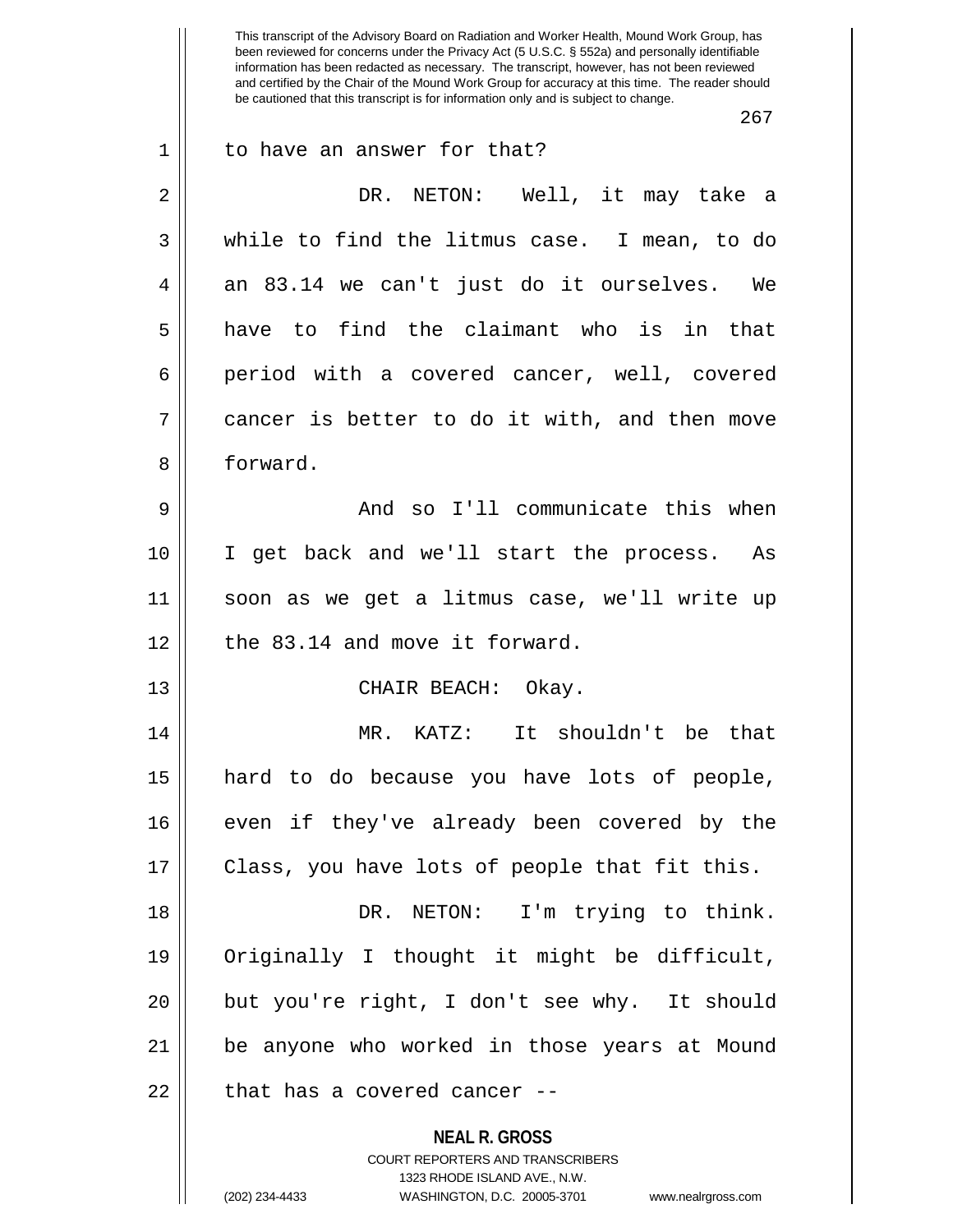**NEAL R. GROSS** COURT REPORTERS AND TRANSCRIBERS 1323 RHODE ISLAND AVE., N.W. (202) 234-4433 WASHINGTON, D.C. 20005-3701 www.nealrgross.com This transcript of the Advisory Board on Radiation and Worker Health, Mound Work Group, has been reviewed for concerns under the Privacy Act (5 U.S.C. § 552a) and personally identifiable information has been redacted as necessary. The transcript, however, has not been reviewed and certified by the Chair of the Mound Work Group for accuracy at this time. The reader should be cautioned that this transcript is for information only and is subject to change. 268 1 || MR. KATZ: Right. 2 || DR. NETON: -- is eligible. 3 CHAIR BEACH: So then we'll just 4 hear from you at the next gathering of the 5 Work Group just to see how we're -- 6 DR. NETON: Yes. 7 CHAIR BEACH: Okay. 8 MR. FITZGERALD: I guess the only  $9 \parallel$  other thing is, is there a mechanism, like the 10 Ombudsman, just to let, I guess, some of the 11 claimants who expressed some concern about 12 being left out that, you know, this will be 13  $\parallel$  the recourse? I mean, they're sort of in the 14 || dark right now. 15 CHAIR BEACH: That's a good point 16 because I think that's where some workers came 17 to my attention was through the Ombudsman, I 18 believe. 19 || DR. NETON: I'm not sure. 20 MS. LIN: So it seems like you 21 || guys already know some people, do you? 22 MR. FITZGERALD: Well, it seems a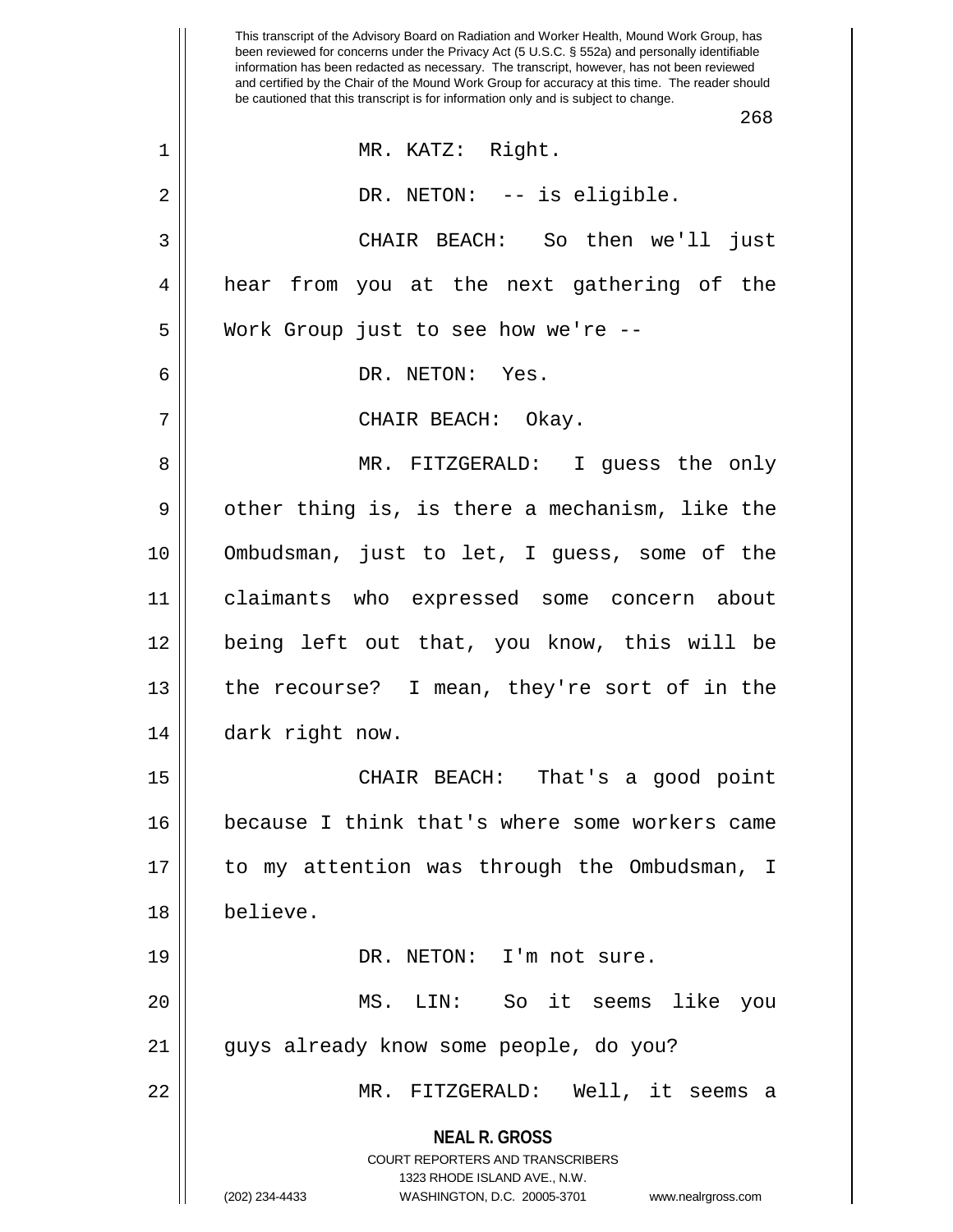This transcript of the Advisory Board on Radiation and Worker Health, Mound Work Group, has been reviewed for concerns under the Privacy Act (5 U.S.C. § 552a) and personally identifiable information has been redacted as necessary. The transcript, however, has not been reviewed and certified by the Chair of the Mound Work Group for accuracy at this time. The reader should be cautioned that this transcript is for information only and is subject to change. 269 1 || little fuzzy about how you actually would just 2 || make sure they are aware of what happened in 3 || terms of these proceedings. 4 MEMBER ZIEMER: Wouldn't they have 5 made a claim? 6 MS. LIN: Yes. 7 CHAIR BEACH: There was an issue 8 || that -- this issue has been going back and 9 forth for several years, and I'm sure, Jim, 10 you're way more up on it than I am because, 11 well, at least for the last year before it 12 came back and this paper was written, it was 13 because of those missing log books, and I 14 believe that was because claimants came 15 forward that weren't covered, but I don't know  $16$  | the details and the history. 17 DR. ULSH: Not exactly. It's even 18 more complicated than Jim described before. 19 We've got another issue that we haven't even 20 || talked about. The first issue was the log 21 books and the gaps in the log book records. 22 || That's one issue.

> **NEAL R. GROSS** COURT REPORTERS AND TRANSCRIBERS 1323 RHODE ISLAND AVE., N.W. (202) 234-4433 WASHINGTON, D.C. 20005-3701 www.nealrgross.com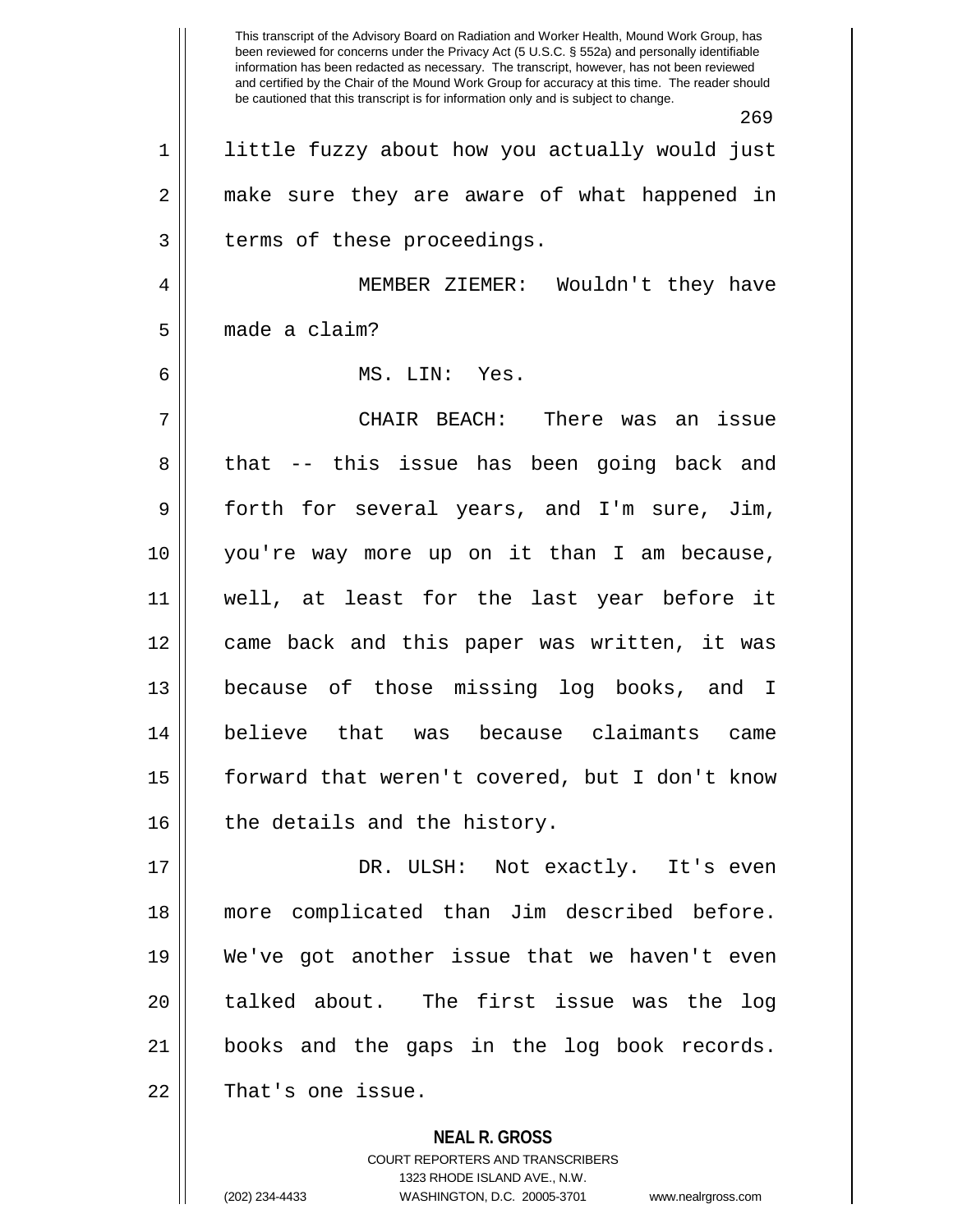**NEAL R. GROSS** COURT REPORTERS AND TRANSCRIBERS 1323 RHODE ISLAND AVE., N.W. (202) 234-4433 WASHINGTON, D.C. 20005-3701 www.nealrgross.com This transcript of the Advisory Board on Radiation and Worker Health, Mound Work Group, has been reviewed for concerns under the Privacy Act (5 U.S.C. § 552a) and personally identifiable information has been redacted as necessary. The transcript, however, has not been reviewed and certified by the Chair of the Mound Work Group for accuracy at this time. The reader should be cautioned that this transcript is for information only and is subject to change. 270 1 The second issue is the one that 2 we've been hashing about here for the past  $3 \parallel$  hour. The third issue was the interpretation 4 || of the MESH dosimetry report. 5 CHAIR BEACH: Oh, yes. That was 6  $\parallel$  the  $-$ 7 DR. ULSH: And that was the iron 8 || workers, I think, Josie, if my recollection is 9 || correct. 10 CHAIR BEACH: I think you're 11 absolutely right. I believe you're right. 12 DR. NETON: Yes, good point, 13 || Brant. I forgot about that part. 14 DR. ULSH: Yes. And so since I 15 was writing our October 2011 report anyway, I 16 took that opportunity to explain the 17 interpretation of the MESH dosimetry report. 18 Some people were interpreting some zero 19 entries in a particular column to mean that  $20$  || they were tritium bioassayed, and, in fact  $-$ 21 DR. NETON: These were annual 22 || employee exposure summaries that were mailed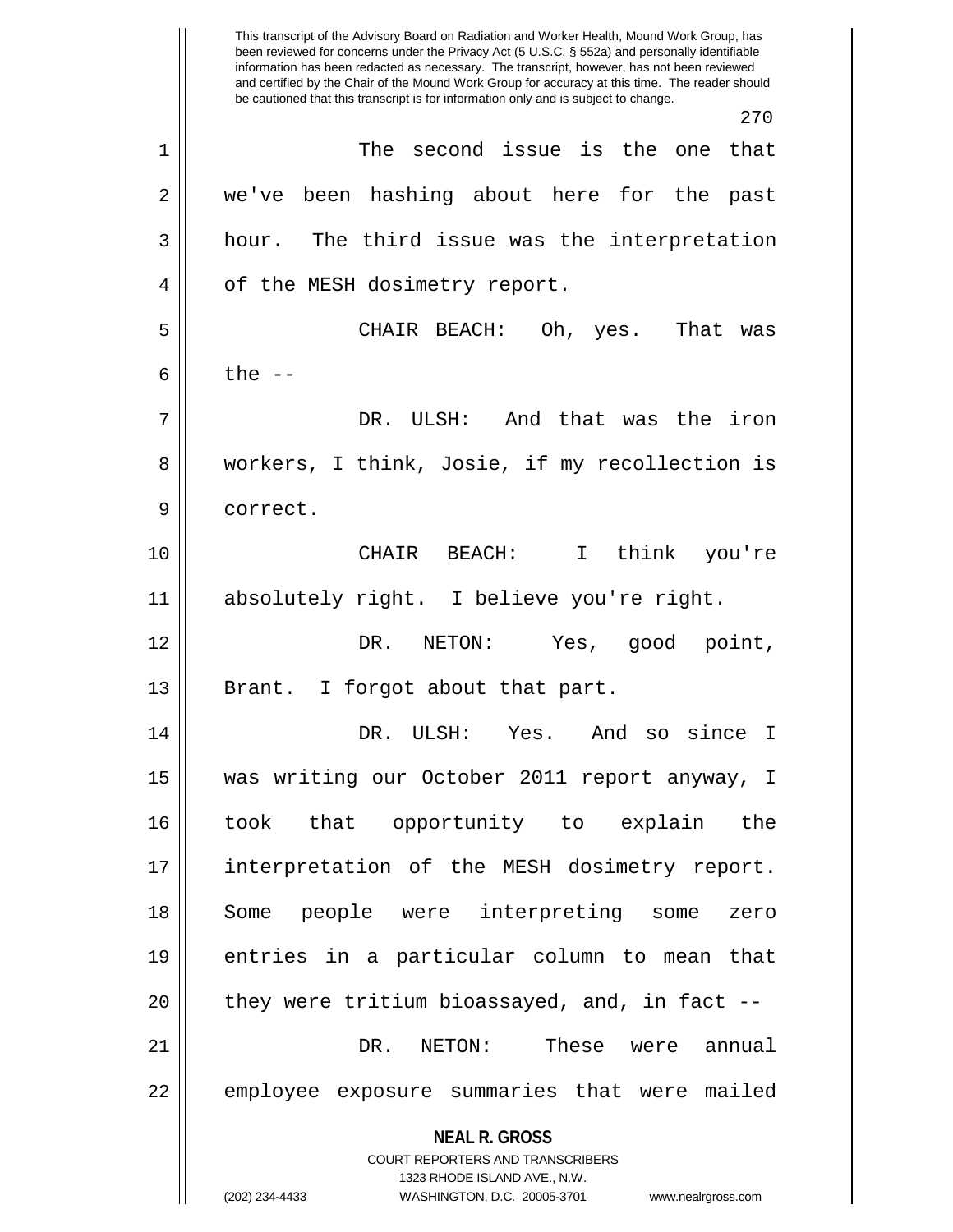**NEAL R. GROSS** COURT REPORTERS AND TRANSCRIBERS This transcript of the Advisory Board on Radiation and Worker Health, Mound Work Group, has been reviewed for concerns under the Privacy Act (5 U.S.C. § 552a) and personally identifiable information has been redacted as necessary. The transcript, however, has not been reviewed and certified by the Chair of the Mound Work Group for accuracy at this time. The reader should be cautioned that this transcript is for information only and is subject to change. 271 1 || to workers. 2 || DR. ULSH: Yes. 3 DR. NETON: And they would say, 4 tritium zero, and what that meant was, your 5 | external dose from tritium was zero and then  $6 \parallel$  you had no -- well, it could mean either. 7 DR. ULSH: I'm going to stick with 8 the explanation that's in the paper because 9 I'll probably mangle it, but it's 10 indeterminate. That particular report is 11 indeterminate about whether or not you were 12 | tritium bioassayed. 13 CHAIR BEACH: And I did see that 14 || report. Yes. It's very clear. 15 DR. NETON: And that's a good 16 || point. I had forgotten about that. 17 DR. ULSH: So, like I said, since 18 I was writing that October paper anyway, I 19 took the opportunity to address a number of 20 issues that had popped up since the Class 21 Definition at the Niagara meeting. I put it  $22$  || all into that one report.

1323 RHODE ISLAND AVE., N.W.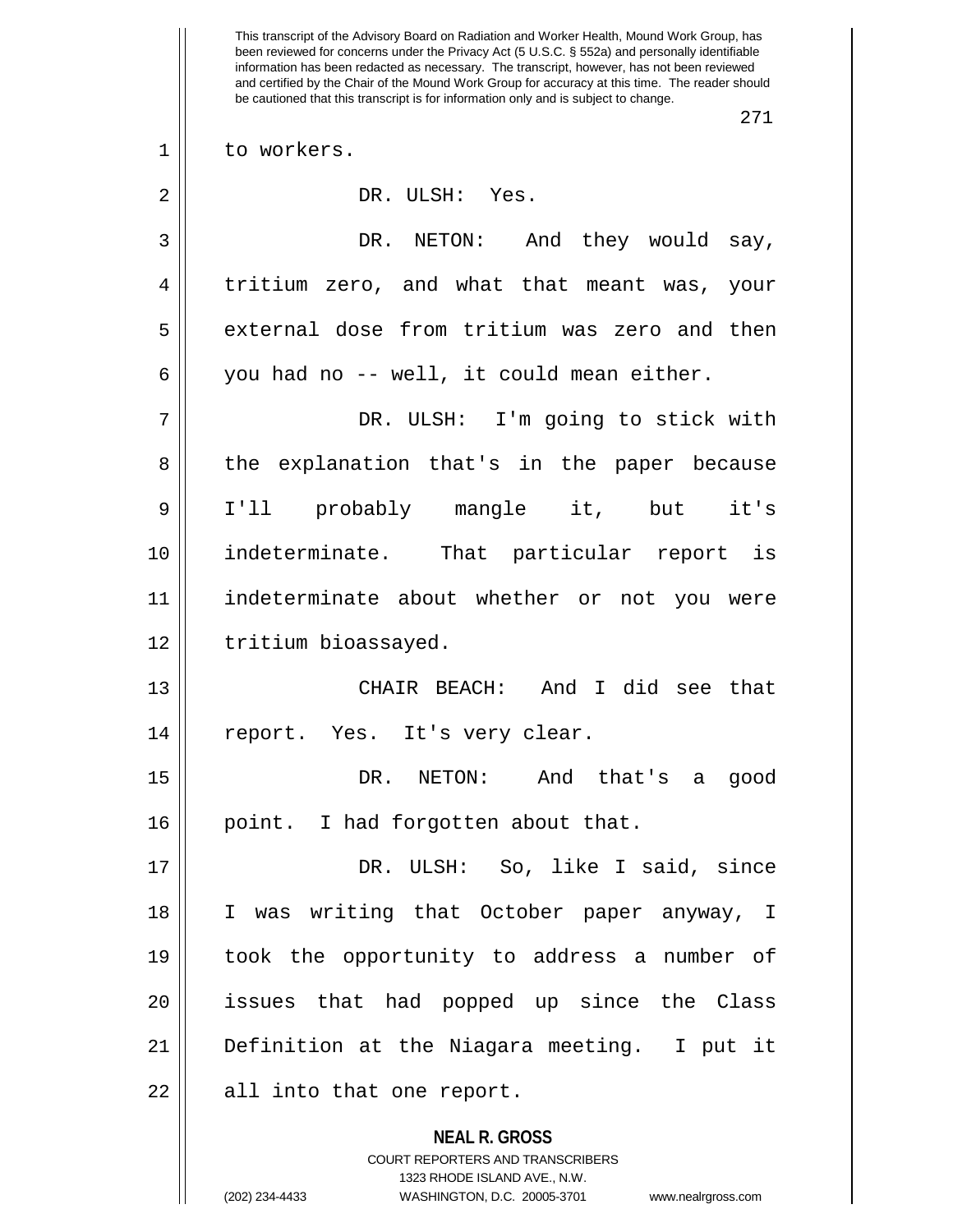|    | This transcript of the Advisory Board on Radiation and Worker Health, Mound Work Group, has<br>been reviewed for concerns under the Privacy Act (5 U.S.C. § 552a) and personally identifiable<br>information has been redacted as necessary. The transcript, however, has not been reviewed<br>and certified by the Chair of the Mound Work Group for accuracy at this time. The reader should<br>be cautioned that this transcript is for information only and is subject to change. |
|----|---------------------------------------------------------------------------------------------------------------------------------------------------------------------------------------------------------------------------------------------------------------------------------------------------------------------------------------------------------------------------------------------------------------------------------------------------------------------------------------|
|    | 272                                                                                                                                                                                                                                                                                                                                                                                                                                                                                   |
| 1  | CHAIR BEACH: Yes, which you did                                                                                                                                                                                                                                                                                                                                                                                                                                                       |
| 2  | So the log book issue is being covered<br>that.                                                                                                                                                                                                                                                                                                                                                                                                                                       |
| 3  | under an 83.14. The MESH has been -- it's an                                                                                                                                                                                                                                                                                                                                                                                                                                          |
| 4  | interpretation issue?                                                                                                                                                                                                                                                                                                                                                                                                                                                                 |
| 5  | We've communicated<br>DR.<br>NETON:                                                                                                                                                                                                                                                                                                                                                                                                                                                   |
| 6  | that to the Department of Labor a number of                                                                                                                                                                                                                                                                                                                                                                                                                                           |
| 7  | times.<br>They're aware of how to interpret<br>it                                                                                                                                                                                                                                                                                                                                                                                                                                     |
| 8  | they've communicated that<br>back<br>and<br>to                                                                                                                                                                                                                                                                                                                                                                                                                                        |
| 9  | claimants who proffer that as evidence that                                                                                                                                                                                                                                                                                                                                                                                                                                           |
| 10 | they were exposed to tritium.                                                                                                                                                                                                                                                                                                                                                                                                                                                         |
| 11 | CHAIR BEACH:<br>Okay.<br>And then the                                                                                                                                                                                                                                                                                                                                                                                                                                                 |
| 12 | issue would be another petition,<br>access<br>an                                                                                                                                                                                                                                                                                                                                                                                                                                      |
| 13 | 83.13.                                                                                                                                                                                                                                                                                                                                                                                                                                                                                |
| 14 | DR. NETON: Right.                                                                                                                                                                                                                                                                                                                                                                                                                                                                     |
| 15 | CHAIR BEACH: Okay. So any other                                                                                                                                                                                                                                                                                                                                                                                                                                                       |
| 16 | issues for radon? Okay.                                                                                                                                                                                                                                                                                                                                                                                                                                                               |
| 17 | Did<br>MR. FITZGERALD:<br>Joe                                                                                                                                                                                                                                                                                                                                                                                                                                                         |
| 18 | Provecchio ever get on?                                                                                                                                                                                                                                                                                                                                                                                                                                                               |
| 19 | MR. STIVER: Yes, actually he did                                                                                                                                                                                                                                                                                                                                                                                                                                                      |
| 20 | email me. He's on, but we kind of passed --                                                                                                                                                                                                                                                                                                                                                                                                                                           |
| 21 | MR. FITZGERALD: Oh, okay.                                                                                                                                                                                                                                                                                                                                                                                                                                                             |
| 22 | (Simultaneous speaking.)                                                                                                                                                                                                                                                                                                                                                                                                                                                              |
|    | <b>NEAL R. GROSS</b><br><b>COURT REPORTERS AND TRANSCRIBERS</b><br>1323 RHODE ISLAND AVE., N.W.<br>(202) 234-4433<br>WASHINGTON, D.C. 20005-3701 www.nealrgross.com                                                                                                                                                                                                                                                                                                                   |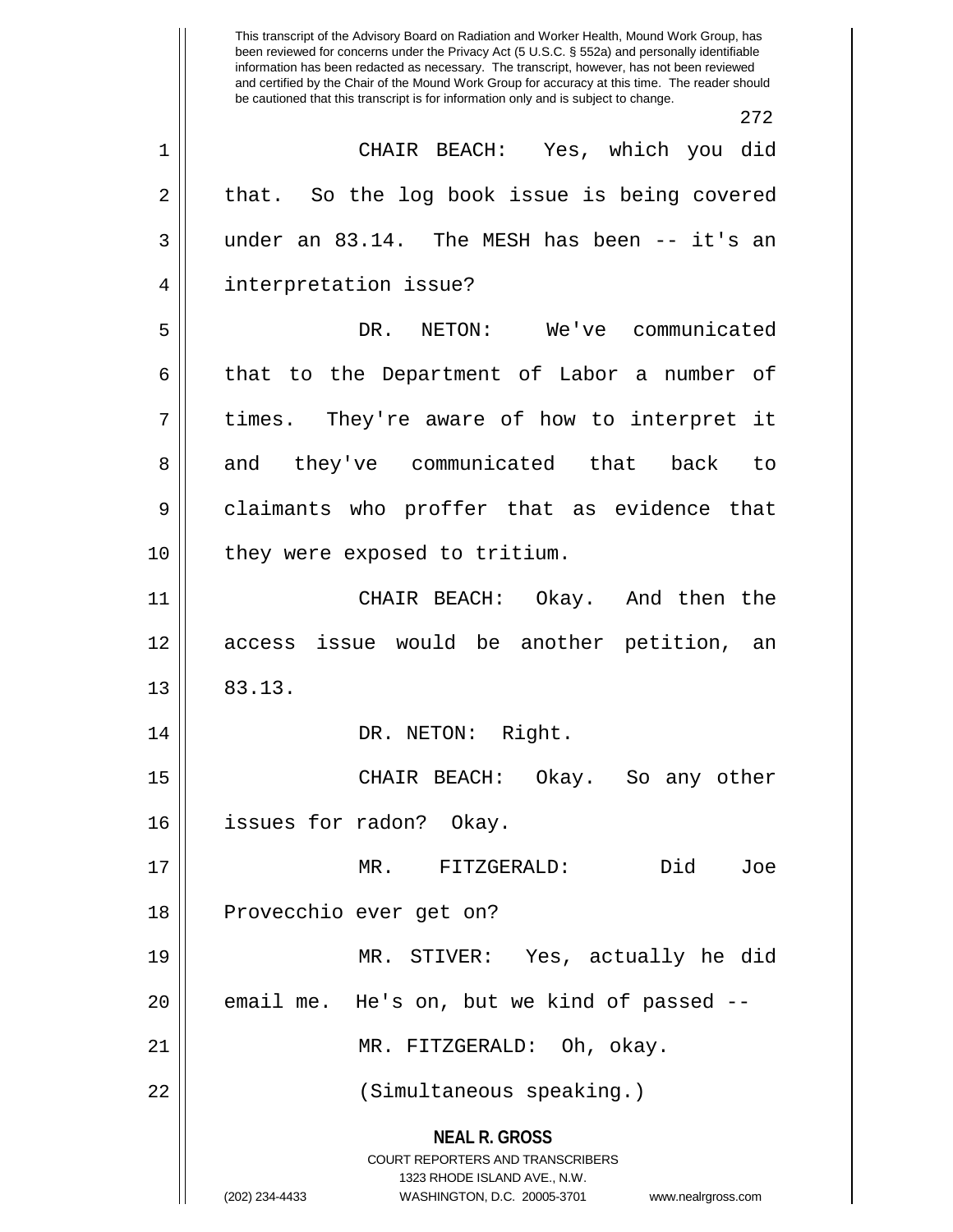273

| $1\,$          | CHAIR BEACH: Okay. So right now,                                                                                                                                       |
|----------------|------------------------------------------------------------------------------------------------------------------------------------------------------------------------|
| $\mathbf 2$    | let me go over the action items, and then                                                                                                                              |
| 3              | we'll give anybody on the phone a chance to                                                                                                                            |
| $\overline{4}$ | speak if they'd like to. So action items                                                                                                                               |
| 5              | under tritides for NIOSH to provide the SRDB                                                                                                                           |
| 6              | number for the interview notes for the                                                                                                                                 |
| 7              | thorium, or I'm sorry, for the tritium.                                                                                                                                |
| 8              | SC&A review NIOSH's White Paper                                                                                                                                        |
| 9              | and then, of course, we're still going to                                                                                                                              |
| 10             | ponder the policy question.                                                                                                                                            |
| 11             | Under the internal, we asked NIOSH                                                                                                                                     |
| 12             | to make available the raw data and support                                                                                                                             |
| 13             | data. Review comments on the open items from                                                                                                                           |
| 14             | the January 12th SC&A's paper. There's three                                                                                                                           |
| 15             | or four items there. And then report on the                                                                                                                            |
| 16             | polonium issue.                                                                                                                                                        |
| 17             | And then radon is just the 83.14.                                                                                                                                      |
| 18             | Did anybody have anything else besides that?                                                                                                                           |
| 19             | the<br>MR. FITZGERALD:<br>Just                                                                                                                                         |
| 20             | Ombudsman thing or is that a 13 issue?                                                                                                                                 |
| 21             | CHAIR BEACH: That's 83.13, yes.                                                                                                                                        |
| 22             | MR. FITZGERALD: So the mechanism                                                                                                                                       |
|                | <b>NEAL R. GROSS</b><br><b>COURT REPORTERS AND TRANSCRIBERS</b><br>1323 RHODE ISLAND AVE., N.W.<br>(202) 234-4433<br>WASHINGTON, D.C. 20005-3701<br>www.nealrgross.com |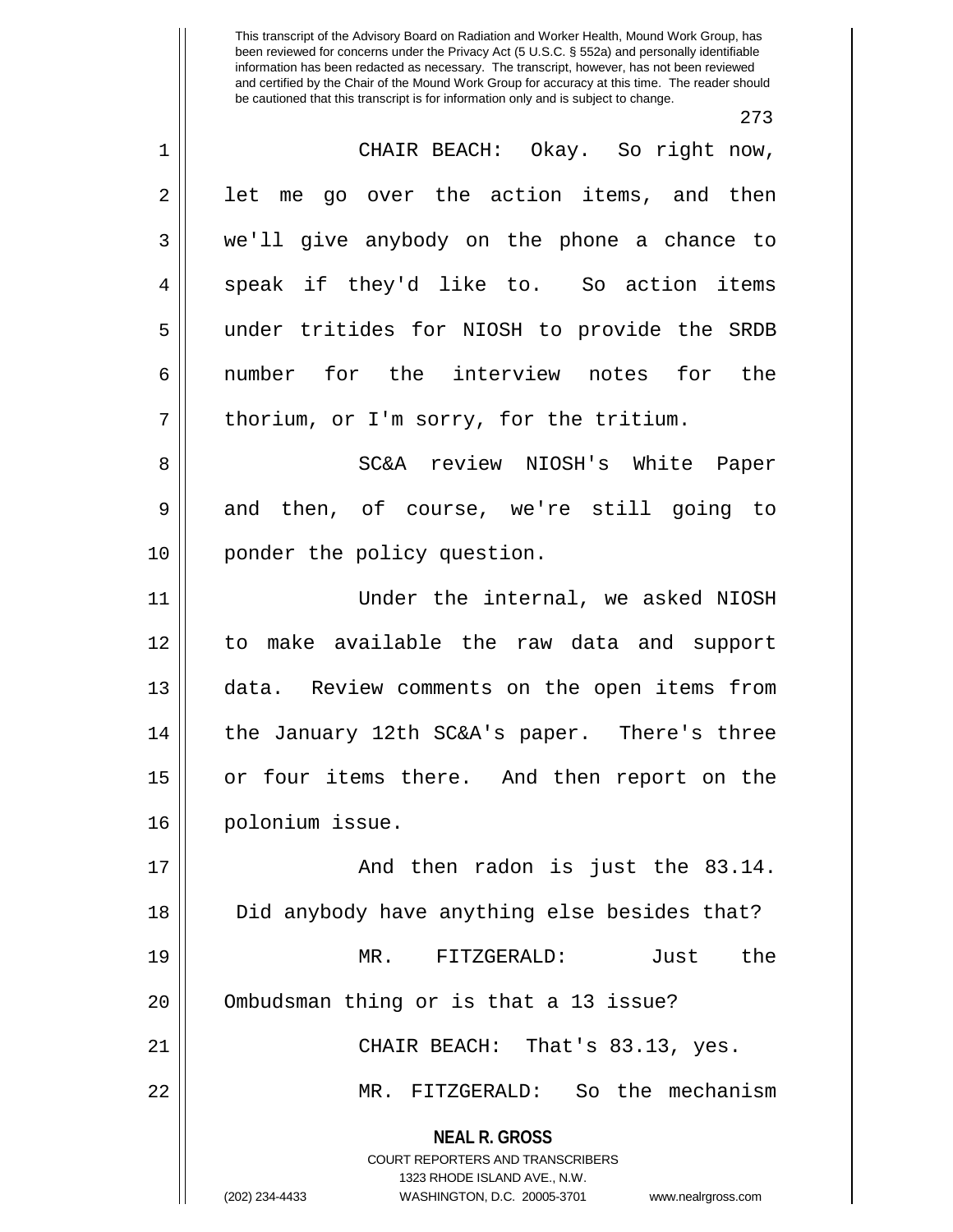274

| $\mathbf{1}$ | for just letting everybody --                                                                                                                                          |
|--------------|------------------------------------------------------------------------------------------------------------------------------------------------------------------------|
| 2            | DR. NETON: Yes. That's a good                                                                                                                                          |
| 3            | question. I'd like to think about how we do                                                                                                                            |
| 4            | that. An 83.13 goes out and we don't have a                                                                                                                            |
| 5            | good mechanism for -- if it gets awarded, the                                                                                                                          |
| 6            | Department of Labor typically goes to the                                                                                                                              |
| 7            | location and does a worker outreach visit to                                                                                                                           |
| 8            | communicate the Class and who's eligible and                                                                                                                           |
| 9            | that sort of thing. We typically go to those                                                                                                                           |
| 10           | meetings to answer questions about it.                                                                                                                                 |
| 11           | CHAIR BEACH: Right.                                                                                                                                                    |
| 12           | DR. NETON: So that's one thing                                                                                                                                         |
| 13           | they do. And there would be a public notice                                                                                                                            |
| 14           | of that meeting and all that sort of stuff.                                                                                                                            |
| 15           | CHAIR BEACH: Okay. So that's one                                                                                                                                       |
| 16           | we'll put on your shoulders again for that.                                                                                                                            |
| 17           | That's if an 83.13<br>DR.<br>NETON:                                                                                                                                    |
| 18           | actually gets awarded.                                                                                                                                                 |
| 19           | CHAIR BEACH: Right.                                                                                                                                                    |
| 20           | DR. NETON: But to recruit --                                                                                                                                           |
| 21           | You can't recruit an<br>MR. KATZ:                                                                                                                                      |
| 22           | 83.13.                                                                                                                                                                 |
|              | <b>NEAL R. GROSS</b><br><b>COURT REPORTERS AND TRANSCRIBERS</b><br>1323 RHODE ISLAND AVE., N.W.<br>(202) 234-4433<br>WASHINGTON, D.C. 20005-3701<br>www.nealrgross.com |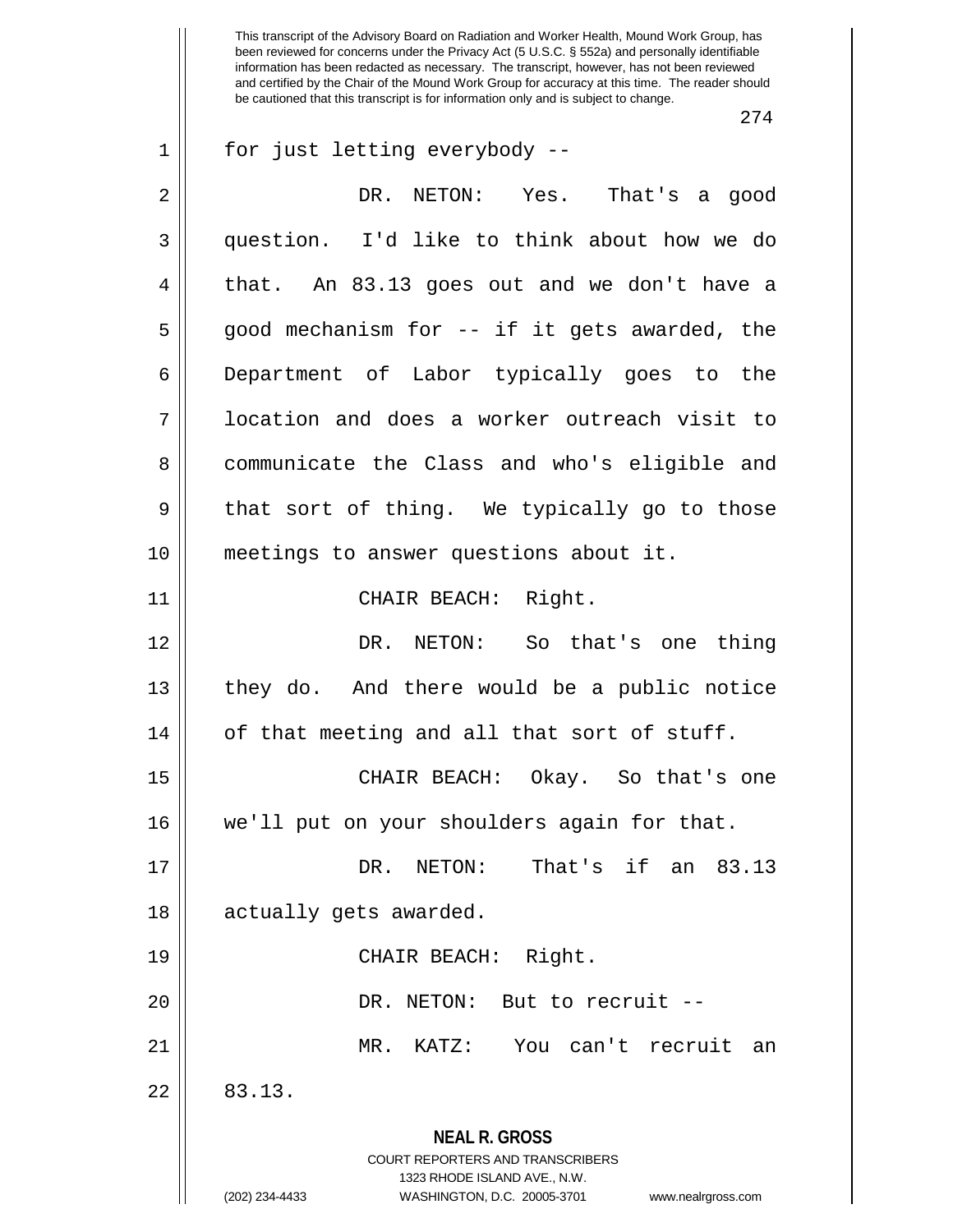**NEAL R. GROSS** COURT REPORTERS AND TRANSCRIBERS 1323 RHODE ISLAND AVE., N.W. (202) 234-4433 WASHINGTON, D.C. 20005-3701 www.nealrgross.com This transcript of the Advisory Board on Radiation and Worker Health, Mound Work Group, has been reviewed for concerns under the Privacy Act (5 U.S.C. § 552a) and personally identifiable information has been redacted as necessary. The transcript, however, has not been reviewed and certified by the Chair of the Mound Work Group for accuracy at this time. The reader should be cautioned that this transcript is for information only and is subject to change. 275 1 CHAIR BEACH: No, you cannot. 2 MR. KATZ: The agency can't  $3 \parallel$  recruit an 83.13. I mean, I would do an 83.14 4 || if it had the basis for one. 5 DR. NETON: Right, exactly. I 6  $\parallel$  mean, if we receive any 83.13s, of course, we 7 process it exactly like you would any other 8 || petition. 9 CHAIR BEACH: Okay. 10 MR. FITZGERALD: I think it's just 11 more of a communications thing. Just, you 12 || know, this is what happened at the Work Group  $13$  || just so you're aware of  $-$ 14 DR. NETON: Yes, and that will 15 || certainly come out at the Board meeting. I 16 mean, we discussed it. 17 || MR. FITZGERALD: True. 18 CHAIR BEACH: Okay. Yes, I didn't 19 suggest anything more than what Joe was 20 || talking about is letting an Ombudsman know so  $21$  | that the word can get put out. 22 DR. NETON: Yes, we certainly will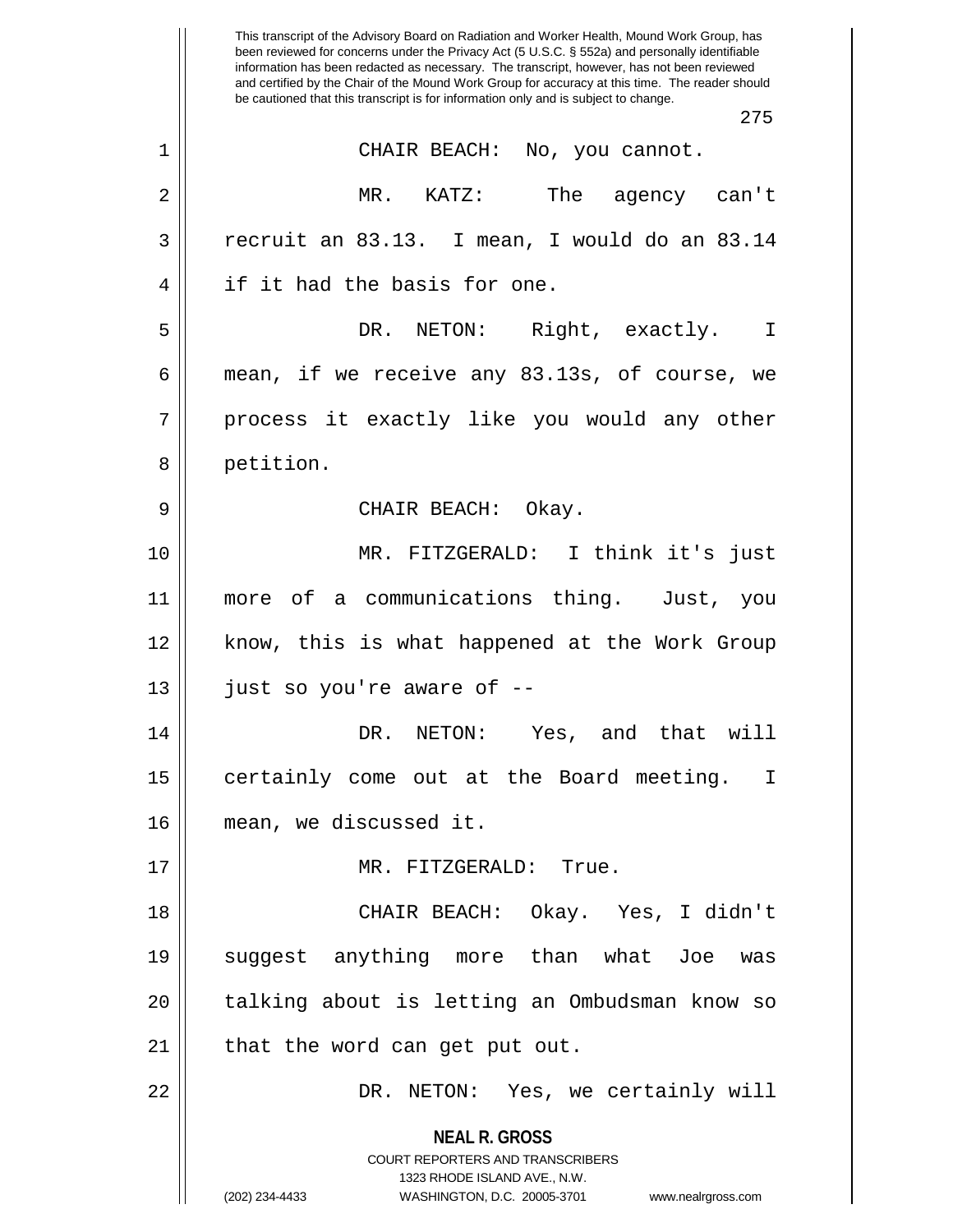**NEAL R. GROSS** COURT REPORTERS AND TRANSCRIBERS 1323 RHODE ISLAND AVE., N.W. (202) 234-4433 WASHINGTON, D.C. 20005-3701 www.nealrgross.com This transcript of the Advisory Board on Radiation and Worker Health, Mound Work Group, has been reviewed for concerns under the Privacy Act (5 U.S.C. § 552a) and personally identifiable information has been redacted as necessary. The transcript, however, has not been reviewed and certified by the Chair of the Mound Work Group for accuracy at this time. The reader should be cautioned that this transcript is for information only and is subject to change. 276 1 communicate this to the Department of Labor in  $2 \parallel$  our biweekly phone calls, and we can ask that  $3 \parallel$  they let the Ombudsman, DOE Ombudsman know. 4 CHAIR BEACH: Okay. 5 MR. KATZ: The DOL Ombudsman? 6 DR. NETON: What? 7 MR. KATZ: The DOL Ombudsman? 8 DR. NETON: The DOL Ombudsman, I'm 9 | sorry. 10 CHAIR BEACH: Okay. And then are 11 || there any petitioners, or anyone on the phone, 12 || that would, workers, public, like to comment 13 | or have questions? 14 DR. NETON: Anybody on the line? 15 MEMBER CLAWSON: Phil, are you on 16 the line? 17 MR. PROVECCHIO: Yes, Joe 18 Provecchio is on the line. 19 || MEMBER CLAWSON: Okay. 20 CHAIR BEACH: Joe, we're just 21 || about to start. 22 DR. ULSH: I'm not going back and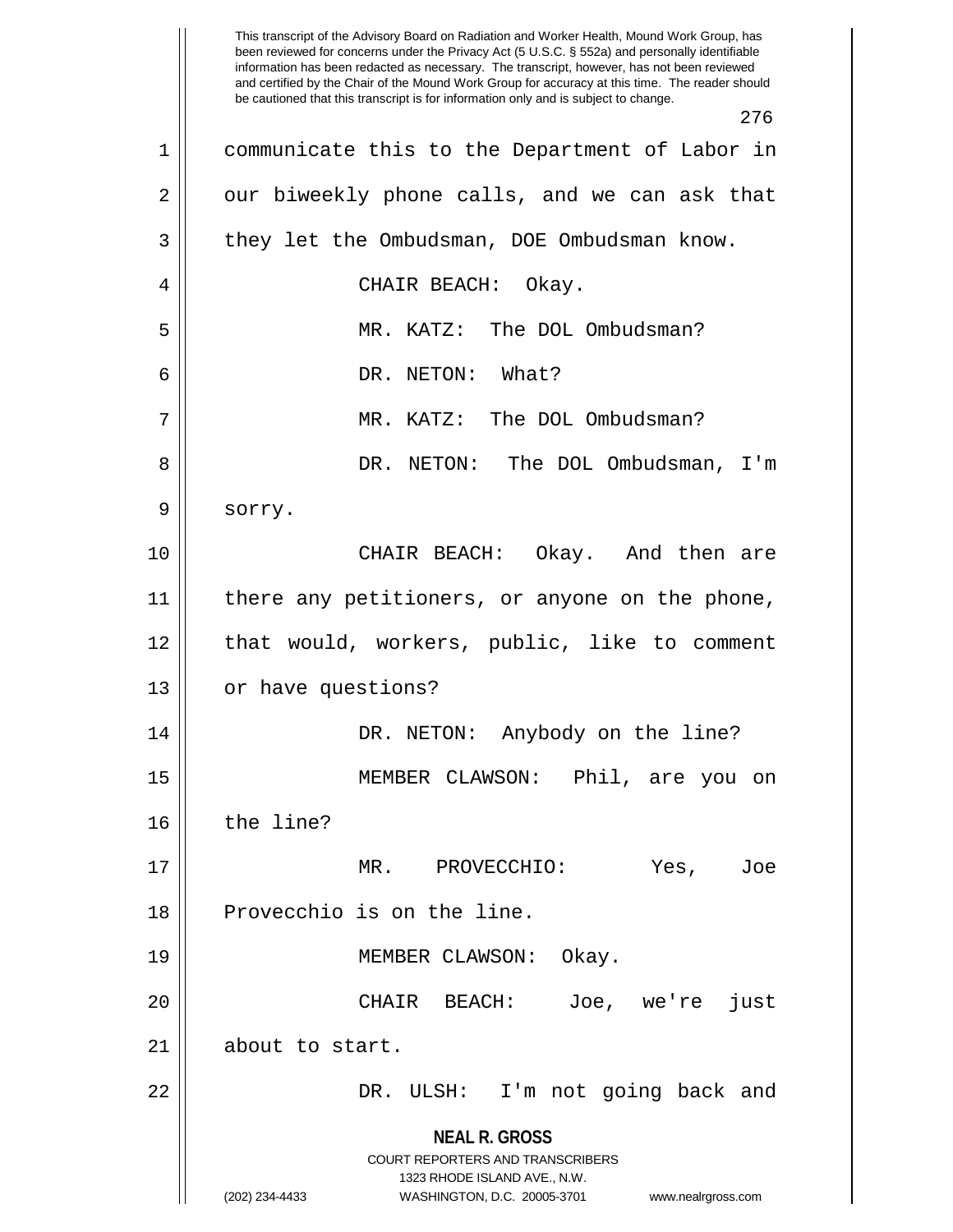**NEAL R. GROSS** COURT REPORTERS AND TRANSCRIBERS 1323 RHODE ISLAND AVE., N.W. (202) 234-4433 WASHINGTON, D.C. 20005-3701 www.nealrgross.com This transcript of the Advisory Board on Radiation and Worker Health, Mound Work Group, has been reviewed for concerns under the Privacy Act (5 U.S.C. § 552a) and personally identifiable information has been redacted as necessary. The transcript, however, has not been reviewed and certified by the Chair of the Mound Work Group for accuracy at this time. The reader should be cautioned that this transcript is for information only and is subject to change. 277 1 || repeating everything. 2 CHAIR BEACH: So I guess if 3 there's no one on the line then we should 4 || probably look at scheduling for the next Work 5 Group meeting. Ted, I guess that's on you if 6 |  $\sqrt{}$  you --7 MR. KATZ: Sure. Well, we need a 8 || sense of how much time people need and then 9 we'll send out -- we don't need to do it here 10 and now, although we could do it here and now 11 actually. 12 CHAIR BEACH: Yes. It would be 13 nice, since everything's filling up, if we 14 could. 15 MR. KATZ: Yes. So first, people 16 need to have a sense -- 17 MS. LIN: Well, my family is 18 coming to visit on May 15th through 18th so I 19 would appreciate we schedule something in that 20 | time period. 21 CHAIR BEACH: It might be a little 22 || early, Jen, sorry.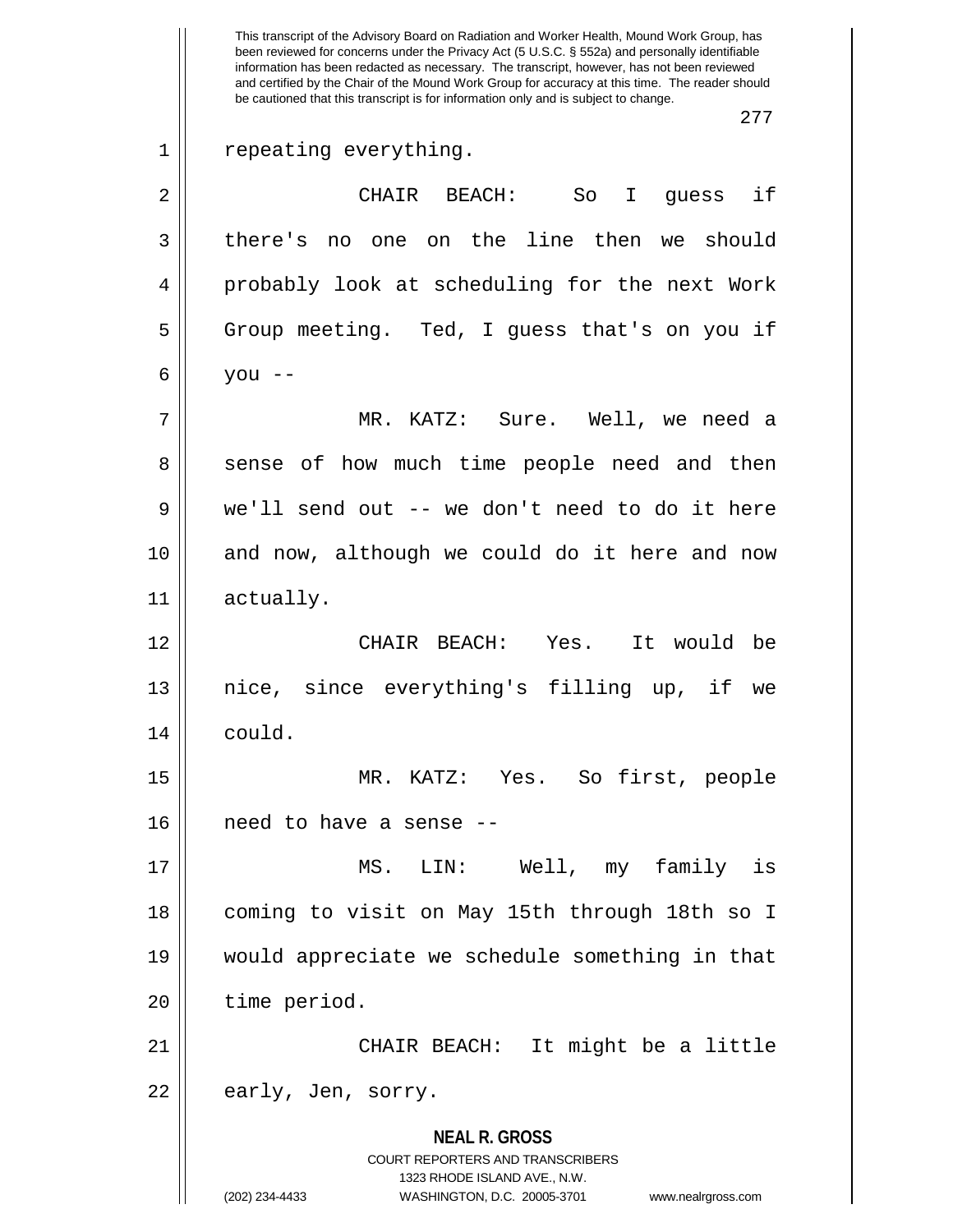**NEAL R. GROSS** COURT REPORTERS AND TRANSCRIBERS 1323 RHODE ISLAND AVE., N.W. (202) 234-4433 WASHINGTON, D.C. 20005-3701 www.nealrgross.com This transcript of the Advisory Board on Radiation and Worker Health, Mound Work Group, has been reviewed for concerns under the Privacy Act (5 U.S.C. § 552a) and personally identifiable information has been redacted as necessary. The transcript, however, has not been reviewed and certified by the Chair of the Mound Work Group for accuracy at this time. The reader should be cautioned that this transcript is for information only and is subject to change. 278 1 MR. KATZ: That's on the record  $2 \parallel$  now. 3 || MS. LIN: Oh, crap. 4 DR. NETON: I'm going to copy it  $5$  || and send it to your family. 6 MS. LIN: Thanks. 7 DR. NETON: I will be away during 8 l that entire week. 9 MR. KATZ: So we're looking at 10 late May, early June? 11 CHAIR BEACH: Yes. And I'm 12 wondering if we shouldn't just shoot for the 13 || first week of June; Tuesday, Wednesday, 14 | Thursday. 15 MR. KATZ: Well, let me see what's 16 available. 17 DR. NETON: Usually the week 18 before a Board meeting is fairly open until 19 Work Groups get scheduled. 20 MR. KATZ: I have to see what I 21 | have on the books. 22 CHAIR BEACH: Well, that gives us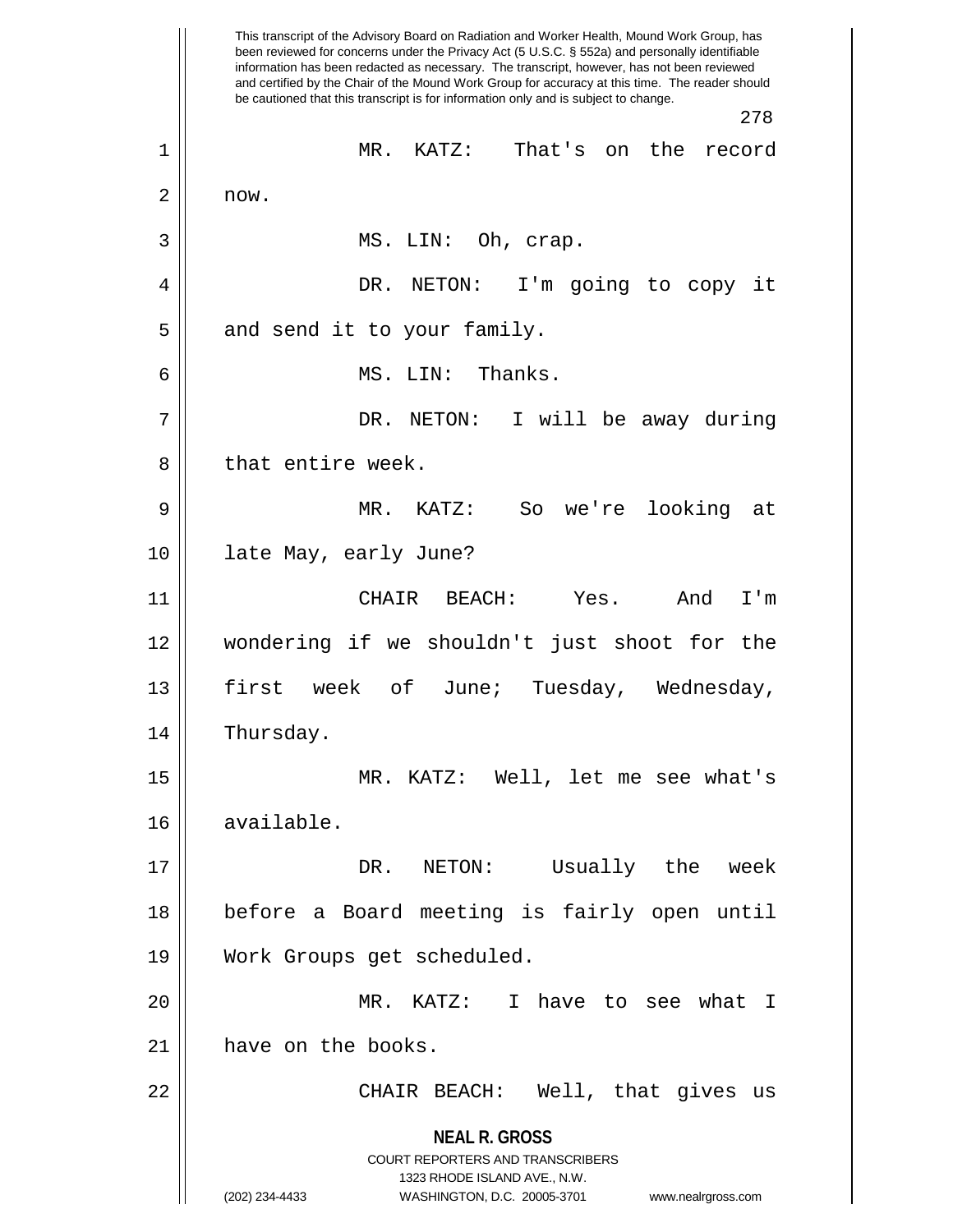**NEAL R. GROSS** COURT REPORTERS AND TRANSCRIBERS 1323 RHODE ISLAND AVE., N.W. (202) 234-4433 WASHINGTON, D.C. 20005-3701 www.nealrgross.com This transcript of the Advisory Board on Radiation and Worker Health, Mound Work Group, has been reviewed for concerns under the Privacy Act (5 U.S.C. § 552a) and personally identifiable information has been redacted as necessary. The transcript, however, has not been reviewed and certified by the Chair of the Mound Work Group for accuracy at this time. The reader should be cautioned that this transcript is for information only and is subject to change. 279 1 another additional week if we go in that first 2 week before the Board meeting. So I think the 3 first week of June is probably the latest we 4 || should try to schedule it. 5 MEMBER ZIEMER: Well, I can do the 6 first week in June; 5th, 6th, 7th, or 8th, 7 would be best. 8 DR. ULSH: I'm going to be on 9 vacation in the beginning of June, but I don't 10 know if it's the first week. I mean, I guess 11 you really can't go without me, can you? 12 DR. NETON: No. You won't get off  $13$  | that easy. 14 MR. STIVER: You can call in,  $15$  | right? 16 || DR. ULSH: Right. 17 MR. KATZ: I'm sorry, Brant, did 18 || you say you're on vacation when? 19 || DR. ULSH: I know the 12th, 13th,  $20$  || that week, but I don't know if we're leaving  $21$  | on the 5th or not. I think we are. 22 CHAIR BEACH: So you're leaving on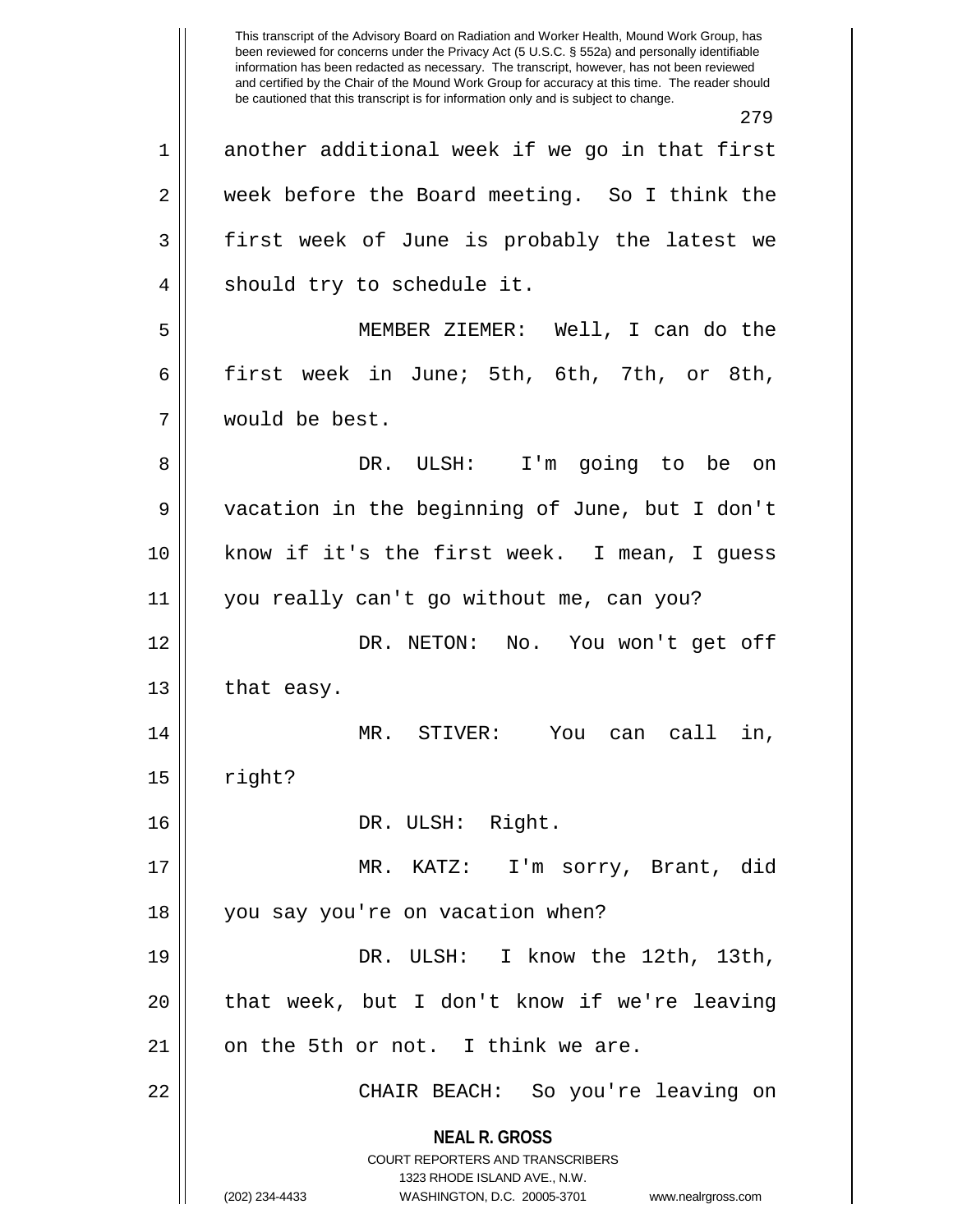**NEAL R. GROSS** COURT REPORTERS AND TRANSCRIBERS 1323 RHODE ISLAND AVE., N.W. (202) 234-4433 WASHINGTON, D.C. 20005-3701 www.nealrgross.com This transcript of the Advisory Board on Radiation and Worker Health, Mound Work Group, has been reviewed for concerns under the Privacy Act (5 U.S.C. § 552a) and personally identifiable information has been redacted as necessary. The transcript, however, has not been reviewed and certified by the Chair of the Mound Work Group for accuracy at this time. The reader should be cautioned that this transcript is for information only and is subject to change. 280  $1 \parallel$  the 5th? 2 DR. ULSH: Well, I think we're -- 3 why don't we go ahead and, if you want to 4 Schedule in the first week of June, and I'll 5 just let you know if I have a conflict and 6 we'll have to reschedule it. 7 MR. FITZGERALD: You're saying the 8 || latter part of May is out? You're out? 9 CHAIR BEACH: I'm scheduled up. 10 MEMBER ZIEMER: I'm out, too. 11 CHAIR BEACH: Yes. And, Paul, 12 you're out the last week in May? 13 MEMBER ZIEMER: Yes. Well, I 14 could call in, but I wouldn't be able to be  $15 \parallel$  here. 16 MR. KATZ: What's wrong with June 17 || 4th, for example? 18 || CHAIR BEACH: Well, just traveling 19 || on a Sunday, and I'm going to be out of town.  $20$  || So that's why I said the 5th. 21 MR. KATZ: Or June 5th. 22 CHAIR BEACH: The fifth is fine.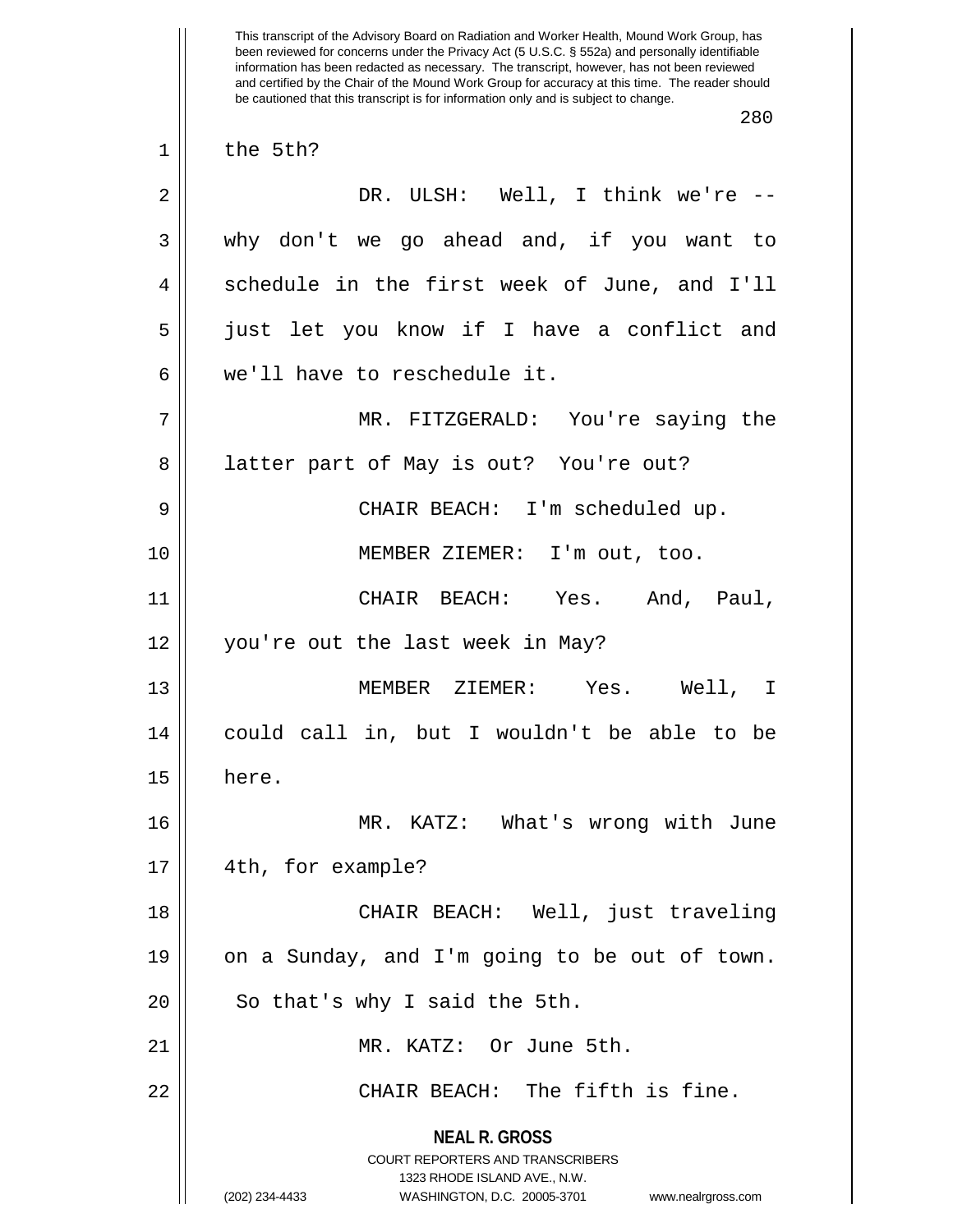**NEAL R. GROSS** COURT REPORTERS AND TRANSCRIBERS 1323 RHODE ISLAND AVE., N.W. (202) 234-4433 WASHINGTON, D.C. 20005-3701 www.nealrgross.com This transcript of the Advisory Board on Radiation and Worker Health, Mound Work Group, has been reviewed for concerns under the Privacy Act (5 U.S.C. § 552a) and personally identifiable information has been redacted as necessary. The transcript, however, has not been reviewed and certified by the Chair of the Mound Work Group for accuracy at this time. The reader should be cautioned that this transcript is for information only and is subject to change. 281 1 || (Simultaneous speaking.) 2 MEMBER CLAWSON: How about the  $3 \parallel$  6th? 4 MR. KATZ: Well, I'm already 5 messed up because my son's birthday is on the 6 7th, and I already booked a DR Subcommittee  $7 \parallel$  for the 7th, so I'm not going to be gone on 8 ll the 6th. 9 MEMBER CLAWSON: You're already in 10 trouble. 11 MR. KATZ: Because I'm already 12 missing most of his birthday. 13 MEMBER CLAWSON: Well, yes, I  $14$  || thought that's when we bid for the --15 MR. KATZ: We did, and I had his 16 | birthday wrong. 17 CHAIR BEACH: So does the 5th work 18 for you? 19 MR. KATZ: So the 5th works for 20 me. 21 CHAIR BEACH: So we can shoot for  $22$  || the 5th as a first choice and the 4th if  $-$ -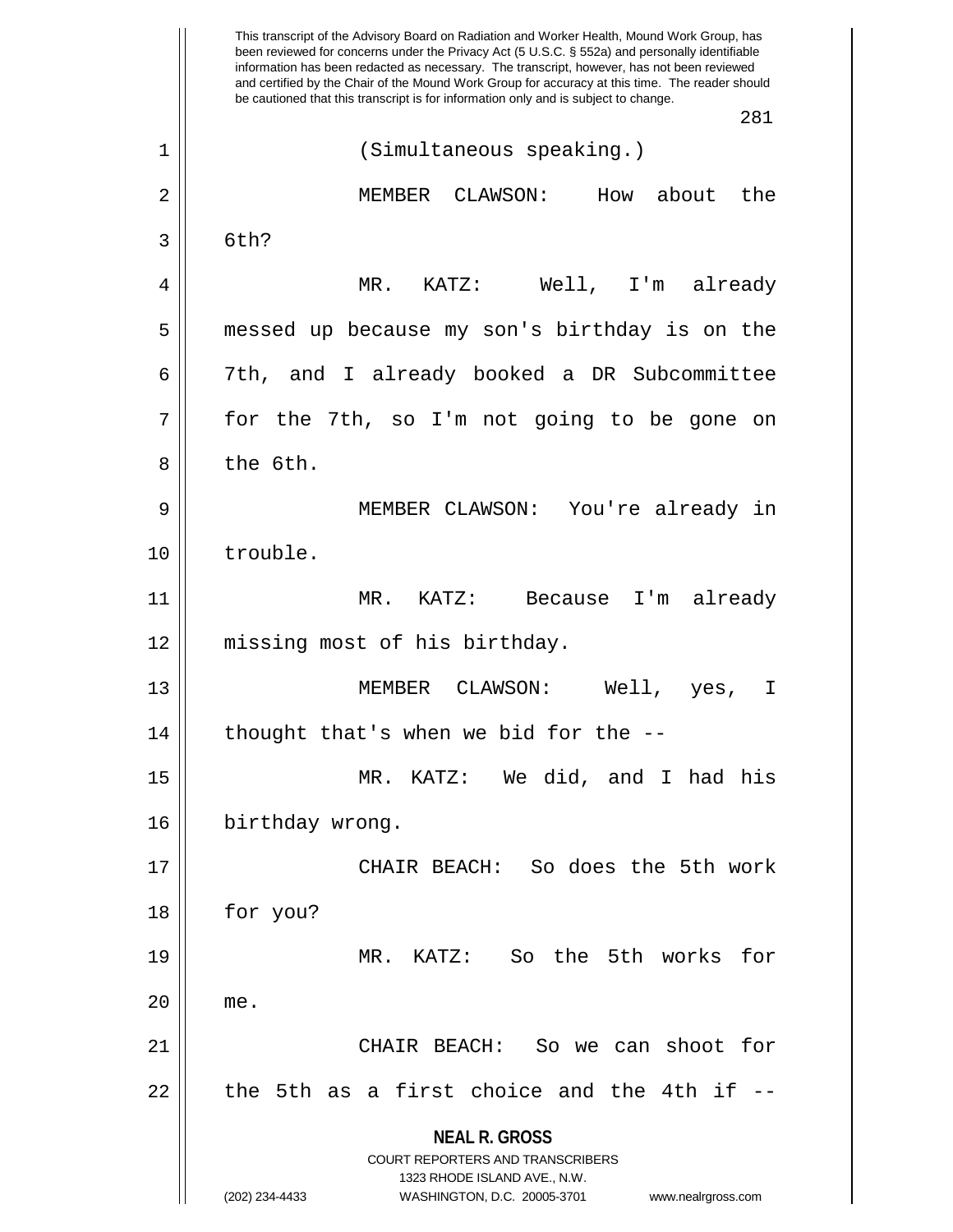**NEAL R. GROSS** COURT REPORTERS AND TRANSCRIBERS 1323 RHODE ISLAND AVE., N.W. (202) 234-4433 WASHINGTON, D.C. 20005-3701 www.nealrgross.com This transcript of the Advisory Board on Radiation and Worker Health, Mound Work Group, has been reviewed for concerns under the Privacy Act (5 U.S.C. § 552a) and personally identifiable information has been redacted as necessary. The transcript, however, has not been reviewed and certified by the Chair of the Mound Work Group for accuracy at this time. The reader should be cautioned that this transcript is for information only and is subject to change. 282 1 and I'll travel on Sunday if I have to. 2 || MR. KATZ: Wait, so does the 5th 3 || not work for anyone? 4 MR. FITZGERALD: Well, Brant was  $5$  || thinking maybe  $-$ -6 MR. STIVER: Brant may be going on 7 | vacation at that point. 8 DR. ULSH: I'll let you know. 9 MR. KATZ: Oh. 10 DR. ULSH: Tickets were already 11 bought. 12 MR. KATZ: Phil, are you still on  $13$  | the line? 14 || MR. PROVECCHIO: Yes, sir. 15 MR. KATZ: So, Phil, does -- that 16 didn't sound like Phil. 17 || DR. NETON: That's Joe. 18 MR. FITZGERALD: That's Joe 19 | Provecchio. 20 MR. KATZ: Phil? Phil Schofield, 21 || are you still on the line? 22 CHAIR BEACH: Should we go offline